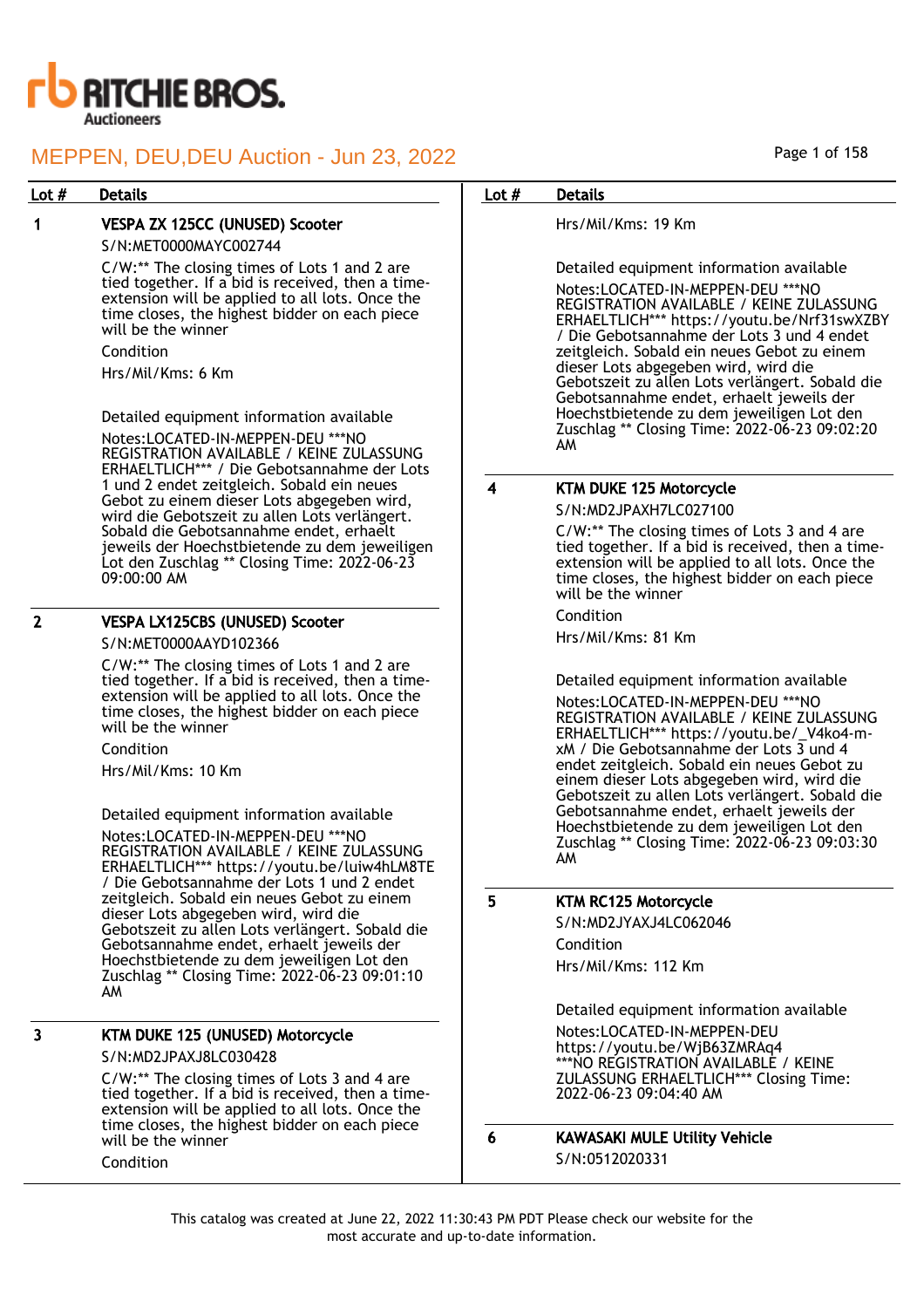

C/W:A/T, canopy

Detailed equipment information available Notes:LOCATED-IN-MEPPEN-DEU \*\*\*NO REGISTRATION AVAILABLE / KEINE ZULASSUNG ERHAELTLICH\*\*\* https://youtu.be/pySminqiEMc Closing Time: 2022-06-23 09:05:50 AM

| NILFISK SR1100B Electric Sweeper (Parts Only)<br>Sweeper |
|----------------------------------------------------------|
| S/N:010300467                                            |

C/W:(No Batteries)

Notes:LOCATED-IN-MEPPEN-DEU Closing Time: 2022-06-23 09:07:00 AM

## 8 2013 CITROEN C1 1.0 Automobile

S/N:VF7PMCFB4DR575736 C/W:A/C, 50 kW, petrol, 5 spd manual, French Registration November 2013, / Franzoesische Zulassung November 2013 Condition Hrs/Mil/Kms: 38228 Km

Detailed equipment information available Notes:LOCATED-IN-MEPPEN-DEU https://youtu.be/75\_wKF7\_Wng Closing Time: 2022-06-23 09:08:10 AM

## 9 2001 AUDI TT Automobile

S/N:TRUZZZ8NZ11028025

C/W:132 kW, summer tires, 5 spd manual, German Registration January 2001, / Deutsche Zulassung Januar 2001 Condition Hrs/Mil/Kms: 392046 Km

Detailed equipment information available Notes:LOCATED-IN-LEIPZIG-DEU Closing Time: 2022-06-23 09:09:20 AM

## 10 2017 VOLKSWAGEN T6 Crew Cab 4x2 Van

S/N:WV1ZZZ7JZJX008424

C/W:A/C, diesel, 75 kW, 5 spd manual, German Registration September 2017, / Deutsche Zulassung September 2017, \*\* The closing times of Lots 10, 11 and 12 are tied together. If a bid is received, then a time-extension will be applied to all lots. Once the time closes, the

## Page 2 of 158

## Lot # Details **Details According to the United States Lot # Details**

highest bidder on each piece will be the winner Condition Hrs/Mil/Kms: 81086 Km

Detailed equipment information available Notes:LOCATED-IN-MEPPEN-DEU https://youtu.be/CVsXM\_UrnLI / Die Gebotsannahme der Lots 10, 11 und 12 endet zeitgleich. Sobald ein neues Gebot zu einem dieser Lots abgegeben wird, wird die Gebotszeit zu allen Lots verlängert. Sobald die Gebotsannahme endet, erhaelt jeweils der Hoechstbietende zu dem jeweiligen Lot den Zuschlag \*\* Closing Time: 2022-06-23 09:10:30 AM

## 11 2017 VOLKSWAGEN T6 Crew Cab 4x2 Van

S/N:WV1ZZZ7JZJX009033

C/W:A/C, diesel, 75 kW, 5 spd manual, German Registration November 2017, / Deutsche Zulassung November 2017, \*\* The closing times of Lots 10, 11 and 12 are tied together. If a bid is received, then a time-extension will be applied to all lots. Once the time closes, the highest bidder on each piece will be the winner Condition

Hrs/Mil/Kms: 93107 Km

Detailed equipment information available

Notes:LOCATED-IN-MEPPEN-DEU https://youtu.be/lh-G2X5hNXE / Die Gebotsannahme der Lots 10, 11 und 12 endet zeitgleich. Sobald ein neues Gebot zu einem dieser Lots abgegeben wird, wird die Gebotszeit zu allen Lots verlängert. Sobald die Gebotsannahme endet, erhaelt jeweils der Hoechstbietende zu dem jeweiligen Lot den Zuschlag \*\* Closing Time: 2022-06-23 09:11:40 AM

## 12 2016 VOLKSWAGEN T6 Crew Cab 4x2 Van

S/N:WV1ZZZ7JZGX016887

C/W:\*\*\*ENGINE PROBLEM / MOTOR PROBLEM\*\*\*, A/C, diesel, 75 kW, 5 spd manual, German Registration March 2016, / Deutsche Zulassung März 2016, \*\* The closing times of Lots 10, 11 and 12 are tied together. If a bid is received, then a time-extension will be applied to all lots. Once the time closes, the highest bidder on each piece will be the winner

Condition

Hrs/Mil/Kms: 131447 Km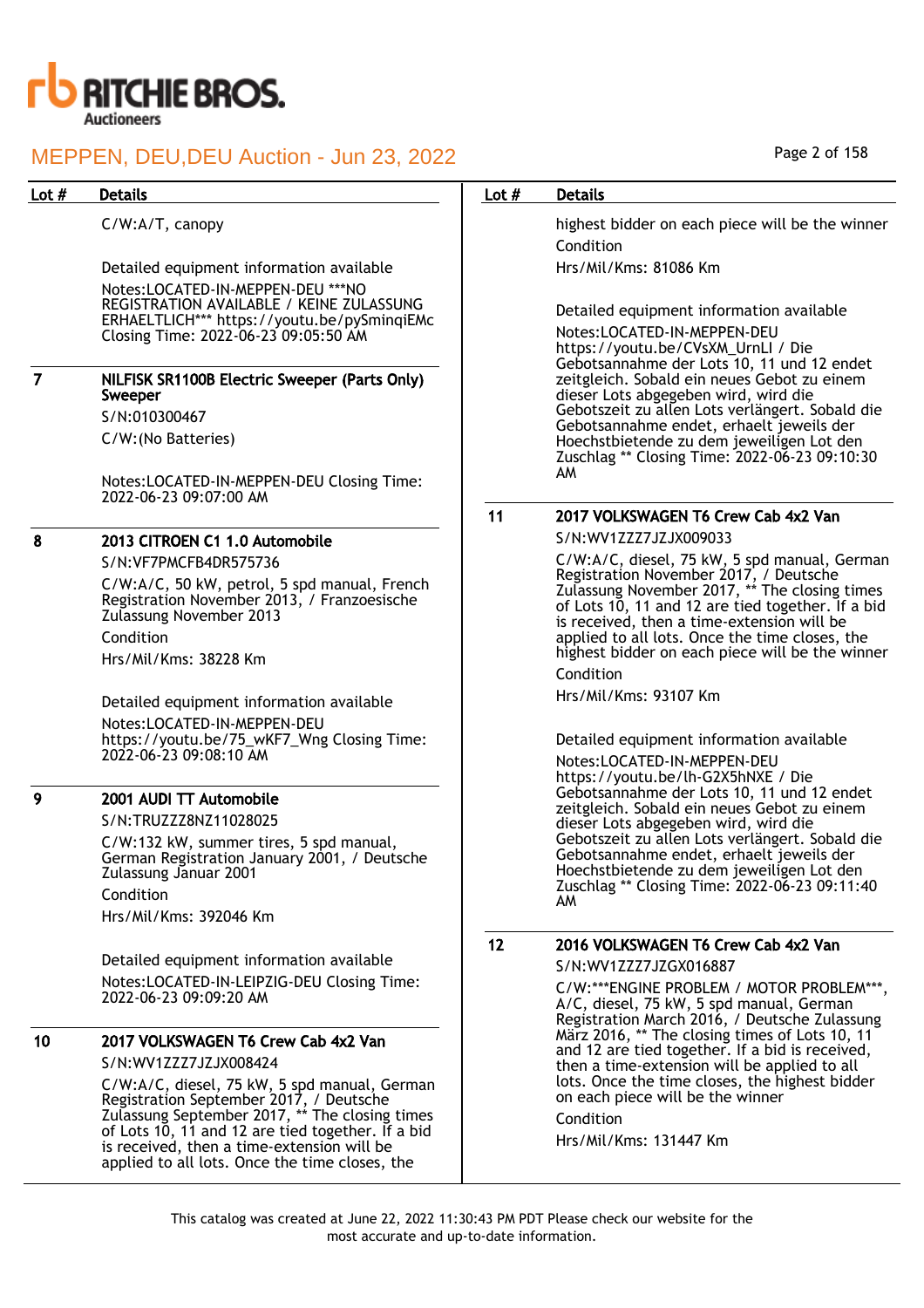

Detailed equipment information available Notes:LOCATED-IN-MEPPEN-DEU https://youtu.be/o4\_w5HUyur0 / Die Gebotsannahme der Lots 10, 11 und 12 endet zeitgleich. Sobald ein neues Gebot zu einem dieser Lots abgegeben wird, wird die Gebotszeit zu allen Lots verlängert. Sobald die Gebotsannahme endet, erhaelt jeweils der Hoechstbietende zu dem jeweiligen Lot den Zuschlag \*\* Closing Time: 2022-06-23 09:12:50 AM

### 13 2018 FIAT DOBLO 1.3JTD MAXI Van

#### S/N:ZFA26300006K21344

C/W:diesel, 70 kW, 5 spd manual, Belgian Registration January 2018, / Belgische Zulassung Januar 2018, \*\* The closing times of Lots 13, 14 and 15 are tied together. If a bid is received, then a time-extension will be applied to all lots. Once the time closes, the highest bidder on each piece will be the winner

Condition

Hrs/Mil/Kms: 103175 Km

Detailed equipment information available

Notes:LOCATED-IN-MEPPEN-DEU https://youtu.be/RrDtTfJPeEo \*\*\*ORIGINAL CE CERTIFICATE AVAILABLE\*\*\* / Die Gebotsannahme der Lots 13, 14 und 15 endet zeitgleich. Sobald ein neues Gebot zu einem dieser Lots abgegeben wird, wird die Gebotszeit zu allen Lots verlängert. Sobald die Gebotsannahme endet, erhaelt jeweils der Hoechstbietende zu dem jeweiligen Lot den Zuschlag \*\* Closing Time: 2022-06-23 09:14:00 AM

## 14 2017 FIAT DOBLO 1.3JTD MAXI Van

S/N:ZFA26300006G45246

C/W:diesel, 70 kW, 5 spd manual, Belgian Registration June 2017, / Belgische Zulassung Juni 2017, \*\* The closing times of Lots 13, 14 and 15 are tied together. If a bid is received, then a time-extension will be applied to all lots. Once the time closes, the highest bidder on each piece will be the winner

Condition Hrs/Mil/Kms: 73120 Km

Detailed equipment information available Notes:LOCATED-IN-MEPPEN-DEU https://youtu.be/NfqOri6-RBE \*\*\*ORIGINAL CE CERTIFICATE AVAILABLE\*\*\* / Die Gebotsannahme der Lots 13, 14 und 15 endet

### Lot # Details **Details According to the United States Lot # Details**

zeitgleich. Sobald ein neues Gebot zu einem dieser Lots abgegeben wird, wird die Gebotszeit zu allen Lots verlängert. Sobald die Gebotsannahme endet, erhaelt jeweils der Hoechstbietende zu dem jeweiligen Lot den Zuschlag \*\* Closing Time: 2022-06-23 09:15:10 AM

## 15 2017 FIAT DOBLO 1.3 JTD Maxi Van

S/N:ZFA26300006G35714

C/W:5 spd manual, diesel, 70 kW, Belgian Registration May 2017, / Belgische Zulassung Mai 2017, \*\* The closing times of Lots 13, 14 and 15 are tied together. If a bid is received, then a time-extension will be applied to all lots. Once the time closes, the highest bidder on each piece will be the winner

Condition

Hrs/Mil/Kms: 91925 Km

Detailed equipment information available

Notes:LOCATED-IN-MEPPEN-DEU https://youtu.be/oo\_90edVy24 \*\*\*COPY OF CE CERTIFICATE AVAILABLE\*\*\* / Die Gebotsannahme der Lots 13, 14 und 15 endet zeitgleich. Sobald ein neues Gebot zu einem dieser Lots abgegeben wird, wird die Gebotszeit zu allen Lots verlängert. Sobald die Gebotsannahme endet, erhaelt jeweils der Hoechstbietende zu dem jeweiligen Lot den Zuschlag \*\* Closing Time: 2022-06-23 09:16:20 AM

## 16 2015 MERCEDES-BENZ 109CDI Citan Maxi Van

S/N:WDF4156051U160443

C/W:5 spd manual, A/C, cruise control, Dutch Registration June 2015, / Niederlaendische Zulassung Juni 2015

Condition Hrs/Mil/Kms: 163952 Km

Detailed equipment information available Notes:LOCATED-IN-MEPPEN-DEU https://youtu.be/3wQAihAjggM Closing Time: 2022-06-23 09:17:30 AM

# 17 2012 IVECO 35C15 Flatbed Truck

S/N:ZCFC35A7405930779

C/W:107 kW, Autoshift, spring susp, German Registration October 2012, / Deutsche Zulassung October 2012 Condition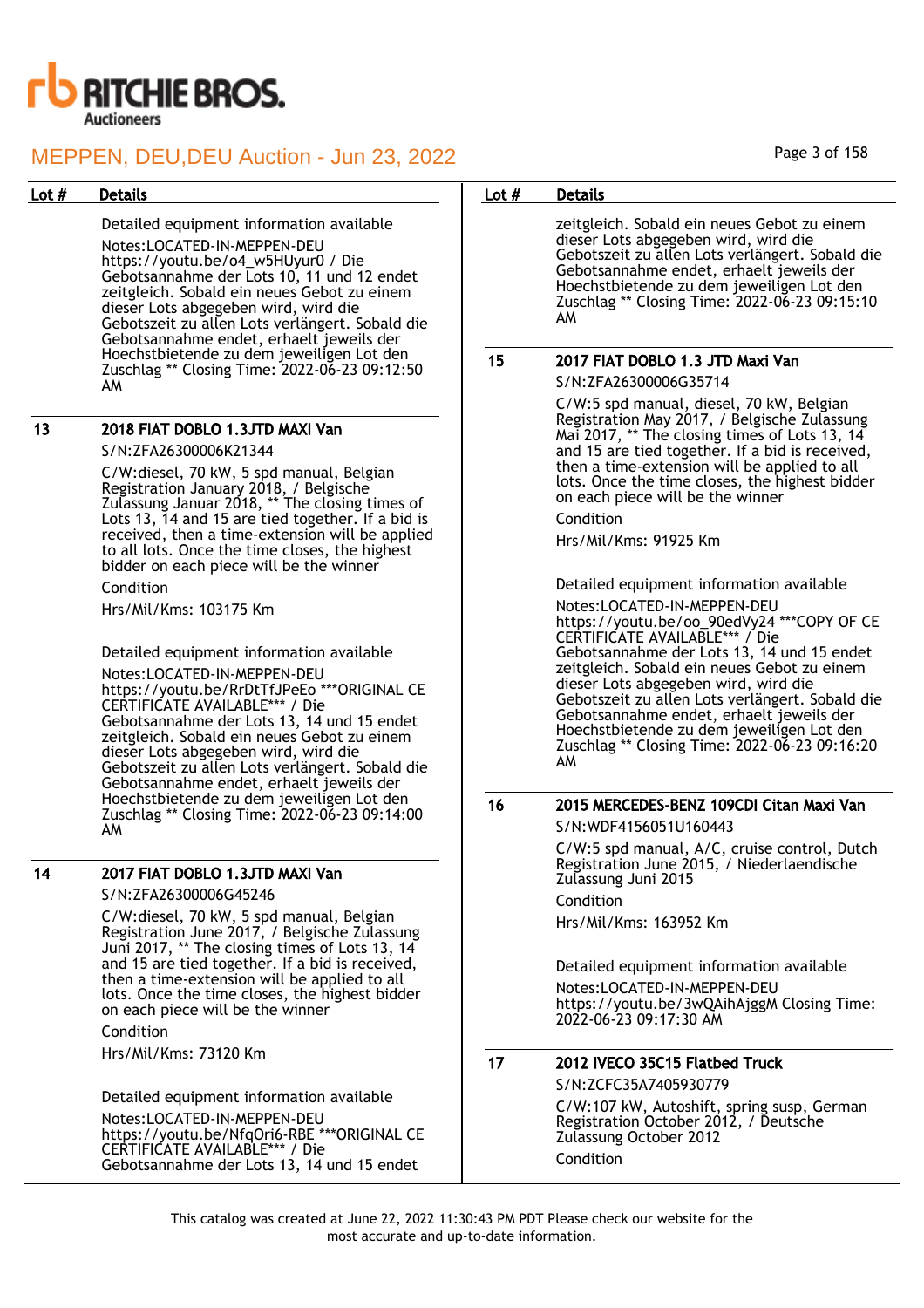

Hrs/Mil/Kms: 112907 Km

Detailed equipment information available Notes:LOCATED-IN-LEIPZIG-DEU Closing Time: 2022-06-23 09:18:40 AM

# 18 2008 NISSAN CABSTAR 35D.13 Flatbed Truck

S/N:VWADHTF2481045375 C/W:96 kW, Czech Registration Juni 2008, / Tschechische Zulassung Juni 2008 Condition Hrs/Mil/Kms: 223854 Km

Detailed equipment information available Notes:LOCATED-IN-LEIPZIG-DEU Closing Time: 2022-06-23 09:19:50 AM

# 19 2012 NISSAN CABSTAR 35.12 Bucket Truck

S/N:VWASNFF24C3145918

C/W:90 kW, 5 spd manual, 2 man basket, 4 hyd stabilizers, German Registration August 2012, / Deutsche Zulassung August 2012 Condition Hrs/Mil/Kms: 20375 Km

Detailed equipment information available Notes:LOCATED-IN-LEIPZIG-DEU Closing Time: 2022-06-23 09:21:00 AM

## 20 2011 NISSAN CABSTAR 35.11 Bucket Truck

S/N:VWASGFF24B2119498 C/W:5 spd manual, 2 man basket, 4 hyd stabilizers, 81 kW, German Registration June 2011, / Deutsche Zulassung Juni 2011 Condition Hrs/Mil/Kms: 29996 Km

Detailed equipment information available Notes:LOCATED-IN-LEIPZIG-DEU \*\*\*COPY OF CE CERTIFICATE AVAILABLE\*\*\* Closing Time: 2022-06-23 09:22:10 AM

# 21 1987 DAIMLER BENZ 711D 4x2 Fire Truck

S/N:WDB66930310852327 C/W:hyd. tailgate, Q/C hitch, air brake sys, manual, German Registration December 1987, loss declaration for Part 2 / Deutsche Zulassung Dezember 1987, Verlustanzeige Fahrzeugbrief,

## Page 4 of 158

## Lot # Details **Details According to the United States Lot # Details**

TUEV 10/2022 Condition Hrs/Mil/Kms: 109002 Km

Detailed equipment information available Notes:LOCATED-IN-WACKERSDORF-DEU Technische Fragen an: Dominik Wiesboeck +49 151 65614076 Closing Time: 2022-06-23 09:23:20 AM

## 22 2012 IVECO STRALIS 450 Truck Tractor (S/A)

S/N:WJMM1VTH404391854 C/W:332 kW, German Registration April 2012, / Deutsche Zulassung April 2012 Condition Hrs/Mil/Kms: 1086018 Km

Notes:LOCATED-IN-WACKERSDORF-DEU Technische Fragen an: Dominik Wiesboeck +49 151 65614076 Closing Time: 2022-06-23 09:24:30 AM

## 23 1996 MAN 19.293 4x2 Truck Tractor (S/A)

S/N:WMAT021397M214745

C/W:213 kW, 16 spd manual, A/R cab, A/R susp, hyd sys, auto lube, German Registration May 1996, / Deutsche Zulassung Mai 1996 Condition

Hrs/Mil/Kms: 388940 Km

Detailed equipment information available Notes:LOCATED-IN-MEPPEN-DEU https://youtu.be/n\_D0rRRp-Ws Closing Time: 2022-06-23 09:25:40 AM

## 24 2007 SCANIA P380 Combination Truck

S/N:Not Available

C/W:\*THIS LOT SOLD WITH: 2007 - SCANIA CAR HAULER TRUCK s/n: XLEP4X20005164752 c/w: 279 kW, German Registration March 2007, / Deutsche Zulassung Januar 2010; 2007 - KAESSBOHRER SUPERTRANS CAR HAULER TRAILER s/n: VAK65500D01507388 c/w: German Registration Maerz 2007, / Deutsche Zulassung Maerz 2007;

Condition

Hrs/Mil/Kms: 1569851 Km

Detailed equipment information available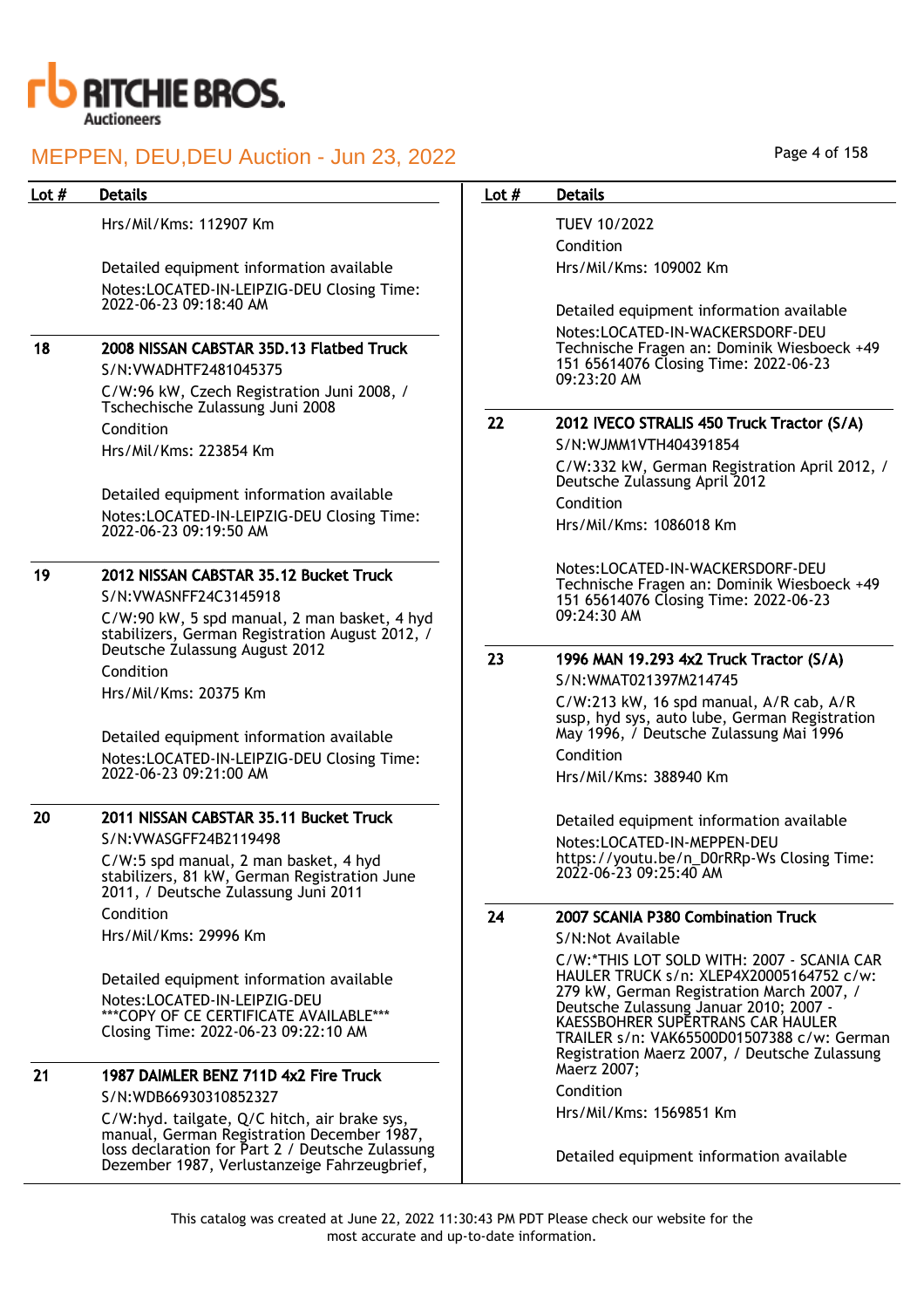

Notes:LOCATED-IN-WACKERSDORF-DEU Technische Fragen an: Dominik Wiesboeck +49 151 65614076 Closing Time: 2022-06-23 09:26:50 AM

## 25 2010 BOMAG BW135AD Tandem Roller

S/N:101650161334 C/W:EPA 2010, Deutz 3 cyl, 1300 mm drums Condition Hrs/Mil/Kms: 1388 Hr

Detailed equipment information available Notes:LOCATED-IN-LEIPZIG-DEU Closing Time: 2022-06-23 09:28:00 AM

## 26 2003 BOMAG BW138AD Tandem Roller

S/N:101650141656 C/W:EPA 2002, Deutz 3 cyl, 1380 mm drums Condition Hrs/Mil/Kms: 3704 Hr

Detailed equipment information available Notes:LOCATED-IN-LEIPZIG-DEU Closing Time: 2022-06-23 09:29:10 AM

## 27 2010 HAMM HD10VV Tandem Roller

S/N:H2000583

C/W:EPA 2010, Kubota 3 cyl, 1000 mm drums Condition Hrs/Mil/Kms: 1266 Hr

Detailed equipment information available Notes:LOCATED-IN-LEIPZIG-DEU Closing Time: 2022-06-23 09:30:20 AM

## 28 2022 PLUS POWER VTDD-25 (UNUSED) (Unused) Forklift

## S/N:QC2201AG800K

C/W:CE marked, 39 kW, 4 cyl diesel engine, forks, SideShift, 2 stage mast, canopy, \*\* The closing times of Lots 28, 29, 30 and 31 are tied together. If a bid is received, then a timeextension will be applied to all lots. Once the time closes, the highest bidder on each piece will be the winner

Condition

Hrs/Mil/Kms: 3 Hr

## Page 5 of 158

## Lot # Details **Details According to the United States Lot # Details**

Detailed equipment information available Notes:LOCATED-IN-MEPPEN-DEU https://youtu.be/3gS\_YQqKfb0 / Die Gebotsannahme der Lots 28, 29, 30 und 31 endet zeitgleich. Sobald ein neues Gebot zu einem dieser Lots abgegeben wird, wird die Gebotszeit zu allen Lots verlängert. Sobald die Gebotsannahme endet, erhaelt jeweils der Hoechstbietende zu dem jeweiligen Lot den Zuschlag \*\* Closing Time: 2022-06-23 09:31:30 AM

### 29 2022 PLUS POWER VTDD-25 (UNUSED) (Unused) Forklift

## S/N:QC2201AG833K

C/W:CE marked, 39 kW, 4 cyl diesel engine, forks, SideShift, 2 stage mast, canopy, forks, SS, 2 stage mast, canopy, \*\* The closing times of Lots 28, 29, 30 and 31 are tied together. If a bid is received, then a time-extension will be applied to all lots. Once the time closes, the highest bidder on each piece will be the winner Condition

Hrs/Mil/Kms: 2 Hr

Detailed equipment information available Notes:LOCATED-IN-MEPPEN-DEU https://youtu.be/3gS\_YQqKfb0 / Die Gebotsannahme der Lots 28, 29, 30 und 31 endet zeitgleich. Sobald ein neues Gebot zu einem dieser Lots abgegeben wird, wird die Gebotszeit zu allen Lots verlängert. Sobald die Gebotsannahme endet, erhaelt jeweils der Hoechstbietende zu dem jeweiligen Lot den Zuschlag \*\* Closing Time: 2022-06-23 09:32:40 AM

## 30 2022 PLUS POWER VTDD-25 (UNUSED) (Unused) Forklift

## S/N:QC2201AG804K

C/W:CE marked, 39 kW, 4 cyl diesel engine, forks, SideShift, 2 stage mast, canopy, \*\* The closing times of Lots 28, 29, 30 and 31 are tied together. If a bid is received, then a timeextension will be applied to all lots. Once the time closes, the highest bidder on each piece will be the winner

## Condition

Hrs/Mil/Kms: 2 Hr

Detailed equipment information available

Notes:LOCATED-IN-MEPPEN-DEU https://youtu.be/3gS\_YQqKfb0 / Die Gebotsannahme der Lots 28, 29, 30 und 31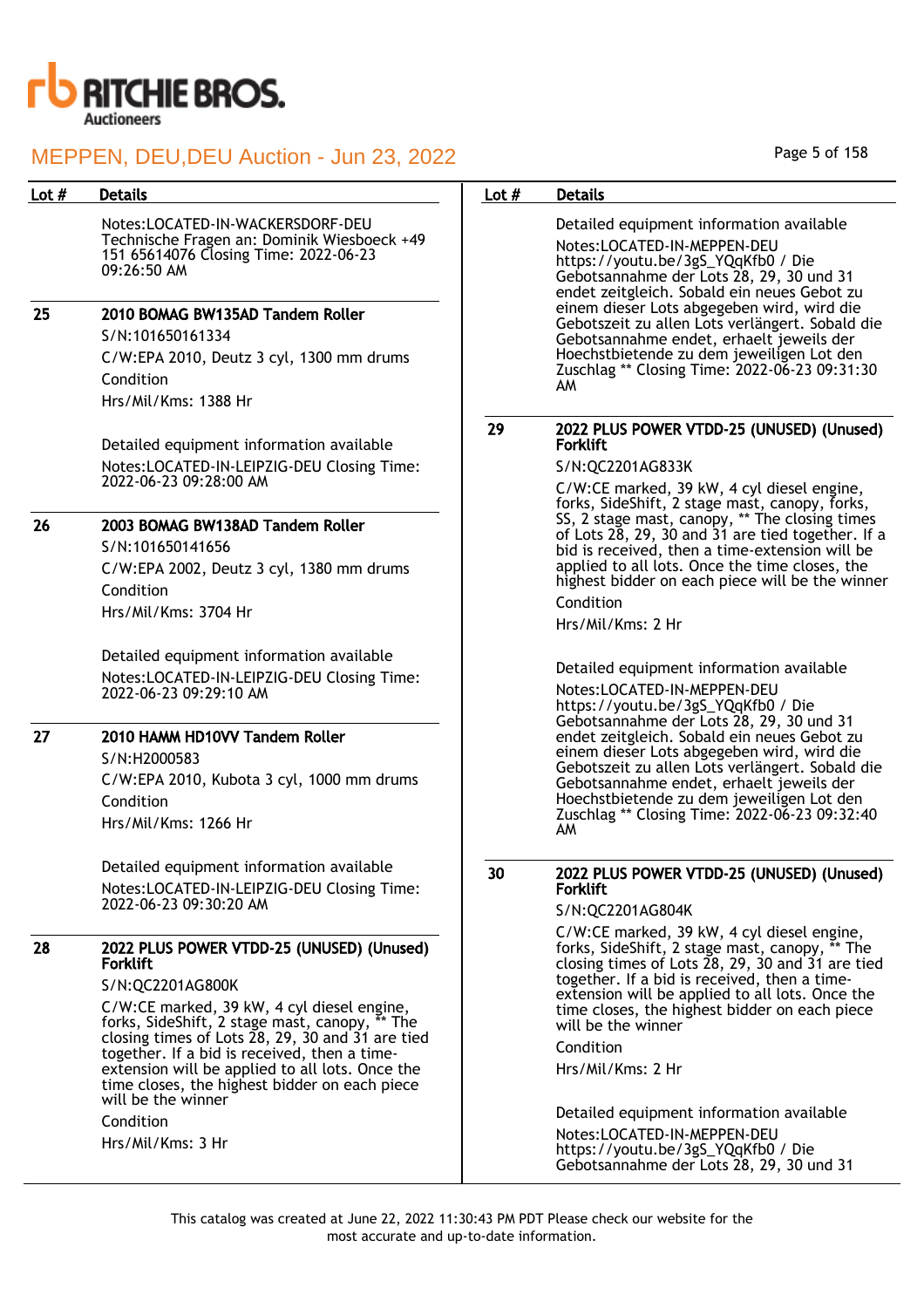

endet zeitgleich. Sobald ein neues Gebot zu einem dieser Lots abgegeben wird, wird die Gebotszeit zu allen Lots verlängert. Sobald die Gebotsannahme endet, erhaelt jeweils der Hoechstbietende zu dem jeweiligen Lot den Zuschlag \*\* Closing Time: 2022-06-23 09:33:50 AM

### 31 2022 PLUS POWER VTDD-25 (UNUSED) (Unused) Forklift

S/N:QC2201AG870K

C/W:CE marked, 39 kW, 4 cyl diesel engine, forks, SideShift, 2 stage mast, canopy, \*\* The closing times of Lots 28, 29, 30 and 31 are tied together. If a bid is received, then a timeextension will be applied to all lots. Once the time closes, the highest bidder on each piece will be the winner

Condition

Hrs/Mil/Kms: 1 Hr

Detailed equipment information available Notes:LOCATED-IN-MEPPEN-DEU https://youtu.be/3gS\_YQqKfb0 / Die Gebotsannahme der Lots 28, 29, 30 und 31 endet zeitgleich. Sobald ein neues Gebot zu einem dieser Lots abgegeben wird, wird die Gebotszeit zu allen Lots verlängert. Sobald die Gebotsannahme endet, erhaelt jeweils der Hoechstbietende zu dem jeweiligen Lot den Zuschlag \*\* Closing Time: 2022-06-23 09:35:00 AM

## 32 2014 DOOSAN D25S-5 Forklift

S/N:FDA05124008296 C/W:Yanmar 4 cyl, diesel, forks, 3 stage mast, full free lift, cab, EPA 2011 Condition Hrs/Mil/Kms: 7311 Hr

Detailed equipment information available Notes:LOCATED-IN-MEPPEN-DEU https://youtu.be/9UrazPaldUw Closing Time: 2022-06-23 09:36:10 AM

## 33 1989 LINDE H40D Forklift

S/N:3529120002 C/W:forks, 2 stage mast, canopy Condition Hrs/Mil/Kms: 16863 Hr

## Lot # Details **Details According to the United States Lot # Details**

Detailed equipment information available Notes:LOCATED-IN-MEPPEN-DEU Closing Time: 2022-06-23 09:37:20 AM

# 34 2001 CROWN SC3016-OPT2 Electric Forklift

S/N:8A206833 C/W:\*\* No Charger / Kein Ladegeraet \*\*, forks, SS, 2 stage mast, full free lift, canopy Condition Hrs/Mil/Kms: 905 Hr

Detailed equipment information available Notes:LOCATED-IN-MEPPEN-DEU https://youtu.be/O2eTOgVIeDI Closing Time: 2022-06-23 09:38:30 AM

### 35 CLAAS SCORPION 7055V 4x4x4 Telescopic Forklift

S/N:416030471

C/W:115 kW, EPA 2014, model year 2016, hyd Q/C, aux hyd, A/C cab, 500/70R24, rear Q/C hitch, air brake sys, 1 D/A outlet, 40 Km/h

Detailed equipment information available Notes:LOCATED-IN-MEPPEN-DEU https://youtu.be/xD79J5BOvkg Closing Time: 2022-06-23 09:39:40 AM

## 36 2008 CLAAS SCORPION 7030 4x4x4 Telescopic Forklift

S/N:401030143

C/W:Q/C Hitch, 2D/A, Deutz 4 cyl, 88 kW, hyd Q/C, cab, 460/70R24, German Registration July 2008, / Deutsche Zulassung July 2008 Condition

Hrs/Mil/Kms: 8967 Hr

Detailed equipment information available Notes:LOCATED-IN-WACKERSDORF-DEU Technische Fragen an: Dominik Wiesboeck +49 151 65614076 \*\*\*ORIGINAL CE CERTIFICATE AVAILABLE\*\*\* Closing Time: 2022-06-23 09:40:50 AM

## 37 2015 JCB 531-70LLMC 4x4x4 Telescopic Forklift S/N:JCB5AAWGL02353837

C/W:55 kW, EPA 2015, 4 cyl, Q/C forks, cab Condition Hrs/Mil/Kms: 2131 Hr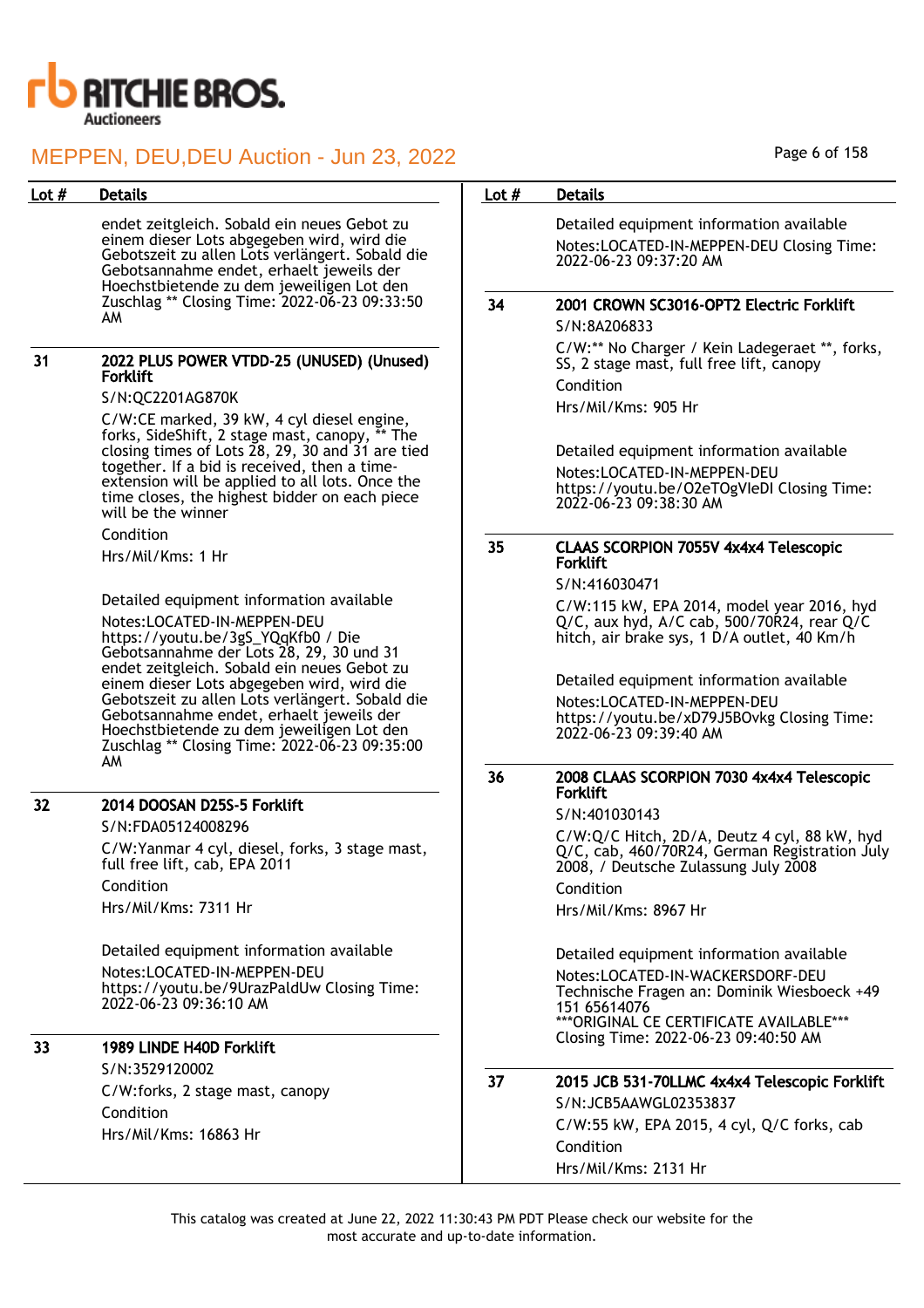

Detailed equipment information available Notes:LOCATED-IN-MEPPEN-DEU \*\*\*NO REGISTRATION AVAILABLE / KEINE ZULASSUNG ERHAELTLICH\*\*\* https://youtu.be/rAotgL4DF3o Closing Time: 2022-06-23 09:42:00 AM

# 38 2014 BOBCAT TL470 4x4x4 Telescopic Forklift

S/N:B35B11026 C/W:74.5 kW, EPA 2013, Deutz 4 cyl, Q/C forks, aux hyd, cab, 460/70R24 Condition Hrs/Mil/Kms: 3109 Hr

Detailed equipment information available Notes:LOCATED-IN-MEPPEN-DEU \*\*\*NO REGISTRATION AVAILABLE / KEINE ZULASSUNG ERHAELTLICH\*\*\* Closing Time: 2022-06-23 09:43:10 AM

## 39 2013 MANITOU MT1440 4x4x4 Telescopic Forklift

S/N:1927129 C/W:Q/C forks, aux hyd, A/C cab, 2 hyd stabilizers, 15.5/80-24 Condition

Hrs/Mil/Kms: 2747 Hr

Detailed equipment information available Notes:LOCATED-IN-LEIPZIG-DEU \*\*\*NO REGISTRATION AVAILABLE / KEINE ZULASSUNG ERHAELTLICH\*\*\* Closing Time: 2022-06-23 09:44:20 AM

### 40 2007 MANITOU MLT940-120HLSU 4x4x4 Telescopic Forklift

S/N:PR7250018143 C/W:\*\* BOOM CRACKED \*\*, 91 kW, Q/C forks, cab, 460/70R24, rear ag hitch, 1 D/A outlet Condition Hrs/Mil/Kms: 4267 Hr

Detailed equipment information available Notes:LOCATED-IN-MEPPEN-DEU \*\*\*NO REGISTRATION AVAILABLE / KEINE ZULASSUNG ERHAELTLICH\*\*\* https://youtu.be/yiHoO\_IJ-wc Closing Time: 2022-06-23 09:45:30 AM

Page 7 of 158

## Lot # Details **Details According to the United States Lot # Details**

## Forklift

S/N:LLL1751018 C/W:Q/C bkt w/forks, aux hyd, 2 hyd stabilizers, 405/70-20 Condition Hrs/Mil/Kms: 4462 Hr

Detailed equipment information available Notes:LOCATED-IN-LEIPZIG-DEU \*\*\*NO REGISTRATION AVAILABLE / KEINE ZULASSUNG ERHAELTLICH\*\*\* Closing Time: 2022-06-23 09:46:40 AM

## 42 2009 NEW HOLLAND LM5060 4x4x4 Telescopic Forklift

S/N:Z9KA36109 C/W:QC, forks, aux hyd Condition Hrs/Mil/Kms: 3670 Hr

Detailed equipment information available Notes:LOCATED-IN-WACKERSDORF-DEU Technische Fragen an: Dominik Wiesboeck +49 151 65614076 \*\*\*NO REGISTRATION AVAILABLE / KEINE ZULASSUNG ERHAELTLICH\*\*\* Closing Time: 2022-06-23 09:47:50 AM

### 43 2006 NEW HOLLAND LM1333 4x4x4 Telescopic Forklift

S/N:FNHN1333N6HK18007 C/W:QC, forks, 2 hyd stabilizers, TUEV report / TUEV Gutachten Condition Hrs/Mil/Kms: 4232 Hr

Notes:LOCATED-IN-WACKERSDORF-DEU Technische Fragen an: Dominik Wiesboeck +49 151 65614076 Closing Time: 2022-06-23 09:49:00 AM

# 44 1994 MERLO P60.10EV 4x4x4 Telescopic Forklift

S/N:437423 C/W:hyd Q/C forks, frame side shift, aux hyd, cab, hyd leveling, 405/70R20, auto lube Condition Hrs/Mil/Kms: 7870 Hr

Detailed equipment information available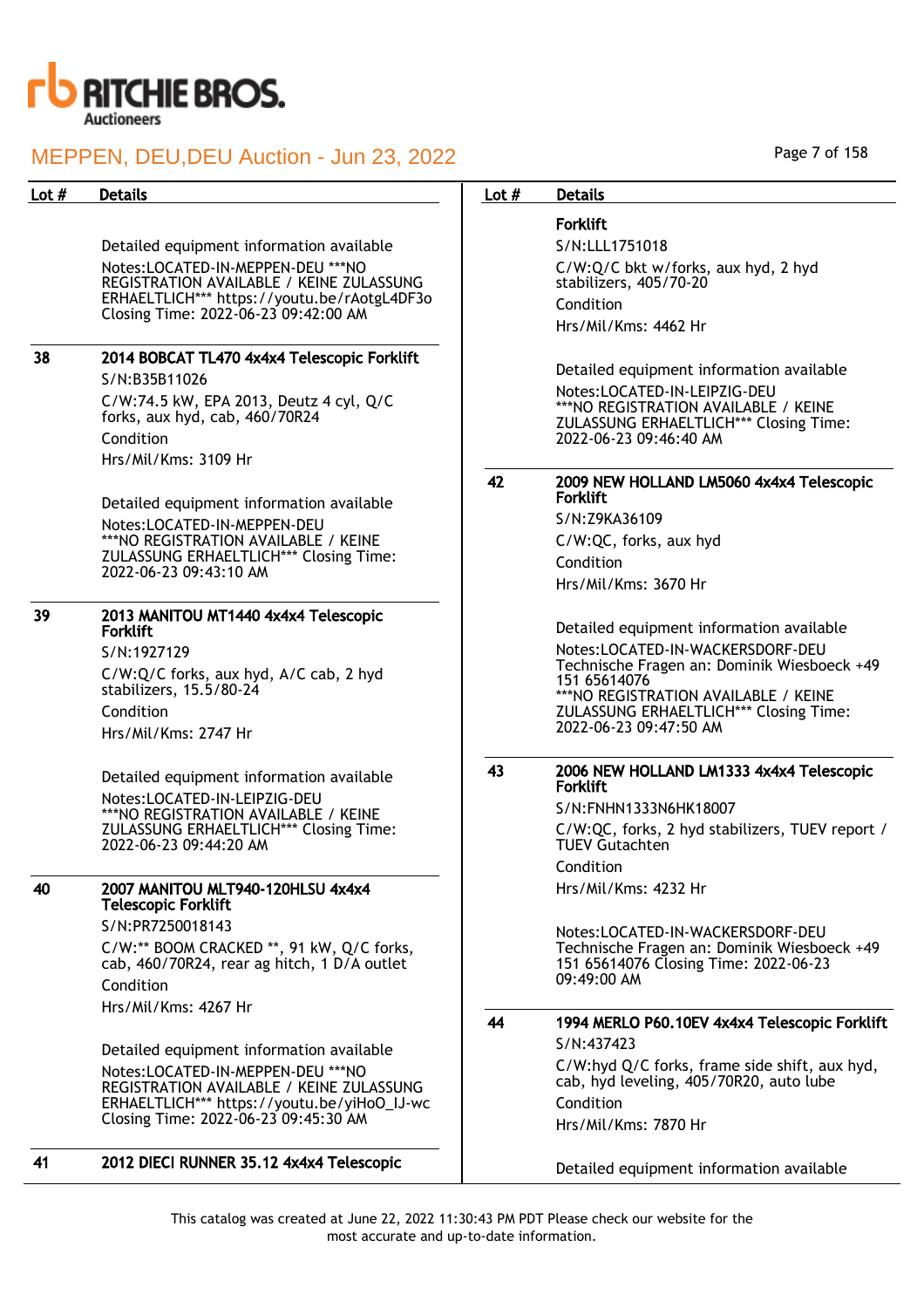

Notes:LOCATED-IN-MEPPEN-DEU https://youtu.be/wwQ1AMA95EI \*\*\*NO REGISTRATION AVAILABLE / KEINE ZULASSUNG ERHAELTLICH\*\*\* Closing Time: 2022-06-23 09:50:10 AM

## 45 2006 LAVERDA 5079 4X4X4 Telescopic Forklift S/N:507900006

C/W:108 kW, Sisu 4 cyl engine, forks, hyd Q/C, aux hyd, A/C cab, reverse drive mode, Hydraulic Leveling, 17.5R25, rear 3 PT Hitch, PTO, 2 D/A outlets

Detailed equipment information available Notes:LOCATED-IN-MEPPEN-DEU https://youtu.be/tpjsbILFowA \*\*\*NO REGISTRATION AVAILABLE / KEINE ZULASSUNG ERHAELTLICH\*\*\* Closing Time: 2022-06-23 09:51:20 AM

## 46 LAVERDA 5079 4X4X4 Telescopic Forklift S/N:507920017

C/W:\*\*\*HYDRAULICS NOT WORKING\*\*\* 108 kW, 2009 Sisu 4 cyl engine, hyd Q/C, aux hyd, A/C cab, reverse drive mode, Hydraulic Leveling, 17.5R25, rear 3 PT Hitch, PTO, 2 D/A outlets

Detailed equipment information available Notes:LOCATED-IN-MEPPEN-DEU https://youtu.be/\_WtjdClYwiw \*\*\*NO REGISTRATION AVAILABLE / KEINE ZULASSUNG ERHAELTLICH\*\*\* Closing Time: 2022-06-23 09:52:30 AM

#### 47 2012 DIECI RUNNER 35.12 Telescopic Forklift (Parts Only) Parts/Stationary Construction-Other

S/N:LLL1751020

C/W:bkt, 2 hyd stabilizers, TUEV report / TUEV Gutachten

Notes:LOCATED-IN-LEIPZIG-DEU \*\*\*ORIGINAL CE CERTIFICATE AVAILABLE\*\*\* Closing Time: 2022-06-23 09:53:40 AM

## 48 2006 TEREX SKL 260S Wheel Loader S/N:2600139

C/W:129 kW, Perkins 6 cyl, EPA 2005, 20 Km/h, hyd Q/C, aux hyd, A/C cab, ride ctrl, 20.5R25 Condition Hrs/Mil/Kms: 8434 Hr

### Page 8 of 158

## Lot # Details **Details According to the United States Lot # Details**

Detailed equipment information available Notes:LOCATED-IN-MEPPEN-DEU https://youtu.be/CIvyGJ1Fuhk Closing Time: 2022-06-23 09:54:50 AM

## 49 2014 TEREX TL100 Wheel Loader

S/N:TL10020970 C/W:54 kW, hyd Q/C 4-in-1 bkt, forks, aux hyd, cab, 405/70R20, 20 Km/h, Data Confirmation /

Datenbestätigung Condition

Hrs/Mil/Kms: 1950 Hr

Detailed equipment information available Notes:LOCATED-IN-MEPPEN-DEU https://youtu.be/HIjLXLRTkpA \*\*\*COPY OF CE CERTIFICATE AVAILABLE\*\*\* Closing Time: 2022-06-23 09:56:00 AM

# 50 2012 MECALAC AX1000 Wheel Loader

S/N:W09P10184CBA08793

C/W:\*\* Lift Loader & Turntable Heavily Welded , hyd  $Q/C$  4-in-1 bkt, aux hyd,  $A/C$  cab, 405/70R

Condition Hrs/Mil/Kms: 6214 Hr

Detailed equipment information available Notes:LOCATED-IN-MEPPEN-DEU https://youtu.be/2ogaYsW-BVs Closing Time: 2022-06-23 09:57:10 AM

## 51 2014 MECALAC AX700 Wheel Loader

S/N:W09P70111EBA08805 C/W:\*\*\*ENGINE PROBLEM / MOTOR PROBLEM\*\*\*, hyd Q/C, A/C cab, 12.50/80-18 Condition Hrs/Mil/Kms: 6773 Hr

Detailed equipment information available Notes:LOCATED-IN-MEPPEN-DEU Closing Time: 2022-06-23 09:58:20 AM

## 51A 2007 CAT 908 Wheel Loader

S/N:TAR01332 C/W:hyd Q/C hyd 4-in-1 bucket, forks, aux hyd, 400/70R20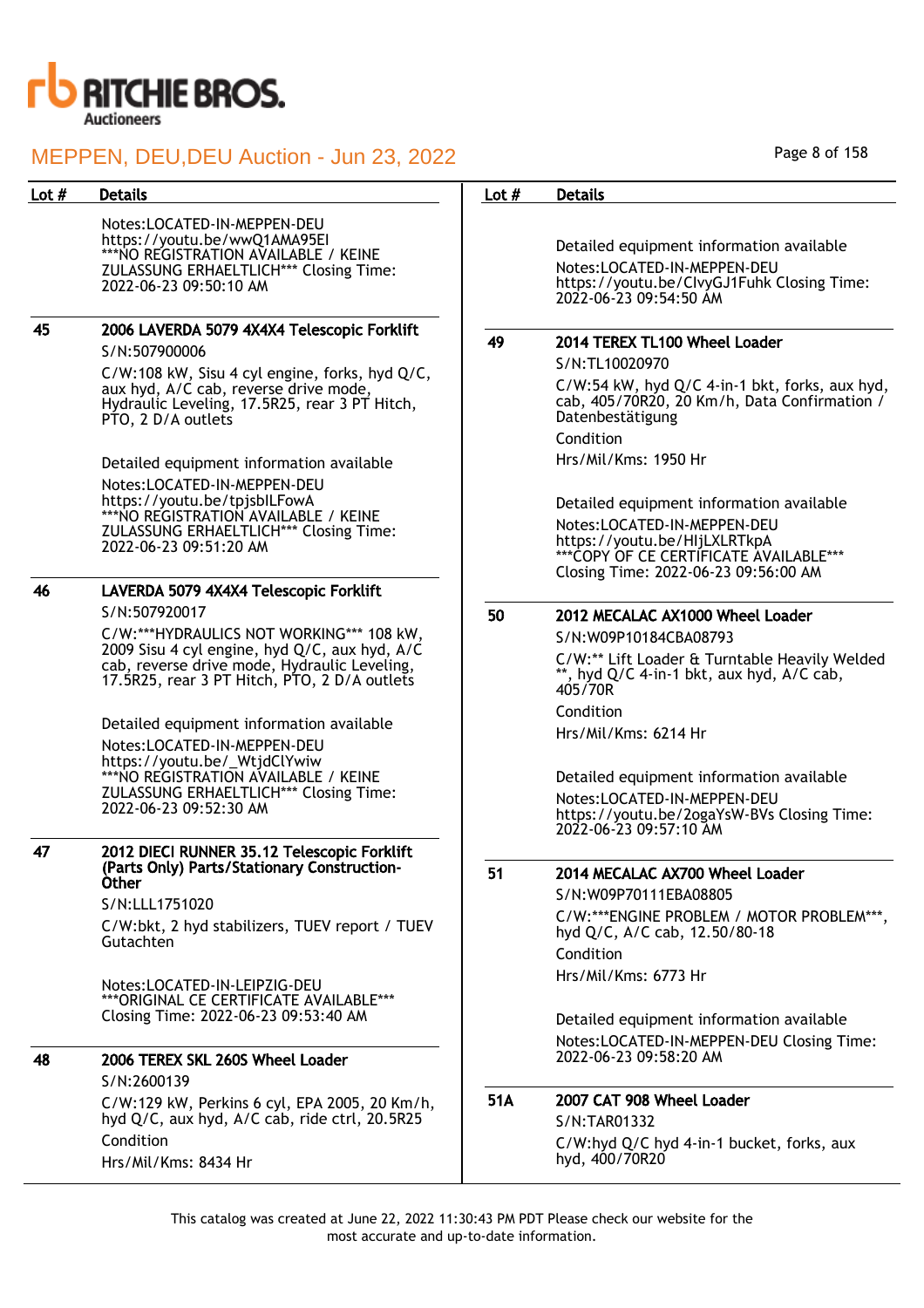

Condition Hrs/Mil/Kms: 4994 Hr

Detailed equipment information available Notes:LOCATED-IN-MEPPEN-DEU https://youtu.be/p93ShMVaTMs Closing Time: 2022-06-23 09:58:55 AM

## 52 1999 SCHAEFF ZL110 Wheel Loader

S/N:1100335 C/W:bkt, forks, aux hyd, cab, 405/70R20 Condition Hrs/Mil/Kms: 7795 Hr

Detailed equipment information available Notes:LOCATED-IN-WACKERSDORF-DEU Technische Fragen an: Dominik Wiesboeck +49 151 65614076 Closing Time: 2022-06-23 09:59:30 AM

# 53 1993 O&K L6-3 Wheel Loader

S/N:276974 C/W:hyd Q/C bkt, forks, aux hyd, cab, 405/70R20

Detailed equipment information available Notes:LOCATED-IN-MEPPEN-DEU https://youtu.be/IUYyVExc\_nU Closing Time: 2022-06-23 10:00:40 AM

## 54 2011 KOMATSU WA70-6 Wheel Loader

S/N:H60609 C/W:hyd Q/C 4-in-1 bkt, forks, 12.5-18 Condition Hrs/Mil/Kms: 2812 Hr

Detailed equipment information available Notes:LOCATED-IN-LEIPZIG-DEU Closing Time: 2022-06-23 10:01:50 AM

## 55 2010 SCHAEFFER 4350 Wheel Loader

S/N:14500320 C/W:hyd Q/C, aux hyd, cab, ride ctrl, 15.0/55R17, Tier 4, EPA 2010, TUEV report / TUEV Gutachten Condition Hrs/Mil/Kms: 6873 Hr

Page 9 of 158

# Lot # Details **Details According to the United States Lot # Details** Detailed equipment information available Notes:LOCATED-IN-MEPPEN-DEU https://youtu.be/tyxrCwUApbQ Closing Time: 2022-06-23 10:03:00 AM 56 2012 KRAMER 348 Wheel Loader S/N:348012184 C/W:EPA 2012, hyd Q/C bkt, cab, 27x10.50-15 Condition Hrs/Mil/Kms: 911 Hr Detailed equipment information available Notes:LOCATED-IN-LEIPZIG-DEU Closing Time: 2022-06-23 10:04:10 AM 57 2011 KRAMER 348 Wheel Loader S/N:348011441 C/W:hyd Q/C bkt, forks, cab, 27x10.50-15 Condition Hrs/Mil/Kms: 4379 Hr Detailed equipment information available Notes:LOCATED-IN-LEIPZIG-DEU Closing Time: 2022-06-23 10:05:20 AM 58 2017 KRAMER 5035 Wheel Loader S/N:348015853 C/W:\*\* Engine Problem / Motor Problem \*\*, hydrostatic drive, hyd Q/C bkt, forks, aux hyd, cab, 27x10.50R15 Condition Hrs/Mil/Kms: 3035 Hr Detailed equipment information available Notes:LOCATED-IN-MEPPEN-DEU https://youtu.be/TPSDo2Sclu4 Closing Time: 2022-06-23 10:06:30 AM 59 2014 JCB 8035ZTS Mini Excavator (1 - 4.9 Tons) S/N:02022755 C/W:Q/C bkt, 1530 mm stick, swing away boom, aux hyd, dozer, cab Condition Hrs/Mil/Kms: 2512 Hr Detailed equipment information available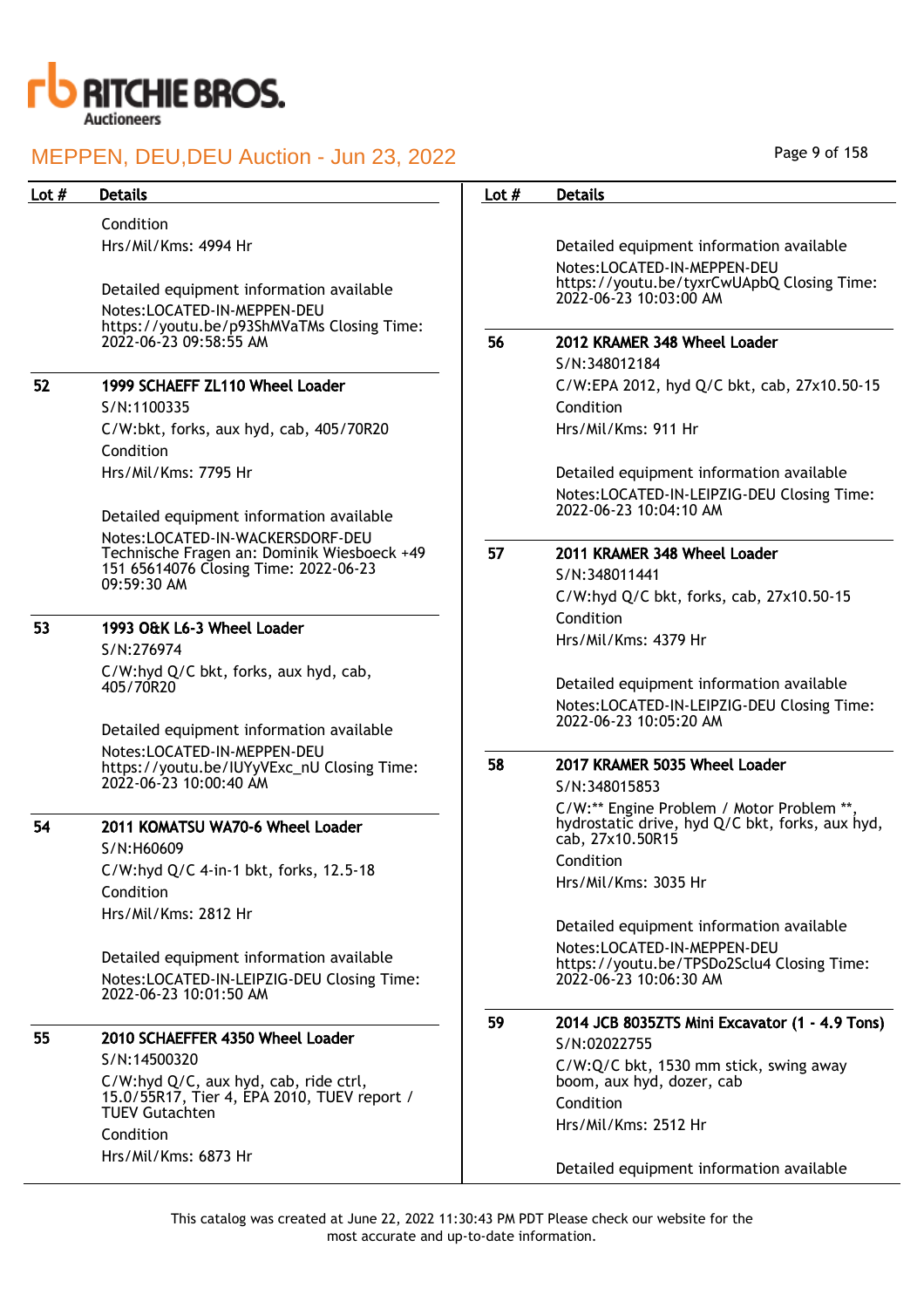

| Lot $#$ | <b>Details</b>                                                                                                   | Lot $#$ | <b>Details</b>                                                                                                                                            |
|---------|------------------------------------------------------------------------------------------------------------------|---------|-----------------------------------------------------------------------------------------------------------------------------------------------------------|
|         | Notes:LOCATED-IN-LEIPZIG-DEU Closing Time:                                                                       |         |                                                                                                                                                           |
|         | 2022-06-23 10:07:40 AM                                                                                           | 64      | 2014 BOBCAT E26 Mini Excavator (1 - 4.9 Tons)                                                                                                             |
| 60      | 2011 BOBCAT E35 Mini Excavator (1 - 4.9 Tons)                                                                    |         | S/N:ACRA12636<br>C/W:Q/C bkt, 1400 mm stick, swing away                                                                                                   |
|         | S/N:AC2P13888                                                                                                    |         | boom, aux hyd, dozer, cab                                                                                                                                 |
|         | C/W:Q/C hyd tilting bkt, 1630 mm stick, swing                                                                    |         | Condition                                                                                                                                                 |
|         | away boom, aux hyd, dozer, cab                                                                                   |         | Hrs/Mil/Kms: 2312 Hr                                                                                                                                      |
|         | Condition                                                                                                        |         |                                                                                                                                                           |
|         | Hrs/Mil/Kms: 2863 Hr                                                                                             |         | Detailed equipment information available                                                                                                                  |
|         | Detailed equipment information available                                                                         |         | Notes:LOCATED-IN-LEIPZIG-DEU Closing Time:<br>2022-06-23 10:13:30 AM                                                                                      |
|         | Notes:LOCATED-IN-LEIPZIG-DEU Closing Time:<br>2022-06-23 10:08:50 AM                                             | 65      | 2012 YANMAR VIO25-4 Mini Excavator (1 - 4.9                                                                                                               |
|         |                                                                                                                  |         | Tons)                                                                                                                                                     |
| 61      | 2012 YANMAR VIO33U Mini Excavator (1 - 4.9<br>Tons)                                                              |         | S/N:YCEVIO25JCG405755                                                                                                                                     |
|         | S/N:YCEVIO33CCF105623                                                                                            |         | C/W:Q/C bkt, 1150 mm stick, swing away<br>boom, aux hyd, dozer, cab                                                                                       |
|         | C/W:Q/C bkt, 1250 mm stick, swing away                                                                           |         | Condition                                                                                                                                                 |
|         | boom, aux hyd, dozer, cab                                                                                        |         | Hrs/Mil/Kms: 3340 Hr                                                                                                                                      |
|         | Condition                                                                                                        |         |                                                                                                                                                           |
|         | Hrs/Mil/Kms: 3422 Hr                                                                                             |         | Detailed equipment information available                                                                                                                  |
|         | Detailed equipment information available                                                                         |         | Notes:LOCATED-IN-LEIPZIG-DEU Closing Time:<br>2022-06-23 10:14:40 AM                                                                                      |
|         | Notes:LOCATED-IN-LEIPZIG-DEU Closing Time:<br>2022-06-23 10:10:00 AM                                             |         |                                                                                                                                                           |
|         |                                                                                                                  | 66      | 2013 JCB 8026 Mini Excavator (1 - 4.9 Tons)                                                                                                               |
| 62      | 2012 BOBCAT E26 Mini Excavator (1 - 4.9 Tons)                                                                    |         | S/N:JCB08026T01779584                                                                                                                                     |
|         | S/N:ACRA11571                                                                                                    |         | C/W:Q/C bkt, 1300 mm stick, swing away<br>boom, aux hyd, dozer, cab                                                                                       |
|         | C/W:Q/C, 1100 mm stick, swing away boom,                                                                         |         | Condition                                                                                                                                                 |
|         | aux hyd, dozer, cab<br>Condition                                                                                 |         | Hrs/Mil/Kms: 2431 Hr                                                                                                                                      |
|         | Hrs/Mil/Kms: 2528 Hr                                                                                             |         | Detailed equipment information available                                                                                                                  |
|         |                                                                                                                  |         | Notes:LOCATED-IN-LEIPZIG-DEU Closing Time:                                                                                                                |
|         | Detailed equipment information available                                                                         |         | 2022-06-23 10:15:50 AM                                                                                                                                    |
|         | Notes:LOCATED-IN-LEIPZIG-DEU Closing Time:<br>2022-06-23 10:11:10 AM                                             |         |                                                                                                                                                           |
|         |                                                                                                                  | 67      | 2021 CASE CX19C Mini Excavator (1 - 4.9 Tons)                                                                                                             |
| 63      | 2012 BOBCAT E26 Mini Excavator (1 - 4.9 Tons)                                                                    |         | S/N:HHKHEJ28HE0000234                                                                                                                                     |
|         | S/N:ACRA11554                                                                                                    |         | C/W:** DEMO UNIT **, 12.4 kW, EPA 2021, bkt,<br>1220 mm stick, swing away boom, aux hyd,                                                                  |
|         | C/W:Q/C hyd tilting bkt, 1100 mm stick, swing                                                                    |         | dozer, cab, hyd extendable tracks                                                                                                                         |
|         | away boom, aux hyd, dozer, cab                                                                                   |         | Condition                                                                                                                                                 |
|         | Condition                                                                                                        |         | Hrs/Mil/Kms: 96 Hr                                                                                                                                        |
|         | Hrs/Mil/Kms: 4063 Hr                                                                                             |         |                                                                                                                                                           |
|         |                                                                                                                  |         | Detailed equipment information available                                                                                                                  |
|         | Detailed equipment information available<br>Notes:LOCATED-IN-LEIPZIG-DEU Closing Time:<br>2022-06-23 10:12:20 AM |         | Notes:LOCATED-IN-MEPPEN-DEU *** CE<br>CERTIFICATE AVAILABLE IN ELECTRONIC<br>FORM*** https://youtu.be/hz4rDvqKUd8 Closing<br>Time: 2022-06-23 10:17:00 AM |

Page 10 of 158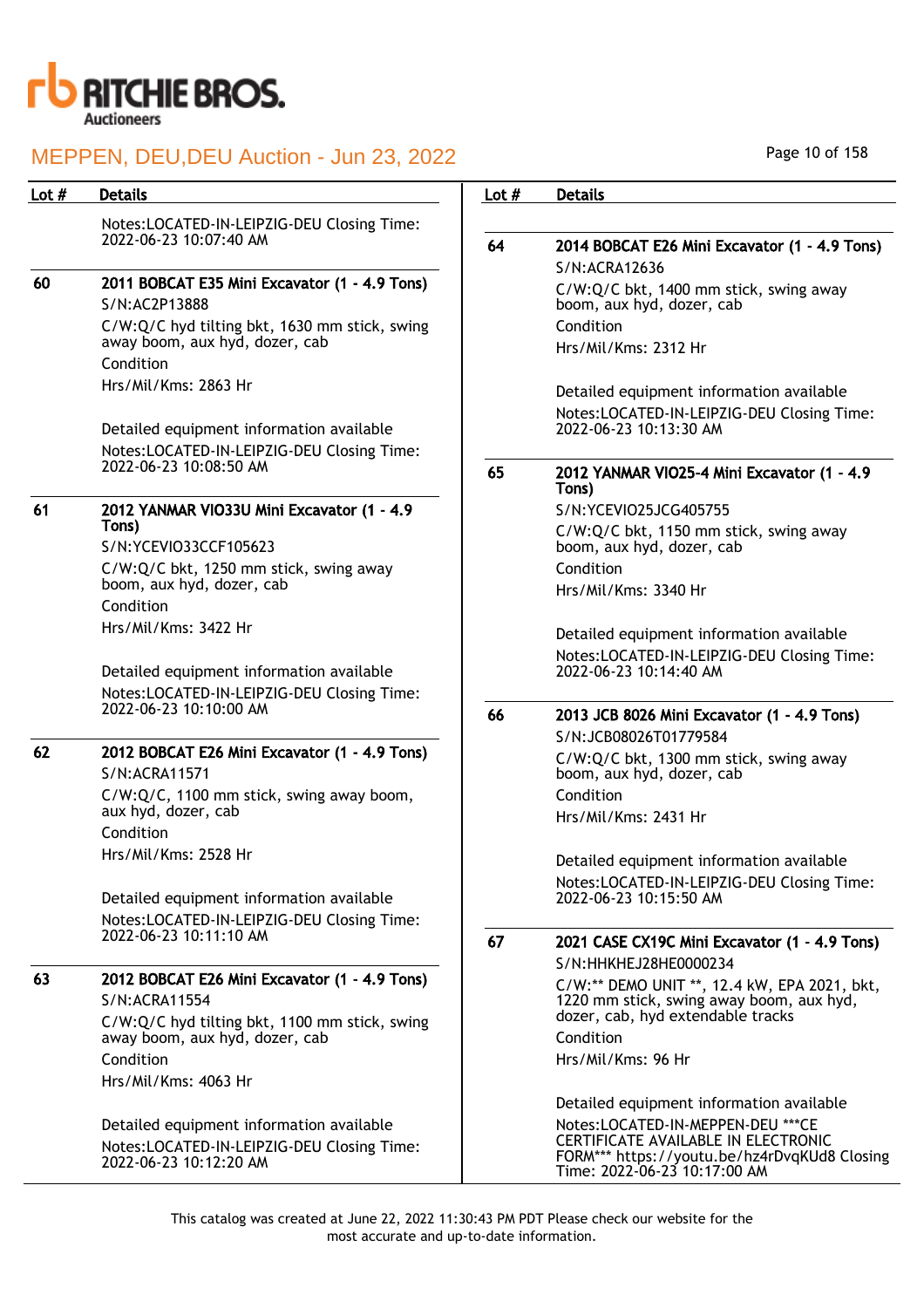

## 68 2014 JCB 8018 Mini Excavator (1 - 4.9 Tons)

S/N:JCB8018L02333104 C/W:Q/C bkt, 1250 mm stick, swing away boom, aux hyd, dozer, cab Condition Hrs/Mil/Kms: 2685 Hr

Detailed equipment information available Notes:LOCATED-IN-LEIPZIG-DEU Closing Time: 2022-06-23 10:18:10 AM

## 69 2013 JCB 8018CTS Mini Excavator (1 - 4.9 Tons)

S/N:JCB08018C02074996 C/W:Q/C bkt, 1250 mm stick, swing away boom, aux hyd, dozer, cab Condition Hrs/Mil/Kms: 2419 Hr

Detailed equipment information available Notes:LOCATED-IN-LEIPZIG-DEU Closing Time: 2022-06-23 10:19:20 AM

## 70 2012 BOBCAT E16 Mini Excavator (1 - 4.9 Tons) S/N:AHLL22031

C/W:Q/C bkt, 1260 mm stick, swing away boom, aux hyd, dozer, cab Condition Hrs/Mil/Kms: 1330 Hr

Detailed equipment information available Notes:LOCATED-IN-LEIPZIG-DEU Closing Time: 2022-06-23 10:20:30 AM

# 71 2012 BOBCAT E16 Mini Excavator (1 - 4.9 Tons)

S/N:AHLL13128 C/W:Q/C bkt, 1260 mm stick, swing away boom, aux hyd, dozer, cab Condition Hrs/Mil/Kms: 2803 Hr

Detailed equipment information available Notes:LOCATED-IN-LEIPZIG-DEU Closing Time: 2022-06-23 10:21:40 AM

### 72 2011 TAKEUCHI TB108 Mini Excavator (1 - 4.9 Tons)

Page 11 of 158

## Lot # Details **Details According to the United States Lot # Details**

S/N:108202319 C/W:bkt, 800 mm stick, swing away boom, dozer Condition Hrs/Mil/Kms: 1994 Hr

Detailed equipment information available Notes:LOCATED-IN-LEIPZIG-DEU Closing Time: 2022-06-23 10:22:50 AM

### 73 2021 PLUS POWER VTW-15 (UNUSED) Mini Excavator (1 - 4.9 Tons)

S/N:21101714

C/W:CE marked, 210 mm & 360 mm bkt, 900 mm stick, aux hyd, dozer, canopy, 3 cyl, \*\* The closing times of Lots 73, 74 and 75 are tied together. If a bid is received, then a timeextension will be applied to all lots. Once the time closes, the highest bidder on each piece will be the winner

Condition

Hrs/Mil/Kms: 21 Hr

Detailed equipment information available Notes:https://youtu.be/J2VafmPdD9Q \*\*\*CE CERTIFICATE AVAILABLE IN ELECTRONIC FORM\*\*\* LOCATED-IN-MEPPEN-DEU / Die Gebotsannahme der Lots 73, 74 und 75 endet zeitgleich. Sobald ein neues Gebot zu einem dieser Lots abgegeben wird, wird die Gebotszeit zu allen Lots verlängert. Sobald die Gebotsannahme endet, erhaelt jeweils der Hoechstbietende zu dem jeweiligen Lot den Zuschlag \*\* Closing Time: 2022-06-23 10:24:00 AM

## 74 2021 PLUS POWER VTW-15 (UNUSED) Mini Excavator (1 - 4.9 Tons)

S/N:21101704

C/W:CE marked, 210 mm & 360 mm bkt, 900 mm stick, aux hyd, dozer, canopy, 3 cyl, \*\* The closing times of Lots 73, 74 and 75 are tied together. If a bid is received, then a timeextension will be applied to all lots. Once the time closes, the highest bidder on each piece will be the winner

Condition

Hrs/Mil/Kms: 7 Hr

Detailed equipment information available Notes:https://youtu.be/J2VafmPdD9Q \*\*\*CE CERTIFICATE AVAILABLE IN ELECTRONIC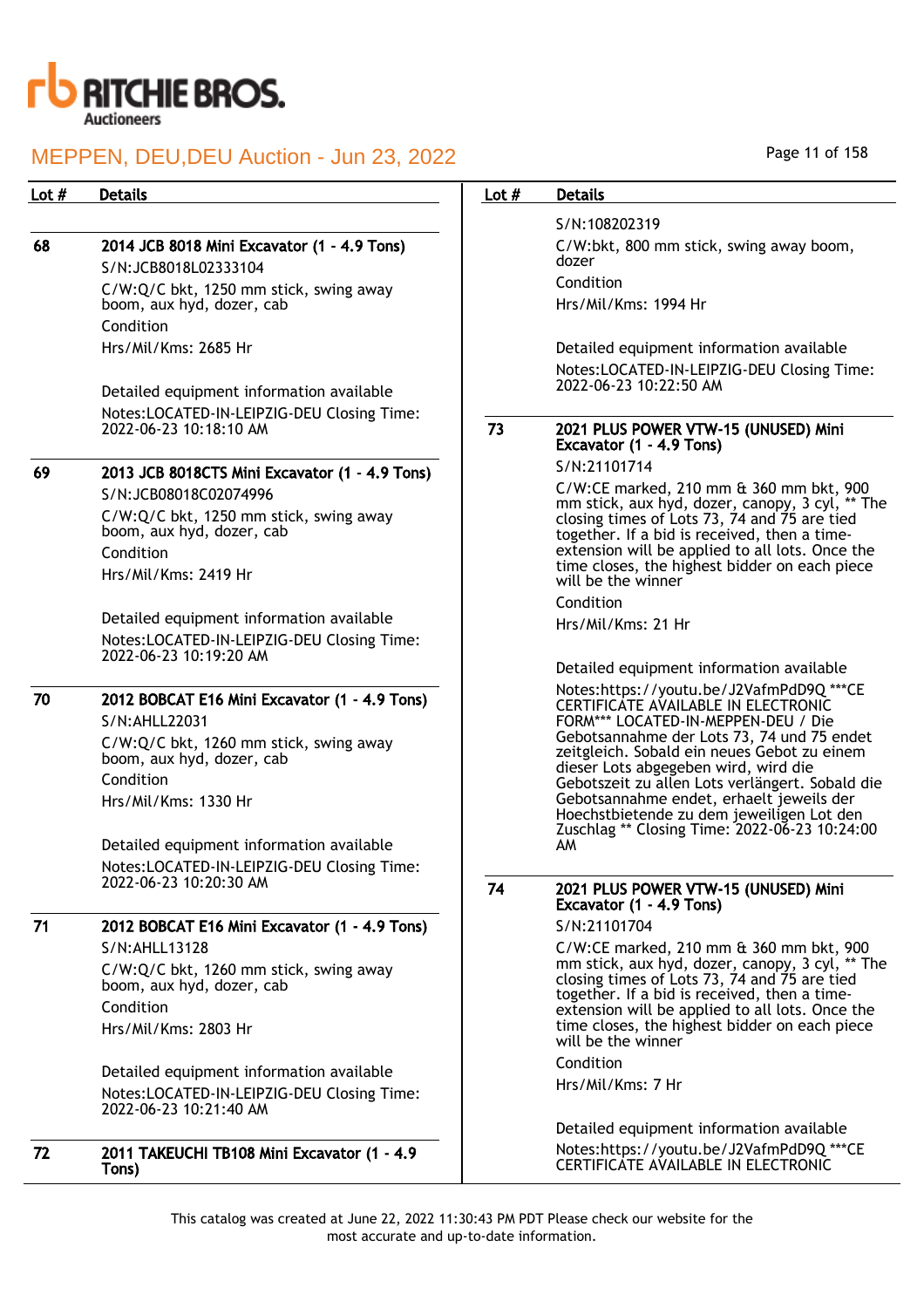

FORM\*\*\* LOCATED-IN-MEPPEN-DEU / Die Gebotsannahme der Lots 73, 74 und 75 endet zeitgleich. Sobald ein neues Gebot zu einem dieser Lots abgegeben wird, wird die Gebotszeit zu allen Lots verlängert. Sobald die Gebotsannahme endet, erhaelt jeweils der Hoechstbietende zu dem jeweiligen Lot den Zuschlag \*\* Closing Time: 2022-06-23 10:25:10 AM

## 75 2021 PLUS POWER VTW-15 (UNUSED) Mini Excavator (1 - 4.9 Tons)

S/N:21101727

C/W:CE marked, 210 mm & 360 mm bkt, 900 mm stick, aux hyd, dozer, canopy, 3 cyl, \*\* The closing times of Lots 73, 74 and 75 are tied together. If a bid is received, then a timeextension will be applied to all lots. Once the time closes, the highest bidder on each piece will be the winner

### Condition

Hrs/Mil/Kms: 3 Hr

Detailed equipment information available

Notes:https://youtu.be/J2VafmPdD9Q \*\*\*CE CERTIFICATE AVAILABLE IN ELECTRONIC FORM\*\*\* LOCATED-IN-MEPPEN-DEU / Die Gebotsannahme der Lots 73, 74 und 75 endet zeitgleich. Sobald ein neues Gebot zu einem dieser Lots abgegeben wird, wird die Gebotszeit zu allen Lots verlängert. Sobald die Gebotsannahme endet, erhaelt jeweils der Hoechstbietende zu dem jeweiligen Lot den Zuschlag \*\* Closing Time: 2022-06-23 10:26:20 AM

## 76 2021 PLUS POWER VTW-10 (UNUSED) Mini Excavator (1 - 4.9 Tons)

S/N:21101030

C/W:CE marked, 360 mm bkt, 800 mm stick, aux hyd, dozer, canopy, 1Cyl, 300rpm, \*\* The closing times of Lots 76, 77, 78 and 79 are tied together. If a bid is received, then a timeextension will be applied to all lots. Once the time closes, the highest bidder on each piece will be the winner

Condition

Hrs/Mil/Kms: 2 Hr

Detailed equipment information available

Notes:https://youtu.be/tcPs2BIdYvY \*\*\*CE CERTIFICATE AVAILABLE IN ELECTRONIC FORM\*\*\* LOCATED-IN-MEPPEN-DEU / Die Gebotsannahme der Lots 76, 77, 78 und 79 endet zeitgleich. Sobald ein neues Gebot zu

## Lot # Details **Details According to the United States Lot # Details**

einem dieser Lots abgegeben wird, wird die Gebotszeit zu allen Lots verlängert. Sobald die Gebotsannahme endet, erhaelt jeweils der Hoechstbietende zu dem jeweiligen Lot den Zuschlag \*\* Closing Time: 2022-06-23 10:27:30 AM

## 77 2021 PLUS POWER VTW-10 (UNUSED) Mini Excavator (1 - 4.9 Tons)

S/N:21101028

C/W:CE marked, 360 mm bkt, 800 mm stick, aux hyd, dozer, canopy, 1Cyl, 300rpm, \*\* The closing times of Lots 76, 77, 78 and 79 are tied together. If a bid is received, then a timeextension will be applied to all lots. Once the time closes, the highest bidder on each piece will be the winner

Condition

Hrs/Mil/Kms: 5 Hr

Detailed equipment information available

Notes:https://youtu.be/tcPs2BIdYvY \*\*\*CE CERTIFICATE AVAILABLE IN ELECTRONIC FORM\*\*\* LOCATED-IN-MEPPEN-DEU / Die Gebotsannahme der Lots 76, 77, 78 und 79 endet zeitgleich. Sobald ein neues Gebot zu einem dieser Lots abgegeben wird, wird die Gebotszeit zu allen Lots verlängert. Sobald die Gebotsannahme endet, erhaelt jeweils der Hoechstbietende zu dem jeweiligen Lot den Zuschlag \*\* Closing Time: 2022-06-23 10:28:40 AM

## 78 2021 PLUS POWER VTW-10 (UNUSED) Mini Excavator (1 - 4.9 Tons)

S/N:210101027

C/W:CE marked, 360 mm bkt, 800 mm stick, aux hyd, dozer, canopy, 1Cyl, 300rpm, \*\* The closing times of Lots 76, 77, 78 and 79 are tied together. If a bid is received, then a timeextension will be applied to all lots. Once the time closes, the highest bidder on each piece will be the winner

Condition

Hrs/Mil/Kms: 2 Hr

Detailed equipment information available

Notes:https://youtu.be/tcPs2BIdYvY \*\*\*CE CERTIFICATE AVAILABLE IN ELECTRONIC FORM\*\*\* LOCATED-IN-MEPPEN-DEU / Die Gebotsannahme der Lots 76, 77, 78 und 79 endet zeitgleich. Sobald ein neues Gebot zu einem dieser Lots abgegeben wird, wird die Gebotszeit zu allen Lots verlängert. Sobald die Gebotsannahme endet, erhaelt jeweils der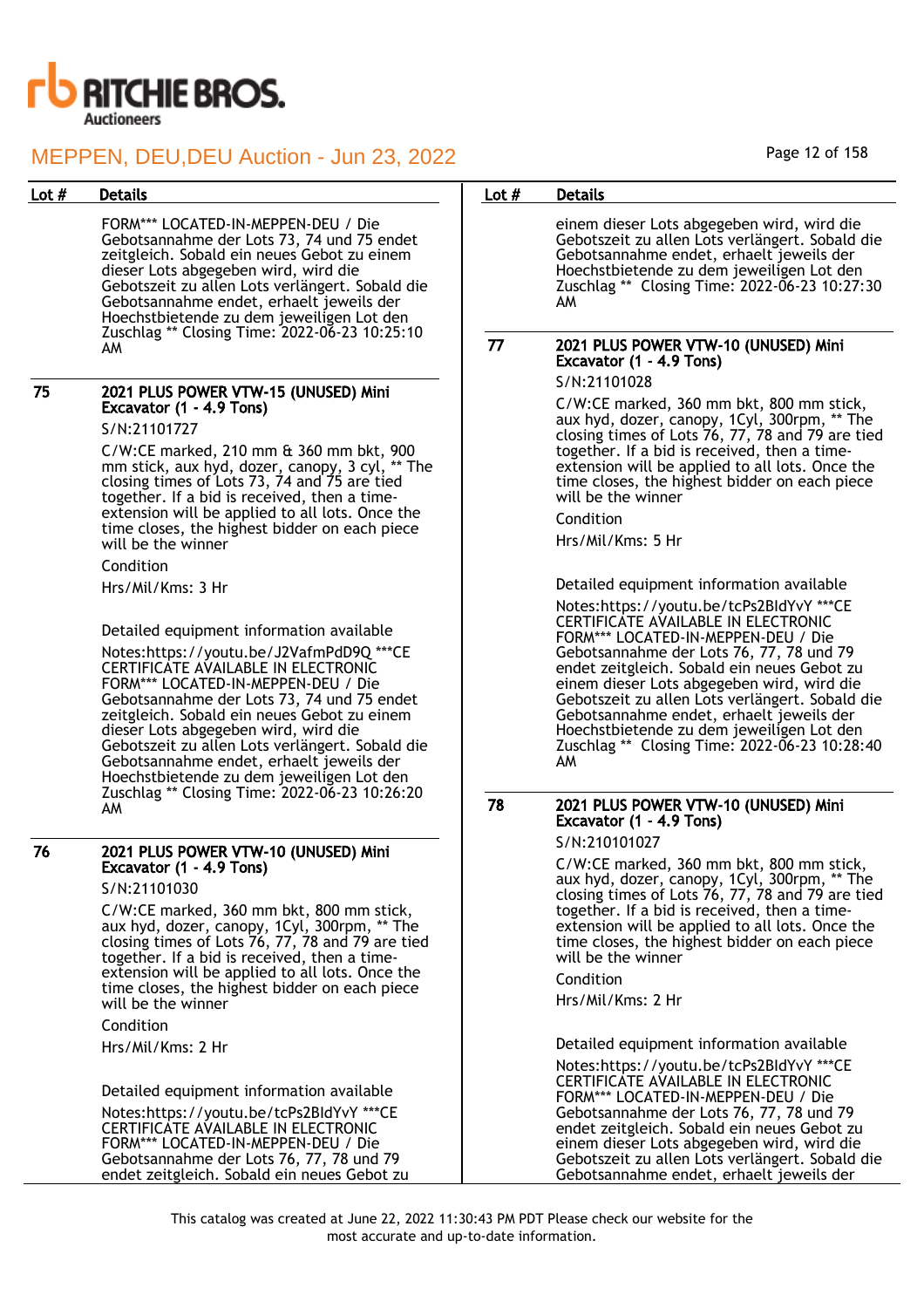

Hoechstbietende zu dem jeweiligen Lot den Zuschlag \*\* Closing Time: 2022-06-23 10:29:50 AM

## 79 2021 PLUS POWER VTW-10 (UNUSED) Mini Excavator (1 - 4.9 Tons)

S/N:21101026

C/W:CE marked, 360 mm bkt, 800 mm stick, aux hyd, dozer, canopy, 1Cyl, 300rpm, \*\* The closing times of Lots 76, 77, 78 and 79 are tied together. If a bid is received, then a timeextension will be applied to all lots. Once the time closes, the highest bidder on each piece will be the winner

Condition

Hrs/Mil/Kms: 2 Hr

Detailed equipment information available

Notes:https://youtu.be/tcPs2BIdYvY \*\*\*CE CERTIFICATE AVAILABLE IN ELECTRONIC FORM\*\*\* LOCATED-IN-MEPPEN-DEU / Die Gebotsannahme der Lots 76, 77, 78 und 79 endet zeitgleich. Sobald ein neues Gebot zu einem dieser Lots abgegeben wird, wird die Gebotszeit zu allen Lots verlängert. Sobald die Gebotsannahme endet, erhaelt jeweils der Hoechstbietende zu dem jeweiligen Lot den Zuschlag \*\* Closing Time: 2022-06-23 10:31:00 AM

### 80 2021 LUCLA TX10 (UNUSED) Mini Excavator (1 - 4.9 Tons)

S/N:TXLU100021057

C/W:bkt, 800 mm stick, dozer, canopy, \*\* The closing times of Lots 80, 81, 82 and 83 are tied together. If a bid is received, then a timeextension will be applied to all lots. Once the time closes, the highest bidder on each piece will be the winner

Condition

Hrs/Mil/Kms: 2 Hr

Detailed equipment information available Notes:LOCATED-IN-MEPPEN-DEU \*\*\*ORIGINAL CE CERTIFICATE AVAILABLE\*

https://youtu.be/FTlJqrZpqEQ / Die Gebotsannahme der Lots 80, 81, 82 und 83 endet zeitgleich. Sobald ein neues Gebot zu einem dieser Lots abgegeben wird, wird die Gebotszeit zu allen Lots verlängert. Sobald die Gebotsannahme endet, erhaelt jeweils der Hoechstbietende zu dem jeweiligen Lot den Zuschlag \*\* Closing Time: 2022-06-23 10:32:10 AM

## Lot # Details **Details According to the United States Lot # Details**

## 81 2021 LUCLA TX10 (UNUSED) Mini Excavator (1 - 4.9 Tons)

## S/N:TXLU100021084

C/W:bkt, 800 mm stick, dozer, canopy, \*\* The closing times of Lots 80, 81, 82 and 83 are tied together. If a bid is received, then a timeextension will be applied to all lots. Once the time closes, the highest bidder on each piece will be the winner

Condition

Hrs/Mil/Kms: 1 Hr

Detailed equipment information available Notes:LOCATED-IN-MEPPEN-DEU \*\*\*ORIGINAL CE CERTIFICATE AVAILABLE\*\*\* https://youtu.be/FTlJqrZpqEQ / Die Gebotsannahme der Lots 80, 81, 82 und 83 endet zeitgleich. Sobald ein neues Gebot zu einem dieser Lots abgegeben wird, wird die Gebotszeit zu allen Lots verlängert. Sobald die Gebotsannahme endet, erhaelt jeweils der Hoechstbietende zu dem jeweiligen Lot den Zuschlag \*\* Closing Time: 2022-06-23 10:33:20 AM

## 82 2021 LUCLA TX10 (UNUSED) Mini Excavator (1 - 4.9 Tons)

S/N:TXLU100021054

C/W:bkt, 800 mm stick, dozer, canopy, \*\* The closing times of Lots 80, 81, 82 and 83 are tied together. If a bid is received, then a timeextension will be applied to all lots. Once the time closes, the highest bidder on each piece will be the winner

Condition

Hrs/Mil/Kms: 1 Hr

Detailed equipment information available

Notes:LOCATED-IN-MEPPEN-DEU \*\*\*ORIGINAL CE CERTIFICATE AVAILABLE\*\*\* https://youtu.be/FTlJqrZpqEQ / Die Gebotsannahme der Lots 80, 81, 82 und 83 endet zeitgleich. Sobald ein neues Gebot zu einem dieser Lots abgegeben wird, wird die Gebotszeit zu allen Lots verlängert. Sobald die Gebotsannahme endet, erhaelt jeweils der Hoechstbietende zu dem jeweiligen Lot den Zuschlag \*\* Closing Time: 2022-06-23 10:34:30 AM

83 2021 LUCLA TX10 (UNUSED) Mini Excavator (1 - 4.9 Tons) S/N:TXLU100021079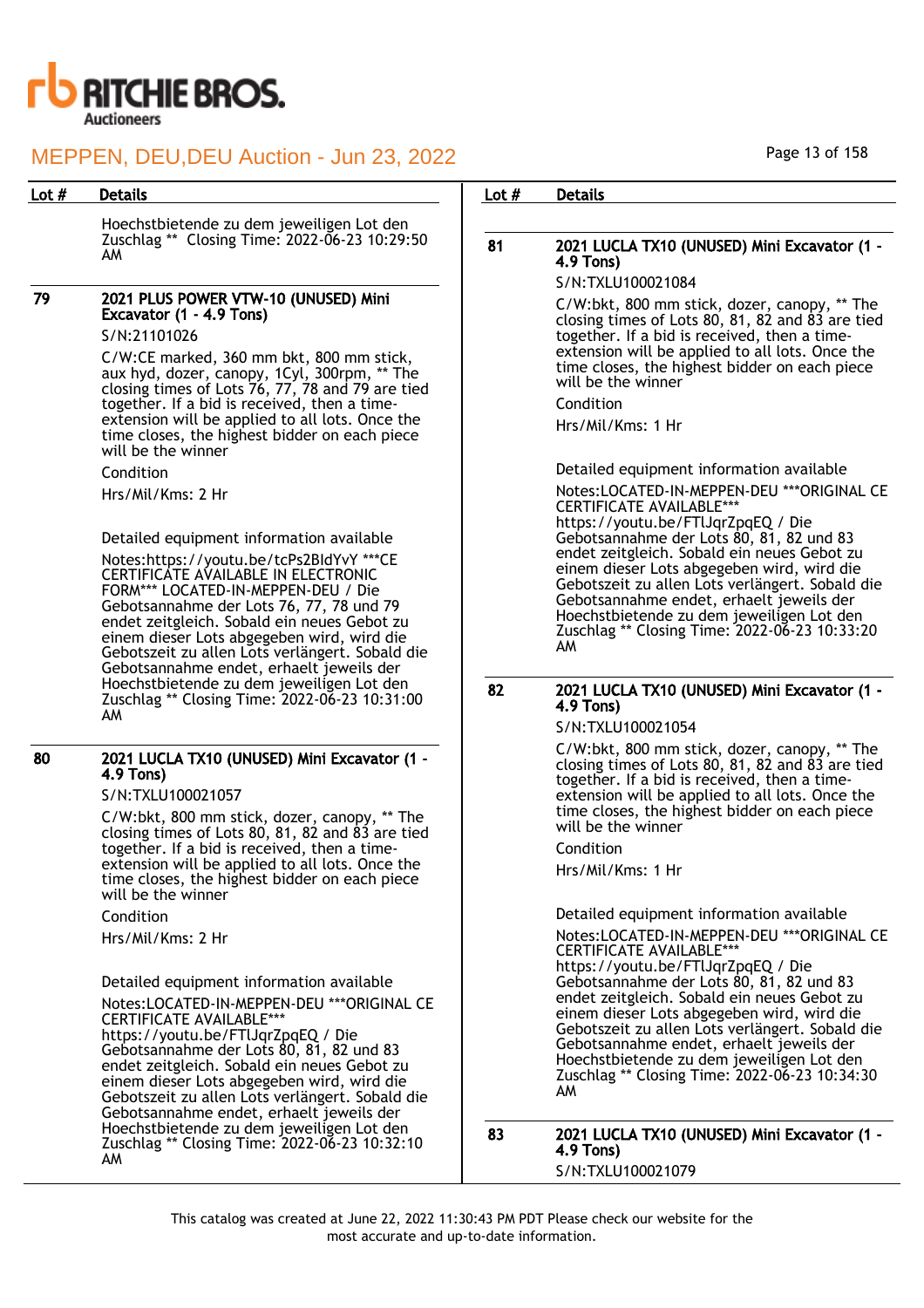

C/W:bkt, 800 mm stick, dozer, canopy, \*\* The closing times of Lots  $80, 81, 82$  and  $83$  are tied together. If a bid is received, then a timeextension will be applied to all lots. Once the time closes, the highest bidder on each piece will be the winner

#### Condition

Hrs/Mil/Kms: 1 Hr

Detailed equipment information available Notes:LOCATED-IN-MEPPEN-DEU \*\*\*ORIGINAL CE CERTIFICATE AVAILABLE\*\*\* https://youtu.be/FTlJqrZpqEQ / Die Gebotsannahme der Lots 80, 81, 82 und 83 endet zeitgleich. Sobald ein neues Gebot zu einem dieser Lots abgegeben wird, wird die Gebotszeit zu allen Lots verlängert. Sobald die Gebotsannahme endet, erhaelt jeweils der Hoechstbietende zu dem jeweiligen Lot den Zuschlag \*\* Closing Time: 2022-06-23 10:35:40 AM

## 84 2022 JPC HT15 (UNUSED) Mini Excavator (1 - 4.9 Tons)

S/N:MD202201118 C/W:bkt, 800 mm stick, dozer, canopy

Detailed equipment information available Notes:LOCATED-IN-MEPPEN-DEU https://youtu.be/\_YhF18-lPLA \*\*\*CE CERTIFICATE AVAILABLE IN ELECTRONIC FORM\*\*\* Closing Time: 2022-06-23 10:36:50 AM

## 85 2022 JPC HT12 (UNUSED) Mini Excavator (1 - 4.9 Tons)

S/N:MD202203047

C/W:bkt, 800 mm stick, dozer, canopy, \*\* The closing times of Lots 85-89 are tied together. If a bid is received, then a time-extension will be applied to all lots. Once the time closes, the highest bidder on each piece will be the winner

Condition

Hrs/Mil/Kms: 1 Hr

Detailed equipment information available Notes:LOCATED-IN-MEPPEN-DEU https://youtu.be/0WklkKL5z0w \*\*\*CE CERTIFICATE AVAILABLE IN ELECTRONIC FORM\*\*\* / Die Gebotsannahme der Lots 85-89 endet zeitgleich. Sobald ein neues Gebot zu einem dieser Lots abgegeben wird, wird die Gebotszeit zu allen Lots verlängert. Sobald die Gebotsannahme endet, erhaelt jeweils der

## Lot # Details **Details According to the United States Lot # Details**

Hoechstbietende zu dem jeweiligen Lot den Zuschlag \*\* Closing Time: 2022-06-23 10:38:00 AM

### 86 2022 JPC HT12 (UNUSED) Mini Excavator (1 - 4.9 Tons)

S/N:MD202203014

C/W:bkt, 800 mm stick, dozer, canopy, \*\* The closing times of Lots 85-89 are tied together. If a bid is received, then a time-extension will be applied to all lots. Once the time closes, the highest bidder on each piece will be the winner

Detailed equipment information available

Notes:LOCATED-IN-MEPPEN-DEU https://youtu.be/GSQOQb83Tng \*\*\*CE CERTIFICATE AVAILABLE IN ELECTRONIC FORM\*\*\* / Die Gebotsannahme der Lots 85-89 endet zeitgleich. Sobald ein neues Gebot zu einem dieser Lots abgegeben wird, wird die Gebotszeit zu allen Lots verlängert. Sobald die Gebotsannahme endet, erhaelt jeweils der Hoechstbietende zu dem jeweiligen Lot den Zuschlag \*\* Closing Time: 2022-06-23 10:39:10 AM

#### 87 2022 JPC HT12 (UNUSED) Mini Excavator (1 - 4.9 Tons)

S/N:MD202203003

C/W:bkt, 800 mm stick, dozer, canopy, \*\* The closing times of Lots 85-89 are tied together. If a bid is received, then a time-extension will be applied to all lots. Once the time closes, the highest bidder on each piece will be the winner

Condition

Hrs/Mil/Kms: 1 Hr

Detailed equipment information available Notes:LOCATED-IN-MEPPEN-DEU https://youtu.be/0WklkKL5z0w \*\*\*CE CERTIFICATE AVAILABLE IN ELECTRONIC FORM\*\*\* / Die Gebotsannahme der Lots 85-89 endet zeitgleich. Sobald ein neues Gebot zu einem dieser Lots abgegeben wird, wird die Gebotszeit zu allen Lots verlängert. Sobald die Gebotsannahme endet, erhaelt jeweils der Hoechstbietende zu dem jeweiligen Lot den Zuschlag \*\* Closing Time: 2022-06-23 10:40:20 AM

### 88 2022 JPC HT12 (UNUSED) Mini Excavator (1 - 4.9 Tons) S/N:MD202203011

C/W:bkt, 800 mm stick, dozer, canopy, \*\* The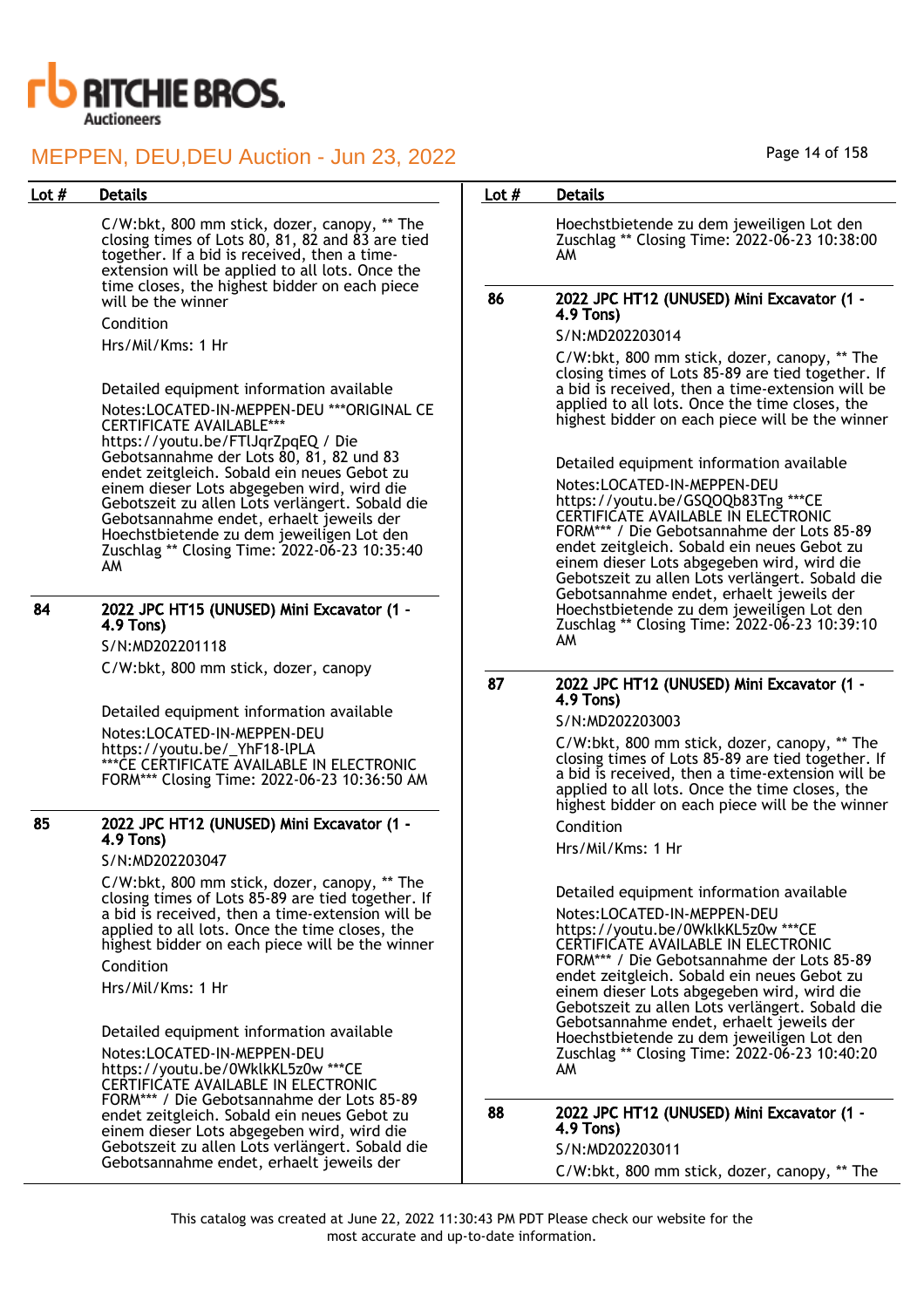

closing times of Lots 85-89 are tied together. If a bid is received, then a time-extension will be applied to all lots. Once the time closes, the highest bidder on each piece will be the winner Condition

Hrs/Mil/Kms: 1 Hr

Detailed equipment information available Notes:LOCATED-IN-MEPPEN-DEU https://youtu.be/GSQOQb83Tng \*\*\*CE CERTIFICATE AVAILABLE IN ELECTRONIC FORM\*\*\* / Die Gebotsannahme der Lots 85-89 endet zeitgleich. Sobald ein neues Gebot zu einem dieser Lots abgegeben wird, wird die Gebotszeit zu allen Lots verlängert. Sobald die Gebotsannahme endet, erhaelt jeweils der Hoechstbietende zu dem jeweiligen Lot den Zuschlag \*\* Closing Time: 2022-06-23 10:41:30 AM

### 89 2022 JPC HT12 (UNUSED) Mini Excavator (1 - 4.9 Tons)

S/N:MD202203050

C/W:bkt, 800 mm stick, dozer, canopy, \*\* The closing times of Lots 85-89 are tied together. If a bid is received, then a time-extension will be applied to all lots. Once the time closes, the highest bidder on each piece will be the winner

Condition

Hrs/Mil/Kms: 1 Hr

Detailed equipment information available

Notes:LOCATED-IN-MEPPEN-DEU https://youtu.be/rlLd\_aVp9JY \*\*\*CE CERTIFICATE AVAILABLE IN ELECTRONIC FORM\*\*\* / Die Gebotsannahme der Lots 85-89 endet zeitgleich. Sobald ein neues Gebot zu einem dieser Lots abgegeben wird, wird die Gebotszeit zu allen Lots verlängert. Sobald die Gebotsannahme endet, erhaelt jeweils der Hoechstbietende zu dem jeweiligen Lot den Zuschlag \*\* Closing Time: 2022-06-23 10:42:40 AM

### 90 2022 JPC PC10 (UNUSED) Mini Excavator (1 - 4.9 Tons)

S/N:YFE10IT2201022

C/W:bkt, 700 mm stick, dozer, \*\* The closing times of Lots 90, 91, 92 and 93 are tied together. If a bid is received, then a timeextension will be applied to all lots. Once the time closes, the highest bidder on each piece will be the winner Condition

## Lot # Details **Details According to the United States Lot # Details**

Hrs/Mil/Kms: 1 Hr

Detailed equipment information available

Notes:LOCATED-IN-MEPPEN-DEU https://youtu.be/PtWNkYSv3rA \*\*\*CE CERTIFICATE AVAILABLE IN ELECTRONIC FORM\*\*\* / Die Gebotsannahme der Lots 90, 91, 92 und 93 endet zeitgleich. Sobald ein neues Gebot zu einem dieser Lots abgegeben wird. wird die Gebotszeit zu allen Lots verlängert. Sobald die Gebotsannahme endet, erhaelt jeweils der Hoechstbietende zu dem jeweiligen Lot den Zuschlag \*\* Closing Time: 2022-06-23 10:43:50 AM

## 91 2022 JPC PC10 (UNUSED) Mini Excavator (1 - 4.9 Tons)

### S/N:MD202112055

C/W:bkt, 700 mm stick, dozer, \*\* The closing times of Lots 90, 91, 92 and 93 are tied together. If a bid is received, then a timeextension will be applied to all lots. Once the time closes, the highest bidder on each piece will be the winner

Condition

Hrs/Mil/Kms: 1 Hr

Detailed equipment information available

Notes:LOCATED-IN-MEPPEN-DEU https://youtu.be/PtWNkYSv3rA \*\*\*CE CERTIFICATE AVAILABLE IN ELECTRONIC FORM\*\*\* / Die Gebotsannahme der Lots 90, 91, 92 und 93 endet zeitgleich. Sobald ein neues Gebot zu einem dieser Lots abgegeben wird, wird die Gebotszeit zu allen Lots verlängert. Sobald die Gebotsannahme endet, erhaelt jeweils der Hoechstbietende zu dem jeweiligen Lot den Zuschlag \*\* Closing Time: 2022-06-23 10:45:00 AM

## 92 2022 JPC PC10 (UNUSED) Mini Excavator (1 - 4.9 Tons)

S/N:MD20211003

C/W:bkt, 700 mm stick, dozer, \*\* The closing times of Lots 90, 91, 92 and 93 are tied together. If a bid is received, then a timeextension will be applied to all lots. Once the time closes, the highest bidder on each piece will be the winner

Condition

Hrs/Mil/Kms: 1 Hr

Detailed equipment information available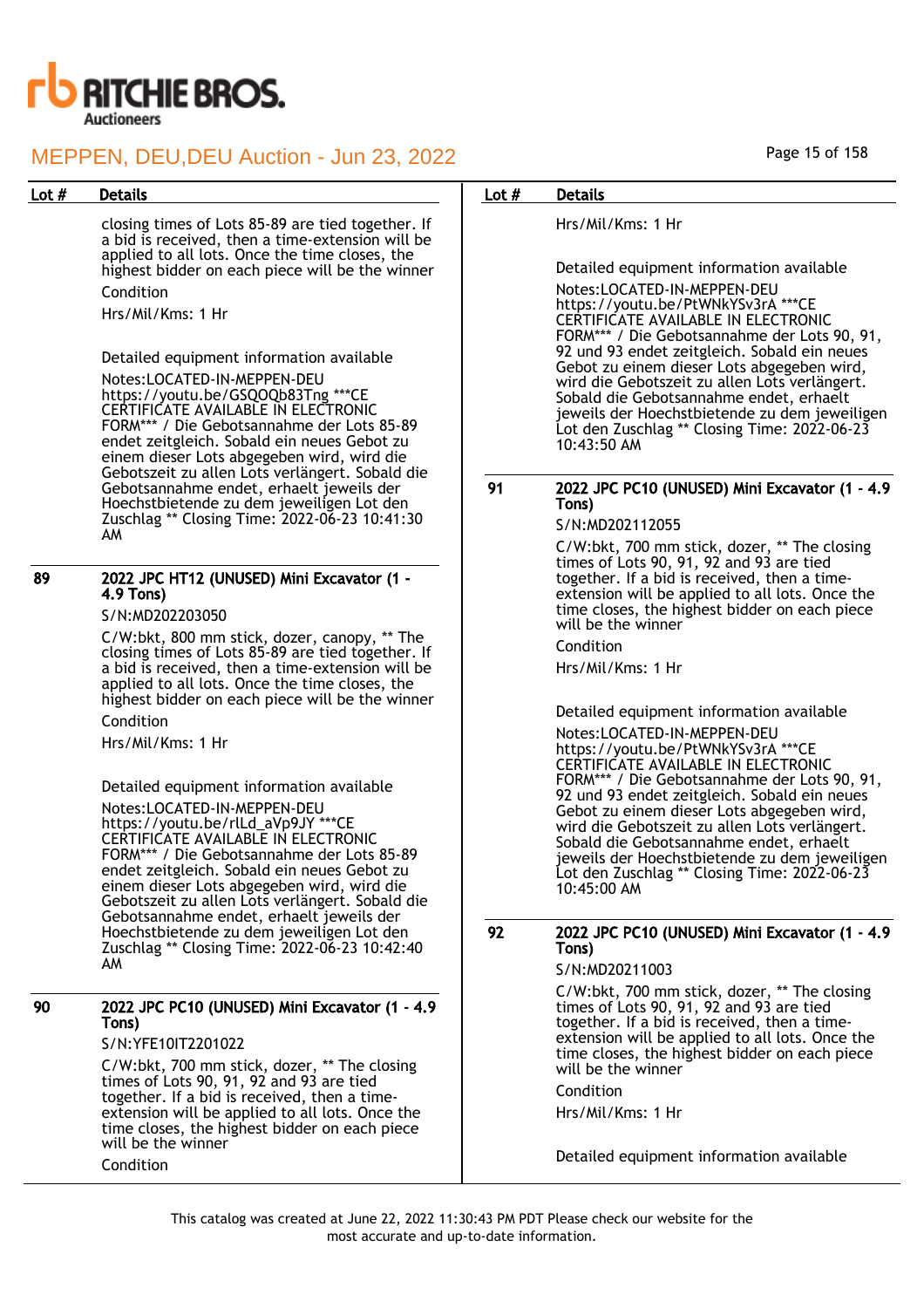

Notes:LOCATED-IN-MEPPEN-DEU https://youtu.be/PtWNkYSv3rA \*\*\*CE CERTIFICATE AVAILABLE IN ELECTRONIC FORM\*\*\* / Die Gebotsannahme der Lots 90, 91, 92 und 93 endet zeitgleich. Sobald ein neues Gebot zu einem dieser Lots abgegeben wird, wird die Gebotszeit zu allen Lots verlängert. Sobald die Gebotsannahme endet, erhaelt jeweils der Hoechstbietende zu dem jeweiligen Lot den Zuschlag \*\* Closing Time: 2022-06-23 10:46:10 AM

### 93 2022 JPC PC10 (UNUSED) Mini Excavator (1 - 4.9 Tons)

## S/N:MD20211249

C/W:bkt, 700 mm stick, dozer, \*\* The closing times of Lots 90, 91, 92 and 93 are tied together. If a bid is received, then a timeextension will be applied to all lots. Once the time closes, the highest bidder on each piece will be the winner

Condition Hrs/Mil/Kms: 1 Hr

Detailed equipment information available Notes:LOCATED-IN-MEPPEN-DEU https://youtu.be/PtWNkYSv3rA \*\*\*CE CERTIFICATE AVAILABLE IN ELECTRONIC FORM\*\*\* / Die Gebotsannahme der Lots 90, 91, 92 und 93 endet zeitgleich. Sobald ein neues Gebot zu einem dieser Lots abgegeben wird, wird die Gebotszeit zu allen Lots verlängert. Sobald die Gebotsannahme endet, erhaelt jeweils der Hoechstbietende zu dem jeweiligen Lot den Zuschlag \*\* Closing Time: 2022-06-23 10:47:20 AM

## 94 2022 RHINOCEROS XN11 (UNUSED) Mini Excavator (1 - 4.9 Tons)

S/N:22F020055

C/W:bkt, auger, swing away boom, aux hyd, dozer, canopy, \*\* The closing times of Lots 94- 98 are tied together. If a bid is received, then a time-extension will be applied to all lots. Once the time closes, the highest bidder on each piece will be the winner

Condition

Hrs/Mil/Kms: 1 Hr

Detailed equipment information available

Notes:LOCATED-IN-MEPPEN-DEU / Die Gebotsannahme der Lots 94-98 endet zeitgleich. Sobald ein neues Gebot zu einem dieser Lots abgegeben wird, wird die Gebotszeit zu allen Lots verlängert. Sobald die

### Page 16 of 158

## Lot # Details **Details According to the United States Lot # Details**

Gebotsannahme endet, erhaelt jeweils der Hoechstbietende zu dem jeweiligen Lot den Zuschlag \*\* Closing Time: 2022-06-23 10:48:30 AM

## 95 2022 RHINOCEROS XN11 (UNUSED) Mini Excavator (1 - 4.9 Tons)

S/N:22F020056

C/W:bkt, auger, swing away boom, aux hyd, dozer, canopy, \*\* The closing times of Lots 94- 98 are tied together. If a bid is received, then a time-extension will be applied to all lots. Once the time closes, the highest bidder on each piece will be the winner

Condition

Hrs/Mil/Kms: 1 Hr

Detailed equipment information available

Notes:LOCATED-IN-MEPPEN-DEU / Die Gebotsannahme der Lots 94-98 endet zeitgleich. Sobald ein neues Gebot zu einem dieser Lots abgegeben wird, wird die Gebotszeit zu allen Lots verlängert. Sobald die Gebotsannahme endet, erhaelt jeweils der Hoechstbietende zu dem jeweiligen Lot den Zuschlag \*\* Closing Time: 2022-06-23 10:49:40 AM

## 96 2022 RHINOCEROS XN11 (UNUSED) Mini Excavator (1 - 4.9 Tons)

S/N:22F020058

C/W:bkt, auger, swing away boom, aux hyd, dozer, canopy, \*\* The closing times of Lots 94- 98 are tied together. If a bid is received, then a time-extension will be applied to all lots. Once the time closes, the highest bidder on each piece will be the winner

## Condition

Hrs/Mil/Kms: 2 Hr

Detailed equipment information available

Notes:LOCATED-IN-MEPPEN-DEU / Die Gebotsannahme der Lots 94-98 endet zeitgleich. Sobald ein neues Gebot zu einem dieser Lots abgegeben wird, wird die Gebotszeit zu allen Lots verlängert. Sobald die Gebotsannahme endet, erhaelt jeweils der Hoechstbietende zu dem jeweiligen Lot den Zuschlag \*\* Closing Time: 2022-06-23 10:50:50 AM

97 2022 RHINOCEROS XN11 (UNUSED) Mini Excavator (1 - 4.9 Tons)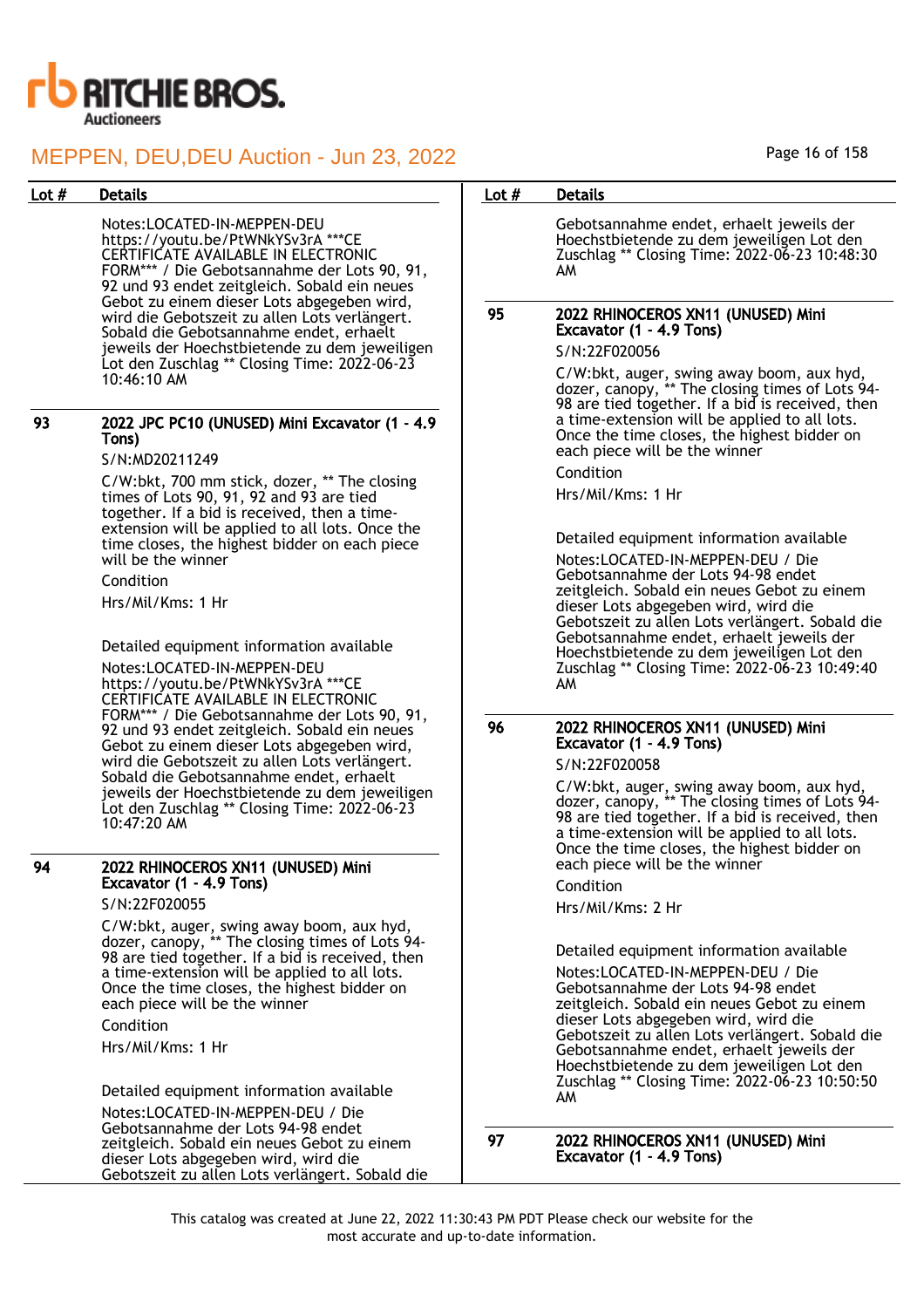

| 98 | 2022 RHINOCEROS XN11 (UNUSED) Mini<br>Excavator (1 - 4.9 Tons) |
|----|----------------------------------------------------------------|
|    | S/N:22F020077                                                  |

# 99 2012 TEREX TW85 4x4 Mobile Excavator

| Lot # | <b>Details</b>                                                                                      | Lot $#$ | <b>Details</b>                                                                 |
|-------|-----------------------------------------------------------------------------------------------------|---------|--------------------------------------------------------------------------------|
|       | S/N:22F020069                                                                                       | 100     | 2011 TEREX TW85 4x4 Mobile Excavator                                           |
|       | C/W:bkt, auger, swing away boom, aux hyd,                                                           |         | S/N:TW00850950                                                                 |
|       | dozer, canopy, ** The closing times of Lots 94-<br>98 are tied together. If a bid is received, then |         | C/W:EPA 2010, Q/C bkt, 2000 mm stick, check<br>valves, dozer, 8.25-20          |
|       | a time-extension will be applied to all lots.<br>Once the time closes, the highest bidder on        |         | Condition                                                                      |
|       | each piece will be the winner                                                                       |         | Hrs/Mil/Kms: 4706 Hr                                                           |
|       | Condition                                                                                           |         |                                                                                |
|       | Hrs/Mil/Kms: 1 Hr                                                                                   |         | Detailed equipment information available                                       |
|       |                                                                                                     |         | Notes:LOCATED-IN-LEIPZIG-DEU Closing Time:                                     |
|       | Detailed equipment information available                                                            |         | 2022-06-23 10:55:30 AM                                                         |
|       | Notes:LOCATED-IN-MEPPEN-DEU / Die                                                                   |         |                                                                                |
|       | Gebotsannahme der Lots 94-98 endet                                                                  | 101     | 2010 TAKEUCHI TB175W 4x4 Mobile Excavator                                      |
|       | zeitgleich. Sobald ein neues Gebot zu einem<br>dieser Lots abgegeben wird, wird die                 |         | S/N:175400367                                                                  |
|       | Gebotszeit zu allen Lots verlängert. Sobald die                                                     |         | C/W:Q/C, VA swing away boom, 2100 mm                                           |
|       | Gebotsannahme endet, erhaelt jeweils der<br>Hoechstbietende zu dem jeweiligen Lot den               |         | stick, aux hyd, check valves, dozer, 8.25-20                                   |
|       | Zuschlag ** Closing Time: 2022-06-23 10:52:00                                                       |         |                                                                                |
|       | AM                                                                                                  |         | Detailed equipment information available                                       |
|       |                                                                                                     |         | Notes:LOCATED-IN-LEIPZIG-DEU Closing Time:<br>2022-06-23 10:56:40 AM           |
| 98    | 2022 RHINOCEROS XN11 (UNUSED) Mini<br>Excavator (1 - 4.9 Tons)                                      |         |                                                                                |
|       | S/N:22F020077                                                                                       | 102     | 2008 HANSA APZ531 4X4X4 Mobile Grave Digger                                    |
|       | C/W:bkt, auger, swing away boom, aux hyd,                                                           |         | <b>Mobile Excavator</b><br>S/N:W095012058SH18361                               |
|       | dozer, canopy                                                                                       |         |                                                                                |
|       | Condition                                                                                           |         | C/W:A/T, hyd rotating clamshell bkt,<br>telescopic boom boom, 1500 mm stick,   |
|       | Hrs/Mil/Kms: 1 Hr                                                                                   |         | multiple aux hyd, 4 hyd outriggers, auto lube,<br>265/75R16, 20 Km/h           |
|       | Detailed equipment information available                                                            |         | Condition                                                                      |
|       | Notes:LOCATED-IN-MEPPEN-DEU / Die<br>Gebotsannahme der Lots 94-98 endet                             |         | Hrs/Mil/Kms: 2512 Hr                                                           |
|       | zeitgleich. Sobald ein neues Gebot zu einem<br>dieser Lots abgegeben wird, wird die                 |         | Detailed equipment information available                                       |
|       | Gebotszeit zu allen Lots verlängert. Sobald die                                                     |         | Notes:LOCATED-IN-MEPPEN-DEU                                                    |
|       | Gebotsannahme endet, erhaelt jeweils der<br>Hoechstbietende zu dem jeweiligen Lot den               |         | https://youtu.be/aMVoS9pRem0                                                   |
|       | Zuschlag ** Closing Time: 2022-06-23 10:53:10                                                       |         | ***NO REGISTRATION AVAILABLE / KEINE<br>ZULASSUNG ERHAELTLICH*** Closing Time: |
|       | AM.                                                                                                 |         | 2022-06-23 10:57:50 AM                                                         |
| 99    |                                                                                                     |         |                                                                                |
|       | 2012 TEREX TW85 4x4 Mobile Excavator<br>S/N:TW08520414                                              | 103     | 2016 BERGMANN 4010R Swivel Crawler Dumper                                      |
|       | C/W:Q/C bkt, VA swing away boom, 2030 mm                                                            |         | S/N:163994                                                                     |
|       | stick, aux hyd, check valves, dozer, 8.25-20                                                        |         | C/W:180 kW, A/C cab, auto lube, rear view<br>camera                            |
|       | Condition                                                                                           |         | Condition                                                                      |
|       | Hrs/Mil/Kms: 4415 Hr                                                                                |         | Hrs/Mil/Kms: 515 Hr                                                            |
|       | Detailed equipment information available                                                            |         | Detailed equipment information available                                       |
|       | Notes:LOCATED-IN-LEIPZIG-DEU Closing Time:<br>2022-06-23 10:54:20 AM                                |         | Notes:LOCATED-IN-MEPPEN-DEU                                                    |
|       |                                                                                                     |         | https://youtu.be/hs685bKR ng                                                   |

\*\*\*COPY OF CE CERTIFICATE AVAILABLE\*\*\* Closing Time: 2022-06-23 10:59:00 AM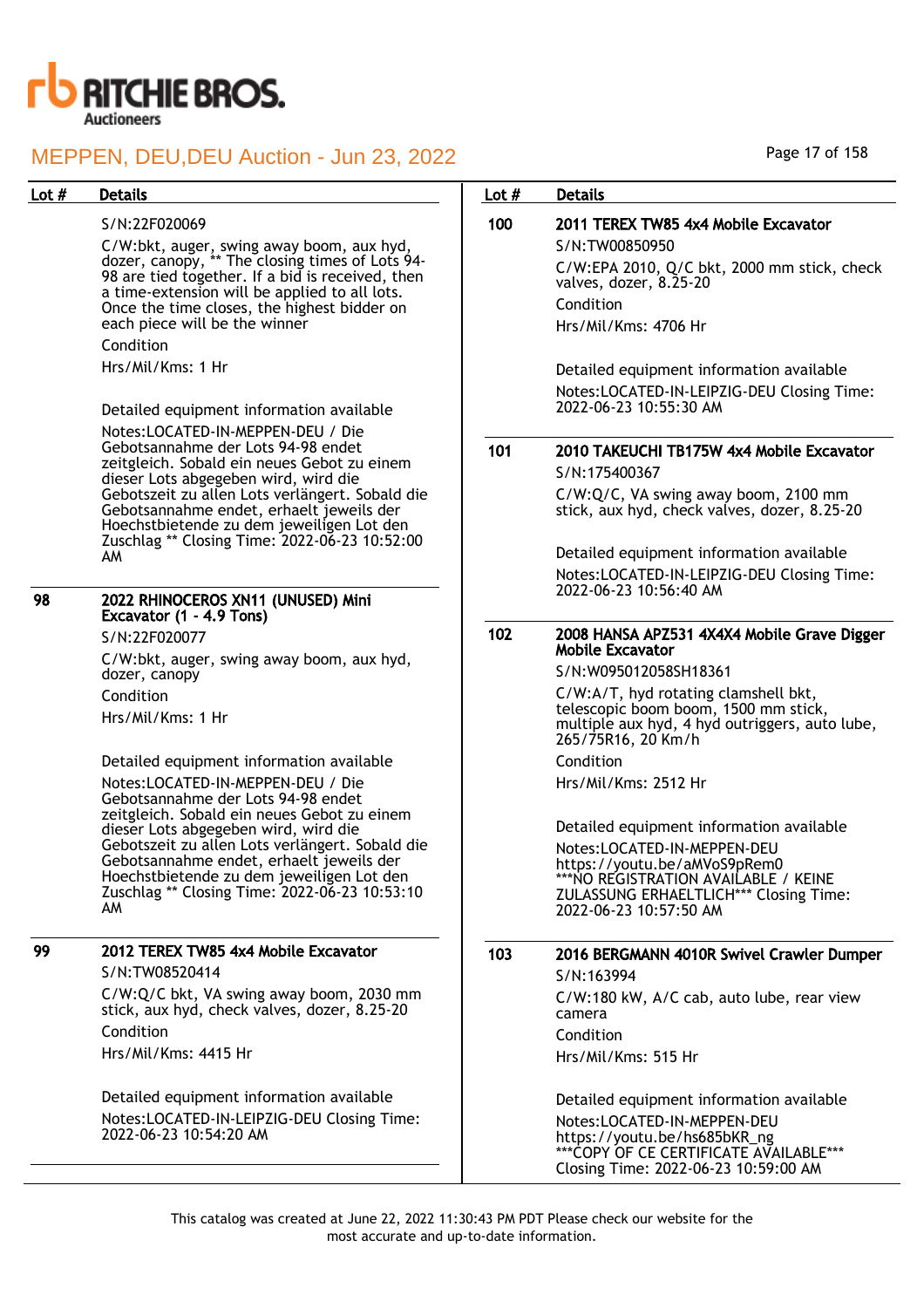

| Lot $#$ | <b>Details</b>                                                                                        | Lot $#$ | <b>Details</b>                                                                                        |
|---------|-------------------------------------------------------------------------------------------------------|---------|-------------------------------------------------------------------------------------------------------|
|         |                                                                                                       |         | Notes:LOCATED-IN-LEIPZIG-DEU Closing Time:                                                            |
| 104     | 2011 YANMAR C12R-A Mini Crawler Dumper                                                                |         | 2022-06-23 11:03:40 AM                                                                                |
|         | S/N:YMRC12RYLAYY26230                                                                                 |         |                                                                                                       |
|         | Condition                                                                                             | 108     | 2008 JLG E300AJP Electric Articulated Boom                                                            |
|         | Hrs/Mil/Kms: 668 Hr                                                                                   |         | Lift<br>S/N:D302126822                                                                                |
|         |                                                                                                       |         |                                                                                                       |
|         | Detailed equipment information available                                                              |         | C/W:pwr to platform                                                                                   |
|         | Notes:LOCATED-IN-LEIPZIG-DEU Closing Time:                                                            |         | Condition                                                                                             |
|         | 2022-06-23 11:00:10 AM                                                                                |         | Hrs/Mil/Kms: 1640 Hr                                                                                  |
| 105     | 2021 PLUS POWER VTCM-1500 (UNUSED) 4x4 All                                                            |         | Detailed equipment information available                                                              |
|         | <b>Terrain Mixer</b>                                                                                  |         | Notes:LOCATED-IN-MEPPEN-DEU Closing Time:<br>2022-06-23 11:04:50 AM                                   |
|         | S/N:21112013                                                                                          |         |                                                                                                       |
|         | C/W:CE marked, 58 kW, FEV YN27GBZ 4 cyl                                                               | 109     | 2017 HAULOTTE STAR6 AC E Electric Boom Lift                                                           |
|         | engine, cab, self unloading tipping bucket,<br>1.5M <sup>3</sup> mixer tank, 500L water tank, front & |         | S/N:2027478                                                                                           |
|         | side view camera, electric converter, 220V                                                            |         |                                                                                                       |
|         | submersible water pump w/ host                                                                        |         | C/W:remote ctrl                                                                                       |
|         | Condition                                                                                             |         | Condition<br>Hrs/Mil/Kms: 83 Hr                                                                       |
|         | Hrs/Mil/Kms: 3 Hr                                                                                     |         |                                                                                                       |
|         | Detailed equipment information available                                                              |         | Detailed equipment information available                                                              |
|         | Notes:LOCATED-IN-MEPPEN-DEU                                                                           |         | Notes:LOCATED-IN-WACKERSDORF-DEU                                                                      |
|         | https://youtu.be/EEqLFz80_L0 Closing Time:<br>2022-06-23 11:01:20 AM                                  |         | Technische Fragen an: Dominik Wiesboeck +49<br>151 65614076 Closing Time: 2022-06-23<br>$11:06:00$ AM |
| 106     | 2017 HAULOTTE HA16 RTJ PRO 4x4x4<br><b>Articulated Boom Lift</b>                                      | 110     | 2013 NIFTY-LIFT NIFTY150T Tow Behind h6265                                                            |
|         | S/N:2024369                                                                                           |         | <b>Boom Lift</b>                                                                                      |
|         | C/W:**MAIN BOOM NOT FUNCTIONAL**, Kubota                                                              |         | S/N:25530                                                                                             |
|         | V1505 4 cyl, hyd rotation                                                                             |         | C/W:pwr to platform, hyd rotation, hyd<br>leveling, German Registration March 2013 /                  |
|         | Condition                                                                                             |         | Deutsche Zulassung Maerz 2013                                                                         |
|         | Hrs/Mil/Kms: 772 Hr                                                                                   |         | Condition                                                                                             |
|         |                                                                                                       |         | Hrs/Mil/Kms: 864 Hr                                                                                   |
|         | Detailed equipment information available                                                              |         |                                                                                                       |
|         | Notes:LOCATED-IN-WACKERSDORF-DEU                                                                      |         | Detailed equipment information available                                                              |
|         | Technische Fragen an: Dominik Wiesboeck +49<br>151 65614076 Closing Time: 2022-06-23                  |         | Notes:LOCATED-IN-LEIPZIG-DEU                                                                          |
|         | 11:02:30 AM                                                                                           |         | *** COPY OF CE CERTIFICATE AVAILABLE***                                                               |
|         |                                                                                                       |         | Closing Time: 2022-06-23 11:07:10 AM                                                                  |
| 107     | 2011 HAULOTTE HA16SPX Boom Lift                                                                       | 111     |                                                                                                       |
|         | S/N:AD700285                                                                                          |         | 1991 PAUS ASA25WH Tow Behind Construction<br>Hoist                                                    |
|         | C/W:EPA 2011, Deutz 4 cyl, pwr to platform,                                                           |         | S/N:HP210261                                                                                          |
|         | hyd rotation                                                                                          |         | C/W:** Functional **, german TUEV Gutachten                                                           |
|         | Condition                                                                                             |         | gem. §18, 205/65R15, / TUEV Report / TUEV                                                             |
|         | Hrs/Mil/Kms: 1923 Hr                                                                                  |         | Gutachten                                                                                             |
|         | Detailed equipment information available                                                              |         | Notes:LOCATED-IN-WACKERSDORF-DEU<br>Technische Fragen an: Dominik Wiesboeck +49                       |

Page 18 of 158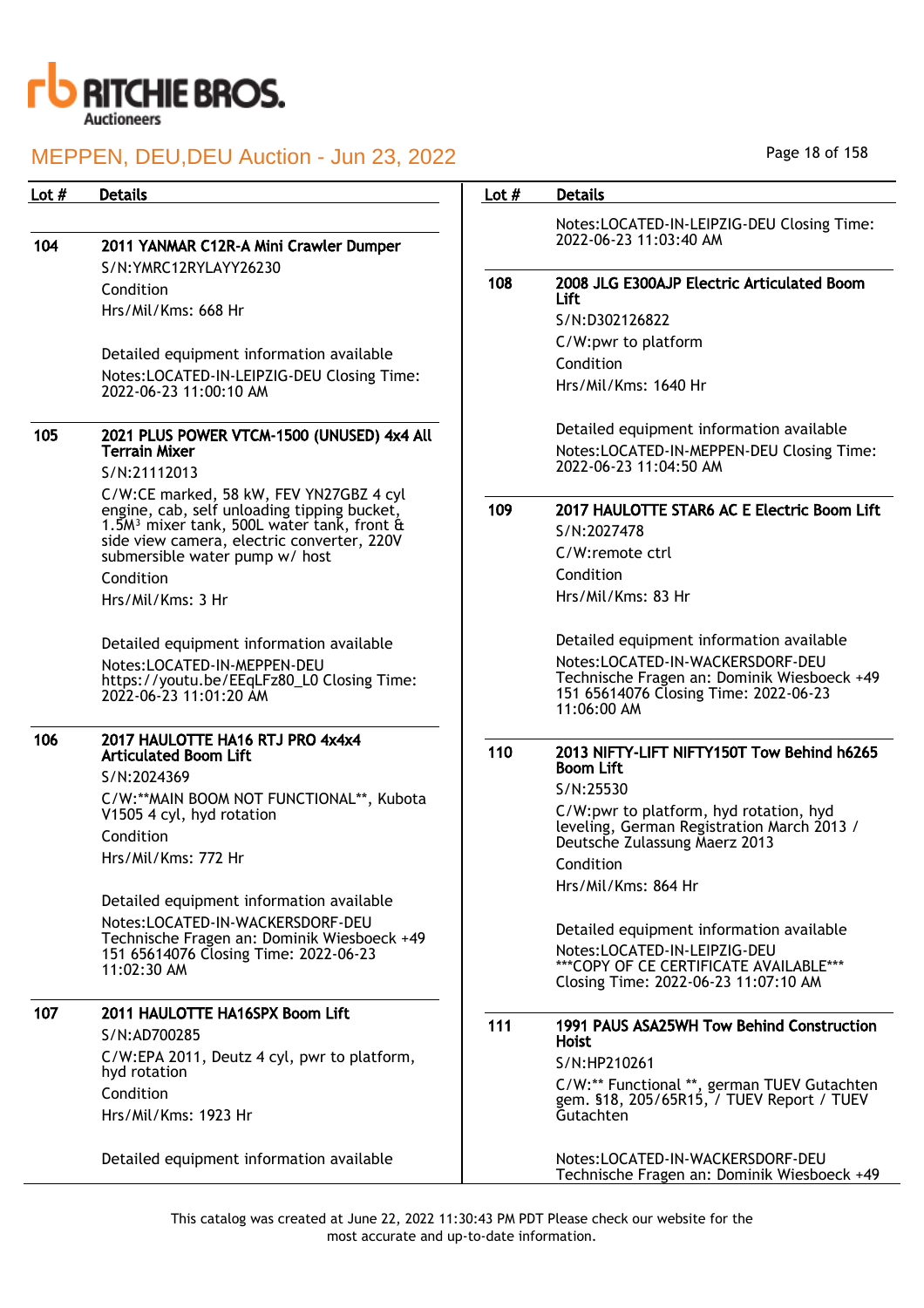

| Lot $#$ | <b>Details</b>                                                                       | Lot $#$ | <b>Details</b>                                                                              |
|---------|--------------------------------------------------------------------------------------|---------|---------------------------------------------------------------------------------------------|
|         | 151 65614076 Closing Time: 2022-06-23                                                |         |                                                                                             |
|         | 11:08:20 AM                                                                          |         | Detailed equipment information available                                                    |
|         |                                                                                      |         | Notes:LOCATED-IN-LEIPZIG-DEU Closing Time:<br>2022-06-23 11:14:10 AM                        |
| 112     | 2019 SNORKEL S3220E Electric Scissorlift<br>S/N:S3220E01190300182                    |         |                                                                                             |
|         | Condition                                                                            | 117     | 1992 HOLLAND LIFT Y64EL8 Electric Scissorlift                                               |
|         | Hrs/Mil/Kms: 120 Hr                                                                  |         | S/N:Y64041931                                                                               |
|         |                                                                                      |         | C/W:remote ctrl                                                                             |
|         | Detailed equipment information available                                             |         |                                                                                             |
|         | Notes:LOCATED-IN-WACKERSDORF-DEU                                                     |         | Detailed equipment information available                                                    |
|         | Technische Fragen an: Dominik Wiesboeck +49<br>151 65614076 Closing Time: 2022-06-23 |         | Notes:LOCATED-IN-MEPPEN-DEU Closing Time:                                                   |
|         | 11:09:30 AM                                                                          |         | 2022-06-23 11:15:20 AM                                                                      |
|         |                                                                                      | 118     | 2008 ROLHLEHNER S151 Electric Scissorlift                                                   |
| 113     | 2000 HAULOTTE COMPACT 12 Electric Scissorlift                                        |         | S/N:S15116ES16151143                                                                        |
|         | S/N:CE100799<br>C/W:remote ctrl                                                      |         | C/W:** not functional **, pwr to platform,                                                  |
|         | Condition                                                                            |         | remote ctrl, 4 hyd stabilizers                                                              |
|         | Hrs/Mil/Kms: 523 Hr                                                                  |         |                                                                                             |
|         |                                                                                      |         | Notes:LOCATED-IN-MEPPEN-DEU Closing Time:<br>2022-06-23 11:16:30 AM                         |
|         | Detailed equipment information available                                             |         |                                                                                             |
|         | Notes:LOCATED-IN-MEPPEN-DEU Closing Time:<br>2022-06-23 11:10:40 AM                  | 119     | 2019 CLAAS QUADRANT 5300RF T/A Big Square<br><b>Baler</b>                                   |
|         |                                                                                      |         | S/N:J3200504                                                                                |
| 114     | 2012 HAULOTTE COMPACT 8 Electric Scissorlift                                         |         | C/W:***number of bales on counter: 2747,<br>number of bales on 23.07.2021: 10471***         |
|         | S/N:CE149157                                                                         |         | remote control, isobus, hyd stamp, steering                                                 |
|         | Condition                                                                            |         | axle, auto lube                                                                             |
|         | Hrs/Mil/Kms: 762 Hr                                                                  |         |                                                                                             |
|         | Notes:LOCATED-IN-LEIPZIG-DEU Closing Time:                                           |         | Notes:LOCATED-IN-MEPPEN-DEU Closing Time:<br>2022-06-23 11:17:40 AM                         |
|         | 2022-06-23 11:11:50 AM                                                               |         |                                                                                             |
|         |                                                                                      | 120     | 2009 NEW HOLLAND BB9060 Big Square Baler                                                    |
| 115     | 2011 HAULOTTE COMPACT 8 Electric Scissorlift                                         |         | S/N:244744019                                                                               |
|         | S/N:CE144446                                                                         |         | C/W:K80, hyd brakes, cutter, auto lube, rear<br>view camera, Dutch Registration June 2009 / |
|         | Condition                                                                            |         | Niederlaendische Zulassung Juni 2009                                                        |
|         | Hrs/Mil/Kms: 537 Hr                                                                  |         |                                                                                             |
|         | Detailed equipment information available                                             |         | Notes:LOCATED-IN-MEPPEN-DEU Closing Time:                                                   |
|         | Notes:LOCATED-IN-LEIPZIG-DEU Closing Time:                                           |         | 2022-06-23 11:18:50 AM                                                                      |
|         | 2022-06-23 11:13:00 AM                                                               | 121     |                                                                                             |
|         |                                                                                      |         | 2004 NEW HOLLAND BB960A Big Square Baler<br>S/N:294368040                                   |
| 116     | 2010 HAULOTTE OPTIMUM 6 Electric Scissorlift                                         |         | C/W:K80, cutter, auto lube, steering axle,                                                  |
|         | S/N:CE143454                                                                         |         | Dutch Registration June 2004 /                                                              |
|         | C/W:remote ctrl                                                                      |         | Niederlaendische Zulassung Juni 2004                                                        |
|         | Condition<br>Hrs/Mil/Kms: 539 Hr                                                     |         | Notes:LOCATED-IN-MEPPEN-DEU Closing Time:                                                   |
|         |                                                                                      |         | 2022-06-23 11:20:00 AM                                                                      |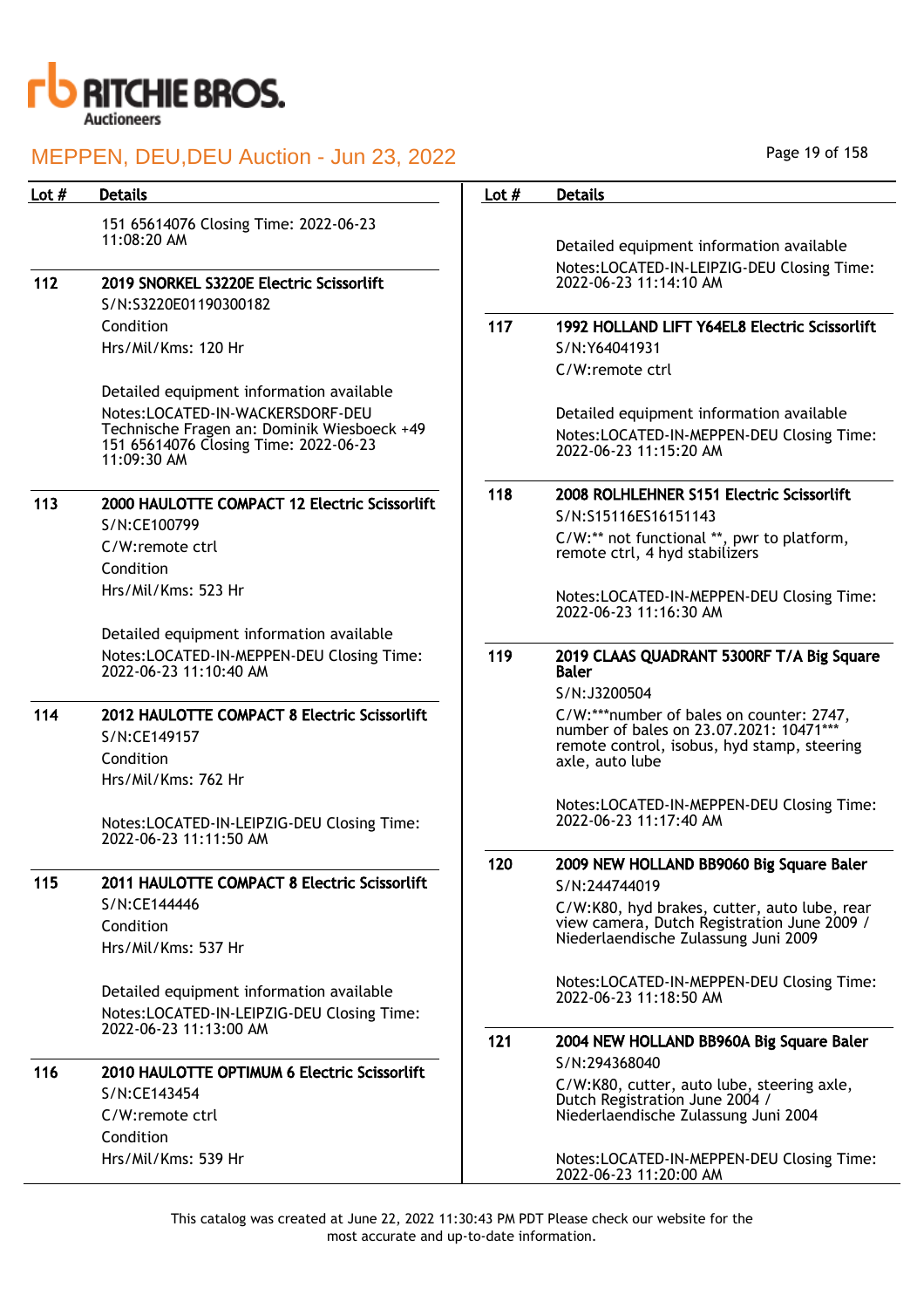

| Lot $#$ | <b>Details</b>                                                                                  | Lot $#$ | <b>Details</b>                                                                                                                                         |
|---------|-------------------------------------------------------------------------------------------------|---------|--------------------------------------------------------------------------------------------------------------------------------------------------------|
|         |                                                                                                 |         | Notes:LOCATED-IN-MEPPEN-DEU Closing Time:                                                                                                              |
| 122     | 1998 KRONE BIGPACK 80-80 T/A Big Square<br><b>Baler</b>                                         |         | 2022-06-23 11:27:00 AM                                                                                                                                 |
|         | S/N:KBP8416632                                                                                  | 128     | 2010 LELY WELGER RP435 Round Baler                                                                                                                     |
|         | C/W:air brake sys, remote control, cutter                                                       |         | S/N:175550135                                                                                                                                          |
|         | Notes:LOCATED-IN-MEPPEN-DEU Closing Time:<br>2022-06-23 11:21:10 AM                             |         | C/W:remote control *** NEW BELTS -<br>REPLACEMENT ON 02.06.2022 INVOICE<br>ATTACHED / Neue Riemen - Ausgetauscht am<br>02.06.2022 - Rechnung anbei *** |
| 123     | 1994 HESSTON 4880 Big Square Baler                                                              |         |                                                                                                                                                        |
|         | S/N:6306019                                                                                     |         | Notes:LOCATED-IN-WACKERSDORF-DEU<br>Technische Fragen an: Dominik Wiesboeck +49                                                                        |
|         | C/W:remote control, hyd brake sys                                                               |         | 151 65614076 Closing Time: 2022-06-23<br>11:28:10 AM                                                                                                   |
|         | Notes:LOCATED-IN-MEPPEN-DEU Closing Time:                                                       |         |                                                                                                                                                        |
|         | 2022-06-23 11:22:20 AM                                                                          | 129     | 2009 NEW HOLLAND BR6090 T/A Round Baler                                                                                                                |
|         |                                                                                                 |         | S/N:184776011                                                                                                                                          |
| 124     | 2013 KRONE COMPRIMA V150XC T/A Round<br><b>Baler</b>                                            |         | C/W:cutter, bale wrapper                                                                                                                               |
|         | S/N:15V866257                                                                                   |         | Notes:LOCATED-IN-MEPPEN-DEU Closing Time:<br>2022-06-23 11:29:20 AM                                                                                    |
|         | C/W:Air Brake System, Cutter, 500/50-17,<br>remote control, TUEV report / TUEV Gutachten        |         |                                                                                                                                                        |
|         |                                                                                                 | 130     | 2007 NEW HOLLAND BR560A Round Baler                                                                                                                    |
|         | Notes:LOCATED-IN-MEPPEN-DEU Closing Time:<br>2022-06-23 11:23:30 AM                             |         | S/N:184710002                                                                                                                                          |
| 125     | 2011 KRONE COMPRIMA CF155X T/A Round<br><b>Baler</b>                                            |         | Notes:LOCATED-IN-MEPPEN-DEU Closing Time:<br>2022-06-23 11:30:30 AM                                                                                    |
|         | S/N:15C818278                                                                                   | 130A    | 2009 NEW HOLLAND BB9060 Big Square Baler                                                                                                               |
|         | C/W:Air Brake System, Cutter, 2011 Krone Bale<br>Wrapper, remote control, TUEV report / TUEV    |         | S/N:244704003                                                                                                                                          |
|         | Gutachten                                                                                       |         | C/W:cutter, auto lube, remote control                                                                                                                  |
|         | Notes:LOCATED-IN-MEPPEN-DEU Closing Time:<br>2022-06-23 11:24:40 AM                             |         | Notes:LOCATED-IN-MEPPEN-DEU Closing Time:<br>2022-06-23 11:31:40 AM                                                                                    |
| 126     | 2019 KUBOTA BV5160 Round Baler                                                                  | 131     | 2007 JOHN DEERE RP582 Round Baler                                                                                                                      |
|         | S/N:KB180655                                                                                    |         | S/N:CC0582X071495                                                                                                                                      |
|         | C/W:remote control, cutter, 500/50R17                                                           |         | C/W:air brake sys, remote control                                                                                                                      |
|         | Notes:LOCATED-IN-MEPPEN-DEU Closing Time:                                                       |         | Notes:LOCATED-IN-WACKERSDORF-DEU<br>Technische Fragen an: Dominik Wiesboeck +49                                                                        |
|         | 2022-06-23 11:25:50 AM                                                                          |         | 151 65614076 Closing Time: 2022-06-23<br>11:32:50 AM                                                                                                   |
| 127     | 2016 LELY WELGER RP245 Round Baler                                                              |         |                                                                                                                                                        |
|         | S/N:174554403<br>C/W:500/45R22.5, auto lube, Dutch<br>Registration June 2016 / Niederlaendische | 132     | 2006 MCHALE FUSION Round Baler                                                                                                                         |
|         |                                                                                                 |         | S/N:650576                                                                                                                                             |
|         | Zulassung Juni 2016                                                                             |         | C/W:hyd stamp, remote control, cutter,<br>hydraulic brakes, bale net wrapper,<br>650/50R22.5, Dutch Registration June 2006 /                           |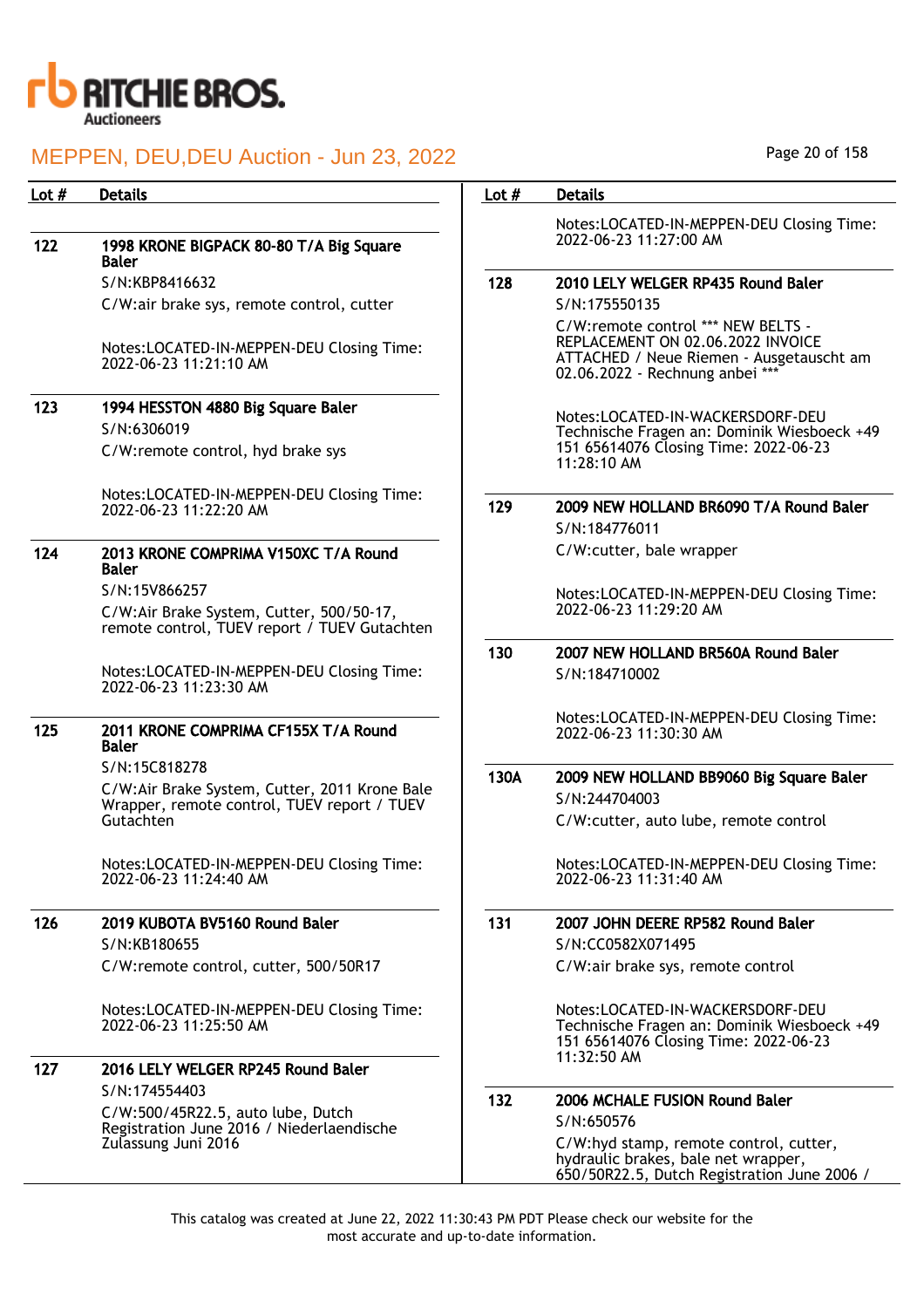

## Lot # Details **Details According to the United States Lot # Details**

Niederlaendische Zulassung Juni 2006

Notes:LOCATED-IN-MEPPEN-DEU Closing Time: 2022-06-23 11:34:00 AM

133 2004 CASE IH RBX341 T/A Round Baler S/N:394656001 C/W:remote control, bale wrapper

> Notes:LOCATED-IN-WACKERSDORF-DEU Technische Fragen an: Dominik Wiesboeck +49 151 65614076 Closing Time: 2022-06-23 11:35:10 AM

## 133A 1998 STRAGELSE Bale Wagon

S/N:Not Available

Notes:LOCATED-IN-MEPPEN-DEU \*\*\*NO REGISTRATION AVAILABLE / KEINE ZULASSUNG ERHAELTLICH\*\*\* Closing Time: 2022-06-23 11:36:20 AM

## 134 KRONE ZV3TO Silage Trailer S/N:30524

Notes:LOCATED-IN-MEPPEN-DEU \*\*\*NO REGISTRATION AVAILABLE / KEINE ZULASSUNG ERHAELTLICH\*\*\* Closing Time: 2022-06-23 11:37:30 AM

# 135 1999 KRONE XXL-GL Silage Wagon S/N:XL444363

C/W:K80, air brake sys, steering axle, German Registration May 2000 / Deutsche Zulassung Mai 2000

Notes:LOCATED-IN-WACKERSDORF-DEU Technische Fragen an: Dominik Wiesboeck +49 151 65614076 Closing Time: 2022-06-23 11:38:40 AM

## 138 2008 GRIMME GT170S 2 Row Potato Harvester S/N:45000659

Notes:LOCATED-IN-MEPPEN-DEU \*\*\*NO REGISTRATION AVAILABLE / KEINE ZULASSUNG ERHAELTLICH\*\*\* Closing Time: 2022-06-23 11:39:50 AM

### 143 2014 REISCH RT-110 3 Way Dump Trailer Agricultural Trailer - Other S/N:W09097211EHR30988

C/W:3 Way Tipping, 11000 kg GVWR, Spring Suspension, Air Brakes, 4500 mm Steel Box, Silage End Gate, 2350 mm Floor Width, 1000 mm High Side Walls, / TUEV Gutachten

Notes:LOCATED-IN-WACKERSDORF-DEU Technische Fragen an: Dominik Wiesboeck +49 151 65614076 Closing Time: 2022-06-23 11:41:00 AM

#### 144 2013 MUELLER MITTELTAL KA-TA-R13.5 T/A 3 Way Dump Trailer End Dump Trailer S/N:WMM000000D0056836

C/W:air brake system, spring susp, German Registration November 2013, / Deutsche Zulassung November 2013

Notes:LOCATED-IN-MEPPEN-DEU Closing Time: 2022-06-23 11:42:10 AM

## 145 1999 KAWECO SI 14000 T/A Liquid Manure Tank S/N:XL913160342233099

C/W:K80, hyd stamp, steering axle, suction arm, 3 pt hitch, Dutch Registration June 1999, / Niederlaendische Zulassung Juni 1999

Notes:LOCATED-IN-MEPPEN-DEU Closing Time: 2022-06-23 11:43:20 AM

146 1988 SPITZER SF2433 Tri/A Liquid Manure Tank S/N:985389 C/W:A/R susp

> Notes:LOCATED-IN-MEPPEN-DEU Closing Time: 2022-06-23 11:44:30 AM

147 2012 BERGMANN Swap Body Manure Spreader S/N:Not Available

> Notes:LOCATED-IN-MEPPEN-DEU Closing Time: 2022-06-23 11:45:40 AM

147A KRONE OPTIMAT 3.5 Ton Manure Spreader S/N:35825

Notes:LOCATED-IN-MEPPEN-DEU Closing Time: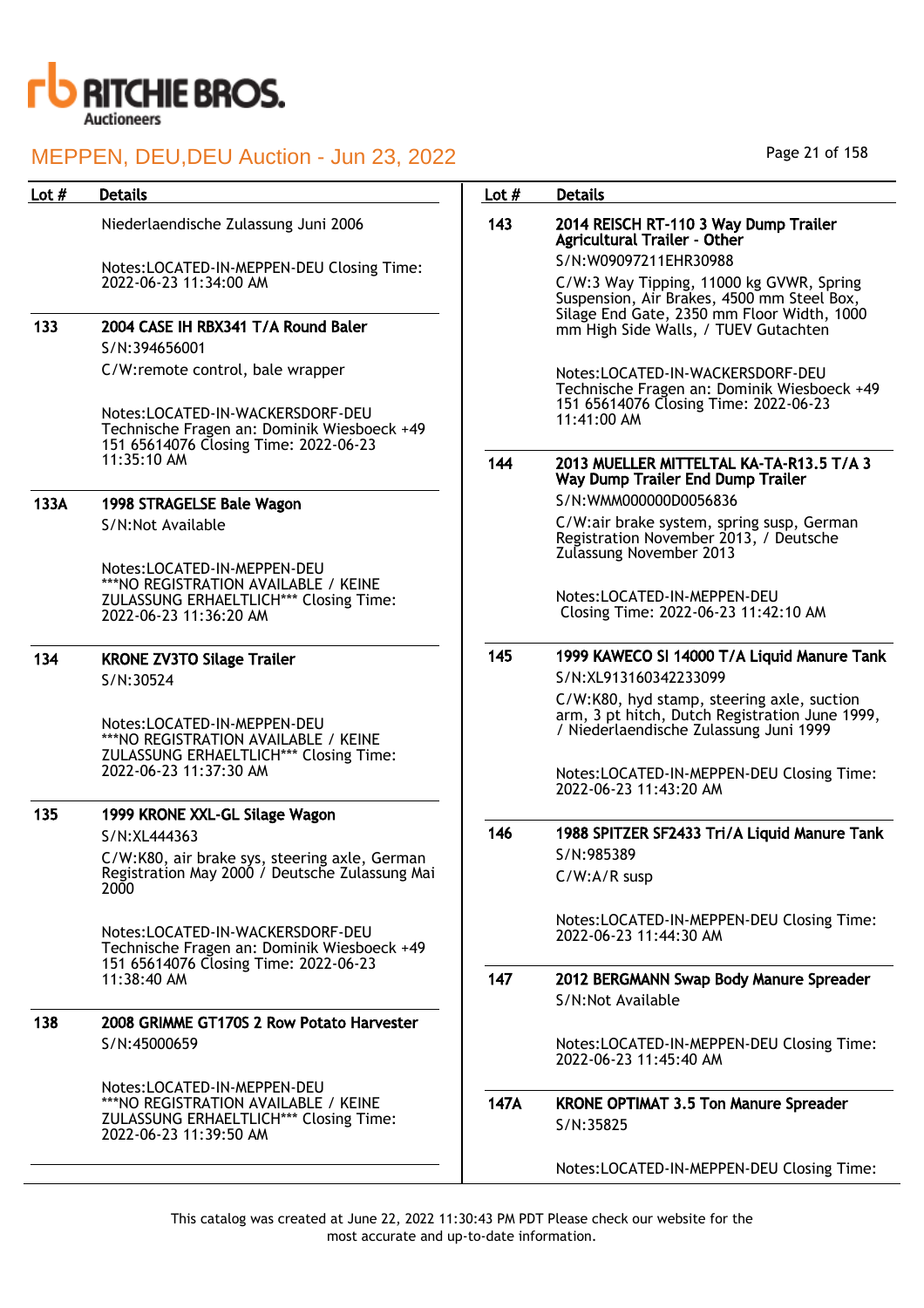

| Lot $#$ | <b>Details</b>                                                                                                                       | Lot $#$ | <b>Details</b>                                                                                                                                                                     |
|---------|--------------------------------------------------------------------------------------------------------------------------------------|---------|------------------------------------------------------------------------------------------------------------------------------------------------------------------------------------|
|         | 2022-06-23 11:46:15 AM                                                                                                               |         | C/W:** Discharge Drive Defect **, Weight<br>Loading System, Hyd Brakes, 7.00-15                                                                                                    |
| 148     | 2014 THALER ECO 2138K Self-Propelled<br><b>Livestock Feeder</b><br>S/N:14E038021017<br>C/W:28.2 kW, Yanmar 3 cyl engine, hydrostatic |         | Notes:LOCATED-IN-MEPPEN-DEU<br>*** ORIGINAL CE CERTIFICATE AVAILABLE***<br>Closing Time: 2022-06-23 11:52:40 AM                                                                    |
|         | drive, canopy<br>Condition<br>Hrs/Mil/Kms: 2466 Hr                                                                                   | 154     | 1993 SCHRIJVER KM4000 Feed Wagon<br>S/N:030071                                                                                                                                     |
|         | Detailed equipment information available<br>Notes:LOCATED-IN-MEPPEN-DEU<br>https://youtu.be/K6LE56JbuAs Closing Time:                |         | Notes:LOCATED-IN-MEPPEN-DEU Closing Time:<br>2022-06-23 11:53:50 AM                                                                                                                |
|         | 2022-06-23 11:46:50 AM                                                                                                               | 155     | 2009 DUBEX STENTOR 36 m Field Sprayer<br>S/N:98425                                                                                                                                 |
| 149     | 2015 KUHN PROFILE 2070 Feed Wagon<br>S/N:PR0270F4455<br>C/W:Weight Loading System, Air Brake System,<br>dbl screw                    |         | C/W:6500 L, remote control, a/r susp, section<br>control, distance control, K80, air brake sys,<br>TUEV report / TUEV Gutachten                                                    |
|         | Notes:LOCATED-IN-MEPPEN-DEU Closing Time:<br>2022-06-23 11:48:00 AM                                                                  |         | Notes:LOCATED-IN-MEPPEN-DEU Closing Time:<br>2022-06-23 11:55:00 AM                                                                                                                |
|         |                                                                                                                                      | 156     | 2002 RAU VICON DYNAMIC II 39 m Field Sprayer                                                                                                                                       |
| 150     | 2011 KUHN EUROMIX-I Feed Wagon<br>S/N:EUV170B2615<br>C/W:Kuhn KDW340 weight loading system                                           |         | S/N:891692016<br>C/W:Controller, 3600 L Poly Tank, 13 Section<br>Control, Hydraulic Levelling, Water Tank, PTO<br>pump, chem mix tank, 5 nozzle bodies, hyd<br>axle adj, 580/70R38 |
|         | Notes:LOCATED-IN-MEPPEN-DEU Closing Time:<br>2022-06-23 11:49:10 AM                                                                  |         | Notes:LOCATED-IN-MEPPEN-DEU<br>Closing Time: 2022-06-23 11:56:10 AM                                                                                                                |
| 151     | 2007 STRAUTMANN VERTI-MIX 1250 Feed Wagon<br>S/N:611058667<br>C/W:Weight Loading System, 400/60-15.5                                 | 156A    | 2003 RTS ALBATROS 27 m Field Sprayer<br>S/N:3751350065<br>C/W:3000 L, Remote Control                                                                                               |
|         | Notes:LOCATED-IN-MEPPEN-DEU Closing Time:<br>2022-06-23 11:50:20 AM                                                                  |         | Notes:LOCATED-IN-MEPPEN-DEU Closing Time:<br>2022-06-23 11:56:45 AM                                                                                                                |
| 152     | 2004 SILOKING VM11 11M <sup>3</sup> Feed Wagon<br>S/N:40238<br>C/W:hyd stamp, weigth loading system,                                 | 157     | 2018 RAUCH AGT 6036 Fertilizer Spreader<br>S/N:04010260                                                                                                                            |
|         | 400/60R15.5                                                                                                                          |         | C/W:TUEV report / TUEV Gutachten<br>Condition                                                                                                                                      |
|         | Notes:LOCATED-IN-MEPPEN-DEU Closing Time:<br>2022-06-23 11:51:30 AM                                                                  |         | Hrs/Mil/Kms: 1259 Hr                                                                                                                                                               |
| 153     | 2002 FARESIN TMRV1400 14 M3 Feed Wagon<br>S/N:000519                                                                                 |         | Notes:LOCATED-IN-MEPPEN-DEU Closing Time:<br>2022-06-23 11:57:20 AM                                                                                                                |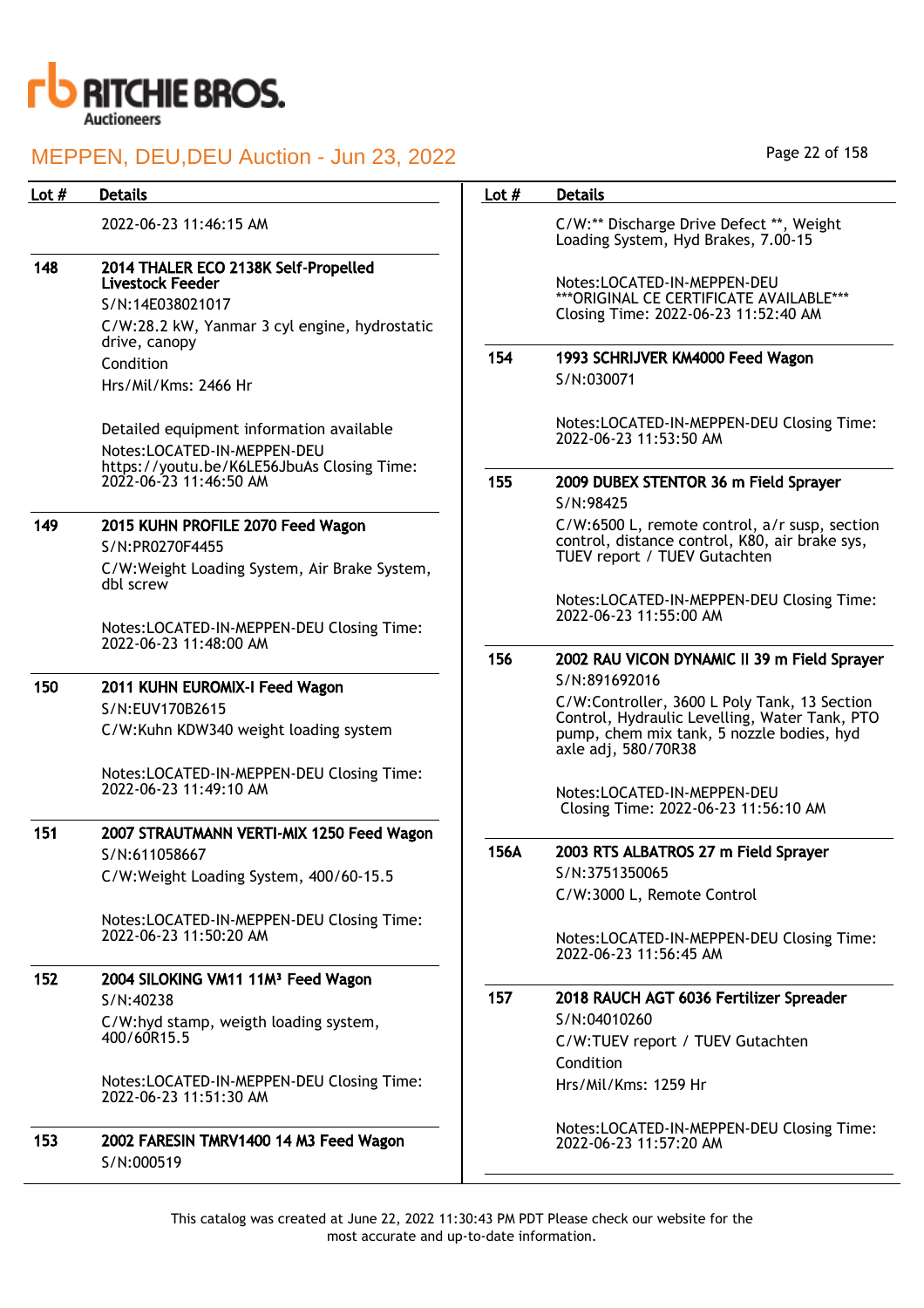

| Lot $#$ | <b>Details</b>                                                                                                         | Lot $#$ | <b>Details</b>                                                                                                                                                                                                                                 |
|---------|------------------------------------------------------------------------------------------------------------------------|---------|------------------------------------------------------------------------------------------------------------------------------------------------------------------------------------------------------------------------------------------------|
| 158     | 1992 ZELFBOUW ZB Corn Cruscher Tractor<br><b>Attachment - Other</b>                                                    | 163     | <b>SCHWARZMUELLER 3A2S Potato Trailer</b><br>S/N:29310                                                                                                                                                                                         |
|         | S/N:18252562                                                                                                           |         | C/W:Austrian Registration February 1978, /                                                                                                                                                                                                     |
|         | C/W:cannot verify functionality                                                                                        |         | Österreichische Zulassung Februar 1978                                                                                                                                                                                                         |
|         | Notes:LOCATED-IN-MEPPEN-DEU<br>Closing Time: 2022-06-23 11:58:30 AM                                                    |         | Notes:LOCATED-IN-WACKERSDORF-DEU<br>Technische Fragen an: Dominik Wiesboeck +49<br>151 65614076 Closing Time: 2022-06-23<br>12:04:20 PM                                                                                                        |
| 159     | 2016 STEMA MUT Equipment Trailer                                                                                       |         |                                                                                                                                                                                                                                                |
|         | S/N:WSEBBAABBGG000058                                                                                                  | 164     | <b>SCHWARZMUELLER 3A2S Potato Trailer</b>                                                                                                                                                                                                      |
|         | C/W:3000 mm beavertail, German Registration<br>May 2016, / Deutsche Zulassung Mai 2016                                 |         | S/N:37212                                                                                                                                                                                                                                      |
|         |                                                                                                                        |         | C/W: Austrian individual approval notice /<br>Oestereichischer Einzelgenehmigungsbescheid                                                                                                                                                      |
|         | Notes:LOCATED-IN-LEIPZIG-DEU Closing Time:<br>2022-06-23 11:59:40 AM                                                   |         |                                                                                                                                                                                                                                                |
| 160     | 2004 ESCHLBOECK KRONOS 120 Log Trailer<br>S/N:0811062                                                                  |         | Notes:LOCATED-IN-WACKERSDORF-DEU<br>Technische Fragen an: Dominik Wiesboeck +49<br>151 65614076 Closing Time: 2022-06-23<br>12:05:30 PM                                                                                                        |
|         | C/W:K80, air brake sys, 2004 Kronos 5000                                                                               |         |                                                                                                                                                                                                                                                |
|         | Crane                                                                                                                  | 164A    | 2 Way Side Dump Trailer                                                                                                                                                                                                                        |
|         |                                                                                                                        |         | S/N:Not Available                                                                                                                                                                                                                              |
|         | Notes:LOCATED-IN-WACKERSDORF-DEU<br>Technische Fragen an: Dominik Wiesboeck +49<br>151 65614076                        |         | C/W:air brake system                                                                                                                                                                                                                           |
|         | *** NO REGISTRATION AVAILABLE / KEINE<br>ZULASSUNG ERHAELTLICH*** Closing Time:<br>2022-06-23 12:00:50 PM              |         | Notes:LOCATED-IN-MEPPEN-DEU<br>*** NO REGISTRATION AVAILABLE / KEINE<br>ZULASSUNG ERHAELTLICH*** Closing Time:<br>2022-06-23 12:06:05 PM                                                                                                       |
| 161     | <b>CUSTOM-BUILT Self-Loading T/A Log Trailer</b><br>S/N:Not Available                                                  | 165     | 2016 JCB FASTRAC 4220 Limited Edition MFWD                                                                                                                                                                                                     |
|         | C/W:3500 mm Deck Length, 1800 mm Deck                                                                                  |         | <b>Tractor</b>                                                                                                                                                                                                                                 |
|         | Width, Front Mounted Articulated Boom,                                                                                 |         | S/N:JCB43X60CG2184817                                                                                                                                                                                                                          |
|         | 10.0/75-15.3 Tires<br>Notes:LOCATED-IN-WACKERSDORF-DEU<br>Technische Fragen an: Dominik Wiesboeck +49                  |         | C/W:163 kW, Adblue, EPA 2016, 2017 Quicke<br>Q7S ldr, frt PTO, frt 3 pt hitch, frt 1 D/A<br>outlet, frt axle susp, A/C cab, cab susp, 5 D/A<br>outlets, aux hyd, Q/C hitch, K80, hyd top link,<br>air brake sys, IF600/70R30 F, IF600/70R30 R, |
|         | 151 65614076<br>***NO REGISTRATION AVAILABLE / KEINE                                                                   |         | German Registration January 2017, / Deutsche<br>Zulassung Januar 2017, TUEV 03/2023                                                                                                                                                            |
|         | ZULASSUNG ERHAELTLICH*** Closing Time:<br>2022-06-23 12:02:00 PM                                                       |         | Condition                                                                                                                                                                                                                                      |
|         |                                                                                                                        |         | Hrs/Mil/Kms: 4198 Hr                                                                                                                                                                                                                           |
| 162     | 2002 VAN DER PEET 6802 ALISO7 Potato Trailer                                                                           |         |                                                                                                                                                                                                                                                |
|         | S/N:XLDTXL34000047157                                                                                                  |         | Detailed equipment information available                                                                                                                                                                                                       |
|         | C/W:air brake system, roll tarp, A/R susp,<br>German Registration November 2012, /<br>Deutsche Zulassung November 2012 |         | Notes:LOCATED-IN-MEPPEN-DEU Closing Time:<br>2022-06-23 12:06:40 PM                                                                                                                                                                            |
|         |                                                                                                                        | 166     | 2014 VALTRA T214D MFWD Tractor                                                                                                                                                                                                                 |
|         | Notes:LOCATED-IN-MEPPEN-DEU Closing Time:                                                                              |         | S/N:YK5T214D0HS313004                                                                                                                                                                                                                          |
|         | 2022-06-23 12:03:10 PM                                                                                                 |         | C/W:diesel, 158 kW, frt PTO, frt 3 pt hitch, frt<br>2 D/A outlets, frt axle susp, A/C cab, cab susp,                                                                                                                                           |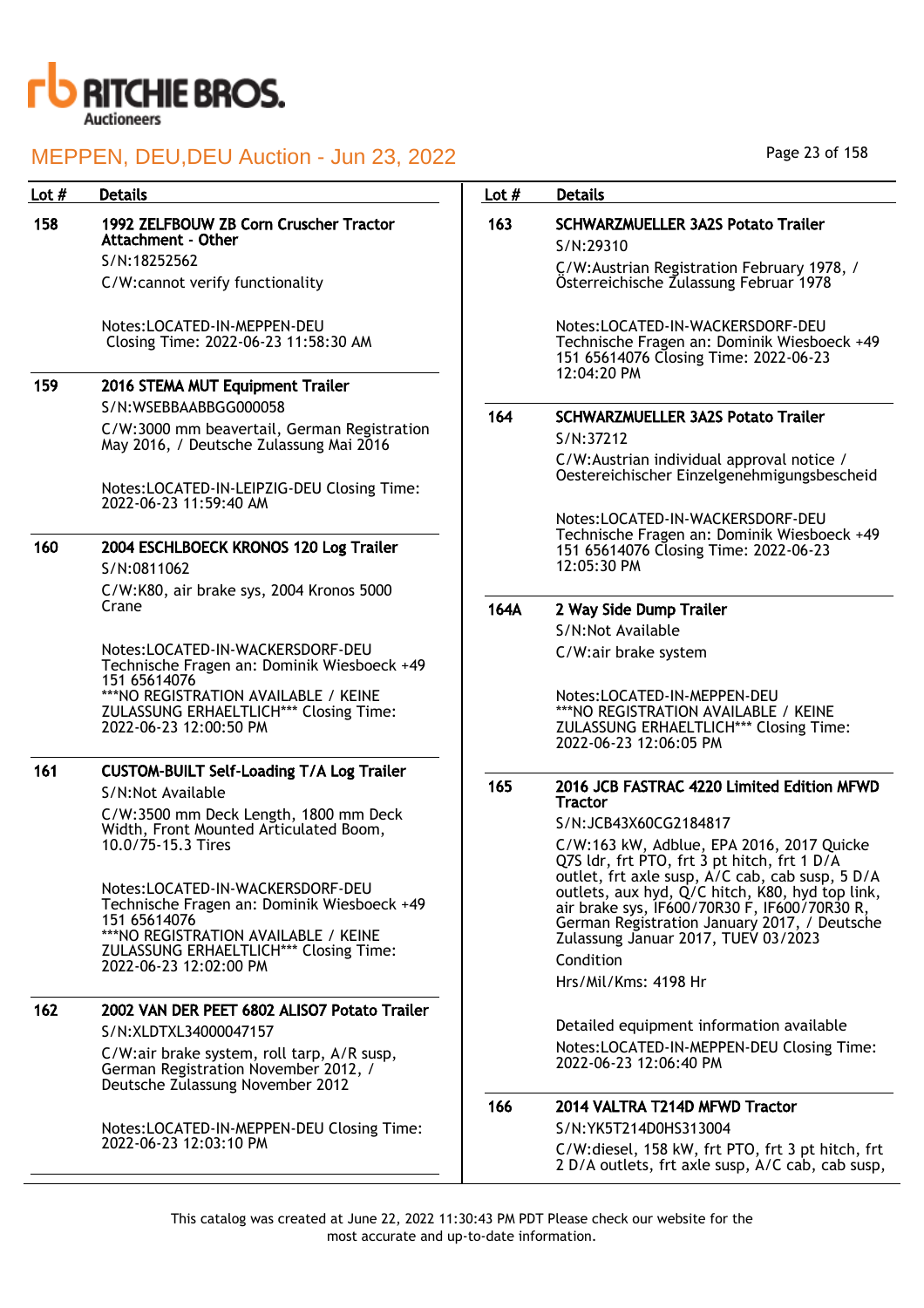

4 D/A outlets, PTO, 3 pt hitch, hyd top link, air brake sys, 600/65R28 F, 650/65R42 R, German Registration January 2018, / Deutsche Zulassung Januar 2018, TUEV 02.2023 Condition Hrs/Mil/Kms: 5140 Hr

Detailed equipment information available Notes:LOCATED-IN-WACKERSDORF-DEU Technische Fragen an: Dominik Wiesboeck +49 151 65614076 Closing Time: 2022-06-23 12:07:50 PM

## 167 2009 CHALLENGER MT765B Track Tractor

S/N:AGCC0765ENTCA1076

C/W:261 kW, air brake sys, A/C cab, 5 D/A outlets, PTO, Q/C 3 pt hitch, frt weights, 760 mm tracks, German Registration September 2009, / Deutsche Zulassung September 2009 Condition

Hrs/Mil/Kms: 6933 Hr

Detailed equipment information available Notes:LOCATED-IN-LEIPZIG-DEU Closing Time: 2022-06-23 12:09:00 PM

## 169 2001 FENDT 924 VARIO TMS MFWD Tractor

### S/N:924233166

C/W:176 kW, frt PTO, frt 3 pt hitch, frt 1 D/A outlet, frt axle susp, reverse drive mode, A/C cab, cab susp, 4 D/A outlets, aux hyd, LS, Q/C hitch, K80, Isobus, air brake sys, 600/70R34 F, 710/70R42 R, German Registration July 2001, 50 Km/h, / Deutsche Zulassung Juli 2001

Condition

Hrs/Mil/Kms: 16842 Hr

Detailed equipment information available Notes:LOCATED-IN-MEPPEN-DEU https://youtu.be/3UejK-2GoNY Closing Time: 2022-06-23 12:11:20 PM

## 169A 2014 FENDT VARIO 722 PROFI MFWD Tractor S/N:736212397

C/W:\*\*\* ADBLUE PUMP MISSING \*\*\*, 163 kW, frt PTO, frt 3 pt hitch, frt axle susp, A/C cab, cab susp, 540/65R30 F, 650/65R42 R Condition Hrs/Mil/Kms: 12261 Hr

## Lot # Details **Details According to the United States Lot # Details**

Detailed equipment information available Notes:LOCATED-IN-MEPPEN-DEU \*\*\*NO REGISTRATION AVAILABLE / KEINE ZULASSUNG ERHAELTLICH\*\*\* https://youtu.be/9iyIL\_9btHg Closing Time: 2022-06-23 12:12:30 PM

## 169B 2004 FENDT 716 VARIO MFWD Tractor

S/N:716215483

C/W:\*\*\* FRONT SUSPENSION DEFECT \*\*\*, frt 3 pt hitch, frt 1 D/A outlet, frt axle susp, A/C cab, cab susp, 4 D/A outlets, load sensing, air brake sys, 540/65R28 F, 580/70R38 R

Condition

Hrs/Mil/Kms: 10040 Hr

Detailed equipment information available Notes:LOCATED-IN-MEPPEN-DEU \*\*\*NO REGISTRATION AVAILABLE / KEINE ZULASSUNG ERHAELTLICH\*\*\* https://youtu.be/VpUWoiiYH\_c Closing Time: 2022-06-23 12:13:40 PM

# 169C 2009 FENDT 309 VARIO TMS MFWD Tractor

S/N:336212649

C/W:69 kW, 69 kW, Fendt Cargo 4X75 ldr, frt 3 pt hitch, frt axle susp, cab, cab susp, 4 D/A outlets, ag hitch, 480/65R24 F, 600/65R34 R, German Registration August 2009, / Deutsche Zulassung August 2009, TUEV 06/23

Condition

Hrs/Mil/Kms: 4456 Hr

Detailed equipment information available

Notes:LOCATED-IN-MEPPEN-DEU https://youtu.be/03ci-q0EDOw Closing Time: 2022-06-23 12:14:15 PM

## 169D 2009 FENDT 309 VARIO TMS MFWD Tractor

S/N:336212649

C/W:69 kW, Fendt Cargo 4X75 ldr, frt 3 pt hitch, frt axle susp, cab, cab susp, 4 D/A outlets, ag hitch, 480/65R24 F, 600/65R34 R, German Registration August 2009, / Deutsche Zulassung August 2009, TUEV 06/23

Condition

Hrs/Mil/Kms: 4456 Hr

Notes:LOCATED-IN-MEPPEN-DEU https://youtu.be/03ci-q0EDOw Closing Time: 2022-06-23 12:14:30 PM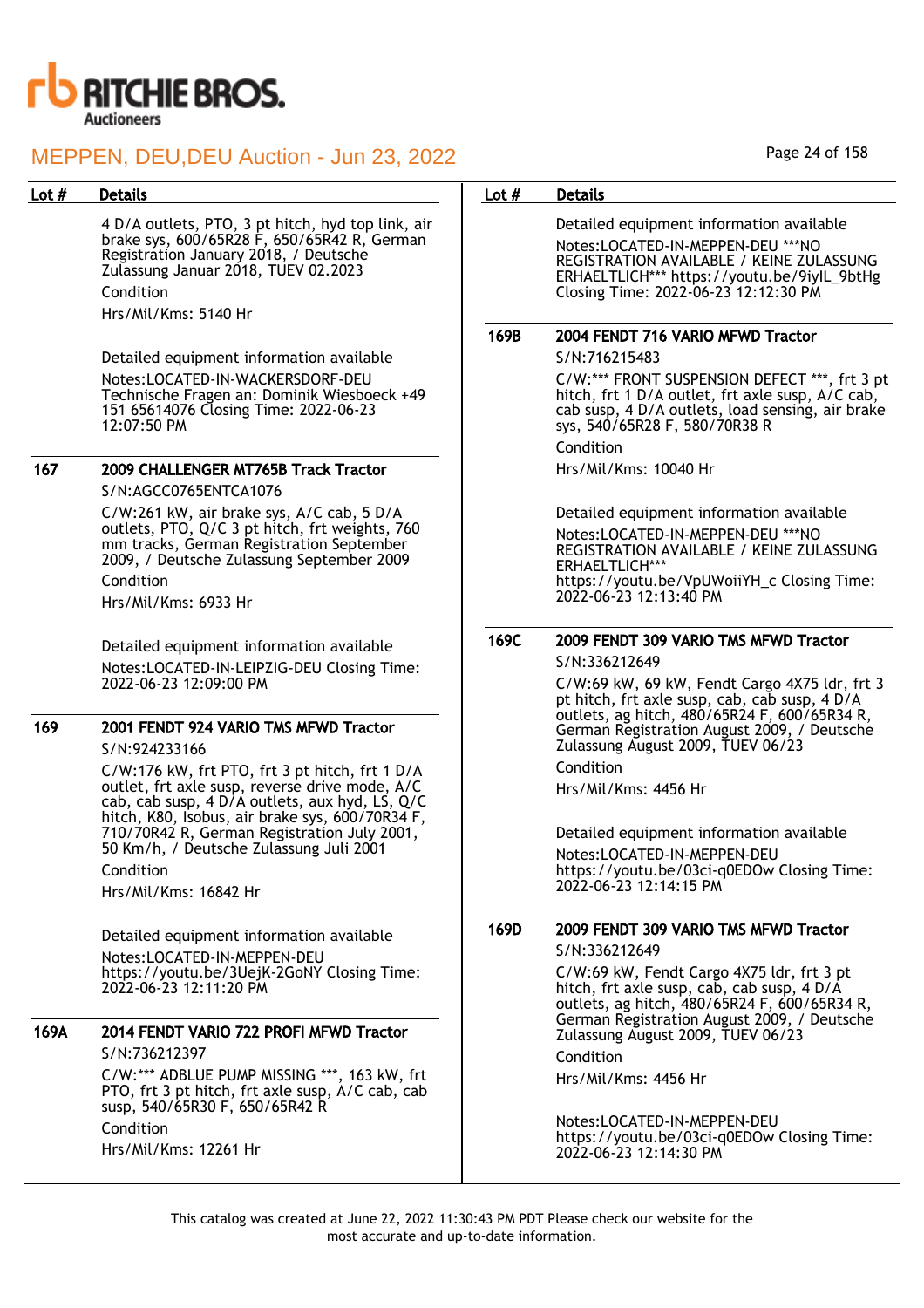

## Lot # Details **Details According to the United States Lot # Details**

## 170 1997 FENDT FARMER 309 MFWD Tractor

### S/N:309213501

C/W:Enclosed Cab, Air Ride Seat, Manual Transmission, Left Hand Reverser, Grapple Bucket, 2 Mid-Mount Remotes, K80 Ball Hitch, Pfanzelt 0306 Rear Winch, 1800 mm Scraper Blade, diesel, 70 kW, ldr, loader mounting frame, frt axle susp, 2 D/A outlets, aux hyd, 3 pt hitch, air brake sys, 500/65R24 F, 600/65R34 R, German Registration December 1997, / Deutsche Zulassung Dezember 1997, TUEV bis Februar 2024

Condition

Hrs/Mil/Kms: 17600 Hr

Detailed equipment information available Notes:LOCATED-IN-WACKERSDORF-DEU Technische Fragen an: Dominik Wiesboeck +49 151 65614076 Closing Time: 2022-06-23 12:14:50 PM

## 171 2004 FENDT 208F MFWD Tractor

S/N:213231641

C/W:A/C cab, 2 D/A outlets, ag hitch, 11LR16 F, 380/70R28 R, French Registration September 2004, / Franzoesische Zulassung September 2004

Detailed equipment information available Notes:LOCATED-IN-MEPPEN-DEU https://youtu.be/vHzQ5Nypdvc Closing Time: 2022-06-23 12:16:00 PM

# 172 2013 JOHN DEERE 6170R MFWD Tractor

S/N:1L6170RCDR759127 C/W:147 kW, 3 D/A outlets, Q/C hitch, K80, air brake sys, frt weights, German Registration April 2013, / Deutsche Zulassung April 2013 Condition

Hrs/Mil/Kms: 9938 Hr

Detailed equipment information available Notes:LOCATED-IN-LEIPZIG-DEU Closing Time: 2022-06-23 12:17:10 PM

| 173 | 2005 JOHN DEERE 6620 MFWD Tractor                                                                                                                                                       |
|-----|-----------------------------------------------------------------------------------------------------------------------------------------------------------------------------------------|
|     | S/N:L06620N470479                                                                                                                                                                       |
|     | C/W:** Transmission Problem / Clutch Problem<br>**, 95.5 kW, frt axle susp, A/C cab, 3 D/A<br>outlets, K80, air brake sys, 480/70R28 F,<br>520/85R38 R, Dutch Registration June 2005, / |

## Page 25 of 158

Niederlaendische Zulassung Juni 2005 Condition Hrs/Mil/Kms: 12030 Hr

Detailed equipment information available Notes:LOCATED-IN-MEPPEN-DEU https://youtu.be/Xnsdrbe1rWo Closing Time: 2022-06-23 12:18:20 PM

## 174 1988 JOHN DEERE 4850 MFWD Tractor

S/N:RW4850P014705

C/W:154 kW, A/C cab, 3 D/A outlets, air brake sys, frt weights, 540/65R30 F, 650/65R42 R, German Registration July 1988, / Deutsche Zulassung Juli 1988

Condition

Hrs/Mil/Kms: 11000 Hr

Detailed equipment information available Notes:LOCATED-IN-MEPPEN-DEU https://youtu.be/qew3\_ghbgQ0 Closing Time: 2022-06-23 12:19:30 PM

## 175 2013 NEW HOLLAND T7.250AC MFWD Tractor S/N:ZDBZ11167

C/W:AdBlue, 173 kW, frt PTO, frt 3 pt hitch, frt 1 D/A outlet, frt axle susp, A/C cab, cab susp, 4 D/A outlets, aux hyd, LS, Q/C Hitch, K80, 540/65R30 F, 650/65R42 R, German Registration July 2013, / Deutsche Zulassung Juli 2013, TUEV 09/2023

Condition

Hrs/Mil/Kms: 8449 Hr

Detailed equipment information available

Notes:LOCATED-IN-MEPPEN-DEU https://youtu.be/8S5Yg\_JI-bg Closing Time: 2022-06-23 12:20:40 PM

## 176 2011 NEW HOLLAND T7.210AC MFWD Tractor S/N:ZBBN20650

C/W:147 kW, EPA 2011, AdBlue, 154 kW, frt PTO, frt 3 pt hitch, frt 1 D/A outlet, frt axle susp, Trimble CFX-750 display, Trimble receiver, Trimble autosteer, A/C cab, cab susp, 4 D/A outlets, aux hyd, LS, Q/C hitch, Isobus, hyd top link, air brake sys, 540/65R30 F, 650/65R42 R, German Registration July 2012, 50 Km/h, / Deutsche Zulassung July 2012, TUEV 03/2023 Condition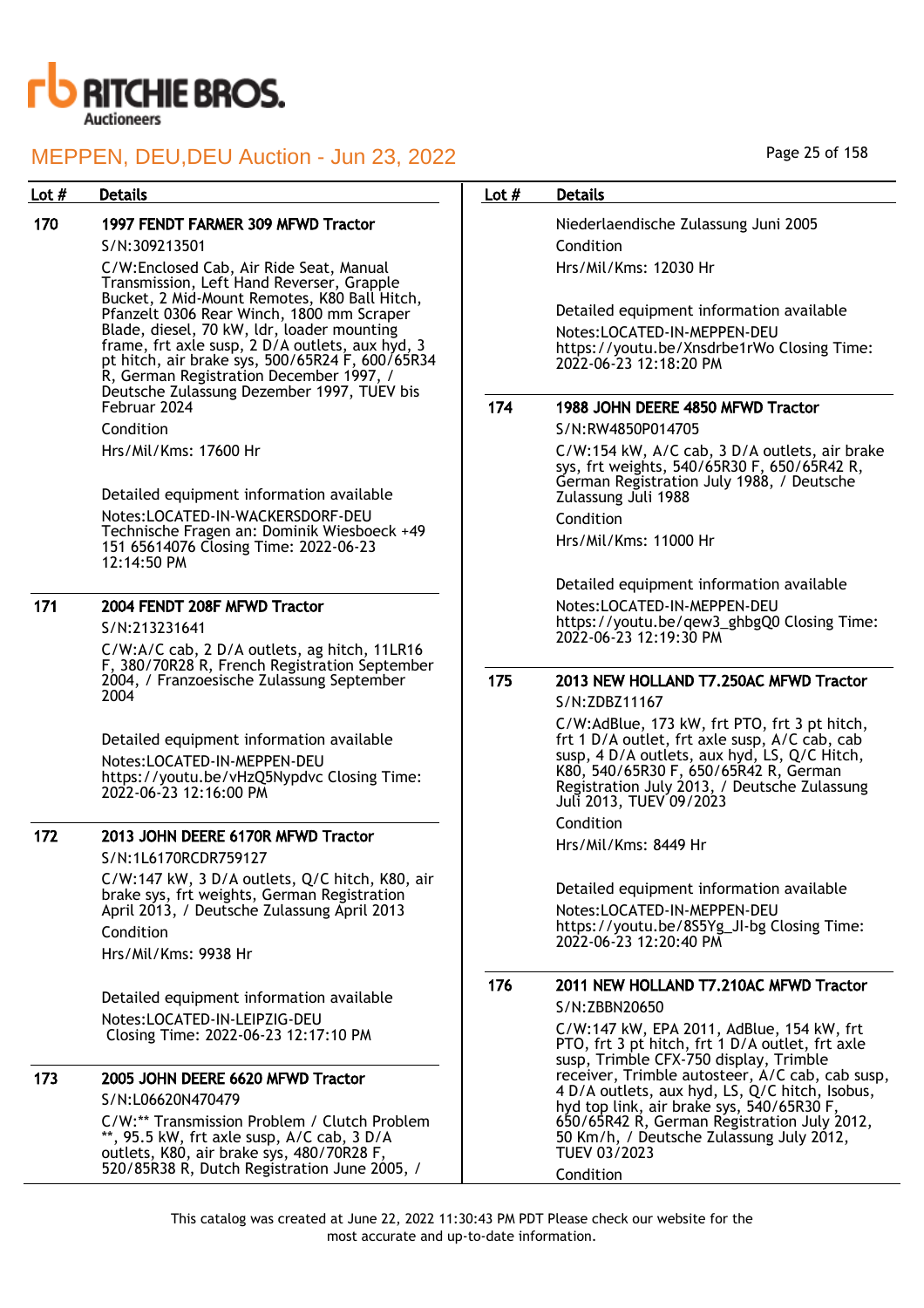

Hrs/Mil/Kms: 4387 Hr

Detailed equipment information available Notes:LOCATED-IN-MEPPEN-DEU https://youtu.be/L0e\_4oh6aw4 Closing Time: 2022-06-23 12:21:50 PM

## 177 2013 NEW HOLLAND T6.155 MFWD Tractor S/N:ZDBD12406

C/W:103 kW, Adblue, EPA 2013, Stoll 50.1FZ ProfiLine ldr, frt PTO, frt 3 pt hitch, frt 1 D/A outlet, frt axle susp, A/C cab, cab susp, 3 D/A outlets, Q/C hitch, hyd top link, air brake sys, rear wheel weights, 540/65R28 F, 650/65R38 R, German Registration September 2013, 40 Km/h / Deutsche Zulassung September 2013

Condition

Hrs/Mil/Kms: 6643 Hr

Detailed equipment information available Notes:LOCATED-IN-MEPPEN-DEU https://youtu.be/SFyODVQ0IUc Closing Time: 2022-06-23 12:23:00 PM

## 178 2008 NEW HOLLAND T7040 MFWD Tractor

S/N:Z8BG04351

C/W:EPA 2008, diesel, 160 kW, frt PTO, frt 3 pt hitch, frt axle susp, A/C cab, 4 D/A outlets, Q/C Hitch, K80, air brake sys, 540/65R30 F, 650/65R42 R, German Registration April 2008, 40 Km/h Condition

Hrs/Mil/Kms: 9000 Hr

Detailed equipment information available Notes:LOCATED-IN-LEIPZIG-DEU Closing Time: 2022-06-23 12:24:10 PM

## 179 2004 NEW HOLLAND TM140 MFWD Tractor S/N:ACM239400

C/W:\*\* Transmission Problem / Getriebe Problem \*\*, 105 kW, Baas Trima 485 Professional ldr, frt axle susp, A/C cab, cab susp, 4 D/A outlets, aux hyd, LS, Q/C Hitch, K80, air brake sys, 540/65R28 F, 650/65R38 R, German Registration October 2004, / Deutsche Zulassung Oktober 2004

Detailed equipment information available Notes:LOCATED-IN-MEPPEN-DEU https://youtu.be/1XjdNB7NCC4 Closing Time:

## Lot # Details **Details According to the United States Lot # Details**

2022-06-23 12:25:20 PM

## 180 2002 NEW HOLLAND TM140 MFWD Tractor

S/N:ACM195470

C/W:\*\*\*NO BRAKES / KEINE BREMSE\*\*\*, frt axle susp, A/C cab, cab susp, 4 D/A outlets, aux hyd, ag hitch, 420/85R28 F, 20.8R38 R, Dutch Registration June 2003, / Niederlaendische Zulassung Juni 2003

Condition

Hrs/Mil/Kms: 9350 Hr

Detailed equipment information available Notes:LOCATED-IN-MEPPEN-DEU https://youtu.be/tpGbIN2JpDM Closing Time: 2022-06-23 12:26:30 PM

#### 181 2015 NEW HOLLAND T7.270 MFWD Tractor (Parts Only) Parts/Stationary Construction-Other

S/N:ZFBZ10081

C/W:192 kW, German Registration December 2015 / Deutsche Zulassung Dezember 2015

Notes:LOCATED-IN-LEIPZIG-DEU Closing Time: 2022-06-23 12:27:40 PM

## 182 2011 CASE IH MAGNUM 340 AFS MFWD Tractor S/N:ZBRD06082

C/W:diesel, 276 kW, frt 1 D/A outlet, frt axle susp, A/C cab, cab susp, 6 D/A outlets, PTO, 3 pt hitch, air brake sys, rear wheel weights, 600/70R30 F, 800/70R38 R, Austrian Registration May 2012, / Österreichische Zulassung Mai 2012

Condition Hrs/Mil/Kms: 5497 Hr

Detailed equipment information available Notes:LOCATED-IN-WACKERSDORF-DEU Technische Fragen an: Dominik Wiesboeck +49 151 65614076 Closing Time: 2022-06-23 12:28:50 PM

### 183 2013 CASE IH PUMA 215CVX MFWD Tractor S/N:ZDBS51779

C/W:181 kW, Adblue, EPA 2013, frt PTO, frt 3 pt hitch, frt 1 D/A outlet, frt axle susp, AFS Pro 700 monitor display, Case IH 372 receiver, A/C cab, cab susp, 5 D/A outlets, load sensing, ag hitch, air brake sys, 540/65R30 F, 650/65R42 R,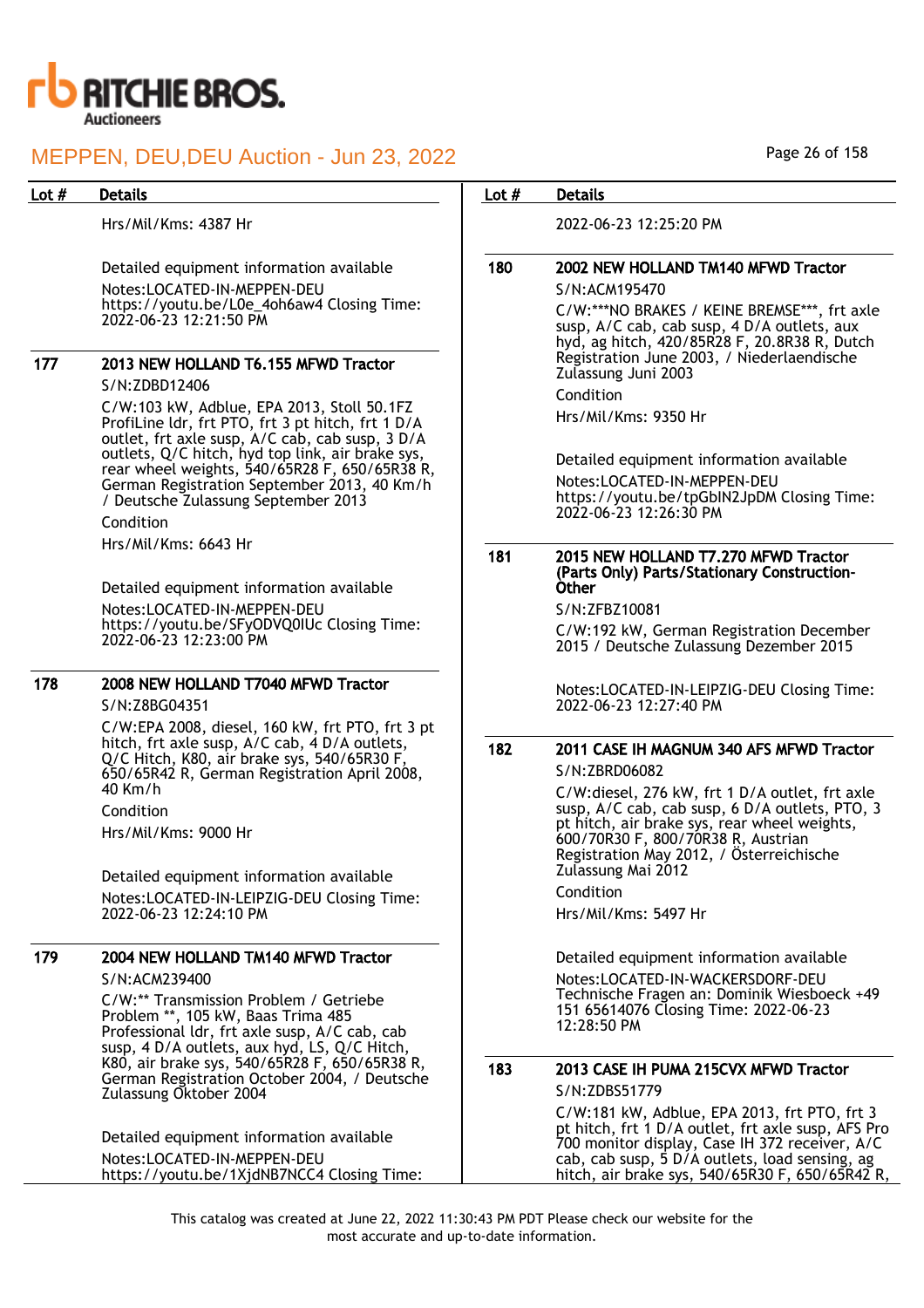

Belgian Registration October 2018, / Belgische Zulassung Oktober 2018 Condition Hrs/Mil/Kms: 6626 Hr

Detailed equipment information available Notes:LOCATED-IN-MEPPEN-DEU \*\*\*COPY OF CE CERTIFICATE AVAILABLE\*\*\* https://youtu.be/nIDd9miNdho Closing Time: 2022-06-23 12:30:00 PM

## 184 2007 CASE IH PUMA 210 MFWD Tractor

S/N:Z7BH51804 C/W:175 kW, EPA 2007, frt 3 pt hitch, frt axle susp, A/C cab, cab susp, 4 D/A outlets, load sensing, Q/C hitch, air brake sys, 540/65R30 F, 650/65R42 R, German Registration September 2007, 40 Km/h, / Deutsche Zulassung September 2007

Condition Hrs/Mil/Kms: 11915 Hr

Detailed equipment information available Notes:LOCATED-IN-MEPPEN-DEU https://youtu.be/kFtqWaxJzPc Closing Time: 2022-06-23 12:31:10 PM

### 185 2017 CASE IH MAXXUM 135 CVX MFWD Tractor S/N:ZHEV53226

C/W:114 kW, Adblue, EPA 2017, frt 3 pt hitch, frt axle susp, A/C cab, cab susp, 3 D/A outlets, ag hitch, Isobus, 14.9R28 F, 18.4R38 R, French Registration December 2017, 40 Km/h, / Franzoesische Zulassung Dezember 2017

Condition

Hrs/Mil/Kms: 1340 Hr

Detailed equipment information available Notes:LOCATED-IN-MEPPEN-DEU https://youtu.be/fHRqZ8Q5d80 Closing Time: 2022-06-23 12:32:20 PM

### 186 1994 CASE IH 5130 MFWD Tractor S/N:JJF1033575

C/W:74 kW, cab, 2 D/A outlets, Q/C hitch, air brake sys, frt weights, 420/70R24 F, 520/85R38 R, German Registration Mai 1994, / Deutsche Zulassung Mai 1994

Detailed equipment information available

## Lot # Details **Details According to the United States Lot # Details**

Notes:LOCATED-IN-MEPPEN-DEU https://youtu.be/4l18krRvflw Closing Time: 2022-06-23 12:33:30 PM

## 187 2013 STEYR CVT6205 MFWD Tractor

S/N:ZDBT56275

C/W:\*\* TRANSMISSION PROBLEM / GETRIEBE PROBLEM \*\*, 173 kW, EPA 2013, AdBlue, frt axle susp, A/C cab, cab susp, 4 D/A outlets, Q/C hitch, K80, air brake sys, frt weights, 600/70R30 F, 710/70R42 R, German Registration October 2013, / Deutsche Zulassung Oktober 2013

Condition

Hrs/Mil/Kms: 9378 Hr

Detailed equipment information available Notes:LOCATED-IN-MEPPEN-DEU https://youtu.be/EKj2J7AyOEA Closing Time: 2022-06-23 12:34:40 PM

## 188 2012 STEYR 6140 PROFI MFWD Tractor

S/N:ZCBF55486

C/W:122 kW, Adblue, EPA 2012, 2013 Stoll FZ50.1 Profiline ldr, frt 3 pt hitch, frt 1 D/A outlet, frt axle susp, A/C cab, cab susp, 3 D/A outlets, aux hyd, LS, Q/C hitch, Isobus, hyd top link, air brake sys, rear wheel weights, 540/65R28 F, 650/65R38 R, German Registration August 2012, / Deutsche Zulassung August 2012 Condition

Hrs/Mil/Kms: 6276 Hr

Detailed equipment information available Notes:LOCATED-IN-MEPPEN-DEU https://youtu.be/rtS-Lx4DG4I Closing Time: 2022-06-23 12:35:50 PM

## 189 2014 STEYR 4130 PROFI MFWD Tractor

S/N:ZEBW51614

C/W:110 kW, Adblue, EPA 2014, frt 3 pt hitch, frt 1 D/A outlet, loader mounting frame, frt axle susp, CTV, Trimble CFX-750 display, Trimble receiver, Trimble autosteer, A/C cab, cab susp, 3 D/A outlets, aux hyd, LS, Q/C hitch, Isobus, hyd top link, air brake sys, 480/65R28 F, 600/65R38 R, German Registration April 2014, / Deutsche Zulassung April 2014

Condition

Hrs/Mil/Kms: 5385 Hr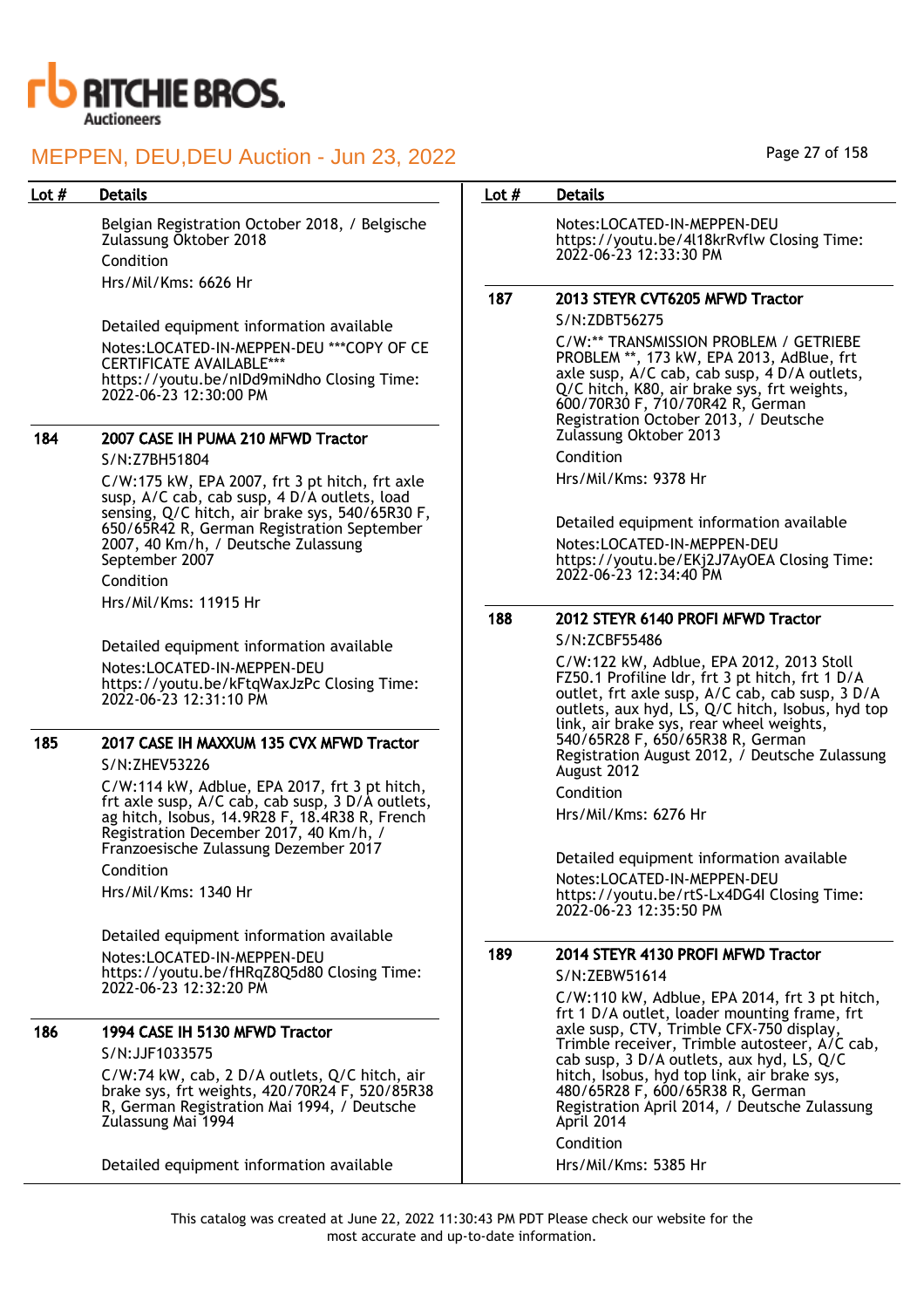

Detailed equipment information available Notes:LOCATED-IN-MEPPEN-DEU https://youtu.be/QwY3bmGY3bQ Closing Time: 2022-06-23 12:37:00 PM

## 190 STEYR 9105 MFWD Tractor

S/N:DBD0028963

C/W:diesel, 80 kW, reverse drive mode, 3 D/A outlets, K80, air brake sys, frt weights, 500/65R28 F, 600/65R38 R, German Registration December 2003, / Deutsche Zulassung Dezember 2003

Condition Hrs/Mil/Kms: 3869 Hr

Detailed equipment information available Notes:LOCATED-IN-WACKERSDORF-DEU Technische Fragen an: Dominik Wiesboeck +49 151 65614076 Closing Time: 2022-06-23 12:38:10 PM

#### 191 2018 MASSEY FERGUSON 8727S (UNUSED) Dyna-VT MFWD Tractor

S/N:VKKMY44GPJB250069

C/W:AdBlue, frt axle susp, A/C cab, 4 D/A outlets, Q/C hitch, IsoBus, frt weights, 540/65R30 F, 650/65R42 R

Condition

Hrs/Mil/Kms: 10 Hr

Detailed equipment information available Notes:LOCATED-IN-MEPPEN-DEU\*\*\*ORIGINAL CE CERTIFICATE AVAILABLE\*\*\* https://youtu.be/hI07stcLLC4 Closing Time: 2022-06-23 12:39:20 PM

## 192 1997 MASSEY FERGUSON 8140 DYNASHIFT MFWD **Tractor**

S/N:K10E326007

C/W:117 kW, 3 D/A outlets, PTO, Q/C hitch, air brake sys, 480/70R28 F, 650/65R28 R, German Registration November 1997, 40 km/h / Deutsche Zulassung November 1997 Condition

Hrs/Mil/Kms: 22094 Hr

Detailed equipment information available Notes:LOCATED-IN-LEIPZIG-DEU Closing Time: 2022-06-23 12:40:30 PM

Page 28 of 158

## Lot # Details **Details According to the United States Lot # Details**

## 193 1994 MASSEY FERGUSON 3670 DYNASHIFT MFWD **Tractor**

S/N:B6104SC146020

C/W:125 kW, frt PTO, frt 3 pt hitch, frt 1 D/A outlet, 3 D/A outlets, PTO, Q/C hitch, air brake sys, 420/85R30 F, 620/70R42 R, German Registration August 1994, 40 km/h / Deutsche Zulassung August 1994

Condition

Hrs/Mil/Kms: 22095 Hr

Detailed equipment information available Notes:LOCATED-IN-LEIPZIG-DEU Closing Time: 2022-06-23 12:41:40 PM

## 194 2017 DEUTZ-FAHR AGROTRON 9340TT MFWD **Tractor**

S/N:WSXAE50200LD10407

C/W:AdBlue, 232 kW, frt 1 D/A outlet, frt axle susp, Deutz-Fahr i-Monitor display, A/C cab, cab susp, 4 D/A outlets, aux hyd, LS, Q/C hitch, K80, Isobus, hyd top link, air brake sys, 650/60R34 F, 710/70R42 R, German Registration December 2017, / Deutsche Zulassung Dezember 2017

Condition

Hrs/Mil/Kms: 3121 Hr

Detailed equipment information available Notes:LOCATED-IN-MEPPEN-DEU https://youtu.be/u98j0LUwRMo Closing Time: 2022-06-23 12:42:50 PM

## 195 2014 DEUTZ-FAHR AGROTRON 7250TT MFWD **Tractor**

S/N:WSXV910200LD10415

C/W:AdBlue, 190 kW, frt 3 pt hitch, frt 1 D/A outlet, frt axle susp, Deutz-Fahr i-Monitor 2.0 12" display, A/C cab, cab susp, 5 D/A outlets, aux hyd, LS, Q/C hitch, Isobus, air brake sys, 600/70R30 F, 710/70R38 R, German Registration June 2014, 50 Km/h, / Deutsche Zulassung Juni 2014

Condition

Hrs/Mil/Kms: 6943 Hr

Detailed equipment information available Notes:LOCATED-IN-MEPPEN-DEU \*\*\*ORIGINAL CE CERTIFICATE AVAILABLE\*\*\* https://youtu.be/hYCFmcQl-cE Closing Time: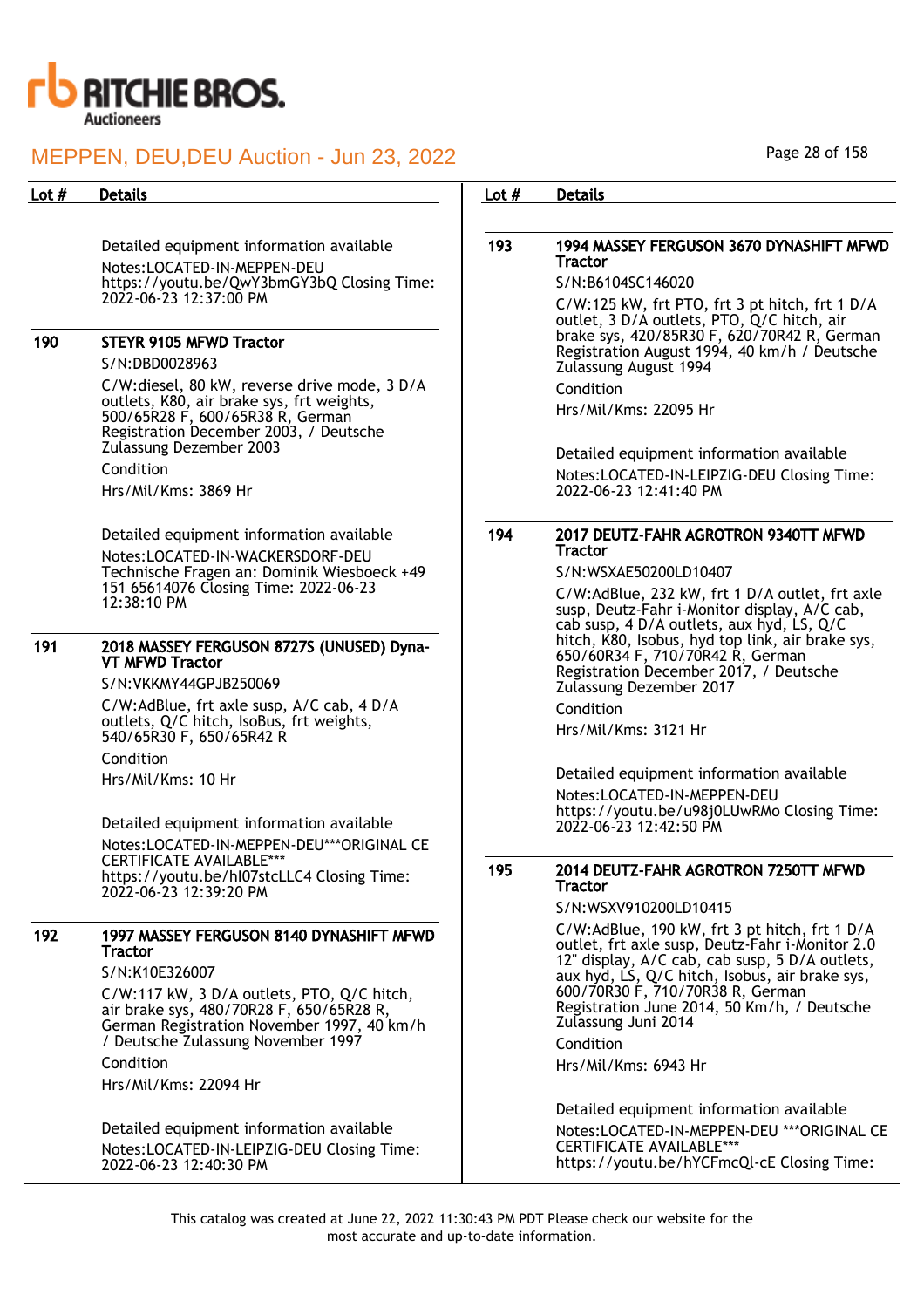

2022-06-23 12:44:00 PM

#### 196 2012 DEUTZ-FAHR AGROTRON M620 MFWD **Tractor**

S/N:WSXS560400TD21197 C/W:120 kW, EPA 2011, frt PTO, frt 3 pt hitch, frt aux hyd, frt axle susp, A/C cab, cab susp, 4 D/A outlets, aux hyd, LS, air brake sys, 540/65R28 F, 650/65R38 R, German Registration February 2012, / Deutsche Zulassung Februar 2012 Condition Hrs/Mil/Kms: 7542 Hr

Detailed equipment information available Notes:LOCATED-IN-MEPPEN-DEU \*\*\*ORIGINAL CE CERTIFICATE AVAILABLE\*\*\* https://youtu.be/kLQxTtkGZuk Closing Time: 2022-06-23 12:45:10 PM

## 197 2006 DEUTZ-FAHR AGROTRON 150 MFWD **Tractor**

S/N:81661302

C/W:103 kW, frt 3 pt hitch, frt 1 D/A outlet, frt axle susp, A/C cab, cab susp, 4 D/A outlets, aux hyd, LS, ag hitch, air brake sys, 540/65R28 F, 650/65R38 R, Belgian Registration June 2006, / Belgische Zulassung Juni 2006 Condition

Hrs/Mil/Kms: 5376 Hr

Detailed equipment information available Notes:LOCATED-IN-MEPPEN-DEU https://youtu.be/QA3wB8tZPuY Closing Time: 2022-06-23 12:46:20 PM

#### 198 2006 DEUTZ-FAHR AGROTRON 150 MFWD **Tractor**

S/N:81661712 C/W:110 kW, frt 3 pt hitch, A/C cab, cab susp,

4 D/A outlets, ag hitch, air brake sys, 540/65R28 F, 650/65R38 R, Belgian Registration April 2006, / Belgische Zulassung April 2006 Condition Hrs/Mil/Kms: 8991 Hr

Detailed equipment information available Notes:LOCATED-IN-MEPPEN-DEU https://youtu.be/\_oajG2SsE\_s Closing Time: 2022-06-23 12:47:30 PM

Page 29 of 158

## Lot # Details **Details According to the United States Lot # Details**

## 199 DEUTZ-FAHR AGROTRON TT4 MFWD Tractor S/N:80182145

C/W:\*\*\*TRANSMISSION PROBLEM / GETRIEBE PROBLEM\*\*\*, A/C cab, 4 D/A outlets, air brake sys, frt weights, 480/70R28 F, 580/70R38 R

Detailed equipment information available Notes:LOCATED-IN-MEPPEN-DEU \*\*\*NO REGISTRATION AVAILABLE / KEINE ZULASSUNG ERHAELTLICH\*\*\* https://youtu.be/DROzuL8bIj8 Closing Time: 2022-06-23 12:48:40 PM

## 200 2002 MCCORMICK MTX175 MFWD Tractor

S/N:ZT75AC4JJE3360367 C/W:cab, 3 D/A outlets, ag hitch, frt weights, 540/65R30 F, 650/65R42 R

Detailed equipment information available Notes:LOCATED-IN-MEPPEN-DEU \*\*\*NO REGISTRATION AVAILABLE / KEINE ZULASSUNG ERHAELTLICH\*\*\* Closing Time: 2022-06-23 12:49:50 PM

## 201 2005 VALTRA A95N MFWD Tractor

S/N:R24103

C/W:EPA 2005, cab, 2 D/A outlets, Q/C hitch, 340/85R24 F, 420/85R34 R, Dutch Registration June 2005, / Niederlaendische Zulassung Juni 2005

Condition

Hrs/Mil/Kms: 11270 Hr

Detailed equipment information available Notes:LOCATED-IN-MEPPEN-DEU, https://youtu.be/638430IToww Closing Time: 2022-06-23 12:51:00 PM

## 202 SAME SILVER 100.6 VT MFWD Tractor

S/N:SLV106VT2988

C/W:\*\*\*BRAKES DEFECT\*\*\*, Baas Trima 380CP ldr, frt PTO, 3 D/A outlets, Q/C hitch, air brake sys, 16.9R24 F, 520/70R34 R

Detailed equipment information available Notes:LOCATED-IN-MEPPEN-DEU \*\*\*NO REGISTRATION AVAILABLE / KEINE ZULASSUNG ERHAELTLICH\*\*\* https://youtu.be/fKTdCtnaApQ Closing Time: 2022-06-23 12:52:10 PM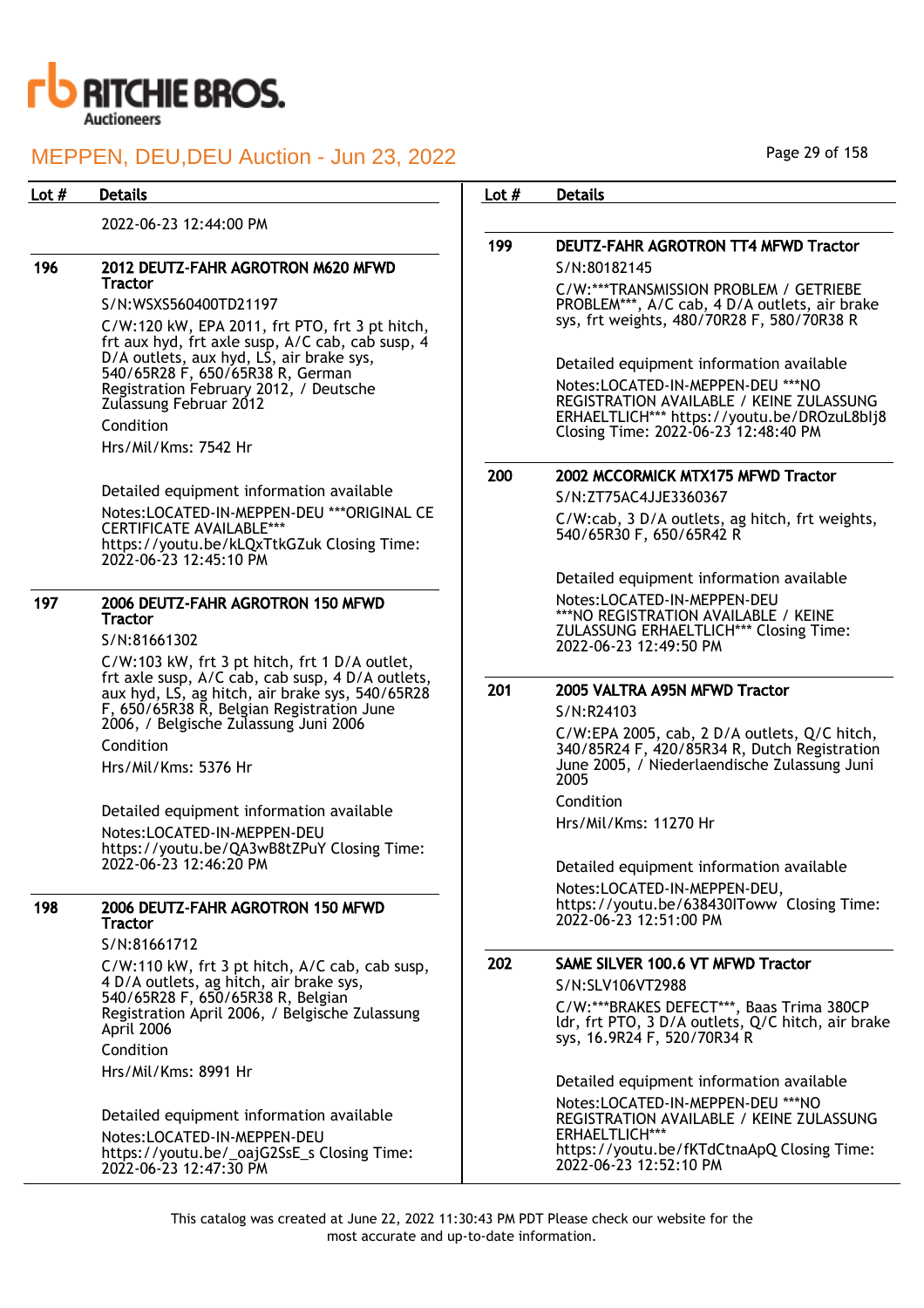

## 203 FORD 7710 MFWD Tractor

S/N:BA02669

C/W:2 D/A outlets, 13.6R28 F, 16.9R38 R, Copy Of French Registration June 1984, / Kopie der franzoesische Zulassung Juni 1984

Detailed equipment information available Notes:LOCATED-IN-MEPPEN-DEU https://youtu.be/x9OacMOVqKI \*\*\*NO REGISTRATION AVAILABLE / KEINE ZULASSUNG ERHAELTLICH\*\*\* Closing Time: 2022-06-23 12:53:20 PM

## 204 1991 CASE IH 940AV MFWD Tractor

S/N:JJE0800255

C/W:53 kW, frt PTO, frt 3 pt hitch, 2 D/A outlets, Q/C hitch, 11.2R24 F, 320/85R38 R, German Registration September 1991, / Deutsche Zulassung September 1991, TUEV 12/2022

Detailed equipment information available Notes:LOCATED-IN-MEPPEN-DEU https://youtu.be/laJzT8IsPCk Closing Time: 2022-06-23 12:54:30 PM

## 205 1993 CASE IH 844XL MFWD Tractor

S/N:D030280D008101

C/W:cab, 1 D/A outlet, ag hitch, 12.4R28 F, 16.9R38 R, former Dutch Registration June 1993, / Ehemalige Niederlaendische Zulassung Juni 1993

Detailed equipment information available Notes:LOCATED-IN-MEPPEN-DEU https://youtu.be/uw1Jc\_vfZNQ Closing Time: 2022-06-23 12:55:40 PM

## 206 1981 INTERNATIONAL 955XL MFWD Tractor S/N:D030720D001565

C/W:cab, 2 D/A outlets, 14.9R28 F, 520/70R38 R, Dutch Registration June 1981, / Niederlaendische Zulassung Juni 1981 Condition

Hrs/Mil/Kms: 10415 Hr

Detailed equipment information available Notes:LOCATED-IN-MEPPEN-DEU https://youtu.be/NxuIlJC5IFk Closing Time:

## Lot # Details **Details According to the United States Lot # Details**

2022-06-23 12:56:50 PM

### 207 1976 INTERNATIONAL 844AS MFWD Tractor S/N:D030260D004326

C/W:59 kW, loader w/ forks, 2 hyd outlets, ag hitch, 11.2R24 F, 16.9R34 R, German Registration August 1976, / Deutsche Zulassung August 1976

Detailed equipment information available Notes:LOCATED-IN-MEPPEN-DEU https://youtu.be/XA4BuH9RD6w Closing Time: 2022-06-23 12:58:00 PM

## 208 1989 FIAT 90-90DT MFWD Tractor

S/N:820415

C/W:\*\* Transmission Problem / Getriebe Problem \*\*, cab, 2 D/A outlets, 380/85R24 F, 420/85R38 R, French Registration January 1990, / Fraenzoesische Zulassung Januar 1990

Detailed equipment information available Notes:LOCATED-IN-MEPPEN-DEU https://youtu.be/Sp\_NkkeT9RY Closing Time: 2022-06-23 12:59:10 PM

## 209 1985 RENAULT R7624 MFWD Tractor

S/N:Not Available C/W:ldr w/bkt, 11.2R24 F, 420/85R30 R

Detailed equipment information available Notes:CANNOT VERIFY SERIAL NUMBER LOCATED-IN-WACKERSDORF-DEU Technische Fragen an: Dominik Wiesboeck +49 151 65614076 \*\*\*NO REGISTRATION AVAILABLE / KEINE ZULASSUNG ERHAELTLICH\*\*\* Closing Time: 2022-06-23 01:00:20 PM

## 210 DEUTZ-FAHR D6206A 2WD Tractor

S/N:75577875 C/W:\*\* Wrong Decals \*\* post hole digger attachment, 1 D/A outlet

Detailed equipment information available

Notes:LOCATED-IN-MEPPEN-DEU https://youtu.be/X-pi7wemNGo \*\*\*NO REGISTRATION AVAILABLE / KEINE ZULASSUNG ERHAELTLICH\*\*\* Closing Time: 2022-06-23 01:01:30 PM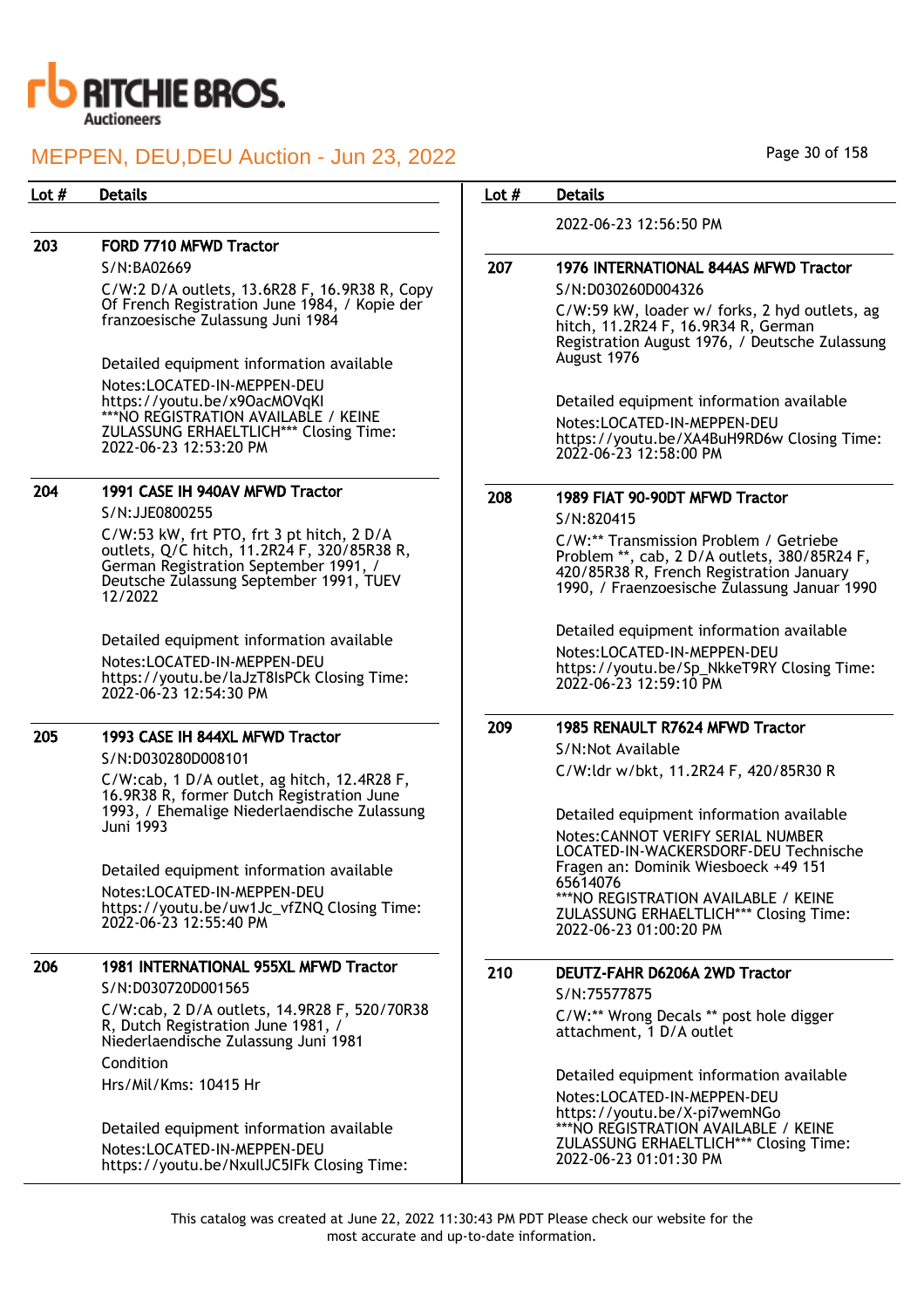

## 211 1995 JOHN DEERE 2030 2WD Tractor S/N:R113642

C/W:1 D/A outlet

Detailed equipment information available Notes:LOCATED-IN-MEPPEN-DEU \*\*\*NO REGISTRATION AVAILABLE / KEINE ZULASSUNG ERHAELTLICH\*\*\* https://youtu.be/naaYBc-2o\_8 Closing Time: 2022-06-23 01:02:40 PM

## 212 2013 DEWULF KWATRO 4 Row Self-Propelled Potato Harvester

S/N:5813675

C/W:Scania DC13 Stage IV 500hp, hydraulically driven cutting discs, haulm intake rollers, APC, syncro flow, DAS, ADC, haulm chopper with ADC, haulm roller, two eccentric agitators in sieving web 2, eccentric agitator in sieving web 3, hedgehog unit, sieving module with additional haulm roller, TUEV report / TUEV Gutachten

Condition

Hrs/Mil/Kms: 3322 Hr

Detailed equipment information available Notes:LOCATED-IN-MEPPEN-DEU https://youtu.be/pLyyXVyCFxs Closing Time: 2022-06-23 01:03:50 PM

## 213 2010 DEWULF R3060 2 Row Self-Propelled Potato Harvester

S/N:5810639

C/W:238 kW, A/C, auto lube, rear view camera, copy of TUEV report / Kopie des TUEV **Gutachten** 

Detailed equipment information available Notes:LOCATED-IN-MEPPEN-DEU https://youtu.be/f5rRl7P\_M\_I Closing Time: 2022-06-23 01:05:00 PM

## 218 2018 GRIMME MAXTRON 620 II 6 Row Tracked Sugar Beet Harvester

S/N:68110244

C/W:Mercedes-Benz (MTU) Motor OM 471 LA: 390kW / 530 PS Tier IV (Tier 4 Final) mit SCR-Abgastechnik (AdBlue), 450 mm spacing, defoliator/scalper, German Registration August 2018 / Deutsche Zulassung August 2018, TUEV 06/2023, \*\* The closing times of Lots 218 and

## Lot # Details **Details According to the United States Lot # Details**

219 are tied together. If a bid is received, then a time-extension will be applied to all lots. Once the time closes, the highest bidder on each piece will be the winner Condition

Hrs/Mil/Kms: 3739 Hr

Detailed equipment information available Notes:LOCATED-IN-MEPPEN-DEU https://youtu.be/t0A1XOKAuS8 / Die Gebotsannahme der Lots 218 und 219 endet zeitgleich. Sobald ein neues Gebot zu einem dieser Lots abgegeben wird, wird die Gebotszeit zu allen Lots verlängert. Sobald die Gebotsannahme endet, erhaelt jeweils der Hoechstbietende zu dem jeweiligen Lot den Zuschlag \*\* Closing Time: 2022-06-23 01:06:10 PM

### 219 2018 GRIMME MAXTRON 620 II 6 Row Tracked Sugar Beet Harvester

S/N:68110246

C/W:3905 ha, Mercedes-Benz (MTU) Motor OM 471 LA: 390kW / 530 PS Tier IV (Tier 4 Final) mit SCR-Abgastechnik (AdBlue), 450 mm spacing, defoliator/scalper, German Registration August 2018 / Deutsche Zulassung August 2018, \*\* The closing times of Lots 218 and 219 are tied together. If a bid is received, then a time-extension will be applied to all lots. Once the time closes, the highest bidder on each piece will be the winner Condition

## Hrs/Mil/Kms: 3413 Hr

Detailed equipment information available Notes:LOCATED-IN-MEPPEN-DEU https://youtu.be/B9A3Zkn9XjM / Die Gebotsannahme der Lots 218 und 219 endet zeitgleich. Sobald ein neues Gebot zu einem dieser Lots abgegeben wird, wird die Gebotszeit zu allen Lots verlängert. Sobald die Gebotsannahme endet, erhaelt jeweils der Hoechstbietende zu dem jeweiligen Lot den Zuschlag \*\* Closing Time: 2022-06-23 01:07:20 PM

## 220 2016 GRIMME MAXTRON 620 II 6 Row Tracked Sugar Beet Harvester

S/N:68110204

C/W:3450 ha, Mercedes-Benz (MTU) Motor OM 460 LA: 360 kW / 490 PS Tier IIIB (Tier 4 interim) mit SCR-Abgastechnik (AdBlue), 450 mm spacing, defoliator/scalper, German Registration August 2016 / Deutsche Zulassung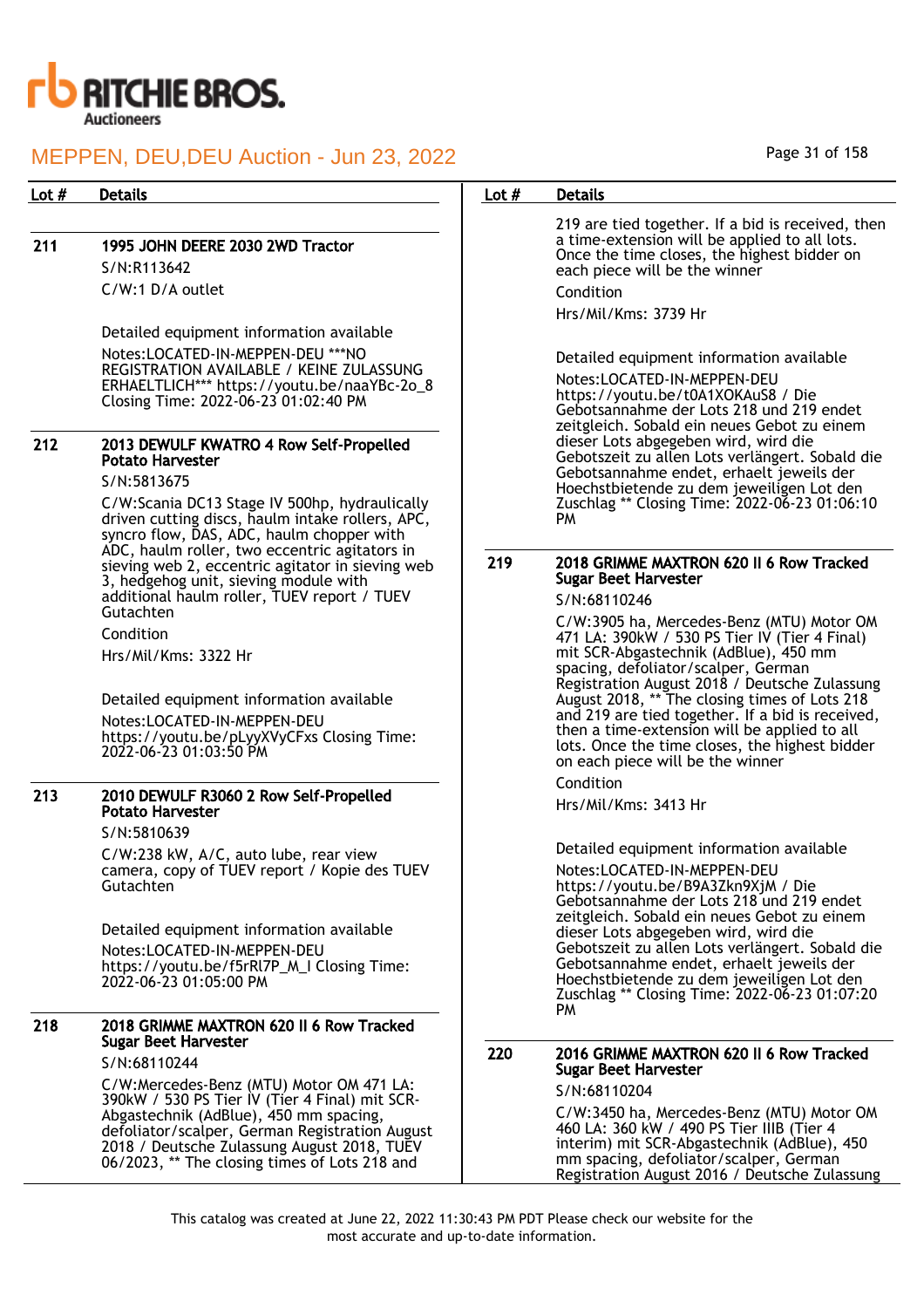

| 222 | 2013 GRIMME MAXTRON 620 II 6 Row Tracked<br>Sugar Beet Harvester |
|-----|------------------------------------------------------------------|
|     |                                                                  |

### Condition

### 223 2012 GRIMME MAXTRON 620 II 6 Row Tracked Sugar Beet Harvester

#### S/N:68110117

Detailed equipment information available Notes:LOCATED-IN-MEPPEN-DEU https://youtu.be/7AkXe4yHOhA / Die

| Lot # | <b>Details</b>                                                                                                                                                                                                                 | Lot $#$ | <b>Details</b>                                                                                                                                                                                                                                                                                                                     |
|-------|--------------------------------------------------------------------------------------------------------------------------------------------------------------------------------------------------------------------------------|---------|------------------------------------------------------------------------------------------------------------------------------------------------------------------------------------------------------------------------------------------------------------------------------------------------------------------------------------|
|       | August 2016<br>Condition<br>Hrs/Mil/Kms: 3306 Hr<br>Detailed equipment information available<br>Notes:LOCATED-IN-MEPPEN-DEU<br>https://youtu.be/5a8ra0Jo4i8 Closing Time:                                                      |         | Gebotsannahme der Lots 222 und 223 endet<br>zeitgleich. Sobald ein neues Gebot zu einem<br>dieser Lots abgegeben wird, wird die<br>Gebotszeit zu allen Lots verlängert. Sobald die<br>Gebotsannahme endet, erhaelt jeweils der<br>Hoechstbietende zu dem jeweiligen Lot den<br>Zuschlag ** Closing Time: 2022-06-23 01:10:50<br>PM |
|       | 2022-06-23 01:08:30 PM                                                                                                                                                                                                         | 224     | 2010 GRIMME MAXTRON 620 6 Row Tracked<br><b>Sugar Beet Harvester</b>                                                                                                                                                                                                                                                               |
| 222   | 2013 GRIMME MAXTRON 620 II 6 Row Tracked                                                                                                                                                                                       |         | S/N:68100290                                                                                                                                                                                                                                                                                                                       |
|       | <b>Sugar Beet Harvester</b>                                                                                                                                                                                                    |         | C/W:EPA 2010, defoliator/scalper                                                                                                                                                                                                                                                                                                   |
|       | S/N:68110152                                                                                                                                                                                                                   |         | Condition                                                                                                                                                                                                                                                                                                                          |
|       | C/W:4818 ha, Mercedes-Benz (MTU) Motor OM<br>460 LA: 360 kW / 490 PS Tier 4 Interim with<br>SCR-Abgastechnik (AdBlue), 25 km/h, 500 mm<br>spacing, defoliator/scalper, ** The closing                                          |         | Hrs/Mil/Kms: 3181 Hr                                                                                                                                                                                                                                                                                                               |
|       | times of Lots 222 and 223 are tied together. If                                                                                                                                                                                |         | Detailed equipment information available                                                                                                                                                                                                                                                                                           |
|       | a bid is received, then a time-extension will be<br>applied to all lots. Once the time closes, the<br>highest bidder on each piece will be the winner<br>Condition<br>Hrs/Mil/Kms: 5976 Hr                                     |         | Notes:LOCATED-IN-WACKERSDORF-DEU<br>Technische Fragen an: Dominik Wiesboeck +49<br>151 65614076<br>*** NO REGISTRATION AVAILABLE / KEINE<br>ZULASSUNG ERHAELTLICH*** Closing Time:<br>2022-06-23 01:12:00 PM                                                                                                                       |
|       | Detailed equipment information available                                                                                                                                                                                       | 226     | 2011 GRIMME REXOR 620 6 Row 4x4 Sugar Beet                                                                                                                                                                                                                                                                                         |
|       | Notes:LOCATED-IN-MEPPEN-DEU<br>https://youtu.be/Mi3x_YzzD6w / Die                                                                                                                                                              |         | <b>Harvester</b>                                                                                                                                                                                                                                                                                                                   |
|       | Gebotsannahme der Lots 222 und 223 endet<br>zeitgleich. Sobald ein neues Gebot zu einem<br>dieser Lots abgegeben wird, wird die<br>Gebotszeit zu allen Lots verlängert. Sobald die<br>Gebotsannahme endet, erhaelt jeweils der |         | S/N:68200120<br>C/W:EPA 2010, Mercedes-Benz 6 cyl, A/C, rear<br>view cameras, 450 mm spacing,<br>defoliator/scalper, auto lube<br>Condition                                                                                                                                                                                        |
|       | Hoechstbietende zu dem jeweiligen Lot den                                                                                                                                                                                      |         | Hrs/Mil/Kms: 4067 Hr                                                                                                                                                                                                                                                                                                               |
|       | Zuschlag ** Closing Time: 2022-06-23 01:09:40<br>PM                                                                                                                                                                            |         |                                                                                                                                                                                                                                                                                                                                    |
|       |                                                                                                                                                                                                                                |         | Detailed equipment information available                                                                                                                                                                                                                                                                                           |
| 223   | 2012 GRIMME MAXTRON 620 II 6 Row Tracked<br><b>Sugar Beet Harvester</b><br>S/N:68110117<br>C/W:Mercedes-Benz 6 cyl, A/C, auto lube, rear<br>view cameras, 450 mm spacing,                                                      |         | Notes:LOCATED-IN-MEPPEN-DEU<br>https://youtu.be/F_J-vIJEXpU<br>***NO REGISTRATION AVAILABLE / KEINE<br>ZULASSUNG ERHAELTLICH*** Closing Time:<br>2022-06-23 01:13:10 PM                                                                                                                                                            |
|       | defoliator/scalper, German Registration<br>September 2012 / Deutsche Zulassung<br>September 2012, TUEV 09/2023, ** The closing                                                                                                 | 227     | 1999 HOLMER TERRA DOS T2 6 Row 4x4 Sugar<br><b>Beet Harvester</b>                                                                                                                                                                                                                                                                  |
|       | times of Lots 222 and 223 are tied together. If                                                                                                                                                                                |         | S/N:94399                                                                                                                                                                                                                                                                                                                          |
|       | a bid is received, then a time-extension will be<br>applied to all lots. Once the time closes, the<br>highest bidder on each piece will be the winner                                                                          |         | C/W:3239 working hours, defoliator/scalper,<br>TUEV report / TUEV Gutachten                                                                                                                                                                                                                                                        |
|       | Condition                                                                                                                                                                                                                      |         | Condition                                                                                                                                                                                                                                                                                                                          |
|       | Hrs/Mil/Kms: 6001 Hr                                                                                                                                                                                                           |         | Hrs/Mil/Kms: 7008 Hr                                                                                                                                                                                                                                                                                                               |
|       | Detailed equipment information available                                                                                                                                                                                       |         | Detailed equipment information available                                                                                                                                                                                                                                                                                           |
|       | Notes:LOCATED-IN-MEPPEN-DEU<br>https://woutu.be/74kXe4yHOhA / Die                                                                                                                                                              |         | Notes:LOCATED-IN-WACKERSDORF-DEU<br>Technische Fragen an: Dominik Wiesboeck +49                                                                                                                                                                                                                                                    |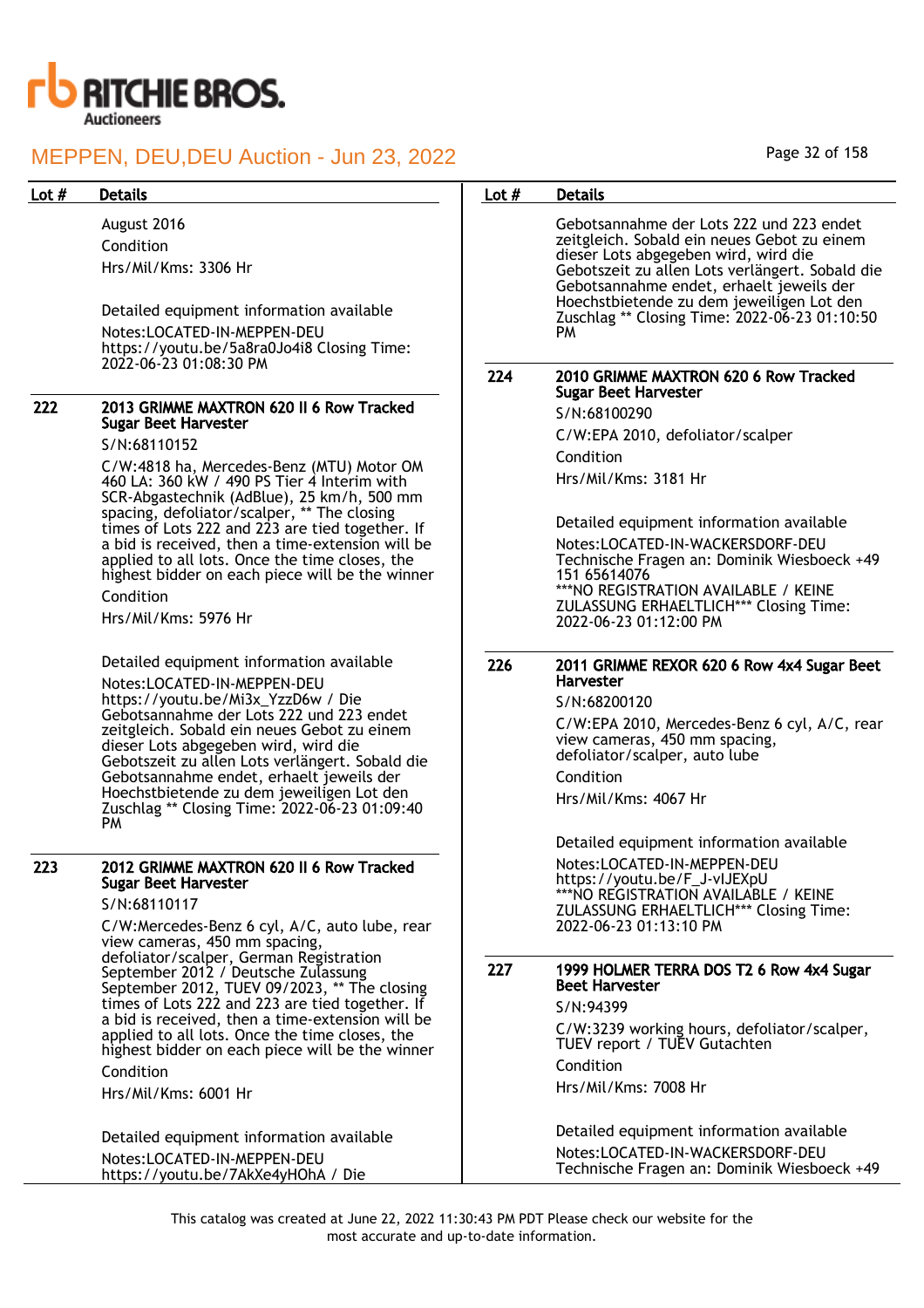

## Lot # Details **Details According to the United States Lot # Details**

151 65614076 Closing Time: 2022-06-23 01:14:20 PM

### 228 GEBO RL300WR Sugar Beet Lifter S/N:32001103

Detailed equipment information available Notes:LOCATED-IN-WACKERSDORF-DEU Technische Fragen an: Dominik Wiesboeck +49 151 65614076 \*\*\*NO REGISTRATION AVAILABLE / KEINE ZULASSUNG ERHAELTLICH\*\*\* Closing Time: 2022-06-23 01:15:30 PM

## 229 2013 CLAAS LEXION 770TT APS Hybrid Combine S/N:C6600281

C/W:405 kW, 2013 Mercedes-Benz V8, EPA 2013, A/C, Reverser, Auto Header Height Control, Header S/N -, 2013 Claas V900 Auto-Contour Grain Header sn: 71619136, 2009 Claas 719 Transport Trailer sn: 71928049, Rock Trap, Chaff Spreader, Fine Cut Chopper, Integrated Chopper, 740 mm Tracks, 500/85R30 Rear Tires, Side Cutters, Laser Pilot, 3D, rear view camera, 1574 sep hrs showing, German Registration July 2013, / Deutsche Zulassung Juli 2013

Condition

Hrs/Mil/Kms: 2605 Hr

Detailed equipment information available Notes:LOCATED-IN-MEPPEN-DEU https://youtu.be/xcPPeebD5CU Closing Time: 2022-06-23 01:16:40 PM

## 230 1990 DEUTZ-FAHR M36.40 Combine

S/N:2112002890

C/W:Deutz 1124 w/ transport trailer sn: 2112002890 5400 mm hdr, s/n 026527, auto HHC, chaff spreader, internal chopper, 30.5L-32 F, 16/70-20 R, rape attachment w/ side cutters, 20 Km/h, operating permit / Betriebserlaubnis, Gutachten Condition

Hrs/Mil/Kms: 3862 Hr

Detailed equipment information available Notes:LOCATED-IN-MEPPEN-DEU https://youtu.be/WbN22jC6ptI Closing Time: 2022-06-23 01:17:50 PM

## 231 2018 MASSEY FERGUSON 7340 ACTIVA (UNUSED) **Combine**

## S/N:ZN205512V03010036

C/W:129 kW, A/C cab, reverser, auto HHC, rock trap, chopper, 620/75R32 F, 400/70R20 R, Tier 2, No compliance with EU Regulations / Keine Einhaltung der EU-Vorschriften Condition

Hrs/Mil/Kms: 10 Hr

Detailed equipment information available Notes:LOCATED-IN-MEPPEN-DEU \*\*\*NO REGISTRATION AVAILABLE / KEINE ZULASSUNG ERHAELTLICH\*\*\* https://youtu.be/DMmuowRA-RY Closing Time: 2022-06-23 01:19:00 PM

## 232 2004 KRONE BIGX V8 4x4 Forage Harvester

S/N:BX581004

C/W:A/C cab, 2007 Krone Easy Collect 7500 corn hdr, auto lube, 600/65R28 R, corncracker, Austrian Registration May 2006 / Oestereichische Zulassung Mai 2006 Condition

Hrs/Mil/Kms: 4920 Hr

Detailed equipment information available Notes:LOCATED-IN-MEPPEN-DEU https://youtu.be/dQ8QO6mMlyU Closing Time: 2022-06-23 01:20:10 PM

## 233 2003 JOHN DEERE 7400 4x4 Forage Harvester

S/N:Z07400X506812

C/W:367 kW, A/C, John Deere 630B P/U hdr, auto lube, 2767 machine hrs showing, 540/65R26 R, rear weights

Condition Hrs/Mil/Kms: 4450 Hr

Detailed equipment information available Notes:LOCATED-IN-MEPPEN-DEU \*\*\*NO REGISTRATION AVAILABLE / KEINE ZULASSUNG ERHAELTLICH\*\*\* https://youtu.be/byBoxfTukRA Closing Time: 2022-06-23 01:21:20 PM

## 234 2003 JOHN DEERE 7400 Forage Harvester

S/N:Z07400X506149 C/W:367 kW, A/C cab, auto lube, 3653 machine hrs showing, 540/65R26 R, 20 Km/h Condition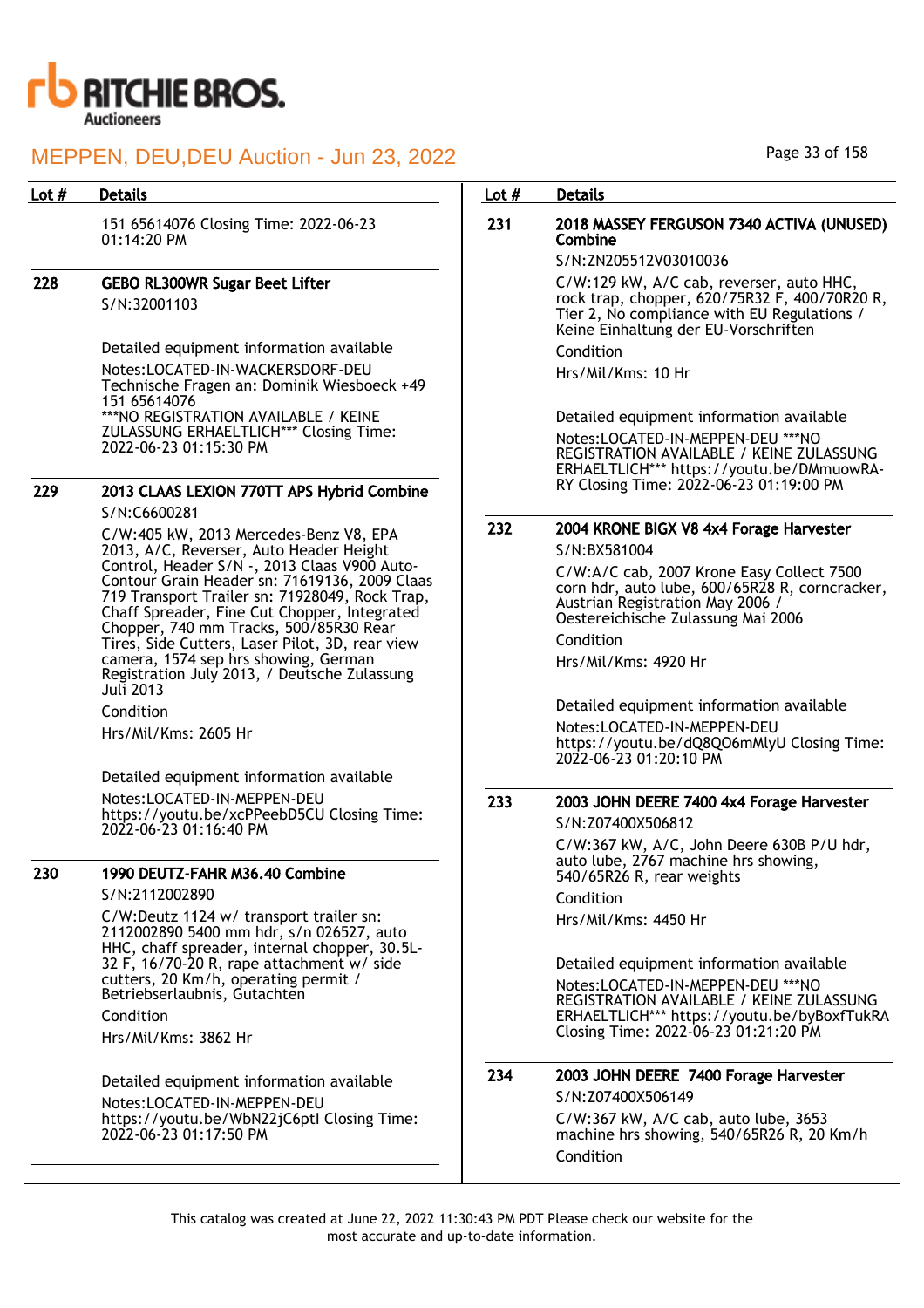

## Lot # Details **Details According to the United States Lot # Details**

Hrs/Mil/Kms: 5153 Hr

Detailed equipment information available Notes:LOCATED-IN-MEPPEN-DEU \*\*\*NO REGISTRATION AVAILABLE / KEINE ZULASSUNG ERHAELTLICH\*\*\* Closing Time: 2022-06-23 01:22:30 PM

| 235 | 2004 JOHN DEERE 7300 4x4 Forage Harvester                                                                                               |
|-----|-----------------------------------------------------------------------------------------------------------------------------------------|
|     | S/N:Z07300X507051                                                                                                                       |
|     | C/W:305 kW, A/C cab, auto lube, 3375<br>machine hrs showing, 540/65R26 R, rear view<br>camera, 40 Km/h, TUEV report / TUEV<br>Gutachten |
|     | Condition                                                                                                                               |
|     | Hrs/Mil/Kms: 4764 Hr                                                                                                                    |
|     | Detailed equipment information available                                                                                                |
|     | Notes:https://youtu.be/6zZGzS-zxXU<br>LOCATED-IN-MEPPEN-DEU Closing Time: 2022-<br>06-23 01:23:40 PM                                    |
|     |                                                                                                                                         |

## 236 1999 JOHN DEERE 6850 4x4 Forage Harvester

S/N:Z06850X504064 C/W:auto lube, 3906 machine hrs showing, 540/65R24 R Condition Hrs/Mil/Kms: 5774 Hr

Detailed equipment information available Notes:LOCATED-IN-MEPPEN-DEU https://youtu.be/OBESoudKjmU \*\*\*NO REGISTRATION AVAILABLE / KEINE ZULASSUNG ERHAELTLICH\*\*\* Closing Time: 2022-06-23 01:24:50 PM

## 237 1998 JOHN DEERE 6750 4x4 Forage Harvester

S/N:Z06750X503590 C/W:295 kW, EPA 1998, 20 Km/h, cab, auto lube, ag hitch, counterweight, 2679 machine hrs showing, 540/65R24 R, TUEV Report / TUEV Gutachten

Condition Hrs/Mil/Kms: 3461 Hr

Detailed equipment information available Notes:LOCATED-IN-MEPPEN-DEU https://youtu.be/4ZhCZAEyX8o Closing Time: 2022-06-23 01:26:00 PM

## 238 2003 NEW HOLLAND FX50 Forage Harvester S/N:375274007 C/W:354 kW, A/C cab, metal detector, 2004 New Holland 345W P/U hdr, auto lube, 3769 machine hrs showing, 540/65R24 R, corncracker, spare parts, 25 Km/h, Dutch Registration June 2003 / Niederlaendische

Condition

Hrs/Mil/Kms: 5620 Hr

Zulassung Juni 2003

Detailed equipment information available

Notes:LOCATED-IN-MEPPEN-DEU https://youtu.be/xUTmZAwXsQo Closing Time: 2022-06-23 01:27:10 PM

## 239 1998 NEW HOLLAND FX38 4x4 Forage Harvester

S/N:275074004

C/W:\*\* Cutting Length Gear Defect / Schnittlängengetriebe defekt \*\*, 225 kW, A/C cab, auto lube, ag hitch, counterweights, 3348 machine hrs showing, 540/65R24 R, corncracker, spare parts, TUEV Report / TUEV Gutachten

Condition

Hrs/Mil/Kms: 4886 Hr

Detailed equipment information available Notes:LOCATED-IN-MEPPEN-DEU https://youtu.be/Ubq5KC89nwg Closing Time: 2022-06-23 01:28:20 PM

# 240 2005 KRONE BIG M2 Self-Propelled Mower

S/N:BM602891

C/W:\*\*\*KEILRIEM GERISSEN / V-BELT BROKEN\*\*\* A/C cab, roller conditioners, 1647 working hours, auto lube, \*\*\*REGISTRATION DOCUMENTS WILL BE AVAILABLE 2 WEEKS AFTER THE AUCTION / ZULASSUNG IST INNERHALB VON ZWEI WOCHEN NACH DER AUKTION ERHAELTLICH\*\*\* Condition

Hrs/Mil/Kms: 2804 Hr

Detailed equipment information available Notes:LOCATED-IN-MEPPEN-DEU https://youtu.be/W-RP3CqE5nA Closing Time: 2022-06-23 01:29:30 PM

241 2010 KRONE EASYCOLLECT6000 Corn Header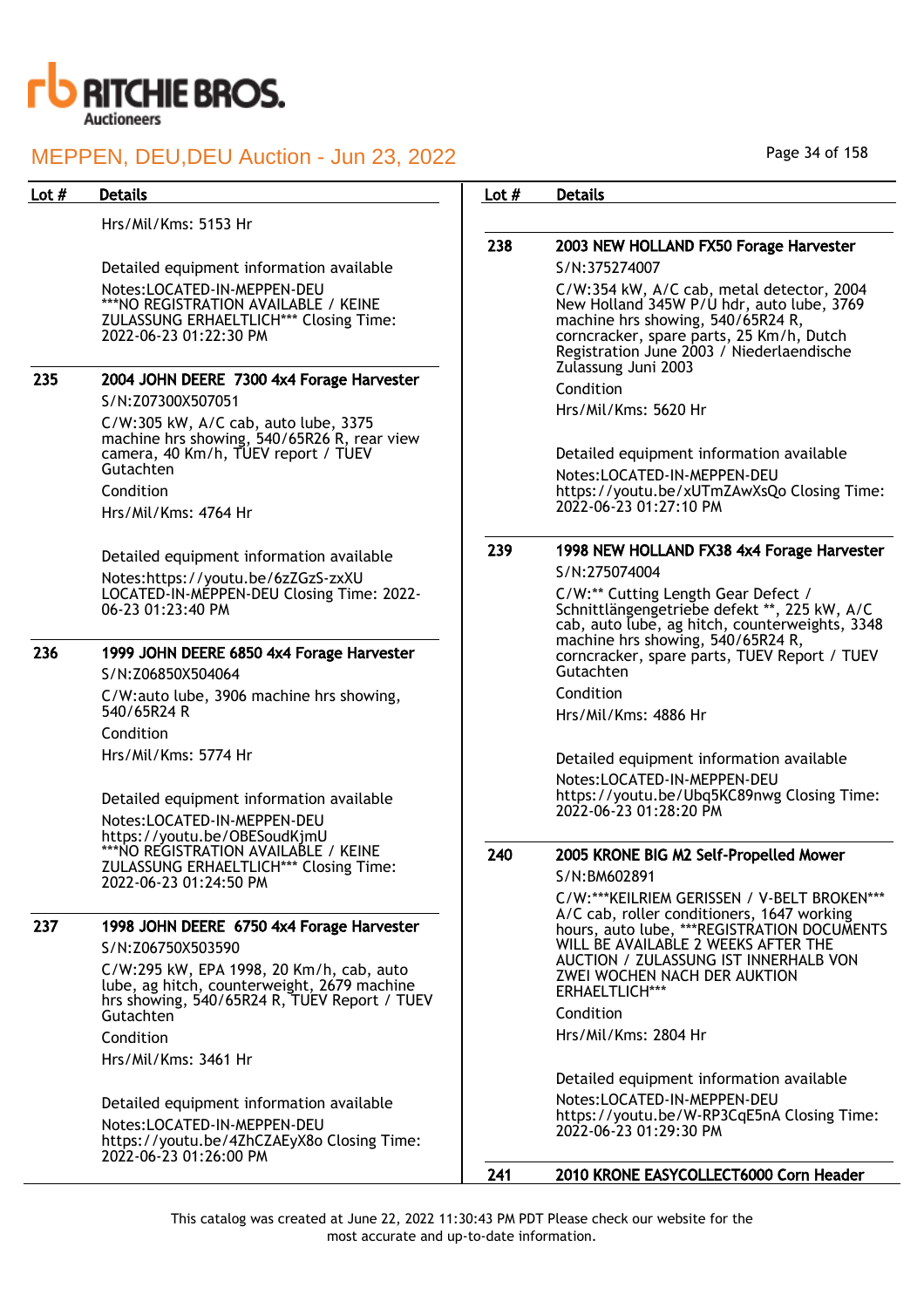

| Lot $#$ | <b>Details</b>                                                                                                                          | Lot $#$ | <b>Details</b>                                                          |
|---------|-----------------------------------------------------------------------------------------------------------------------------------------|---------|-------------------------------------------------------------------------|
|         | S/N:806801                                                                                                                              | 247     | 2000 CLAAS RU 450 Corn Header<br>S/N:66003013                           |
|         | Notes:LOCATED-IN-WACKERSDORF-DEU<br>Technische Fragen an: Dominik Wiesboeck +49<br>151 65614076 Closing Time: 2022-06-23<br>01:30:40 PM |         | Notes:LOCATED-IN-MEPPEN-DEU Closing Time:<br>2022-06-23 01:38:50 PM     |
| 242     | 2009 KEMPER M360 Corn Header                                                                                                            | 249     | 2004 KRONE EASYFLOW3000 Header                                          |
|         | S/N:KM360X112272                                                                                                                        |         | S/N:581130                                                              |
|         | Notes:LOCATED-IN-MEPPEN-DEU Closing Time:<br>2022-06-23 01:31:50 PM                                                                     |         | Notes:LOCATED-IN-MEPPEN-DEU Closing Time:<br>2022-06-23 01:41:10 PM     |
| 243     | <b>NEW HOLLAND Corn Header</b>                                                                                                          | 250     | 2003 NEW HOLLAND 346W Pick-Up Header                                    |
|         | S/N:Not Available                                                                                                                       |         | S/N:45645                                                               |
|         |                                                                                                                                         |         | C/W:to fit New Holland 346W                                             |
|         | Notes:LOCATED-IN-MEPPEN-DEU Closing Time:<br>2022-06-23 01:33:00 PM                                                                     |         | Notes:LOCATED-IN-MEPPEN-DEU Closing Time:<br>2022-06-23 01:42:20 PM     |
| 244     | 2004 KEMPER CHAMPION 4500 Corn Header                                                                                                   | 251     | 1995 CLAAS PU300 Pick-Up Header                                         |
|         | S/N:50747                                                                                                                               |         | S/N:62171369                                                            |
|         | C/W:to fit John Deere                                                                                                                   |         |                                                                         |
|         | Notes:LOCATED-IN-MEPPEN-DEU Closing Time:<br>2022-06-23 01:34:10 PM                                                                     |         | Notes:LOCATED-IN-MEPPEN-DEU Closing Time:<br>2022-06-23 01:43:30 PM     |
| 245     | <b>KEMPER Corn Header</b>                                                                                                               | 252     | 1995 NEW HOLLAND 340W Pick-Up Header                                    |
|         | S/N:Not Available                                                                                                                       |         | S/N:920761                                                              |
|         | C/W:to fit John Deere                                                                                                                   |         |                                                                         |
|         |                                                                                                                                         |         | Notes:LOCATED-IN-MEPPEN-DEU Closing Time:<br>2022-06-23 01:44:40 PM     |
|         | Notes:LOCATED-IN-MEPPEN-DEU Closing Time:                                                                                               |         |                                                                         |
|         | 2022-06-23 01:35:20 PM                                                                                                                  | 253     | 2014 JOHN DEERE 630R Grain Header                                       |
| 246     | <b>KEMPER CHAMPION 3600 Corn Header</b>                                                                                                 |         | S/N:1Z0630RXEE0043708                                                   |
|         | S/N:Not Available                                                                                                                       |         | C/W:w/ 2015 Zuern SWW 450 transport trailer                             |
|         | C/W:to fit New Holland                                                                                                                  |         | (sn: 1836), John deere Raps-Profi II rape<br>attachment w/ side cutters |
|         |                                                                                                                                         |         |                                                                         |
|         | Notes:LOCATED-IN-MEPPEN-DEU Closing Time:<br>2022-06-23 01:36:30 PM                                                                     |         | Notes:LOCATED-IN-MEPPEN-DEU Closing Time:<br>2022-06-23 01:45:50 PM     |
| 246A    | 2007 JOHN DEERE 630B Pick-Up Header                                                                                                     | 254     | 2008 JOHN DEERE 614R Grain Header                                       |
|         | S/N:KM630BX108332                                                                                                                       |         | S/N:Z0614RX033655                                                       |
|         | C/W:3000 mm                                                                                                                             |         | C/W:3300 mm                                                             |
|         |                                                                                                                                         |         |                                                                         |
|         | Notes:LOCATED-IN-MEPPEN-DEU Closing Time:<br>2022-06-23 01:37:40 PM                                                                     |         | Notes:LOCATED-IN-MEPPEN-DEU Closing Time:<br>2022-06-23 01:47:00 PM     |
|         |                                                                                                                                         |         |                                                                         |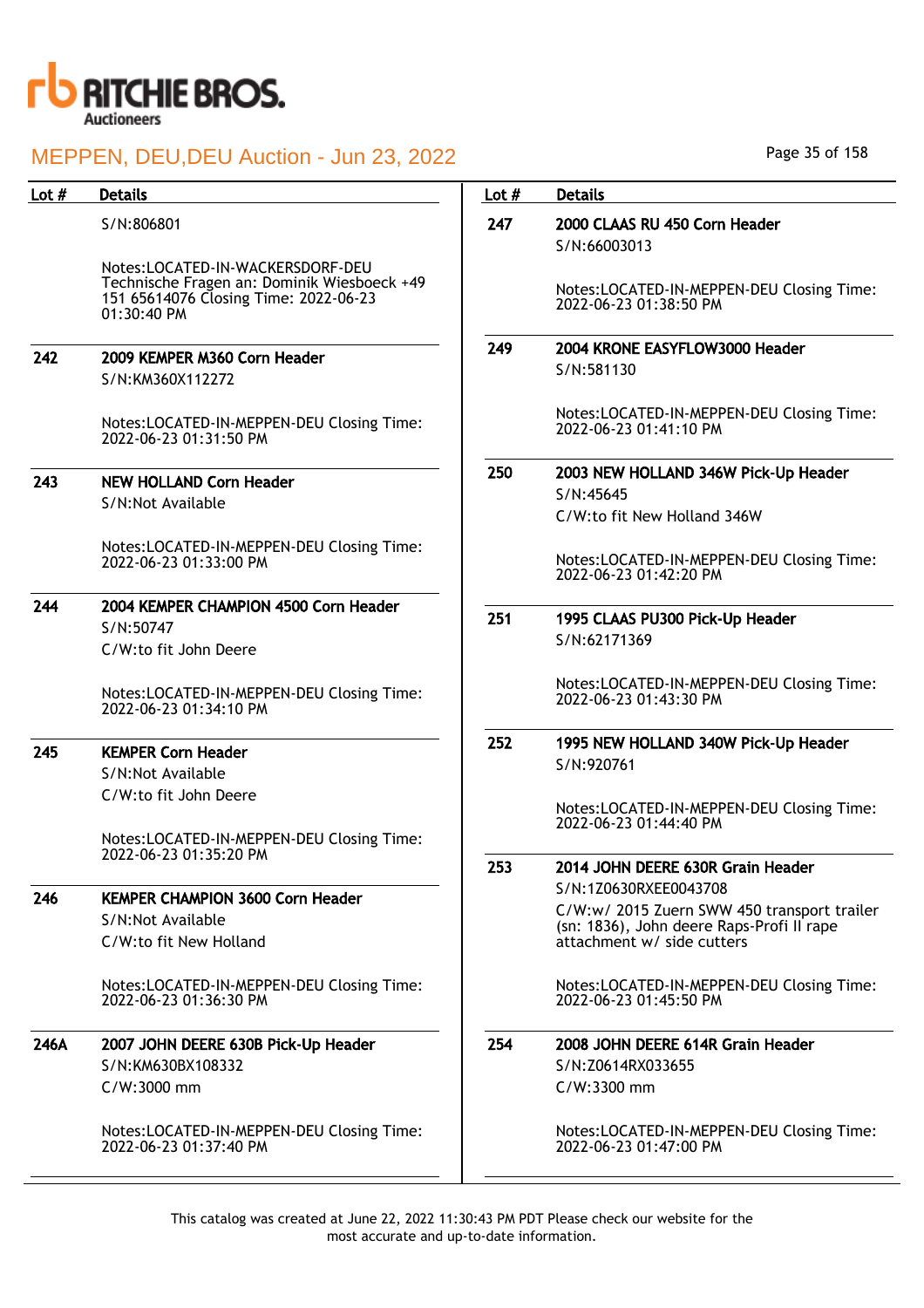

| Lot $#$ | <b>Details</b>                                                                                                | Lot $#$ | <b>Details</b>                                                                                                                          |
|---------|---------------------------------------------------------------------------------------------------------------|---------|-----------------------------------------------------------------------------------------------------------------------------------------|
| 255     | 2011 CLAAS V1050 Header<br>S/N:71613470                                                                       |         | Notes:LOCATED-IN-MEPPEN-DEU Closing Time:<br>2022-06-23 01:55:10 PM                                                                     |
|         | C/W:w/ header trailer (sn: 51900932), laser<br>pilot, ** Repainted **                                         | 262     | <b>HOWARD Header</b>                                                                                                                    |
|         | Notes:LOCATED-IN-MEPPEN-DEU Closing Time:<br>2022-06-23 01:48:10 PM                                           |         | S/N:Not Available                                                                                                                       |
|         |                                                                                                               |         | Notes:LOCATED-IN-MEPPEN-DEU Closing Time:<br>2022-06-23 01:56:20 PM                                                                     |
| 256     | 2016 CLAAS VARIO 1230 Grain Header<br>S/N:52902368                                                            | 263     | NARDI N2 Header Transport Trailer Header<br><b>Transport</b>                                                                            |
|         | Notes:LOCATED-IN-MEPPEN-DEU Closing Time:<br>2022-06-23 01:49:20 PM                                           |         | S/N:0376                                                                                                                                |
| 257     | <b>CLAAS VARIO 930 Grain Header</b>                                                                           |         | Notes:LOCATED-IN-MEPPEN-DEU<br>***NO REGISTRATION AVAILABLE / KEINE<br>ZULASSUNG ERHAELTLICH*** Closing Time:<br>2022-06-23 01:57:30 PM |
|         | S/N:Not Available                                                                                             |         |                                                                                                                                         |
|         | C/W:***FIRE DAMAGE / BRAND SCHADEN ***, w/<br>2015 claas 521 transport trailer (sn. 52104202),<br>laser pilot | 264     | 2018 LEMKEN COMPACT Solitair 9KH Air Seeder<br>S/N:287109                                                                               |
|         | Notes:LOCATED-IN-MEPPEN-DEU Closing Time:<br>2022-06-23 01:50:30 PM                                           |         | C/W:48 rows, single fan, remote control, air<br>brake system, discs, landroller/packer                                                  |
| 258     | 2008 FENDT Grain Header<br>S/N:946724                                                                         |         | Notes:LOCATED-IN-MEPPEN-DEU Closing Time:<br>2022-06-23 01:58:40 PM                                                                     |
|         | C/W:header transport trailer (sn: 003027), Fit<br>to Fendt 8350AL                                             | 265     | 2014 HORSCH SPRINTER 6ST Air Seeder<br>S/N:31261252                                                                                     |
|         | Notes:LOCATED-IN-MEPPEN-DEU Closing Time:<br>2022-06-23 01:51:40 PM                                           |         | Notes:LOCATED-IN-MEPPEN-DEU Closing Time:<br>2022-06-23 01:59:50 PM                                                                     |
| 259     | LAVERDA FREEFLOW Grain Header (Parts Only)<br>Header                                                          | 266     | 2015 LEMKEN SOLITAIR 9 Air Seeder                                                                                                       |
|         | S/N:733001996                                                                                                 |         | S/N:282374<br>C/W:remote control, 2015 Lemken Zirkon 12                                                                                 |
|         | Notes:LOCATED-IN-MEPPEN-DEU Closing Time:<br>2022-06-23 01:52:50 PM                                           |         | Power Harrow, s/n: 419089                                                                                                               |
| 260     | <b>HOWARD Header</b>                                                                                          |         | Notes:LOCATED-IN-LEIPZIG-DEU Closing Time:<br>2022-06-23 02:01:00 PM                                                                    |
|         | S/N:Not Available                                                                                             | 267     | 2005 LEMKEN SOLITAIR 12/1200KD Air Seeder                                                                                               |
|         | Notes:LOCATED-IN-MEPPEN-DEU Closing Time:<br>2022-06-23 01:54:00 PM                                           |         | S/N:267013<br>C/W:12 m working width, 1200 L seeder tank,<br>single fan, 80 double discs, 700/50R30.5 wheels                            |
| 261     | <b>HOWARD Header</b><br>S/N:Not Available                                                                     |         | Notes:LOCATED-IN-MEPPEN-DEU Closing Time:<br>2022-06-23 02:02:10 PM                                                                     |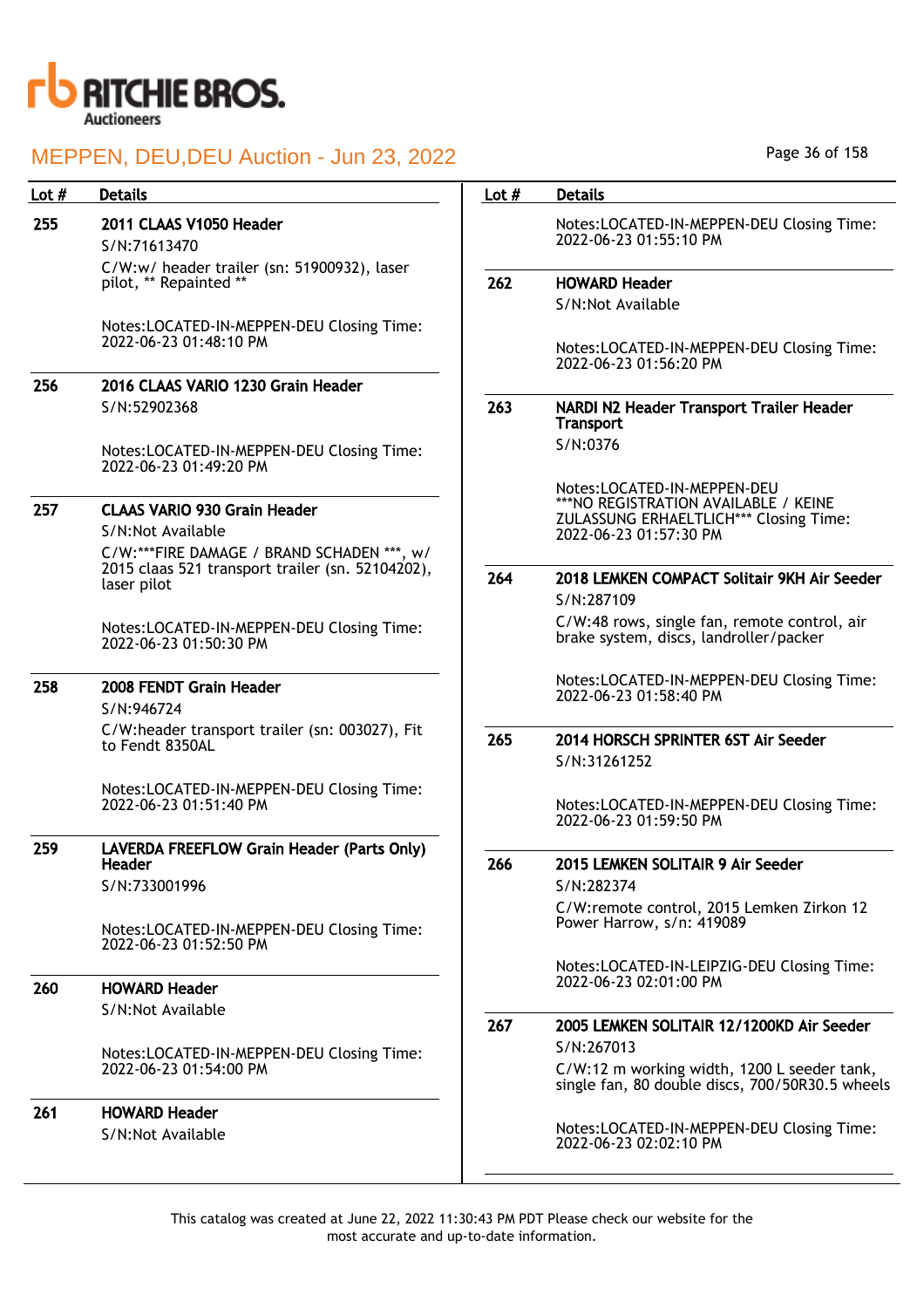

| Lot $#$ | <b>Details</b>                                                      | Lot $#$ | <b>Details</b>                                                                                      |
|---------|---------------------------------------------------------------------|---------|-----------------------------------------------------------------------------------------------------|
| 268     | 2020 LEMKEN SOLITAIR 23/1900 Front Tank Air<br>Tank                 |         |                                                                                                     |
|         | S/N:477788                                                          |         | Notes:LOCATED-IN-MEPPEN-DEU Closing Time:<br>2022-06-23 02:10:20 PM                                 |
|         | C/W:monitor w/ cable                                                |         |                                                                                                     |
|         | Notes:LOCATED-IN-MEPPEN-DEU Closing Time:                           | 275     | 2009 AMAZONE CENTAUR 5001-2 Special<br><b>Cultivator</b>                                            |
|         | 2022-06-23 02:03:20 PM                                              |         | S/N:CEN0001010                                                                                      |
| 269     | 2018 TUERKTRAKTOER CD200M (UNUSED)<br>Seeder                        |         | C/W:5000 mm, Air Brake System, Stone Guard,<br>Landroller, spare parts                              |
|         | S/N:CDM182001000025                                                 |         | Notes:LOCATED-IN-MEPPEN-DEU Closing Time:<br>2022-06-23 02:11:30 PM                                 |
|         | Notes:LOCATED-IN-MEPPEN-DEU Closing Time:                           |         |                                                                                                     |
|         | 2022-06-23 02:04:30 PM                                              | 276     | 2016 BREMER GFS15S Cultivator                                                                       |
|         |                                                                     |         | S/N:20160421                                                                                        |
| 270     | 2018 TUERKTRAKTOER CD200M (UNUSED)<br>Seeder                        |         | C/W:5000 mm, hyd folding                                                                            |
|         | S/N:CDM182001000030                                                 |         | Notes:LOCATED-IN-LEIPZIG-DEU Closing Time:<br>2022-06-23 02:12:40 PM                                |
|         | Notes:LOCATED-IN-MEPPEN-DEU Closing Time:                           |         |                                                                                                     |
|         | 2022-06-23 02:05:40 PM                                              | 277     | 2020 AMAZONE CENIO 4000 Special Cultivator                                                          |
|         |                                                                     |         | S/N:CXN0000187                                                                                      |
| 271     | 2006 SK6 Seeder<br>S/N:003                                          |         | C/W:4000 mm, landroller                                                                             |
|         | Notes:LOCATED-IN-MEPPEN-DEU Closing Time:<br>2022-06-23 02:06:50 PM |         | Notes:LOCATED-IN-MEPPEN-DEU Closing Time:<br>2022-06-23 02:13:50 PM                                 |
|         |                                                                     | 278     | <b>AGRIFARM Cultivator</b>                                                                          |
| 272     | 2022 KONGSKILDE VIBRO MASTER SG (UNUSED)                            |         | S/N:1416081                                                                                         |
|         | <b>SGC Cultivator</b><br>S/N:KTNKA201V00001389                      |         | C/W:4200 mm                                                                                         |
|         | C/W:Hyd Folding, 6700 mm, 83 Coulters                               |         | Notes:LOCATED-IN-WACKERSDORF-DEU<br>Technische Fragen an: Dominik Wiesboeck +49                     |
|         | Notes:LOCATED-IN-MEPPEN-DEU Closing Time:<br>2022-06-23 02:08:00 PM |         | 151 65614076 Closing Time: 2022-06-23<br>02:15:00 PM                                                |
| 273     | 2021 ZIEGLER COMBI EXPERT 50 Cultivator                             | 279     | <b>EBERHARDT Cultivator</b>                                                                         |
|         | S/N:4206888<br>C/W:5000 mm, hyd folding, landroller                 |         | S/N:Not Available                                                                                   |
|         |                                                                     |         | Notes:LOCATED-IN-WACKERSDORF-DEU                                                                    |
|         | Notes:LOCATED-IN-MEPPEN-DEU Closing Time:<br>2022-06-23 02:09:10 PM |         | Technische Fragen an: Dominik Wiesboeck +49<br>151 65614076 Closing Time: 2022-06-23<br>02:16:10 PM |
| 274     | 2014 BEDNAR TO6000HM Cultivator                                     | 279A    |                                                                                                     |
|         | S/N:T06000HMBA0733E                                                 |         | <b>HOWARD PARAPLOW 1500 Cultivator</b>                                                              |
|         | C/W:6000 mm working width, stone guard,                             |         | S/N:488E002105                                                                                      |
|         | landroller, front weights                                           |         | Notes:LOCATED-IN-MEPPEN-DEU Closing Time:                                                           |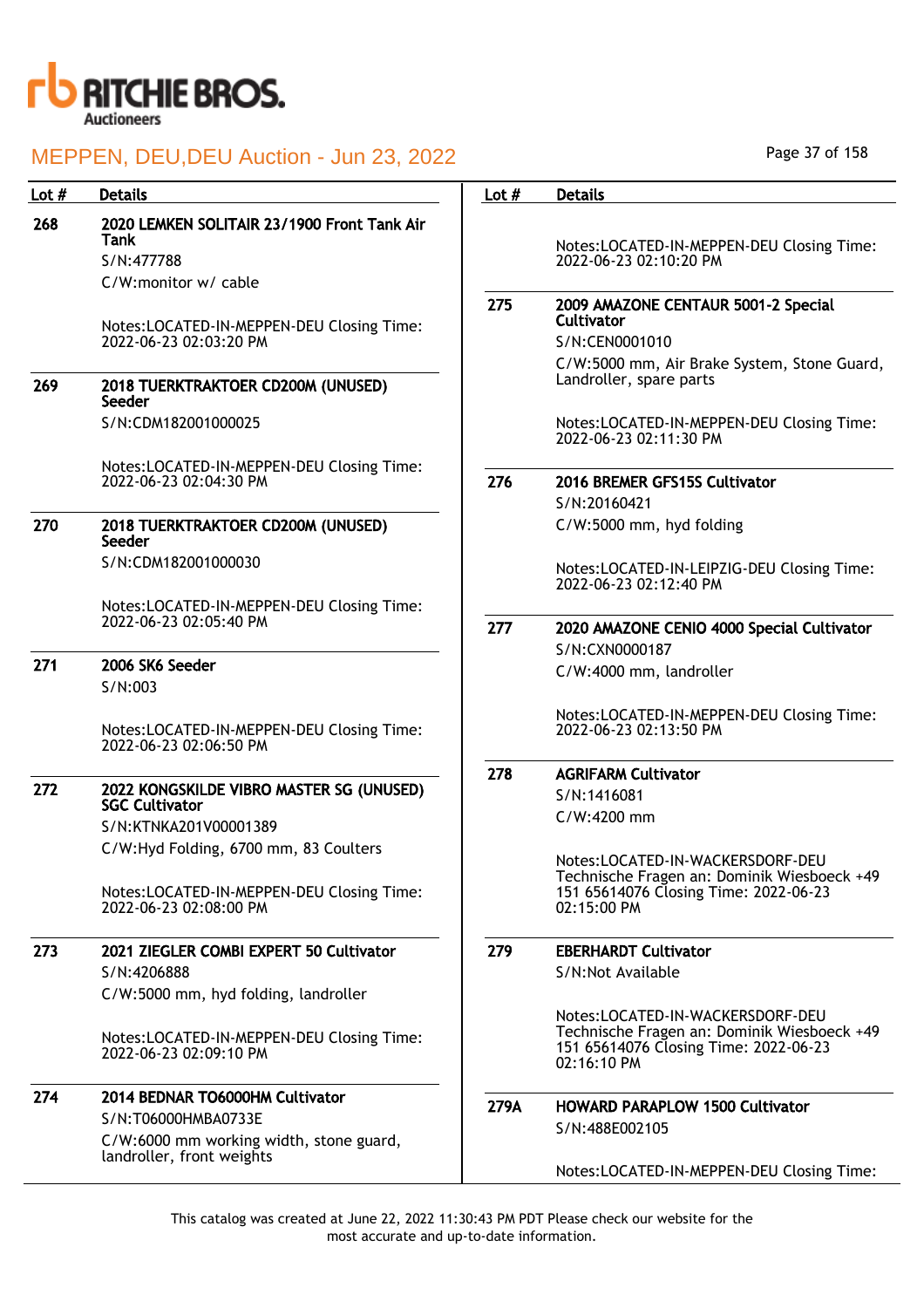

| Lot $#$ | <b>Details</b>                                                      | Lot $#$ | <b>Details</b>                                                                                                                          |
|---------|---------------------------------------------------------------------|---------|-----------------------------------------------------------------------------------------------------------------------------------------|
|         | 2022-06-23 02:16:45 PM                                              |         |                                                                                                                                         |
| 280     | 2022 STP 5500 (UNUSED) Cultivator                                   |         | Notes:LOCATED-IN-MEPPEN-DEU Closing Time:<br>2022-06-23 02:25:30 PM                                                                     |
|         | S/N:STP00477                                                        |         |                                                                                                                                         |
|         |                                                                     | 288     | 2022 STP 3 (UNUSED) Cultivator                                                                                                          |
|         | Notes:LOCATED-IN-MEPPEN-DEU Closing Time:<br>2022-06-23 02:17:20 PM |         | S/N:STP046                                                                                                                              |
|         |                                                                     |         | Notes:LOCATED-IN-MEPPEN-DEU Closing Time:<br>2022-06-23 02:26:40 PM                                                                     |
| 281     | 2022 STP 5500 (UNUSED) Cultivator                                   |         |                                                                                                                                         |
|         | S/N:STP00478                                                        | 289     | 2022 STP 3 (UNUSED) Cultivator                                                                                                          |
|         | Notes:LOCATED-IN-MEPPEN-DEU Closing Time:<br>2022-06-23 02:18:30 PM |         | S/N:STP045                                                                                                                              |
|         |                                                                     |         | Notes:LOCATED-IN-MEPPEN-DEU Closing Time:                                                                                               |
| 282     | 2022 STP 4600 (UNUSED) Cultivator<br>S/N:STP00382                   |         | 2022-06-23 02:27:50 PM                                                                                                                  |
|         |                                                                     | 290     | 2020 LEMKEN JUWEL 10 MV 6 Bottom Rollover<br><b>Plow</b>                                                                                |
|         | Notes:LOCATED-IN-MEPPEN-DEU Closing Time:<br>2022-06-23 02:19:40 PM |         | S/N:473416                                                                                                                              |
| 283     | 2022 STP 4600 (UNUSED) Cultivator                                   |         | Notes:LOCATED-IN-WACKERSDORF-DEU                                                                                                        |
|         | S/N:STP00383                                                        |         | Technische Fragen an: Dominik Wiesboeck +49<br>151 65614076 Closing Time: 2022-06-23<br>02:29:00 PM                                     |
|         | Notes:LOCATED-IN-MEPPEN-DEU Closing Time:                           |         |                                                                                                                                         |
|         | 2022-06-23 02:20:50 PM                                              | 291     | 2012 OPALL-AGRI ORION 180P 6 Bottom<br><b>Rollover Plow</b>                                                                             |
| 284     | 2022 STP 3000 (UNUSED) Cultivator                                   |         | S/N:OPL5400051                                                                                                                          |
|         | S/N:STP00310                                                        |         |                                                                                                                                         |
|         |                                                                     |         | Notes:LOCATED-IN-LEIPZIG-DEU Closing Time:<br>2022-06-23 02:30:10 PM                                                                    |
|         | Notes:LOCATED-IN-MEPPEN-DEU Closing Time:<br>2022-06-23 02:22:00 PM |         |                                                                                                                                         |
|         |                                                                     | 292     | 2020 LEMKEN JUWEL 8MV5N 100 5 Bottom                                                                                                    |
| 285     | 2022 STP 3000 (UNUSED) Cultivator                                   |         | <b>Rollover Plow</b><br>S/N:474745                                                                                                      |
|         | S/N:STP00313                                                        |         |                                                                                                                                         |
|         | Notes:LOCATED-IN-MEPPEN-DEU Closing Time:<br>2022-06-23 02:23:10 PM |         | Notes:LOCATED-IN-WACKERSDORF-DEU<br>Technische Fragen an: Dominik Wiesboeck +49<br>151 65614076 Closing Time: 2022-06-23<br>02:31:20 PM |
| 286     | 2022 STP 3000 (UNUSED) Cultivator                                   |         |                                                                                                                                         |
|         | S/N:STP00311                                                        | 293     | 2020 LEMKEN JUWEL 8MV T5L10 V T5L100 5<br><b>Bottom Rollover Plow</b>                                                                   |
|         | Notes:LOCATED-IN-MEPPEN-DEU Closing Time:<br>2022-06-23 02:24:20 PM |         | S/N:478908                                                                                                                              |
|         |                                                                     |         | Notes:LOCATED-IN-MEPPEN-DEU Closing Time:                                                                                               |
| 287     | 2022 STP 3000 (UNUSED) Cultivator                                   |         | 2022-06-23 02:32:30 PM                                                                                                                  |
|         | S/N:STP00315                                                        | 294     | 2017 LEMKEN JUWEL 8MV T5L10 V T5L100 5                                                                                                  |
|         |                                                                     |         |                                                                                                                                         |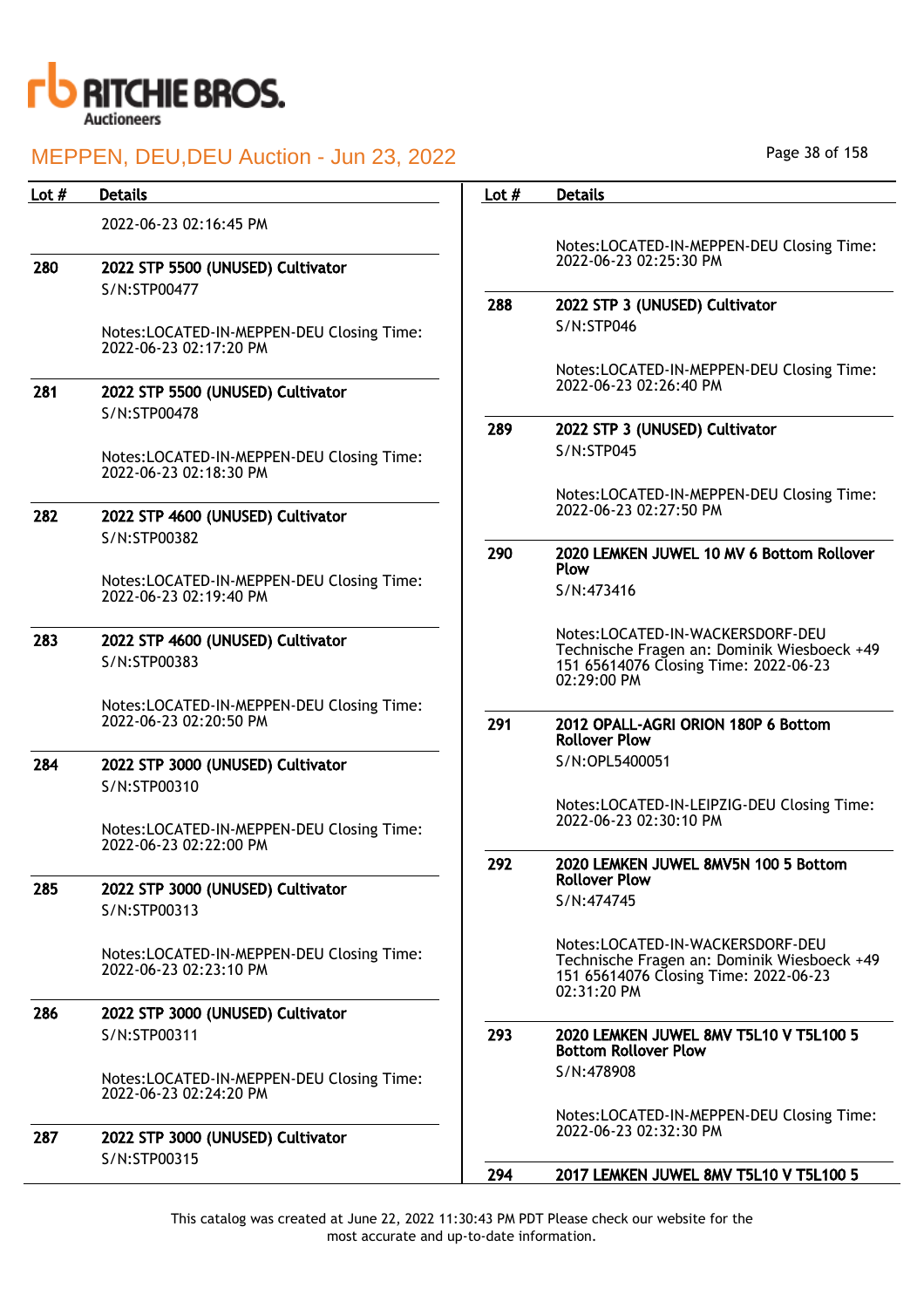

| Lot $#$ | <b>Details</b>                                                                                                           | Lot $#$ | <b>Details</b>                                                                                                           |
|---------|--------------------------------------------------------------------------------------------------------------------------|---------|--------------------------------------------------------------------------------------------------------------------------|
|         | <b>Bottom Rollover Plow</b><br>S/N:439181                                                                                |         | Notes:LOCATED-IN-MEPPEN-DEU Closing Time:<br>2022-06-23 02:40:40 PM                                                      |
|         | Notes:LOCATED-IN-MEPPEN-DEU Closing Time:                                                                                | 301     | 2003 AMAZONE CATROS 6000-2 Disc Harrow                                                                                   |
|         | 2022-06-23 02:33:40 PM                                                                                                   |         | S/N:Not Available                                                                                                        |
|         |                                                                                                                          |         | C/W:6000 mm, land roller                                                                                                 |
| 295     | <b>LEMKEN VARIOPAL 9 5 Bottom Rollover Plow</b>                                                                          |         |                                                                                                                          |
|         | S/N:Not Available                                                                                                        |         | Notes:LOCATED-IN-MEPPEN-DEU Closing Time:<br>2022-06-23 02:41:50 PM                                                      |
|         | Notes:LOCATED-IN-MEPPEN-DEU Closing Time:<br>2022-06-23 02:34:50 PM                                                      | 302     |                                                                                                                          |
|         |                                                                                                                          |         | 2013 AMAZONE CATROS 4001 Disc Harrow<br>S/N:Not Available                                                                |
| 296     | 2016 AMAZONE CAYRON 200VS -100 5 Bottom<br><b>Rollover Plow</b>                                                          |         |                                                                                                                          |
|         | S/N:PF00000347                                                                                                           |         | Notes:LOCATED-IN-LEIPZIG-DEU Closing Time:<br>2022-06-23 02:43:00 PM                                                     |
|         | Notes:LOCATED-IN-MEPPEN-DEU Closing Time:                                                                                | 303     | 2008 POETTINGER TERRADISC 3000 Disc Harrow                                                                               |
|         | 2022-06-23 02:36:00 PM                                                                                                   |         | S/N:VBP00097528101796                                                                                                    |
|         |                                                                                                                          |         | C/W:land roller, seed tank                                                                                               |
| 297     | VOGEL & NOOT XMS1000VARIO 5 Bottom<br><b>Rollover Plow</b>                                                               |         |                                                                                                                          |
|         | S/N:72954                                                                                                                |         | Notes:LOCATED-IN-WACKERSDORF-DEU<br>Technische Fragen an: Dominik Wiesboeck +49<br>151 65614076 Closing Time: 2022-06-23 |
|         | Notes:LOCATED-IN-WACKERSDORF-DEU<br>Technische Fragen an: Dominik Wiesboeck +49                                          |         | 02:44:10 PM                                                                                                              |
|         | 151 65614076 Closing Time: 2022-06-23<br>02:37:10 PM                                                                     | 304     | 2020 MASCHIO GASPARDO H205 (UNUSED)<br>Rotovator                                                                         |
| 298     | KUHN MULTIMASTER 120 5 Bottom Rollover                                                                                   |         | S/N:LII57G475                                                                                                            |
|         | Plow                                                                                                                     |         |                                                                                                                          |
|         | S/N:1594131                                                                                                              |         | Notes:LOCATED-IN-MEPPEN-DEU Closing Time:<br>2022-06-23 02:45:20 PM                                                      |
|         | Notes:LOCATED-IN-WACKERSDORF-DEU<br>Technische Fragen an: Dominik Wiesboeck +49<br>151 65614076 Closing Time: 2022-06-23 | 305     | 2020 MASCHIO GASPARDO H185 (UNUSED)<br>Rotovator                                                                         |
|         | 02:38:20 PM                                                                                                              |         | S/N:LII570280                                                                                                            |
| 299     | 2016 AMAZONE CERTOS 5001-2TX Disc Harrow                                                                                 |         | Notes:LOCATED-IN-MEPPEN-DEU Closing Time:                                                                                |
|         | S/N:CER0000174                                                                                                           |         | 2022-06-23 02:46:30 PM                                                                                                   |
|         | C/W:hyd. brake, land roller                                                                                              |         |                                                                                                                          |
|         |                                                                                                                          | 306     | 2021 MASCHIO GASPARDO L115 (UNUSED)<br>Rotovator                                                                         |
|         | Notes:LOCATED-IN-MEPPEN-DEU Closing Time:<br>2022-06-23 02:39:30 PM                                                      |         | S/N:KIC792393                                                                                                            |
| 300     | <b>LEMKEN HELIODOR 8 Disc Harrow</b><br>S/N:316420                                                                       |         | Notes:LOCATED-IN-MEPPEN-DEU Closing Time:<br>2022-06-23 02:47:40 PM                                                      |
|         | C/W:landroller, air brake sys                                                                                            | 307     | <b>2018 HATZENBICHLER HARROW 18 Harrows</b><br>S/N:2117117                                                               |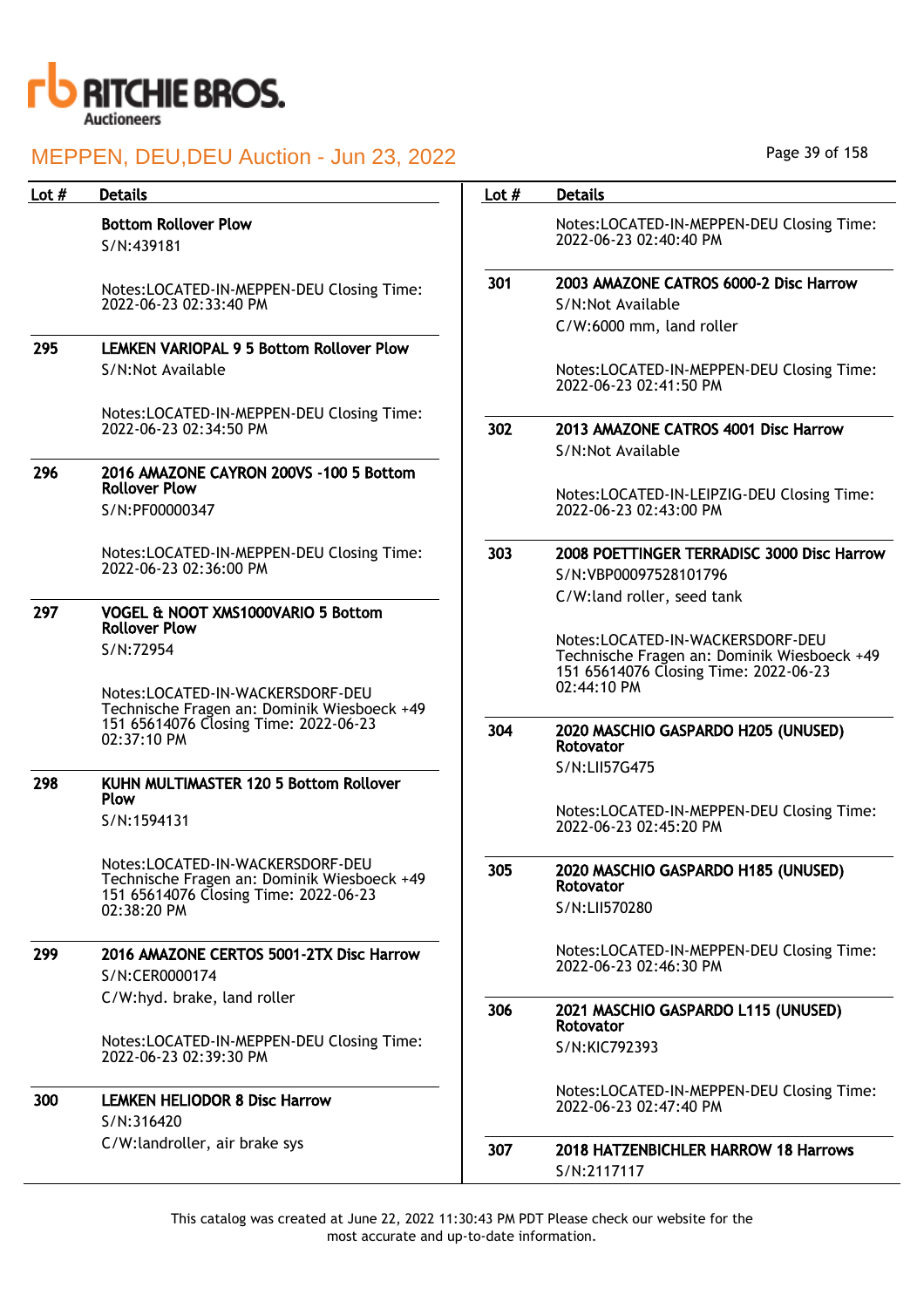

| Lot $#$ | <b>Details</b>                                                                                             | Lot $#$ | <b>Details</b>                                                      |
|---------|------------------------------------------------------------------------------------------------------------|---------|---------------------------------------------------------------------|
|         | Notes:LOCATED-IN-LEIPZIG-DEU Closing Time:<br>2022-06-23 02:48:50 PM                                       |         | Notes:LOCATED-IN-MEPPEN-DEU Closing Time:<br>2022-06-23 02:57:00 PM |
|         |                                                                                                            | 315     | AMAZONE KW4000-580-125 Land Roller                                  |
| 308     | 2018 APV GP300M1 Harrows                                                                                   |         | S/N:KW00048857                                                      |
|         | S/N:0600101117                                                                                             |         |                                                                     |
|         | C/W:3000 mm working width, 2018 APV PS300-<br>M1 seeder w/ remote control, 300L seeder<br>tank, landroller |         | Notes:LOCATED-IN-MEPPEN-DEU Closing Time:<br>2022-06-23 02:58:10 PM |
|         |                                                                                                            | 316     | <b>AMAZONE KW Land Roller</b>                                       |
|         | Notes:LOCATED-IN-MEPPEN-DEU Closing Time:<br>2022-06-23 02:50:00 PM                                        |         | S/N:0002110                                                         |
|         |                                                                                                            |         | C/W:3000 mm                                                         |
| 309     | 2021 AMAZONE C-PACK 3000 -900S Packers<br>S/N:CP00000153<br>C/W:landroller                                 |         | Notes:LOCATED-IN-MEPPEN-DEU Closing Time:<br>2022-06-23 02:59:20 PM |
|         |                                                                                                            | 317     | AMAZONE SW2500-420 Land Roller                                      |
|         | Notes:LOCATED-IN-MEPPEN-DEU Closing Time:<br>2022-06-23 02:51:10 PM                                        |         | S/N:SW00006006                                                      |
| 310     | 2010 MOHN U935 Packers<br>S/N:20010160083                                                                  |         | Notes:LOCATED-IN-MEPPEN-DEU Closing Time:<br>2022-06-23 03:00:30 PM |
|         |                                                                                                            | 318     | AMAZONE SW2500-420 Land Roller                                      |
|         | Notes:LOCATED-IN-LEIPZIG-DEU Closing Time:<br>2022-06-23 02:52:20 PM                                       |         | S/N:SW00006007                                                      |
| 311     | <b>Packers</b><br>S/N:Not Available                                                                        |         | Notes:LOCATED-IN-MEPPEN-DEU Closing Time:<br>2022-06-23 03:01:40 PM |
|         |                                                                                                            | 319     | AMAZONE RW2501-600 Land Roller                                      |
|         | Notes:LOCATED-IN-MEPPEN-DEU Closing Time:<br>2022-06-23 02:53:30 PM                                        |         | S/N:RW00000948                                                      |
| 312     | AMAZONE KW4001-580-125 Land Roller<br>S/N:KW00051973                                                       |         | Notes:LOCATED-IN-MEPPEN-DEU Closing Time:<br>2022-06-23 03:02:50 PM |
|         |                                                                                                            | 320     | AMAZONE RW2501-600 Land Roller                                      |
|         | Notes:LOCATED-IN-MEPPEN-DEU Closing Time:<br>2022-06-23 02:54:40 PM                                        |         | S/N:RW00000949                                                      |
| 313     | AMAZONE PW3501-600 Land Roller                                                                             |         | Notes:LOCATED-IN-MEPPEN-DEU Closing Time:                           |
|         | S/N:PW00078790                                                                                             |         | 2022-06-23 03:04:00 PM                                              |
|         |                                                                                                            |         |                                                                     |
|         | Notes:LOCATED-IN-MEPPEN-DEU Closing Time:<br>2022-06-23 02:55:50 PM                                        | 321     | AMAZONE UW2000-580 Land Roller<br>S/N:UW00000358                    |
| 314     | AMAZONE PW4001-600 Land Roller<br>S/N:PW00077808                                                           |         | Notes:LOCATED-IN-MEPPEN-DEU Closing Time:<br>2022-06-23 03:05:10 PM |
|         |                                                                                                            | 322     | AMAZONE UW2000-580 Land Roller                                      |

Page 40 of 158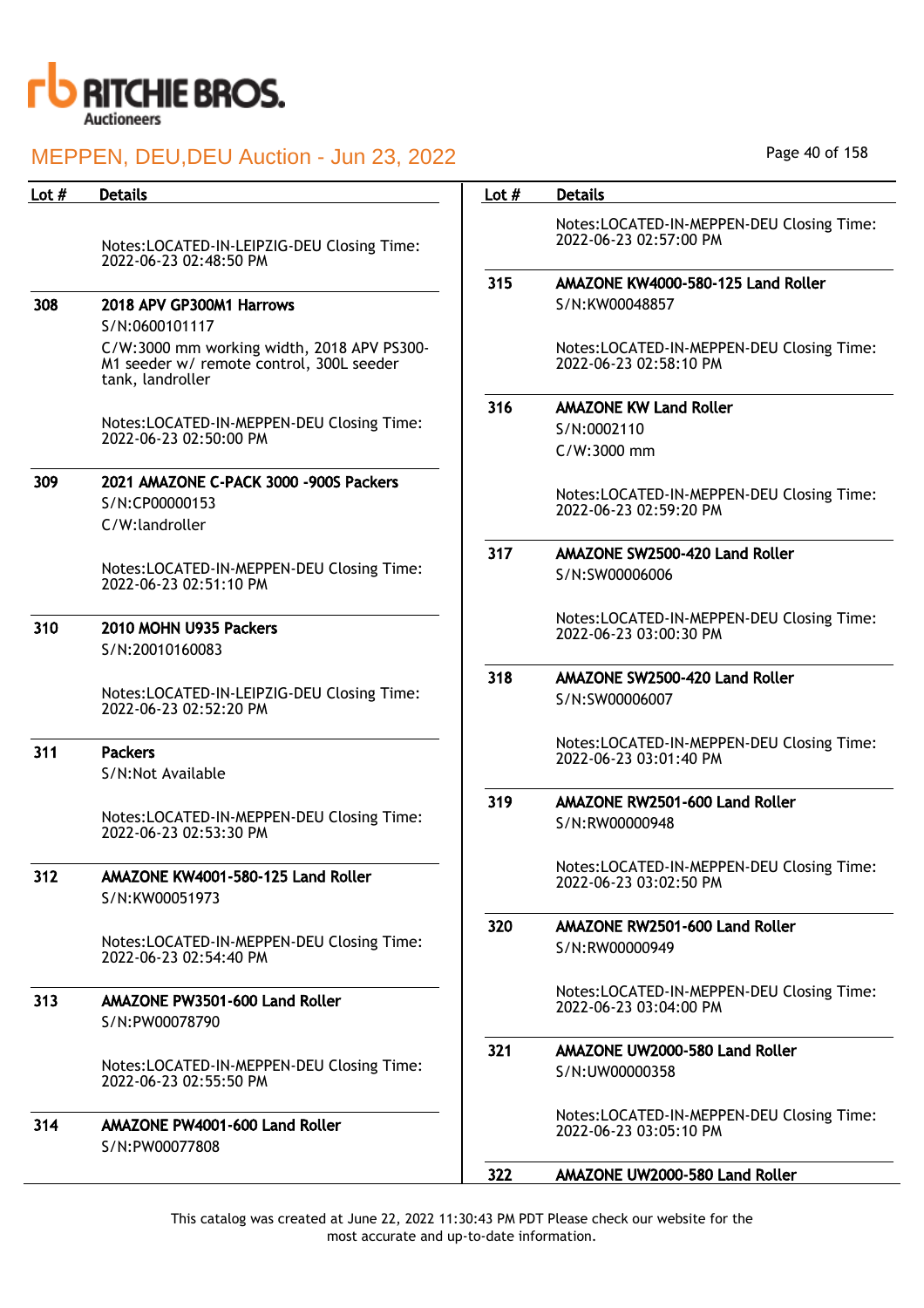

| Lot $#$ | <b>Details</b>                                                                                                                          | Lot $#$ | <b>Details</b>                                                                                                                                                                                                      |
|---------|-----------------------------------------------------------------------------------------------------------------------------------------|---------|---------------------------------------------------------------------------------------------------------------------------------------------------------------------------------------------------------------------|
|         | S/N:UW00000357                                                                                                                          |         | C/W:1000 L, remote control                                                                                                                                                                                          |
|         | Notes:LOCATED-IN-MEPPEN-DEU Closing Time:<br>2022-06-23 03:06:20 PM                                                                     |         | Notes:LOCATED-IN-WACKERSDORF-DEU<br>Technische Fragen an: Dominik Wiesboeck +49<br>151 65614076 Closing Time: 2022-06-23<br>03:13:20 PM                                                                             |
| 323     | <b>MEDL SICMA Power Harrows</b>                                                                                                         |         |                                                                                                                                                                                                                     |
|         | S/N:1527861                                                                                                                             | 329     | <b>GRIMME FM 270 Sugar Beet Defoliator</b>                                                                                                                                                                          |
|         | Notes:LOCATED-IN-WACKERSDORF-DEU                                                                                                        |         | S/N:Not Available                                                                                                                                                                                                   |
|         | Technische Fragen an: Dominik Wiesboeck +49<br>151 65614076 Closing Time: 2022-06-23<br>03:07:30 PM                                     |         | Notes:LOCATED-IN-MEPPEN-DEU Closing Time:<br>2022-06-23 03:13:55 PM                                                                                                                                                 |
| 324     | <b>SICMA ERS3000 Power Harrows</b>                                                                                                      | 330     | 2017 PULSFORT BU1.25X1.25 Potato Separator                                                                                                                                                                          |
|         | S/N:1258421                                                                                                                             |         | Potato Equipment - Other                                                                                                                                                                                            |
|         |                                                                                                                                         |         | S/N:PO1398243                                                                                                                                                                                                       |
|         | Notes:LOCATED-IN-WACKERSDORF-DEU<br>Technische Fragen an: Dominik Wiesboeck +49<br>151 65614076 Closing Time: 2022-06-23<br>03:08:40 PM |         | Notes:LOCATED-IN-MEPPEN-DEU Closing Time:<br>2022-06-23 03:14:30 PM                                                                                                                                                 |
|         |                                                                                                                                         | 331     | <b>GRIMME VL20KL 4 Row Potato Planter</b>                                                                                                                                                                           |
| 325     | <b>PERIGINI Power Harrows</b>                                                                                                           |         | S/N:L98184                                                                                                                                                                                                          |
|         | S/N:Not Available                                                                                                                       |         | C/W:3000 mm                                                                                                                                                                                                         |
|         | C/W:2200 mm, landroller                                                                                                                 |         |                                                                                                                                                                                                                     |
|         | Notes:LOCATED-IN-MEPPEN-DEU Closing Time:<br>2022-06-23 03:09:50 PM                                                                     |         | Notes:LOCATED-IN-MEPPEN-DEU Closing Time:<br>2022-06-23 03:15:40 PM                                                                                                                                                 |
| 326     | <b>HATZENBICHLER Harrows</b>                                                                                                            | 333     | FUERNSCHUSS VE2500 Pumpkin Harvester Fruit                                                                                                                                                                          |
|         | S/N:Not Available                                                                                                                       |         | Harvesting Equipment - Other<br>S/N:Not Available                                                                                                                                                                   |
|         | C/W:3300 mm                                                                                                                             |         |                                                                                                                                                                                                                     |
|         | Notes:LOCATED-IN-WACKERSDORF-DEU<br>Technische Fragen an: Dominik Wiesboeck +49<br>151 65614076 Closing Time: 2022-06-23<br>03:11:00 PM |         | Notes:LOCATED-IN-WACKERSDORF-DEU<br>Technische Fragen an: Dominik Wiesboeck +49<br>151 65614076<br>*** NO REGISTRATION AVAILABLE / KEINE<br><b>ZULASSUNG ERHAELTLICH*** Closing Time:</b><br>2022-06-23 03:16:50 PM |
| 327     | 1998 AMAZONE UF1200 15 m 3 Pt Hitch Sprayer<br>S/N:991404                                                                               | 334     | 2022 AMAZONE ZA-M 1002 (UNUSED) Special                                                                                                                                                                             |
|         | C/W:Mueller Spraycontrol II-A Display, 1200 L<br>Tank, Chemical Mix Tank, Single Nozzle Bodies,                                         |         | <b>Fertilizer Spreader</b><br>S/N:ZM20002140                                                                                                                                                                        |
|         | 15 <sub>meter</sub><br>Notes:LOCATED-IN-MEPPEN-DEU Closing Time:                                                                        |         | Notes:LOCATED-IN-MEPPEN-DEU Closing Time:<br>2022-06-23 03:18:00 PM                                                                                                                                                 |
|         | 2022-06-23 03:12:10 PM                                                                                                                  | 335     | 2011 AMAZONE ZA-M3000 Ultra Fertilizer                                                                                                                                                                              |
|         |                                                                                                                                         |         | Spreader                                                                                                                                                                                                            |
| 328     | RAU SPRIDOMAT D2 15 m 3 Pt Hitch Sprayer                                                                                                |         | S/N:ZAM0093368                                                                                                                                                                                                      |
|         | S/N:96849                                                                                                                               |         | C/W:remote control                                                                                                                                                                                                  |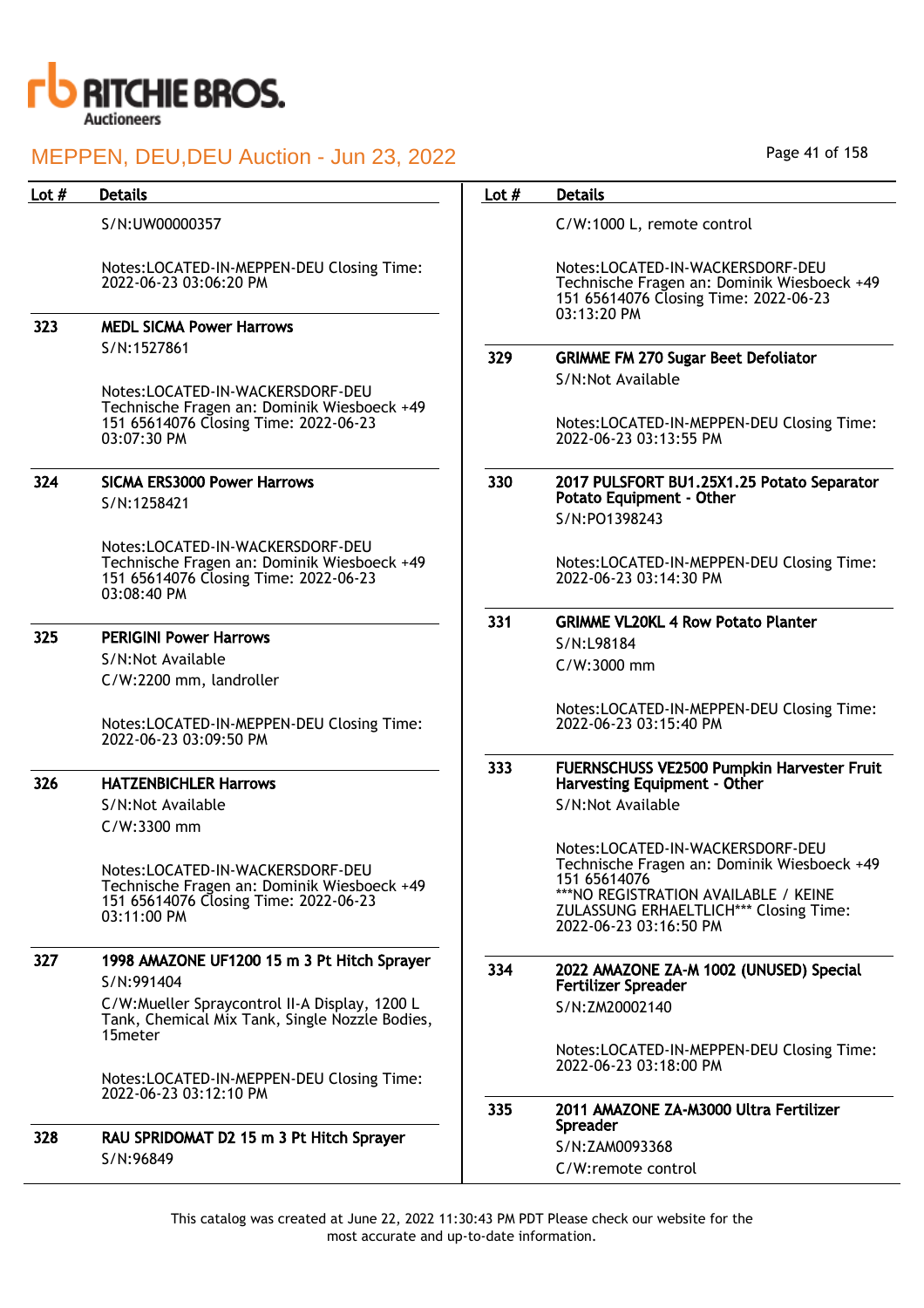

| Lot $#$ | <b>Details</b>                                                                                                                          | Lot $#$ | <b>Details</b>                                                                                                                          |
|---------|-----------------------------------------------------------------------------------------------------------------------------------------|---------|-----------------------------------------------------------------------------------------------------------------------------------------|
|         | Notes:LOCATED-IN-WACKERSDORF-DEU<br>Technische Fragen an: Dominik Wiesboeck +49<br>151 65614076 Closing Time: 2022-06-23<br>03:19:10 PM |         | Notes:LOCATED-IN-WACKERSDORF-DEU<br>Technische Fragen an: Dominik Wiesboeck +49<br>151 65614076 Closing Time: 2022-06-23<br>03:26:10 PM |
|         |                                                                                                                                         | 342     | 2005 KUHN MDS935 Fertilizer Spreader                                                                                                    |
| 336     | 2018 RAUCH MDS 19.1R Fertilizer Spreader                                                                                                |         | S/N:0035247                                                                                                                             |
|         | S/N:18086899                                                                                                                            |         | C/W:NO remote control                                                                                                                   |
|         | Notes:LOCATED-IN-MEPPEN-DEU Closing Time:<br>2022-06-23 03:20:20 PM                                                                     |         | Notes:LOCATED-IN-WACKERSDORF-DEU<br>Technische Fragen an: Dominik Wiesboeck +49<br>151 65614076 Closing Time: 2022-06-23<br>03:27:20 PM |
| 337     | 2008 RAUCH AXERA H EMC Fertilizer Spreader                                                                                              |         |                                                                                                                                         |
|         | S/N:13518                                                                                                                               | 343     | TRIOLIET SERA 3000 600 l Fertilizer Spreader                                                                                            |
|         | C/W:remote control                                                                                                                      |         | S/N:Not Available                                                                                                                       |
|         | Notes:LOCATED-IN-MEPPEN-DEU Closing Time:<br>2022-06-23 03:21:30 PM                                                                     |         | Notes:LOCATED-IN-WACKERSDORF-DEU<br>Technische Fragen an: Dominik Wiesboeck +49<br>151 65614076 Closing Time: 2022-06-23                |
| 338     | 2005 RAUCH AXERA-H 1102 EMC Fertilizer<br>Spreader                                                                                      |         | 03:28:30 PM                                                                                                                             |
|         | S/N:12974                                                                                                                               | 344     | <b>GABE SPEKTRA Fertilizer Spreader</b>                                                                                                 |
|         | C/W:remote control                                                                                                                      |         | S/N:FS0000584                                                                                                                           |
|         |                                                                                                                                         |         | C/W:remote control                                                                                                                      |
|         | Notes:LOCATED-IN-MEPPEN-DEU Closing Time:<br>2022-06-23 03:22:40 PM                                                                     |         |                                                                                                                                         |
|         |                                                                                                                                         |         | Notes:LOCATED-IN-WACKERSDORF-DEU                                                                                                        |
| 339     | RAUCH AXIS 30.1 Fertilizer Spreader<br>S/N:24150                                                                                        |         | Technische Fragen an: Dominik Wiesboeck +49<br>151 65614076 Closing Time: 2022-06-23<br>03:29:40 PM                                     |
|         | C/W:GL700/GLB1400                                                                                                                       |         |                                                                                                                                         |
|         |                                                                                                                                         | 345     | 1993 KUEPPER WEISER Salt Spreader                                                                                                       |
|         | Notes:LOCATED-IN-MEPPEN-DEU Closing Time:                                                                                               |         | S/N:930106                                                                                                                              |
|         | 2022-06-23 03:23:50 PM                                                                                                                  |         | C/W:remote control                                                                                                                      |
| 340     | RAUCH AXERA H1101 Fertilizer Spreader                                                                                                   |         | Notes:LOCATED-IN-WACKERSDORF-DEU<br>Technische Fragen an: Dominik Wiesboeck +49                                                         |
|         | S/N:Not Available                                                                                                                       |         | 151 65614076 Closing Time: 2022-06-23                                                                                                   |
|         | C/W:remote control                                                                                                                      |         | 03:30:50 PM                                                                                                                             |
|         | Notes:LOCATED-IN-WACKERSDORF-DEU                                                                                                        | 346     | 2010 FELLA SM911TL-KCB Mower                                                                                                            |
|         | Technische Fragen an: Dominik Wiesboeck +49<br>151 65614076 Closing Time: 2022-06-23                                                    |         | S/N:ELA00145                                                                                                                            |
|         | 03:25:00 PM                                                                                                                             |         | C/W:conditioner, swather                                                                                                                |
| 341     | 2007 RAUCH AXERA Fertilizer Spreader<br>S/N:13377                                                                                       |         | Notes:LOCATED-IN-MEPPEN-DEU Closing Time:<br>2022-06-23 03:32:00 PM                                                                     |
|         | C/W:remote control                                                                                                                      | 347     | 2012 CLAAS DISCO 9100C Mower                                                                                                            |
|         |                                                                                                                                         |         | S/N:Not Available                                                                                                                       |
|         |                                                                                                                                         |         |                                                                                                                                         |

Page 42 of 158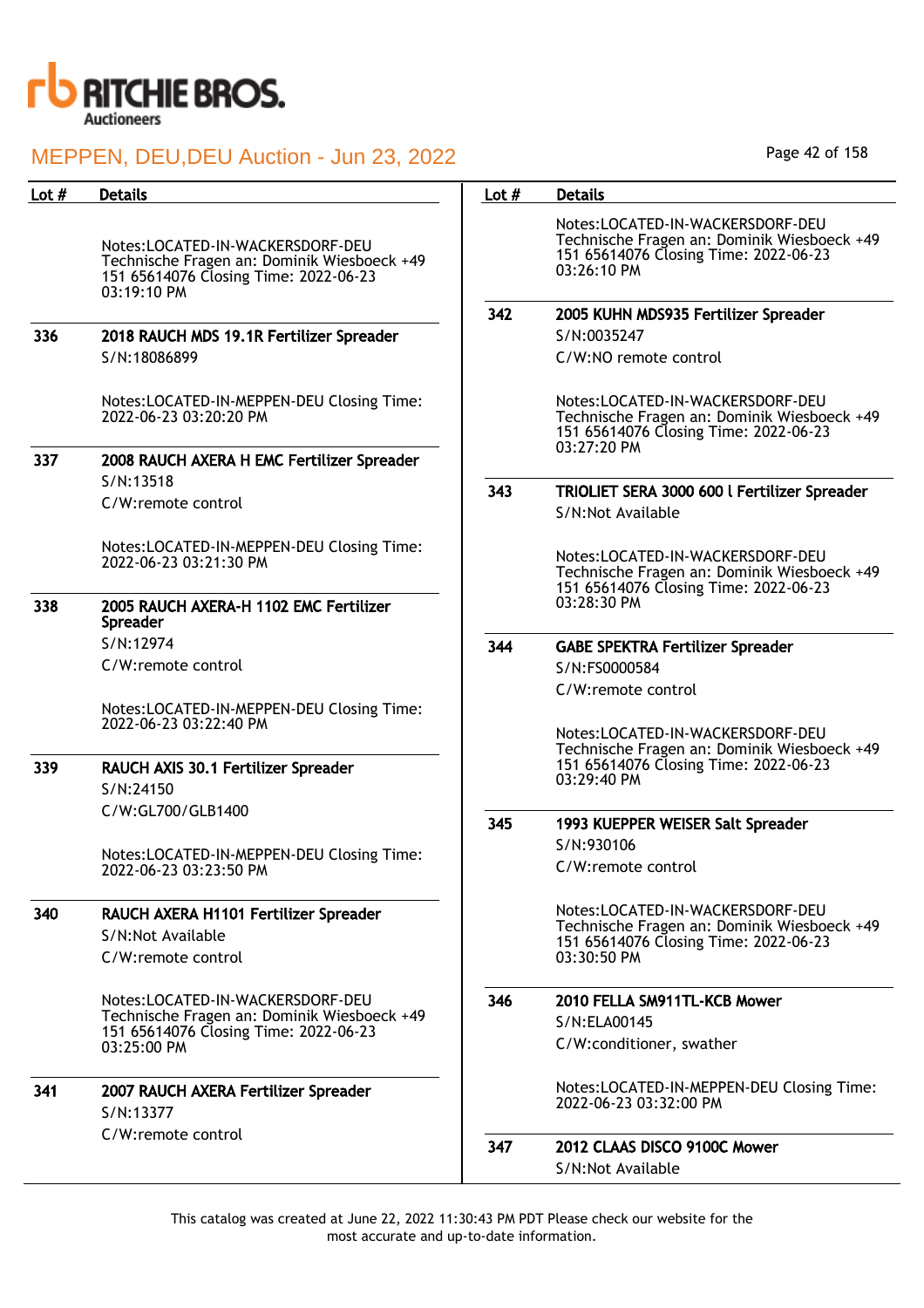

| Lot # | <b>Details</b>                                                                                                           | Lot $#$ | <b>Details</b>                                                                                                                          |
|-------|--------------------------------------------------------------------------------------------------------------------------|---------|-----------------------------------------------------------------------------------------------------------------------------------------|
|       | Notes:LOCATED-IN-MEPPEN-DEU Closing Time:<br>2022-06-23 03:33:10 PM                                                      |         | Notes:LOCATED-IN-MEPPEN-DEU<br>Closing Time: 2022-06-23 03:40:10 PM                                                                     |
| 348   | 2018 CLAAS DISCO 3150 Disc Mower                                                                                         | 354     | 2016 CLAAS DISCO 3200FC Front Disc Mower<br>(Parts Only) (Part Mower                                                                    |
|       |                                                                                                                          |         | S/N:F7302874                                                                                                                            |
|       | S/N:F7602281                                                                                                             |         | C/W:conditioner                                                                                                                         |
|       | Notes:LOCATED-IN-MEPPEN-DEU Closing Time:<br>2022-06-23 03:34:20 PM                                                      |         | Notes:LOCATED-IN-MEPPEN-DEU<br>Closing Time: 2022-06-23 03:41:20 PM                                                                     |
| 349   | 2020 MASCHIO GASPARDO JOLLY 180 (UNUSED)<br>Mower                                                                        | 355     | 2018 BOXER AGX200 Mulcher Mower                                                                                                         |
|       | S/N:LIC120237                                                                                                            |         | S/N:HM1727803                                                                                                                           |
|       | Notes:LOCATED-IN-MEPPEN-DEU Closing Time:<br>2022-06-23 03:35:30 PM                                                      |         | Notes:LOCATED-IN-MEPPEN-DEU Closing Time:<br>2022-06-23 03:42:30 PM                                                                     |
| 350   | KUHN GM55 Disc Mower (Parts Only) Mower                                                                                  | 356     | <b>KVERNELAND FX470 Mulcher Mower</b>                                                                                                   |
|       | S/N:Not Available                                                                                                        |         | S/N:201764                                                                                                                              |
|       | Notes:LOCATED-IN-WACKERSDORF-DEU<br>Technische Fragen an: Dominik Wiesboeck +49<br>151 65614076 Closing Time: 2022-06-23 |         | Notes:LOCATED-IN-MEPPEN-DEU Closing Time:<br>2022-06-23 03:43:40 PM                                                                     |
|       | 03:36:40 PM                                                                                                              | 357     | 2006 BUWALDA WM275 Mulcher Mower                                                                                                        |
| 351   | ELHO NM-240 ROLLER Disc Mower (Parts Only)<br>Mower                                                                      |         | S/N:127                                                                                                                                 |
|       | S/N:49501120006                                                                                                          |         | Notes:LOCATED-IN-MEPPEN-DEU Closing Time:                                                                                               |
|       | C/W:2400 mm                                                                                                              |         | 2022-06-23 03:44:50 PM                                                                                                                  |
|       | Notes:LOCATED-IN-WACKERSDORF-DEU                                                                                         | 358     | 2017 SUIRE FT2800 Mulcher Mower                                                                                                         |
|       | Technische Fragen an: Dominik Wiesboeck +49<br>151 65614076 Closing Time: 2022-06-23                                     |         | S/N:000411493                                                                                                                           |
|       | 03:37:50 PM                                                                                                              |         | Notes:LOCATED-IN-WACKERSDORF-DEU                                                                                                        |
| 352   | 2012 CLAAS DISCO 3100FC Front Disc Mower                                                                                 |         | Technische Fragen an: Dominik Wiesboeck +49<br>151 65614076 Closing Time: 2022-06-23                                                    |
|       | S/N:63902756                                                                                                             |         | 03:46:00 PM                                                                                                                             |
|       | C/W:conditioner                                                                                                          |         |                                                                                                                                         |
|       |                                                                                                                          | 359     | 2016 AEDES AS3800 Mulcher Mower<br>S/N:31916                                                                                            |
|       | Notes:LOCATED-IN-MEPPEN-DEU Closing Time:<br>2022-06-23 03:39:00 PM                                                      |         |                                                                                                                                         |
| 353   | 2017 POETTINGER NOVACAT 301 Front Disc<br>Mower (Parts Only) Parts/Stationary<br><b>Construction-Other</b>               |         | Notes:LOCATED-IN-WACKERSDORF-DEU<br>Technische Fragen an: Dominik Wiesboeck +49<br>151 65614076 Closing Time: 2022-06-23<br>03:47:10 PM |
|       | S/N:VPB00021007009401<br>C/W:** Parts Only / Ersatzteiltraeger **,                                                       | 360     | 2020 MASCHIO GASPARDO BIRBA 95 (UNUSED)                                                                                                 |
|       | conditioner                                                                                                              |         | <b>Mulcher Mower</b>                                                                                                                    |
|       |                                                                                                                          |         | S/N:LCC170343                                                                                                                           |

Page 43 of 158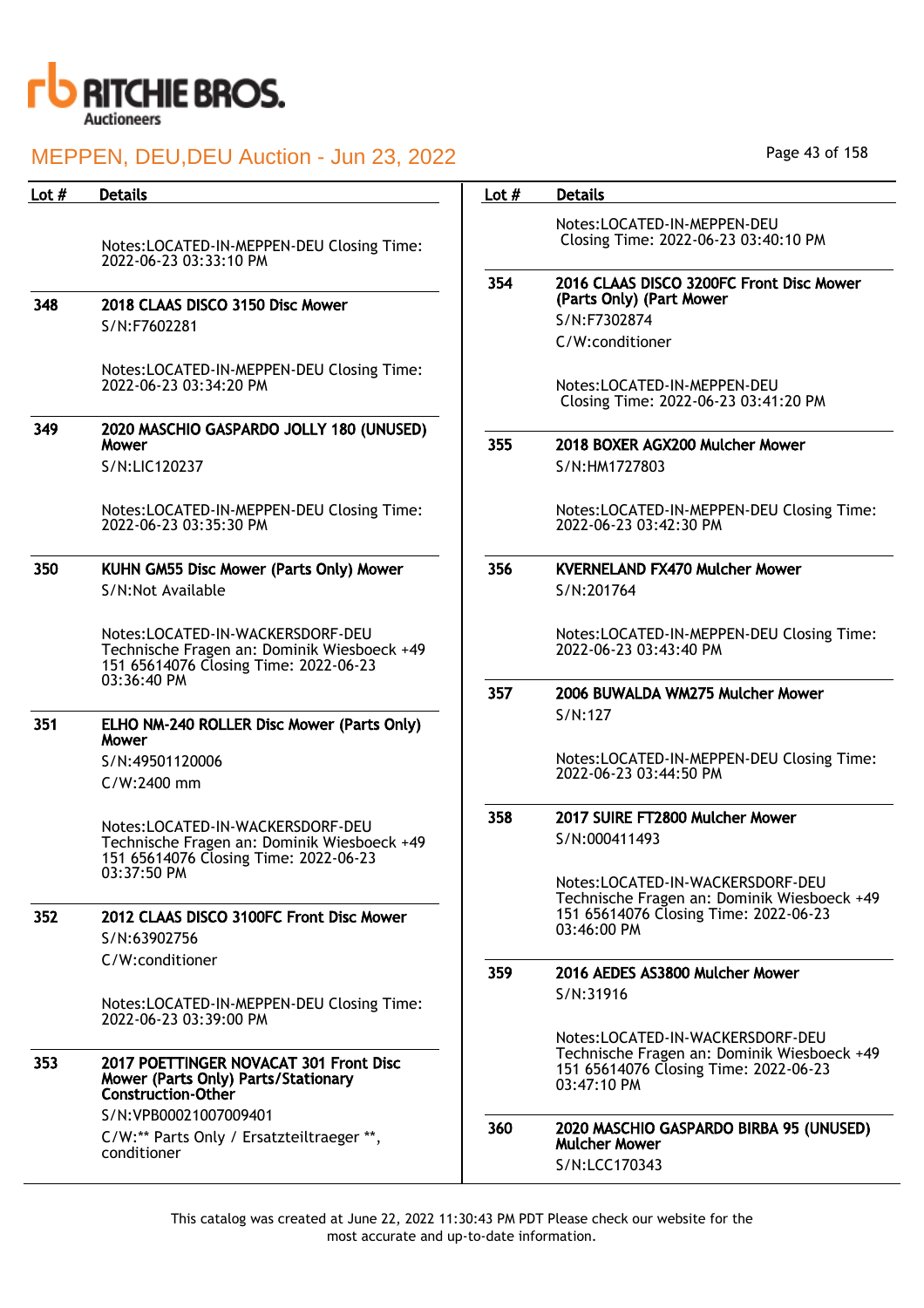

| Lot $#$ | <b>Details</b>                                                                      | Lot $#$ | <b>Details</b>                                                                              |
|---------|-------------------------------------------------------------------------------------|---------|---------------------------------------------------------------------------------------------|
|         | Notes:LOCATED-IN-MEPPEN-DEU Closing Time:<br>2022-06-23 03:48:20 PM                 |         | Notes:LOCATED-IN-MEPPEN-DEU Closing Time:<br>2022-06-23 03:55:20 PM                         |
| 361     | Mulcher (Parts Only) Landscape Equipment -<br><b>Other</b><br>S/N:Not Available     | 366A    | SR HOLLAND COMBI 84 Liquid Manure Applicator<br>S/N:841334                                  |
|         | C/W:1400 mm                                                                         |         | Notes:LOCATED-IN-MEPPEN-DEU Closing Time:<br>2022-06-23 03:55:55 PM                         |
|         | Notes:LOCATED-IN-MEPPEN-DEU Closing Time:<br>2022-06-23 03:49:30 PM                 | 367     | 2015 STP 66M3 Liquid Manure Container<br>Livestock Waste Equipment - Other                  |
| 362     | 2009 FELLA TH900D HYDRO Tedder<br>S/N:JMA00659                                      |         | S/N:STP00182                                                                                |
|         | Notes:LOCATED-IN-MEPPEN-DEU Closing Time:<br>2022-06-23 03:50:40 PM                 |         | Notes:LOCATED-IN-MEPPEN-DEU Closing Time:<br>2022-06-23 03:56:30 PM                         |
| 363     | <b>CLAAS VOLTO 77 Tedder</b>                                                        | 367A    | BEINLICH MONSUM 110/490 irrigation system<br>Irrigation Equipment - Other                   |
|         | S/N:23101184                                                                        |         | S/N:Not Available                                                                           |
|         | Notes:LOCATED-IN-MEPPEN-DEU Closing Time:<br>2022-06-23 03:51:50 PM                 |         | C/W:490m Hose /w 110 mm Diameter,<br>Automatic Shut Down, Rear Hyd Stabilizer, Hyd<br>Stamp |
| 364     | DEUTZ-FAHR KH 2.52 Hydro-Super Tedder<br>S/N:8531591                                |         | Notes:LOCATED-IN-MEPPEN-DEU Closing Time:<br>2022-06-23 03:57:05 PM                         |
|         | Notes:LOCATED-IN-MEPPEN-DEU Closing Time:<br>2022-06-23 03:53:00 PM                 | 368     | 2022 EMILIANA SERBATOI EU-TANK 9000<br>(UNUSED) (Unused) Tank<br>S/N:77830                  |
| 364A    | 2001 DEUTZ-FAHR SWARTMASTER 6431 Hay<br>Rake                                        |         | C/W:9000 liters, steel<br>Notes:LOCATED-IN-MEPPEN-DEU Closing Time:                         |
|         | S/N:0627                                                                            |         | 2022-06-24 09:00:00 AM                                                                      |
|         | Notes:LOCATED-IN-MEPPEN-DEU Closing Time:<br>2022-06-23 03:53:35 PM                 | 369     | 2022 EMILIANA SERBATOI EU-TANK 9000<br>(UNUSED) (Unused) Tank<br>S/N:77831                  |
| 365     | 1995 WOLVO FW12S Bale Wrapper                                                       |         | C/W:9000 liters, steel                                                                      |
|         | S/N:Not Available                                                                   |         |                                                                                             |
|         | Notes:LOCATED-IN-MEPPEN-DEU Closing Time:<br>2022-06-23 03:54:10 PM                 |         | Notes:LOCATED-IN-MEPPEN-DEU Closing Time:<br>2022-06-24 09:00:15 AM                         |
| 366     | MOESCHA NIROSTA S77N Liquid Manure<br>Distributor Livestock Waste Equipment - Other | 370     | 2022 EMILIANA SERBATOI EU-TANK 3000<br>(UNUSED) (Unused) Tank<br>S/N:77833                  |
|         | S/N:Not Available                                                                   |         | C/W:3000 liters, steel                                                                      |
|         | $C/W:15$ m                                                                          |         |                                                                                             |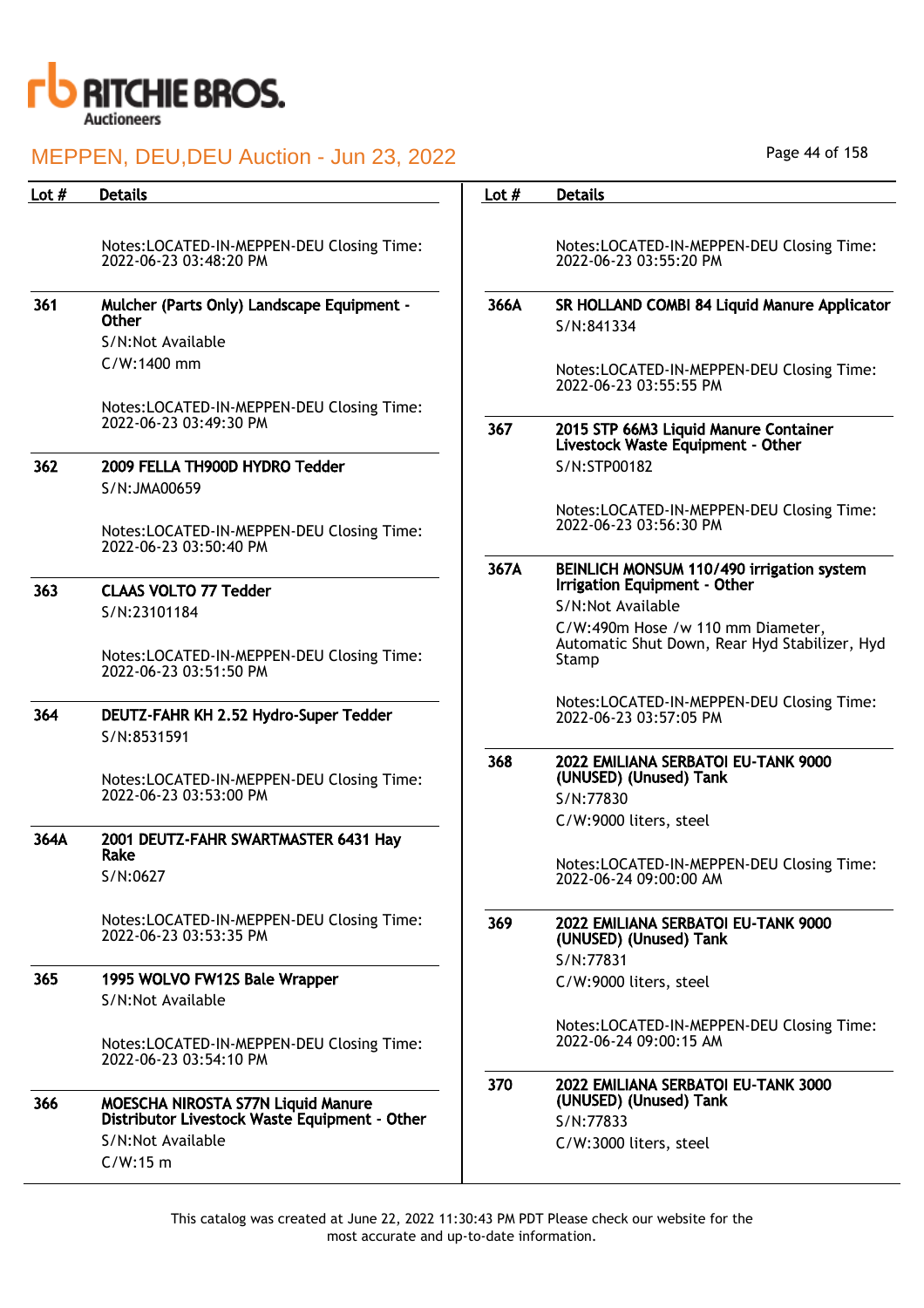

| Lot # | <b>Details</b>                                                      | Lot $#$ | <b>Details</b>                                                      |
|-------|---------------------------------------------------------------------|---------|---------------------------------------------------------------------|
|       | Notes:LOCATED-IN-MEPPEN-DEU Closing Time:<br>2022-06-24 09:00:30 AM |         | Notes:LOCATED-IN-MEPPEN-DEU Closing Time:<br>2022-06-24 09:02:00 AM |
| 371   | 2022 EMILIANA SERBATOI EU-TANK 3000<br>(UNUSED) (Unused) Tank       | 377     | 2022 EMILIANA SERBATOI EU-TANK 330<br>(UNUSED) (Unused) Tank        |
|       | S/N:77832                                                           |         | S/N:5132T                                                           |
|       | C/W:3000 liters, steel                                              |         | C/W:330 liters, portable, poly                                      |
|       | Notes:LOCATED-IN-MEPPEN-DEU Closing Time:<br>2022-06-24 09:00:45 AM |         | Notes:LOCATED-IN-MEPPEN-DEU Closing Time:<br>2022-06-24 09:02:15 AM |
| 372   | 2022 EMILIANA SERBATOI EU-TANK 440<br>(UNUSED) (Unused) Tank        | 378     | 2022 EMILIANA SERBATOI EU-TANK 220<br>(UNUSED) Tank                 |
|       | S/N:46120L                                                          |         | S/N:49103A                                                          |
|       | C/W:440 liters, portable, poly                                      |         | C/W:220 liters, portable, poly                                      |
|       | Notes:LOCATED-IN-MEPPEN-DEU Closing Time:<br>2022-06-24 09:01:00 AM |         | Notes:LOCATED-IN-MEPPEN-DEU Closing Time:<br>2022-06-24 09:02:30 AM |
| 373   | 2022 EMILIANA SERBATOI EU-TANK 440<br>(UNUSED) (Unused) Tank        | 379     | 2022 EMILIANA SERBATOI EU-TANK 220<br>(UNUSED) (Unused) Tank        |
|       | S/N:46118L                                                          |         | S/N:49102A                                                          |
|       | C/W:440 liters, portable, poly                                      |         | C/W:220 liters, portable, poly                                      |
|       | Notes:LOCATED-IN-MEPPEN-DEU Closing Time:<br>2022-06-24 09:01:15 AM |         | Notes:LOCATED-IN-MEPPEN-DEU Closing Time:<br>2022-06-24 09:02:45 AM |
| 374   | 2022 EMILIANA SERBATOI EU-TANK 440<br>(UNUSED) (Unused) Tank        | 380     | 2022 EMILIANA SERBATOI EU-TANK 220<br>(UNUSED) (Unused) Tank        |
|       | S/N:46119L                                                          |         | S/N:49104A                                                          |
|       | C/W:440 liters, portable, poly                                      |         | C/W:220 liters, portable, poly                                      |
|       | Notes:LOCATED-IN-MEPPEN-DEU Closing Time:<br>2022-06-24 09:01:30 AM |         | Notes:LOCATED-IN-MEPPEN-DEU Closing Time:<br>2022-06-24 09:03:00 AM |
| 375   | 2022 EMILIANA SERBATOI EU-TANK 330                                  | 381     | <b>Fuel Tank</b>                                                    |
|       | (UNUSED) (Unused) Tank                                              |         | S/N:Not Available                                                   |
|       | S/N:5134T                                                           |         |                                                                     |
|       | C/W:330 liters, portable, poly                                      |         | Notes:LOCATED-IN-MEPPEN-DEU Closing Time:<br>2022-06-24 09:03:15 AM |
|       | Notes:LOCATED-IN-MEPPEN-DEU Closing Time:<br>2022-06-24 09:01:45 AM |         |                                                                     |
|       |                                                                     | 382     | 2016 KERSTEN KM25060H Broom                                         |
| 376   | 2022 EMILIANA SERBATOI EU-TANK 330                                  |         | S/N:57960                                                           |
|       | (UNUSED) (Unused) Tank                                              |         | C/W:2500 mm, to fit wheelloader                                     |
|       | S/N:5133T<br>C/W:330 liters, portable, poly                         |         | Notes:LOCATED-IN-MEPPEN-DEU Closing Time:<br>2022-06-24 09:03:30 AM |

Page 45 of 158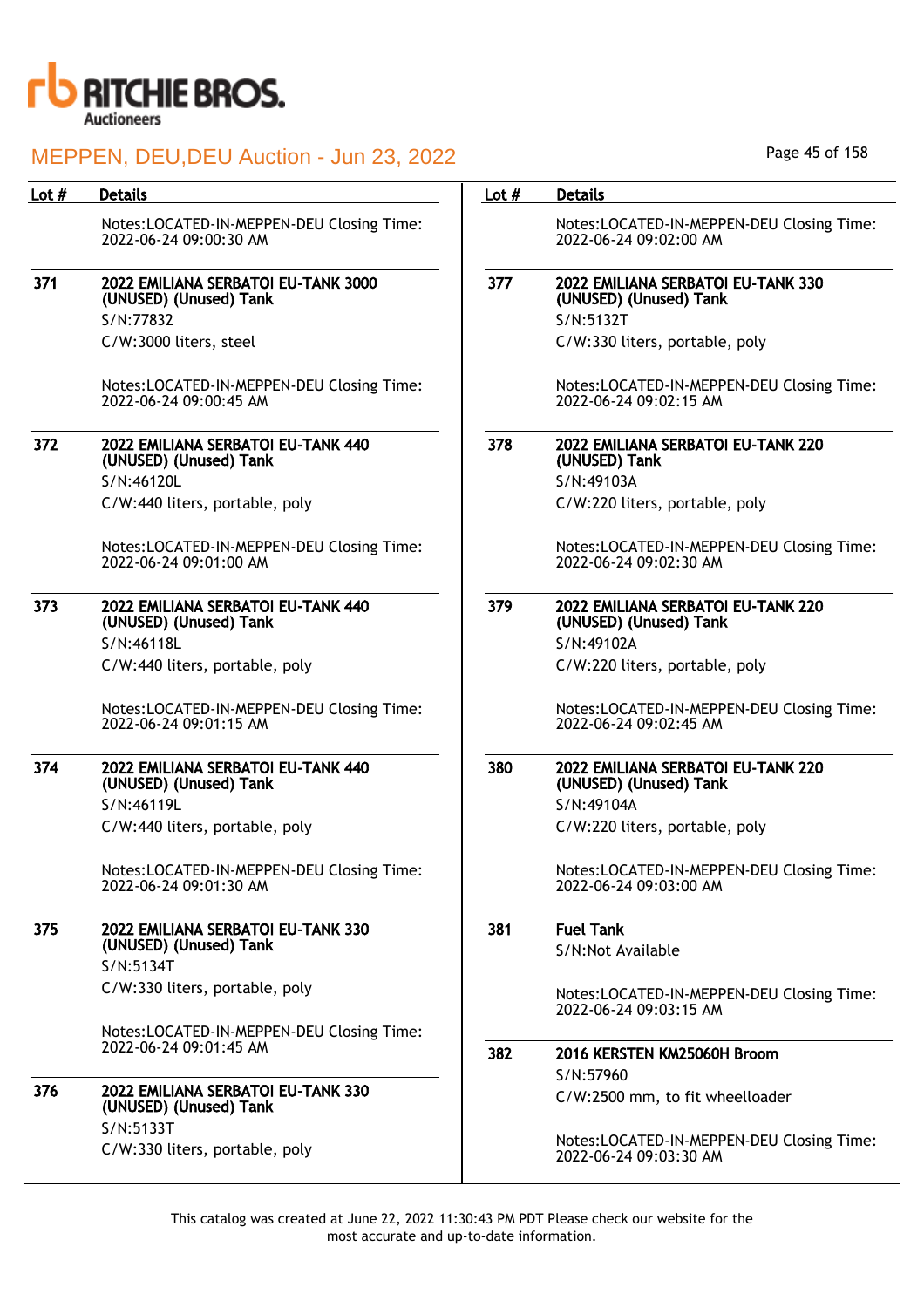

| Lot $#$ | <b>Details</b>                                                                  | Lot $#$ | <b>Details</b>                                                                                                         |
|---------|---------------------------------------------------------------------------------|---------|------------------------------------------------------------------------------------------------------------------------|
|         |                                                                                 |         | C/W:Kubota 3 cyl, diesel                                                                                               |
| 384     | 2022 (UNUSED) Broom                                                             |         | Condition                                                                                                              |
|         | S/N:Not Available                                                               |         | Hrs/Mil/Kms: 1002 Hr                                                                                                   |
|         | C/W:1500 mm                                                                     |         |                                                                                                                        |
|         | Notes:LOCATED-IN-MEPPEN-DEU Closing Time:<br>2022-06-24 09:04:00 AM             |         | Notes:LOCATED-IN-LEIPZIG-DEU Closing Time:<br>2022-06-24 09:05:30 AM                                                   |
|         |                                                                                 | 391     | 2011 JENSEN A328DI Tow Behind Wood Chipper                                                                             |
| 385     | <b>BCS Broom</b>                                                                |         | S/N:4411032778                                                                                                         |
|         | S/N:AA00528652                                                                  |         | C/W:EPA 2008, Kubota 4 cyl, diesel, German<br>Registration April 2011 / Deutsche Zulassung<br>April 2011, TUEV 11.2022 |
|         | Notes:LOCATED-IN-LEIPZIG-DEU Closing Time:<br>2022-06-24 09:04:15 AM            |         | Condition                                                                                                              |
|         |                                                                                 |         | Hrs/Mil/Kms: 2379 Hr                                                                                                   |
| 386     | 2015 MKV SASSIN Sidewalk Plow                                                   |         |                                                                                                                        |
|         | S/N:0021907                                                                     |         | Detailed equipment information available                                                                               |
|         | Notes:LOCATED-IN-LEIPZIG-DEU Closing Time:                                      |         | Notes:LOCATED-IN-LEIPZIG-DEU Closing Time:<br>2022-06-24 09:05:45 AM                                                   |
|         | 2022-06-24 09:04:30 AM                                                          |         |                                                                                                                        |
|         |                                                                                 | 392     | 2012 JENSEN A 425 Tow Behind Wood Chipper                                                                              |
| 387     | 2017 VERMEER SC30TX Walk Behind Stump                                           |         | S/N:3312071329                                                                                                         |
|         | Grinder<br>S/N:1VRC070N5J1002341                                                |         | C/W:German Registration October 2015 /<br>Deutsche Zulassung Oktober 2015                                              |
|         | C/W:ENGINE PROBLEM / MOTOR PROBLEM<br>Notes:LOCATED-IN-MEPPEN-DEU Closing Time: |         | Notes:LOCATED-IN-MEPPEN-DEU Closing Time:<br>2022-06-24 09:06:00 AM                                                    |
|         | 2022-06-24 09:04:45 AM                                                          |         |                                                                                                                        |
|         |                                                                                 | 393     | TS INDUSTRIE GS PUMA35D Tow Behind Wood<br>Chipper                                                                     |
| 388     | 2015 VERMEER SC30TX Walk Behind Stump                                           |         | S/N:VKH102130GR000045                                                                                                  |
|         | Grinder<br>S/N:1VRC070N8G1001449                                                |         | C/W:Kubota 4 cyl, diesel, German Registration                                                                          |
|         | C/W:ENGINE PROBLEM / MOTOR PROBLEM                                              |         | May 2016 / Deutsche Zulassung Mai 2016                                                                                 |
|         |                                                                                 |         | Detailed equipment information available                                                                               |
|         | Notes:LOCATED-IN-MEPPEN-DEU Closing Time:<br>2022-06-24 09:05:00 AM             |         | Notes:LOCATED-IN-LEIPZIG-DEU Closing Time:<br>2022-06-24 09:06:15 AM                                                   |
| 389     | 2013 VERMEER SC252 Walk Behind Stump                                            |         |                                                                                                                        |
|         | Grinder                                                                         | 394     | 2021 PLUS POWER DGS1500 (UNUSED) Mini<br>Chipper                                                                       |
|         | S/N:17367                                                                       |         | S/N:Not Available                                                                                                      |
|         | Condition                                                                       |         | C/W:CE marked, Briggs & Stratton XR2100,                                                                               |
|         | Hrs/Mil/Kms: 1672 Hr                                                            |         | 420cc, 120mm capacity                                                                                                  |
|         | Notes:LOCATED-IN-LEIPZIG-DEU Closing Time:<br>2022-06-24 09:05:15 AM            |         | Notes:LOCATED-IN-MEPPEN-DEU Closing Time:<br>2022-06-24 09:06:30 AM                                                    |
| 390     | 2014 JENSEN A530XL Tow Behind Wood Chipper<br>S/N:5514023158                    | 395     | 2021 PLUS POWER DGS1500 (UNUSED) Mini<br>Chipper                                                                       |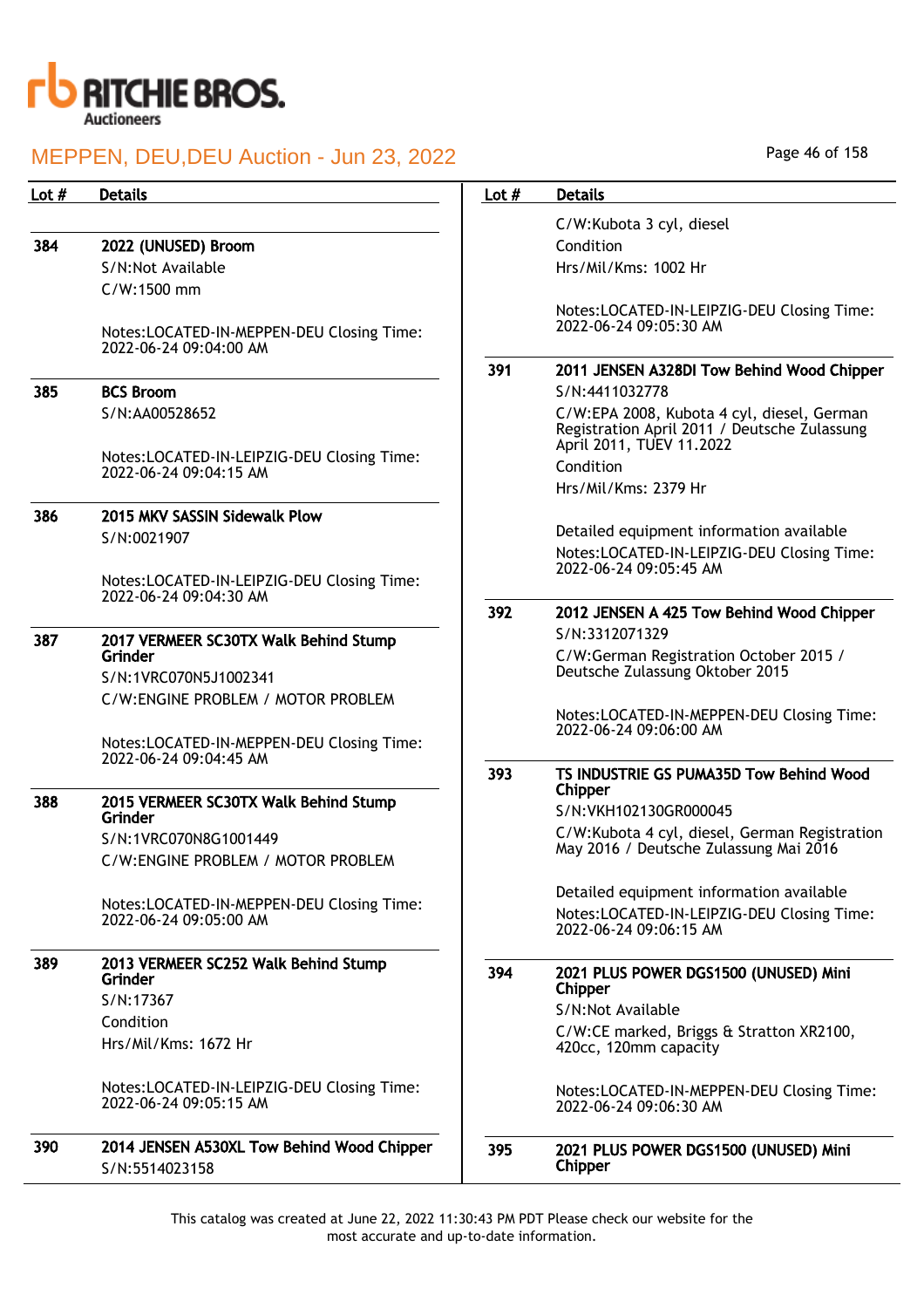

#### S/N:Not Available

C/W:CE marked, Briggs & Stratton XR2100, 420cc, 120mm capacity

Notes:LOCATED-IN-MEPPEN-DEU Closing Time: 2022-06-24 09:06:45 AM

#### 396 2021 PLUS POWER GS65003 (UNUSED) Mini Portable Chipper

S/N:Not Available

C/W:CE marked, Briggs & Stratton CR950, 208cc, 100mm capacity

Notes:\*\*\*CE CERTIFICATE AVAILABLE IN ELECTRONIC FORM\*\*\* LOCATED-IN-MEPPEN-DEU Closing Time: 2022-06-24 09:07:00 AM

#### 397 2021 PLUS POWER GS65003 (UNUSED) Mini Portable Chipper

S/N:Not Available C/W:CE marked, Briggs & Stratton CR950, 208cc, 100mm capacity

Notes:\*\*\*CE CERTIFICATE AVAILABLE IN ELECTRONIC FORM\*\*\* LOCATED-IN-MEPPEN-DEU Closing Time: 2022-06-24 09:07:15 AM

#### 398 2021 PLUS POWER GS65003 (UNUSED) Mini Portable Chipper

S/N:Not Available C/W:CE marked, Briggs & Stratton CR950, 208cc, 100mm capacity

Notes:\*\*\*CE CERTIFICATE AVAILABLE IN ELECTRONIC FORM\*\*\* LOCATED-IN-MEPPEN-DEU Closing Time: 2022-06-24 09:07:30 AM

### 399 2021 PLUS POWER GS65003 (UNUSED) Mini Portable Chipper

S/N:Not Available C/W:CE marked, Briggs & Stratton CR950, 208cc, 100mm capacity

Notes:\*\*\*CE CERTIFICATE AVAILABLE IN ELECTRONIC FORM\*\*\* LOCATED-IN-MEPPEN-DEU Closing Time: 2022-06-24 09:07:45 AM

#### Lot # Details **Details According to the United States Lot # Details**

### 400 2021 PLUS POWER GS65003 (UNUSED) Mini Portable Chipper

S/N:Not Available

C/W:CE marked, Briggs & Stratton CR950, 208cc, 100mm capacity

Notes:\*\*\*CE CERTIFICATE AVAILABLE IN ELECTRONIC FORM\*\*\* LOCATED-IN-MEPPEN-DEU Closing Time: 2022-06-24 09:08:00 AM

#### 401 2021 PLUS POWER GS65003 (UNUSED) Mini Portable Chipper

S/N:Not Available C/W:CE marked, Briggs & Stratton CR950, 208cc, 100mm capacity

Notes:\*\*\*CE CERTIFICATE AVAILABLE IN ELECTRONIC FORM\* LOCATED-IN-MEPPEN-DEU Closing Time: 2022-06-24 09:08:15 AM

#### 402 2021 PLUS POWER T50FL (UNUSED) Mini Crawler Dumper

S/N:Not Available C/W:CE marked, Briggs & Stratton Engine XR1450, 500kg capacity

Notes:LOCATED-IN-MEPPEN-DEU Closing Time: 2022-06-24 09:08:30 AM

#### 403 2021 PLUS POWER T50FL (UNUSED) Mini Crawler Dumper

S/N:Not Available C/W:CE marked, Briggs & Stratton Engine XR1450, 500kg capacity

Notes:LOCATED-IN-MEPPEN-DEU Closing Time: 2022-06-24 09:08:45 AM

#### 404 2021 PLUS POWER T50FL (UNUSED) Mini Crawler Dumper

S/N:Not Available C/W:CE marked, Briggs & Stratton Engine XR1450, 500kg capacity

Notes:LOCATED-IN-MEPPEN-DEU Closing Time: 2022-06-24 09:09:00 AM

405 2021 PLUS POWER T50FL (UNUSED) Mini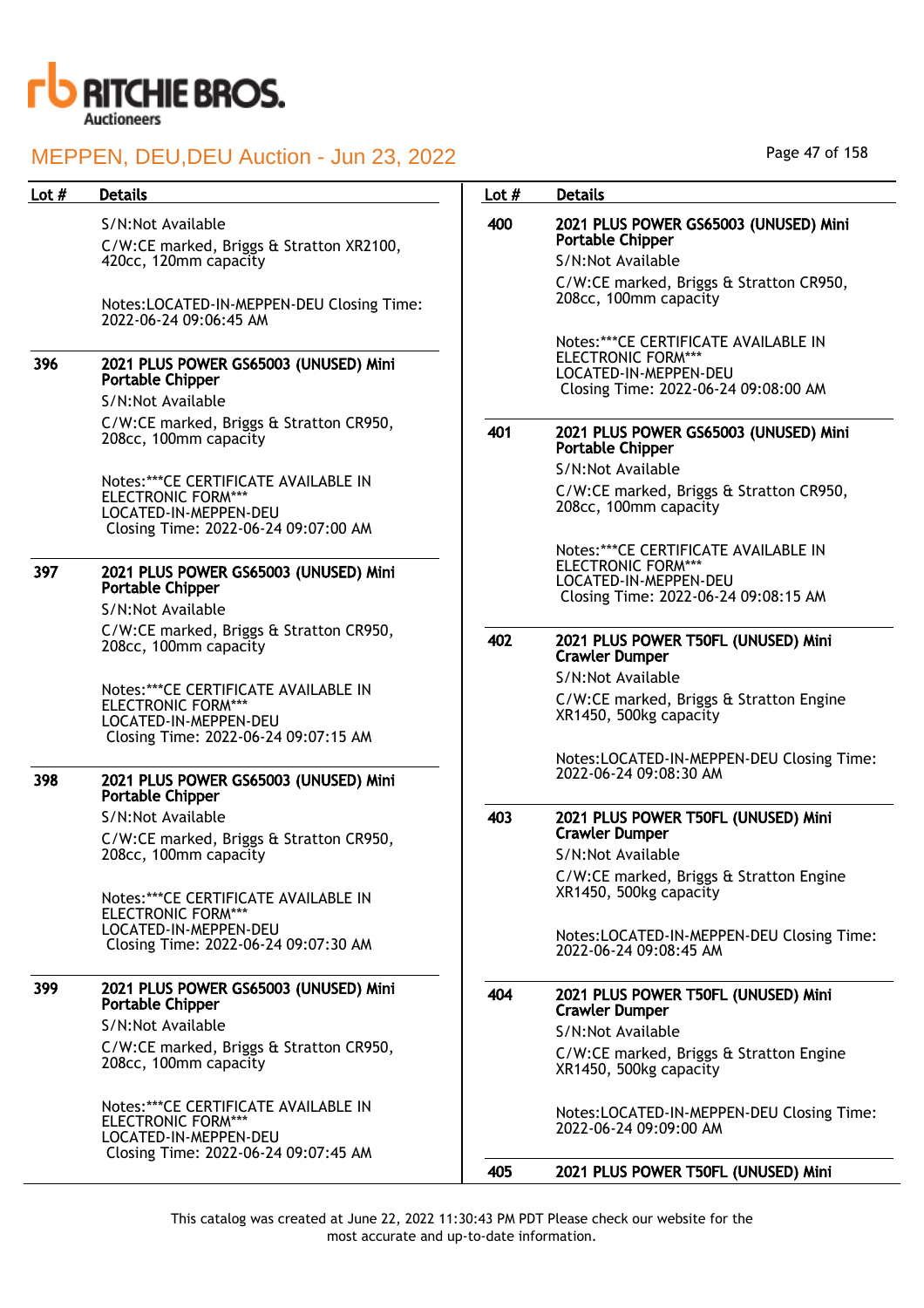

| Lot $#$ | <b>Details</b>                                                       | Lot $#$ | <b>Details</b>                                                                                        |
|---------|----------------------------------------------------------------------|---------|-------------------------------------------------------------------------------------------------------|
|         | <b>Crawler Dumper</b>                                                |         |                                                                                                       |
|         | S/N:Not Available                                                    | 413     | 2017 ADLER HEATER 500 Walk Behind Weed                                                                |
|         | C/W:CE marked, Briggs & Stratton Engine                              |         | <b>Burning Unit Lawn Mower</b>                                                                        |
|         | XR1450, 500kg capacity                                               |         | S/N:1405005298                                                                                        |
|         | Notes:LOCATED-IN-MEPPEN-DEU Closing Time:<br>2022-06-24 09:09:15 AM  |         | Notes:LOCATED-IN-MEPPEN-DEU Closing Time:<br>2022-06-24 09:11:15 AM                                   |
| 406     | 2022 RAPTOR VT900 (UNUSED) Remote<br>Controlled Robot Lawn Mower     | 414     | 2012 SDMO HX4000 5 kVA Gen Set (<10 Kw Or<br>12.5 Kva)                                                |
|         | S/N:MC20220721                                                       |         | S/N:63238836016                                                                                       |
|         | Notes:LOCATED-IN-MEPPEN-DEU Closing Time:<br>2022-06-24 09:09:30 AM  |         | Notes:LOCATED-IN-LEIPZIG-DEU Closing Time:<br>2022-06-24 09:11:30 AM                                  |
| 407     | 2021 MASCHIO GASPARDO W105 (UNUSED)                                  | 415     | BOSCH BWKA2 Gen Set (<10 Kw Or 12.5 Kva)                                                              |
|         | <b>Rototiller</b>                                                    |         | S/N:Not Available                                                                                     |
|         | S/N:MIC760740                                                        |         | C/W:230V, 2kva                                                                                        |
|         | Notes:LOCATED-IN-MEPPEN-DEU Closing Time:<br>2022-06-24 09:09:45 AM  |         | Notes:LOCATED-IN-MEPPEN-DEU Closing Time:<br>2022-06-24 09:11:45 AM                                   |
| 408     | 2021 MASCHIO GASPARDO W105 (UNUSED)<br><b>Rototiller</b>             | 416     | 2014 ENDRESS ESE145VW 165 KVA Gen Set (10-<br>249 Kw/12.5-310 Kva)                                    |
|         | S/N:MIC760741                                                        |         | S/N:WSG200001EP015111                                                                                 |
|         | Notes:LOCATED-IN-MEPPEN-DEU Closing Time:<br>2022-06-24 09:10:00 AM  |         | C/W:132 kW, German Registration September<br>2014 / Deutsche Zulassung September 2014                 |
| 409     | 2017 RINALDI CONDOR 622 Rototiller                                   |         | Notes:LOCATED-IN-LEIPZIG-DEU Closing Time:<br>2022-06-24 09:12:00 AM                                  |
|         | S/N:22692                                                            |         |                                                                                                       |
|         | Notes:LOCATED-IN-LEIPZIG-DEU Closing Time:                           | 417     | 2014 ENDRESS GCW50 45 kVA Gen Set (10-249<br>Kw/12.5-310 Kva)                                         |
|         | 2022-06-24 09:10:15 AM                                               |         | S/N:WSG100001EP015085                                                                                 |
| 411     | Rototiller Landscape Equipment - Other                               |         | C/W:36 kW, German Registration September<br>2014 / Deutsche Zulassung September 2014,<br>TUEV 09/2022 |
|         | S/N:Not Available                                                    |         | Condition                                                                                             |
|         | Notes:LOCATED-IN-MEPPEN-DEU Closing Time:                            |         | Hrs/Mil/Kms: 2727 Hr                                                                                  |
|         | 2022-06-24 09:10:45 AM                                               |         |                                                                                                       |
| 412     | 2015 FERRARI MC340PS Walk Behind Garden                              |         | Notes:LOCATED-IN-LEIPZIG-DEU Closing Time:<br>2022-06-24 09:12:15 AM                                  |
|         | <b>Tractor</b>                                                       |         |                                                                                                       |
|         | S/N:A000978761                                                       | 418     | 2022 LUCLA GLU-50 (UNUSED) 50 KVA Gen Set<br>(10-249 Kw/12.5-310 Kva)                                 |
|         | C/W:Rototiller                                                       |         | S/N:20214701046                                                                                       |
|         | Notes:LOCATED-IN-LEIPZIG-DEU Closing Time:<br>2022-06-24 09:11:00 AM |         | Notes:LOCATED-IN-MEPPEN-DEU                                                                           |

Page 48 of 158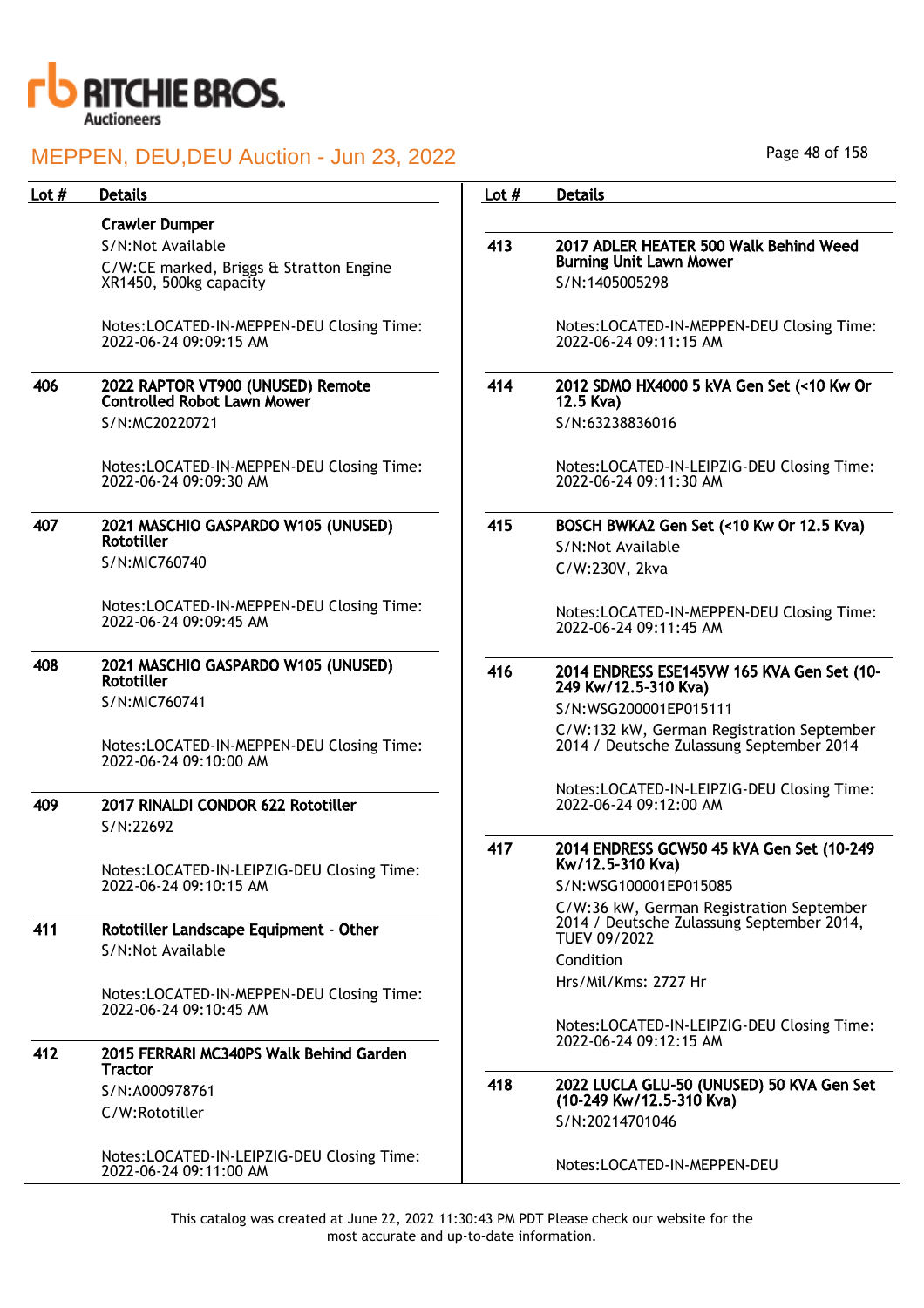

| <b>Details</b>                                                                                                  | Lot $#$                                                                                                                              | <b>Details</b>                                                                                                     |
|-----------------------------------------------------------------------------------------------------------------|--------------------------------------------------------------------------------------------------------------------------------------|--------------------------------------------------------------------------------------------------------------------|
| *** ORIGINAL CE CERTIFICATE AVAILABLE***<br>Closing Time: 2022-06-24 09:12:30 AM                                |                                                                                                                                      | Notes:LOCATED-IN-MEPPEN-DEU Closing Time:<br>2022-06-24 09:14:00 AM                                                |
| 2022 LUCLA GLU-50 (UNUSED) 50 KVA Gen Set<br>(10-249 Kw/12.5-310 Kva)                                           | 424A                                                                                                                                 | 2022 PLUS POWER GF2-100 (UNUSED) Gen Set<br>(10-249 Kw/12.5-310 Kva)                                               |
| S/N:20214701059                                                                                                 |                                                                                                                                      | S/N:22040179                                                                                                       |
| Notes:LOCATED-IN-MEPPEN-DEU<br>*** ORIGINAL CE CERTIFICATE AVAILABLE***<br>Closing Time: 2022-06-24 09:12:45 AM |                                                                                                                                      | C/W:4 cyl, CE marked, 100 kW, 3 phase, 1500<br>RPM, 230/400V, 180A, 50 Hz, diesel, sound<br>suppression            |
| 2022 BECKER BDG-50S (UNUSED) 50 KVA Gen                                                                         |                                                                                                                                      | Notes:LOCATED-IN-MEPPEN-DEU Closing Time:<br>2022-06-24 09:14:01 AM                                                |
| S/N:22010405                                                                                                    | 424C                                                                                                                                 | 2022 PLUS POWER GF2-50 (UNUSED) Gen Set<br>(10-249 Kw/12.5-310 Kva)                                                |
| 50HZ, Digital GenSet Controller, Super Silent                                                                   |                                                                                                                                      | S/N:22040708                                                                                                       |
| Notes:LOCATED-IN-MEPPEN-DEU Closing Time:<br>2022-06-24 09:13:00 AM                                             |                                                                                                                                      | C/W:CE marked, 50kW, 3 phase, 1500RPM,<br>230/400V, 90A, 50Hz, 4 cyl, diesel, sound<br>suppression                 |
| 2022 BECKER BDG-50S (UNUSED) 50 KVA Gen<br>Set (10-249 Kw/12.5-310 Kva)                                         |                                                                                                                                      | Notes:LOCATED-IN-MEPPEN-DEU Closing Time:<br>2022-06-24 09:14:04 AM                                                |
|                                                                                                                 |                                                                                                                                      | 2022 PLUS POWER GF2-50 (UNUSED) Gen Set                                                                            |
| 50HZ, Digital GenSet Controller, Super Silent                                                                   |                                                                                                                                      | (10-249 Kw/12.5-310 Kva)<br>S/N:22040709                                                                           |
| Notes:LOCATED-IN-MEPPEN-DEU Closing Time:<br>2022-06-24 09:13:15 AM                                             |                                                                                                                                      | C/W:CE marked, 50kW, 3 phase, 1500RPM,<br>230/400V, 90A, 50Hz, 4 cyl, diesel, sound<br>suppression                 |
| 2022 BECKER BDG-70S (UNUSED) 70 KVA Gen<br>Set (10-249 Kw/12.5-310 Kva)<br>S/N:22010414                         |                                                                                                                                      | Notes:LOCATED-IN-MEPPEN-DEU Closing Time:<br>2022-06-24 09:14:05 AM                                                |
| C/W:4cyl diesel, Three-Phase, 230V/400V,<br>50HZ, Digital GenSet Controller, Super Silent                       | 424E                                                                                                                                 | 2022 PLUS POWER GF2-50 (UNUSED) Gen Set<br>(10-249 Kw/12.5-310 Kva)                                                |
| Notes:LOCATED-IN-MEPPEN-DEU Closing Time:<br>2022-06-24 09:13:30 AM                                             |                                                                                                                                      | S/N:22040710<br>C/W:CE marked, 50kW, 3 phase, 1500RPM,<br>230/400V, 90A, 50Hz, 4 cyl, diesel, sound<br>suppression |
| 2022 PRAMAST VG-R30 (UNUSED) 37.5 KVA Gen<br>Set (10-249 Kw/12.5-310 Kva)                                       |                                                                                                                                      |                                                                                                                    |
| S/N:LB211233806                                                                                                 |                                                                                                                                      | Notes:LOCATED-IN-MEPPEN-DEU<br>Closing Time: 2022-06-24 09:14:07 AM                                                |
| Notes:LOCATED-IN-MEPPEN-DEU Closing Time:<br>2022-06-24 09:13:45 AM                                             | 424F                                                                                                                                 | 2022 PLUS POWER GF2-50 (UNUSED) Gen Set<br>(10-249 Kw/12.5-310 Kva)<br>S/N:22040678                                |
| 2022 PRAMAST VG-R30 (UNUSED) 37.5 KVA Gen<br>Set (10-249 Kw/12.5-310 Kva)<br>S/N:LB211233805                    |                                                                                                                                      | C/W:CE marked, 50kW, 3 phase, 1500RPM,<br>230/400V, 90A, 50Hz, 4 cyl, diesel, sound<br>suppression                 |
|                                                                                                                 | Set (10-249 Kw/12.5-310 Kva)<br>C/W:4cyl diesel, Three-Phase, 230V/400V,<br>S/N:22010406<br>C/W:4cyl diesel, Three-Phase, 230V/400V, | 424D                                                                                                               |

Page 49 of 158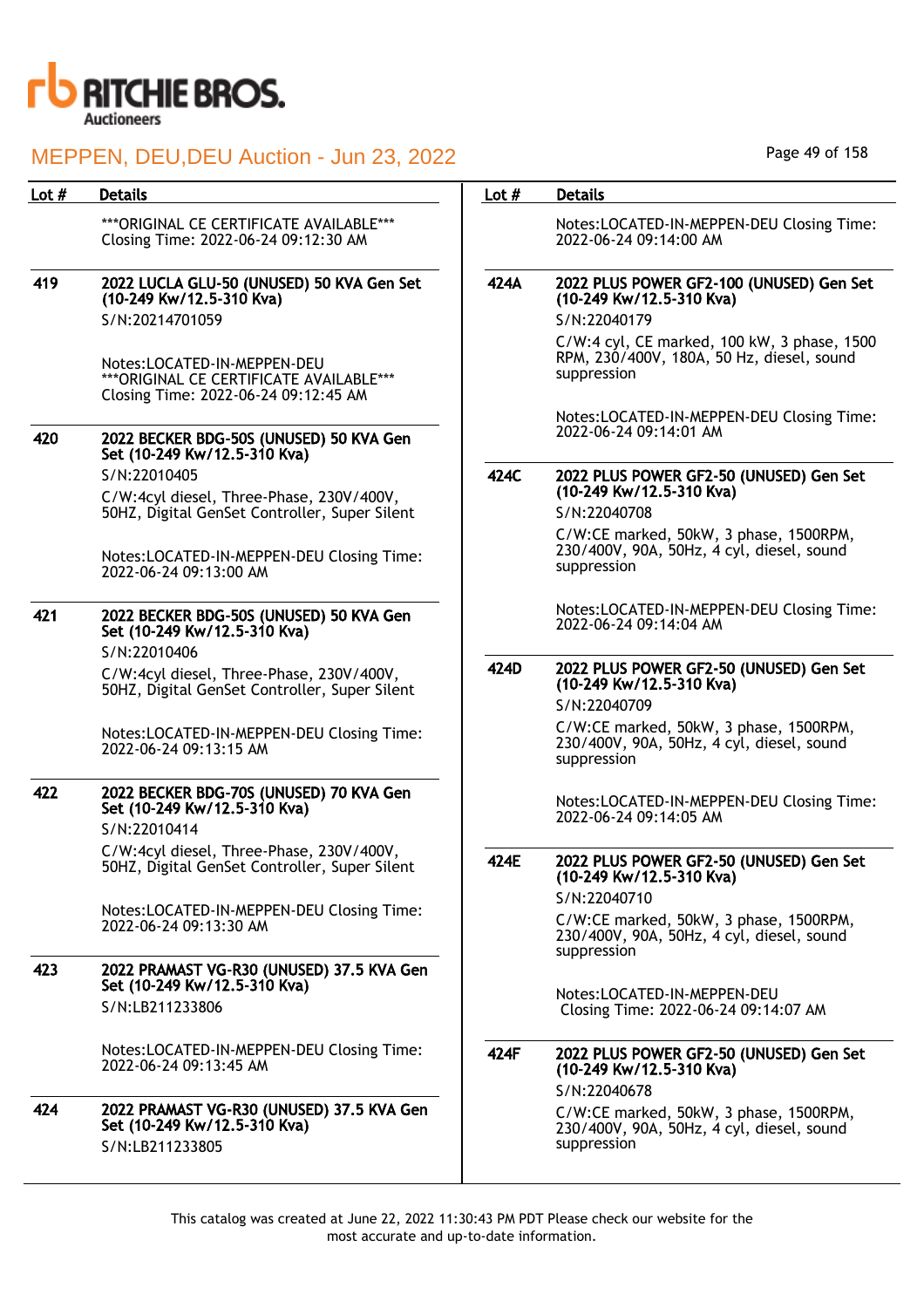

|      |                                                                                                                       | Lot $#$ | <b>Details</b>                                                                                                                      |
|------|-----------------------------------------------------------------------------------------------------------------------|---------|-------------------------------------------------------------------------------------------------------------------------------------|
|      | Notes:LOCATED-IN-MEPPEN-DEU Closing Time:<br>2022-06-24 09:14:09 AM                                                   |         | Notes:LOCATED-IN-MEPPEN-DEU Closing Time:<br>2022-06-24 09:14:45 AM                                                                 |
| 424G | 2022 PLUS POWER GF2-50 (UNUSED) Gen Set<br>(10-249 Kw/12.5-310 Kva)<br>S/N:22040727                                   | 428     | 2022 MUSTANG GRP1500 (UNUSED) Hydraulic<br><b>Rotating Demolition Grapple</b><br>S/N:AH220369                                       |
|      | C/W:CE marked, 50kW, 3 phase, 1500RPM,<br>230/400V, 90A, 50Hz, 4 cyl, diesel, sound<br>suppression                    |         | C/W:to fit 12 - 35 ton excavators, weight might<br>not be accurate to model / Gewicht kann vom<br>Model abweichen                   |
|      | Notes:LOCATED-IN-MEPPEN-DEU Closing Time:<br>2022-06-24 09:14:11 AM                                                   |         | Notes:LOCATED-IN-MEPPEN-DEU Closing Time:<br>2022-06-24 09:15:00 AM                                                                 |
| 424H | 2022 PLUS POWER GF2-50 (UNUSED) Gen Set<br>(10-249 Kw/12.5-310 Kva)<br>S/N:22040730                                   | 429     | 2022 MUSTANG GRP450D (UNUSED) Hydraulic<br><b>Rotating Demolition Grapple</b><br>S/N:AH220368                                       |
|      | C/W:CE marked, 50kW, 3 phase, 1500RPM,<br>230/400V, 90A, 50Hz, 4 cyl, diesel, sound<br>suppression                    |         | C/W:to fit 5, 5 - 12 ton excavators, weight<br>might not be accurate to model / Gewicht kann<br>vom Model abweichen                 |
|      | Notes:LOCATED-IN-MEPPEN-DEU Closing Time:<br>2022-06-24 09:14:13 AM                                                   |         | Notes:LOCATED-IN-MEPPEN-DEU Closing Time:<br>2022-06-24 09:15:15 AM                                                                 |
| 425  | 2022 MUSTANG RH20 (UNUSED) Pulverizer<br>Attachment<br>S/N:AH220362                                                   | 430     | 2022 MUSTANG GRP450 (UNUSED) Hydraulic<br><b>Rotating Demolition Grapple</b><br>S/N:AH220366                                        |
|      | C/W:to fit 16 - 40 ton excavators, weight might<br>not be accurate to model / Gewicht kann vom<br>Model abweichen     |         | C/W:to fit 5, 5 - 12 ton excavators, weight<br>might not be accurate to model / Gewicht kann<br>vom Model abweichen                 |
|      | Notes:LOCATED-IN-MEPPEN-DEU Closing Time:<br>2022-06-24 09:14:15 AM                                                   |         | Notes:LOCATED-IN-MEPPEN-DEU Closing Time:<br>2022-06-24 09:15:30 AM                                                                 |
| 426  | 2022 MUSTANG RH16 (UNUSED) Pulverizer<br><b>Attachment</b>                                                            | 431     | 2022 MUSTANG GRP450 (UNUSED) Hydraulic<br><b>Rotating Demolition Grapple</b>                                                        |
|      | S/N:AH220361<br>C/W:to fit excavators, weight might not be<br>accurate to model / Gewicht kann vom Model<br>abweichen |         | S/N:AH220367<br>C/W:to fit 5, 5 - 12 ton excavators, weight<br>might not be accurate to model / Gewicht kann<br>vom Model abweichen |
|      | Notes:LOCATED-IN-MEPPEN-DEU Closing Time:<br>2022-06-24 09:14:30 AM                                                   |         | Notes:LOCATED-IN-MEPPEN-DEU Closing Time:<br>2022-06-24 09:15:45 AM                                                                 |
| 427  | 2022 MUSTANG RK05 (UNUSED) Pulverizer<br><b>Attachment</b>                                                            | 432     | 2022 MUSTANG GRP250D (UNUSED) Hydraulic<br><b>Rotating Demolition Grapple</b>                                                       |
|      | S/N:AH220360                                                                                                          |         | S/N:AH220365                                                                                                                        |
|      | C/W:to fit excavators, weight might not be<br>accurate to model / Gewicht kann vom Model<br>abweichen                 |         | C/W:to fit 3, 5 - 9.5 ton excavators, weight<br>might not be accurate to model / Gewicht kann<br>vom Model abweichen                |

Page 50 of 158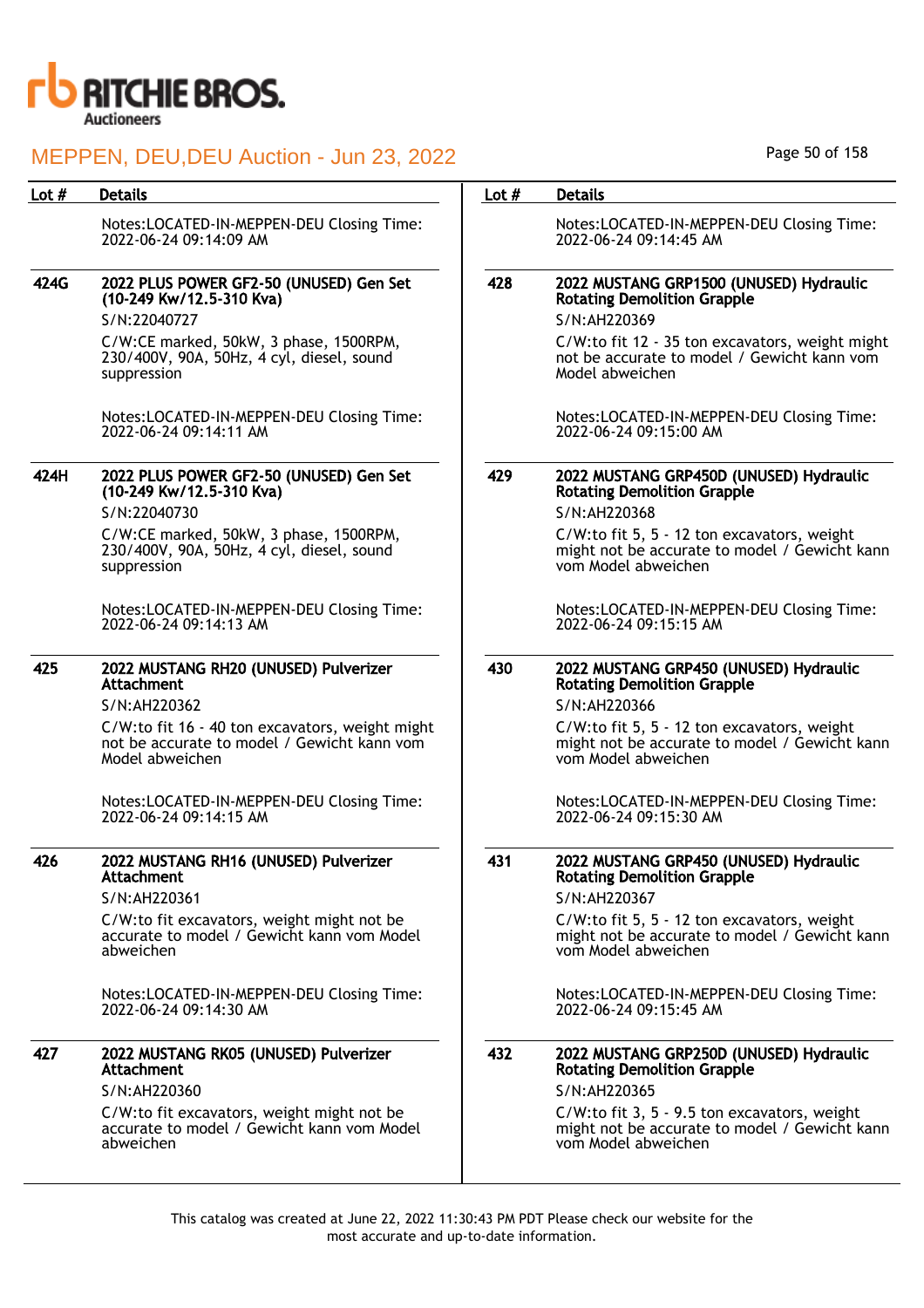

| Lot # | <b>Details</b>                                                                                                       | Lot $#$ | <b>Details</b>                                                                    |
|-------|----------------------------------------------------------------------------------------------------------------------|---------|-----------------------------------------------------------------------------------|
|       | Notes:LOCATED-IN-MEPPEN-DEU Closing Time:<br>2022-06-24 09:16:00 AM                                                  |         | 2022-06-24 09:17:30 AM                                                            |
|       |                                                                                                                      | 439     | 2022 MUSTANG HM152 (UNUSED) Excavator                                             |
| 433   | 2022 MUSTANG GRP250 (UNUSED) Hydraulic<br><b>Rotating Demolition Grapple</b>                                         |         | <b>Hydraulic Hammer</b><br>S/N:AH220348                                           |
|       | S/N:AH220364                                                                                                         |         |                                                                                   |
|       | C/W:to fit 3, 5 - 9.5 ton excavators, weight<br>might not be accurate to model / Gewicht kann<br>vom Model abweichen |         | Notes:LOCATED-IN-MEPPEN-DEU Closing Time:<br>2022-06-24 09:17:45 AM               |
|       | Notes:LOCATED-IN-MEPPEN-DEU Closing Time:<br>2022-06-24 09:16:15 AM                                                  | 440     | 2022 MUSTANG HM152 (UNUSED) Excavator<br><b>Hydraulic Hammer</b>                  |
|       |                                                                                                                      |         | S/N:AH220349                                                                      |
| 434   | 2022 MUSTANG GRP150 (UNUSED) Hydraulic<br><b>Rotating Demolition Grapple</b><br>S/N:AH220363                         |         | Notes:LOCATED-IN-MEPPEN-DEU Closing Time:<br>2022-06-24 09:18:00 AM               |
|       | C/W:to fit 1.5 - 5.5 ton excavators, weight<br>might not be accurate to model / Gewicht kann<br>vom Model abweichen  | 441     | 2022 MUSTANG HM152 (UNUSED) Excavator<br><b>Hydraulic Hammer</b>                  |
|       |                                                                                                                      |         | S/N:AH220350                                                                      |
|       | Notes:LOCATED-IN-MEPPEN-DEU Closing Time:<br>2022-06-24 09:16:30 AM                                                  |         | Notes:LOCATED-IN-MEPPEN-DEU Closing Time:<br>2022-06-24 09:18:15 AM               |
| 435   | 2022 MUSTANG HM102 (UNUSED) Excavator                                                                                |         |                                                                                   |
|       | <b>Hydraulic Hammer</b><br>S/N:AH220346                                                                              | 442     | 2022 MUSTANG HM252 (UNUSED) Excavator<br><b>Hydraulic Hammer</b>                  |
|       |                                                                                                                      |         | S/N:AH220351                                                                      |
|       | Notes:LOCATED-IN-MEPPEN-DEU Closing Time:                                                                            |         |                                                                                   |
|       | 2022-06-24 09:16:45 AM                                                                                               |         | Notes:LOCATED-IN-MEPPEN-DEU Closing Time:<br>2022-06-24 09:18:30 AM               |
| 436   | 2022 MUSTANG HM102 (UNUSED) Excavator<br><b>Hydraulic Hammer</b>                                                     |         |                                                                                   |
|       | S/N:AH220347                                                                                                         | 443     | 2022 MUSTANG HM252 (UNUSED) Excavator<br><b>Hydraulic Hammer</b>                  |
|       |                                                                                                                      |         | S/N:AH220352                                                                      |
|       | Notes:LOCATED-IN-MEPPEN-DEU Closing Time:<br>2022-06-24 09:17:00 AM                                                  |         | Notes:LOCATED-IN-MEPPEN-DEU Closing Time:<br>2022-06-24 09:18:45 AM               |
| 437   | 2022 MUSTANG BRH125 (UNUSED) Excavator                                                                               |         |                                                                                   |
|       | <b>Hydraulic Hammer</b>                                                                                              | 444     | 2022 MUSTANG HM500 (UNUSED) Excavator                                             |
|       | S/N:AH220353                                                                                                         |         | <b>Hydraulic Hammer</b><br>S/N:AH220356                                           |
|       | Notes:LOCATED-IN-MEPPEN-DEU Closing Time:<br>2022-06-24 09:17:15 AM                                                  |         | Notes:LOCATED-IN-MEPPEN-DEU Closing Time:<br>2022-06-24 09:19:00 AM               |
| 438   | 2022 MUSTANG BRH125 (UNUSED) Excavator<br><b>Hydraulic Hammer</b>                                                    |         |                                                                                   |
|       | S/N:AH220355                                                                                                         | 445     | 2022 MUSTANG HM1000 (UNUSED) Excavator<br><b>Hydraulic Hammer</b><br>S/N:AH220357 |
|       | Notes:LOCATED-IN-MEPPEN-DEU Closing Time:                                                                            |         |                                                                                   |

Page 51 of 158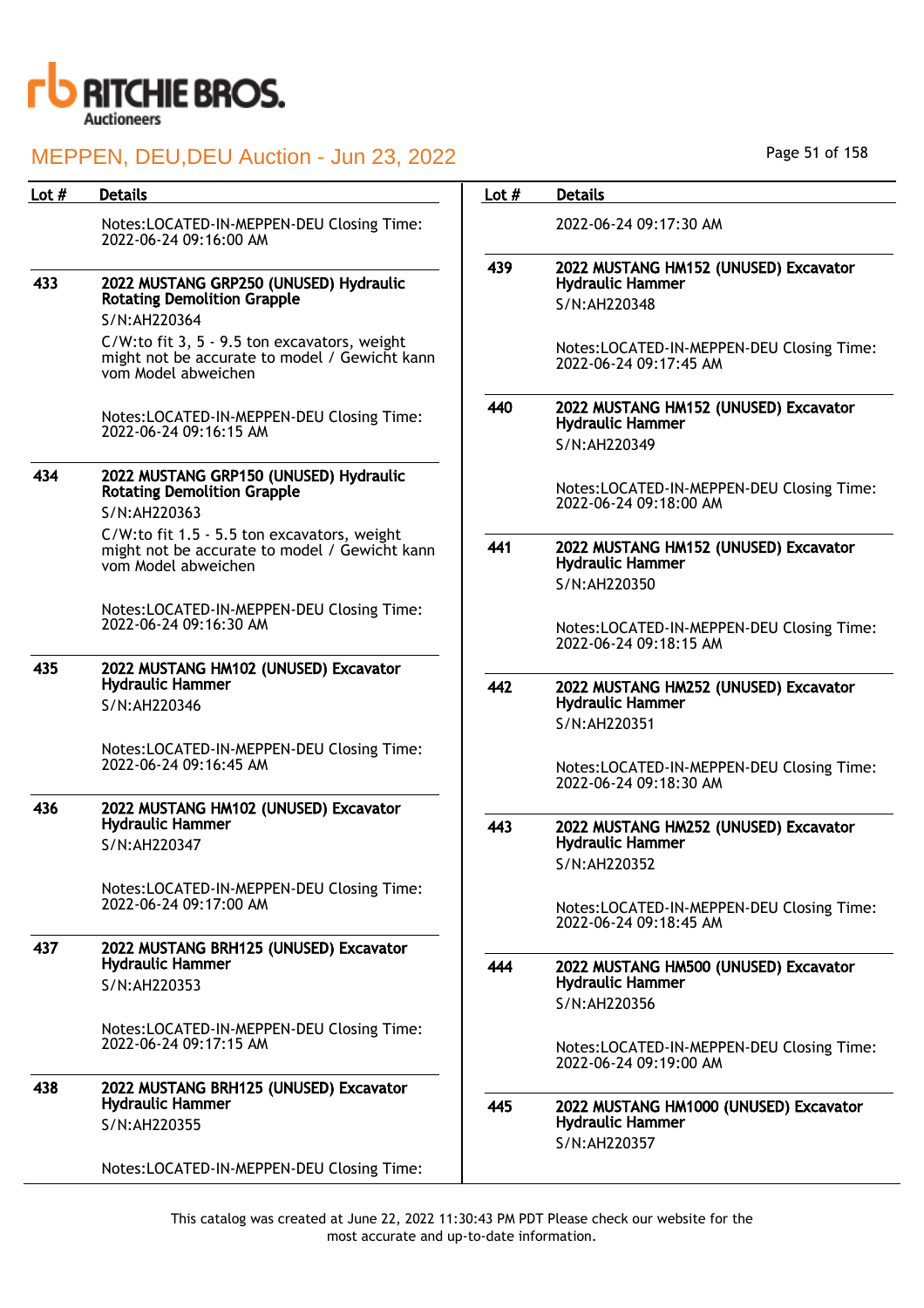

| Lot # | <b>Details</b>                                                                                                            | Lot $#$ | <b>Details</b>                                                                                                            |
|-------|---------------------------------------------------------------------------------------------------------------------------|---------|---------------------------------------------------------------------------------------------------------------------------|
|       | Notes:LOCATED-IN-MEPPEN-DEU Closing Time:<br>2022-06-24 09:19:15 AM                                                       |         | C/W:to suit 2, 5-4, 5 ton excavator, hydraulic<br>flow range 25-50 L/min                                                  |
| 446   | 2022 MUSTANG HM1500 (UNUSED) Excavator<br><b>Hydraulic Hammer</b>                                                         |         | Notes:LOCATED-IN-MEPPEN-DEU<br>*** CE CERTIFICATE AVAILABLE IN ELECTRONIC<br>FORM*** Closing Time: 2022-06-24 09:20:45 AM |
|       | S/N:AH220359                                                                                                              |         |                                                                                                                           |
|       | Notes:LOCATED-IN-MEPPEN-DEU Closing Time:<br>2022-06-24 09:19:30 AM                                                       | 452     | 2022 HAENER HX650 (UNUSED) Excavator<br><b>Hydraulic Hammer</b><br>S/N:3382199                                            |
| 447   | 2022 MUSTANG HM1500 (UNUSED) Excavator<br><b>Hydraulic Hammer</b><br>S/N:AH220358                                         |         | C/W:to suit 2, 5-5, 5 ton excavator, hydraulic<br>flow range 30-60 L/min                                                  |
|       | Notes:LOCATED-IN-MEPPEN-DEU Closing Time:<br>2022-06-24 09:19:45 AM                                                       |         | Notes:LOCATED-IN-MEPPEN-DEU<br>*** CE CERTIFICATE AVAILABLE IN ELECTRONIC<br>FORM*** Closing Time: 2022-06-24 09:21:00 AM |
| 448   | 2022 HAENER HX300 (UNUSED) Excavator<br><b>Hydraulic Hammer</b>                                                           | 453     | 2022 HAENER HX700 (UNUSED) Excavator<br><b>Hydraulic Hammer</b><br>S/N:3382075                                            |
|       | S/N:3382176                                                                                                               |         | C/W:to suit 4-8 ton excavator, hydraulic flow                                                                             |
|       | C/W:to suit 1, 5-2, 5 ton excavator, hydraulic<br>flow range 15-30 L/min                                                  |         | range 40-70 L/min                                                                                                         |
|       | Notes:LOCATED-IN-MEPPEN-DEU<br>*** CE CERTIFICATE AVAILABLE IN ELECTRONIC<br>FORM*** Closing Time: 2022-06-24 09:20:00 AM |         | Notes:LOCATED-IN-MEPPEN-DEU<br>*** CE CERTIFICATE AVAILABLE IN ELECTRONIC<br>FORM*** Closing Time: 2022-06-24 09:21:15 AM |
| 449   | 2022 HAENER HX400 (UNUSED) Excavator<br><b>Hydraulic Hammer</b>                                                           | 454     | 2022 HAENER HX800 (UNUSED) Excavator<br><b>Hydraulic Hammer</b><br>S/N:3382308                                            |
|       | S/N:3382001<br>C/W:to suit 1, 5-3 ton excavator, hydraulic<br>flow range 15-30 L/min                                      |         | C/W:to suit 6-11 ton excavator, hydraulic flow<br>range 40-90 L/min                                                       |
|       | Notes:LOCATED-IN-MEPPEN-DEU<br>*** CE CERTIFICATE AVAILABLE IN ELECTRONIC<br>FORM*** Closing Time: 2022-06-24 09:20:15 AM |         | Notes:LOCATED-IN-MEPPEN-DEU<br>*** CE CERTIFICATE AVAILABLE IN ELECTRONIC<br>FORM*** Closing Time: 2022-06-24 09:21:30 AM |
| 450   | 2022 HAENER HX500 (UNUSED) Excavator<br><b>Hydraulic Hammer</b>                                                           | 455     | 2022 HAENER HX1000 (UNUSED) Excavator<br><b>Hydraulic Hammer</b>                                                          |
|       | S/N:3382295                                                                                                               |         | S/N:3382170                                                                                                               |
|       | C/W:to suit 1, 5-4 ton excavator, hydraulic<br>flow range $23-30$ L/min, 150kg                                            |         | C/W:to suit 10-18 ton excavator, hydraulic flow<br>range 80-110 L/min                                                     |
|       | Notes:LOCATED-IN-MEPPEN-DEU Closing Time:<br>2022-06-24 09:20:30 AM                                                       |         | Notes:LOCATED-IN-MEPPEN-DEU<br>*** CE CERTIFICATE AVAILABLE IN ELECTRONIC<br>FORM*** Closing Time: 2022-06-24 09:21:45 AM |
| 451   | 2022 HAENER HX600 (UNUSED) Excavator<br><b>Hydraulic Hammer</b>                                                           | 456     | 2022 HAENER HPC400J (UNUSED) Hydraulic<br><b>Compactor Excavator Attachment - Other</b>                                   |
|       | S/N:3382068                                                                                                               |         | S/N:33382867                                                                                                              |

Page 52 of 158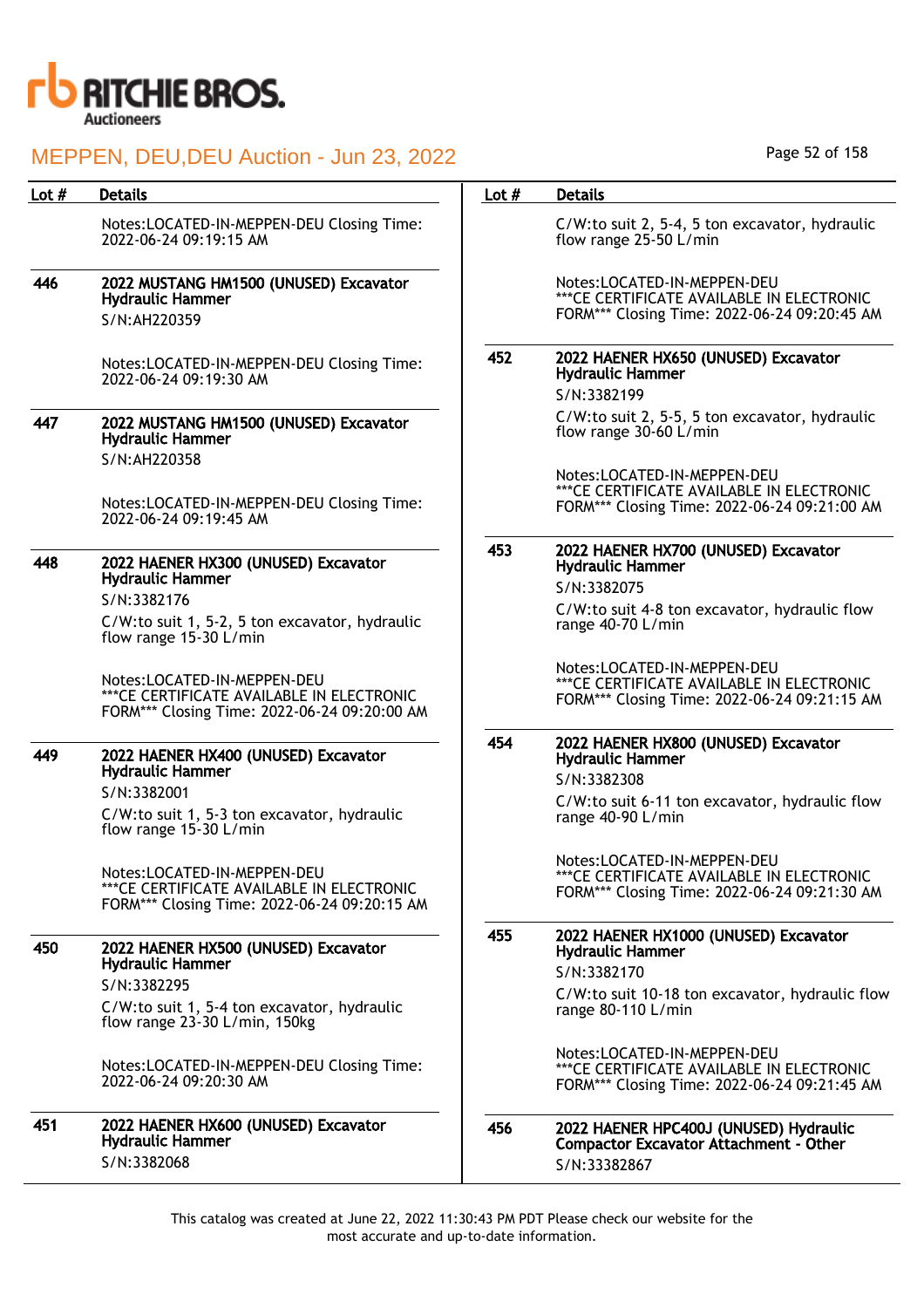

| Lot $#$ | <b>Details</b>                                                                                                                                  | Lot $#$ | <b>Details</b>                                                                                                            |
|---------|-------------------------------------------------------------------------------------------------------------------------------------------------|---------|---------------------------------------------------------------------------------------------------------------------------|
|         | C/W:to suit 4-13 ton excavator, with 45mm pin<br>system (wide 155mm, pin to pin 260mm),<br>Impulse (t/kN) 4/40, Oil flow (l/min) 45-85,         |         | FORM*** Closing Time: 2022-06-24 09:23:00 AM                                                                              |
|         | operating pressure (bar) 100-130, weight (kg)<br>300                                                                                            | 461     | 2022 HAENER HHE150 (UNUSED) Hedge Cutter<br><b>Excavator Attachment - Other</b>                                           |
|         |                                                                                                                                                 |         | S/N:33382889<br>C/W:to suit mini excavator                                                                                |
|         | Notes:LOCATED-IN-MEPPEN-DEU<br>*** CE CERTIFICATE AVAILABLE IN ELECTRONIC                                                                       |         |                                                                                                                           |
|         | FORM*** Closing Time: 2022-06-24 09:22:00 AM                                                                                                    |         | Notes:LOCATED-IN-MEPPEN-DEU                                                                                               |
| 457     | 2022 HAENER HGR100R (UNUSED) Excavator<br>Grapple                                                                                               |         | *** CE CERTIFICATE AVAILABLE IN ELECTRONIC<br>FORM*** Closing Time: 2022-06-24 09:23:15 AM                                |
|         | S/N:33382876                                                                                                                                    | 462     | 2022 HAENER HHE180 (UNUSED) Hedge Cutter                                                                                  |
|         | C/W:to suit 2-5 ton mini excavator, closing                                                                                                     |         | <b>Excavator Attachment - Other</b>                                                                                       |
|         | force 23kN, opening width 1200mm, weight<br>(with rotator) 170kg                                                                                |         | S/N:33382892                                                                                                              |
|         |                                                                                                                                                 |         | C/W:to suit mini excavator                                                                                                |
|         | Notes:LOCATED-IN-MEPPEN-DEU<br>*** CE CERTIFICATE AVAILABLE IN ELECTRONIC<br>FORM*** Closing Time: 2022-06-24 09:22:15 AM                       |         | Notes:LOCATED-IN-MEPPEN-DEU<br>*** CE CERTIFICATE AVAILABLE IN ELECTRONIC<br>FORM*** Closing Time: 2022-06-24 09:23:30 AM |
| 458     | 2022 HAENER HPC600J (UNUSED) Hydraulic<br><b>Compactor Excavator Attachment - Other</b><br>S/N:33382870                                         | 463     | 2022 HAENER HWG100R (UNUSED) Rotating<br><b>Wood Excavator Grapple</b>                                                    |
|         | C/W:to suit 12-20 ton excavator, with 65mm                                                                                                      |         | S/N:33382898                                                                                                              |
|         | pin system (wide 260mm, pin to pin 400mm),<br>Impulse (t/kN) 6, 5/60, Oil flow (l/min) 85-105,<br>operating pressure (bar) 100-150, weight (kg) |         | C/W:to suit mini excavator                                                                                                |
|         | 680                                                                                                                                             |         | Notes:LOCATED-IN-MEPPEN-DEU Closing Time:<br>2022-06-24 09:23:45 AM                                                       |
|         | Notes:LOCATED-IN-MEPPEN-DEU<br>*** CE CERTIFICATE AVAILABLE IN ELECTRONIC<br>FORM*** Closing Time: 2022-06-24 09:22:30 AM                       | 464     | 2022 HAENER HML800 (UNUSED) Mower<br><b>Excavator Attachment - Other</b><br>S/N:33382900                                  |
| 459     | 2022 HAENER HGR500R (UNUSED) Rotating<br>Sorting/Stone Grapple Excavator Grapple                                                                |         | C/W:to suit 1, 2-3 ton mini excavator                                                                                     |
|         | S/N:33382883                                                                                                                                    |         | Notes:LOCATED-IN-MEPPEN-DEU                                                                                               |
|         | C/W:to suit 7-14 ton mini excavator, weight<br>450kg                                                                                            |         | *** CE CERTIFICATE AVAILABLE IN ELECTRONIC<br>FORM*** Closing Time: 2022-06-24 09:24:00 AM                                |
|         | Notes:LOCATED-IN-MEPPEN-DEU<br>*** CE CERTIFICATE AVAILABLE IN ELECTRONIC                                                                       | 465     | 2022 HAENER HML1000 (UNUSED) Mower<br><b>Excavator Attachment - Other</b>                                                 |
|         | FORM*** Closing Time: 2022-06-24 09:22:45 AM                                                                                                    |         | S/N:33382903                                                                                                              |
|         |                                                                                                                                                 |         | C/W:to suit 2-5 ton mini excavator                                                                                        |
| 460     | 2022 HAENER HHE120 (UNUSED) Hedge Cutter<br>Excavator Attachment - Other                                                                        |         |                                                                                                                           |
|         | S/N:33382886                                                                                                                                    |         | Notes:LOCATED-IN-MEPPEN-DEU<br>***CE CERTIFICATE AVAILABLE IN ELECTRONIC                                                  |
|         | C/W:to suit mini excavator                                                                                                                      |         | FORM*** Closing Time: 2022-06-24 09:24:15 AM                                                                              |
|         | Notes:LOCATED-IN-MEPPEN-DEU                                                                                                                     | 466     | 2022 HAENER HGL2100MS (UNUSED) Ditch<br><b>Excavator Bucket</b>                                                           |
|         | *** CE CERTIFICATE AVAILABLE IN ELECTRONIC                                                                                                      |         |                                                                                                                           |

Page 53 of 158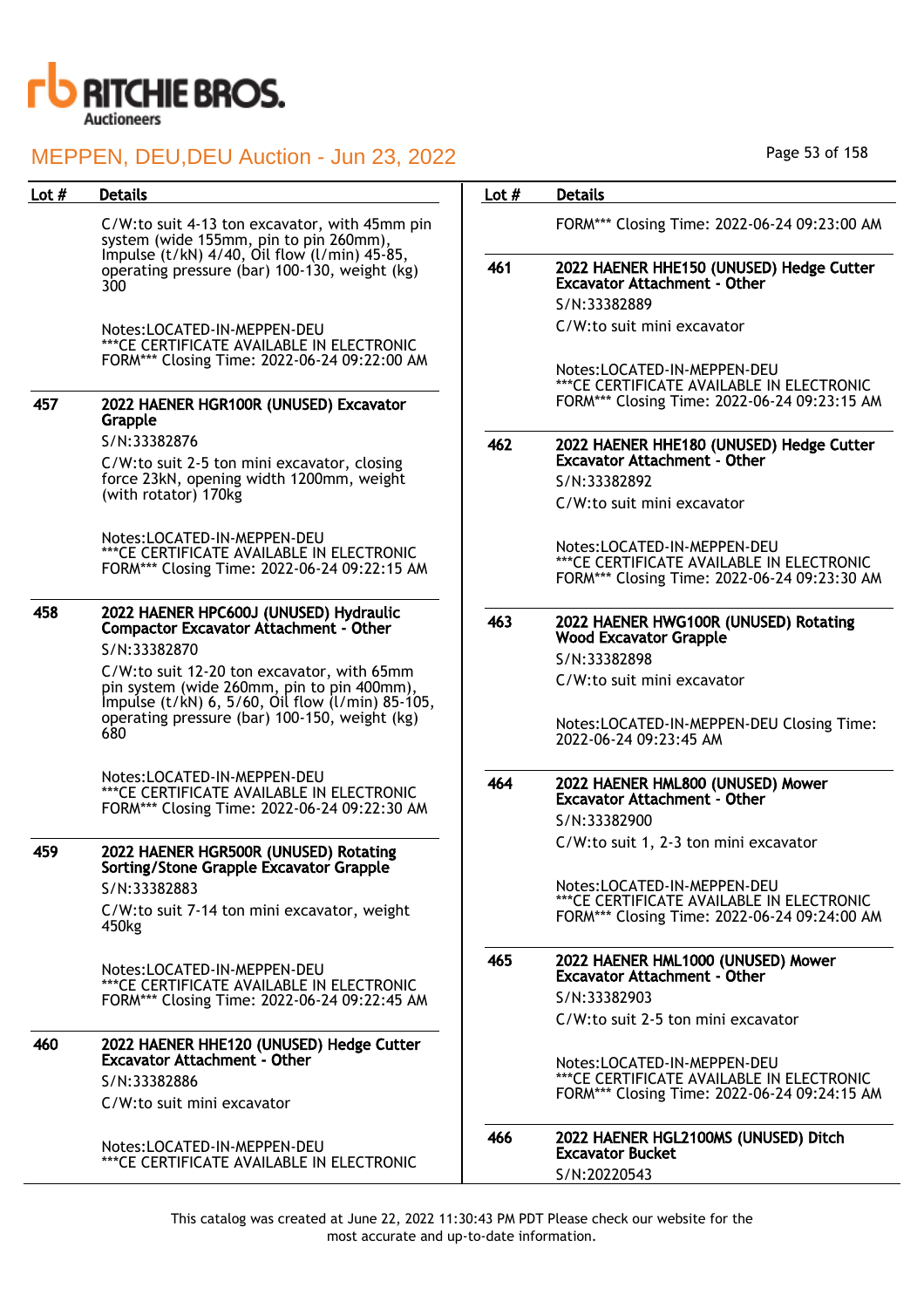

| Lot $#$ | <b>Details</b>                                                                                                          | Lot $#$ | <b>Details</b>                                                           |
|---------|-------------------------------------------------------------------------------------------------------------------------|---------|--------------------------------------------------------------------------|
|         | C/W:39" (1000mm) Ditch Bucket, to suit 2-3 ton<br>mini excavator with MS03<br>Notes:LOCATED-IN-MEPPEN-DEU Closing Time: |         | Notes:LOCATED-IN-MEPPEN-DEU Closing Time:<br>2022-06-24 09:26:15 AM      |
|         | 2022-06-24 09:24:30 AM                                                                                                  | 474     | 2015 KINSHOFER C18VE-80 13- Excavator<br>Grapple                         |
| 467     | 2012 SCHOCH MS08 600 mm Excavator Grapple<br>S/N:201210094                                                              |         | S/N:AD08206AG07784                                                       |
|         | Notes:LOCATED-IN-LEIPZIG-DEU Closing Time:<br>2022-06-24 09:24:45 AM                                                    |         | Notes:LOCATED-IN-MEPPEN-DEU Closing Time:<br>2022-06-24 09:26:30 AM      |
| 468     | 2007 KINSHOFER MS08 600 mm Excavator<br>Grapple<br>S/N:SG05311                                                          | 475     | 2014 KINSHOFER C08 HPX-60 6-9 Excavator<br>Grapple<br>S/N:ZD06223ZG04871 |
|         | Notes:LOCATED-IN-LEIPZIG-DEU Closing Time:<br>2022-06-24 09:25:00 AM                                                    |         | Notes:LOCATED-IN-MEPPEN-DEU Closing Time:<br>2022-06-24 09:26:45 AM      |
| 469     | 2007 KINSHOFER MS10 600 mm Excavator                                                                                    | 476     | 2016 KINSHOFER C08 HPX-60 6-9 Excavator<br>Grapple                       |
|         | Grapple<br>S/N:SG04873                                                                                                  |         | S/N:BD08104BG10578<br>C/W:missing parts                                  |
|         | Notes:LOCATED-IN-LEIPZIG-DEU Closing Time:<br>2022-06-24 09:25:15 AM                                                    |         | Notes:LOCATED-IN-MEPPEN-DEU Closing Time:<br>2022-06-24 09:27:00 AM      |
| 470     | 2007 KINSHOFER MS10 600 mm Excavator<br>Grapple                                                                         | 477     | 2007 KINSHOFER 600 MM 5-8 TO Excavator<br>Grapple                        |
|         | S/N:SG04874                                                                                                             |         | S/N:SD07196SG06513                                                       |
|         | Notes:LOCATED-IN-LEIPZIG-DEU Closing Time:<br>2022-06-24 09:25:30 AM                                                    |         | Notes:LOCATED-IN-MEPPEN-DEU Closing Time:<br>2022-06-24 09:27:15 AM      |
| 471     | 2017 SCHOCH ZG2.5 800 mm Excavator Grapple<br>S/N:201706048                                                             | 478     | 500MS08 Excavator Grapple<br>S/N:20130517                                |
|         | Notes:LOCATED-IN-LEIPZIG-DEU Closing Time:<br>2022-06-24 09:25:45 AM                                                    |         | Notes:LOCATED-IN-LEIPZIG-DEU Closing Time:<br>2022-06-24 09:27:30 AM     |
| 472     | 400 mm Excavator Grapple                                                                                                | 479     | VERACHTERT CW30-40 1800 mm Excavator<br><b>Bucket</b>                    |
|         | S/N:5014                                                                                                                |         | S/N:Not Available                                                        |
|         | Notes:LOCATED-IN-LEIPZIG-DEU Closing Time:<br>2022-06-24 09:26:00 AM                                                    |         | Notes:LOCATED-IN-MEPPEN-DEU Closing Time:<br>2022-06-24 09:27:45 AM      |
| 473     | 2012 KINSHOFER C05 HPX-50 3-5T Excavator                                                                                | 480     | <b>VERACHTERT CW40 2000 mm Excavator Bucket</b>                          |
|         | Grapple<br>S/N:XD04960XG04106                                                                                           |         | S/N:Not Available                                                        |
|         |                                                                                                                         |         |                                                                          |

Page 54 of 158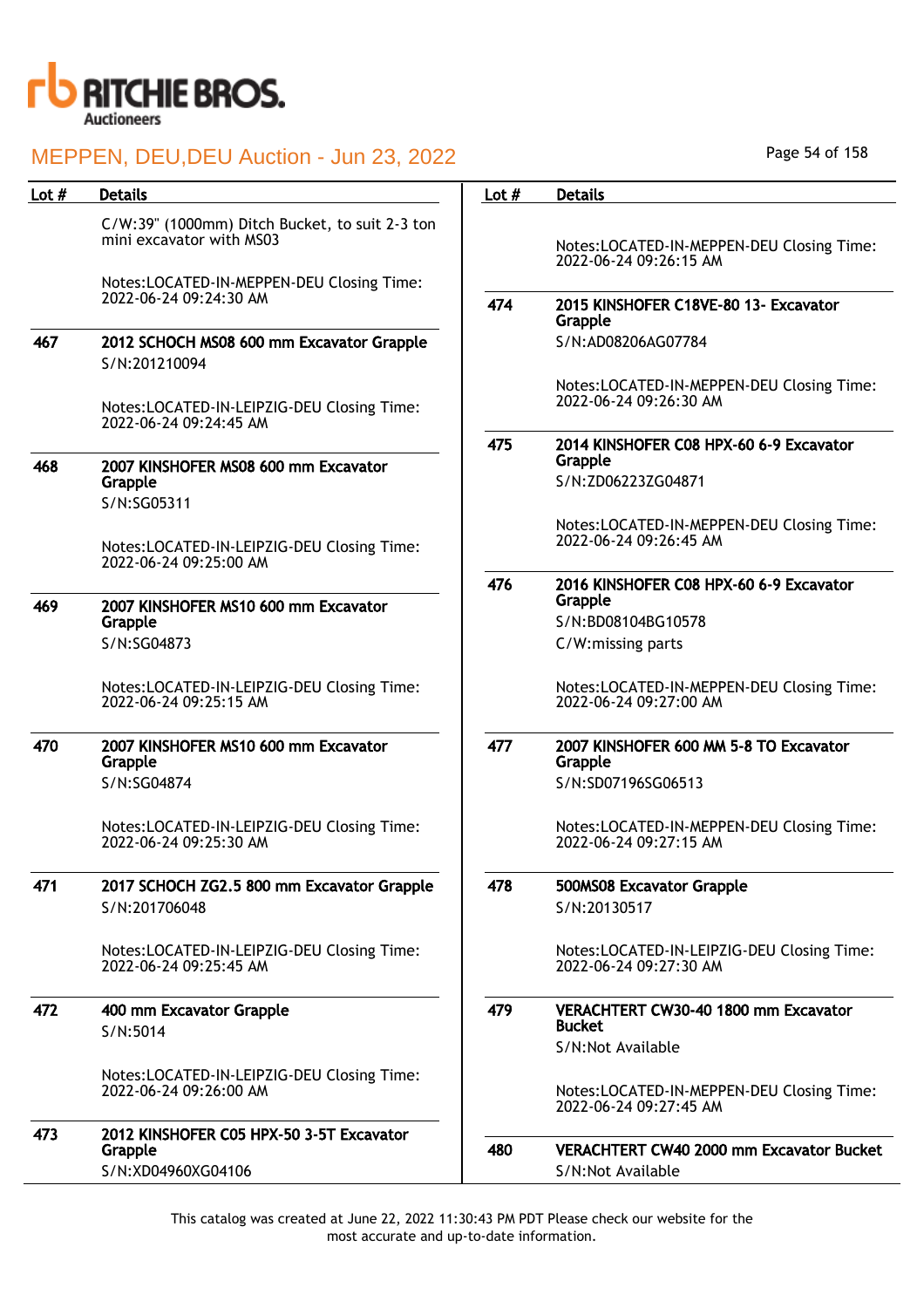

| Lot $#$ | <b>Details</b>                                                      | Lot $#$ | <b>Details</b>                                                       |
|---------|---------------------------------------------------------------------|---------|----------------------------------------------------------------------|
|         |                                                                     |         |                                                                      |
|         | Notes:LOCATED-IN-MEPPEN-DEU Closing Time:<br>2022-06-24 09:28:00 AM |         | Notes:LOCATED-IN-MEPPEN-DEU Closing Time:<br>2022-06-24 09:29:45 AM  |
|         |                                                                     |         |                                                                      |
| 481     | VERACHTERT CW40 2000 mm Excavator Bucket<br>S/N:Not Available       | 488     | <b>STRICKLAND (UNUSED) Qty Of 4 Excavator</b><br><b>Bucket</b>       |
|         |                                                                     |         | S/N:Not Available                                                    |
|         | Notes:LOCATED-IN-MEPPEN-DEU Closing Time:<br>2022-06-24 09:28:15 AM |         | C/W:300 mm, 450 mm, 600 mm, 900 mm                                   |
|         |                                                                     |         | Notes:LOCATED-IN-MEPPEN-DEU Closing Time:                            |
| 482     | 2017 KINSHOFER HD-GRL 2200 MM Excavator<br><b>Bucket</b>            |         | 2022-06-24 09:30:00 AM                                               |
|         | S/N:CG09592                                                         | 489     | 700 mm Excavator Bucket                                              |
|         |                                                                     |         | S/N:5648                                                             |
|         | Notes:LOCATED-IN-MEPPEN-DEU Closing Time:                           |         |                                                                      |
|         | 2022-06-24 09:28:30 AM                                              |         | Notes:LOCATED-IN-LEIPZIG-DEU Closing Time:                           |
|         |                                                                     |         | 2022-06-24 09:30:15 AM                                               |
| 483     | 2017 KINSHOFER HD.GRL1800MM KH Excavator<br><b>Bucket</b>           |         |                                                                      |
|         | S/N:CG06642                                                         | 490     | <b>LICHE Excavator Bucket</b>                                        |
|         |                                                                     |         | S/N:Not Available                                                    |
|         | Notes:LOCATED-IN-MEPPEN-DEU Closing Time:                           |         | C/W:Liche teeth, 600mm, fit to excavator 15-<br>20 <sub>to</sub>     |
|         | 2022-06-24 09:28:45 AM                                              |         |                                                                      |
|         |                                                                     |         | Notes:LOCATED-IN-MEPPEN-DEU Closing Time:                            |
| 484     | 2014 LEHNHOFF HD-GRL 1800 MM Excavator<br><b>Bucket</b>             |         | 2022-06-24 09:30:30 AM                                               |
|         | S/N:543814                                                          |         |                                                                      |
|         |                                                                     | 491     | MS03 400 mm Excavator Bucket                                         |
|         | Notes:LOCATED-IN-MEPPEN-DEU Closing Time:                           |         | S/N:Not Available                                                    |
|         | 2022-06-24 09:29:00 AM                                              |         |                                                                      |
|         |                                                                     |         | Notes:LOCATED-IN-LEIPZIG-DEU Closing Time:<br>2022-06-24 09:30:45 AM |
| 485     | 2018 KINSHOFER HD.GRL1600MM LH Excavator                            |         |                                                                      |
|         | Bucket                                                              | 492     | 350 mm Excavator Bucket                                              |
|         | S/N:DG03056                                                         |         | S/N:Not Available                                                    |
|         |                                                                     |         |                                                                      |
|         | Notes:LOCATED-IN-MEPPEN-DEU Closing Time:<br>2022-06-24 09:29:15 AM |         | Notes:LOCATED-IN-LEIPZIG-DEU Closing Time:                           |
|         |                                                                     |         | 2022-06-24 09:31:00 AM                                               |
| 486     | 2015 KINSHOFER HD-GRL 1500 MM Excavator                             |         |                                                                      |
|         | <b>Bucket</b>                                                       | 493     | 2012 Excavator Bucket                                                |
|         | S/N:L-157908                                                        |         | S/N:Not Available                                                    |
|         | Notes:LOCATED-IN-MEPPEN-DEU Closing Time:                           |         | Notes:LOCATED-IN-LEIPZIG-DEU Closing Time:                           |
|         | 2022-06-24 09:29:30 AM                                              |         | 2022-06-24 09:31:15 AM                                               |
| 487     | 2018 KINSHOFER HD.GRL1400MM KH Excavator                            | 494     | 2017 SCHOCH MS01 260 mm Excavator Bucket                             |
|         | <b>Bucket</b>                                                       |         | S/N:61701987/20                                                      |
|         | S/N:TB05L140                                                        |         |                                                                      |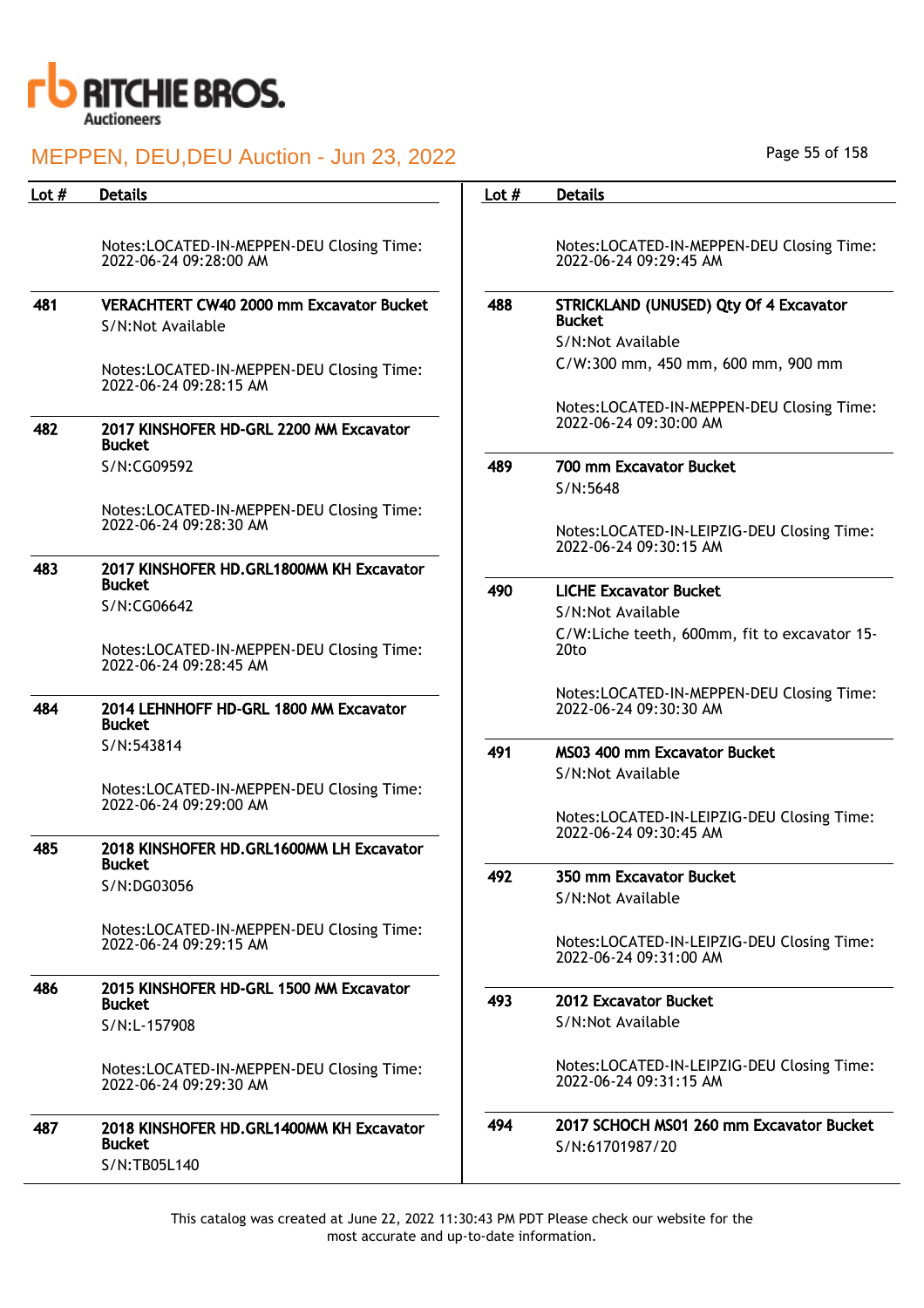

| Lot # | <b>Details</b>                                                                  | Lot $#$ | <b>Details</b>                                                              |
|-------|---------------------------------------------------------------------------------|---------|-----------------------------------------------------------------------------|
|       | Notes:LOCATED-IN-LEIPZIG-DEU Closing Time:<br>2022-06-24 09:31:30 AM            |         | Notes:LOCATED-IN-MEPPEN-DEU Closing Time:<br>2022-06-24 09:32:45 AM         |
| 495   | VERACHTERT CW40 Grapple & Bucket Adapter<br><b>Excavator Attachment - Other</b> |         |                                                                             |
|       | S/N:Not Available                                                               | 500     | <b>Wheel Loader Bucket</b>                                                  |
|       |                                                                                 |         | S/N:Not Available                                                           |
|       | Notes:LOCATED-IN-MEPPEN-DEU Closing Time:<br>2022-06-24 09:31:45 AM             |         | C/W:3000 mm, to fit Volvo L150<br>Notes:LOCATED-IN-MEPPEN-DEU Closing Time: |
| 496   | 2007 VERACHTERT CW40H4H Quick Coupler                                           |         | 2022-06-24 09:33:00 AM                                                      |
|       | <b>Excavator Attachment - Other</b>                                             | 501     | <b>Wheel Loader Bucket</b>                                                  |
|       | S/N:DEL09270                                                                    |         | S/N:Not Available                                                           |
|       | C/W:fit to CAT 323 DL-B, 150 bar                                                |         | C/W:3000 mm, to fit Volvo L150                                              |
|       | Notes:LOCATED-IN-MEPPEN-DEU Closing Time:<br>2022-06-24 09:32:00 AM             |         | Notes:LOCATED-IN-MEPPEN-DEU Closing Time:<br>2022-06-24 09:33:15 AM         |
| 497   | 2003 PROBST VMSHH-UNI-2500B Vacuum System                                       |         |                                                                             |
|       | S/N:120201130600                                                                | 502     | 2008 HEKAMP 2.025M <sup>3</sup> Wheel Loader Bucket<br>S/N:Not Available    |
|       | C/W:** Parts Only ** missing vacuum<br>attachment ** only engine runs **        |         |                                                                             |
|       |                                                                                 |         | C/W:euro, 2200 mm, chip bucket                                              |
|       | Notes:LOCATED-IN-MEPPEN-DEU Closing Time:<br>2022-06-24 09:32:15 AM             |         | Notes:LOCATED-IN-MEPPEN-DEU Closing Time:<br>2022-06-24 09:33:30 AM         |
| 498   | <b>Excavator Attachment - Other</b>                                             | 503     | Hydraulic Rotating Clamp Wheel Loader                                       |
|       | S/N:Not Available                                                               |         | Attachment - Other                                                          |
|       |                                                                                 |         | S/N:Not Available                                                           |
|       | Notes:LOCATED-IN-MEPPEN-DEU Closing Time:<br>2022-06-24 09:32:30 AM             |         | Notes:LOCATED-IN-MEPPEN-DEU Closing Time:<br>2022-06-24 09:33:45 AM         |
| 498A  | 2000 mm Excavator Bucket                                                        | 504     | <b>Wheel Loader Forks</b>                                                   |
|       | S/N:Not Available                                                               |         | S/N:Not Available                                                           |
|       |                                                                                 |         |                                                                             |
|       | Notes:LOCATED-IN-MEPPEN-DEU Closing Time:<br>2022-06-24 09:32:35 AM             |         | Notes:LOCATED-IN-MEPPEN-DEU Closing Time:<br>2022-06-24 09:34:00 AM         |
| 498B  | 2009 HUBER GP7/3-5 Adapter Plate Agricultural<br>Equipment - Other              | 505     | 2012 KRAMER 800mm Wheel Loader Forks                                        |
|       | S/N:5319                                                                        |         | S/N:Not Available                                                           |
|       |                                                                                 |         | C/W:To Fit Kramer K350                                                      |
|       | Notes:LOCATED-IN-MEPPEN-DEU Closing Time:<br>2022-06-24 09:32:40 AM             |         | Notes:LOCATED-IN-LEIPZIG-DEU Closing Time:<br>2022-06-24 09:34:15 AM        |
| 499   | ELJA SK1 Hyd Clamp Equipment Attachment -                                       |         |                                                                             |
|       | <b>Other</b>                                                                    | 506     | 2012 GRIPTECH RM30 Forks                                                    |
|       | S/N:Not Available                                                               |         | S/N:121125106                                                               |

Page 56 of 158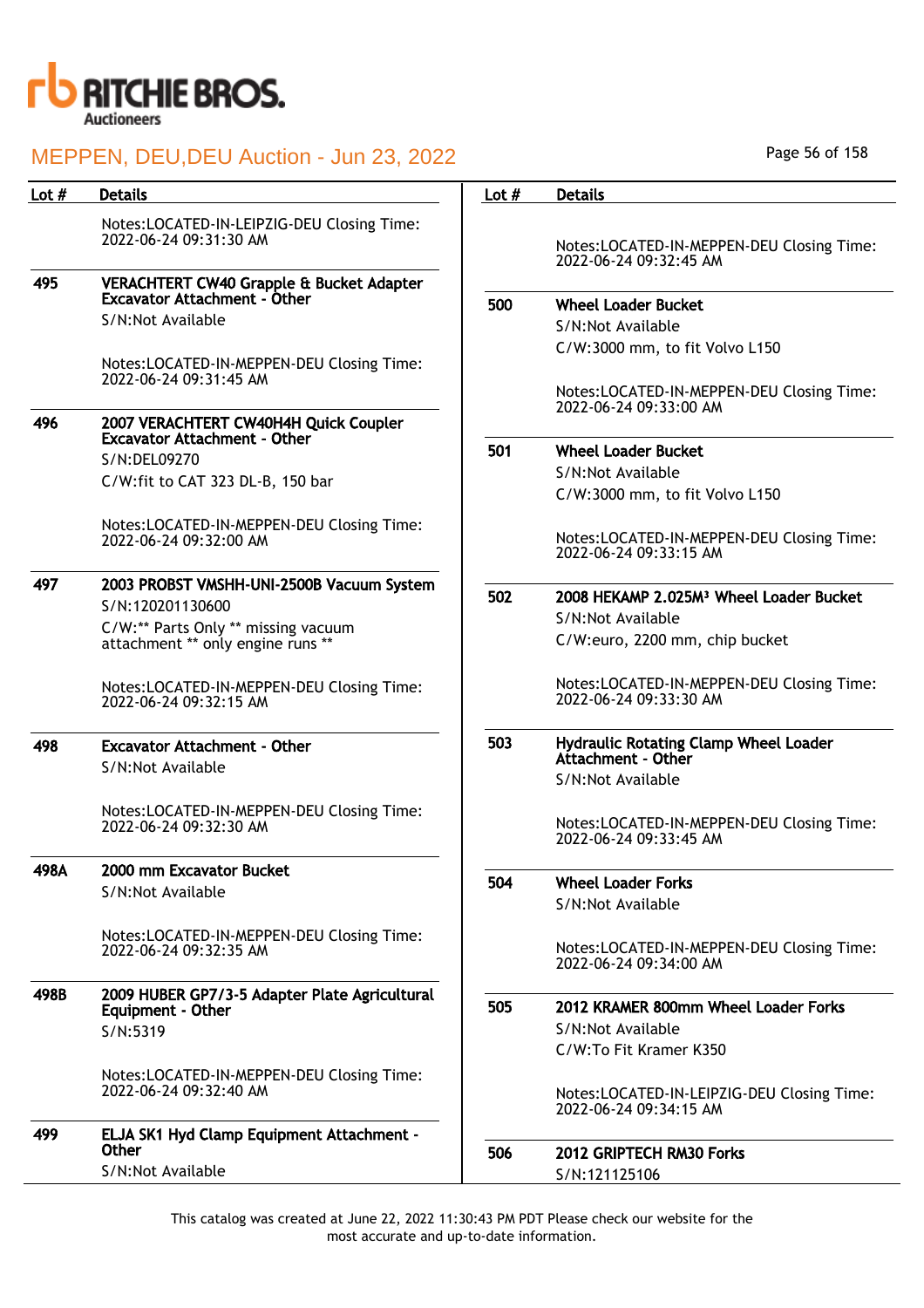

| Lot # | <b>Details</b>                                                                                                                          | Lot $#$ | <b>Details</b>                                                                                                           |
|-------|-----------------------------------------------------------------------------------------------------------------------------------------|---------|--------------------------------------------------------------------------------------------------------------------------|
|       |                                                                                                                                         |         |                                                                                                                          |
|       | Notes:LOCATED-IN-LEIPZIG-DEU Closing Time:<br>2022-06-24 09:34:30 AM                                                                    | 513     | <b>KEPPLER Lift Gate Truck Attachment - Other</b>                                                                        |
|       |                                                                                                                                         |         | S/N:Not Available                                                                                                        |
| 507   | 2000 MANITOU PSCSI Man Basket Equipment<br>Attachment - Other                                                                           |         | Notes:LOCATED-IN-MEPPEN-DEU Closing Time:<br>2022-06-24 09:36:15 AM                                                      |
|       | S/N:579629                                                                                                                              |         |                                                                                                                          |
|       | C/W:To Fit Manitou Telehandler, Manitou<br>Adaptation With Additional Stick                                                             | 514     | 2010 EMILY OMEGA 3M3 Hydraulic Bucket<br>S/N:Not Available                                                               |
|       | Notes:LOCATED-IN-MEPPEN-DEU Closing Time:<br>2022-06-24 09:34:45 AM                                                                     |         | Notes:LOCATED-IN-WACKERSDORF-DEU<br>Technische Fragen an: Dominik Wiesboeck +49<br>151 65614076 Closing Time: 2022-06-24 |
| 508   | <b>Bucket</b>                                                                                                                           |         | 09:36:30 AM                                                                                                              |
|       | S/N:14060102<br>C/W:2400mm                                                                                                              | 515     |                                                                                                                          |
|       |                                                                                                                                         |         | 1999 PARMITER SGS400 Silage Bucket Livestock<br><b>Equipment - Other</b>                                                 |
|       | Notes:LOCATED-IN-LEIPZIG-DEU Closing Time:<br>2022-06-24 09:35:00 AM                                                                    |         | S/N:GS401217                                                                                                             |
|       |                                                                                                                                         |         | Notes:LOCATED-IN-WACKERSDORF-DEU<br>Technische Fragen an: Dominik Wiesboeck +49                                          |
| 509   | 1.2 m Forks<br>S/N:Not Available                                                                                                        |         | 151 65614076 Closing Time: 2022-06-24<br>09:36:45 AM                                                                     |
|       | Notes:LOCATED-IN-WACKERSDORF-DEU<br>Technische Fragen an: Dominik Wiesboeck +49<br>151 65614076 Closing Time: 2022-06-24<br>09:35:15 AM | 516     | Forkboard w/ SideShift Equipment Attachment<br>- Other<br>S/N:Not Available<br>C/W:To fit Forklift                       |
| 510   | 1.2 m Forks                                                                                                                             |         |                                                                                                                          |
|       | S/N:Not Available                                                                                                                       |         | Notes:LOCATED-IN-MEPPEN-DEU Closing Time:<br>2022-06-24 09:37:00 AM                                                      |
|       | Notes:LOCATED-IN-WACKERSDORF-DEU<br>Technische Fragen an: Dominik Wiesboeck +49<br>151 65614076 Closing Time: 2022-06-24                | 517     | Qty Of 4 Hydraulic Extendable Forks Equipment<br>Attachment - Other                                                      |
|       | 09:35:30 AM                                                                                                                             |         | S/N:Not Available                                                                                                        |
| 511   | <b>Forks</b>                                                                                                                            |         | C/W:To fit Forklift                                                                                                      |
|       | S/N:Not Available                                                                                                                       |         | Notes:LOCATED-IN-MEPPEN-DEU Closing Time:<br>2022-06-24 09:37:15 AM                                                      |
|       | Notes:LOCATED-IN-LEIPZIG-DEU Closing Time:<br>2022-06-24 09:35:45 AM                                                                    | 518     | Hyd Forkboard Equipment Attachment - Other<br>S/N:Not Available                                                          |
| 512   | (UNUSED) Forks                                                                                                                          |         | C/W:to fit forklift, with tipping function                                                                               |
|       | S/N:Not Available                                                                                                                       |         |                                                                                                                          |
|       | C/W:2500 mm Extension                                                                                                                   |         | Notes:LOCATED-IN-MEPPEN-DEU Closing Time:<br>2022-06-24 09:37:30 AM                                                      |
|       | Notes:LOCATED-IN-MEPPEN-DEU<br>Closing Time: 2022-06-24 09:36:00 AM                                                                     | 519     | Forkboard w/ Positioner Equipment Attachment                                                                             |
|       |                                                                                                                                         |         |                                                                                                                          |

Page 57 of 158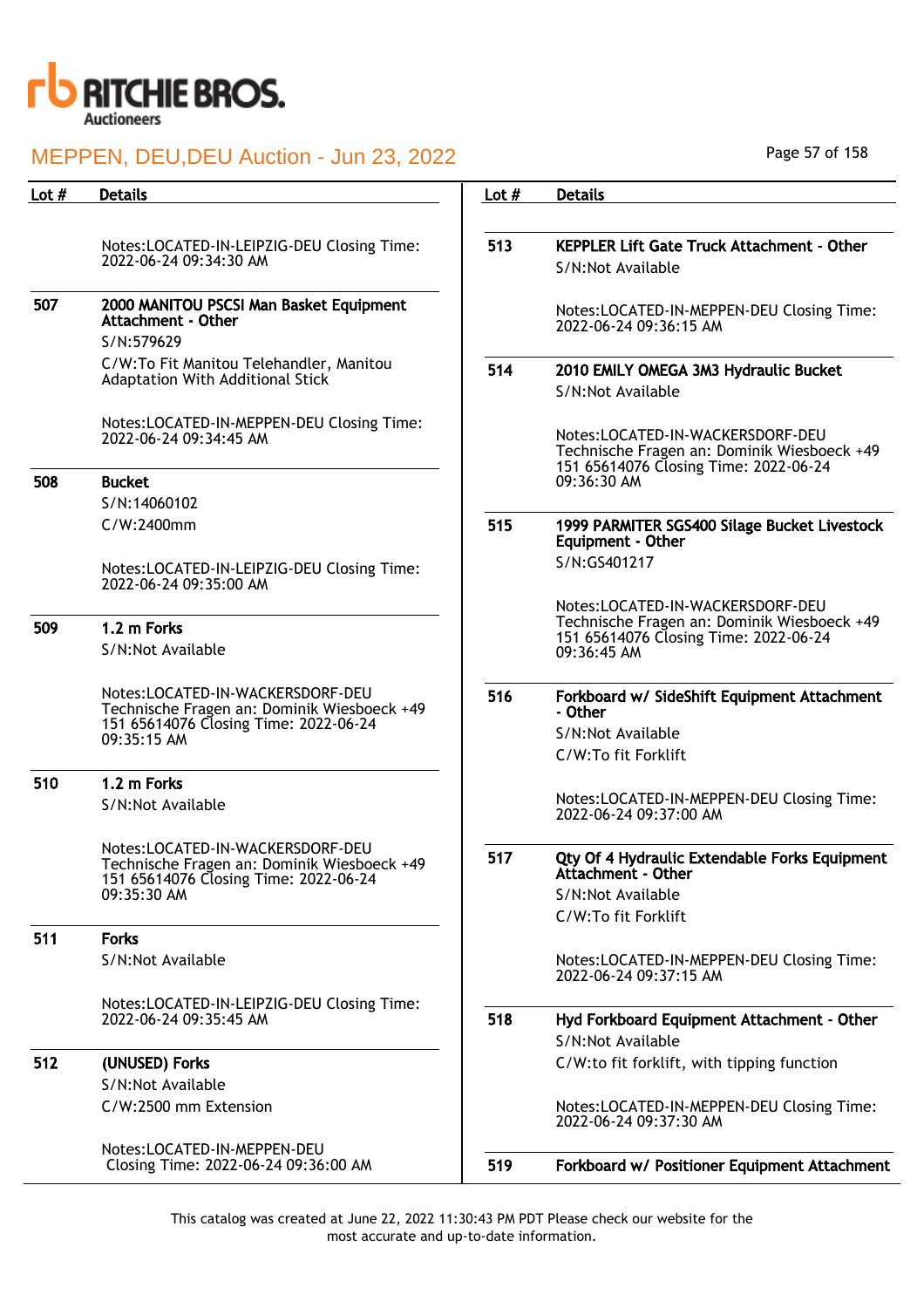

| Lot $#$ | <b>Details</b>                                                      | Lot $#$ | <b>Details</b>                                                                    |
|---------|---------------------------------------------------------------------|---------|-----------------------------------------------------------------------------------|
|         | - Other                                                             |         | Other                                                                             |
|         | S/N:Not Available                                                   |         | S/N:Not Available                                                                 |
|         | C/W:4 Forks, To fit Forklift                                        |         |                                                                                   |
|         |                                                                     |         | Notes:LOCATED-IN-MEPPEN-DEU Closing Time:                                         |
|         | Notes:LOCATED-IN-MEPPEN-DEU Closing Time:<br>2022-06-24 09:37:45 AM |         | 2022-06-24 09:39:15 AM                                                            |
| 520     | Hydraulic Forkboard Equipment Attachment -                          | 526     | Qty Of 4 Safety Boards Equipment Attachment -<br>Other                            |
|         | Other                                                               |         | S/N:Not Available                                                                 |
|         | S/N:Not Available                                                   |         |                                                                                   |
|         | C/W:4 forks, with side shift option                                 |         | Notes:LOCATED-IN-MEPPEN-DEU Closing Time:<br>2022-06-24 09:39:30 AM               |
|         | Notes:LOCATED-IN-MEPPEN-DEU Closing Time:                           |         |                                                                                   |
|         | 2022-06-24 09:38:00 AM                                              | 527     | Lifting Pin Equipment Attachment - Other<br>S/N:Not Available                     |
| 521     | Hydraulic Forkboard Equipment Attachment -                          |         | C/W:To fit Forklift                                                               |
|         | Other                                                               |         |                                                                                   |
|         | S/N:Not Available                                                   |         | Notes:LOCATED-IN-MEPPEN-DEU Closing Time:                                         |
|         | C/W:4 forks, with side shift option                                 |         | 2022-06-24 09:39:45 AM                                                            |
|         | Notes:LOCATED-IN-MEPPEN-DEU Closing Time:<br>2022-06-24 09:38:15 AM | 528     | 1987 MEYER 6-0701 Hyd Foldable Lifting Pin<br><b>Equipment Attachment - Other</b> |
|         |                                                                     |         | S/N:Not Available                                                                 |
| 522     | Forkboards Qty Of 2 Equipment Attachment -<br><b>Other</b>          |         | C/W:To fit Forklift                                                               |
|         | S/N:Not Available                                                   |         | Notes:LOCATED-IN-MEPPEN-DEU Closing Time:                                         |
|         | C/W:1x w/ side shift, 1x normal                                     |         | 2022-06-24 09:40:00 AM                                                            |
|         | Notes:LOCATED-IN-MEPPEN-DEU Closing Time:<br>2022-06-24 09:38:30 AM | 529     | <b>Forks</b>                                                                      |
|         |                                                                     |         | S/N:Not Available                                                                 |
|         |                                                                     |         | C/W:Forks, To fit Forklift                                                        |
| 523     | Forkboard Equipment Attachment - Other                              |         |                                                                                   |
|         | S/N:Not Available                                                   |         | Notes:LOCATED-IN-MEPPEN-DEU Closing Time:                                         |
|         | C/W:To fit Forklift                                                 |         | 2022-06-24 09:40:15 AM                                                            |
|         | Notes:LOCATED-IN-MEPPEN-DEU Closing Time:                           | 530     | <b>Forks</b>                                                                      |
|         | 2022-06-24 09:38:45 AM                                              |         | S/N:Not Available                                                                 |
|         |                                                                     |         | C/W:Forks, To fit Forklift                                                        |
| 524     | Forkboard w/ Hyd Clamp Equipment<br>Attachment - Other              |         |                                                                                   |
|         | S/N:Not Available                                                   |         | Notes:LOCATED-IN-MEPPEN-DEU Closing Time:                                         |
|         | C/W:To fit Forklift                                                 |         | 2022-06-24 09:40:30 AM                                                            |
|         |                                                                     | 531     | 2007 CARLSTAHL PC30 Jib                                                           |
|         | Notes:LOCATED-IN-MEPPEN-DEU Closing Time:<br>2022-06-24 09:39:00 AM |         | S/N:708552                                                                        |
| 525     | Qty Of 7 Safety Boards Equipment Attachment -                       |         | Notes:LOCATED-IN-LEIPZIG-DEU Closing Time:<br>2022-06-24 09:40:45 AM              |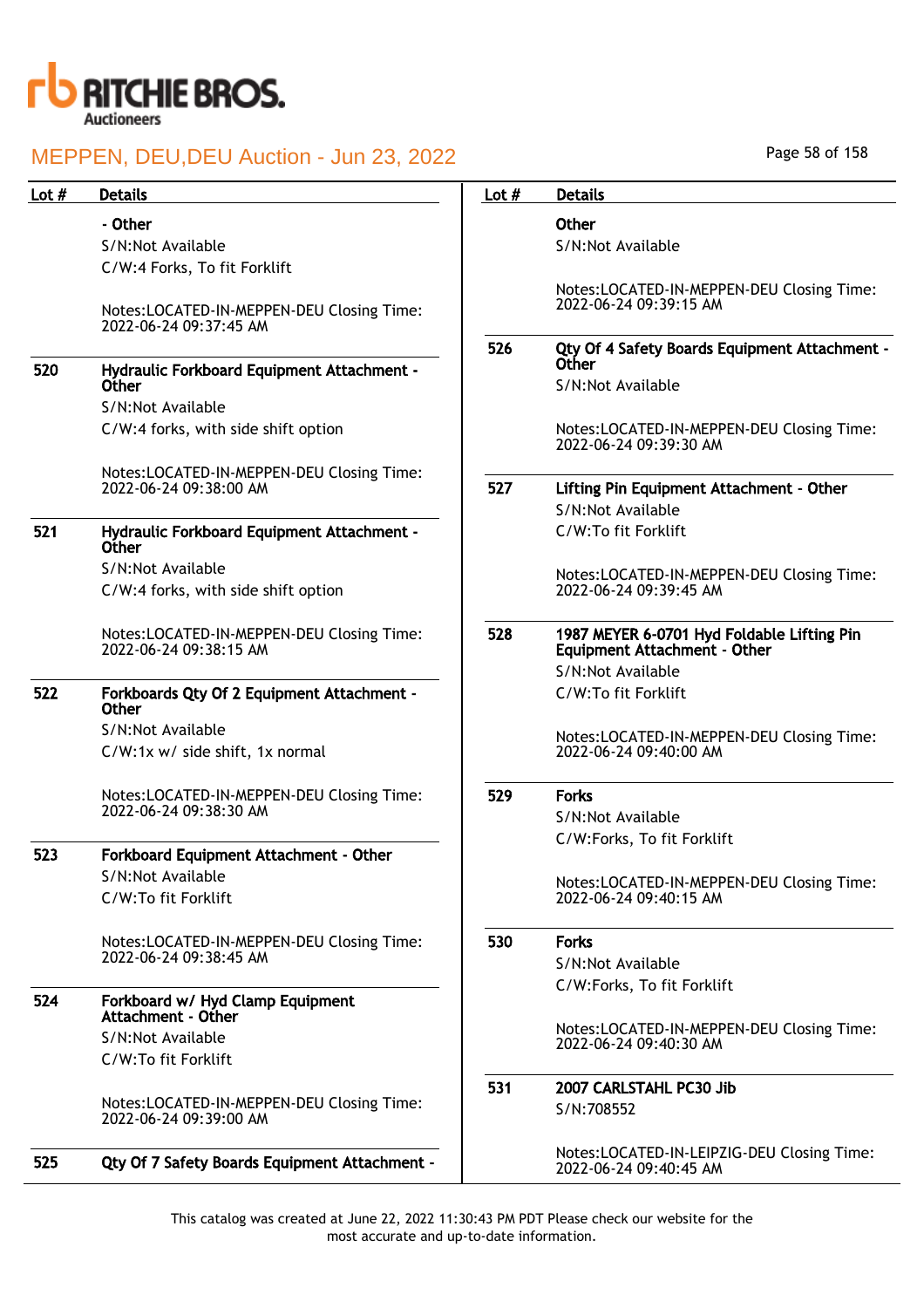

## MEPPEN, DEU,DEU Auction - Jun 23, 2022

| <b>Details</b>                                                      | Lot $#$                                                                                                                                                                                                                                                                                      | <b>Details</b>                                                                                      |
|---------------------------------------------------------------------|----------------------------------------------------------------------------------------------------------------------------------------------------------------------------------------------------------------------------------------------------------------------------------------------|-----------------------------------------------------------------------------------------------------|
|                                                                     |                                                                                                                                                                                                                                                                                              |                                                                                                     |
| <b>CAT (UNUSED) Crawler Tractor Dozer</b>                           |                                                                                                                                                                                                                                                                                              | Notes:LOCATED-IN-MEPPEN-DEU Closing Time:                                                           |
| S/N:Not Available                                                   |                                                                                                                                                                                                                                                                                              | 2022-06-24 09:42:15 AM                                                                              |
|                                                                     |                                                                                                                                                                                                                                                                                              |                                                                                                     |
|                                                                     |                                                                                                                                                                                                                                                                                              | KRONE Weights w/ 3pt frt and rear options<br>Tractor Attachment - Other                             |
|                                                                     |                                                                                                                                                                                                                                                                                              | S/N:Not Available                                                                                   |
| 151 65614076 Closing Time: 2022-06-24<br>$09:40:50$ AM              |                                                                                                                                                                                                                                                                                              | C/W:3000 Kg                                                                                         |
|                                                                     |                                                                                                                                                                                                                                                                                              | Notes:LOCATED-IN-MEPPEN-DEU Closing Time:                                                           |
| Demolition Ball Demolition Attachment - Other<br>S/N:Not Available  |                                                                                                                                                                                                                                                                                              | 2022-06-24 09:42:30 AM                                                                              |
|                                                                     | 539                                                                                                                                                                                                                                                                                          | KAERCHER SV7 Cleaner Qty Of 2 Misc Shop,<br>Warehouse, Consumer                                     |
| 2022-06-24 09:41:00 AM                                              |                                                                                                                                                                                                                                                                                              | S/N:Not Available                                                                                   |
| 2018 DEVOS AGRI GRFR Trencher                                       |                                                                                                                                                                                                                                                                                              | Notes:LOCATED-IN-WACKERSDORF-DEU                                                                    |
| S/N:061819784                                                       |                                                                                                                                                                                                                                                                                              | Technische Fragen an: Dominik Wiesboeck +49<br>151 65614076 Closing Time: 2022-06-24<br>09:42:45 AM |
| Notes:LOCATED-IN-MEPPEN-DEU Closing Time:                           |                                                                                                                                                                                                                                                                                              |                                                                                                     |
|                                                                     | 540                                                                                                                                                                                                                                                                                          | <b>SUER Front Weight Agricultural Equipment -</b><br>Other                                          |
| <b>FAUCHEUX F6 Front Loader w/ Bucket Tractor</b>                   |                                                                                                                                                                                                                                                                                              | S/N:Not Available                                                                                   |
|                                                                     |                                                                                                                                                                                                                                                                                              | C/W:400 Kg                                                                                          |
|                                                                     |                                                                                                                                                                                                                                                                                              |                                                                                                     |
|                                                                     |                                                                                                                                                                                                                                                                                              | Notes:LOCATED-IN-MEPPEN-DEU Closing Time:<br>2022-06-24 09:43:00 AM                                 |
| Notes:LOCATED-IN-MEPPEN-DEU Closing Time:                           |                                                                                                                                                                                                                                                                                              |                                                                                                     |
|                                                                     | 541                                                                                                                                                                                                                                                                                          | NEW HOLLAND Front Weight Agricultural<br>Equipment - Other                                          |
| <b>Tractor Bale Fork</b>                                            |                                                                                                                                                                                                                                                                                              | S/N:Not Available                                                                                   |
| S/N:Not Available                                                   |                                                                                                                                                                                                                                                                                              |                                                                                                     |
| Notes:LOCATED-IN-MEPPEN-DEU Closing Time:<br>2022-06-24 09:41:45 AM |                                                                                                                                                                                                                                                                                              | Notes:LOCATED-IN-MEPPEN-DEU<br>Closing Time: 2022-06-24 09:43:15 AM                                 |
|                                                                     | C/W:to fit Cat D6K LGP, parts no. 2971701<br>Notes:LOCATED-IN-WACKERSDORF-DEU<br>Technische Fragen an: Dominik Wiesboeck +49<br>Notes:LOCATED-IN-MEPPEN-DEU Closing Time:<br>2022-06-24 09:41:15 AM<br>Attachment - Other<br>S/N:600001<br>C/W:** Loader Bended **<br>2022-06-24 09:41:30 AM | 538                                                                                                 |

536 Tractor Bucket S/N:Not Available C/W:1000 mm Notes:LOCATED-IN-MEPPEN-DEU Closing Time: 2022-06-24 09:42:00 AM 537 KRONE Weights w/ 3pt frt or rear Tractor Attachment - Other

S/N:Not Available C/W:1600 Kg

543 2018 LEMKEN JUWEL 7TL100 Frame Extension Agricultural Equipment - Other

Notes:LOCATED-IN-MEPPEN-DEU Closing Time:

542 2014 LEMKEN EUROPAL 8X-100 Frame Extension Agricultural Equipment - Other

S/N:Not Available

S/N:Not Available

2022-06-24 09:43:30 AM

Notes:LOCATED-IN-MEPPEN-DEU Closing Time: 2022-06-24 09:43:45 AM

This catalog was created at June 22, 2022 11:30:43 PM PDT Please check our website for the most accurate and up-to-date information.

Page 59 of 158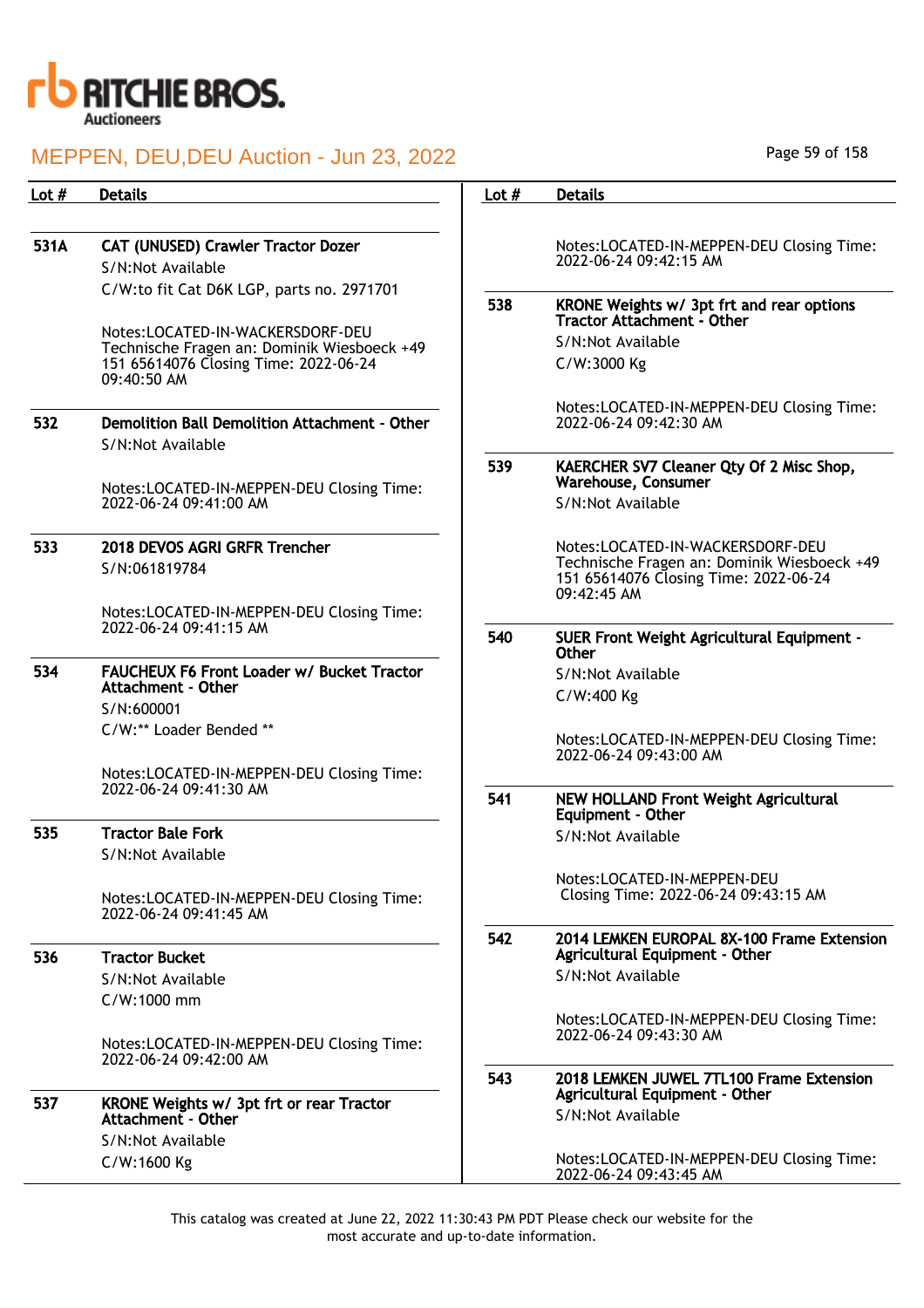

# MEPPEN, DEU,DEU Auction - Jun 23, 2022

| Lot # | <b>Details</b>                                                                                  | Lot $#$ | <b>Details</b>                                                          |
|-------|-------------------------------------------------------------------------------------------------|---------|-------------------------------------------------------------------------|
|       |                                                                                                 |         |                                                                         |
| 544   | 2017 LEMKEN JUWEL 7TL100 Frame Extension<br>Agricultural Equipment - Other                      |         | Notes:LOCATED-IN-MEPPEN-DEU Closing Time:<br>2022-06-24 09:45:30 AM     |
|       | S/N:Not Available                                                                               |         |                                                                         |
|       |                                                                                                 | 551     | Sliding Hitch Agricultural Equipment - Other                            |
|       | Notes:LOCATED-IN-MEPPEN-DEU Closing Time:<br>2022-06-24 09:44:00 AM                             |         | S/N:Not Available                                                       |
|       |                                                                                                 |         | C/W:to fit Claas Jaguar                                                 |
| 545   | 2018 LEMKEN JUWEL 7TL100 Frame Extension<br>Agricultural Equipment - Other<br>S/N:Not Available |         | Notes:LOCATED-IN-MEPPEN-DEU Closing Time:<br>2022-06-24 09:45:45 AM     |
|       | Notes:LOCATED-IN-MEPPEN-DEU Closing Time:                                                       | 552     | SAUERMANN HS84JD Hitch Frame Agricultural<br>Equipment - Other          |
|       | 2022-06-24 09:44:15 AM                                                                          |         | S/N:Not Available                                                       |
| 546   | 2020 LEMKEN JUWEL 7TL100 Frame Extension<br>Agricultural Equipment - Other<br>S/N:Not Available |         | Notes:LOCATED-IN-MEPPEN-DEU<br>Closing Time: 2022-06-24 09:46:00 AM     |
|       | Notes:LOCATED-IN-MEPPEN-DEU Closing Time:                                                       | 553     | SAUERMANN HS84JD Hitch Frame Agricultural<br>Equipment - Other          |
|       | 2022-06-24 09:44:30 AM                                                                          |         | S/N:Not Available                                                       |
| 547   | <b>CLAAS Engine Hood Agricultural Equipment -</b><br><b>Other</b>                               |         | Notes:LOCATED-IN-MEPPEN-DEU<br>Closing Time: 2022-06-24 09:46:15 AM     |
|       | S/N:Not Available                                                                               |         |                                                                         |
|       | C/W:to fit Arion, model A36, ID number:<br>0026246530, part number: 70843675                    | 554     | SAUERMANN HS7025JD Hitch Frame Agricultural<br><b>Equipment - Other</b> |
|       |                                                                                                 |         | S/N:Not Available                                                       |
|       | Notes:LOCATED-IN-MEPPEN-DEU Closing Time:<br>2022-06-24 09:44:45 AM                             |         |                                                                         |
|       |                                                                                                 |         | Notes:LOCATED-IN-MEPPEN-DEU                                             |
| 548   | PTO Shaft Agricultural Equipment - Other                                                        |         | Closing Time: 2022-06-24 09:46:30 AM                                    |
|       | S/N:Not Available                                                                               | 555     | ROCKINGER 70311 Hitch Frame Agricultural<br>Equipment - Other           |
|       | Notes:LOCATED-IN-MEPPEN-DEU Closing Time:<br>2022-06-24 09:45:00 AM                             |         | S/N:Not Available                                                       |
|       |                                                                                                 |         | Notes:LOCATED-IN-MEPPEN-DEU                                             |
| 549   | Qty of Parts Agricultural Equipment - Other<br>S/N:Not Available                                |         | Closing Time: 2022-06-24 09:46:45 AM                                    |
|       | C/W:fuel tank, shafts, cutter knives, filters,<br>and more                                      | 556     | ROCKINGER 70397 Hitch Frame Agricultural<br>Equipment - Other           |
|       |                                                                                                 |         | S/N:Not Available                                                       |
|       | Notes:LOCATED-IN-MEPPEN-DEU Closing Time:                                                       |         |                                                                         |
|       | 2022-06-24 09:45:15 AM                                                                          |         | Notes:LOCATED-IN-MEPPEN-DEU<br>Closing Time: 2022-06-24 09:47:00 AM     |

550 Sliding Hitch Agricultural Equipment - Other S/N:Not Available C/W:to fit Claas Jaguar

557 SAUERMANN HS6025JD Hitch Frame Agricultural Equipment - Other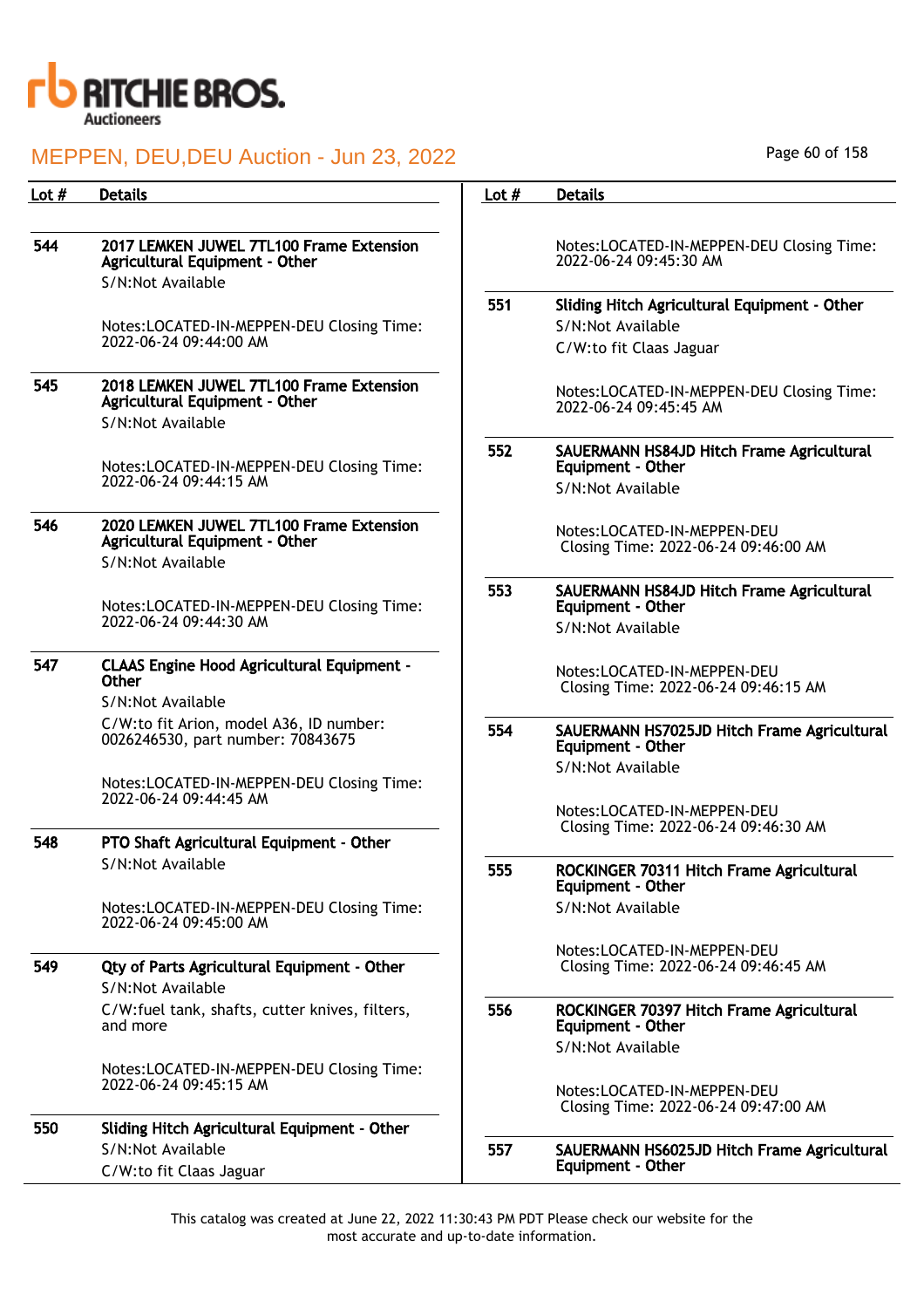

| Lot $#$ | <b>Details</b>                                                                           | Lot $#$ | <b>Details</b>                                                      |
|---------|------------------------------------------------------------------------------------------|---------|---------------------------------------------------------------------|
|         | S/N:Not Available                                                                        |         |                                                                     |
|         | Notes:LOCATED-IN-MEPPEN-DEU<br>Closing Time: 2022-06-24 09:47:15 AM                      |         | Notes:LOCATED-IN-MEPPEN-DEU Closing Time:<br>2022-06-24 09:49:00 AM |
|         |                                                                                          | 565     | (UNUSED) Qty of Springs Agricultural Equipment                      |
| 558     | SAUERMANN HS 1550-1KUD (UNUSED) Q/C Hitch                                                |         | - Other                                                             |
|         | S/N:Not Available                                                                        |         | S/N:Not Available                                                   |
|         | Notes:LOCATED-IN-MEPPEN-DEU<br>Closing Time: 2022-06-24 09:47:30 AM                      |         | Notes:LOCATED-IN-MEPPEN-DEU Closing Time:<br>2022-06-24 09:49:15 AM |
| 559     | Q/C Hitch Agricultural Equipment - Other                                                 | 566     | (UNUSED) Qty of Jacks Agricultural Equipment -                      |
|         | S/N:Not Available                                                                        |         | <b>Other</b>                                                        |
|         |                                                                                          |         | S/N:Not Available<br>C/W:5pcs                                       |
|         | Notes:LOCATED-IN-MEPPEN-DEU                                                              |         |                                                                     |
|         | Closing Time: 2022-06-24 09:47:45 AM                                                     |         | Notes:LOCATED-IN-MEPPEN-DEU Closing Time:<br>2022-06-24 09:49:30 AM |
| 560     | Hitch Agricultural Equipment - Other                                                     |         |                                                                     |
|         | S/N:Not Available                                                                        | 567     | Qty of Jacks Agricultural Equipment - Other                         |
|         |                                                                                          |         | S/N:Not Available                                                   |
|         | Notes:LOCATED-IN-MEPPEN-DEU<br>Closing Time: 2022-06-24 09:48:00 AM                      |         | C/W:5pcs                                                            |
| 561     | Spare Parts Agricultural Equipment - Other                                               |         | Notes:LOCATED-IN-MEPPEN-DEU Closing Time:<br>2022-06-24 09:49:45 AM |
|         | S/N:Not Available                                                                        |         |                                                                     |
|         | Notes:LOCATED-IN-MEPPEN-DEU<br>Closing Time: 2022-06-24 09:48:15 AM                      | 568     | (UNUSED) Hydraulic Jacks Agricultural<br>Equipment - Other          |
|         |                                                                                          |         | S/N:Not Available                                                   |
| 562     | JOHN DEERE Knife Drum Agricultural Equipment                                             |         | C/W:2pcs, A=110 C=698 L=1117                                        |
|         | - Other                                                                                  |         | Notes:LOCATED-IN-MEPPEN-DEU Closing Time:                           |
|         | S/N:Not Available<br>C/W:to fit JD 6000 & 7000 series, 56 knives                         |         | 2022-06-24 09:50:00 AM                                              |
|         |                                                                                          |         |                                                                     |
|         | Notes:LOCATED-IN-MEPPEN-DEU Closing Time:<br>2022-06-24 09:48:30 AM                      | 569     | PRE 510X5 (UNUSED) Qty of Discs Agricultural<br>Equipment - Other   |
|         |                                                                                          |         | S/N:Not Available                                                   |
| 563     | (UNUSED) Pneumatic Braking System<br>Agricultural Equipment - Other<br>S/N:Not Available |         | Notes:LOCATED-IN-MEPPEN-DEU Closing Time:<br>2022-06-24 09:50:15 AM |
|         |                                                                                          | 570     | (UNUSED) Qty of Various Pipes Agricultural                          |
|         | Notes:LOCATED-IN-MEPPEN-DEU<br>Closing Time: 2022-06-24 09:48:45 AM                      |         | Equipment - Other                                                   |
|         |                                                                                          |         | S/N:Not Available                                                   |
| 564     | (UNUSED) Qty of Springs Agricultural Equipment<br>- Other                                |         | Notes:LOCATED-IN-MEPPEN-DEU Closing Time:                           |
|         | S/N:Not Available                                                                        |         | 2022-06-24 09:50:30 AM                                              |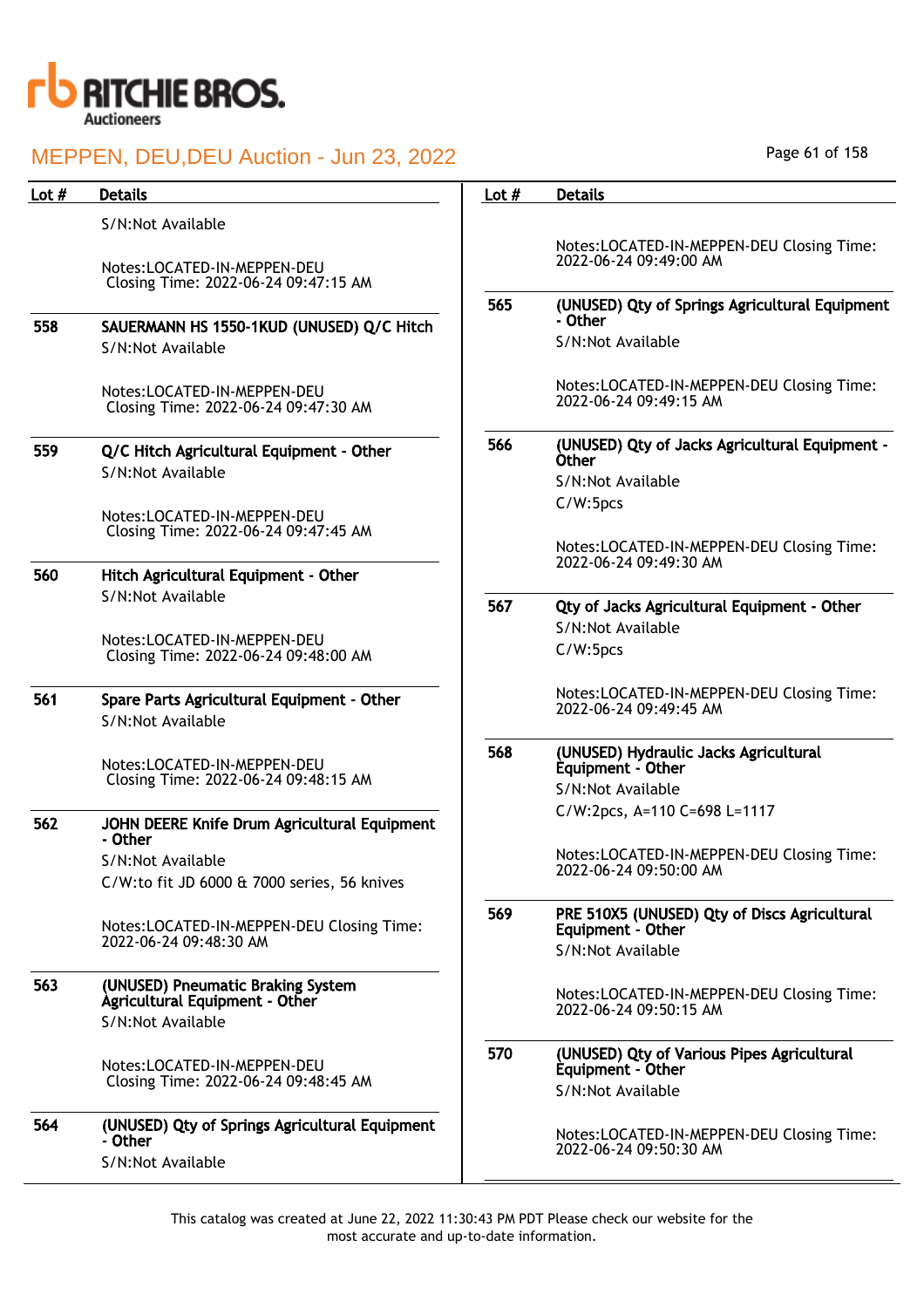

| Lot $#$ | <b>Details</b>                                                      | Lot $#$ | <b>Details</b>                                                      |
|---------|---------------------------------------------------------------------|---------|---------------------------------------------------------------------|
| 571     | (UNUSED) Qty of Hydraulic Hoses Agricultural                        |         |                                                                     |
|         | Equipment - Other                                                   | 578     | Spare Parts Agricultural Equipment - Other                          |
|         | S/N:Not Available                                                   |         | S/N:Not Available                                                   |
|         |                                                                     |         | C/W:2pcs, Q.70 D160                                                 |
|         | Notes:LOCATED-IN-MEPPEN-DEU Closing Time:                           |         |                                                                     |
|         | 2022-06-24 09:50:45 AM                                              |         | Notes:LOCATED-IN-MEPPEN-DEU Closing Time:                           |
|         |                                                                     |         | 2022-06-24 09:52:30 AM                                              |
| 572     | PTO Shaft Agricultural Equipment - Other                            |         |                                                                     |
|         | S/N:Not Available                                                   | 579     | <b>UNIGREEN (UNUSED) Tank</b>                                       |
|         | C/W:Shaft 50 WA34Z6, FRZ2200 L950                                   |         | S/N:Not Available                                                   |
|         | Notes:LOCATED-IN-MEPPEN-DEU Closing Time:<br>2022-06-24 09:51:00 AM |         | Notes:LOCATED-IN-MEPPEN-DEU Closing Time:                           |
|         |                                                                     |         | 2022-06-24 09:52:45 AM                                              |
| 573     | PTO Shaft Agricultural Equipment - Other                            | 580     | <b>UNIGREEN Tank</b>                                                |
|         | S/N:Not Available                                                   |         | S/N:Not Available                                                   |
|         |                                                                     |         |                                                                     |
|         | Notes:LOCATED-IN-MEPPEN-DEU Closing Time:                           |         | Notes:LOCATED-IN-MEPPEN-DEU Closing Time:                           |
|         | 2022-06-24 09:51:15 AM                                              |         | 2022-06-24 09:53:00 AM                                              |
| 574     | (UNUSED) Qty of Spare Parts Agricultural                            |         |                                                                     |
|         | Equipment - Other                                                   | 581     | (UNUSED) Qty of Cylinders Agricultural<br>Equipment - Other         |
|         | S/N:Not Available                                                   |         | S/N:Not Available                                                   |
|         | C/W:2pcs, 1-2° Point Hitch                                          |         | C/W:2pcs                                                            |
|         | Notes:LOCATED-IN-MEPPEN-DEU Closing Time:                           |         |                                                                     |
|         | 2022-06-24 09:51:30 AM                                              |         | Notes:LOCATED-IN-MEPPEN-DEU Closing Time:<br>2022-06-24 09:53:15 AM |
|         |                                                                     |         |                                                                     |
| 575     | Qty of Wheel Supports Qty Of 2 Agricultural                         | 582     | (UNUSED) Qty of Cylinders Agricultural                              |
|         | Equipment - Other                                                   |         | Equipment - Other                                                   |
|         | S/N:Not Available                                                   |         | S/N:Not Available                                                   |
|         |                                                                     |         | C/W:2pcs                                                            |
|         | Notes:LOCATED-IN-MEPPEN-DEU Closing Time:<br>2022-06-24 09:51:45 AM |         |                                                                     |
|         |                                                                     |         | Notes:LOCATED-IN-MEPPEN-DEU Closing Time:<br>2022-06-24 09:53:30 AM |
| 576     | (UNUSED) External Wheel Supports Qty Of 2                           |         |                                                                     |
|         | Agricultural Equipment - Other                                      | 583     | (UNUSED) Cylinders Qty Of 2 Agricultural                            |
|         | S/N:Not Available                                                   |         | Equipment - Other                                                   |
|         |                                                                     |         | S/N:Not Available                                                   |
|         | Notes:LOCATED-IN-MEPPEN-DEU Closing Time:<br>2022-06-24 09:52:00 AM |         |                                                                     |
|         |                                                                     |         | Notes:LOCATED-IN-MEPPEN-DEU Closing Time:                           |
| 577     | <b>External Wheel Supports Qty Of 2 Agricultural</b>                |         | 2022-06-24 09:53:45 AM                                              |
|         | Equipment - Other                                                   |         |                                                                     |
|         | S/N:Not Available                                                   | 584     | (UNUSED) Cylinders Qty Of 2 Agricultural<br>Equipment - Other       |
|         |                                                                     |         | S/N:Not Available                                                   |
|         | Notes:LOCATED-IN-MEPPEN-DEU Closing Time:                           |         |                                                                     |
|         | 2022-06-24 09:52:15 AM                                              |         |                                                                     |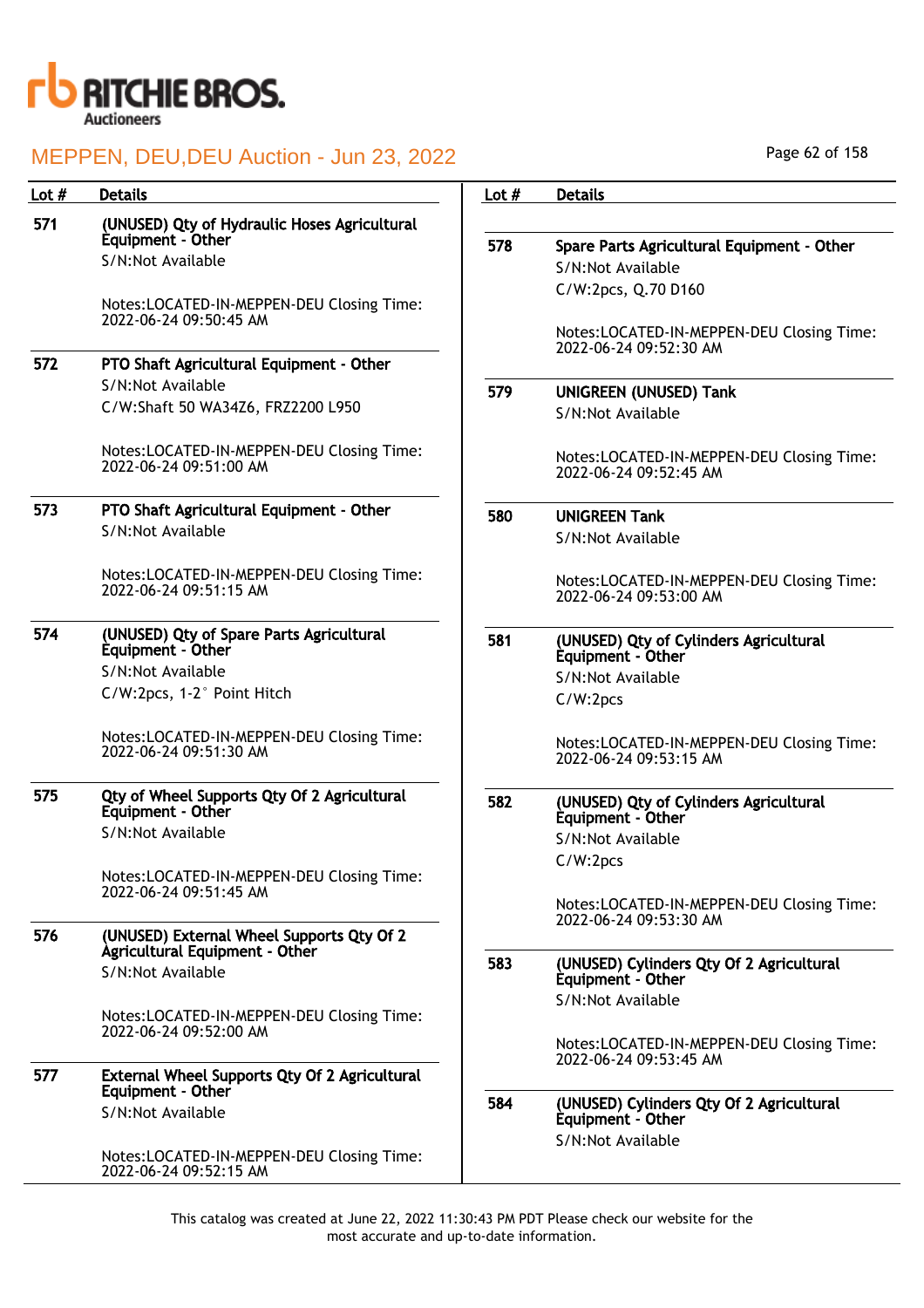

| Lot # | <b>Details</b>                                                                   | Lot $#$ | <b>Details</b>                                                        |
|-------|----------------------------------------------------------------------------------|---------|-----------------------------------------------------------------------|
|       | Notes:LOCATED-IN-MEPPEN-DEU Closing Time:<br>2022-06-24 09:54:00 AM              |         | C/W:150 kN, Qty Of 3 Hydraulic Jack                                   |
| 585   | (UNUSED) Cylinders Qty Of 2 Agricultural<br>Equipment - Other                    |         | Notes:LOCATED-IN-MEPPEN-DEU Closing Time:<br>2022-06-24 09:55:45 AM   |
|       | S/N:Not Available                                                                | 592     | <b>AMAZONE Seeder Harrow Agricultural</b><br>Equipment - Other        |
|       | Notes:LOCATED-IN-MEPPEN-DEU Closing Time:                                        |         | S/N:Not Available                                                     |
|       | 2022-06-24 09:54:15 AM                                                           |         | C/W:4000 mm                                                           |
| 586   | Cylinders Qty Of 2 Agricultural Equipment -<br><b>Other</b><br>S/N:Not Available |         | Notes:LOCATED-IN-MEPPEN-DEU Closing Time:<br>2022-06-24 09:56:00 AM   |
|       |                                                                                  | 593     |                                                                       |
|       | Notes:LOCATED-IN-MEPPEN-DEU Closing Time:                                        |         | <b>AMAZONE Seeder Harrow Agricultural</b><br><b>Equipment - Other</b> |
|       | 2022-06-24 09:54:30 AM                                                           |         | S/N:Not Available                                                     |
|       |                                                                                  |         | C/W:4000 mm                                                           |
| 587   | (UNUSED) Cylinders Qty Of 5 Agricultural<br>Equipment - Other                    |         |                                                                       |
|       | S/N:Not Available                                                                |         | Notes:LOCATED-IN-MEPPEN-DEU Closing Time:<br>2022-06-24 09:56:15 AM   |
|       | Notes:LOCATED-IN-MEPPEN-DEU Closing Time:                                        | 594     | Conveyor                                                              |
|       | 2022-06-24 09:54:45 AM                                                           |         | S/N:Not Available                                                     |
| 588   |                                                                                  |         | C/W:3300 mm                                                           |
|       | (UNUSED) Cylinders Qty Of 5 Agricultural<br>Equipment - Other                    |         |                                                                       |
|       | S/N:Not Available                                                                |         | Notes:LOCATED-IN-MEPPEN-DEU Closing Time:<br>2022-06-24 09:56:30 AM   |
|       | Notes:LOCATED-IN-MEPPEN-DEU Closing Time:<br>2022-06-24 09:55:00 AM              | 595     | <b>MELSAR BV Conveyor</b>                                             |
|       |                                                                                  |         | S/N:Not Available                                                     |
| 589   | (UNUSED) Cylinders Qty Of 5 Agricultural<br>Equipment - Other                    |         | C/W:12.5 m                                                            |
|       | S/N:Not Available                                                                |         | Notes:LOCATED-IN-MEPPEN-DEU Closing Time:                             |
|       |                                                                                  |         | 2022-06-24 09:56:45 AM                                                |
|       | Notes:LOCATED-IN-MEPPEN-DEU Closing Time:<br>2022-06-24 09:55:15 AM              |         |                                                                       |
|       |                                                                                  | 596     | KUHN CCI 50 Isobus Terminal GPS Equipment -<br>Other                  |
| 590   | (UNUSED) Hydraulic Cylinders Agricultural<br>Equipment - Other                   |         | S/N:Not Available                                                     |
|       | S/N:Not Available                                                                |         | Notes:LOCATED-IN-MEPPEN-DEU Closing Time:                             |
|       | C/W:2pcs, L379 C250 D90                                                          |         | 2022-06-24 09:57:00 AM                                                |
|       | Notes:LOCATED-IN-MEPPEN-DEU Closing Time:<br>2022-06-24 09:55:30 AM              | 597     | KUHN CCI 50 Isobus Terminal GPS Equipment -<br>Other                  |
|       |                                                                                  |         | S/N:Not Available                                                     |
| 591   | <b>LUKAS Qty Of 4 Hydraulic Cylinder</b>                                         |         |                                                                       |
|       | S/N:Not Available                                                                |         | Notes:LOCATED-IN-MEPPEN-DEU Closing Time:                             |

Page 63 of 158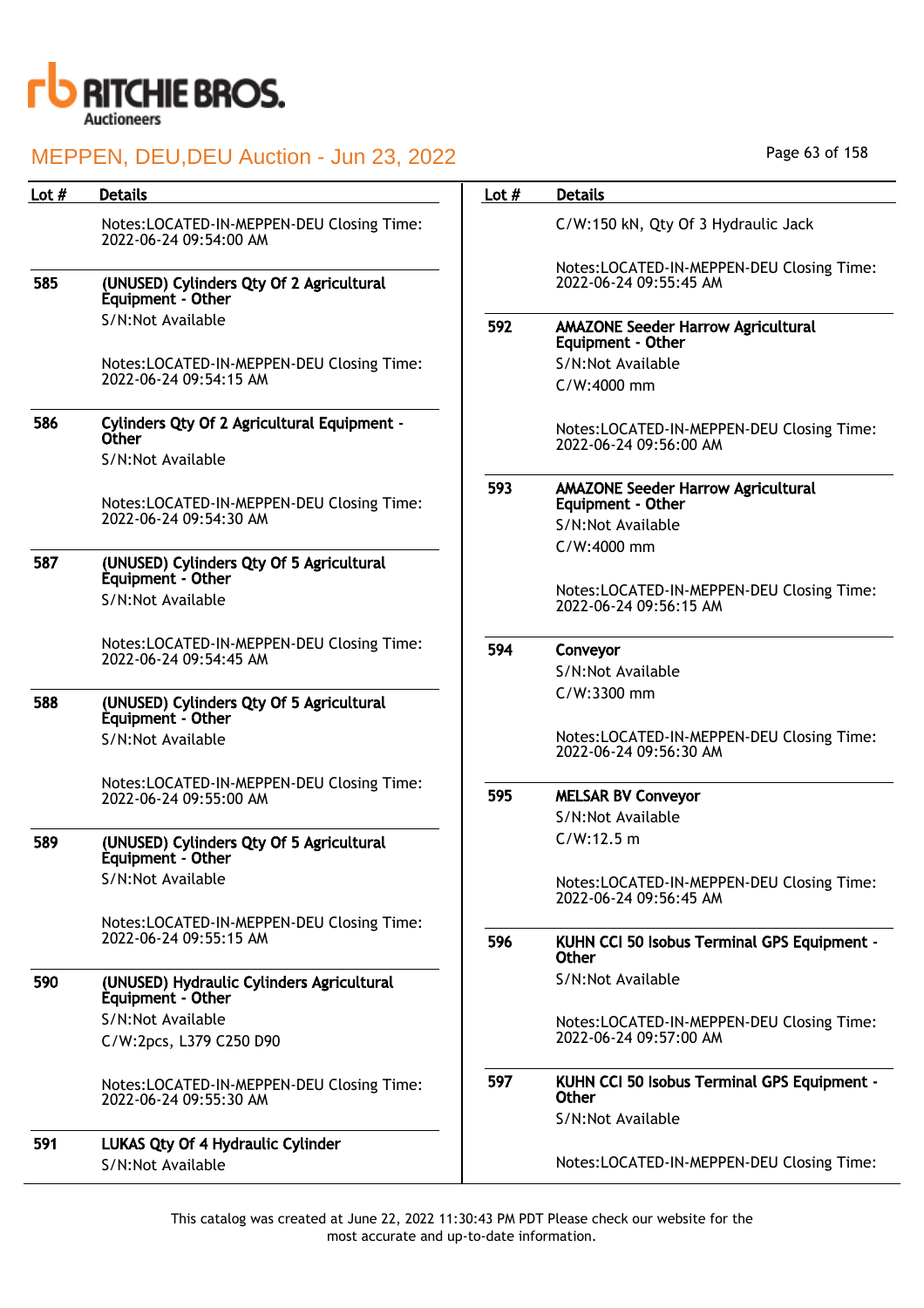

| Lot $#$ | <b>Details</b>                                                               | Lot $#$ | <b>Details</b>                                                                            |
|---------|------------------------------------------------------------------------------|---------|-------------------------------------------------------------------------------------------|
|         |                                                                              |         |                                                                                           |
|         | 2022-06-24 09:57:15 AM                                                       |         | Notes:LOCATED-IN-MEPPEN-DEU Closing Time:                                                 |
| 598     | KUHN CCI 50 Isobus Terminal GPS Equipment -<br><b>Other</b>                  |         | 2022-06-24 09:58:45 AM                                                                    |
|         | S/N:Not Available                                                            | 604     | 2020 LIEBHERR Drive Train Axle                                                            |
|         |                                                                              |         | S/N:Not Available                                                                         |
|         | Notes:LOCATED-IN-MEPPEN-DEU Closing Time:<br>2022-06-24 09:57:30 AM          |         | C/W:fit to Liebherr L526/L538/L546<br>Condition                                           |
| 599     | 2018 KUHN CCI 50 Isobus Terminal GPS<br><b>Equipment - Other</b>             |         | Hrs/Mil/Kms: 160 Hr                                                                       |
|         | S/N:Not Available                                                            |         | Notes:LOCATED-IN-MEPPEN-DEU Closing Time:<br>2022-06-24 09:59:00 AM                       |
|         | C/W:without cable                                                            |         |                                                                                           |
|         | Notes:LOCATED-IN-MEPPEN-DEU Closing Time:                                    | 605     | Parts Agricultural Equipment - Other<br>S/N:Not Available                                 |
|         | 2022-06-24 09:57:45 AM                                                       |         | C/W:Dipsticks, Tubes, Hose, Cable, Belts,                                                 |
| 600     | 2007 KRONE GSSTP2/7008SB (UNUSED) Axle<br>S/N:270245670                      |         | Gaskets, Fit to Case Combines 2188-6088 7010-<br>9010                                     |
|         | C/W:to fit Krone baler                                                       |         | Notes:LOCATED-IN-MEPPEN-DEU Closing Time:                                                 |
|         |                                                                              |         | 2022-06-24 09:59:15 AM                                                                    |
|         | Notes:LOCATED-IN-MEPPEN-DEU Closing Time:                                    |         |                                                                                           |
|         | 2022-06-24 09:58:00 AM                                                       | 606     | Parts Agricultural Equipment - Other                                                      |
|         |                                                                              |         | S/N:Not Available                                                                         |
| 601     | <b>CLAAS Axle</b>                                                            |         | C/W:Tubes, Belts, Cylinder, Auger Flight,<br>Bushings, Knifes, Nuts, to fit grain headers |
|         | S/N:Not Available                                                            |         | 2030-2050                                                                                 |
|         | C/W:to fit Dominator/ Medion/ Mega                                           |         |                                                                                           |
|         | Notes:LOCATED-IN-MEPPEN-DEU Closing Time:<br>2022-06-24 09:58:15 AM          |         | Notes:LOCATED-IN-MEPPEN-DEU Closing Time:<br>2022-06-24 09:59:30 AM                       |
|         |                                                                              | 607     | Parts Agricultural Equipment - Other                                                      |
| 602     | 2020 LIEBHERR Final Drive Axle                                               |         | S/N:Not Available                                                                         |
|         | S/N:Not Available                                                            |         | C/W:Gasket, Bearings, Knifes, Cup, Idler, Fit to                                          |
|         | C/W:fit to Liebherr L526/L538/L546, limited<br>slip                          |         | Case Combines 2377-9240                                                                   |
|         | Condition                                                                    |         |                                                                                           |
|         | Hrs/Mil/Kms: 160 Hr                                                          |         | Notes:LOCATED-IN-MEPPEN-DEU Closing Time:<br>2022-06-24 09:59:45 AM                       |
|         | Notes:LOCATED-IN-MEPPEN-DEU Closing Time:                                    | 608     | Parts Agricultural Equipment - Other                                                      |
|         | 2022-06-24 09:58:30 AM                                                       |         | S/N:Not Available                                                                         |
|         |                                                                              |         | C/W:Hose, Cable, Disc Kits, Blocks, Spider,                                               |
| 603     | 2020 LIEBHERR Final Drive Axle                                               |         | Spacers, Fit to Case Magnum/MX                                                            |
|         | S/N:Not Available                                                            |         |                                                                                           |
|         | C/W:fit to Liebherr L526/L538/L546, locking<br>ring, crown ring<br>Condition |         | Notes:LOCATED-IN-MEPPEN-DEU Closing Time:<br>2022-06-24 10:00:00 AM                       |
|         | Hrs/Mil/Kms: 160 Hr                                                          | 609     | Parts Agricultural Equipment - Other                                                      |
|         |                                                                              |         |                                                                                           |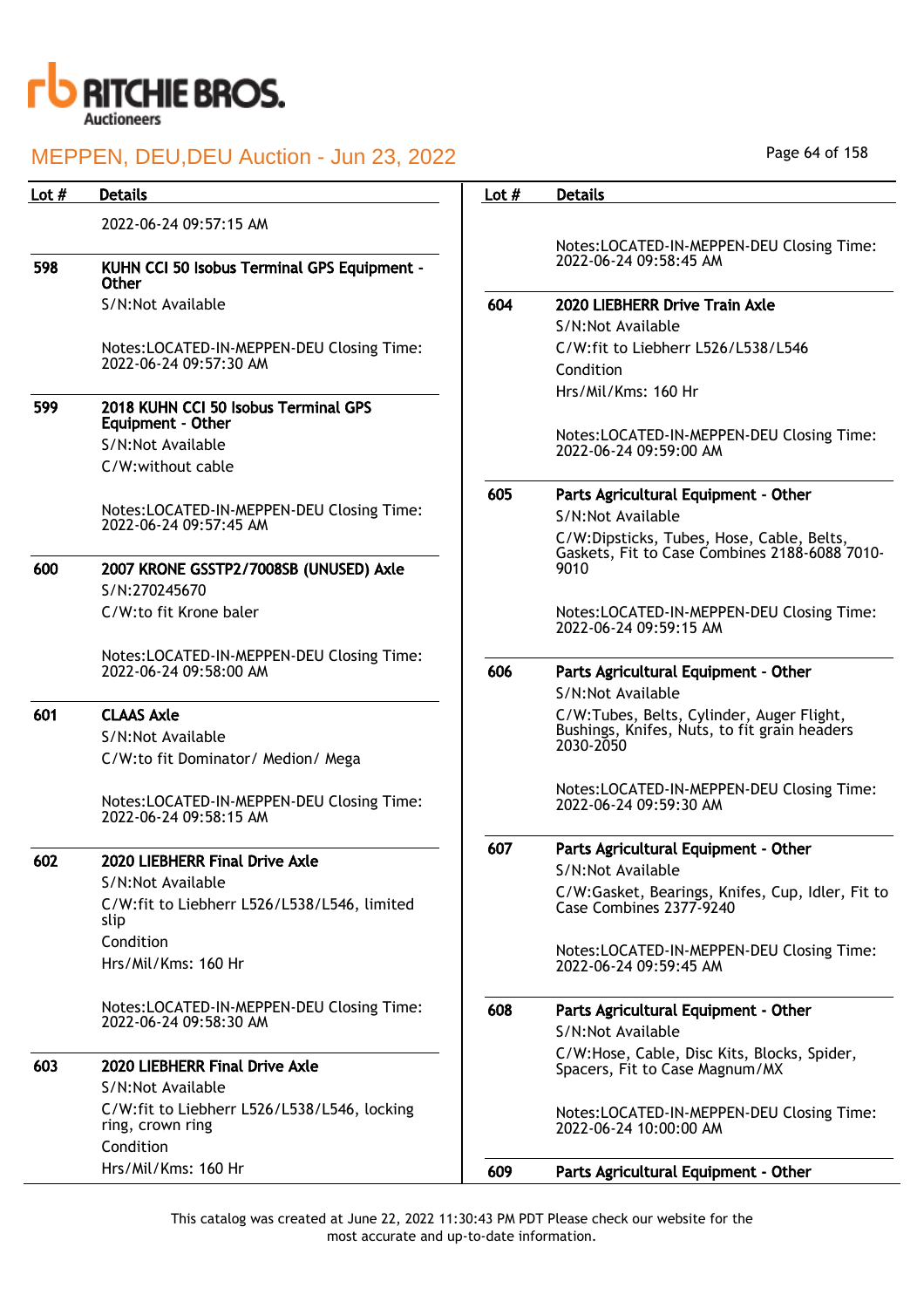

| Lot $#$ | <b>Details</b>                                                                                               | Lot $#$ | <b>Details</b>                                                      |
|---------|--------------------------------------------------------------------------------------------------------------|---------|---------------------------------------------------------------------|
|         | S/N:Not Available                                                                                            |         | 10 Battery                                                          |
|         | C/W:Hoses, Lines, Pipes, Filters, Seals, Rings,                                                              |         | S/N:Not Available                                                   |
|         | Shims, Circlips, Cable, Fit to Magnum 180-305<br>7110-7250                                                   |         | C/W:52 AH                                                           |
|         | Notes:LOCATED-IN-MEPPEN-DEU Closing Time:<br>2022-06-24 10:00:15 AM                                          |         | Notes:LOCATED-IN-MEPPEN-DEU Closing Time:<br>2022-06-24 10:01:45 AM |
| 610     | Parts Agricultural Equipment - Other<br>S/N:Not Available                                                    | 616     | 2019 EP HPL151 (UNUSED) Electric Pallet Jack<br>S/N:4281402120      |
|         | C/W:Cables, Gasket, Hose, Belts, Sleeve, Seal,<br>Pipe, fit to STX/Steiger 380-530                           |         | C/W:charger                                                         |
|         | Notes:LOCATED-IN-MEPPEN-DEU Closing Time:<br>2022-06-24 10:00:30 AM                                          |         | Notes:LOCATED-IN-MEPPEN-DEU Closing Time:<br>2022-06-24 10:02:00 AM |
|         |                                                                                                              | 617     | 2019 EP HPL151 (UNUSED) Electric Pallet Jack                        |
| 611     | Parts Agricultural Equipment - Other                                                                         |         | S/N:4281402121                                                      |
|         | S/N:Not Available                                                                                            |         | C/W:charger                                                         |
|         | C/W:Cables, Pipes, Fit to Renault Ares 540-825                                                               |         |                                                                     |
|         | Notes:LOCATED-IN-MEPPEN-DEU Closing Time:<br>2022-06-24 10:00:45 AM                                          |         | Notes:LOCATED-IN-MEPPEN-DEU Closing Time:<br>2022-06-24 10:02:15 AM |
|         |                                                                                                              | 618     | 2019 EP HPL151 (UNUSED) Electric Pallet Jack                        |
| 612     | Parts Agricultural Equipment - Other                                                                         |         | S/N:4281402122                                                      |
|         | S/N:Not Available                                                                                            |         | C/W:charger                                                         |
|         | C/W:Belts, Flange, Tube, Connector, Cover,<br>Bearing, Fit to Case Combines 2377-9240                        |         |                                                                     |
|         |                                                                                                              |         | Notes:LOCATED-IN-MEPPEN-DEU Closing Time:<br>2022-06-24 10:02:30 AM |
|         | Notes:LOCATED-IN-MEPPEN-DEU Closing Time:                                                                    |         |                                                                     |
|         | 2022-06-24 10:01:00 AM                                                                                       | 619     | 2019 EP HPL151 (UNUSED) Electric Pallet Jack                        |
| 613     | Parts Agricultural Equipment - Other                                                                         |         | S/N:4281402123                                                      |
|         | S/N:Not Available                                                                                            |         | C/W:charger                                                         |
|         | C/W:Gasket, Cup, Idler, Seal, Pipe, Spacers,<br>Washers, bolts, Nuts, Flange, Fit to Renault<br>Ares 540-696 |         | Notes:LOCATED-IN-MEPPEN-DEU Closing Time:<br>2022-06-24 10:02:45 AM |
|         | Notes:LOCATED-IN-MEPPEN-DEU Closing Time:                                                                    | 620     | 2019 EP HPL151 (UNUSED) Electric Pallet Jack                        |
|         | 2022-06-24 10:01:15 AM                                                                                       |         | S/N:4281402139                                                      |
|         |                                                                                                              |         | C/W:charger                                                         |
| 614     | <b>Qty of Hydraulic Parts</b>                                                                                |         |                                                                     |
|         | S/N:Not Available                                                                                            |         | Notes:LOCATED-IN-MEPPEN-DEU Closing Time:<br>2022-06-24 10:03:00 AM |
|         | C/W:several Sauer Danfoss hydraulic motors                                                                   |         |                                                                     |
|         |                                                                                                              | 621     | 2015 HYSTER P1.6 Electric Pallet Jack                               |
|         | Notes:LOCATED-IN-MEPPEN-DEU Closing Time:<br>2022-06-24 10:01:30 AM                                          |         | S/N:C437T03669N                                                     |
|         |                                                                                                              |         | C/W:electric issue                                                  |
| 615     | 2018 SONNENSCHEIN GF1252Y (UNUSED) Qty Of                                                                    |         |                                                                     |

Page 65 of 158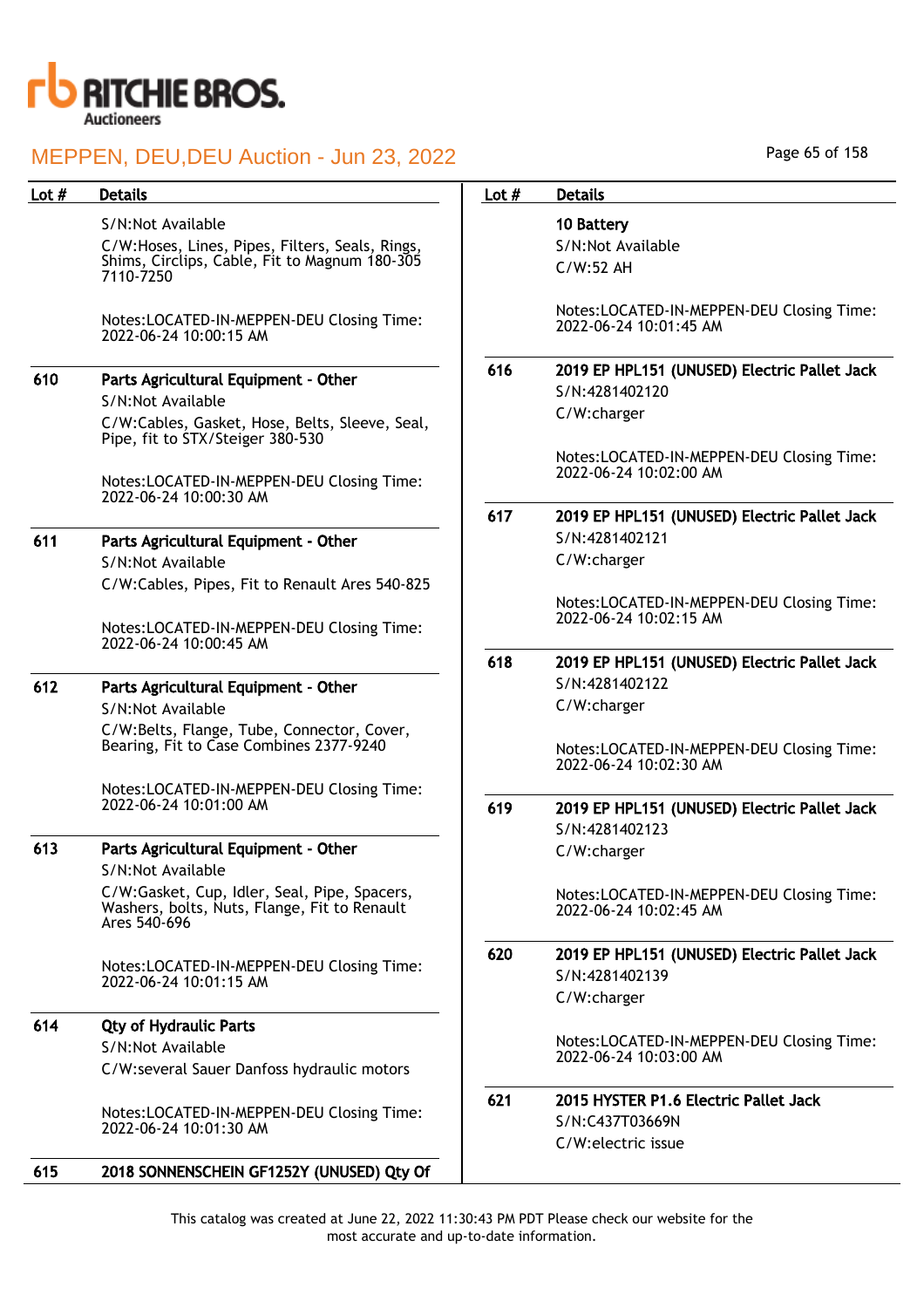

| <b>Details</b>                                                       | Lot $#$                                                                                                                 | <b>Details</b>                                                         |
|----------------------------------------------------------------------|-------------------------------------------------------------------------------------------------------------------------|------------------------------------------------------------------------|
|                                                                      |                                                                                                                         |                                                                        |
| 2022-06-24 10:03:15 AM                                               | 629                                                                                                                     | 2011 AMMANN RAMMAX 1510 Trench Compactor<br>S/N:1510YB0060261          |
| 2007 HANSA LIFTER 2.5 TON Pallet Jack Electric<br><b>Pallet Jack</b> |                                                                                                                         | C/W:850 mm drum, remote ctrl                                           |
| S/N:Not Available                                                    |                                                                                                                         | Condition<br>Hrs/Mil/Kms: 918 Hr                                       |
| Notes:LOCATED-IN-MEPPEN-DEU Closing Time:<br>2022-06-24 10:03:30 AM  |                                                                                                                         | Notes:LOCATED-IN-LEIPZIG-DEU Closing Time:<br>2022-06-24 10:05:15 AM   |
| 2012 WEBER IVUR40 Post Hole Driver Concrete<br><b>Vibrator</b>       | 630                                                                                                                     | AMMANN RAMMAX 1510 Trench Compactor<br>S/N:Not Available               |
| Notes:LOCATED-IN-LEIPZIG-DEU Closing Time:                           |                                                                                                                         | C/W:CANNOT VERIFY SERIAL NUMBER, 850 mm<br>drum                        |
| 2010 HUSQVARNA FS400LV Concrete Saw                                  |                                                                                                                         | Notes:LOCATED-IN-LEIPZIG-DEU Closing Time:<br>2022-06-24 10:05:30 AM   |
| S/N:10283                                                            | 631                                                                                                                     | 2017 AMMANN APH 6020 Plate Compactor<br>S/N:12676859                   |
| Notes:LOCATED-IN-LEIPZIG-DEU Closing Time:<br>2022-06-24 10:04:00 AM |                                                                                                                         | C/W:functional                                                         |
| 2016 HUSQVARNA K760-12 Concrete Saw<br>S/N:1701814                   |                                                                                                                         | Notes:LOCATED-IN-MEPPEN-DEU Closing Time:<br>2022-06-24 10:05:45 AM    |
| Notes:LOCATED-IN-LEIPZIG-DEU Closing Time:<br>2022-06-24 10:04:15 AM | 632                                                                                                                     | 2017 AMMANN APH 5020 Plate Compactor<br>S/N:12597204<br>C/W:functional |
|                                                                      |                                                                                                                         |                                                                        |
| S/N:Not Available                                                    |                                                                                                                         | Notes:LOCATED-IN-MEPPEN-DEU Closing Time:<br>2022-06-24 10:06:00 AM    |
| Notes:LOCATED-IN-MEPPEN-DEU Closing Time:<br>2022-06-24 10:04:30 AM  | 633                                                                                                                     | 2017 BOMAG BPR 70/70D Plate Compactor<br>S/N:101692634333              |
| <b>SACHS DOLMAR 310 Concrete Saw</b>                                 |                                                                                                                         | C/W:functional                                                         |
| S/N:Not Available                                                    |                                                                                                                         | Condition<br>Hrs/Mil/Kms: 319 Hr                                       |
| Notes:LOCATED-IN-MEPPEN-DEU Closing Time:<br>2022-06-24 10:04:45 AM  |                                                                                                                         | Notes:LOCATED-IN-MEPPEN-DEU Closing Time:<br>2022-06-24 10:06:15 AM    |
| 2012 AMMANN RAMMAX 1510 Trench Compactor                             |                                                                                                                         |                                                                        |
| S/N:1510YC0060341                                                    | 634                                                                                                                     | 2014 WEBER CR2L Plate Compactor                                        |
| C/W:EPA 2010, 850 mm drum, remote ctrl                               |                                                                                                                         | S/N:4102623                                                            |
| Notes:LOCATED-IN-LEIPZIG-DEU Closing Time:<br>2022-06-24 10:05:00 AM |                                                                                                                         | Notes:LOCATED-IN-LEIPZIG-DEU Closing Time:<br>2022-06-24 10:06:30 AM   |
|                                                                      | Notes:LOCATED-IN-MEPPEN-DEU Closing Time:<br>S/N:2210859<br>2022-06-24 10:03:45 AM<br><b>STIHL TS350AV Concrete Saw</b> |                                                                        |

Page 66 of 158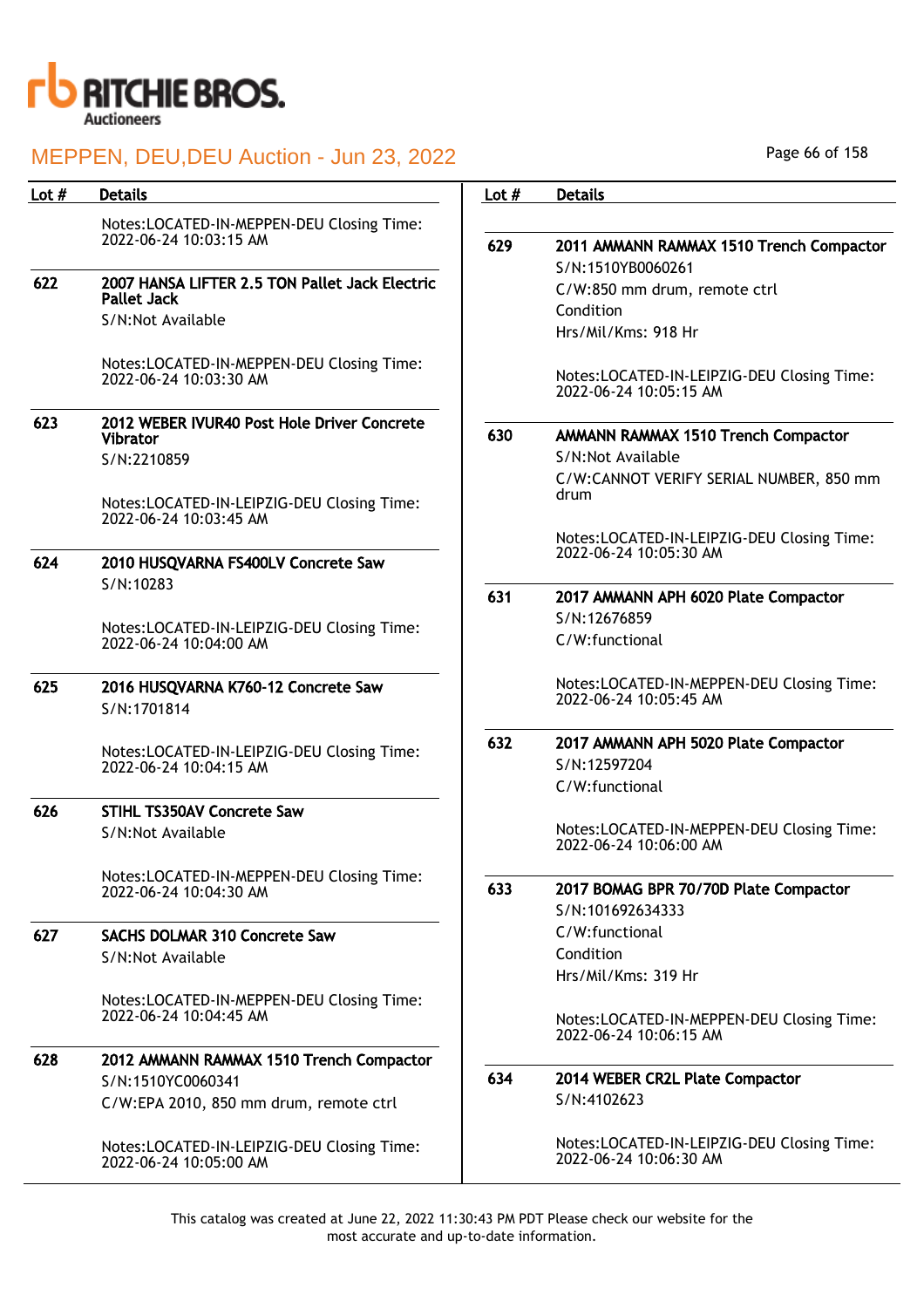

635 2012 WEBER CR8 Plate Compactor S/N:2105747 Condition Hrs/Mil/Kms: 879 Hr

> Notes:LOCATED-IN-LEIPZIG-DEU Closing Time: 2022-06-24 10:06:45 AM

636 2012 WEBER CF2HD Plate Compactor S/N:2105762

> Notes:LOCATED-IN-LEIPZIG-DEU Closing Time: 2022-06-24 10:07:00 AM

637 2012 WEBER CR1 Plate Compactor S/N:2106593

> Notes:LOCATED-IN-LEIPZIG-DEU Closing Time: 2022-06-24 10:07:15 AM

638 2016 AMMANN APH6020 Plate Compactor S/N:12599622

> Notes:LOCATED-IN-LEIPZIG-DEU Closing Time: 2022-06-24 10:07:30 AM

639 2015 AMMANN APR5920 Plate Compactor S/N:12016962

> Notes:LOCATED-IN-LEIPZIG-DEU Closing Time: 2022-06-24 10:07:45 AM

#### 640 2014 WACKER NEUSON DPU3050 Plate Compactor S/N:10339306

Notes:LOCATED-IN-LEIPZIG-DEU Closing Time: 2022-06-24 10:08:00 AM

#### 641 DELMAG SV5012 Plate Compactor S/N:Not Available C/W:not functional

Notes:LOCATED-IN-MEPPEN-DEU Closing Time: 2022-06-24 10:08:15 AM

Page 67 of 158

## Lot # Details **Details According to the United States Lot # Details** 642 2008 WACKER DPU4045H 400kg Plate **Compactor** S/N:194109 Notes:LOCATED-IN-WACKERSDORF-DEU Technische Fragen an: Dominik Wiesboeck +49 151 65614076 Closing Time: 2022-06-24 10:08:30 AM 642A 2016 ATLAS-COPCO LG504 Plate Compactor S/N:BGF104771 C/W:functional, EPA 2015 Notes:LOCATED-IN-MEPPEN-DEU Closing Time: 2022-06-24 10:08:35 AM 642B 2016 ATLAS-COPCO LG504 Plate Compactor S/N:BGF103660 C/W:functional, EPA 2015 Notes:LOCATED-IN-MEPPEN-DEU Closing Time: 2022-06-24 10:08:40 AM 643 WACKER BS60-2 Jumping Jack S/N:Not Available Notes:LOCATED-IN-WACKERSDORF-DEU Technische Fragen an: Dominik Wiesboeck +49 151 65614076 Closing Time: 2022-06-24 10:08:45 AM 644 2021 AM3065-300 (UNUSED) Air Compressor S/N:Not Available C/W:No CE, 300L, 230V, 4HP, 10bar, 360l/min Notes:LOCATED-IN-WACKERSDORF-DEU Technische Fragen an: Dominik Wiesboeck +49 151 65614076 Closing Time: 2022-06-24 10:09:00 AM 645 2021 M3090-500 (UNUSED) Air Compressor S/N:Not Available C/W:No CE, 500L, 380V, 10HP, 10bar, 900l/min Notes:LOCATED-IN-WACKERSDORF-DEU Technische Fragen an: Dominik Wiesboeck +49 151 65614076 Closing Time: 2022-06-24 10:09:15 AM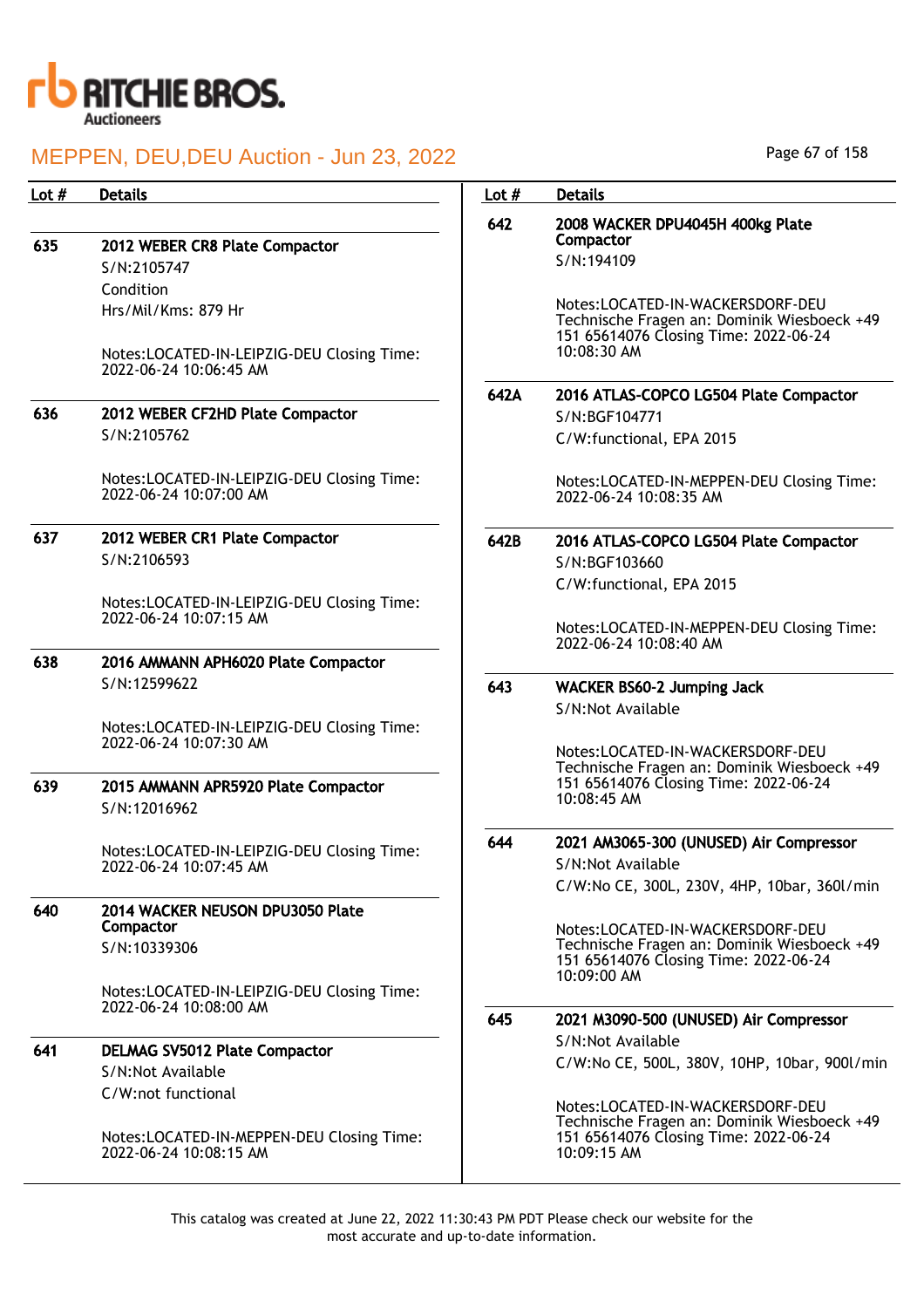

| Lot # | <b>Details</b>                                                                                                                          | Lot $#$ | <b>Details</b>                                                                                                                                 |
|-------|-----------------------------------------------------------------------------------------------------------------------------------------|---------|------------------------------------------------------------------------------------------------------------------------------------------------|
| 646   | 2021 Z2070-300 (UNUSED) Air Compressor<br>S/N:Not Available                                                                             |         | Notes:LOCATED-IN-MEPPEN-DEU Closing Time:<br>2022-06-24 10:11:00 AM                                                                            |
|       | C/W:No CE, 300L, 230V, 3HP, 10bar, 300l/min<br>Notes:LOCATED-IN-WACKERSDORF-DEU                                                         | 653     | 2011 FINI ADVANCED 100 l Air Compressor<br>S/N:307312                                                                                          |
|       | Technische Fragen an: Dominik Wiesboeck +49<br>151 65614076 Closing Time: 2022-06-24<br>10:09:30 AM                                     |         | Notes:LOCATED-IN-WACKERSDORF-DEU<br>Technische Fragen an: Dominik Wiesboeck +49<br>151 65614076 Closing Time: 2022-06-24                       |
| 647   | 2021 V2065-300 (UNUSED) Air Compressor                                                                                                  |         | 10:11:15 AM                                                                                                                                    |
|       | S/N:Not Available<br>C/W:No CE, 300L, 230V, 3HP, 10bar, 250l/min                                                                        | 654     | 2012 AIR CONCEPT MAGNUM VX30 Electric Air<br>Compressor                                                                                        |
|       | Notes:LOCATED-IN-WACKERSDORF-DEU<br>Technische Fragen an: Dominik Wiesboeck +49                                                         |         | S/N:Not Available                                                                                                                              |
|       | 151 65614076 Closing Time: 2022-06-24<br>10:09:45 AM                                                                                    |         | Notes:LOCATED-IN-MEPPEN-DEU Closing Time:<br>2022-06-24 10:11:30 AM                                                                            |
| 648   | 2021 Z2070-300 (UNUSED) Air Compressor<br>S/N:Not Available                                                                             | 655     | 2016 ATLAS-COPCO XATS138 Air Compressor<br>(Parts Only) Air Compressor                                                                         |
|       | C/W:No CE, 300L, 230V, 3HP, 10bar, 300l/min                                                                                             |         | S/N:YA3064441G0436391                                                                                                                          |
|       | Notes:LOCATED-IN-WACKERSDORF-DEU<br>Technische Fragen an: Dominik Wiesboeck +49<br>151 65614076 Closing Time: 2022-06-24<br>10:10:00 AM |         | Notes:LOCATED-IN-MEPPEN-DEU<br>***NO REGISTRATION AVAILABLE / KEINE<br><b>ZULASSUNG ERHAELTLICH*** Closing Time:</b><br>2022-06-24 10:11:45 AM |
| 649   | <b>BOGE C9 Electric Air Compressor</b><br>S/N:Not Available                                                                             | 656     | 2017 ATLAS-COPCO XATS138 Air Compressor<br>(Parts only) Air Compressor                                                                         |
|       |                                                                                                                                         |         | S/N:YA3064446H0477374                                                                                                                          |
|       | Notes:LOCATED-IN-MEPPEN-DEU Closing Time:<br>2022-06-24 10:10:15 AM                                                                     |         | $C/W:10$ bar                                                                                                                                   |
| 650   | 2021 ZELFIR 10HP (UNUSED) Air Compressor<br>S/N:BBCT37597477                                                                            |         | Notes:LOCATED-IN-MEPPEN-DEU<br>***NO REGISTRATION AVAILABLE / KEINE<br>ZULASSUNG ERHAELTLICH*** Closing Time:<br>2022-06-24 10:12:00 AM        |
|       | Notes:LOCATED-IN-MEPPEN-DEU Closing Time:<br>2022-06-24 10:10:30 AM                                                                     | 657     | 2018 ATLAS-COPCO XAVS 187 Air Compressor<br>(Parts Only) Portabl Air Compressor<br>S/N:APP517244                                               |
| 651   | 2021 ZELFIR 10HP (UNUSED) Air Compressor<br>S/N:BBCT37597523                                                                            |         | C/W:14 bar, German Registration April 2018, /<br>Deutsche Zulassung April 2018                                                                 |
|       | Notes:LOCATED-IN-MEPPEN-DEU Closing Time:<br>2022-06-24 10:10:45 AM                                                                     |         | Notes:LOCATED-IN-MEPPEN-DEU Closing Time:<br>2022-06-24 10:12:15 AM                                                                            |
| 652   | <b>Qty of 2 Electric Air Compressor</b><br>S/N:Not Available                                                                            | 658     | 2022 PLUS POWER PPTL5 (UNUSED) Light Tower<br>S/N:Not Available                                                                                |

Page 68 of 158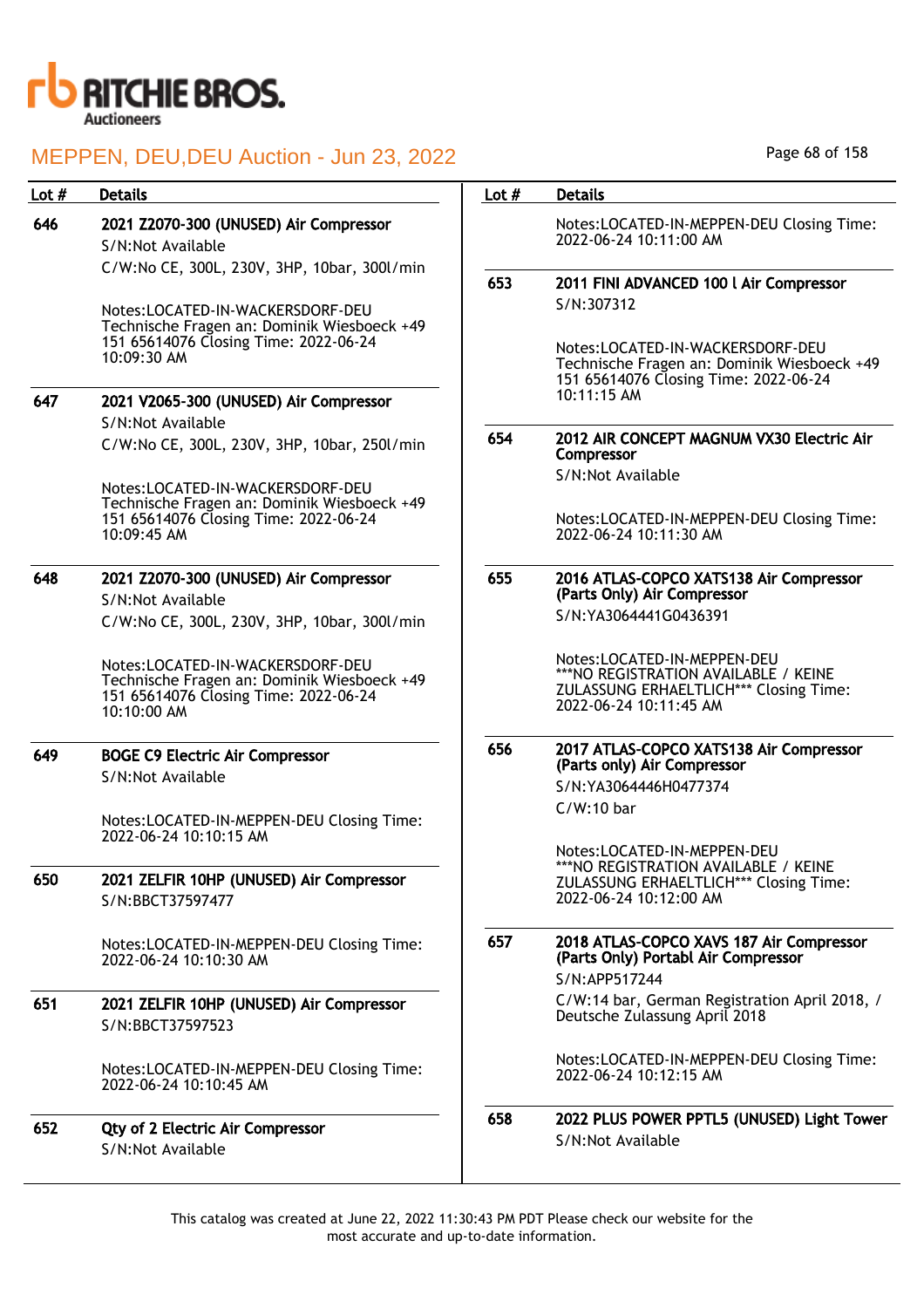

## MEPPEN, DEU,DEU Auction - Jun 23, 2022

| Lot $#$ | <b>Details</b>                                                                                           | Lot $#$ | <b>Details</b>                                                                                                                          |
|---------|----------------------------------------------------------------------------------------------------------|---------|-----------------------------------------------------------------------------------------------------------------------------------------|
|         | Notes:LOCATED-IN-MEPPEN-DEU Closing Time:<br>2022-06-24 10:12:30 AM                                      |         | 2022-06-24 10:14:15 AM                                                                                                                  |
|         |                                                                                                          | 666     | 2017 J.C.B 444TA4-93EL1A (Parts Only) Engine                                                                                            |
| 659     | 2022 PLUS POWER PPTL5 (UNUSED) Light Tower<br>S/N:Not Available                                          |         | S/N:SJ32041368U0815517                                                                                                                  |
|         | Notes:LOCATED-IN-MEPPEN-DEU Closing Time:<br>2022-06-24 10:12:45 AM                                      |         | Notes:LOCATED-IN-MEPPEN-DEU Closing Time:<br>2022-06-24 10:14:30 AM                                                                     |
|         |                                                                                                          | 667     | 2011 CUMMINS QSB6.7 (Parts Only) Engine                                                                                                 |
| 660     | 2022 PLUS POWER PPTL5 (UNUSED) Light Tower<br>S/N:Not Available                                          |         | S/N:73298433                                                                                                                            |
|         | Notes:LOCATED-IN-MEPPEN-DEU Closing Time:<br>2022-06-24 10:13:00 AM                                      |         | Notes:LOCATED-IN-MEPPEN-DEU Closing Time:<br>2022-06-24 10:14:45 AM                                                                     |
|         |                                                                                                          | 668     | 2017 HEIDE PUMP NAUTIC 400 Pump                                                                                                         |
| 661     | 2022 PLUS POWER PPTL5 (UNUSED) Light Tower<br>S/N:Not Available                                          |         | S/N:0499284                                                                                                                             |
|         | Notes:LOCATED-IN-MEPPEN-DEU Closing Time:<br>2022-06-24 10:13:15 AM                                      |         | Notes:LOCATED-IN-LEIPZIG-DEU Closing Time:<br>2022-06-24 10:15:00 AM                                                                    |
|         |                                                                                                          | 669     | 1957 METZ TS8/8 Pump                                                                                                                    |
| 662     | <b>TCP A200 Light Tower</b>                                                                              |         | S/N:122-33829                                                                                                                           |
|         | S/N:SETBC10008M040130                                                                                    |         |                                                                                                                                         |
|         | C/W:** not functional **, no key<br>Notes:LOCATED-IN-MEPPEN-DEU<br>*** NO REGISTRATION AVAILABLE / KEINE |         | Notes:LOCATED-IN-WACKERSDORF-DEU<br>Technische Fragen an: Dominik Wiesboeck +49<br>151 65614076 Closing Time: 2022-06-24<br>10:15:15 AM |
|         | ZULASSUNG ERHAELTLICH*** Closing Time:<br>2022-06-24 10:13:30 AM                                         |         |                                                                                                                                         |
|         |                                                                                                          | 670     | Qty of 2 Submersible Pump                                                                                                               |
| 663     | 2016 NOELLE LEDMOON600 Light Tower                                                                       |         | S/N:Not Available                                                                                                                       |
|         | S/N:026641                                                                                               |         |                                                                                                                                         |
|         |                                                                                                          |         | Notes:LOCATED-IN-MEPPEN-DEU Closing Time:<br>2022-06-24 10:15:30 AM                                                                     |
|         | Notes:LOCATED-IN-LEIPZIG-DEU Closing Time:<br>2022-06-24 10:13:45 AM                                     |         |                                                                                                                                         |
|         |                                                                                                          | 671     | <b>WHEDE Water Pump</b>                                                                                                                 |
| 664     | 2012 MERCEDES-BENZ OM471LA Engine                                                                        |         | S/N:Not Available                                                                                                                       |
|         | S/N:471919C0070017                                                                                       |         | C/W:not functional                                                                                                                      |
|         | C/W:To fit Claas Xerion 4000 series                                                                      |         |                                                                                                                                         |
|         |                                                                                                          |         | Notes:LOCATED-IN-MEPPEN-DEU Closing Time:<br>2022-06-24 10:15:45 AM                                                                     |
|         | Notes:LOCATED-IN-LEIPZIG-DEU Closing Time:<br>2022-06-24 10:14:00 AM                                     |         |                                                                                                                                         |
|         |                                                                                                          | 672     | <b>MAST Qty Of 2 Pump</b>                                                                                                               |
| 665     | <b>MERCEDES-BENZ OEM 457 Engine</b>                                                                      |         | S/N:Not Available                                                                                                                       |
|         | S/N:Not Available                                                                                        |         |                                                                                                                                         |
|         |                                                                                                          |         | Notes:LOCATED-IN-MEPPEN-DEU Closing Time:<br>2022-06-24 10:16:00 AM                                                                     |
|         | Notes:LOCATED-IN-MEPPEN-DEU Closing Time:                                                                |         |                                                                                                                                         |

Page 69 of 158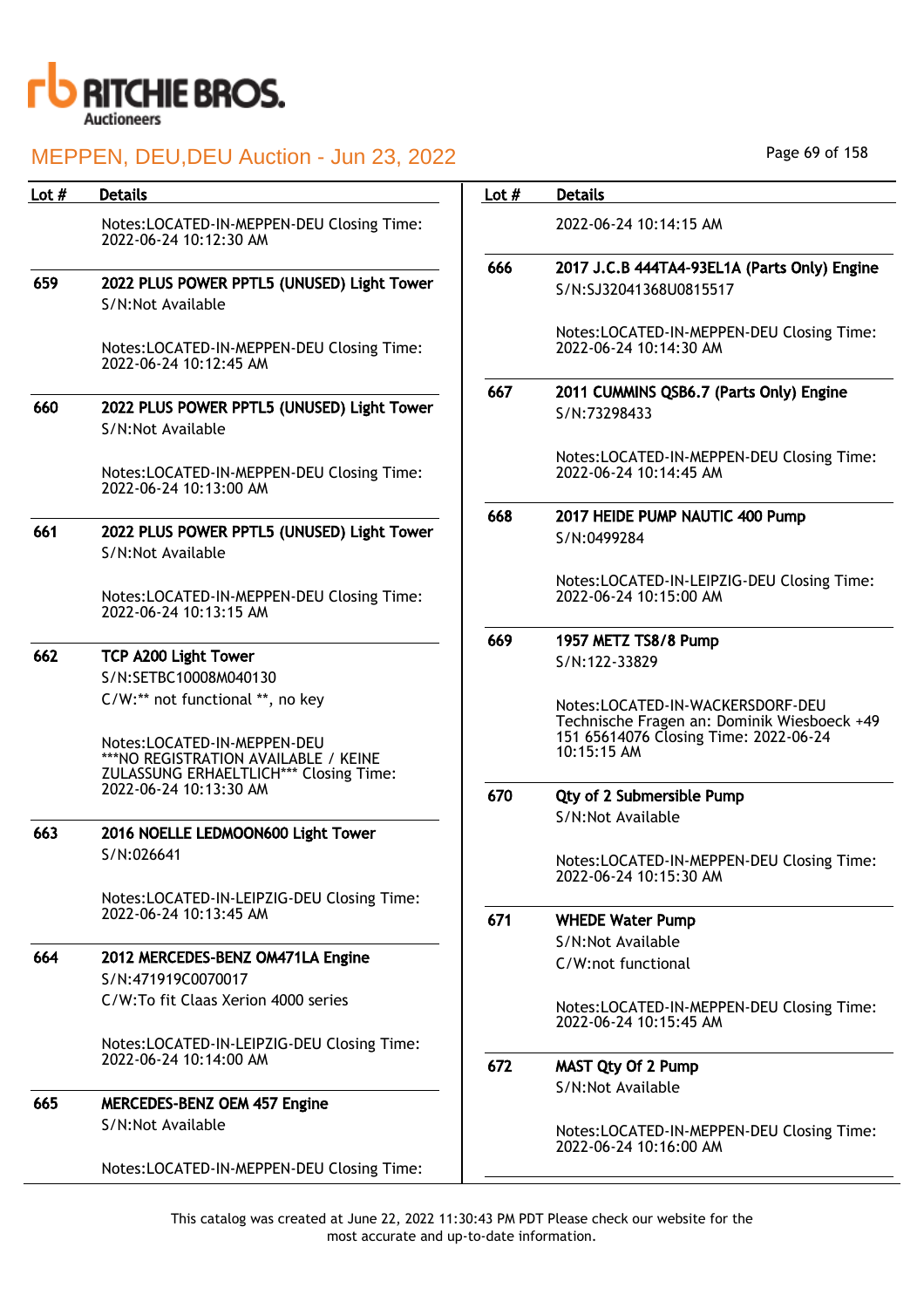

| Lot $#$ | <b>Details</b>                                                       | Lot $#$ | <b>Details</b>                                                                          |
|---------|----------------------------------------------------------------------|---------|-----------------------------------------------------------------------------------------|
| 673     | <b>MAST Pump</b>                                                     |         | Industrial - Other                                                                      |
|         | S/N:Not Available                                                    |         | S/N:Not Available                                                                       |
|         | Notes:LOCATED-IN-MEPPEN-DEU Closing Time:<br>2022-06-24 10:16:15 AM  |         | C/W:Quick Change Tool, 1x Hose Cutting Table,<br>** in box **                           |
| 674     | <b>MAST Pump</b>                                                     |         | Notes:LOCATED-IN-MEPPEN-DEU Closing Time:<br>2022-06-24 10:18:00 AM                     |
|         | S/N:Not Available                                                    | 681     | (UNUSED) Hydraulic Crimp Press Miscellaneous<br>Industrial - Other                      |
|         | Notes:LOCATED-IN-MEPPEN-DEU Closing Time:<br>2022-06-24 10:16:30 AM  |         | S/N:Not Available                                                                       |
|         |                                                                      |         | C/W:Quick Change Tool, 1x Hose Cutting Table,<br>** in box $**$                         |
| 675     | Pump                                                                 |         |                                                                                         |
|         | S/N:Not Available                                                    |         | Notes:LOCATED-IN-MEPPEN-DEU Closing Time:<br>2022-06-24 10:18:15 AM                     |
|         | Notes:LOCATED-IN-MEPPEN-DEU Closing Time:                            |         |                                                                                         |
|         | 2022-06-24 10:16:45 AM                                               | 682     | 2021 FLUIDMEX T.2ST (UNUSED) Oleodynamic<br>Pipe Press Miscellaneous Industrial - Other |
| 676     | <b>Submersible Pump</b>                                              |         | S/N:Not Available                                                                       |
|         | S/N:Not Available                                                    |         |                                                                                         |
|         | C/W:32A, electric                                                    |         | Notes:LOCATED-IN-MEPPEN-DEU Closing Time:<br>2022-06-24 10:18:30 AM                     |
|         | Notes:LOCATED-IN-MEPPEN-DEU Closing Time:<br>2022-06-24 10:17:00 AM  | 683     | 2021 FLUIDMEX T.2ST (UNUSED) Oleodynamic<br>Pipe Press Miscellaneous Industrial - Other |
| 677     | <b>CEDIMA CTS-375.2 Concrete Block Saw</b><br>S/N:143752811          |         | S/N:Not Available                                                                       |
|         | Notes:LOCATED-IN-LEIPZIG-DEU Closing Time:<br>2022-06-24 10:17:15 AM |         | Notes:LOCATED-IN-MEPPEN-DEU Closing Time:<br>2022-06-24 10:18:45 AM                     |
| 678     | MASINEXPORTIMPORT SN401X1000 Rotating                                | 684     | 2021 FLUIDMEX T.2SP (UNUSED) Oleodynamic<br>Pipe Press Miscellaneous Industrial - Other |
|         | Lathe                                                                |         | S/N:Not Available                                                                       |
|         | S/N:88SN1P610                                                        |         |                                                                                         |
|         | Notes:LOCATED-IN-MEPPEN-DEU Closing Time:                            |         | Notes:LOCATED-IN-MEPPEN-DEU Closing Time:<br>2022-06-24 10:19:00 AM                     |
|         | 2022-06-24 10:17:30 AM                                               | 685     | 2021 FLUIDMEX T.2SP (UNUSED) Oleodynamic<br>Pipe Press Miscellaneous Industrial - Other |
| 679     | (UNUSED) Hydraulic Crimp Press Miscellaneous<br>Industrial - Other   |         | S/N:Not Available                                                                       |
|         | S/N:Not Available                                                    |         |                                                                                         |
|         | C/W:Quick Change Tool, 1x Hose Cutting Table                         |         | Notes:LOCATED-IN-MEPPEN-DEU Closing Time:<br>2022-06-24 10:19:15 AM                     |
|         | Notes:LOCATED-IN-MEPPEN-DEU Closing Time:<br>2022-06-24 10:17:45 AM  | 686     | P32S 600T Hydraulic Crimp Press Miscellaneous<br>Industrial - Óther                     |
| 680     | (UNUSED) Hydraulic Crimp Press Miscellaneous                         |         | S/N:Not Available                                                                       |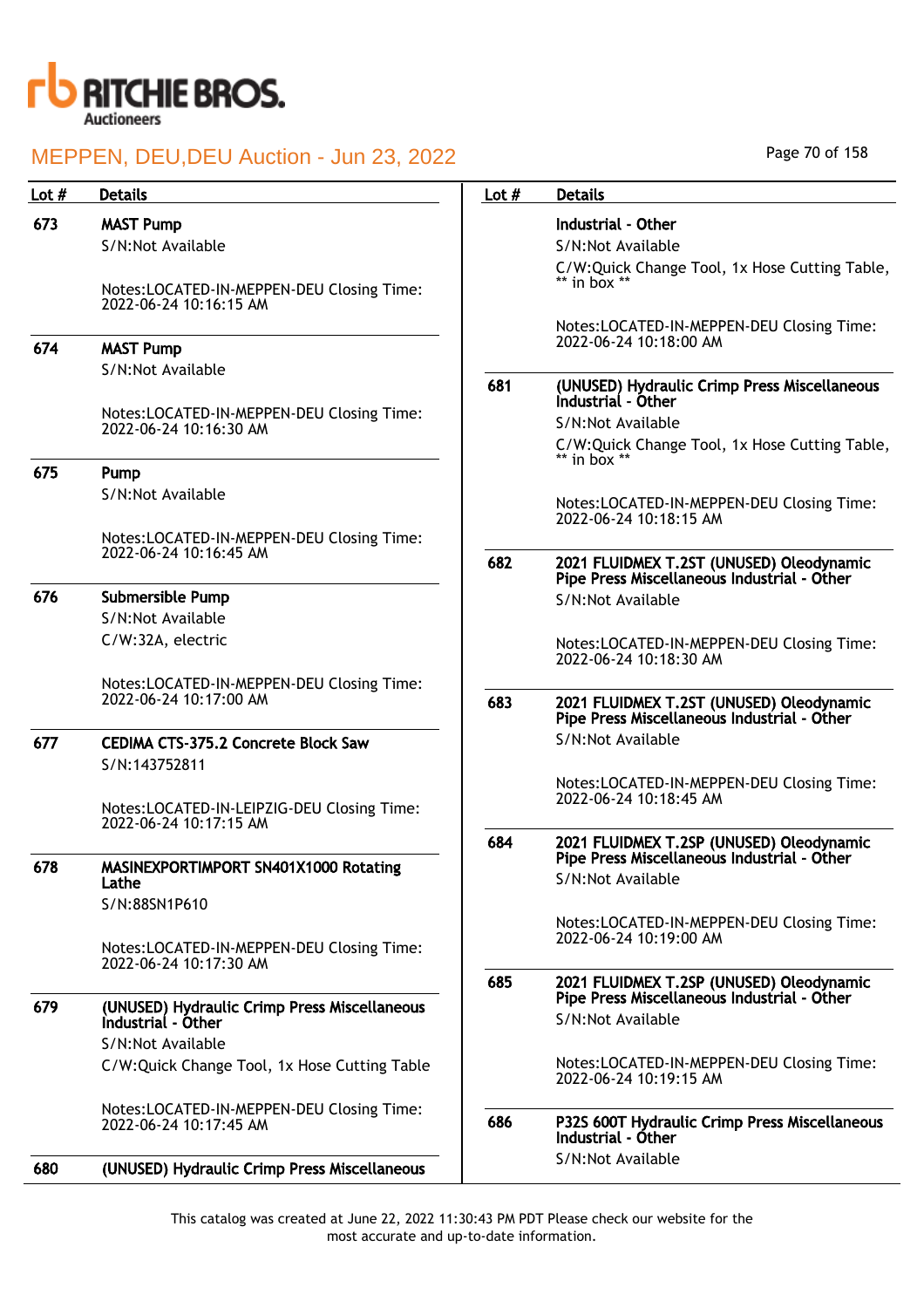

| Lot $#$ | <b>Details</b>                                                      | Lot $#$ | <b>Details</b>                                                        |
|---------|---------------------------------------------------------------------|---------|-----------------------------------------------------------------------|
|         |                                                                     |         |                                                                       |
|         | C/W:quick change tool .11x Dies from 6 till<br>$63mm$ .             | 693     | Qty Of Props Miscellaneous Industrial - Other<br>S/N:Not Available    |
|         | Notes:LOCATED-IN-MEPPEN-DEU Closing Time:<br>2022-06-24 10:19:30 AM |         | Notes:LOCATED-IN-MEPPEN-DEU Closing Time:<br>2022-06-24 10:21:15 AM   |
| 687     | P32S 600T Hydraulic Crimp Press Miscellaneous<br>Industrial - Other | 694     | Qty Of Props Miscellaneous Industrial - Other<br>S/N:Not Available    |
|         | S/N:Not Available                                                   |         |                                                                       |
|         | C/W:quick change tool .11x Dies from 6 till<br>63mm                 |         | Notes:LOCATED-IN-MEPPEN-DEU Closing Time:<br>2022-06-24 10:21:30 AM   |
|         | Notes:LOCATED-IN-MEPPEN-DEU Closing Time:<br>2022-06-24 10:19:45 AM | 695     | Qty Of Round Slings Miscellaneous Industrial -<br>Other               |
| 688     | P32S 600T Hydraulic Crimp Press Miscellaneous<br>Industrial - Óther |         | S/N:Not Available                                                     |
|         | S/N:Not Available                                                   |         | Notes:LOCATED-IN-MEPPEN-DEU Closing Time:                             |
|         | C/W:quick change tool .11x Dies from 6 till                         |         | 2022-06-24 10:21:45 AM                                                |
|         | 63mm                                                                | 696     | Qty Of Tension Belts Misc Shop, Warehouse,<br>Consumer                |
|         | Notes:LOCATED-IN-MEPPEN-DEU Closing Time:<br>2022-06-24 10:20:00 AM |         | S/N:Not Available                                                     |
| 689     | Qty Of Props Miscellaneous Industrial - Other                       |         | Notes:LOCATED-IN-MEPPEN-DEU Closing Time:<br>2022-06-24 10:22:00 AM   |
|         | S/N:Not Available                                                   |         |                                                                       |
|         | Notes:LOCATED-IN-MEPPEN-DEU Closing Time:<br>2022-06-24 10:20:15 AM | 697     | Qty Of Tension Belts Misc Shop, Warehouse,<br>Consumer                |
|         |                                                                     |         | S/N:Not Available                                                     |
| 690     | Qty Of Props Miscellaneous Industrial - Other                       |         |                                                                       |
|         | S/N:Not Available                                                   |         | Notes:LOCATED-IN-MEPPEN-DEU Closing Time:<br>2022-06-24 10:22:15 AM   |
|         | Notes:LOCATED-IN-MEPPEN-DEU Closing Time:<br>2022-06-24 10:20:30 AM | 698     | Qty of Lifting Straps Miscellaneous Industrial -<br><b>Other</b>      |
| 691     |                                                                     |         | S/N:Not Available                                                     |
|         | Qty Of Props Miscellaneous Industrial - Other<br>S/N:Not Available  |         |                                                                       |
|         |                                                                     |         | Notes:LOCATED-IN-MEPPEN-DEU Closing Time:<br>2022-06-24 10:22:30 AM   |
|         | Notes:LOCATED-IN-MEPPEN-DEU Closing Time:                           |         |                                                                       |
|         | 2022-06-24 10:20:45 AM                                              | 699     | <b>Qty Of Deflection Gear Box Miscellaneous</b><br>Industrial - Other |
| 692     | Qty Of Props Miscellaneous Industrial - Other<br>S/N:Not Available  |         | S/N:Not Available                                                     |
|         | Notes:LOCATED-IN-MEPPEN-DEU Closing Time:<br>2022-06-24 10:21:00 AM |         | Notes:LOCATED-IN-MEPPEN-DEU Closing Time:<br>2022-06-24 10:22:45 AM   |
|         |                                                                     | 700     | Qty Of Tripods Miscellaneous Industrial - Other                       |

Page 71 of 158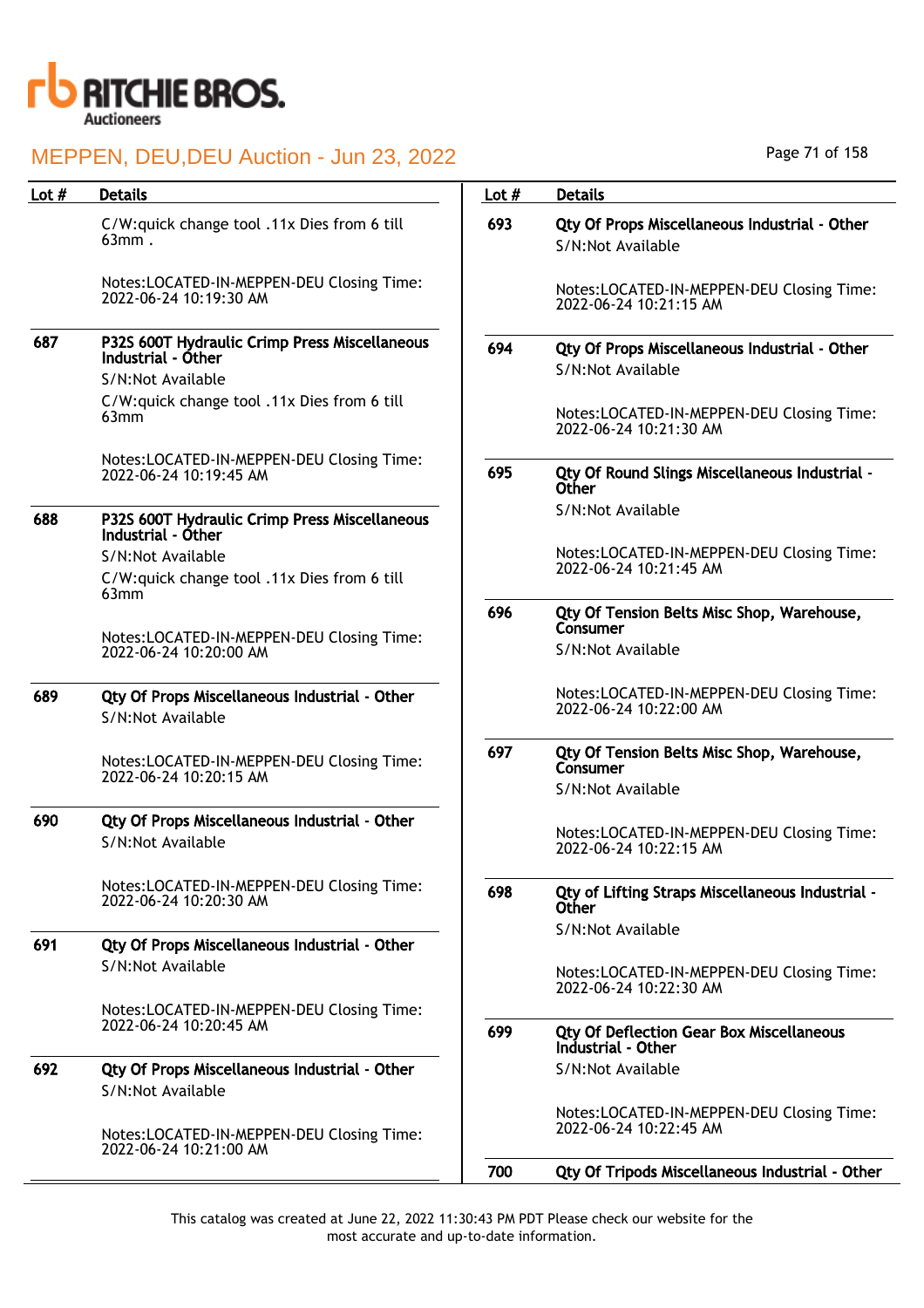

| Lot $#$ | <b>Details</b>                                                            | Lot $#$ | <b>Details</b>                                                      |
|---------|---------------------------------------------------------------------------|---------|---------------------------------------------------------------------|
|         | S/N:Not Available                                                         |         | Other                                                               |
|         |                                                                           |         | S/N:Not Available                                                   |
|         | Notes:LOCATED-IN-MEPPEN-DEU Closing Time:                                 |         |                                                                     |
|         | 2022-06-24 10:23:00 AM                                                    |         | Notes:LOCATED-IN-MEPPEN-DEU Closing Time:<br>2022-06-24 10:24:45 AM |
| 701     | 6x lighting stands Miscellaneous Industrial -                             |         |                                                                     |
|         | <b>Other</b><br>S/N:Not Available                                         | 708     | Qty Of Heavy Duty Slings Miscellaneous<br>Industrial - Other        |
|         |                                                                           |         | S/N:Not Available                                                   |
|         | Notes:LOCATED-IN-MEPPEN-DEU Closing Time:<br>2022-06-24 10:23:15 AM       |         |                                                                     |
|         |                                                                           |         | Notes:LOCATED-IN-MEPPEN-DEU Closing Time:<br>2022-06-24 10:25:00 AM |
| 702     | Qty Of 1000W Spotlight Miscellaneous Industrial                           |         |                                                                     |
|         | - Other<br>S/N:Not Available                                              | 709     | Qty Of Heavy Duty Slings Miscellaneous<br>Industrial - Other        |
|         |                                                                           |         | S/N:Not Available                                                   |
|         | Notes:LOCATED-IN-MEPPEN-DEU Closing Time:                                 |         |                                                                     |
|         | 2022-06-24 10:23:30 AM                                                    |         | Notes:LOCATED-IN-MEPPEN-DEU Closing Time:<br>2022-06-24 10:25:15 AM |
| 703     | 2x50 Steel Cable Miscellaneous Industrial -                               |         |                                                                     |
|         | <b>Other</b>                                                              | 710     | <b>Qty of Scaffolding Parts Scaffolding</b>                         |
|         | S/N:Not Available                                                         |         | S/N:Not Available                                                   |
|         | Notes:LOCATED-IN-MEPPEN-DEU Closing Time:<br>2022-06-24 10:23:45 AM       |         | Notes:LOCATED-IN-MEPPEN-DEU Closing Time:<br>2022-06-24 10:25:30 AM |
| 704     | 2x50 Steel Cable Miscellaneous Industrial -<br><b>Other</b>               | 711     | Qty Of 2 Accu-Spotlight Miscellaneous Industrial<br>- Other         |
|         | S/N:Not Available                                                         |         | S/N:Not Available                                                   |
|         |                                                                           |         |                                                                     |
|         | Notes:LOCATED-IN-MEPPEN-DEU Closing Time:<br>2022-06-24 10:24:00 AM       |         | Notes:LOCATED-IN-MEPPEN-DEU Closing Time:<br>2022-06-24 10:25:45 AM |
| 705     | <b>Qty Of Steel Slings and Chains Miscellaneous</b><br>Industrial - Other | 712     | 6 Hook Pulleys Miscellaneous Industrial - Other                     |
|         | S/N:Not Available                                                         |         | S/N:Not Available                                                   |
|         | Notes:LOCATED-IN-MEPPEN-DEU Closing Time:<br>2022-06-24 10:24:15 AM       |         | Notes:LOCATED-IN-MEPPEN-DEU Closing Time:<br>2022-06-24 10:26:00 AM |
| 706     | Qty Of Steel Slings Miscellaneous Industrial -<br><b>Other</b>            | 713     | Hydraulic Lifting Kit Miscellaneous Industrial -<br>Other           |
|         | S/N:Not Available                                                         |         | S/N:Not Available                                                   |
|         |                                                                           |         | C/W:FAG Lukas 2x20to cyl. with handpump and<br>attachment           |
|         | Notes:LOCATED-IN-MEPPEN-DEU Closing Time:                                 |         |                                                                     |
|         | 2022-06-24 10:24:30 AM                                                    |         | Notes:LOCATED-IN-MEPPEN-DEU Closing Time:                           |
| 707     | Qty Of Steel Cable Miscellaneous Industrial -                             |         | 2022-06-24 10:26:15 AM                                              |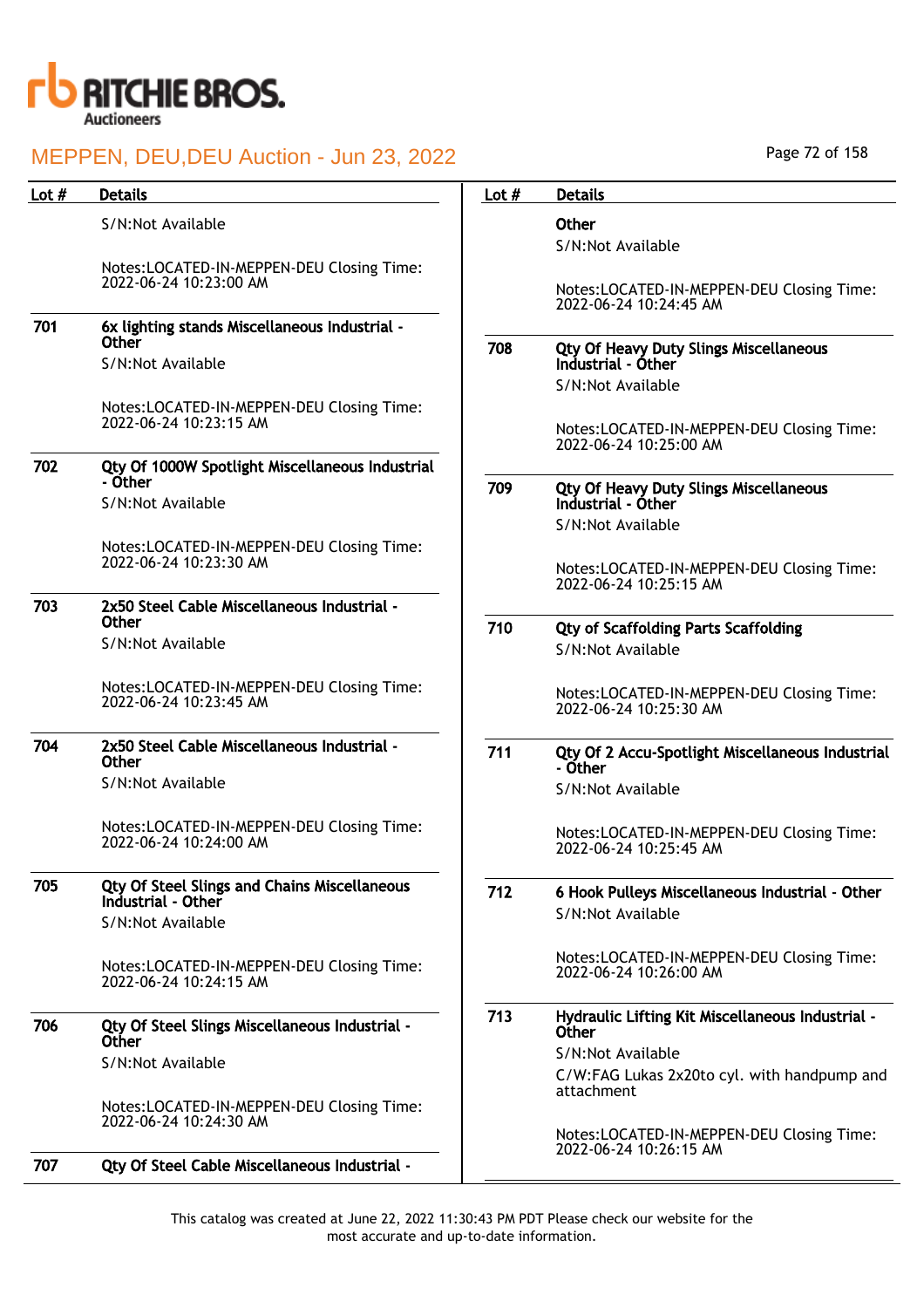

718

# MEPPEN, DEU,DEU Auction - Jun 23, 2022

| Lot # | <b>Details</b>                                                                   | Lot $#$ | <b>Details</b>                                                                 |
|-------|----------------------------------------------------------------------------------|---------|--------------------------------------------------------------------------------|
| 714   | Hydraulic Lifting Kit Miscellaneous Industrial -<br><b>Other</b>                 | 720     | <b>LANCIER Qty Of 3 Hydraulic Spreader</b><br>Miscellaneous Industrial - Other |
|       | S/N:Not Available                                                                |         | S/N:Not Available                                                              |
|       | C/W:FAG Lukas 2x20to cyl. with handpump and<br>attachment                        |         | Notes:LOCATED-IN-MEPPEN-DEU Closing Time:<br>2022-06-24 10:28:00 AM            |
|       | Notes:LOCATED-IN-MEPPEN-DEU Closing Time:                                        |         |                                                                                |
|       | 2022-06-24 10:26:30 AM                                                           | 721     | Qty Of 2 Spreaders Miscellaneous Industrial -<br><b>Other</b>                  |
| 715   | <b>Hydraulic Lifting Kit 4x15 Tons Miscellaneous</b>                             |         | S/N:Not Available                                                              |
|       | Industrial - Other<br>S/N:Not Available                                          |         | C/W:1x Lukas Spreader, 1x Lancier Spreader<br>630 bar                          |
|       | Notes:LOCATED-IN-MEPPEN-DEU Closing Time:<br>2022-06-24 10:26:45 AM              |         | Notes:LOCATED-IN-MEPPEN-DEU Closing Time:<br>2022-06-24 10:28:15 AM            |
| 716   | LUKAS Hydraulic Aggregate Miscellaneous<br>Industrial - Other                    | 722     | <b>High Voltage Cable Wheel Miscellaneous</b><br>Industrial - Other            |
|       | S/N:Not Available                                                                |         | S/N:Not Available                                                              |
|       | C/W:Hydraulic Spreader, Cylinder, Additional<br>Parts, Former Military Equipment |         | C/W:400V, 32A, 30m                                                             |
|       | Notes:LOCATED-IN-MEPPEN-DEU Closing Time:<br>2022-06-24 10:27:00 AM              |         | Notes:LOCATED-IN-MEPPEN-DEU Closing Time:<br>2022-06-24 10:28:30 AM            |
|       |                                                                                  | 723     | <b>BACHERT FP4/5 Hand Held Sprayer Pump</b>                                    |
| 717   | LUKAS Hydraulic Aggregate Miscellaneous<br>Industrial - Other                    |         | S/N:Not Available                                                              |
|       | S/N:Not Available                                                                |         | C/W:** not functional **                                                       |
|       | C/W:Hydraulic Spreader, Cylinder, Additional<br>Parts, Former Military Equipment |         | Notes:LOCATED-IN-MEPPEN-DEU Closing Time:<br>2022-06-24 10:28:45 AM            |
|       | Notes:LOCATED-IN-MEPPEN-DEU Closing Time:                                        |         |                                                                                |
|       | 2022-06-24 10:27:15 AM                                                           | 724     | Qty Of 2 Pulley Miscellaneous Industrial - Other                               |
|       |                                                                                  |         | S/N:Not Available                                                              |
| 718   | <b>Cable Reel Cable</b>                                                          |         | C/W:Puller Hoist 50m                                                           |
|       | S/N:Not Available                                                                |         |                                                                                |
|       | Notes:LOCATED-IN-MEPPEN-DEU Closing Time:<br>2022-06-24 10:27:30 AM              |         | Notes:LOCATED-IN-MEPPEN-DEU Closing Time:<br>2022-06-24 10:29:00 AM            |
|       |                                                                                  | 725     | Protection Clothing Miscellaneous Industrial -<br><b>Other</b>                 |
| 719   | <b>Qty of Safety Equipment Miscellaneous</b><br>Industrial - Other               |         | S/N:Not Available                                                              |
|       | S/N:Not Available                                                                |         | C/W:jackets, helmets w/ ear protection                                         |
|       | C/W:harnesses, body straps, and more                                             |         |                                                                                |
|       | Notes:LOCATED-IN-MEPPEN-DEU Closing Time:                                        |         | Notes:LOCATED-IN-MEPPEN-DEU Closing Time:<br>2022-06-24 10:29:15 AM            |
|       | 2022-06-24 10:27:45 AM                                                           | 726     | Qty of Body Harnesses & Safty Rope<br>Miscellaneous Industrial - Other         |

Page 73 of 158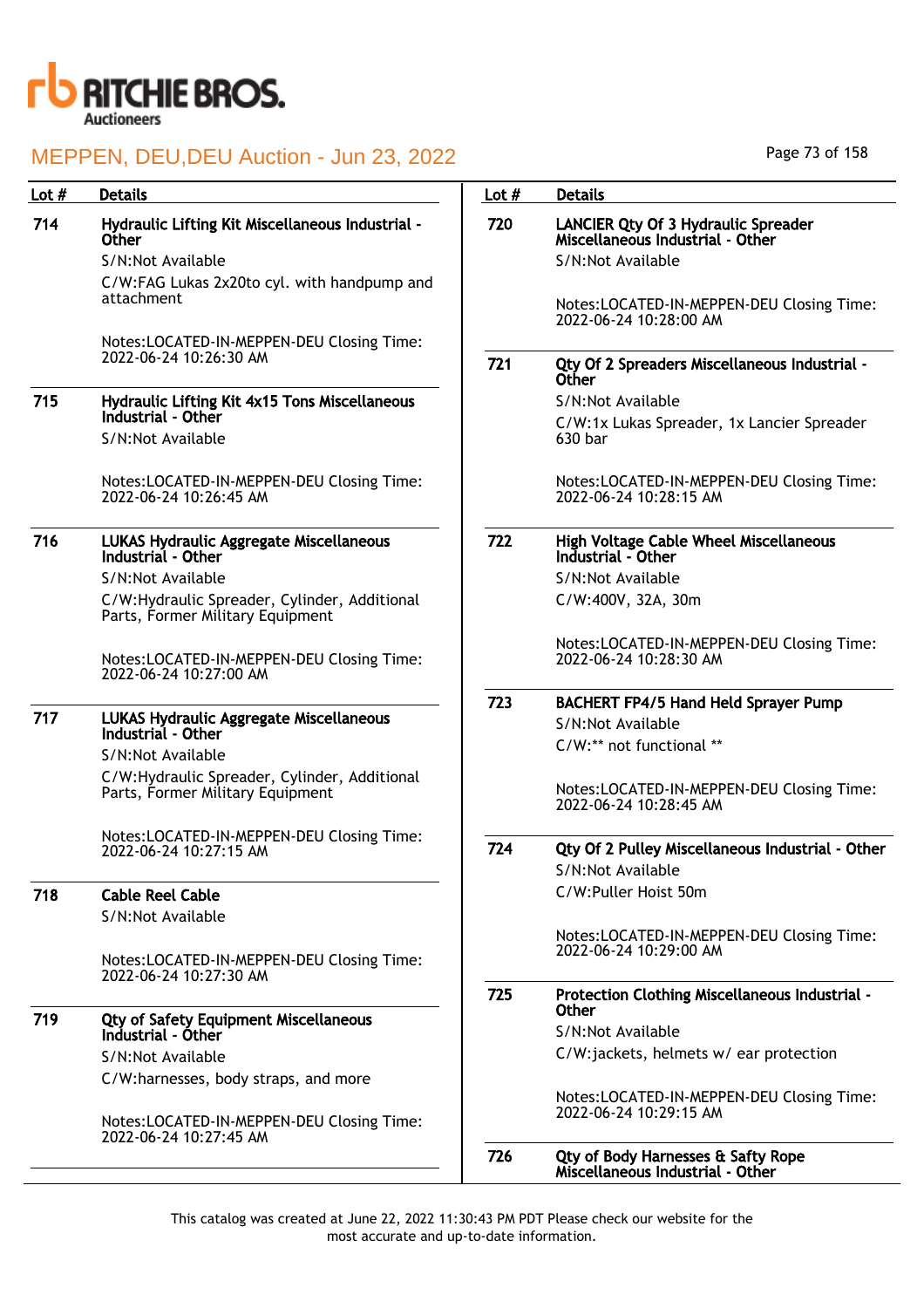

| Lot $#$ | <b>Details</b>                                                            | Lot $#$ | <b>Details</b>                                                      |
|---------|---------------------------------------------------------------------------|---------|---------------------------------------------------------------------|
|         | S/N:Not Available                                                         |         |                                                                     |
|         | Notes:LOCATED-IN-MEPPEN-DEU Closing Time:                                 | 733     | Qty of Water Hoses Miscellaneous Industrial -<br>Other              |
|         | 2022-06-24 10:29:30 AM                                                    |         | S/N:Not Available                                                   |
|         |                                                                           |         | C/W:ex fire department                                              |
| 727     | <b>Qty Of Firefighter Hose</b>                                            |         |                                                                     |
|         | S/N:Not Available                                                         |         | Notes:LOCATED-IN-MEPPEN-DEU Closing Time:                           |
|         | C/W:Standpipe, Nozzle                                                     |         | 2022-06-24 10:31:15 AM                                              |
|         | Notes:LOCATED-IN-MEPPEN-DEU Closing Time:                                 | 734     | Suction Hose Miscellaneous Industrial - Other                       |
|         | 2022-06-24 10:29:45 AM                                                    |         | S/N:Not Available                                                   |
|         |                                                                           |         | C/W:stainless steel                                                 |
| 728     | Qty of Lashing Straps Miscellaneous Industrial -<br>Other                 |         |                                                                     |
|         | S/N:Not Available                                                         |         | Notes:LOCATED-IN-MEPPEN-DEU Closing Time:<br>2022-06-24 10:31:30 AM |
|         | Notes:LOCATED-IN-MEPPEN-DEU Closing Time:                                 | 735     | <b>Qty Of Suction Hose</b>                                          |
|         | 2022-06-24 10:30:00 AM                                                    |         | S/N:Not Available                                                   |
| 729     | <b>Lifting Chain and Steel Rope Miscellaneous</b><br>Industrial - Other   |         | Notes:LOCATED-IN-MEPPEN-DEU Closing Time:<br>2022-06-24 10:31:45 AM |
|         | S/N:Not Available                                                         |         |                                                                     |
|         |                                                                           | 736     | <b>WEBER 15 Ton Hydraulic Jack</b>                                  |
|         | Notes:LOCATED-IN-MEPPEN-DEU Closing Time:<br>2022-06-24 10:30:15 AM       |         | S/N:Not Available                                                   |
| 730     | Ladder Miscellaneous Industrial - Other<br>S/N:Not Available              |         | Notes:LOCATED-IN-MEPPEN-DEU Closing Time:<br>2022-06-24 10:32:00 AM |
|         | C/W:5000 mm                                                               |         |                                                                     |
|         |                                                                           | 737     | Qty Of 3 Car Jack                                                   |
|         | Notes:LOCATED-IN-MEPPEN-DEU Closing Time:                                 |         | S/N:Not Available                                                   |
|         | 2022-06-24 10:30:30 AM                                                    |         |                                                                     |
|         |                                                                           |         | Notes:LOCATED-IN-MEPPEN-DEU Closing Time:<br>2022-06-24 10:32:15 AM |
| 731     | Extendable Ladder Miscellaneous Industrial -<br><b>Other</b>              |         |                                                                     |
|         | S/N:Not Available                                                         | 738     | Qty of 10 Hydraulic Jack                                            |
|         |                                                                           |         | S/N:Not Available                                                   |
|         | Notes:LOCATED-IN-MEPPEN-DEU Closing Time:                                 |         |                                                                     |
|         | 2022-06-24 10:30:45 AM                                                    |         | Notes:LOCATED-IN-MEPPEN-DEU Closing Time:<br>2022-06-24 10:32:30 AM |
| 732     | HOLMATRO Hydraulic Bailout Kit Miscellaneous                              |         |                                                                     |
|         | Industrial - Other                                                        | 739     | <b>Qty Of Anchor</b>                                                |
|         | S/N:Not Available                                                         |         | S/N:Not Available                                                   |
|         | C/W:Shear, hyd Spreader, Holmatro EHS4000<br>hyd rescue unit, spare parts |         | C/W:Steel Cable                                                     |
|         | Notes:LOCATED-IN-MEPPEN-DEU Closing Time:<br>2022-06-24 10:31:00 AM       |         | Notes:LOCATED-IN-MEPPEN-DEU Closing Time:<br>2022-06-24 10:32:45 AM |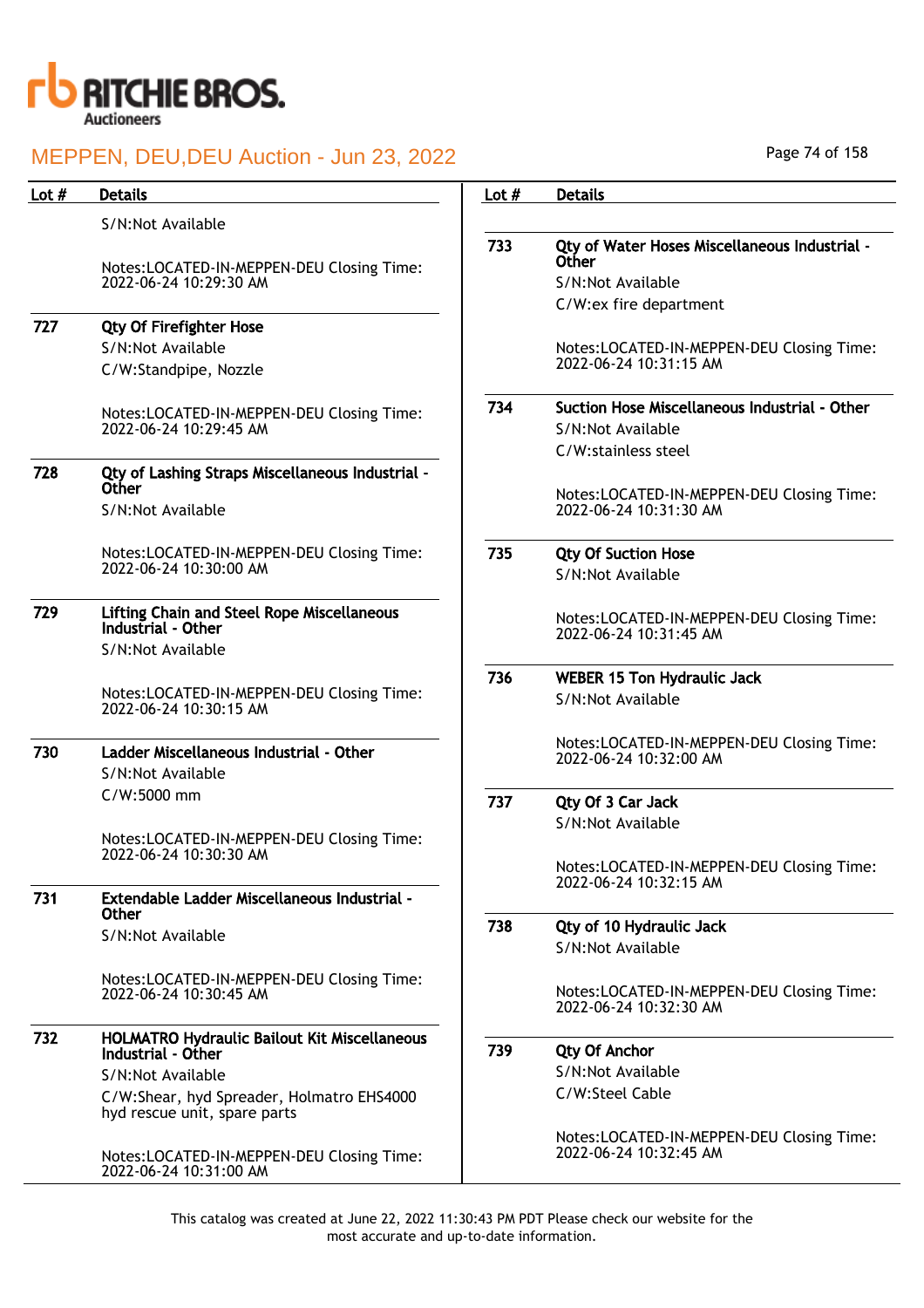

| Lot $#$ | <b>Details</b>                                                                 | Lot $#$ | <b>Details</b>                                                                         |
|---------|--------------------------------------------------------------------------------|---------|----------------------------------------------------------------------------------------|
| 740     | <b>Qty Of Water Buoy</b><br>S/N:Not Available                                  |         | Notes:LOCATED-IN-MEPPEN-DEU Closing Time:<br>2022-06-24 10:34:30 AM                    |
|         | Notes:LOCATED-IN-MEPPEN-DEU Closing Time:                                      | 747     | 2007 BOSS Scaffolding                                                                  |
|         | 2022-06-24 10:33:00 AM                                                         |         | S/N:Not Available                                                                      |
| 741     | Tensioning Slats Miscellaneous Industrial -<br><b>Other</b>                    |         | Notes:LOCATED-IN-LEIPZIG-DEU Closing Time:<br>2022-06-24 10:34:45 AM                   |
|         | S/N:Not Available                                                              |         |                                                                                        |
|         | C/W:for load securing                                                          | 748     | 2003 DANTHERM CDT50 Construction Dryer<br>Miscellaneous Industrial - Other             |
|         | Notes:LOCATED-IN-MEPPEN-DEU Closing Time:<br>2022-06-24 10:33:15 AM            |         | S/N:251888050101                                                                       |
|         |                                                                                |         | Notes:LOCATED-IN-LEIPZIG-DEU Closing Time:                                             |
| 742     | Qty of 7 Snow Chains Miscellaneous Industrial -<br><b>Other</b>                |         | 2022-06-24 10:35:00 AM                                                                 |
|         | S/N:Not Available                                                              | 749     | 2003 DANTHERM CDT50 Construction Dryer                                                 |
|         | C/W:to fit truck                                                               |         | Miscellaneous Industrial - Other                                                       |
|         |                                                                                |         | S/N:252548160101<br>Condition                                                          |
|         | Notes:LOCATED-IN-MEPPEN-DEU Closing Time:<br>2022-06-24 10:33:30 AM            |         | Hrs/Mil/Kms: 20760 Hr                                                                  |
|         |                                                                                |         |                                                                                        |
| 743     | <b>AUER BD96 4 Respirators Miscellaneous</b>                                   |         | Notes:LOCATED-IN-LEIPZIG-DEU Closing Time:                                             |
|         | Industrial - Other                                                             |         | 2022-06-24 10:35:15 AM                                                                 |
|         | S/N:Not Available                                                              |         |                                                                                        |
|         | C/W:w/ face masks                                                              | 750     | 2010 DANTHERM CDT60 Construction Dryer<br>Miscellaneous Industrial - Other             |
|         | Notes:LOCATED-IN-MEPPEN-DEU Closing Time:                                      |         | S/N:1012241167387                                                                      |
|         | 2022-06-24 10:33:45 AM                                                         |         | Condition                                                                              |
|         |                                                                                |         | Hrs/Mil/Kms: 17336 Hr                                                                  |
| 744     | <b>Qty of 2 Electric Bench Grinder</b>                                         |         |                                                                                        |
|         | S/N:Not Available                                                              |         | Notes:LOCATED-IN-LEIPZIG-DEU Closing Time:<br>2022-06-24 10:35:30 AM                   |
|         | Notes:LOCATED-IN-MEPPEN-DEU Closing Time:                                      |         |                                                                                        |
|         | 2022-06-24 10:34:00 AM                                                         | 751     | 2010 DANTHERM CDT60 Construction Dryer<br>Miscellaneous Industrial - Other             |
|         |                                                                                |         | S/N:1012241167384                                                                      |
| 745     | <b>Quantity Of Construction Side Parts</b><br>Miscellaneous Industrial - Other |         | Condition                                                                              |
|         | S/N:Not Available                                                              |         | Hrs/Mil/Kms: 11205 Hr                                                                  |
|         |                                                                                |         |                                                                                        |
|         | Notes:LOCATED-IN-MEPPEN-DEU Closing Time:<br>2022-06-24 10:34:15 AM            |         | Notes:LOCATED-IN-LEIPZIG-DEU Closing Time:<br>2022-06-24 10:35:45 AM                   |
| 746     | <b>Qty of Electric Converters Miscellaneous</b><br>Industrial - Other          | 752     | 2013 UZIN UTZ DURO STRIPPER Floor Covering<br>Remover Miscellaneous Industrial - Other |
|         | S/N:Not Available                                                              |         | S/N:2680113                                                                            |
|         |                                                                                |         |                                                                                        |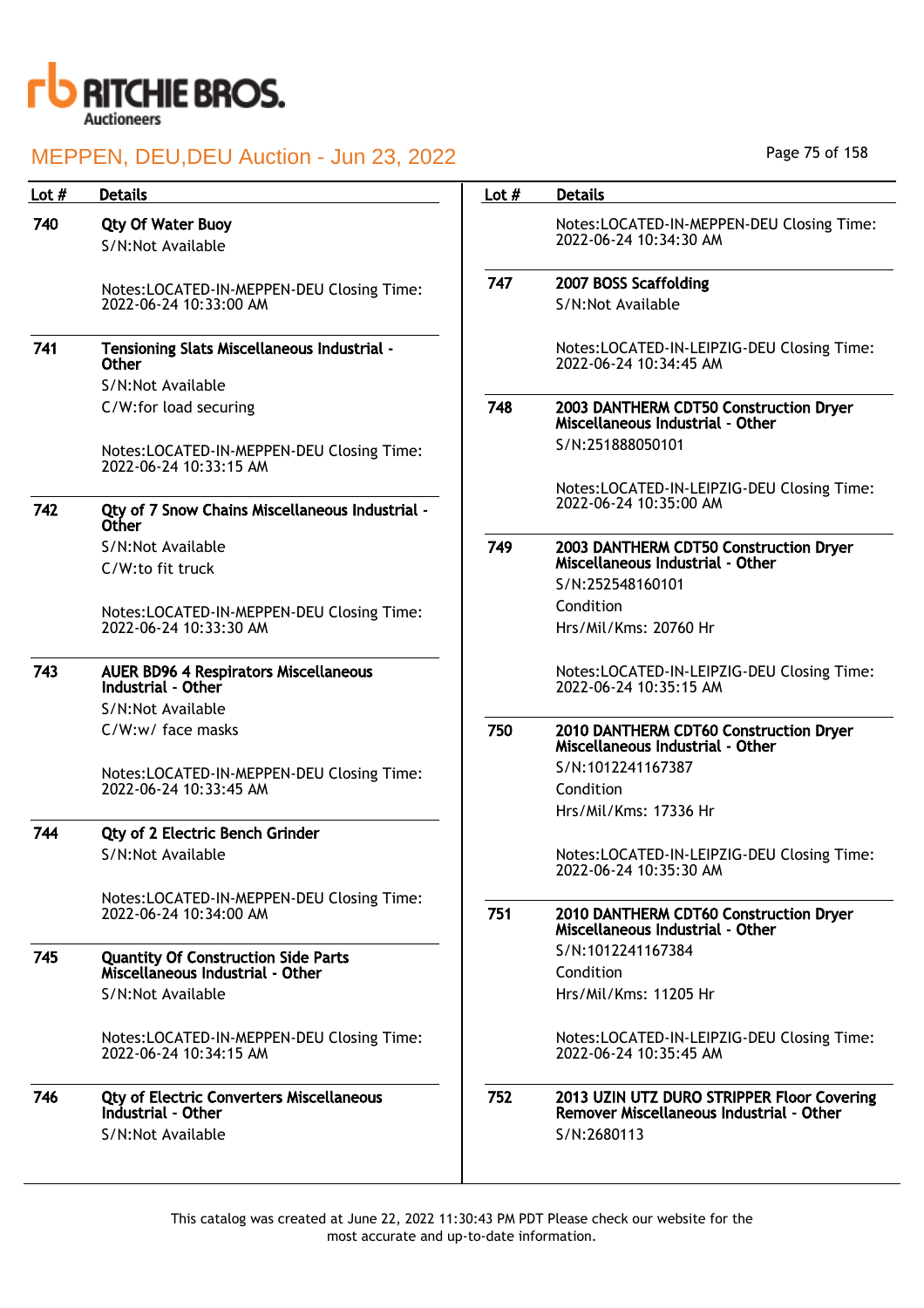

## MEPPEN, DEU,DEU Auction - Jun 23, 2022

| Lot $#$ | <b>Details</b>                                                             | Lot $#$ | <b>Details</b>                                                          |
|---------|----------------------------------------------------------------------------|---------|-------------------------------------------------------------------------|
|         | Notes:LOCATED-IN-LEIPZIG-DEU Closing Time:                                 |         |                                                                         |
|         | 2022-06-24 10:36:00 AM                                                     | 760     | 2011 BOSCH GKS85 Circular Saw                                           |
|         |                                                                            |         | S/N:011000071                                                           |
| 753     | 2005 PNEUTEC UT3BLR5 Air Pressure Lance                                    |         |                                                                         |
|         | Miscellaneous Industrial - Other                                           |         | Notes:LOCATED-IN-LEIPZIG-DEU Closing Time:                              |
|         | S/N:3BL27918                                                               |         | 2022-06-24 10:38:00 AM                                                  |
|         | Notes:LOCATED-IN-LEIPZIG-DEU Closing Time:                                 | 761     | 2016 STIHL MS291-40 Chain Saw                                           |
|         | 2022-06-24 10:36:15 AM                                                     |         | S/N:181164328                                                           |
| 754     | 2017 THERMOBILE BX3 Space Heater                                           |         |                                                                         |
|         | S/N:1240776                                                                |         | Notes:LOCATED-IN-LEIPZIG-DEU Closing Time:<br>2022-06-24 10:38:15 AM    |
|         |                                                                            |         |                                                                         |
|         | Notes:LOCATED-IN-LEIPZIG-DEU Closing Time:<br>2022-06-24 10:36:30 AM       | 762     | 2011 BOSCH GNF65A Wall Cutter Miscellaneous                             |
|         |                                                                            |         | Industrial - Other                                                      |
| 755     | 2016 THERMOBILE U3.3 Space Heater                                          |         | S/N:010000028                                                           |
|         | S/N:561624                                                                 |         | Notes:LOCATED-IN-LEIPZIG-DEU Closing Time:                              |
|         |                                                                            |         | 2022-06-24 10:38:30 AM                                                  |
|         | Notes:LOCATED-IN-LEIPZIG-DEU Closing Time:                                 |         |                                                                         |
|         | 2022-06-24 10:36:45 AM                                                     | 763     | 2010 SULLAIR MK210 Jackhammer Miscellaneous                             |
| 756     |                                                                            |         | Industrial - Other                                                      |
|         | 2016 PFLANZFUCH PF400 Post Hole Driver<br>Miscellaneous Industrial - Other |         | S/N:793380349P                                                          |
|         | S/N:45048                                                                  |         | Notes:LOCATED-IN-LEIPZIG-DEU Closing Time:                              |
|         |                                                                            |         | 2022-06-24 10:38:45 AM                                                  |
|         | Notes:LOCATED-IN-LEIPZIG-DEU Closing Time:                                 |         |                                                                         |
|         | 2022-06-24 10:37:00 AM                                                     | 764     | 2006 SULLAIR MK210 Jackhammer Miscellaneous                             |
| 757     | 2010 PFLANZFUCH PF400 Post Hole Driver                                     |         | Industrial - Other<br>S/N:19203806A                                     |
|         | Miscellaneous Industrial - Other                                           |         |                                                                         |
|         | S/N:42109                                                                  |         | Notes:LOCATED-IN-LEIPZIG-DEU Closing Time:                              |
|         |                                                                            |         | 2022-06-24 10:39:00 AM                                                  |
|         | Notes:LOCATED-IN-LEIPZIG-DEU Closing Time:                                 |         |                                                                         |
|         | 2022-06-24 10:37:15 AM                                                     | 765     | 2006 SULLAIR MK210 Jackhammer Miscellaneous<br>Industrial - Other       |
| 758     | 2004 DIAM CB350E28 Post Hole Driver<br>Miscellaneous Industrial - Other    |         | S/N:192202106A                                                          |
|         | S/N:030215                                                                 |         | Notes:LOCATED-IN-LEIPZIG-DEU Closing Time:                              |
|         |                                                                            |         | 2022-06-24 10:39:15 AM                                                  |
|         | Notes:LOCATED-IN-LEIPZIG-DEU Closing Time:                                 |         |                                                                         |
|         | 2022-06-24 10:37:30 AM                                                     | 766     | 2012 ATLAS COPCO TEX12PS Jackhammer<br>Miscellaneous Industrial - Other |
| 759     | 2011 BOSCH GKS85 Circular Saw                                              |         | S/N:MHN010625                                                           |
|         | S/N:011000077                                                              |         |                                                                         |
|         |                                                                            |         | Notes:LOCATED-IN-LEIPZIG-DEU Closing Time:                              |
|         | Notes:LOCATED-IN-LEIPZIG-DEU Closing Time:                                 |         | 2022-06-24 10:39:30 AM                                                  |
|         | 2022-06-24 10:37:45 AM                                                     |         |                                                                         |

Page 76 of 158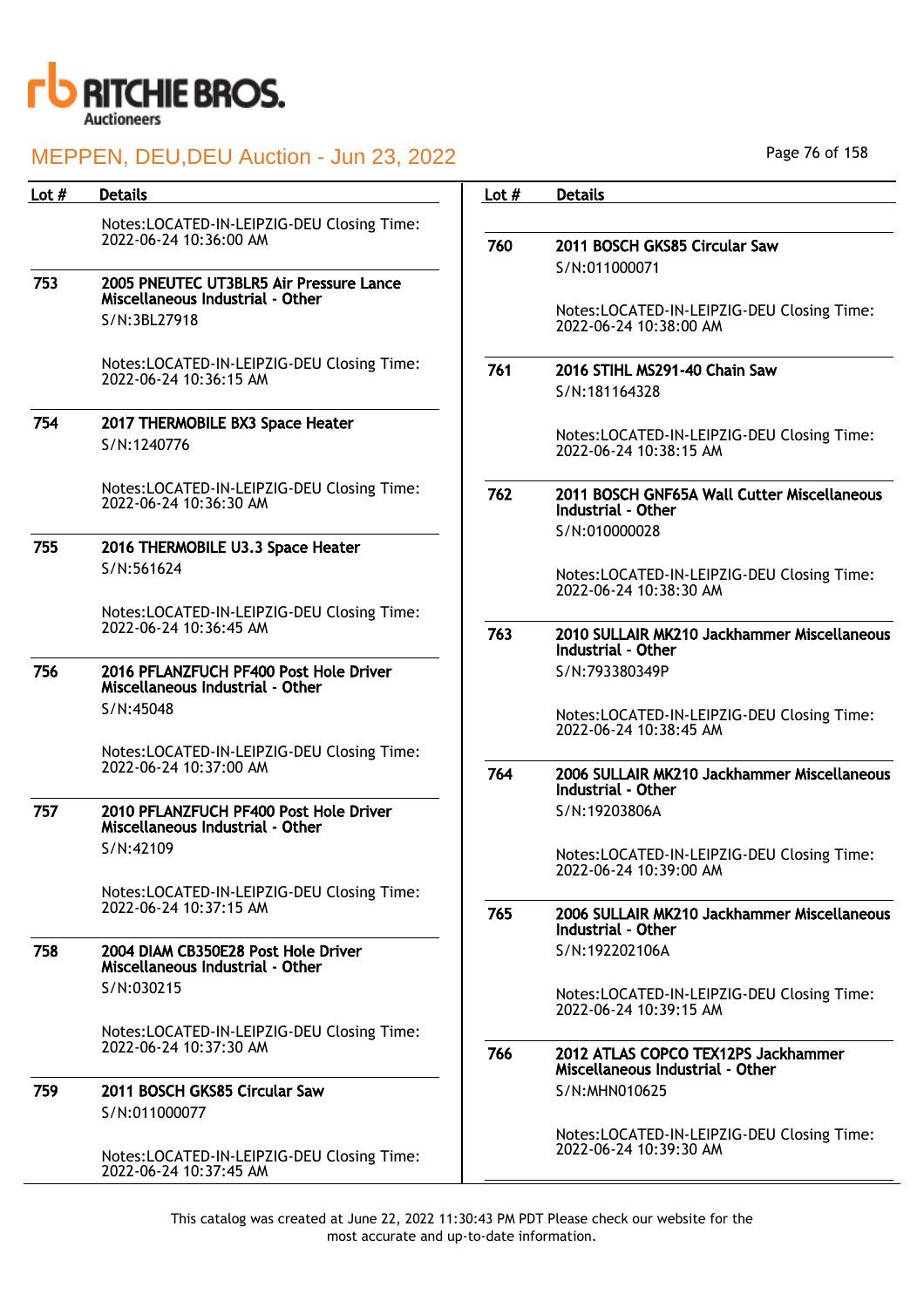

| Lot $#$ | <b>Details</b>                                                           | Lot $#$ | <b>Details</b>                                                      |
|---------|--------------------------------------------------------------------------|---------|---------------------------------------------------------------------|
| 767     | 2012 ATLAS COPCO TEX280PE Jackhammer<br>Miscellaneous Industrial - Other |         | S/N:Not Available                                                   |
|         | S/N:MHN023324                                                            |         | Notes:LOCATED-IN-MEPPEN-DEU Closing Time:<br>2022-06-24 10:41:30 AM |
|         | Notes:LOCATED-IN-LEIPZIG-DEU Closing Time:<br>2022-06-24 10:39:45 AM     |         |                                                                     |
|         |                                                                          | 775     | <b>KAERCHER High Pressure Washer</b>                                |
| 768     | 2007 ATLAS COPCO TEX280PE Jackhammer                                     |         | S/N:186608                                                          |
|         | Miscellaneous Industrial - Other                                         |         | Notes:LOCATED-IN-LEIPZIG-DEU Closing Time:                          |
|         | S/N:KAL000319                                                            |         | 2022-06-24 10:41:45 AM                                              |
|         | Notes:LOCATED-IN-LEIPZIG-DEU Closing Time:                               | 776     | <b>KARCHER NT351ECO Pressure Washer</b>                             |
|         | 2022-06-24 10:40:00 AM                                                   |         | S/N:Not Available                                                   |
| 769     | 2007 SULLAIR SK5S Jackhammer Miscellaneous                               |         |                                                                     |
|         | Industrial - Other                                                       |         | Notes:LOCATED-IN-LEIPZIG-DEU Closing Time:                          |
|         | S/N:0462777P                                                             |         | 2022-06-24 10:42:00 AM                                              |
|         | Notes:LOCATED-IN-LEIPZIG-DEU Closing Time:                               | 777     | <b>UNI STANDARD P2 Scaffolding</b>                                  |
|         | 2022-06-24 10:40:15 AM                                                   |         | S/N:Not Available                                                   |
| 770     | 2005 SULLAIR SK5S Jackhammer Miscellaneous                               |         | Notes:LOCATED-IN-LEIPZIG-DEU Closing Time:                          |
|         | Industrial - Other                                                       |         | 2022-06-24 10:42:15 AM                                              |
|         | S/N:1600905                                                              |         |                                                                     |
|         |                                                                          | 778     | Qty Of Axes Misc Shop, Warehouse, Consumer                          |
|         | Notes:LOCATED-IN-LEIPZIG-DEU Closing Time:<br>2022-06-24 10:40:30 AM     |         | S/N:Not Available                                                   |
|         |                                                                          |         | Notes:LOCATED-IN-MEPPEN-DEU Closing Time:                           |
| 771     | 2016 GOELZ BS1000 Block Cutter Miscellaneous                             |         | 2022-06-24 10:42:30 AM                                              |
|         | Industrial - Other                                                       |         |                                                                     |
|         | S/N:100290                                                               | 779     | Ladder                                                              |
|         | Notes:LOCATED-IN-LEIPZIG-DEU Closing Time:                               |         | S/N:Not Available                                                   |
|         | 2022-06-24 10:40:45 AM                                                   |         |                                                                     |
|         |                                                                          |         | Notes:LOCATED-IN-MEPPEN-DEU Closing Time:<br>2022-06-24 10:42:45 AM |
| 772     | <b>NEUMANN HW 100 UHT Stand</b>                                          |         |                                                                     |
|         | S/N:Not Available                                                        | 780     | Ladder                                                              |
|         |                                                                          |         | S/N:Not Available                                                   |
|         | Notes:LOCATED-IN-MEPPEN-DEU Closing Time:<br>2022-06-24 10:41:00 AM      |         |                                                                     |
|         |                                                                          |         | Notes:LOCATED-IN-MEPPEN-DEU Closing Time:<br>2022-06-24 10:43:00 AM |
| 773     | <b>Stand</b>                                                             |         |                                                                     |
|         | S/N:Not Available                                                        | 781     | Ladder                                                              |
|         |                                                                          |         | S/N:Not Available                                                   |
|         | Notes:LOCATED-IN-MEPPEN-DEU Closing Time:<br>2022-06-24 10:41:15 AM      |         |                                                                     |
|         |                                                                          |         | Notes:LOCATED-IN-MEPPEN-DEU Closing Time:<br>2022-06-24 10:43:15 AM |
| 774     | Qty Of 3 Stand                                                           |         |                                                                     |
|         |                                                                          |         |                                                                     |

Page 77 of 158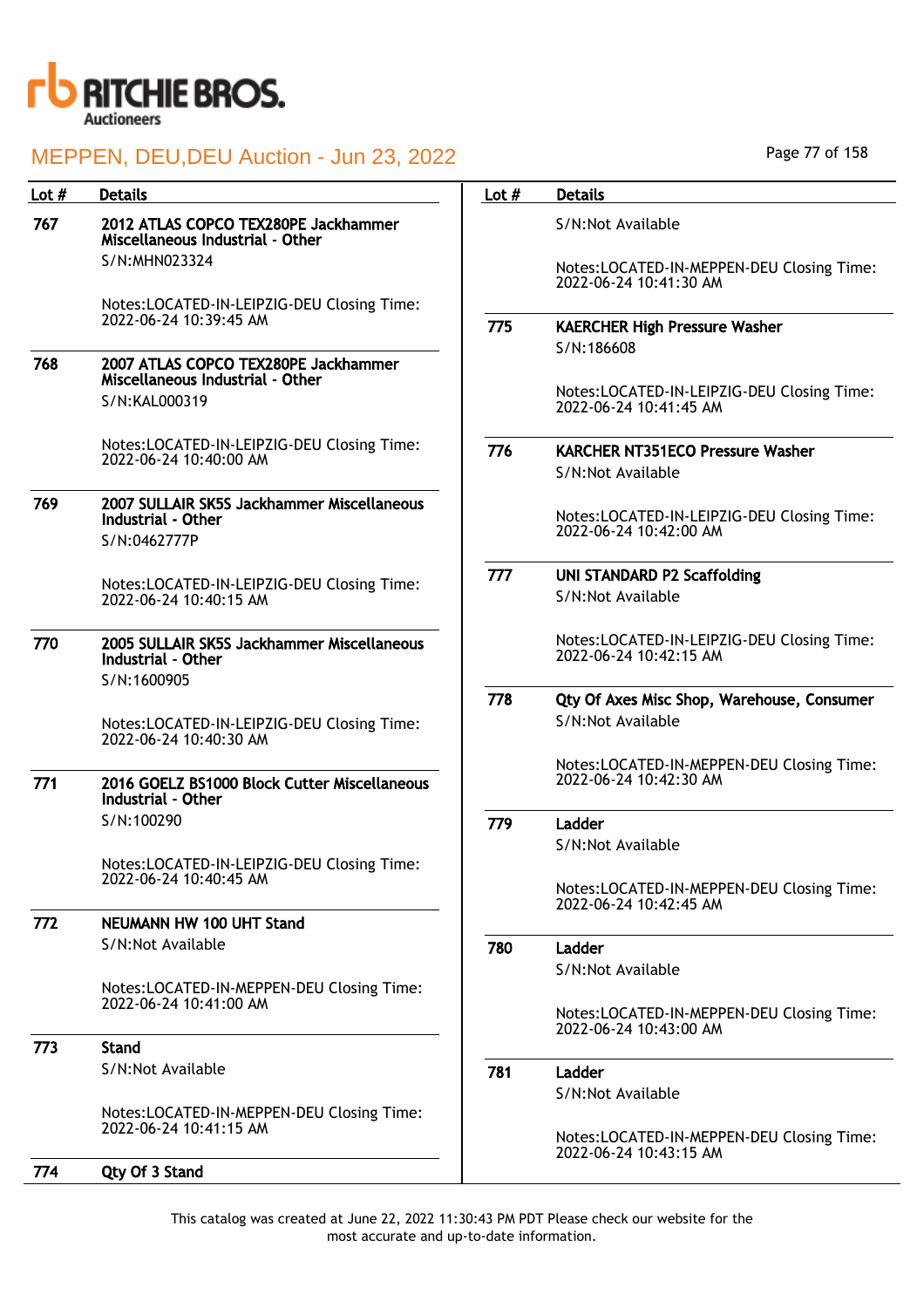

| Lot $#$ | <b>Details</b>                                                      | Lot $#$ | <b>Details</b>                                                        |
|---------|---------------------------------------------------------------------|---------|-----------------------------------------------------------------------|
| 782     | <b>Qty Of 2 Hand Tools</b>                                          |         | Notes:LOCATED-IN-MEPPEN-DEU Closing Time:                             |
|         | S/N:Not Available                                                   |         | 2022-06-24 10:45:00 AM                                                |
|         | C/W:1x Bosch UBH 12/50, 1x Demag                                    |         |                                                                       |
|         |                                                                     | 789     | Qty of 4 Jack                                                         |
|         | Notes:LOCATED-IN-MEPPEN-DEU Closing Time:<br>2022-06-24 10:43:30 AM |         | S/N:Not Available                                                     |
| 783     | <b>Qty Of Electric Tools Hand Tools</b>                             |         | Notes:LOCATED-IN-MEPPEN-DEU Closing Time:<br>2022-06-24 10:45:15 AM   |
|         | S/N:Not Available                                                   |         |                                                                       |
|         |                                                                     | 790     | <b>Qty Of Electric Tools Hand Tools</b>                               |
|         | Notes:LOCATED-IN-MEPPEN-DEU Closing Time:<br>2022-06-24 10:43:45 AM |         | S/N:Not Available                                                     |
| 784     | <b>WEBER Hydraulic Jack</b>                                         |         | Notes:LOCATED-IN-MEPPEN-DEU Closing Time:<br>2022-06-24 10:45:30 AM   |
|         | S/N:Not Available                                                   |         |                                                                       |
|         | C/W:15 To, 630 bar                                                  | 791     | <b>Qty Of Electric Tools Hand Tools</b><br>S/N:Not Available          |
|         | Notes:LOCATED-IN-MEPPEN-DEU Closing Time:                           |         |                                                                       |
|         | 2022-06-24 10:44:00 AM                                              |         | Notes:LOCATED-IN-MEPPEN-DEU Closing Time:<br>2022-06-24 10:45:45 AM   |
| 785     | Qty Of Hand Lamps Misc Shop, Warehouse,                             |         |                                                                       |
|         | Consumer                                                            | 792     | <b>Qty Of Electric Tools Hand Tools</b>                               |
|         | S/N:Not Available                                                   |         | S/N:Not Available                                                     |
|         | Notes:LOCATED-IN-MEPPEN-DEU Closing Time:<br>2022-06-24 10:44:15 AM |         | Notes:LOCATED-IN-MEPPEN-DEU Closing Time:<br>2022-06-24 10:46:00 AM   |
| 786     | Qty Of Hand Lamps Misc Shop, Warehouse,<br>Consumer                 | 793     | <b>WACKER Qty of 3 Electric Concrete Hammers</b><br><b>Hand Tools</b> |
|         | S/N:Not Available                                                   |         | S/N:Not Available                                                     |
|         | C/W:Charger for Car 12/24V                                          |         |                                                                       |
|         | Notes:LOCATED-IN-MEPPEN-DEU Closing Time:<br>2022-06-24 10:44:30 AM |         | Notes:LOCATED-IN-MEPPEN-DEU Closing Time:<br>2022-06-24 10:46:15 AM   |
|         |                                                                     | 794     | 1995 KAERCHER NT-601K Vacuum Cleaner                                  |
| 787     | Qty Of Rechargeable Lamps Misc Shop,                                |         | S/N:Not Available                                                     |
|         | Warehouse, Consumer                                                 |         | C/W:Nilfisk P150.1 high pressure washer                               |
|         | S/N:Not Available                                                   |         |                                                                       |
|         | C/W:12 Volt, 230V                                                   |         | Notes:LOCATED-IN-MEPPEN-DEU Closing Time:                             |
|         |                                                                     |         | 2022-06-24 10:46:30 AM                                                |
|         | Notes:LOCATED-IN-MEPPEN-DEU Closing Time:<br>2022-06-24 10:44:45 AM |         |                                                                       |
|         |                                                                     | 795     | <b>DANTHERM ELT18S Space Heater</b>                                   |
| 788     | <b>WEBER Hydraulic Jack</b>                                         |         | S/N:205W5128                                                          |
|         | S/N:Not Available                                                   |         | Notes:LOCATED-IN-LEIPZIG-DEU Closing Time:                            |
|         | C/W:15 To, 630 bar                                                  |         | 2022-06-24 10:46:45 AM                                                |
|         |                                                                     |         |                                                                       |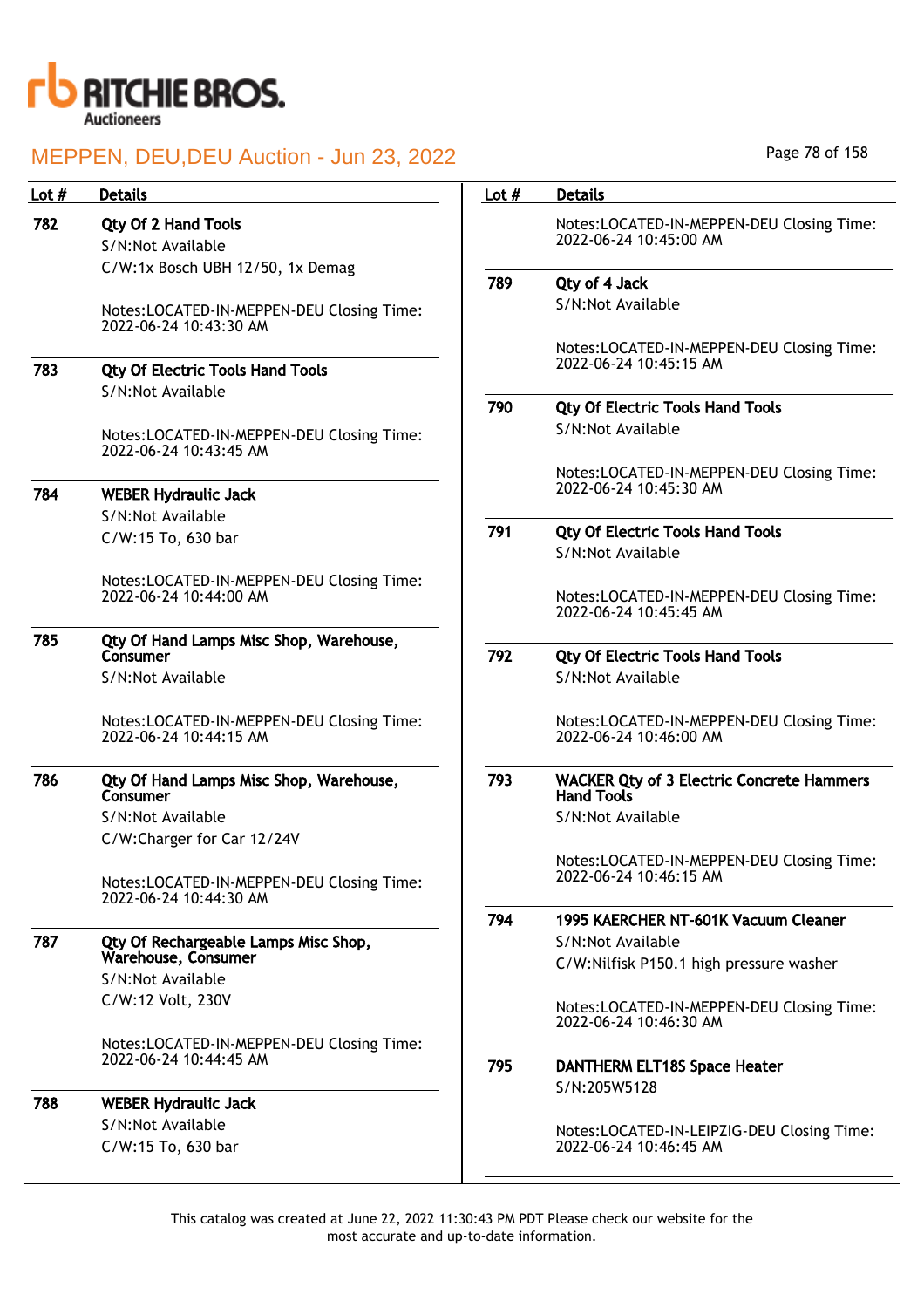

| Lot # | <b>Details</b>                                                                                                   | Lot $#$ | <b>Details</b>                                                                                                                            |
|-------|------------------------------------------------------------------------------------------------------------------|---------|-------------------------------------------------------------------------------------------------------------------------------------------|
| 796   | Wall Cutter Miscellaneous Industrial - Other<br>S/N:15735                                                        |         | Shop, Warehouse, Consumer<br>S/N:0103620084084060                                                                                         |
|       | Notes:LOCATED-IN-LEIPZIG-DEU Closing Time:<br>2022-06-24 10:47:00 AM                                             |         | Notes:LOCATED-IN-WACKERSDORF-DEU<br>Technische Fragen an: Dominik Wiesboeck +49<br>151 65614076 Closing Time: 2022-06-24<br>$10:48:30$ AM |
| 797   | Angle Grinder Misc Shop, Warehouse, Consumer                                                                     |         |                                                                                                                                           |
|       | S/N:6326                                                                                                         | 803     | JOHNBEAN Tire Changer (Parts Only) Tire<br>Changer                                                                                        |
|       | Notes:LOCATED-IN-LEIPZIG-DEU Closing Time:<br>2022-06-24 10:47:15 AM                                             |         | S/N:02951126                                                                                                                              |
| 798   | POPPEN 405 Shelter Miscellaneous Industrial -<br><b>Other</b><br>S/N:Not Available                               |         | Notes:LOCATED-IN-WACKERSDORF-DEU<br>Technische Fragen an: Dominik Wiesboeck +49<br>151 65614076 Closing Time: 2022-06-24<br>$10:48:45$ AM |
|       | C/W:4050 mm width, 2030 mm height, 42 m<br>length, 50 round arch, anchors, additional<br>parts, no tarp included | 804     | 2022 (UNUSED) Qty of 75m Site Fence                                                                                                       |
|       |                                                                                                                  |         | S/N:Not Available                                                                                                                         |
|       | Notes:LOCATED-IN-MEPPEN-DEU Closing Time:<br>2022-06-24 10:47:30 AM                                              |         | C/W:30pcs 1.83m Height x 2.50 Wide in 6/5/6<br>and 31pcs post 2.40m Height with retaining<br>plate                                        |
| 799   | HOFMANN MONTAV 1200 Tire Changer<br>S/N:1971140                                                                  |         | Notes:LOCATED-IN-MEPPEN-DEU Closing Time:<br>2022-06-24 10:49:00 AM                                                                       |
|       | C/W:Tires mounting and un-mounting machine                                                                       | 805     | 2022 (UNUSED) Qty of 75m Site Fence                                                                                                       |
|       | Notes:LOCATED-IN-WACKERSDORF-DEU                                                                                 |         | S/N:Not Available                                                                                                                         |
|       | Technische Fragen an: Dominik Wiesboeck +49<br>151 65614076 Closing Time: 2022-06-24<br>10:47:45 AM              |         | C/W:30pcs 1.83m Height x 2.50 Wide in 6/5/6<br>and 31 pcs post 2.40m Height with retaining<br>plate                                       |
| 800   | 2010 LINCOS U226A Tire Changer<br>S/N:T108068                                                                    |         | Notes:LOCATED-IN-MEPPEN-DEU Closing Time:<br>2022-06-24 10:49:15 AM                                                                       |
|       | Notes:LOCATED-IN-WACKERSDORF-DEU<br>Technische Fragen an: Dominik Wiesboeck +49                                  | 806     | 2022 (UNUSED) Qty of 75m Site Fence<br>S/N:Not Available                                                                                  |
|       | 151 65614076 Closing Time: 2022-06-24<br>10:48:00 AM                                                             |         | C/W:30pcs 1.83m Height x 2.50 Wide in 6/5/6<br>and 31pcs post 2.40m Height with retaining<br>plate                                        |
| 801   | BALCO B995 Wheel balancing machine Misc                                                                          |         |                                                                                                                                           |
|       | Shop, Warehouse, Consumer<br>S/N:333-950372                                                                      |         | Notes:LOCATED-IN-MEPPEN-DEU Closing Time:<br>2022-06-24 10:49:30 AM                                                                       |
|       | Notes:LOCATED-IN-WACKERSDORF-DEU<br>Technische Fragen an: Dominik Wiesboeck +49                                  | 807     | 2022 (UNUSED) Qty of 75m Site Fence<br>S/N:Not Available                                                                                  |
|       | 151 65614076 Closing Time: 2022-06-24<br>10:48:15 AM                                                             |         | C/W:30pcs 1.83m Height x 2.50 Wide in 6/5/6<br>and 31 pcs post 2.40m Height with retaining                                                |
| 802   | BALCO B995 Wheel balancing machine Misc                                                                          |         | plate                                                                                                                                     |

Page 79 of 158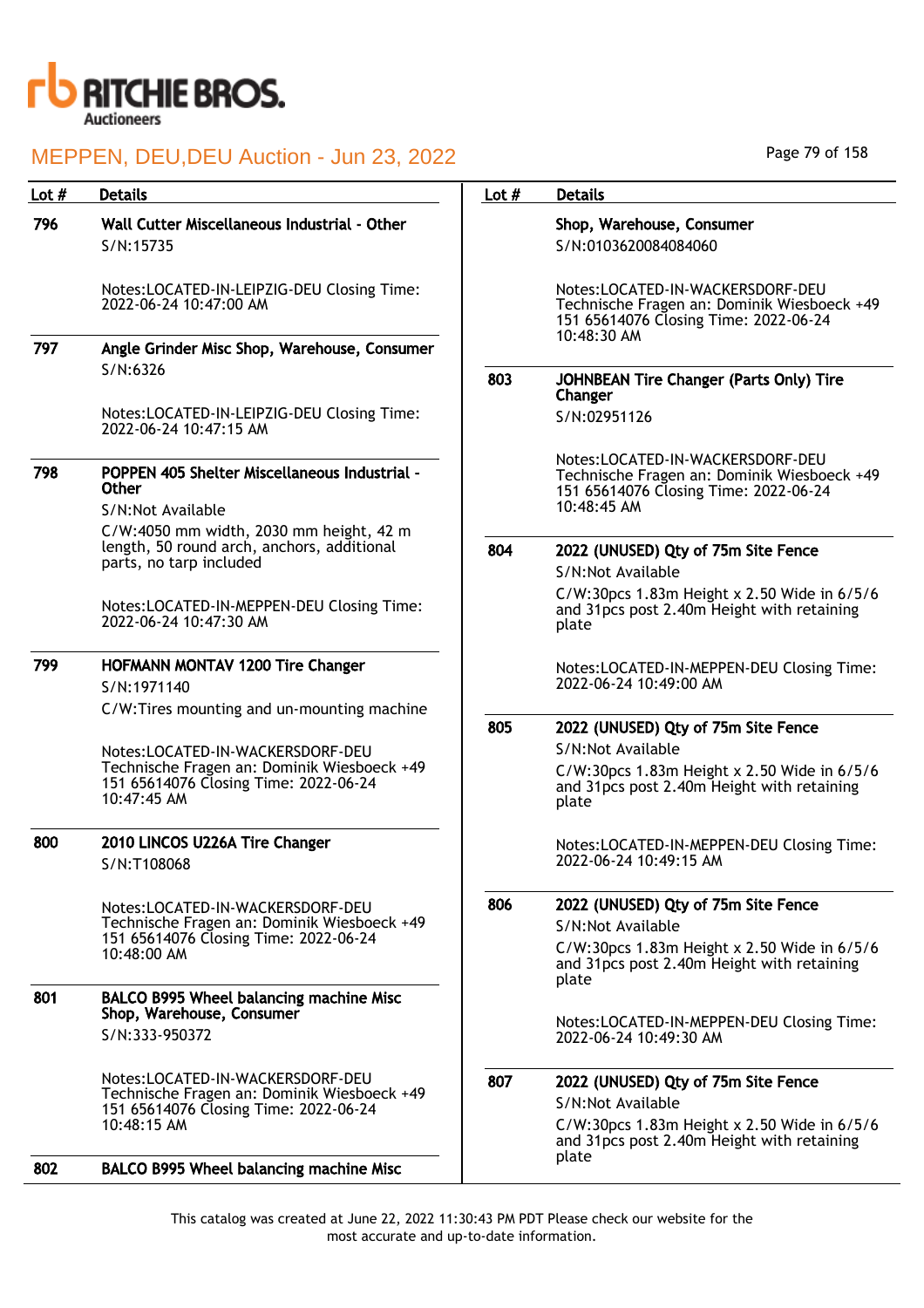

| Lot $#$ | <b>Details</b>                                                                                                           | Lot $#$ | <b>Details</b>                                                                                                                                         |
|---------|--------------------------------------------------------------------------------------------------------------------------|---------|--------------------------------------------------------------------------------------------------------------------------------------------------------|
|         | Notes:LOCATED-IN-MEPPEN-DEU Closing Time:<br>2022-06-24 10:49:45 AM                                                      | 813     | 2022 (UNUSED) Qty of 75m Site Fence<br>S/N:Not Available<br>C/W:30pcs 1.83m Height x 2.50 Wide in 6/5/6<br>and 31 pcs post 2.40m Height with retaining |
| 808     | 2022 (UNUSED) Qty of 75m Site Fence<br>S/N:Not Available                                                                 |         | plate                                                                                                                                                  |
|         | C/W:30pcs 1.83m Height x 2.50 Wide in 6/5/6<br>and 31 pcs post 2.40m Height with retaining<br>plate                      |         | Notes:LOCATED-IN-MEPPEN-DEU Closing Time:<br>2022-06-24 10:51:15 AM                                                                                    |
|         |                                                                                                                          | 814     | 2022 (UNUSED) Qty of 75m Site Fence                                                                                                                    |
|         | Notes:LOCATED-IN-MEPPEN-DEU Closing Time:                                                                                |         | S/N:Not Available                                                                                                                                      |
|         | 2022-06-24 10:50:00 AM                                                                                                   |         | C/W:30pcs 1.83m Height x 2.50 Wide in 6/5/6<br>and 31pcs post 2.40m Height with retaining<br>plate                                                     |
| 809     | 2022 (UNUSED) Qty of 75m Site Fence<br>S/N:Not Available                                                                 |         |                                                                                                                                                        |
|         | C/W:30pcs 1.83m Height x 2.50 Wide in 6/5/6<br>and 31 pcs post 2.40m Height with retaining<br>plate                      |         | Notes:LOCATED-IN-MEPPEN-DEU Closing Time:<br>2022-06-24 10:51:30 AM                                                                                    |
|         |                                                                                                                          | 815     | 2022 (UNUSED) Qty of 75m Site Fence                                                                                                                    |
|         | Notes:LOCATED-IN-MEPPEN-DEU Closing Time:                                                                                |         | S/N:Not Available                                                                                                                                      |
|         | 2022-06-24 10:50:15 AM                                                                                                   |         | C/W:30pcs 1.83m Height x 2.50 Wide in $6/5/6$<br>and 31 pcs post 2.40m Height with retaining                                                           |
| 810     | 2022 (UNUSED) Qty of 75m Site Fence                                                                                      |         | plate                                                                                                                                                  |
|         | S/N:Not Available                                                                                                        |         |                                                                                                                                                        |
|         | $C/W:30pcs$ 1.83m Height x 2.50 Wide in 6/5/6<br>and 31 pcs post 2.40m Height with retaining<br>plate                    |         | Notes:LOCATED-IN-MEPPEN-DEU Closing Time:<br>2022-06-24 10:51:45 AM                                                                                    |
|         |                                                                                                                          | 816     | 2022 (UNUSED) Qty of 75m Site Fence                                                                                                                    |
|         | Notes:LOCATED-IN-MEPPEN-DEU Closing Time:                                                                                |         | S/N:Not Available                                                                                                                                      |
|         | 2022-06-24 10:50:30 AM                                                                                                   |         | C/W:30pcs 1.83m Height x 2.50 Wide in $6/5/6$<br>and 31pcs post 2.40m Height with retaining<br>plate                                                   |
| 811     | 2022 (UNUSED) Qty of 75m Site Fence                                                                                      |         |                                                                                                                                                        |
|         | S/N:Not Available<br>C/W:30pcs 1.83m Height x 2.50 Wide in 6/5/6<br>and 31 pcs post 2.40m Height with retaining<br>plate |         | Notes:LOCATED-IN-MEPPEN-DEU Closing Time:<br>2022-06-24 10:52:00 AM                                                                                    |
|         |                                                                                                                          | 817     | 2022 (UNUSED) Qty of 75m Site Fence                                                                                                                    |
|         | Notes:LOCATED-IN-MEPPEN-DEU Closing Time:                                                                                |         | S/N:Not Available                                                                                                                                      |
|         | 2022-06-24 10:50:45 AM                                                                                                   |         | C/W:30pcs 1.83m Height x 2.50 Wide in 6/5/6                                                                                                            |
|         |                                                                                                                          |         | and 31 pcs post 2.40m Height with retaining                                                                                                            |
| 812     | 2022 (UNUSED) Qty of 75m Site Fence                                                                                      |         | plate                                                                                                                                                  |
|         | S/N:Not Available                                                                                                        |         | Notes:LOCATED-IN-MEPPEN-DEU Closing Time:                                                                                                              |
|         | $C/W:30pcs$ 1.83m Height x 2.50 Wide in 6/5/6<br>and 31 pcs post 2.40m Height with retaining<br>plate                    |         | 2022-06-24 10:52:15 AM                                                                                                                                 |
|         |                                                                                                                          | 818     | 2022 (UNUSED) Qty of 75m Site Fence                                                                                                                    |
|         | Notes:LOCATED-IN-MEPPEN-DEU Closing Time:                                                                                |         | S/N:Not Available                                                                                                                                      |
|         | 2022-06-24 10:51:00 AM                                                                                                   |         | C/W:30pcs 1.83m Height x 2.50 Wide in 6/5/6<br>and 31 pcs post 2.40m Height with retaining                                                             |

Page 80 of 158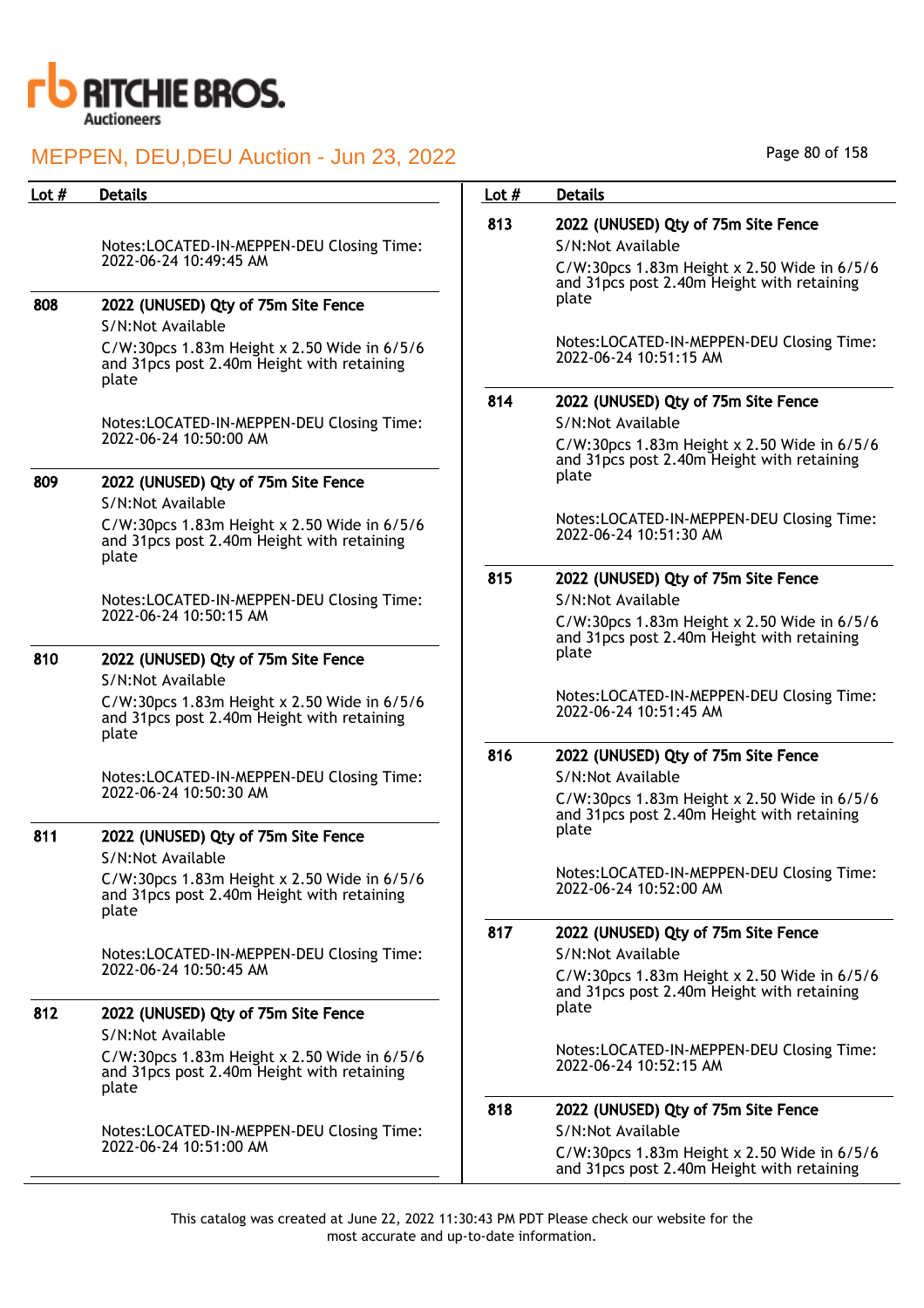

| Lot $#$ | <b>Details</b>                                                                                        | Lot $#$ | <b>Details</b>                                                                                                                                                                                                                                |
|---------|-------------------------------------------------------------------------------------------------------|---------|-----------------------------------------------------------------------------------------------------------------------------------------------------------------------------------------------------------------------------------------------|
|         | plate                                                                                                 |         |                                                                                                                                                                                                                                               |
|         |                                                                                                       | 824     | 14 M 30 M X 5M (UNUSED) Frame 14m x 30m                                                                                                                                                                                                       |
|         | Notes:LOCATED-IN-MEPPEN-DEU Closing Time:<br>2022-06-24 10:52:30 AM                                   |         | <b>Storage Building</b><br>S/N:Not Available                                                                                                                                                                                                  |
|         |                                                                                                       |         | C/W:Construction of a Steel Hall 420m2, The                                                                                                                                                                                                   |
| 819     | 2022 (UNUSED) Qty of 75m Site Fence                                                                   |         | Dimensions of the Hall, Width 14 m, Length 30                                                                                                                                                                                                 |
|         | S/N:Not Available                                                                                     |         | m, Height 5 m Wall Columns - Material HEB<br>180, Note in the Design, The Column is                                                                                                                                                           |
|         | C/W:30pcs 1.83m Height x 2.50 Wide in 6/5/6<br>and 31pcs post 2.40m Height with retaining<br>plate    |         | Designed from HEA180 Material and Replaced<br>by the Stronger HEB180, 14 pcs, Roof Bolts,<br>Material IPE240, 14 pcs. Gable Posts for the<br>Assembly of HEA 140 Gates 4 pcs. A Set of Roof<br>and Wall Braces, A Set of Screws for Assembly, |
|         | Notes:LOCATED-IN-MEPPEN-DEU Closing Time:<br>2022-06-24 10:52:45 AM                                   |         | Hot-dip Galvanized Structure, First Wind Class,<br>Snow Class II.                                                                                                                                                                             |
| 820     | 2022 (UNUSED) Qty of 75m Site Fence                                                                   |         | Notes:LOCATED-IN-MEPPEN-DEU Closing Time:                                                                                                                                                                                                     |
|         | S/N:Not Available                                                                                     |         | 2022-06-24 10:54:00 AM                                                                                                                                                                                                                        |
|         | C/W:30pcs 1.83m Height x 2.50 Wide in 6/5/6<br>and 31 pcs post 2.40m Height with retaining<br>plate   | 825     | (UNUSED) Construction Site Toilet Mobile<br>Structure - Other                                                                                                                                                                                 |
|         |                                                                                                       |         | S/N:Not Available                                                                                                                                                                                                                             |
|         | Notes:LOCATED-IN-MEPPEN-DEU Closing Time:<br>2022-06-24 10:53:00 AM                                   |         | C/W:Fresh Water Flush, Sink, Mirror, Soap<br>Dispenser, Discharge Valve                                                                                                                                                                       |
| 821     | 2022 (UNUSED) Qty of 75m Site Fence<br>S/N:Not Available                                              |         | Notes:LOCATED-IN-MEPPEN-DEU Closing Time:<br>2022-06-24 10:54:15 AM                                                                                                                                                                           |
|         | $C/W:30pcs$ 1.83m Height x 2.50 Wide in 6/5/6<br>and 31pcs post 2.40m Height with retaining<br>plate  | 826     | (UNUSED) Construction Site Toilet Mobile<br>Structure - Other                                                                                                                                                                                 |
|         |                                                                                                       |         | S/N:Not Available                                                                                                                                                                                                                             |
|         | Notes:LOCATED-IN-MEPPEN-DEU Closing Time:<br>2022-06-24 10:53:15 AM                                   |         | C/W:Fresh Water Flush, Sink, Mirror, Soap<br>Dispenser, Discharge Valve                                                                                                                                                                       |
| 822     | 2022 (UNUSED) Qty of 75m Site Fence<br>S/N:Not Available                                              |         | Notes:LOCATED-IN-MEPPEN-DEU Closing Time:<br>2022-06-24 10:54:30 AM                                                                                                                                                                           |
|         | $C/W:30pcs$ 1.83m Height x 2.50 Wide in 6/5/6<br>and 31 pcs post 2.40m Height with retaining<br>plate | 827     | (UNUSED) Construction Site Toilet Mobile<br>Structure - Other                                                                                                                                                                                 |
|         |                                                                                                       |         | S/N:Not Available                                                                                                                                                                                                                             |
|         | Notes:LOCATED-IN-MEPPEN-DEU Closing Time:<br>2022-06-24 10:53:30 AM                                   |         | C/W:Fresh Water Flush, Sink, Mirror, Soap<br>Dispenser, Discharge Valve                                                                                                                                                                       |
| 823     | 2022 (UNUSED) Qty of 75m Site Fence<br>S/N:Not Available                                              |         | Notes:LOCATED-IN-MEPPEN-DEU Closing Time:<br>2022-06-24 10:54:45 AM                                                                                                                                                                           |
|         | C/W:30pcs 1.83m Height x 2.50 Wide in 6/5/6<br>and 31 pcs post 2.40m Height with retaining<br>plate   | 828     | (UNUSED) Construction Site Toilet Mobile<br>Structure - Other                                                                                                                                                                                 |
|         |                                                                                                       |         | S/N:Not Available                                                                                                                                                                                                                             |
|         | Notes:LOCATED-IN-MEPPEN-DEU Closing Time:<br>2022-06-24 10:53:45 AM                                   |         | C/W:Fresh Water Flush, Sink, Mirror, Soap<br>Dispenser, Discharge Valve                                                                                                                                                                       |

Page 81 of 158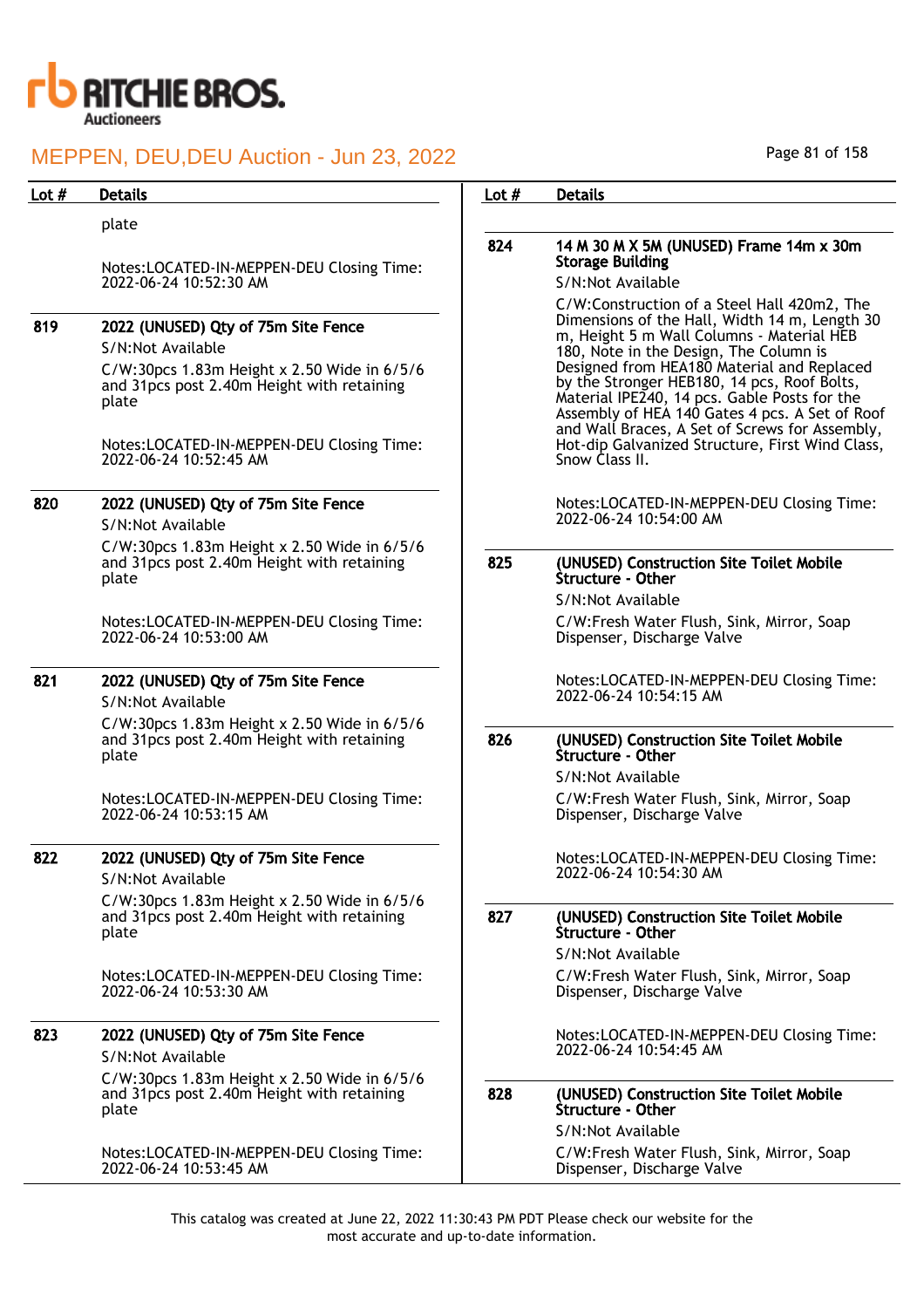

| <b>Details</b>                                                          | Lot $#$                                                                                                                                                                                                                                                                                                                                                                               | <b>Details</b>                                                          |
|-------------------------------------------------------------------------|---------------------------------------------------------------------------------------------------------------------------------------------------------------------------------------------------------------------------------------------------------------------------------------------------------------------------------------------------------------------------------------|-------------------------------------------------------------------------|
| Notes:LOCATED-IN-MEPPEN-DEU Closing Time:                               | 834                                                                                                                                                                                                                                                                                                                                                                                   | (UNUSED) Construction Site Toilet Mobile<br>Structure - Other           |
|                                                                         |                                                                                                                                                                                                                                                                                                                                                                                       | S/N:Not Available                                                       |
| (UNUSED) Construction Site Toilet Mobile                                |                                                                                                                                                                                                                                                                                                                                                                                       | C/W:Fresh Water Flush, Sink, Mirror, Soap<br>Dispenser, Discharge Valve |
|                                                                         |                                                                                                                                                                                                                                                                                                                                                                                       | Notes:LOCATED-IN-MEPPEN-DEU Closing Time:                               |
| C/W:Fresh Water Flush, Sink, Mirror, Soap<br>Dispenser, Discharge Valve |                                                                                                                                                                                                                                                                                                                                                                                       | 2022-06-24 10:56:30 AM                                                  |
|                                                                         | 835                                                                                                                                                                                                                                                                                                                                                                                   | (UNUSED) Construction Site Toilet Mobile<br>Structure - Other           |
| 2022-06-24 10:55:15 AM                                                  |                                                                                                                                                                                                                                                                                                                                                                                       | S/N:Not Available                                                       |
|                                                                         |                                                                                                                                                                                                                                                                                                                                                                                       | C/W:Fresh Water Flush, Sink, Mirror, Soap<br>Dispenser, Discharge Valve |
| Structure - Other                                                       |                                                                                                                                                                                                                                                                                                                                                                                       |                                                                         |
| S/N:Not Available                                                       |                                                                                                                                                                                                                                                                                                                                                                                       | Notes:LOCATED-IN-MEPPEN-DEU Closing Time:<br>2022-06-24 10:56:45 AM     |
|                                                                         |                                                                                                                                                                                                                                                                                                                                                                                       |                                                                         |
|                                                                         | 836                                                                                                                                                                                                                                                                                                                                                                                   | (UNUSED) Construction Site Toilet Mobile<br>Structure - Other           |
| 2022-06-24 10:55:30 AM                                                  |                                                                                                                                                                                                                                                                                                                                                                                       | S/N:Not Available                                                       |
|                                                                         |                                                                                                                                                                                                                                                                                                                                                                                       | C/W:Fresh Water Flush, Sink, Mirror, Soap                               |
| (UNUSED) Construction Site Toilet Mobile<br>Structure - Other           |                                                                                                                                                                                                                                                                                                                                                                                       | Dispenser, Discharge Valve                                              |
| S/N:Not Available                                                       |                                                                                                                                                                                                                                                                                                                                                                                       | Notes:LOCATED-IN-MEPPEN-DEU Closing Time:                               |
| C/W:Fresh Water Flush, Sink, Mirror, Soap<br>Dispenser, Discharge Valve |                                                                                                                                                                                                                                                                                                                                                                                       | 2022-06-24 10:57:00 AM                                                  |
| Notes:LOCATED-IN-MEPPEN-DEU Closing Time:<br>2022-06-24 10:55:45 AM     | 837                                                                                                                                                                                                                                                                                                                                                                                   | (UNUSED) Construction Site Toilet Mobile<br>Structure - Other           |
|                                                                         |                                                                                                                                                                                                                                                                                                                                                                                       | S/N:Not Available                                                       |
|                                                                         |                                                                                                                                                                                                                                                                                                                                                                                       | C/W:Fresh Water Flush, Sink, Mirror, Soap<br>Dispenser, Discharge Valve |
| Structure - Other                                                       |                                                                                                                                                                                                                                                                                                                                                                                       |                                                                         |
| S/N:Not Available                                                       |                                                                                                                                                                                                                                                                                                                                                                                       | Notes:LOCATED-IN-MEPPEN-DEU Closing Time:                               |
| C/W:Fresh Water Flush, Sink, Mirror, Soap<br>Dispenser, Discharge Valve |                                                                                                                                                                                                                                                                                                                                                                                       | 2022-06-24 10:57:15 AM                                                  |
|                                                                         | 838                                                                                                                                                                                                                                                                                                                                                                                   | SOUCY TRACK (UNUSED) Qty Of 2 Tracks                                    |
| Notes:LOCATED-IN-MEPPEN-DEU Closing Time:                               |                                                                                                                                                                                                                                                                                                                                                                                       | S/N:Not Available                                                       |
|                                                                         |                                                                                                                                                                                                                                                                                                                                                                                       | $C/W:800$ mm                                                            |
| (UNUSED) Construction Site Toilet Mobile<br>Structure - Other           |                                                                                                                                                                                                                                                                                                                                                                                       | Notes:LOCATED-IN-MEPPEN-DEU Closing Time:<br>2022-06-24 10:57:30 AM     |
| S/N:Not Available                                                       |                                                                                                                                                                                                                                                                                                                                                                                       |                                                                         |
| C/W:Fresh Water Flush, Sink, Mirror, Soap                               | 839                                                                                                                                                                                                                                                                                                                                                                                   | Qty Of 4 Wheel                                                          |
|                                                                         |                                                                                                                                                                                                                                                                                                                                                                                       | S/N:Not Available                                                       |
| Notes:LOCATED-IN-MEPPEN-DEU Closing Time:                               |                                                                                                                                                                                                                                                                                                                                                                                       | C/W:to fit Fendt 200V/F, 10.2R20 front,<br>12.5R32 rear                 |
|                                                                         | 2022-06-24 10:55:00 AM<br>Structure - Other<br>S/N:Not Available<br>Notes:LOCATED-IN-MEPPEN-DEU Closing Time:<br>(UNUSED) Construction Site Toilet Mobile<br>C/W:Fresh Water Flush, Sink, Mirror, Soap<br>Dispenser, Discharge Valve<br>Notes:LOCATED-IN-MEPPEN-DEU Closing Time:<br>(UNUSED) Construction Site Toilet Mobile<br>2022-06-24 10:56:00 AM<br>Dispenser, Discharge Valve |                                                                         |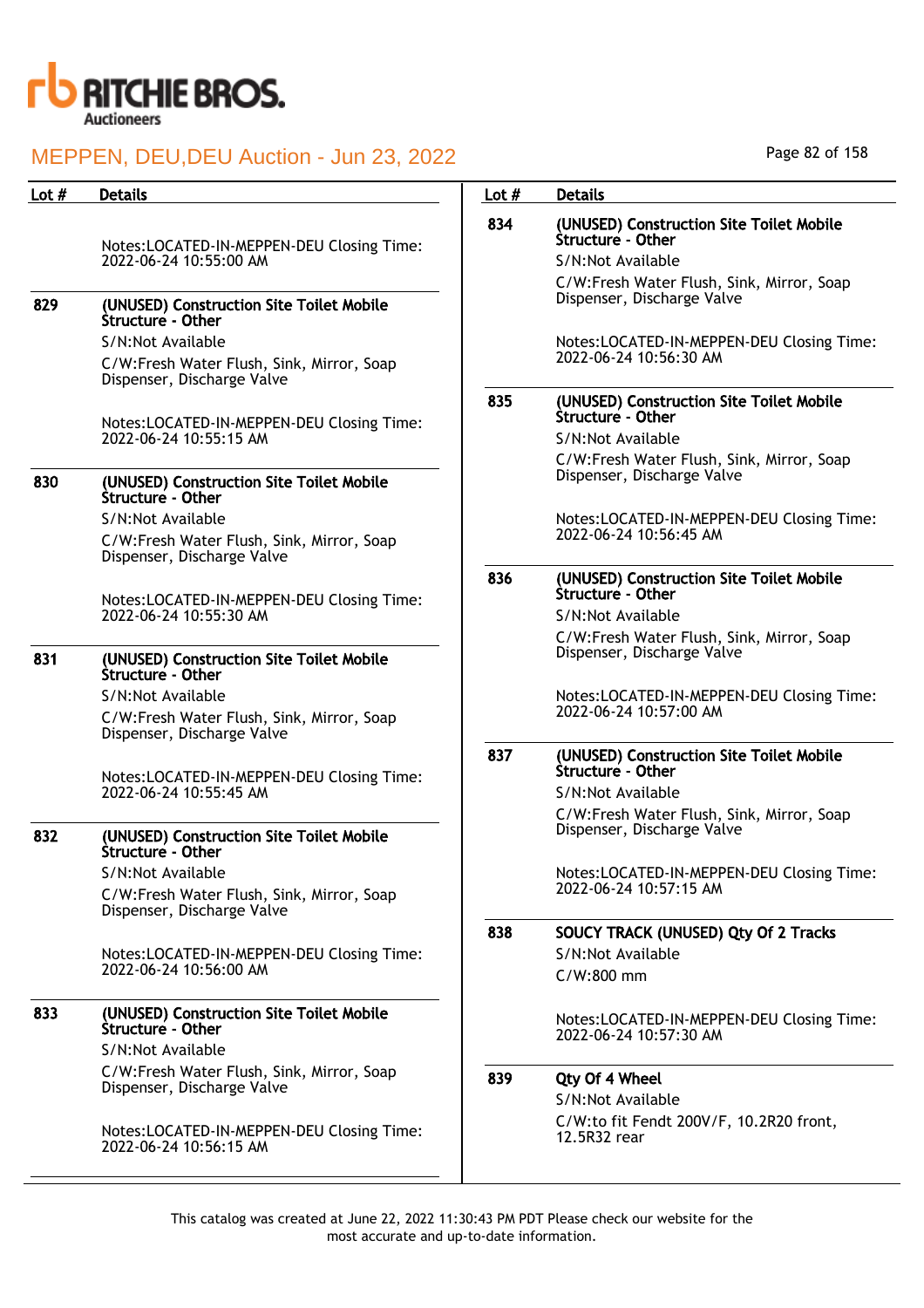

| Lot # | <b>Details</b>                                                      | Lot $#$ | <b>Details</b>                                                             |
|-------|---------------------------------------------------------------------|---------|----------------------------------------------------------------------------|
|       | Notes:LOCATED-IN-MEPPEN-DEU Closing Time:<br>2022-06-24 10:57:45 AM |         | Qty Of 2 Wheel<br>S/N:Not Available<br>C/W:148A8/136A8                     |
| 840   | MITAS 405/70/R20 (UNUSED) Qty Of 2 Wheel                            |         |                                                                            |
|       | S/N:Not Available                                                   |         | Notes:LOCATED-IN-MEPP<br><b>Closing Time: 2022-06-2</b>                    |
|       | Notes:LOCATED-IN-MEPPEN-DEU Closing Time:<br>2022-06-24 10:58:00 AM | 848     | <b>BKT IMPLE-AW202 10.0/</b>                                               |
| 841   | MITAS 405/70/R20 (UNUSED) Qty Of 2 Wheel<br>S/N:Not Available       |         | S/N:Not Available<br>C/W:Adr axle, 10PR, 123                               |
|       | Notes:LOCATED-IN-MEPPEN-DEU Closing Time:<br>2022-06-24 10:58:15 AM |         | Notes:LOCATED-IN-MEPP<br>2022-06-24 11:00:00 AM                            |
|       |                                                                     | 849     | AMAZONE RADIALLD114                                                        |
| 842   | MITAS 405/70/R20 (UNUSED) Qty Of 2 Wheel<br>S/N:Not Available       |         | S/N:Not Available                                                          |
|       | Notes:LOCATED-IN-MEPPEN-DEU Closing Time:<br>2022-06-24 10:58:30 AM |         | Notes:LOCATED-IN-MEPP<br>2022-06-24 11:00:15 AM                            |
|       |                                                                     | 850     | <b>ALLIANCE FLOTRUCK 600</b>                                               |
| 843   | MITAS 405/70/R20 (UNUSED) Qty Of 2 Wheel<br>S/N:Not Available       |         | S/N:Not Available                                                          |
|       | Notes:LOCATED-IN-MEPPEN-DEU Closing Time:<br>2022-06-24 10:58:45 AM |         | Notes:LOCATED-IN-MEPP<br>2022-06-24 11:00:30 AM                            |
| 844   | MITAS 405/70/R20 (UNUSED) Qty Of 2 Wheel                            | 851     | <b>ALLIANCE FLOTATION 39</b><br>Of 2 Wheel                                 |
|       | S/N:Not Available                                                   |         | S/N:Not Available                                                          |
|       | Notes:LOCATED-IN-MEPPEN-DEU Closing Time:<br>2022-06-24 10:59:00 AM |         | Notes:LOCATED-IN-MEPP<br>2022-06-24 11:00:45 AM                            |
| 845   | MITAS 405/70/R20 (UNUSED) Qty Of 2 Wheel<br>S/N:Not Available       | 852     | <b>DUNLOP SP-QUATROMAX</b><br>S/N:Not Available<br>C/W:2 tires with Volksw |
|       | Notes:LOCATED-IN-MEPPEN-DEU Closing Time:<br>2022-06-24 10:59:15 AM |         | tires                                                                      |
|       |                                                                     |         | Notes:LOCATED-IN-MEPP                                                      |
| 846   | PIRELLI SOTTOZERO 3 Qty Of 4 Wheel                                  |         | 2022-06-24 11:01:00 AM                                                     |
|       | S/N:Not Available                                                   | 853     | <b>ALLIANCE FLOTATION328</b>                                               |
|       | C/W:245/45R18 & 275/40R18 w/ OZ rims                                |         | S/N:Not Available                                                          |
|       | Notes:LOCATED-IN-MEPPEN-DEU Closing Time:<br>2022-06-24 10:59:30 AM |         | C/W:**damaged**, 140A                                                      |
|       |                                                                     |         | Notes:LOCATED-IN-MEPP                                                      |
| 847   | TRELLEBORG TWIN 404 (UNUSED) 400/60/15.5                            |         | 2022-06-24 11:01:15 AM                                                     |

Page 83 of 158

# $8/136A8$ CATED-IN-MEPPEN-DEU ime: 2022-06-24 10:59:45 AM E-AW202 10.0/75R15.3 Wheel wailable axle, 10PR, 123A8 CATED-IN-MEPPEN-DEU Closing Time: 2022-06-24 11:00:00 AM RADIALLD114 400/55R17.5IMP Wheel wailable CATED-IN-MEPPEN-DEU Closing Time: 2022-06-24 11:00:15 AM FLOTRUCK 600/50R22.5 Wheel wailable Notes:LOCATED-IN-MEPPEN-DEU Closing Time: 2022-06-24 11:00:30 AM FLOTATION 398HS 445/65R22.5 Qty  $\mathsf{el}$ **Available** Notes:LOCATED-IN-MEPPEN-DEU Closing Time: 2022-06-24 11:00:45 AM SP-QUATROMAXX 275/40R20 Wheel **Available** es with Volkswagen rims, 2 single CATED-IN-MEPPEN-DEU Closing Time: 2022-06-24 11:01:00 AM FLOTATION328 500/45R22.5 Wheel **Available** maged\*\*, 140A8/127A8 CATED-IN-MEPPEN-DEU Closing Time: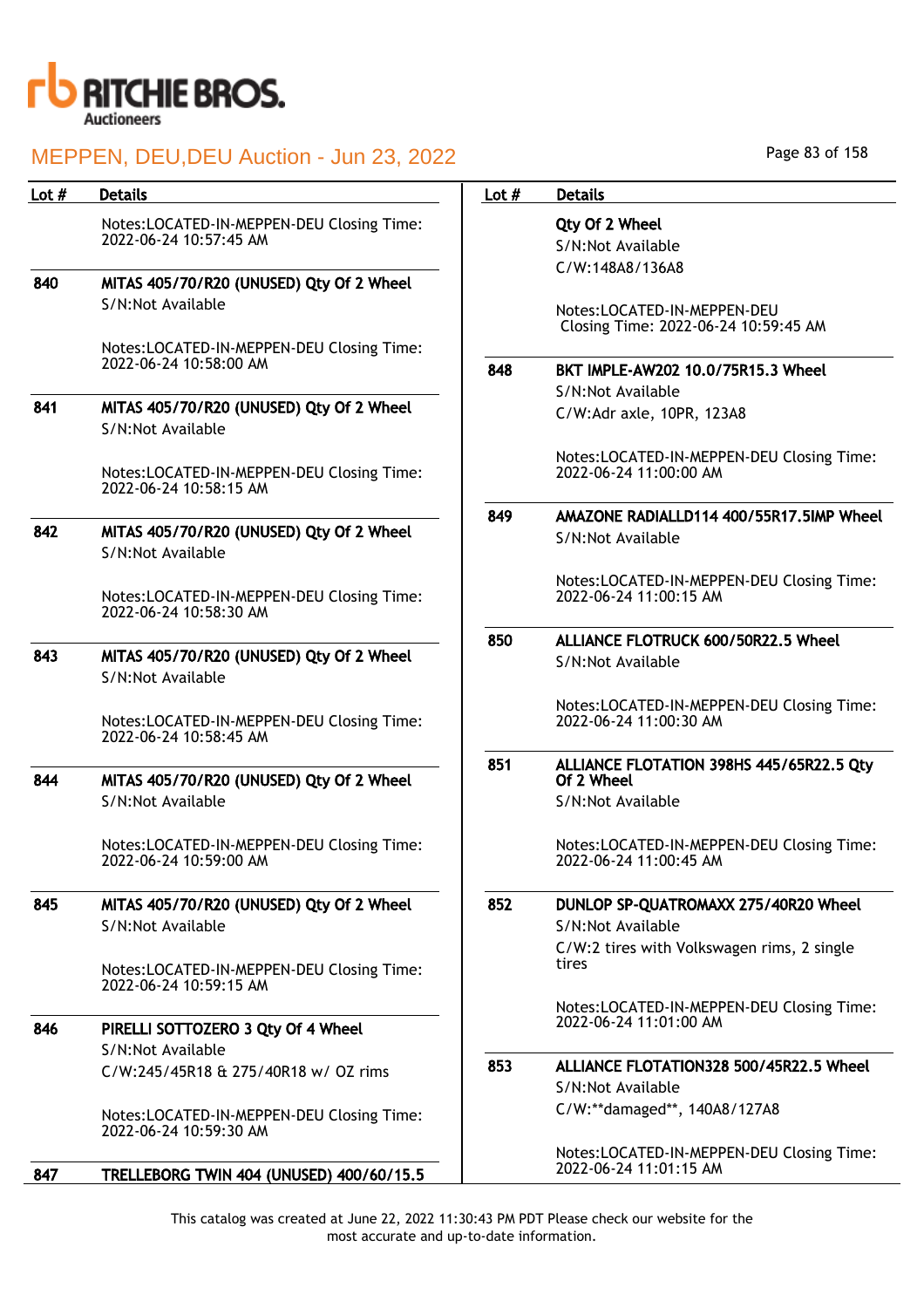

| Lot $#$ | <b>Details</b>                                                                     | Lot $#$ | <b>Details</b>                                                      |
|---------|------------------------------------------------------------------------------------|---------|---------------------------------------------------------------------|
|         |                                                                                    |         |                                                                     |
| 854     | <b>ALLIANCE ROW CROP RADIAL Wheel</b>                                              |         | Notes:LOCATED-IN-MEPPEN-DEU Closing Time:                           |
|         | S/N:Not Available                                                                  |         | 2022-06-24 11:03:00 AM                                              |
|         | C/W:TL172D/175A8                                                                   | 861     |                                                                     |
|         |                                                                                    |         | Qty Of 2 Tire<br>S/N:Not Available                                  |
|         | Notes:LOCATED-IN-MEPPEN-DEU<br>Closing Time: 2022-06-24 11:01:30 AM                |         | C/W:2 x 9.00-20, 1 x Kumho PowerLug 323, 1 x<br>Kenda Kinetics K610 |
| 855     | <b>BRIDGESTONE VT-TRACTOR (UNUSED)</b><br>600/70R34 Wheel                          |         | Notes:LOCATED-IN-MEPPEN-DEU Closing Time:                           |
|         | S/N:Not Available                                                                  |         | 2022-06-24 11:03:15 AM                                              |
|         | C/W:167D/164E                                                                      | 862     | <b>CONTINENTAL RADIAL GS (UNUSED) 9R22.5 Qty</b><br>Of 2 Tire       |
|         | Notes:LOCATED-IN-MEPPEN-DEU<br>Closing Time: 2022-06-24 11:01:45 AM                |         | S/N:Not Available                                                   |
|         |                                                                                    |         | C/W:133L/131L                                                       |
| 856     | ALLIANCE A-882 385/65R22.5 Qty Of 2 Wheel                                          |         |                                                                     |
|         | S/N:Not Available                                                                  |         | Notes:LOCATED-IN-MEPPEN-DEU<br>Closing Time: 2022-06-24 11:03:30 AM |
|         | Notes:LOCATED-IN-MEPPEN-DEU<br>Closing Time: 2022-06-24 11:02:00 AM                | 863     | TIRON POWER LOADER (UNUSED) 9.00-20 Qty Of<br>8 Tire                |
| 857     |                                                                                    |         | S/N:Not Available                                                   |
|         | TIRON POWER LOADER 9.00-20 Qty Of 4 Wheel<br>S/N:Not Available                     |         | $C/W:6$ x without rims, $2 \times$ with rims                        |
|         | Notes:LOCATED-IN-MEPPEN-DEU Closing Time:<br>2022-06-24 11:02:15 AM                |         | Notes:LOCATED-IN-MEPPEN-DEU Closing Time:<br>2022-06-24 11:03:45 AM |
| 858     | <b>CONTINENTAL AC65 Qty Of 4 Wheel</b>                                             | 864     | 11,5/80 R15,3 (UNUSED) Qty Of 2 Wheel                               |
|         | S/N:Not Available                                                                  |         | S/N:Not Available                                                   |
|         | C/W:to fit Claas Arion, 600/65R38, 480/65R28                                       |         |                                                                     |
|         |                                                                                    |         | Notes:LOCATED-IN-MEPPEN-DEU Closing Time:<br>2022-06-24 11:04:00 AM |
|         | Notes:LOCATED-IN-MEPPEN-DEU                                                        |         |                                                                     |
|         | Closing Time: 2022-06-24 11:02:30 AM                                               | 865     | 11,5/80 R15,3 (UNUSED) Qty Of 2 Wheel                               |
| 859     | VREDESTEIN AW 19.0/45-17 (UNUSED) Qty Of 2<br>Wheel Agricultural Equipment - Other |         | S/N:Not Available                                                   |
|         | S/N:Not Available                                                                  |         | Notes:LOCATED-IN-MEPPEN-DEU Closing Time:                           |
|         | C/W:138A8                                                                          |         | 2022-06-24 11:04:15 AM                                              |
|         |                                                                                    | 866     | 295/60R22.5 Dual Qty Of 2 Wheel                                     |
|         | Notes:LOCATED-IN-MEPPEN-DEU<br>Closing Time: 2022-06-24 11:02:45 AM                |         | S/N:Not Available                                                   |
| 860     | EMRALD GRECKSTER 5.00-8 (UNUSED) Qty Of<br>169 Solid Tire                          |         | Notes:LOCATED-IN-MEPPEN-DEU Closing Time:<br>2022-06-24 11:04:30 AM |
|         | S/N:Not Available                                                                  | 867     | 295/60R22.5 Dual Qty Of 2 Wheel                                     |
|         | C/W:to fit Forklift                                                                |         |                                                                     |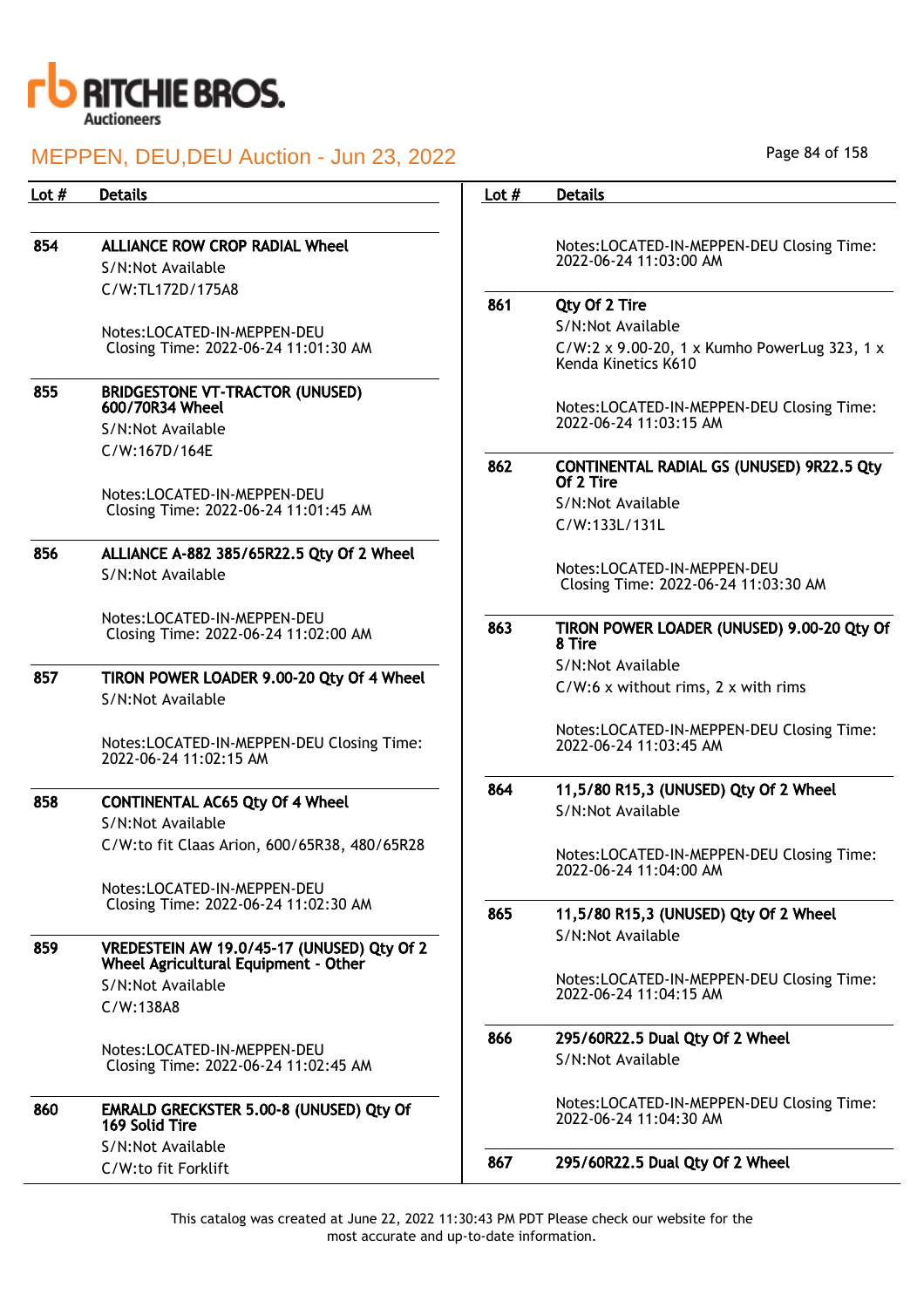

| Lot $#$ | <b>Details</b>                                                      | Lot $#$ | <b>Details</b>                                                      |
|---------|---------------------------------------------------------------------|---------|---------------------------------------------------------------------|
|         | S/N:Not Available                                                   |         | 2022-06-24 11:06:30 AM                                              |
|         | Notes:LOCATED-IN-MEPPEN-DEU Closing Time:<br>2022-06-24 11:04:45 AM | 875     | FIRESTONE PERFORMER 85 (UNUSED) 420/85R28<br><b>Tire</b>            |
| 868     | FIRESTONE PERF65 (UNUSED) 650/65R42 Tire<br>S/N:Not Available       |         | S/N:Not Available<br>C/W:TL139D-136E                                |
|         | Notes:LOCATED-IN-MEPPEN-DEU Closing Time:<br>2022-06-24 11:05:00 AM |         | Notes:LOCATED-IN-MEPPEN-DEU Closing Time:<br>2022-06-24 11:06:45 AM |
|         |                                                                     | 876     | FIRESTONE 6.50-16 (UNUSED) Tire                                     |
| 869     | FIRESTONE PERF70 (UNUSED) 480/70R30 Tire<br>S/N:Not Available       |         | S/N:Not Available                                                   |
|         | Notes:LOCATED-IN-MEPPEN-DEU Closing Time:<br>2022-06-24 11:05:15 AM |         | Notes:LOCATED-IN-MEPPEN-DEU Closing Time:<br>2022-06-24 11:07:00 AM |
| 870     | FIRESTONE R9000 (UNUSED) 380/90R54 Tire                             | 877     | <b>BRIDGESTONE FARMSERVICE (UNUSED) 8.3-22</b><br>Tire              |
|         | S/N:Not Available                                                   |         | S/N:Not Available                                                   |
|         | Notes:LOCATED-IN-MEPPEN-DEU Closing Time:<br>2022-06-24 11:05:30 AM |         | Notes:LOCATED-IN-MEPPEN-DEU Closing Time:<br>2022-06-24 11:07:15 AM |
| 871     | FIRESTONE RADIAL (UNUSED) IF380/105R50 Tire<br>S/N:Not Available    | 878     | FIRESTONE R1085 (UNUSED) 280/85R24 Tire<br>S/N:Not Available        |
|         | Notes:LOCATED-IN-MEPPEN-DEU Closing Time:<br>2022-06-24 11:05:45 AM |         | Notes:LOCATED-IN-MEPPEN-DEU Closing Time:<br>2022-06-24 11:07:30 AM |
| 872     | FIRESTONE R9000 (UNUSED) 320/85R38 Tire<br>S/N:Not Available        | 879     | <b>BRIDGESTONE FARMSERVICE (UNUSED) 11.2-24</b><br><b>Tire</b>      |
|         |                                                                     |         | S/N:Not Available                                                   |
|         | Notes:LOCATED-IN-MEPPEN-DEU Closing Time:<br>2022-06-24 11:06:00 AM |         | Notes:LOCATED-IN-MEPPEN-DEU Closing Time:<br>2022-06-24 11:07:45 AM |
| 873     | FIRESTONE FLOTATION23 (UNUSED) 54x37.00-<br>25 Tire                 | 880     | FIRESTONE R1070 (UNUSED) 520/70R34 Tire                             |
|         | S/N:Not Available                                                   |         | S/N:Not Available                                                   |
|         | Notes:LOCATED-IN-MEPPEN-DEU Closing Time:<br>2022-06-24 11:06:15 AM |         | Notes:LOCATED-IN-MEPPEN-DEU Closing Time:<br>2022-06-24 11:08:00 AM |
| 874     | FIRESTONE MAXITRAC (UNUSED) IF650/85R38<br>Tire                     | 881     | FIRESTONE PERFORMER 85 (UNUSED) 420/85R28<br><b>Tire</b>            |
|         | S/N:Not Available                                                   |         | S/N:Not Available<br>$C/W$ : TL144D                                 |
|         | Notes:LOCATED-IN-MEPPEN-DEU Closing Time:                           |         |                                                                     |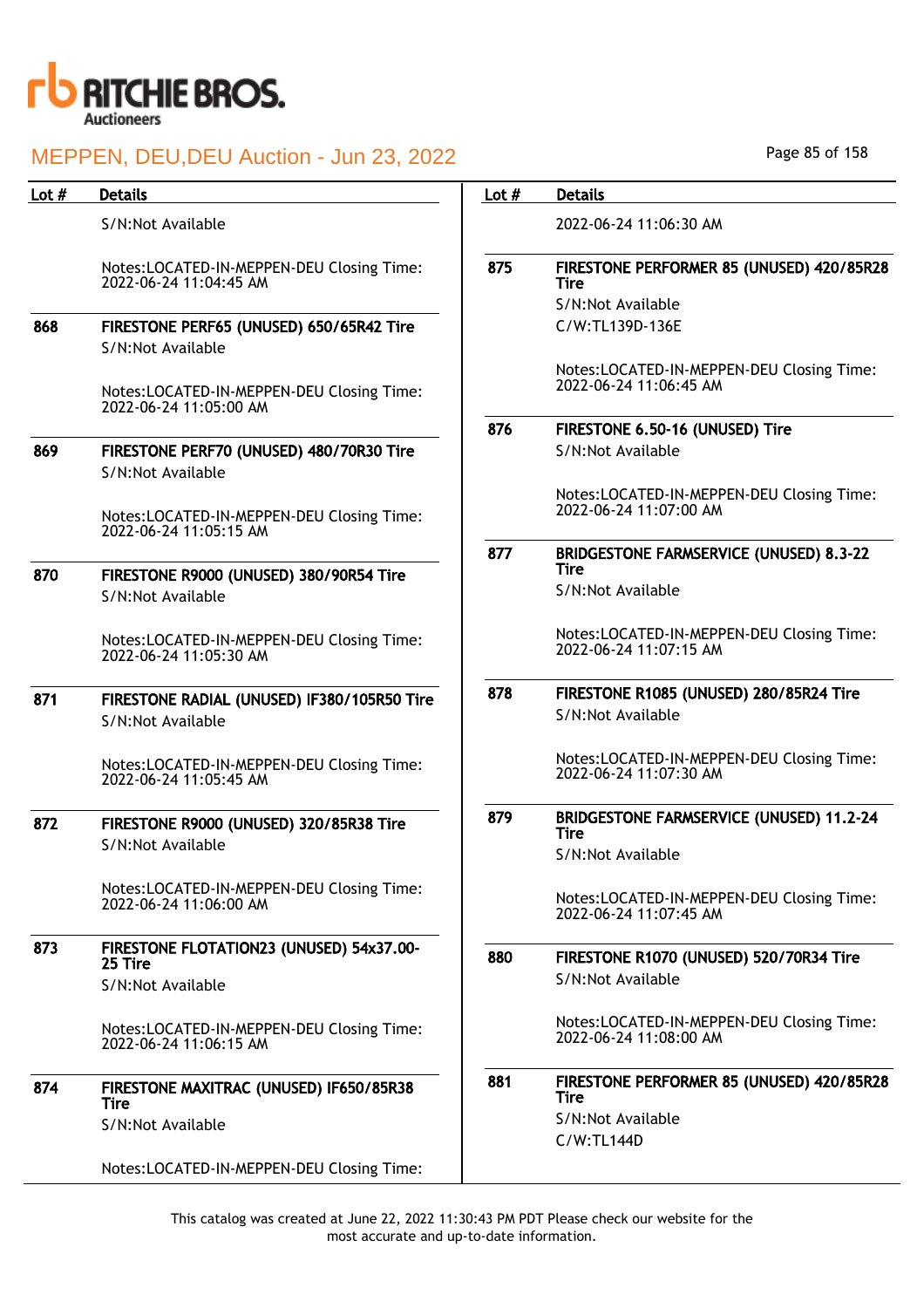

| Lot $#$ | <b>Details</b>                                                       | Lot $#$ | <b>Details</b>                        |
|---------|----------------------------------------------------------------------|---------|---------------------------------------|
|         | Notes:LOCATED-IN-MEPPEN-DEU Closing Time:<br>2022-06-24 11:08:15 AM  |         | S/N:Not Available                     |
| 882     | FIRESTONE R1070 (UNUSED) 360/70R24 Tire                              |         | Notes:LOCATED-IN<br>2022-06-24 11:10: |
|         | S/N:Not Available                                                    |         |                                       |
|         | Notes:LOCATED-IN-MEPPEN-DEU Closing Time:                            | 889     | <b>FIRESTONE PERF70</b><br>2 Tire     |
|         | 2022-06-24 11:08:30 AM                                               |         | S/N:Not Available                     |
| 883     | FIRESTONE R1085 (UNUSED) 380/85R28 Tire                              |         | Notes:LOCATED-IN                      |
|         | S/N:Not Available                                                    |         | 2022-06-24 11:10:                     |
|         | Notes:LOCATED-IN-MEPPEN-DEU Closing Time:<br>2022-06-24 11:08:45 AM  | 890     | <b>FIRESTONE R1070</b><br><b>Tire</b> |
|         |                                                                      |         | S/N:Not Available                     |
| 884     | FIRESTONE PERF95 (UNUSED) 270/95R48 Qty Of<br>2 Tire                 |         | Notes:LOCATED-IN                      |
|         | S/N:Not Available                                                    |         | 2022-06-24 11:10:                     |
|         | C/W:TL144D158A                                                       |         |                                       |
|         |                                                                      | 891     | <b>FIRESTONE R1070</b><br><b>Tire</b> |
|         | Notes: LOCATED-IN-MEPPEN-DEU<br>Closing Time: 2022-06-24 11:09:00 AM |         | S/N:Not Available                     |
| 885     | <b>BRIDGESTONE VT-COMBINE (UNUSED)</b><br>IF800/65R32 Qty Of 2 Tire  |         | Notes:LOCATED-IN<br>2022-06-24 11:10: |
|         | S/N:Not Available                                                    | 892     | <b>FIRESTONE MAXITE</b>               |
|         | C/W:TL178A178B                                                       |         | S/N:Not Available                     |
|         | Notes:LOCATED-IN-MEPPEN-DEU<br>Closing Time: 2022-06-24 11:09:15 AM  |         | C/W:TL173A173B                        |
|         |                                                                      |         | Notes:LOCATED-IN                      |
| 886     | FIRESTONE DURA-UT (UNUSED) 460/70R24 Qty<br>Of 2 Tire                |         | Closing Time: 202                     |
|         | S/N:Not Available                                                    | 893     | <b>FIRESTONE PERF8!</b>               |
|         | $C/W$ :TL159A                                                        |         | 340/85R36 Tire<br>S/N:Not Available   |
|         |                                                                      |         |                                       |
|         | Notes:LOCATED-IN-MEPPEN-DEU<br>Closing Time: 2022-06-24 11:09:30 AM  |         | Notes:LOCATED-IN<br>2022-06-24 11:11: |
| 887     | FIRESTONE PERF85 (UNUSED) Qty Of 2<br>340/85R36 Tire                 |         |                                       |
|         |                                                                      | 894     | <b>FIRESTONE R1085</b><br>Tire        |
|         | S/N:Not Available                                                    |         | S/N:Not Available                     |
|         | Notes:LOCATED-IN-MEPPEN-DEU Closing Time:<br>2022-06-24 11:09:45 AM  |         | Notes:LOCATED-IN<br>2022-06-24 11:11: |
| 888     | FIRESTONE R9000 (UNUSED) 320/90R46 Qty Of 2                          |         |                                       |
|         | <b>Tire</b>                                                          | 895     | <b>FIRESTONE RADIAL</b>               |
|         |                                                                      |         |                                       |

Page 86 of 158

|     | Notes:LOCATED-IN-MEPPEN-DEU Closing Time:<br>2022-06-24 11:10:00 AM |
|-----|---------------------------------------------------------------------|
| 889 | FIRESTONE PERF70 (UNUSED) 480/70R30 Qty Of<br>2 Tire                |
|     | S/N:Not Available                                                   |
|     | Notes:LOCATED-IN-MEPPEN-DEU Closing Time:<br>2022-06-24 11:10:15 AM |
| 890 | FIRESTONE R1070 (UNUSED) 320/70R24 Qty Of 2<br><b>Tire</b>          |
|     | S/N:Not Available                                                   |
|     | Notes:LOCATED-IN-MEPPEN-DEU Closing Time:<br>2022-06-24 11:10:30 AM |
| 891 | FIRESTONE R1070 (UNUSED) 320/70R24 Qty Of 2<br><b>Tire</b>          |
|     | S/N:Not Available                                                   |
|     | Notes:LOCATED-IN-MEPPEN-DEU Closing Time:<br>2022-06-24 11:10:45 AM |
| 892 | FIRESTONE MAXITRAC (UNUSED) Qty Of 2 Tire                           |
|     | S/N:Not Available                                                   |
|     | C/W:TL173A173B                                                      |
|     | Notes:LOCATED-IN-MEPPEN-DEU<br>Closing Time: 2022-06-24 11:11:00 AM |
| 893 | FIRESTONE PERF85 (UNUSED) Qty Of 2<br>340/85R36 Tire                |
|     | S/N:Not Available                                                   |
|     | Notes:LOCATED-IN-MEPPEN-DEU Closing Time:<br>2022-06-24 11:11:15 AM |
| 894 | FIRESTONE R1085 (UNUSED) 340/85R28 Qty Of 2<br><b>Tire</b>          |
|     | S/N:Not Available                                                   |
|     | Notes:LOCATED-IN-MEPPEN-DEU Closing Time:<br>2022-06-24 11:11:30 AM |

RADIALRC (UNUSED) IF380/105R50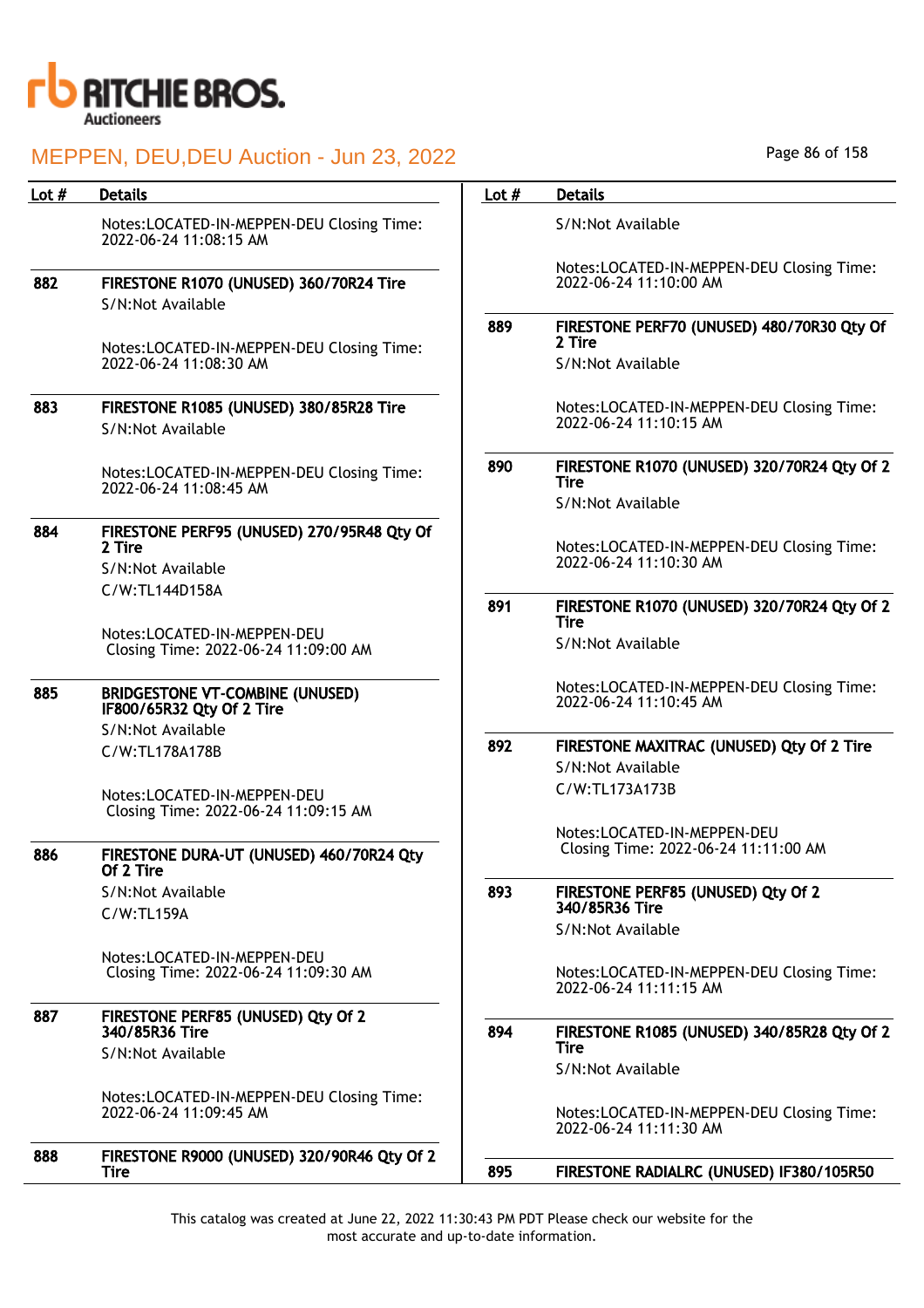

| <b>Details</b>                                                      | Lot $#$                                                                                                                                                                                       | <b>Details</b>                                                           |
|---------------------------------------------------------------------|-----------------------------------------------------------------------------------------------------------------------------------------------------------------------------------------------|--------------------------------------------------------------------------|
| Qty Of 2 Tire<br>S/N:Not Available                                  | 902                                                                                                                                                                                           | FIRESTONE R9000 (UNUSED) 320/90R46 Qty Of 2<br>Tire<br>S/N:Not Available |
| Notes:LOCATED-IN-MEPPEN-DEU Closing Time:<br>2022-06-24 11:11:45 AM |                                                                                                                                                                                               | Notes:LOCATED-IN-MEPPEN-DEU Closing Time:<br>2022-06-24 11:13:30 AM      |
| FIRESTONE R9000 (UNUSED) 320/90R46 Qty Of 2                         |                                                                                                                                                                                               |                                                                          |
| S/N:Not Available                                                   |                                                                                                                                                                                               | MICHELIN 152D MICHELIN M 600/70R30 Tire<br>S/N:Not Available             |
| Notes:LOCATED-IN-MEPPEN-DEU Closing Time:<br>2022-06-24 11:12:00 AM |                                                                                                                                                                                               | Notes:LOCATED-IN-MEPPEN-DEU Closing Time:<br>2022-06-24 11:13:45 AM      |
| FIRESTONE R9000 (UNUSED) 320/90R46 Qty Of 2                         | 904                                                                                                                                                                                           | FIRESTONE TL 158 D FIREST 600/70R30 Tire                                 |
| S/N:Not Available                                                   |                                                                                                                                                                                               | S/N:Not Available                                                        |
| Notes:LOCATED-IN-MEPPEN-DEU Closing Time:<br>2022-06-24 11:12:15 AM |                                                                                                                                                                                               | Notes:LOCATED-IN-MEPPEN-DEU Closing Time:<br>2022-06-24 11:14:00 AM      |
|                                                                     | 905                                                                                                                                                                                           | MITAS TL 172 D MITAS 900/60R38 Tire                                      |
| Of 2 Tire                                                           |                                                                                                                                                                                               | S/N:Not Available                                                        |
| S/N:Not Available                                                   |                                                                                                                                                                                               | Notes:LOCATED-IN-MEPPEN-DEU Closing Time:                                |
| Notes:LOCATED-IN-MEPPEN-DEU Closing Time:                           |                                                                                                                                                                                               | 2022-06-24 11:14:15 AM                                                   |
|                                                                     | 906                                                                                                                                                                                           | MICHELIN TL 141 D MICHEL 480/70R30 Qty Of 2<br><b>Tire</b>               |
| FIRESTONE R9000 (UNUSED) 320/90R46 Qty Of 2<br><b>Tire</b>          |                                                                                                                                                                                               | S/N:Not Available                                                        |
| S/N:Not Available                                                   |                                                                                                                                                                                               | Notes:LOCATED-IN-MEPPEN-DEU Closing Time:<br>2022-06-24 11:14:30 AM      |
| Notes:LOCATED-IN-MEPPEN-DEU Closing Time:                           |                                                                                                                                                                                               |                                                                          |
|                                                                     | 907                                                                                                                                                                                           | MICHELIN TL 141 D MICHEL 480/70R30 Qty Of 2<br><b>Tire</b>               |
| <b>Tire</b>                                                         |                                                                                                                                                                                               | S/N:Not Available                                                        |
| S/N:Not Available                                                   |                                                                                                                                                                                               | Notes:LOCATED-IN-MEPPEN-DEU Closing Time:<br>2022-06-24 11:14:45 AM      |
| Notes:LOCATED-IN-MEPPEN-DEU Closing Time:                           |                                                                                                                                                                                               |                                                                          |
|                                                                     |                                                                                                                                                                                               | MITAS TL 127 D MITAS 380/70R28 Qty Of 2 Tire                             |
| FIRESTONE R9000 (UNUSED) 320/90R46 Qty Of 2<br><b>Tire</b>          |                                                                                                                                                                                               | S/N:Not Available                                                        |
| S/N:Not Available                                                   |                                                                                                                                                                                               | Notes:LOCATED-IN-MEPPEN-DEU Closing Time:<br>2022-06-24 11:15:00 AM      |
| Notes:LOCATED-IN-MEPPEN-DEU Closing Time:<br>2022-06-24 11:13:15 AM | 909                                                                                                                                                                                           | MITAS 125A8 AC85 MATC 340/85R24 Qty Of 2<br>Tire                         |
|                                                                     | <b>Tire</b><br>Tire<br>FIRESTONE FARMSERVICE (UNUSED) 8.3-22 Qty<br>2022-06-24 11:12:30 AM<br>2022-06-24 11:12:45 AM<br>FIRESTONE R9000 (UNUSED) 320/90R46 Qty Of 2<br>2022-06-24 11:13:00 AM | 903<br>908                                                               |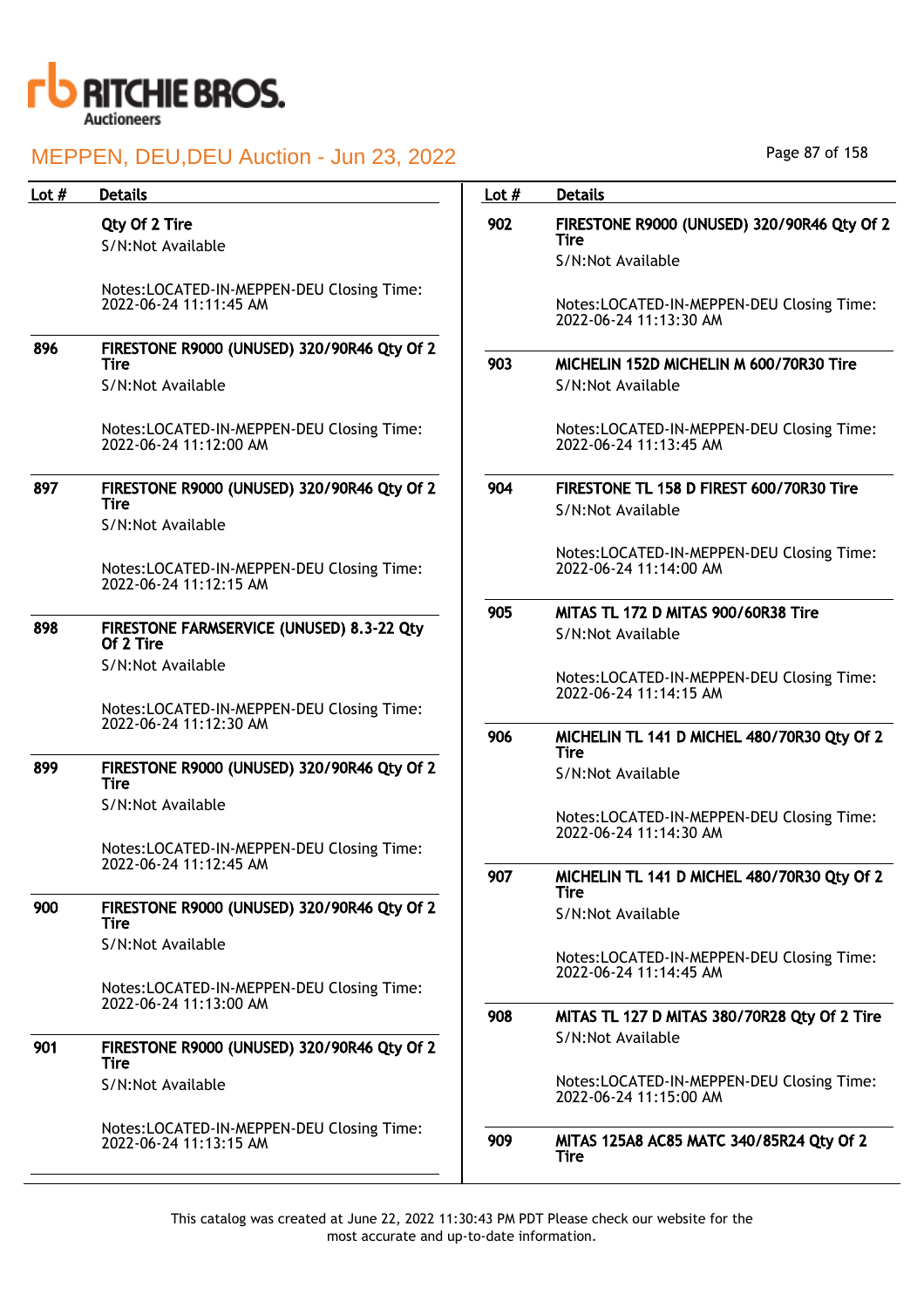

| Lot $#$ | <b>Details</b>                                                      | Lot $#$ | <b>Details</b>                                                             |
|---------|---------------------------------------------------------------------|---------|----------------------------------------------------------------------------|
|         | S/N:Not Available                                                   |         | 2022-06-24 11:17:00 AM                                                     |
|         | Notes:LOCATED-IN-MEPPEN-DEU Closing Time:<br>2022-06-24 11:15:15 AM | 917     | TRELLEBORG TL 157 B TRELLE 520/85R42 Qty<br>Of 2 Tire<br>S/N:Not Available |
| 910     | FIRESTONE 125D PREFORMER 340/85R24 Qty Of                           |         |                                                                            |
|         | 2 Tire<br>S/N:Not Available                                         |         | Notes:LOCATED-IN-MEPPEN-DEU Closing Time:<br>2022-06-24 11:17:15 AM        |
|         | Notes:LOCATED-IN-MEPPEN-DEU Closing Time:<br>2022-06-24 11:15:30 AM | 918     | TRELLEBORG TL 157 B TRELLE 520/85R42 Qty<br>Of 2 Tire                      |
|         |                                                                     |         | S/N:Not Available                                                          |
| 911     | MITAS 136 B MITAS AC8 420/85R28 Qty Of 2 Tire<br>S/N:Not Available  |         | Notes:LOCATED-IN-MEPPEN-DEU Closing Time:<br>2022-06-24 11:17:30 AM        |
|         | Notes:LOCATED-IN-MEPPEN-DEU Closing Time:<br>2022-06-24 11:15:45 AM | 919     | FIRESTONE TL 173 D FIREST 650/85R38 Qty Of 2<br><b>Tire</b>                |
| 912     | TRELLEBORG 157D TM800 650/65R38 Tire                                |         | S/N:Not Available                                                          |
|         | S/N:Not Available                                                   |         | Notes:LOCATED-IN-MEPPEN-DEU Closing Time:                                  |
|         | Notes:LOCATED-IN-MEPPEN-DEU Closing Time:<br>2022-06-24 11:16:00 AM |         | 2022-06-24 11:17:45 AM                                                     |
|         |                                                                     | 920     | TRELLEBORG TL 158B TRELLEB 520/85R46 Qty<br>Of 2 Tire                      |
| 913     | FIRESTONE TL 125 D FIREST 380/70R24 Tire<br>S/N:Not Available       |         | S/N:Not Available                                                          |
|         | Notes:LOCATED-IN-MEPPEN-DEU Closing Time:<br>2022-06-24 11:16:15 AM |         | Notes:LOCATED-IN-MEPPEN-DEU Closing Time:<br>2022-06-24 11:18:00 AM        |
| 914     | MITAS 134 A8 MITAS AC 440/65R28 Tire<br>S/N:Not Available           | 921     | TRELLEBORG TL 173 D TRELLE 650/85R38 Tire<br>S/N:Not Available             |
|         | Notes:LOCATED-IN-MEPPEN-DEU Closing Time:<br>2022-06-24 11:16:30 AM |         | Notes:LOCATED-IN-MEPPEN-DEU Closing Time:<br>2022-06-24 11:18:15 AM        |
| 915     | FIRESTONE TL 149 D FIREST 460/85R38 Tire<br>S/N:Not Available       | 922     | MICHELIN TL 158 D MICHEL 650/65R42 Tire<br>S/N:Not Available               |
|         | Notes:LOCATED-IN-MEPPEN-DEU Closing Time:<br>2022-06-24 11:16:45 AM |         | Notes:LOCATED-IN-MEPPEN-DEU Closing Time:<br>2022-06-24 11:18:30 AM        |
| 916     | FIRESTONE TL 173 D FIREST 650/85R38 Qty Of 2<br>Tire                | 923     | MITAS TL 140 D MITAS 480/70R28 Tire<br>S/N:Not Available                   |
|         | S/N:Not Available<br>Notes:LOCATED-IN-MEPPEN-DEU Closing Time:      |         | Notes:LOCATED-IN-MEPPEN-DEU Closing Time:<br>2022-06-24 11:18:45 AM        |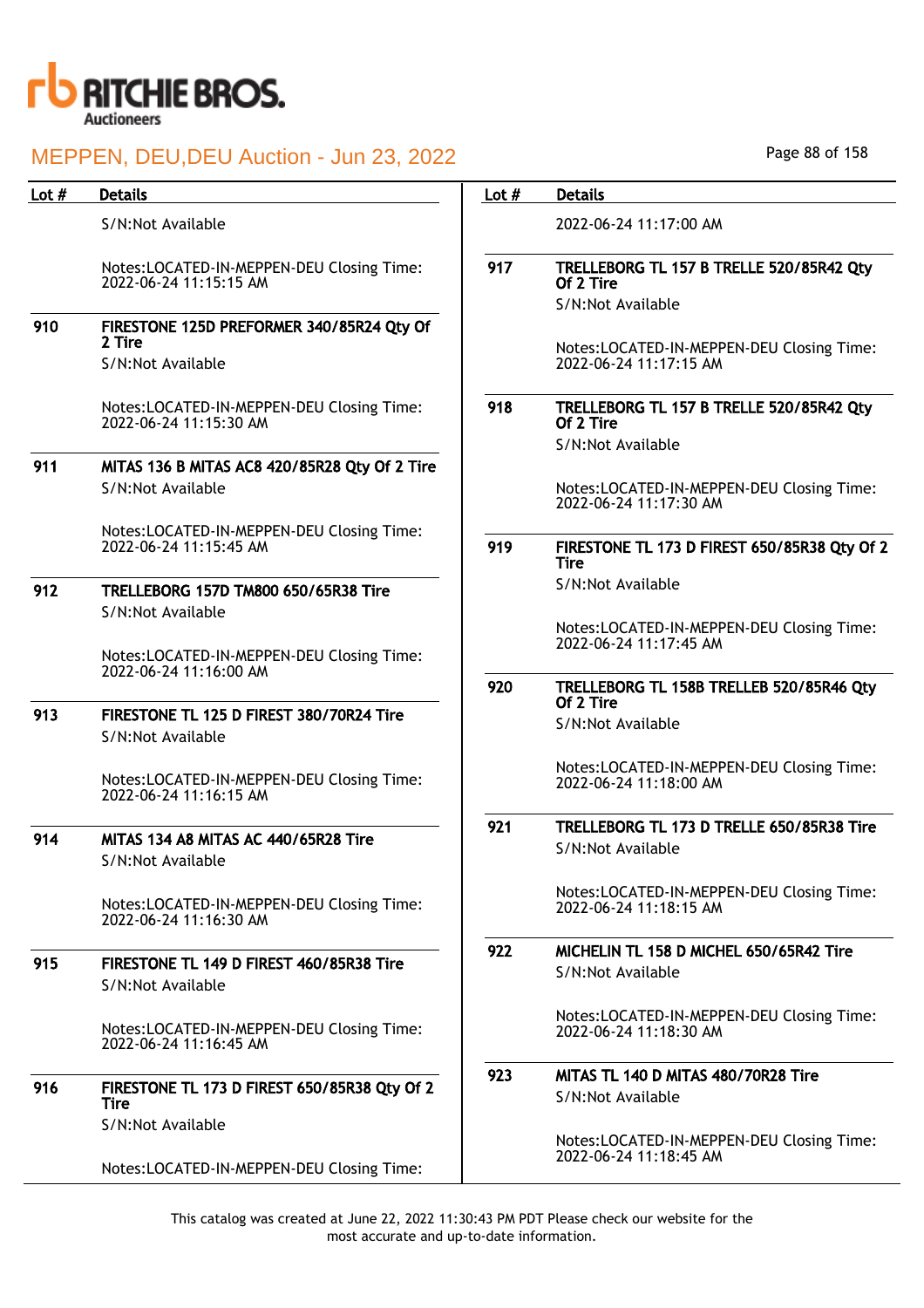

| Lot $#$ | <b>Details</b>                                                      | Lot $#$ | <b>Details</b>                                                      |
|---------|---------------------------------------------------------------------|---------|---------------------------------------------------------------------|
|         |                                                                     |         | Notes:LOCATED-IN-MEPPEN-DEU Closing Time:                           |
| 924     | FIRESTONE MAXITRACTION 710/70R38 Tire                               |         | 2022-06-24 11:20:45 AM                                              |
|         | S/N:Not Available                                                   | 932     | TRELLEBORG TL 158 D TRELLE 600/70R30 Qty<br>Of 2 Tire               |
|         | Notes:LOCATED-IN-MEPPEN-DEU Closing Time:<br>2022-06-24 11:19:00 AM |         | S/N:Not Available                                                   |
| 925     | MITAS TL 142 D MITAS 540/65R28 Tire<br>S/N:Not Available            |         | Notes:LOCATED-IN-MEPPEN-DEU Closing Time:<br>2022-06-24 11:21:00 AM |
|         | Notes:LOCATED-IN-MEPPEN-DEU Closing Time:<br>2022-06-24 11:19:15 AM | 933     | MICHELIN VF TL 170D AXIO 650/65R34 Qty Of 2<br><b>Tire</b>          |
|         |                                                                     |         | S/N:Not Available                                                   |
| 926     | FIRESTONE TL 133 D FIREST 380/85R28 Tire<br>S/N:Not Available       |         | Notes:LOCATED-IN-MEPPEN-DEU Closing Time:<br>2022-06-24 11:21:15 AM |
|         | Notes:LOCATED-IN-MEPPEN-DEU Closing Time:<br>2022-06-24 11:19:30 AM | 934     | TRELLEBORG 164D TRELLEBORG 710/60R34 Qty<br>Of 2 Tire               |
| 927     | FIRESTONE TL 127 D FIREST 340/85R28 Tire                            |         | S/N:Not Available                                                   |
|         | S/N:Not Available                                                   |         | Notes:LOCATED-IN-MEPPEN-DEU Closing Time:<br>2022-06-24 11:21:30 AM |
|         | Notes:LOCATED-IN-MEPPEN-DEU Closing Time:<br>2022-06-24 11:19:45 AM |         |                                                                     |
|         |                                                                     | 935     | NOKIAN TL 144 D NOKIAN 400/80R24 Tire<br>S/N:Not Available          |
| 928     | FIRESTONE TL 142 D FIREST 420/85R34 Tire                            |         |                                                                     |
|         | S/N:Not Available                                                   |         | Notes:LOCATED-IN-MEPPEN-DEU Closing Time:<br>2022-06-24 11:21:45 AM |
|         | Notes:LOCATED-IN-MEPPEN-DEU Closing Time:<br>2022-06-24 11:20:00 AM | 936     |                                                                     |
|         |                                                                     |         | FIRESTONE PERF85 (UNUSED) 420/85R34 Tire<br>S/N:Not Available       |
| 929     | TRELLEBORG TL 162 D TRELLE 710/60R30 Tire<br>S/N:Not Available      |         | C/W:TL142D/139E                                                     |
|         | Notes:LOCATED-IN-MEPPEN-DEU Closing Time:<br>2022-06-24 11:20:15 AM |         | Notes:LOCATED-IN-MEPPEN-DEU<br>Closing Time: 2022-06-24 11:22:00 AM |
|         |                                                                     | 937     | MITAS 146 B MITAS AC8 460/85R38 Tire                                |
| 930     | TRELLEBORG TL 158 D TRELLE 600/70R30 Qty<br>Of 2 Tire               |         | S/N:Not Available                                                   |
|         | S/N:Not Available                                                   |         | Notes:LOCATED-IN-MEPPEN-DEU Closing Time:<br>2022-06-24 11:22:15 AM |
|         | Notes:LOCATED-IN-MEPPEN-DEU Closing Time:<br>2022-06-24 11:20:30 AM |         |                                                                     |
|         |                                                                     | 938     | TRELLEBORG TM1000 650/65R34 Tire<br>S/N:Not Available               |
| 931     | MITAS TL 148 D MITAS 520/70R34 Tire                                 |         |                                                                     |
|         | S/N:Not Available                                                   |         | Notes:LOCATED-IN-MEPPEN-DEU Closing Time:                           |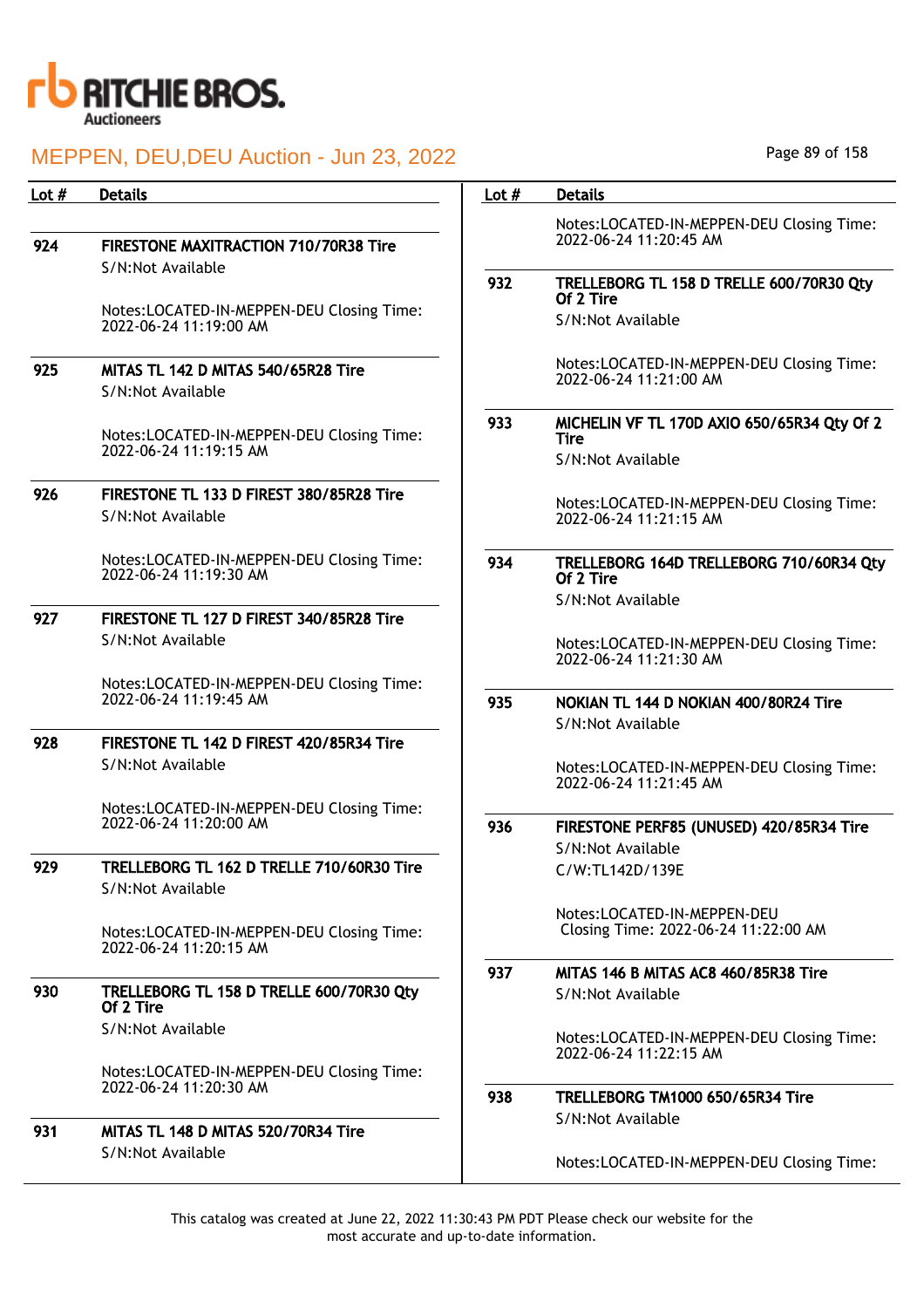

## MEPPEN, DELL DELL Auction - Jun 23, 2022

| Lot $#$ | <b>Details</b>                                                                | Lot $#$ | <b>Details</b>                                                      |
|---------|-------------------------------------------------------------------------------|---------|---------------------------------------------------------------------|
|         | 2022-06-24 11:22:30 AM                                                        |         |                                                                     |
|         |                                                                               | 946     | MITAS 136 B MITAS AC8 420/85R28 Tire                                |
| 939     | TRELLEBORG TL 158D TRELLEB 600/60R30 Qty<br>Of 2 Tire                         |         | S/N:Not Available                                                   |
|         | S/N:Not Available                                                             |         | Notes:LOCATED-IN-MEPPEN-DEU Closing Time:<br>2022-06-24 11:24:30 AM |
|         | Notes:LOCATED-IN-MEPPEN-DEU Closing Time:<br>2022-06-24 11:22:45 AM           | 947     | FIRESTONE TL 154 D FIREST 600/65R28 Qty Of 2<br><b>Tire</b>         |
| 940     | MITAS TL 161 D MITAS 650/65R34 Qty Of 2 Tire<br>S/N:Not Available             |         | S/N:Not Available                                                   |
|         | Notes:LOCATED-IN-MEPPEN-DEU Closing Time:<br>2022-06-24 11:23:00 AM           |         | Notes:LOCATED-IN-MEPPEN-DEU Closing Time:<br>2022-06-24 11:24:45 AM |
|         |                                                                               | 948     | FIRESTONE TL 171 D FIREST 710/70R38 Qty Of 2<br><b>Tire</b>         |
| 941     | NOKIAN TL 171 D NOKIAN 650/65R42 Qty Of 2<br><b>Tire</b><br>S/N:Not Available |         | S/N:Not Available                                                   |
|         | Notes:LOCATED-IN-MEPPEN-DEU Closing Time:<br>2022-06-24 11:23:15 AM           |         | Notes:LOCATED-IN-MEPPEN-DEU Closing Time:<br>2022-06-24 11:25:00 AM |
|         |                                                                               | 949     | MITAS TL 180D MITAS S 900/60R42 Qty Of 2 Tire                       |
| 942     | NOKIAN TL 166 D NOKIAN 600/65R38 Qty Of 2<br><b>Tire</b>                      |         | S/N:Not Available                                                   |
|         | S/N:Not Available                                                             |         | Notes:LOCATED-IN-MEPPEN-DEU Closing Time:<br>2022-06-24 11:25:15 AM |
|         | Notes:LOCATED-IN-MEPPEN-DEU Closing Time:<br>2022-06-24 11:23:30 AM           | 950     | FIRESTONE ATU HC (UNUSED) Qty Of 2 10.5/80-<br>18 Tire              |
| 943     | NOKIAN TL 166 D NOKIAN 600/65R38 Qty Of 2<br>Tire                             |         | S/N:Not Available                                                   |
|         | S/N:Not Available                                                             |         | Notes:LOCATED-IN-MEPPEN-DEU Closing Time:<br>2022-06-24 11:25:30 AM |
|         | Notes:LOCATED-IN-MEPPEN-DEU Closing Time:<br>2022-06-24 11:23:45 AM           | 951     | FIRESTONE ATU HC (UNUSED) Qty Of 2 10.5/80-<br>18 Tire              |
| 944     | NOKIAN TL 156 D NOKIAN 540/65R30 Qty Of 2<br>Tire                             |         | S/N:Not Available                                                   |
|         | S/N:Not Available                                                             |         | Notes:LOCATED-IN-MEPPEN-DEU Closing Time:<br>2022-06-24 11:25:45 AM |
|         | Notes:LOCATED-IN-MEPPEN-DEU Closing Time:<br>2022-06-24 11:24:00 AM           | 952     | FIRESTONE ATU HC (UNUSED) Qty Of 2 10.5/80-<br>18 Tire              |
| 945     | MITAS TL 152 D MITAS 600/70R30 Qty Of 2 Tire<br>S/N:Not Available             |         | S/N:Not Available                                                   |
|         | Notes:LOCATED-IN-MEPPEN-DEU Closing Time:<br>2022-06-24 11:24:15 AM           |         | Notes:LOCATED-IN-MEPPEN-DEU Closing Time:<br>2022-06-24 11:26:00 AM |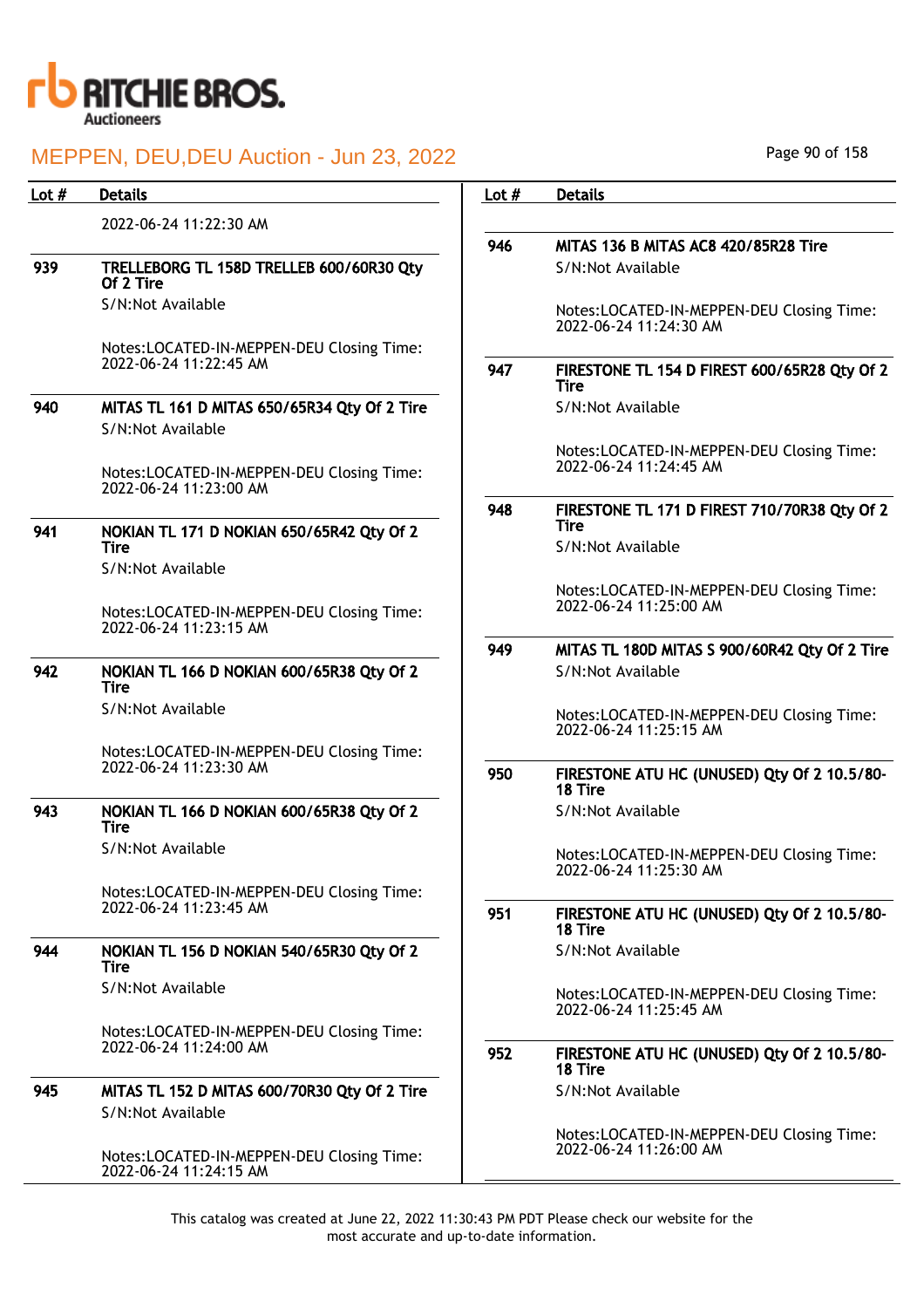

| Lot $#$ | <b>Details</b>                                                      | Lot $#$ | <b>Details</b>                                                      |
|---------|---------------------------------------------------------------------|---------|---------------------------------------------------------------------|
| 953     | FIRESTONE R4000 (UNUSED) Qty Of 2 360/70R20                         |         |                                                                     |
|         | Tire                                                                | 960     | FIRESTONE DURA-UT (UNUSED) Qty Of 2                                 |
|         | S/N:Not Available                                                   |         | 500/70R24 Tire                                                      |
|         |                                                                     |         | S/N:Not Available                                                   |
|         | Notes:LOCATED-IN-MEPPEN-DEU Closing Time:<br>2022-06-24 11:26:15 AM |         |                                                                     |
|         |                                                                     |         | Notes:LOCATED-IN-MEPPEN-DEU Closing Time:<br>2022-06-24 11:28:00 AM |
| 954     | FIRESTONE R4000 (UNUSED) Qty Of 2 360/70R20                         |         |                                                                     |
|         | <b>Tire</b><br>S/N:Not Available                                    | 961     | FIRESTONE R4000 (UNUSED) Qty Of 2 360/70R20<br><b>Tire</b>          |
|         |                                                                     |         | S/N:Not Available                                                   |
|         | Notes:LOCATED-IN-MEPPEN-DEU Closing Time:                           |         |                                                                     |
|         | 2022-06-24 11:26:30 AM                                              |         | Notes:LOCATED-IN-MEPPEN-DEU Closing Time:                           |
|         |                                                                     |         | 2022-06-24 11:28:15 AM                                              |
| 955     | FIRESTONE R4000 (UNUSED) Qty Of 2 360/70R20<br><b>Tire</b>          | 962     | FIRESTONE R4000 (UNUSED) Qty Of 2 360/70R20                         |
|         | S/N:Not Available                                                   |         | <b>Tire</b>                                                         |
|         |                                                                     |         | S/N:Not Available                                                   |
|         | Notes:LOCATED-IN-MEPPEN-DEU Closing Time:<br>2022-06-24 11:26:45 AM |         |                                                                     |
|         |                                                                     |         | Notes:LOCATED-IN-MEPPEN-DEU Closing Time:<br>2022-06-24 11:28:30 AM |
| 956     | FIRESTONE R4000 (UNUSED) Qty Of 2 360/70R20                         |         |                                                                     |
|         | <b>Tire</b>                                                         | 963     | FIRESTONE ATU HC (UNUSED) Qty Of 2 10.5/80-                         |
|         | S/N:Not Available                                                   |         | 18 Tire                                                             |
|         | Notes:LOCATED-IN-MEPPEN-DEU Closing Time:                           |         | S/N:Not Available                                                   |
|         | 2022-06-24 11:27:00 AM                                              |         | Notes:LOCATED-IN-MEPPEN-DEU Closing Time:                           |
|         |                                                                     |         | 2022-06-24 11:28:45 AM                                              |
| 957     | FIRESTONE R4000 (UNUSED) Qty Of 2 360/70R20<br>Tire                 |         |                                                                     |
|         | S/N:Not Available                                                   | 964     | FIRESTONE ATU HC (UNUSED) Qty Of 2 10.5/80-<br>18 Tire              |
|         |                                                                     |         | S/N:Not Available                                                   |
|         | Notes:LOCATED-IN-MEPPEN-DEU Closing Time:                           |         |                                                                     |
|         | 2022-06-24 11:27:15 AM                                              |         | Notes:LOCATED-IN-MEPPEN-DEU Closing Time:<br>2022-06-24 11:29:00 AM |
| 958     | FIRESTONE DURA-UT (UNUSED) Qty Of 2                                 |         |                                                                     |
|         | 500/70R24 Tire                                                      | 965     | FIRESTONE DURA-UT (UNUSED) Qty Of 2                                 |
|         | S/N:Not Available                                                   |         | 500/70R24 Tire                                                      |
|         | Notes:LOCATED-IN-MEPPEN-DEU Closing Time:                           |         | S/N:Not Available                                                   |
|         | 2022-06-24 11:27:30 AM                                              |         | Notes:LOCATED-IN-MEPPEN-DEU Closing Time:                           |
|         |                                                                     |         | 2022-06-24 11:29:15 AM                                              |
| 959     | FIRESTONE DURA-UT (UNUSED) Qty Of 2<br>500/70R24 Tire               |         |                                                                     |
|         | S/N:Not Available                                                   | 966     | FIRESTONE DURA-UT (UNUSED) Qty Of 2<br>500/70R24 Tire               |
|         |                                                                     |         | S/N:Not Available                                                   |
|         | Notes:LOCATED-IN-MEPPEN-DEU Closing Time:                           |         |                                                                     |
|         | 2022-06-24 11:27:45 AM                                              |         | Notes:LOCATED-IN-MEPPEN-DEU Closing Time:                           |
|         |                                                                     |         |                                                                     |

Page 91 of 158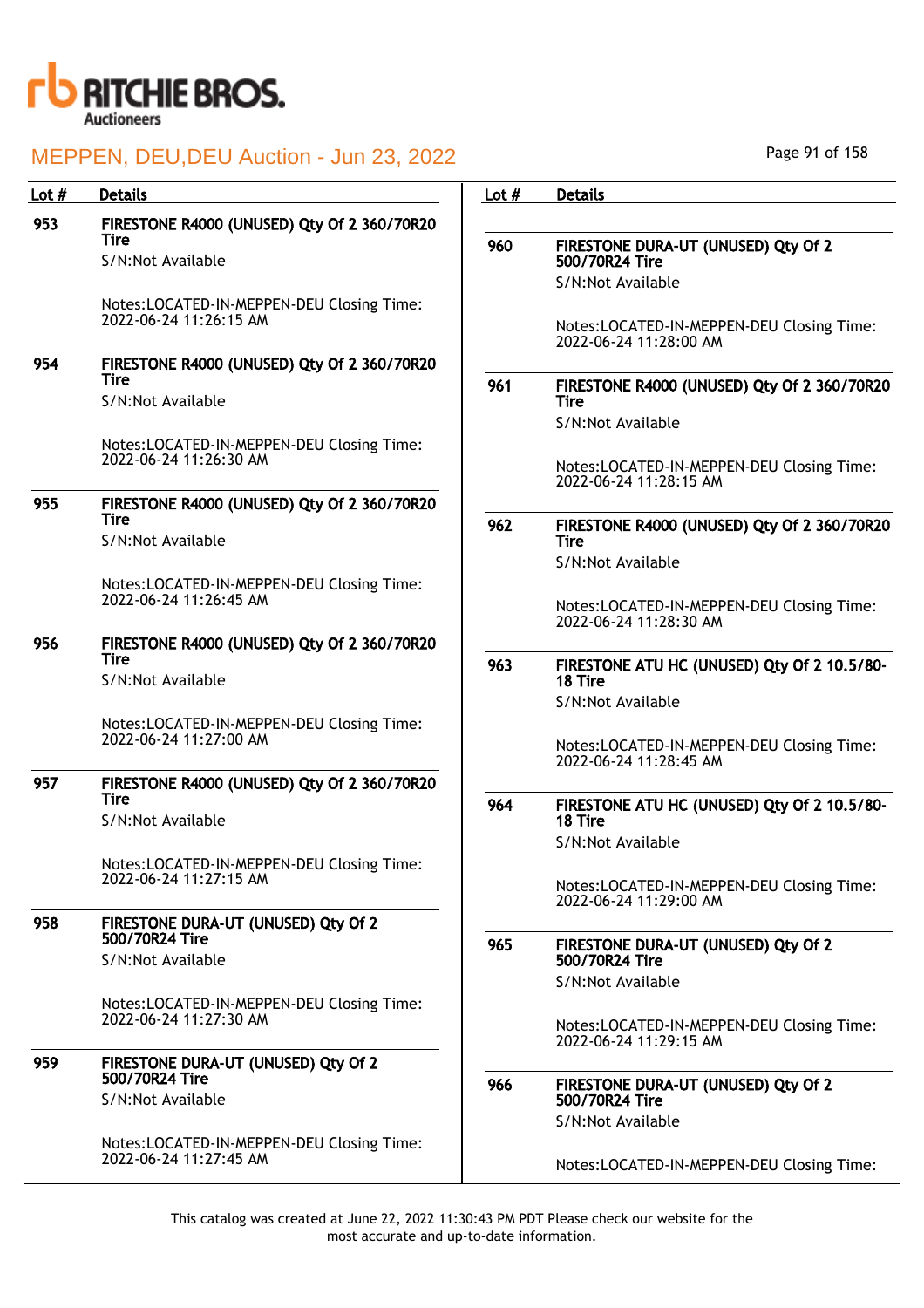

## MEDDEN, DELLDELLAuction - Jun 23, 2022

|         | <u> IVIEFFEIN, DEU,DEU AUCIION - JUN ZO, ZUZZ</u>                           |         |                                                                     |
|---------|-----------------------------------------------------------------------------|---------|---------------------------------------------------------------------|
| Lot $#$ | <b>Details</b>                                                              | Lot $#$ | <b>Details</b>                                                      |
|         | 2022-06-24 11:29:30 AM                                                      |         | Notes:LOCATED-IN-MEPPEN-DEU Closing Time:<br>2022-06-24 11:31:15 AM |
| 967     | FIRESTONE RIB 8TT (UNUSED) Qty Of 2 7.00-16<br>Tire                         | 974     | FIRESTONE R4000 (UNUSED) Qty Of 2 360/70R20                         |
|         | S/N:Not Available                                                           |         | Tire<br>S/N:Not Available                                           |
|         | Notes:LOCATED-IN-MEPPEN-DEU Closing Time:<br>2022-06-24 11:29:45 AM         |         | Notes:LOCATED-IN-MEPPEN-DEU Closing Time:<br>2022-06-24 11:31:30 AM |
| 968     | FIRESTONE ATU HC (UNUSED) Qty Of 2 10.5/80-<br>18 Tire                      | 975     | FIRESTONE R4000 (UNUSED) Qty Of 2 360/70R20                         |
|         | S/N:Not Available                                                           |         | <b>Tire</b><br>S/N:Not Available                                    |
|         | Notes:LOCATED-IN-MEPPEN-DEU Closing Time:<br>2022-06-24 11:30:00 AM         |         | Notes:LOCATED-IN-MEPPEN-DEU Closing Time:<br>2022-06-24 11:31:45 AM |
| 969     | FIRESTONE ATU HC (UNUSED) Qty Of 2 10.5/80-<br>18 Tire<br>S/N:Not Available | 976     | FIRESTONE R4000 (UNUSED) 360/70R20 Qty Of 2<br>Tire                 |
|         |                                                                             |         | S/N:Not Available                                                   |
|         | Notes:LOCATED-IN-MEPPEN-DEU Closing Time:<br>2022-06-24 11:30:15 AM         |         | Notes:LOCATED-IN-MEPPEN-DEU Closing Time:<br>2022-06-24 11:32:00 AM |
| 970     | FIRESTONE R4000 (UNUSED) Qty Of 2 360/70R20<br><b>Tire</b>                  | 977     | FIRESTONE R4000 (UNUSED) Qty Of 2 360/70R20                         |
|         | S/N:Not Available                                                           |         | <b>Tire</b><br>S/N:Not Available                                    |
|         | Notes:LOCATED-IN-MEPPEN-DEU Closing Time:<br>2022-06-24 11:30:30 AM         |         | Notes:LOCATED-IN-MEPPEN-DEU Closing Time:<br>2022-06-24 11:32:15 AM |
| 971     | FIRESTONE R4000 (UNUSED) Qty Of 2 360/70R20<br><b>Tire</b>                  | 978     | FIRESTONE ATU HC (UNUSED) Qty Of 2 10.5/80-                         |
|         | S/N:Not Available                                                           |         | 18 Tire<br>S/N:Not Available                                        |
|         | Notes:LOCATED-IN-MEPPEN-DEU Closing Time:<br>2022-06-24 11:30:45 AM         |         | Notes:LOCATED-IN-MEPPEN-DEU Closing Time:<br>2022-06-24 11:32:30 AM |
| 972     | FIRESTONE R4000 (UNUSED) Qty Of 2 360/70R20<br><b>Tire</b>                  | 979     | FIRESTONE ATU HC (UNUSED) Qty Of 2 10.5/80-                         |
|         | S/N:Not Available                                                           |         | 18 Tire<br>S/N:Not Available                                        |
|         | Notes:LOCATED-IN-MEPPEN-DEU Closing Time:<br>2022-06-24 11:31:00 AM         |         | Notes:LOCATED-IN-MEPPEN-DEU Closing Time:<br>2022-06-24 11:32:45 AM |
| 973     | FIRESTONE R4000 (UNUSED) Qty Of 2 360/70R20<br><b>Tire</b>                  | 980     | <b>BRIDGESTONE FARMSERVICE (UNUSED) 8.3-22</b>                      |
|         | S/N:Not Available                                                           |         | Qty Of 2 Tire<br>S/N:Not Available                                  |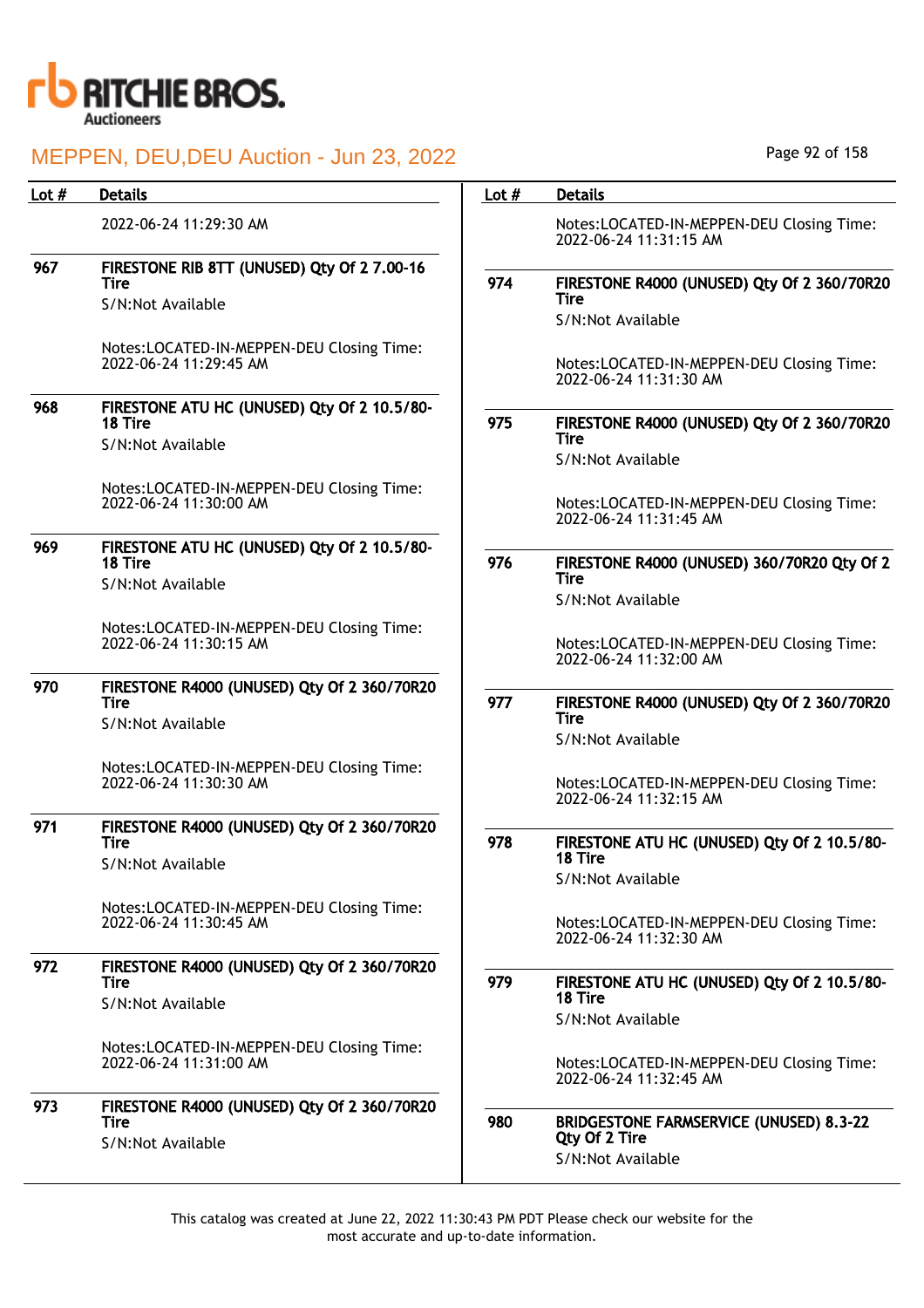

| Lot # | <b>Details</b>                                                      | Lot $#$ | <b>Details</b>                                                      |
|-------|---------------------------------------------------------------------|---------|---------------------------------------------------------------------|
|       |                                                                     |         | S/N:Not Available                                                   |
|       | Notes:LOCATED-IN-MEPPEN-DEU Closing Time:                           |         |                                                                     |
|       | 2022-06-24 11:33:00 AM                                              |         | Notes:LOCATED-IN-MEPPEN-DEU Closing Time:<br>2022-06-24 11:34:45 AM |
| 981   | FIRESTONE R1070 (UNUSED) 360/70R24 Qty Of 2                         |         |                                                                     |
|       | <b>Tire</b>                                                         | 988     | FIRESTONE ATU HC (UNUSED) Qty Of 2 10.5/80-                         |
|       | S/N:Not Available                                                   |         | 18 Tire                                                             |
|       |                                                                     |         | S/N:Not Available                                                   |
|       | Notes:LOCATED-IN-MEPPEN-DEU Closing Time:<br>2022-06-24 11:33:15 AM |         |                                                                     |
|       |                                                                     |         | Notes:LOCATED-IN-MEPPEN-DEU Closing Time:<br>2022-06-24 11:35:00 AM |
| 982   | FIRESTONE R1085 (UNUSED) 280/85R24 Qty Of 2                         |         |                                                                     |
|       | <b>Tire</b>                                                         | 989     | FIRESTONE ATU HC (UNUSED) Qty Of 2 10.5/80-                         |
|       | S/N:Not Available                                                   |         | 18 Tire                                                             |
|       |                                                                     |         | S/N:Not Available                                                   |
|       | Notes:LOCATED-IN-MEPPEN-DEU Closing Time:<br>2022-06-24 11:33:30 AM |         | Notes:LOCATED-IN-MEPPEN-DEU Closing Time:                           |
|       |                                                                     |         | 2022-06-24 11:35:15 AM                                              |
| 983   | FIRESTONE MAXTRAC (UNUSED) Qty Of 2                                 |         |                                                                     |
|       | 710/70R42 Tire<br>S/N:Not Available                                 | 990     | FIRESTONE ATU HC (UNUSED) Qty Of 2 10.5/80-<br>18 Tire              |
|       |                                                                     |         | S/N:Not Available                                                   |
|       | Notes:LOCATED-IN-MEPPEN-DEU Closing Time:                           |         |                                                                     |
|       | 2022-06-24 11:33:45 AM                                              |         | Notes:LOCATED-IN-MEPPEN-DEU Closing Time:                           |
|       |                                                                     |         | 2022-06-24 11:35:30 AM                                              |
| 984   | FIRESTONE PERF85 (UNUSED) Qty Of 2<br>340/85R36 Tire                |         |                                                                     |
|       | S/N:Not Available                                                   | 991     | FIRESTONE TRTC 2TT (UNUSED) 6-12 Tire<br>S/N:Not Available          |
|       |                                                                     |         |                                                                     |
|       | Notes:LOCATED-IN-MEPPEN-DEU Closing Time:                           |         | Notes:LOCATED-IN-MEPPEN-DEU Closing Time:                           |
|       | 2022-06-24 11:34:00 AM                                              |         | 2022-06-24 11:35:45 AM                                              |
| 985   | FIRESTONE PERF85 (UNUSED) Qty Of 2                                  |         |                                                                     |
|       | 340/85R36 Tire                                                      | 992     | FIRESTONE ATU HC (UNUSED) Qty Of 2 10.5/80-<br>18 Tire              |
|       | S/N:Not Available                                                   |         | S/N:Not Available                                                   |
|       |                                                                     |         |                                                                     |
|       | Notes:LOCATED-IN-MEPPEN-DEU Closing Time:<br>2022-06-24 11:34:15 AM |         | Notes:LOCATED-IN-MEPPEN-DEU Closing Time:                           |
|       |                                                                     |         | 2022-06-24 11:36:00 AM                                              |
| 986   | FIRESTONE PERF85 (UNUSED) Qty Of 2                                  | 993     | FIRESTONE ATU HC (UNUSED) Qty Of 2 10.5/80-                         |
|       | 340/85R36 Tire                                                      |         | 18 Tire                                                             |
|       | S/N:Not Available                                                   |         | S/N:Not Available                                                   |
|       | Notes:LOCATED-IN-MEPPEN-DEU Closing Time:                           |         |                                                                     |
|       | 2022-06-24 11:34:30 AM                                              |         | Notes:LOCATED-IN-MEPPEN-DEU Closing Time:<br>2022-06-24 11:36:15 AM |
|       |                                                                     |         |                                                                     |
| 987   | FIRESTONE PERF85 (UNUSED) Qty Of 2<br>340/85R36 Tire                | 994     | FIRESTONE ATU HC (UNUSED) Qty Of 2 10.5/80-                         |
|       |                                                                     |         | 18 Tire                                                             |

Page 93 of 158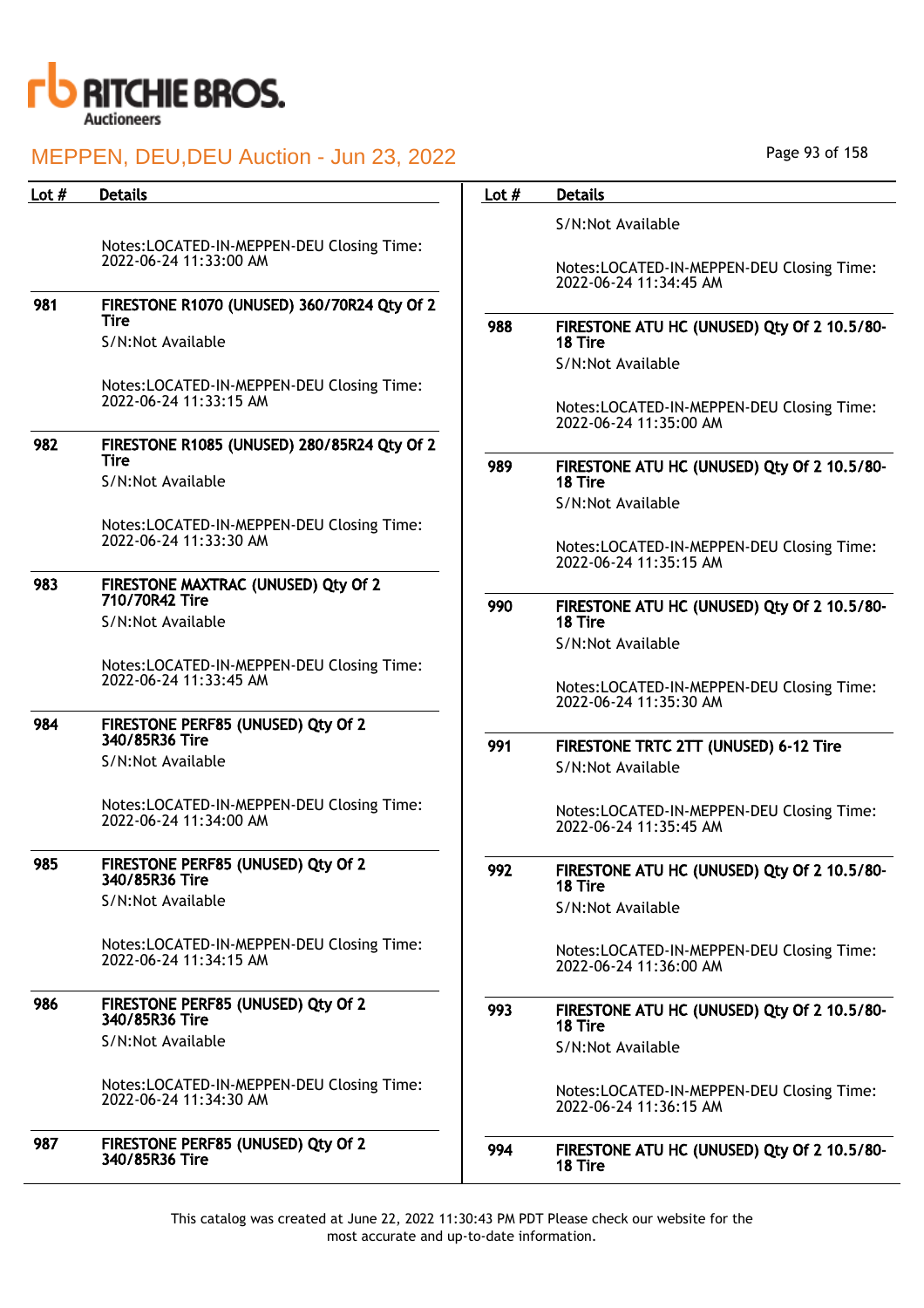

|       | Page 94 of 158                                                      |
|-------|---------------------------------------------------------------------|
| _ot # | <b>Details</b>                                                      |
|       | Tire                                                                |
|       | S/N:Not Available                                                   |
|       | Notes:LOCATED-IN-MEPPEN-DEU Closing Time:<br>2022-06-24 11:38:15 AM |
| 1002  | FIRESTONE RIB 8TT (UNUSED) Qty Of 2 7.00-16<br>Tire                 |
|       | S/N:Not Available                                                   |
|       | Notes:LOCATED-IN-MEPPEN-DEU Closing Time:<br>2022-06-24 11:38:30 AM |
| 1003  | FIRESTONE RIB 8TT (UNUSED) Qty Of 2 7.00-16<br><b>Tire</b>          |
|       | S/N:Not Available                                                   |
|       | Notes:LOCATED-IN-MEPPEN-DEU Closing Time:<br>2022-06-24 11:38:45 AM |

1004 FIRESTONE RIB 8TT (UNUSED) Qty Of 2 7.00-16 Tire

S/N:Not Available

Notes:LOCATED-IN-MEPPEN-DEU Closing Time: 2022-06-24 11:39:00 AM

1005 FIRESTONE RIB 8TT (UNUSED) Qty Of 2 7.00-16 Tire S/N:Not Available

> Notes:LOCATED-IN-MEPPEN-DEU Closing Time: 2022-06-24 11:39:15 AM

## 1006 FIRESTONE RIB 8TT (UNUSED) Qty Of 2 7.00-16 **Tire**

S/N:Not Available

Notes:LOCATED-IN-MEPPEN-DEU Closing Time: 2022-06-24 11:39:30 AM

1007 FIRESTONE RIB 8TT (UNUSED) Qty Of 2 7.00-16 Tire

S/N:Not Available

Notes:LOCATED-IN-MEPPEN-DEU Closing Time: 2022-06-24 11:39:45 AM

This catalog was created at June 22, 2022 11:30:43 PM PDT Please check our website for the most accurate and up-to-date information.

## Lot # Details **Details According to the United States Lot # Details**

S/N:Not Available

Notes:LOCATED-IN-MEPPEN-DEU Closing Time: 2022-06-24 11:36:30 AM

## 995 FIRESTONE ATU HC (UNUSED) Qty Of 2 10.5/80- 18 Tire

S/N:Not Available

Notes:LOCATED-IN-MEPPEN-DEU Closing Time: 2022-06-24 11:36:45 AM

## 996 FIRESTONE ATU HC (UNUSED) Qty Of 2 10.5/80- 18 Tire

S/N:Not Available

Notes:LOCATED-IN-MEPPEN-DEU Closing Time: 2022-06-24 11:37:00 AM

#### 997 FIRESTONE ATU HC (UNUSED) Qty Of 2 10.5/80- 18 Tire S/N:Not Available

Notes:LOCATED-IN-MEPPEN-DEU Closing Time: 2022-06-24 11:37:15 AM

## 998 FIRESTONE ATU HC (UNUSED) Qty Of 2 10.5/80- 18 Tire

S/N:Not Available

Notes:LOCATED-IN-MEPPEN-DEU Closing Time: 2022-06-24 11:37:30 AM

## 999 FIRESTONE RIB 8TT (UNUSED) Qty Of 2 7.00-16 Tire

S/N:Not Available

Notes:LOCATED-IN-MEPPEN-DEU Closing Time: 2022-06-24 11:37:45 AM

## 1000 FIRESTONE RIB 8TT (UNUSED) Qty Of 2 7.00-16 **Tire**

S/N:Not Available

Notes:LOCATED-IN-MEPPEN-DEU Closing Time: 2022-06-24 11:38:00 AM

1001 FIRESTONE RIB 8TT (UNUSED) Qty Of 2 7.00-16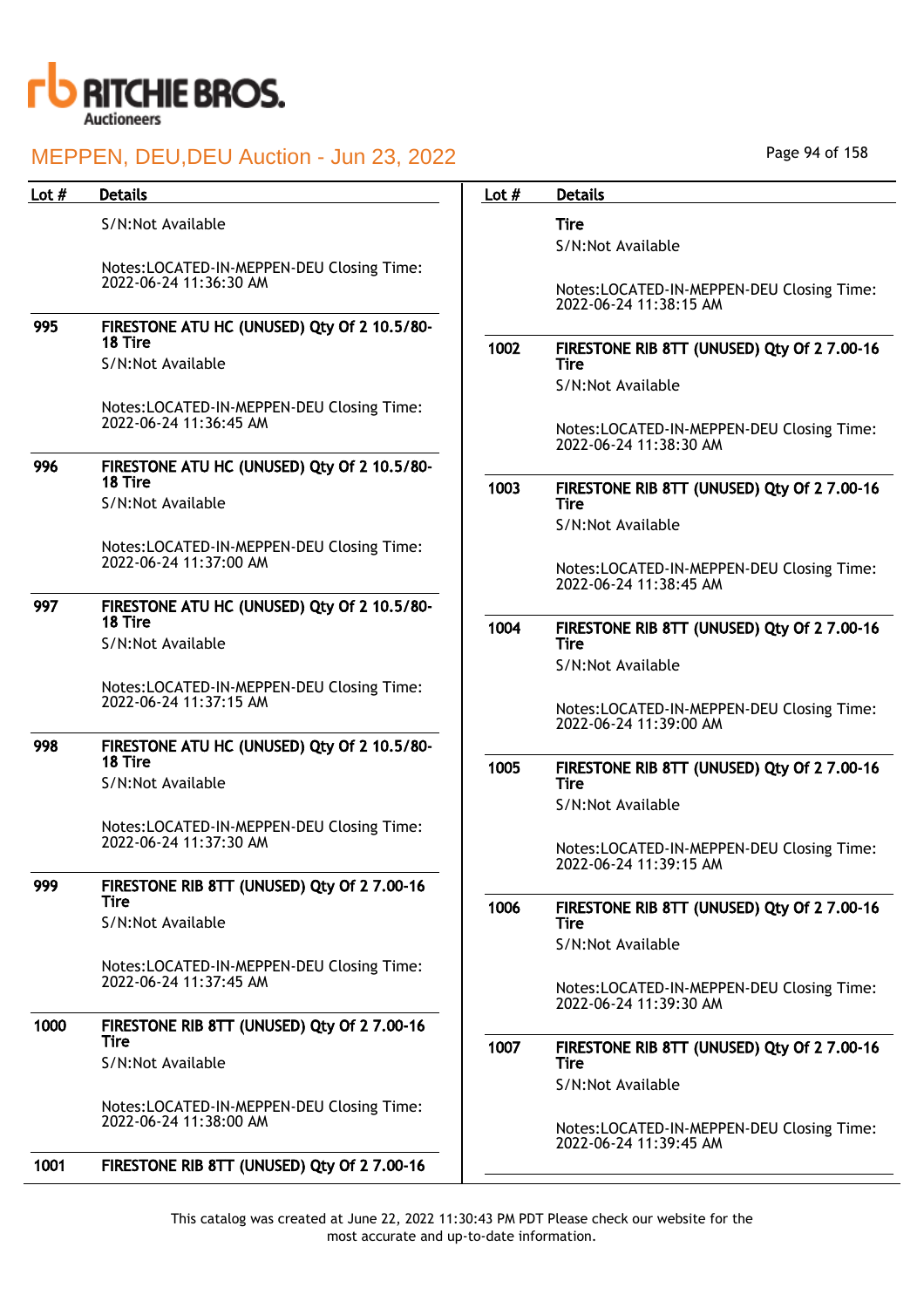

| Lot # | <b>Details</b>                                                      | Lot $#$ | <b>Details</b>                                                                                                                          |
|-------|---------------------------------------------------------------------|---------|-----------------------------------------------------------------------------------------------------------------------------------------|
| 1008  | FIRESTONE RIB 8TT (UNUSED) 7.00-16 Tire<br>S/N:Not Available        |         | S/N:Not Available                                                                                                                       |
|       | Notes:LOCATED-IN-MEPPEN-DEU Closing Time:<br>2022-06-24 11:40:00 AM |         | Notes:LOCATED-IN-MEPPEN-DEU Closing Time:<br>2022-06-24 11:41:45 AM                                                                     |
|       |                                                                     | 1015B   | <b>FLOTATION 23 DT 73-44.00-32 Tire</b>                                                                                                 |
| 1009  | FIRESTONE 5.00-12 (UNUSED) Qty Of 2 Tire<br>S/N:Not Available       |         | S/N:Not Available                                                                                                                       |
|       | Notes:LOCATED-IN-MEPPEN-DEU Closing Time:<br>2022-06-24 11:40:15 AM |         | Notes:LOCATED-IN-WACKERSDORF-DEU<br>Technische Fragen an: Dominik Wiesboeck +49<br>151 65614076 Closing Time: 2022-06-24<br>11:41:55 AM |
| 1010  | FIRESTONE 5.00-12 (UNUSED) Qty Of 2 Tire                            |         |                                                                                                                                         |
|       | S/N:Not Available                                                   | 1016    | <b>RONAL Aluminium Rims Wheel</b><br>S/N:Not Available                                                                                  |
|       | Notes:LOCATED-IN-MEPPEN-DEU Closing Time:<br>2022-06-24 11:40:30 AM |         | Notes:LOCATED-IN-MEPPEN-DEU Closing Time:<br>2022-06-24 11:42:00 AM                                                                     |
| 1011  | BRIDGESTONE 23X10.50-12 (UNUSED) Qty Of 2                           | 1017    | <b>CAMOPLAST Qty Of 3 Tracks</b>                                                                                                        |
|       | <b>Tire</b><br>S/N:Not Available                                    |         | S/N:Not Available                                                                                                                       |
|       | Notes:LOCATED-IN-MEPPEN-DEU Closing Time:<br>2022-06-24 11:40:45 AM |         | Notes:LOCATED-IN-LEIPZIG-DEU Closing Time:<br>2022-06-24 11:42:15 AM                                                                    |
| 1012  | BRIDGESTONE 23X10.50-12 (UNUSED) Qty Of 2<br><b>Tire</b>            | 1018    | ALLIANCE AGRI-STAR 600/65R34 Qty Of 2 Tire<br>S/N:Not Available                                                                         |
|       | S/N:Not Available                                                   |         |                                                                                                                                         |
|       | Notes:LOCATED-IN-MEPPEN-DEU Closing Time:<br>2022-06-24 11:41:00 AM |         | Notes:LOCATED-IN-LEIPZIG-DEU Closing Time:<br>2022-06-24 11:42:30 AM                                                                    |
|       |                                                                     | 1019    | 10.50-12 (UNUSED) Qty Of 9 Rim                                                                                                          |
| 1013  | BRIDGESTONE AGMOWER (UNUSED) 23x8.50-12<br>Qty Of 2 Tire            |         | S/N:Not Available                                                                                                                       |
|       | S/N:Not Available                                                   |         | Notes:LOCATED-IN-MEPPEN-DEU Closing Time:<br>2022-06-24 11:42:45 AM                                                                     |
|       | Notes:LOCATED-IN-MEPPEN-DEU Closing Time:                           |         |                                                                                                                                         |
|       | 2022-06-24 11:41:15 AM                                              | 1020    | (UNUSED) Qty of Trailer Depth Wheel                                                                                                     |
| 1014  |                                                                     |         | S/N:Not Available                                                                                                                       |
|       | BRIDGESTONE 18X9.50-8 (UNUSED) Qty Of 2<br><b>Tire</b>              |         | C/W:6pcs                                                                                                                                |
|       | S/N:Not Available                                                   |         | Notes:LOCATED-IN-MEPPEN-DEU Closing Time:<br>2022-06-24 11:43:00 AM                                                                     |
|       | Notes:LOCATED-IN-MEPPEN-DEU Closing Time:<br>2022-06-24 11:41:30 AM |         |                                                                                                                                         |
|       |                                                                     | 1021    | 405/70/R20 (UNUSED) Qty Of 2 Wheel                                                                                                      |
| 1015  | BRIDGESTONE 18X8.50-8 (UNUSED) Qty Of 2<br><b>Tire</b>              |         | S/N:Not Available                                                                                                                       |

Page 95 of 158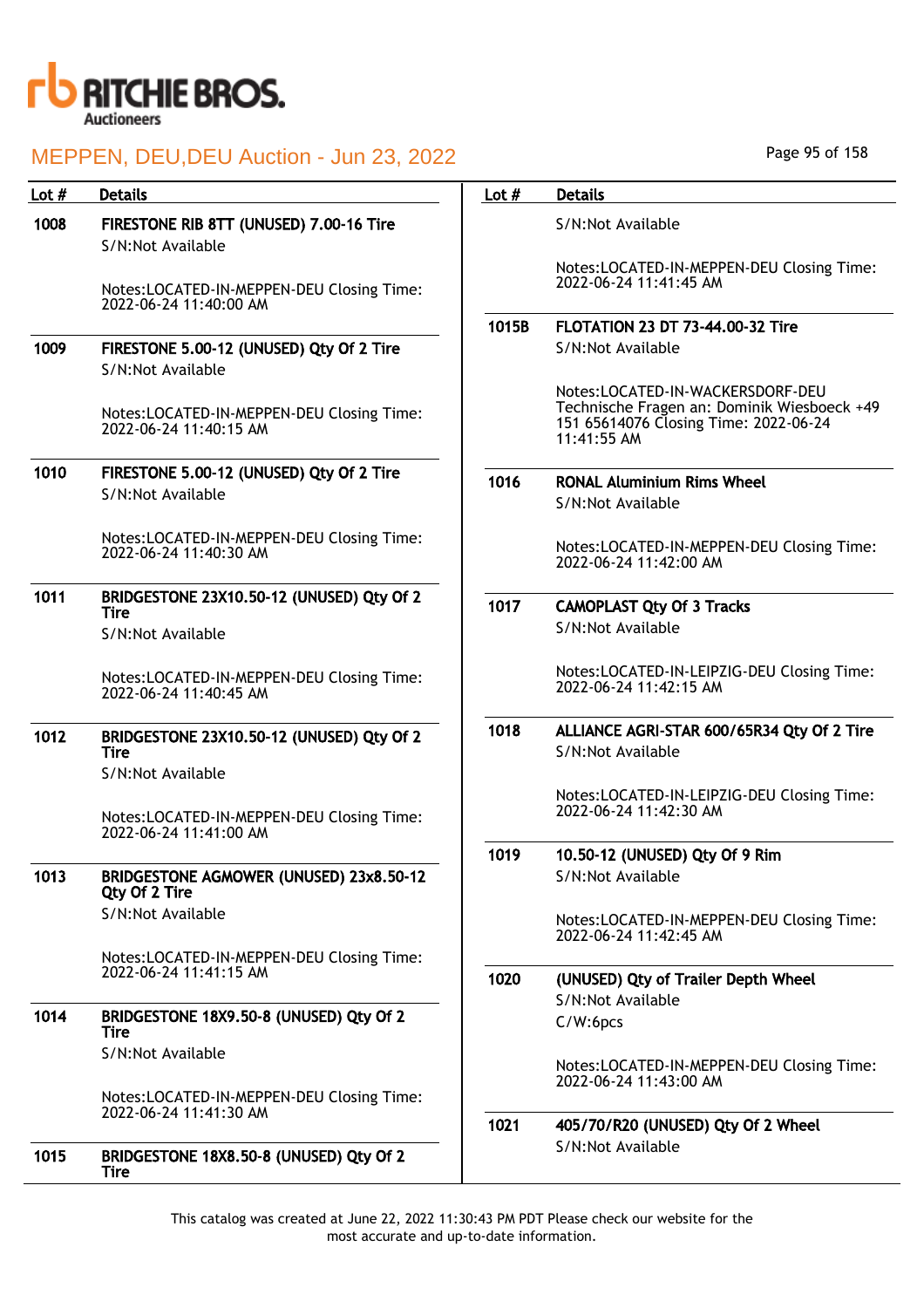

| Lot $#$ | <b>Details</b>                                                                       | Lot $#$ | <b>Details</b>                                                       |
|---------|--------------------------------------------------------------------------------------|---------|----------------------------------------------------------------------|
|         | Notes:LOCATED-IN-MEPPEN-DEU Closing Time:<br>2022-06-24 11:43:15 AM                  | 1028    | ALLIANCE MULTIUSE 550 Qty Of 2 540/80R38<br><b>Tire</b>              |
|         |                                                                                      |         | S/N:Not Available                                                    |
| 1022    | AMAZONE OTICO (UNUSED) 385/55R22.5 Qty Of                                            |         |                                                                      |
|         | 2 Wheel<br>S/N:Not Available                                                         |         | Notes:LOCATED-IN-LEIPZIG-DEU Closing Time:<br>2022-06-24 11:45:00 AM |
|         | Notes:LOCATED-IN-MEPPEN-DEU Closing Time:                                            | 1029    | UNIMOG U2400/437 Qty Of 4 Wheel                                      |
|         | 2022-06-24 11:43:30 AM                                                               |         | S/N:Not Available                                                    |
|         |                                                                                      |         | C/W:Continental MPT81 385/80R20                                      |
| 1023    | AMAZONE OTICO (UNUSED) 385/55R22.5 Qty Of<br>2 Wheel                                 |         |                                                                      |
|         | S/N:Not Available                                                                    |         | Notes:LOCATED-IN-MEPPEN-DEU Closing Time:<br>2022-06-24 11:45:15 AM  |
|         | Notes:LOCATED-IN-MEPPEN-DEU Closing Time:                                            | 1030    | MICHELIN 710/75R34 Dual Wheel                                        |
|         | 2022-06-24 11:43:45 AM                                                               |         | S/N:Not Available                                                    |
|         |                                                                                      |         |                                                                      |
| 1024    | MICHELIN 11.2/28 Qty Of 2 Wheel                                                      |         | Notes:LOCATED-IN-MEPPEN-DEU Closing Time:                            |
|         | S/N:Not Available                                                                    |         | 2022-06-24 11:45:30 AM                                               |
|         | Notes:LOCATED-IN-WACKERSDORF-DEU                                                     |         |                                                                      |
|         | Technische Fragen an: Dominik Wiesboeck +49                                          | 1031    | FIRESTONE 28LR26 LK275 Qty Of 2 Wheel                                |
|         | 151 65614076 Closing Time: 2022-06-24<br>11:44:00 AM                                 |         | S/N:Not Available                                                    |
|         |                                                                                      |         | Notes:LOCATED-IN-MEPPEN-DEU Closing Time:                            |
| 1025    | Qty of 4 forklift tires. Tire                                                        |         | 2022-06-24 11:45:45 AM                                               |
|         | S/N:Not Available                                                                    |         |                                                                      |
|         |                                                                                      | 1032    | TAURUS 300/95R46 Dual Qty Of 2 Wheel                                 |
|         | Notes:LOCATED-IN-WACKERSDORF-DEU                                                     |         | S/N:Not Available                                                    |
|         | Technische Fragen an: Dominik Wiesboeck +49<br>151 65614076 Closing Time: 2022-06-24 |         |                                                                      |
|         | 11:44:15 AM                                                                          |         | Notes:LOCATED-IN-MEPPEN-DEU Closing Time:<br>2022-06-24 11:46:00 AM  |
|         |                                                                                      |         |                                                                      |
| 1026    | CASE 42" Qty. of 2 Rim                                                               | 1033    | ALLIANCE A350 12.4R46 Dual Qty Of 2 Wheel                            |
|         | S/N:Not Available                                                                    |         | S/N:Not Available                                                    |
|         |                                                                                      |         |                                                                      |
|         | Notes:LOCATED-IN-WACKERSDORF-DEU<br>Technische Fragen an: Dominik Wiesboeck +49      |         | Notes:LOCATED-IN-MEPPEN-DEU Closing Time:                            |
|         | 151 65614076 Closing Time: 2022-06-24                                                |         | 2022-06-24 11:46:15 AM                                               |
|         | 11:44:30 AM                                                                          |         |                                                                      |
|         |                                                                                      | 1034    | 12.4R48 Dual Qty Of 4 Wheel                                          |
| 1027    | 38" Qty. of 2 Rim                                                                    |         | S/N:Not Available                                                    |
|         | S/N:Not Available                                                                    |         | C/W:** damaged **, to fit fendt 311LSA / LK275                       |
|         | Notes:LOCATED-IN-WACKERSDORF-DEU                                                     |         | Notes:LOCATED-IN-MEPPEN-DEU Closing Time:                            |
|         | Technische Fragen an: Dominik Wiesboeck +49                                          |         | 2022-06-24 11:46:30 AM                                               |
|         | 151 65614076 Closing Time: 2022-06-24<br>11:44:45 AM                                 |         |                                                                      |
|         |                                                                                      | 1035    | MICHELIN 13R22.5 Qty Of 4 Wheel                                      |
|         |                                                                                      |         | S/N:Not Available                                                    |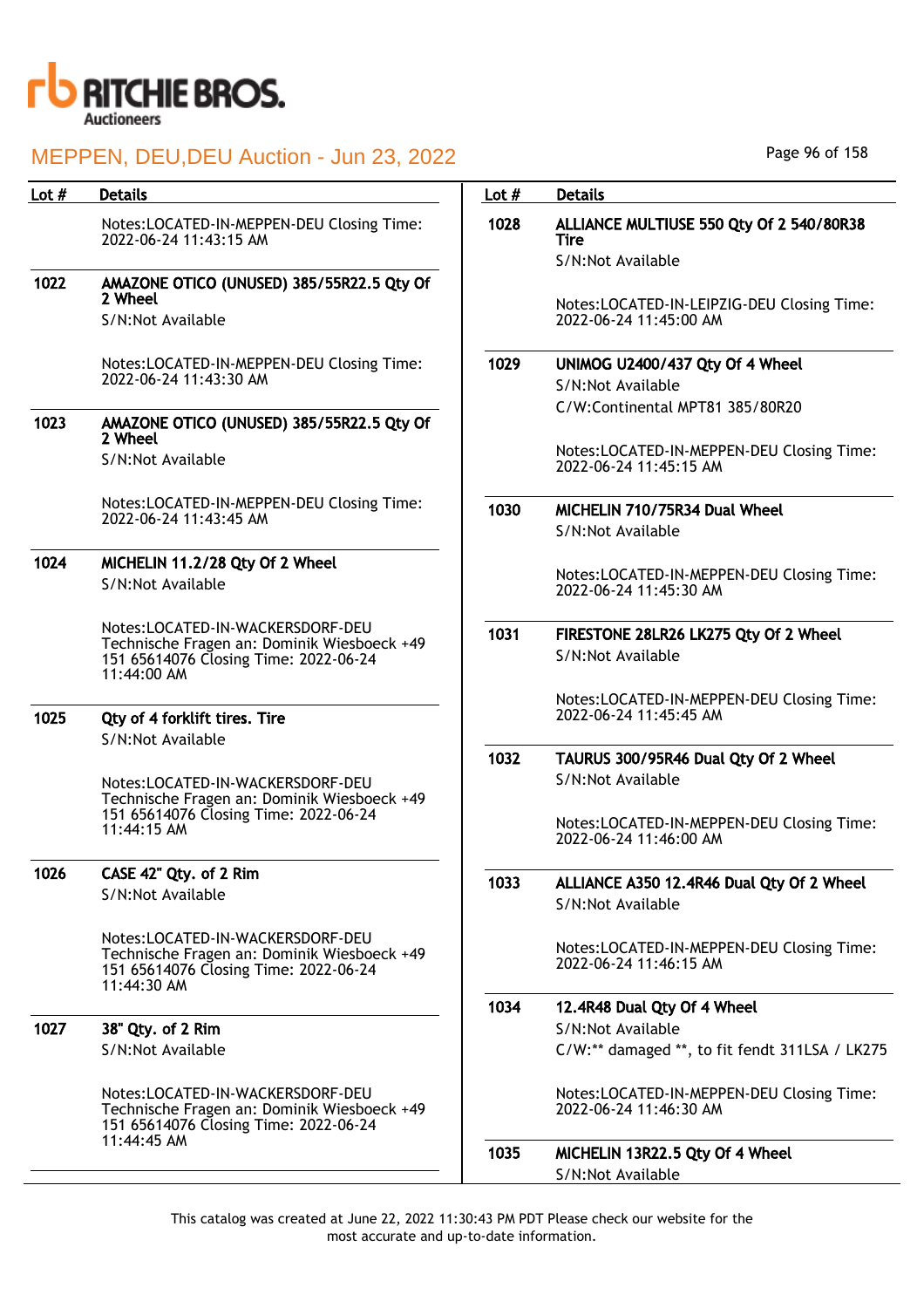

| S/N:Not Available<br>Notes:LOCATED-IN-MEPPEN-DEU Closing Time:<br>2022-06-24 11:46:45 AM<br>Notes:LOCATED-IN-WACKERSDORF-DEU<br>Technische Fragen an: Dominik Wiesboeck +49<br>151 65614076 Closing Time: 2022-06-24<br>1036<br>VREDESTEIN FLO-PRO 800/45R26.5 Qty Of 4<br>$11:48:30$ AM<br>Wheel<br>S/N:Not Available<br>1043<br>BKT 270/95R44 Qty Of 2 Wheel<br>C/W:to fit Krone ZX Ladewagen<br>S/N:Not Available<br>Notes:LOCATED-IN-MEPPEN-DEU Closing Time:<br>2022-06-24 11:47:00 AM<br>Notes:LOCATED-IN-WACKERSDORF-DEU<br>Technische Fragen an: Dominik Wiesboeck +49<br>151 65614076 Closing Time: 2022-06-24<br>1037<br><b>CONTINENTAL ECOCONTACT 6 235/55R18V Qty</b><br>$11:48:45$ AM<br>Of 4 Tire<br>S/N:Not Available<br>1043A<br>710/70R38 Qty Of 2 Wheel<br>S/N:Not Available<br>Notes:LOCATED-IN-MEPPEN-DEU Closing Time:<br>C/W:to fit Claas Jaguar 950, 8 holes, 1x<br>2022-06-24 11:47:15 AM<br>Continental AC65, 1x Goodyear<br>1038<br><b>CLAAS Tracks (Parts Only) Tracks</b><br>Notes:LOCATED-IN-MEPPEN-DEU Closing Time:<br>S/N:Not Available<br>2022-06-24 11:48:52 AM<br>Notes:LOCATED-IN-MEPPEN-DEU Closing Time:<br>1055<br>20FT Rolloff Container Container Equipment -<br>2022-06-24 11:47:30 AM<br>Other<br>S/N:Not Available<br>1039<br><b>CONTINENTAL 710/70R38 Tire</b><br>S/N:Not Available<br>Notes:LOCATED-IN-MEPPEN-DEU Closing Time:<br>2022-06-24 11:51:45 AM<br>Notes:LOCATED-IN-MEPPEN-DEU Closing Time:<br>2022-06-24 11:47:45 AM<br>1056<br>20FT Rolloff Container Container Equipment -<br><b>Other</b><br>S/N:Not Available<br>1040<br>ALLIANCE 520/85R46 Qty Of 2 Wheel<br>S/N:Not Available<br>Notes:LOCATED-IN-MEPPEN-DEU Closing Time:<br>2022-06-24 11:52:00 AM<br>Notes:LOCATED-IN-WACKERSDORF-DEU<br>Technische Fragen an: Dominik Wiesboeck +49<br>151 65614076 Closing Time: 2022-06-24<br>1057<br>2022 (UNUSED) Garden House Bar Misc Shop,<br>11:48:00 AM<br>Warehouse, Consumer<br>S/N:Not Available<br>1041<br>MICHELIN 18.4-38 Qty Of 2 Wheel<br>C/W:1900 mm width. 650 mm depth, 1020 mm<br>height, Untreaded Nordic Spruce, Nature<br>S/N:Not Available<br>Wood, Easy Handling, Robust Construction /<br>1900 mm Breite, 650 mm Tiefe, 1020 mm<br>Höhe, Material: unbehandelte nordische Fichte,<br>Notes:LOCATED-IN-WACKERSDORF-DEU<br>Farbe: Naturholz, Ideal für jedes Gartenhaus,<br>Technische Fragen an: Dominik Wiesboeck +49<br>Kinderleichter Aufbau, Robuste Bauweise<br>151 65614076 Closing Time: 2022-06-24<br>11:48:15 AM<br>Notes:LOCATED-IN-MEPPEN-DEU Closing Time:<br>1042<br>MITAS 380/85R24 Qty Of 2 Wheel<br>2022-06-24 11:52:15 AM | Lot $#$ | <b>Details</b> | Lot $#$ | <b>Details</b> |
|--------------------------------------------------------------------------------------------------------------------------------------------------------------------------------------------------------------------------------------------------------------------------------------------------------------------------------------------------------------------------------------------------------------------------------------------------------------------------------------------------------------------------------------------------------------------------------------------------------------------------------------------------------------------------------------------------------------------------------------------------------------------------------------------------------------------------------------------------------------------------------------------------------------------------------------------------------------------------------------------------------------------------------------------------------------------------------------------------------------------------------------------------------------------------------------------------------------------------------------------------------------------------------------------------------------------------------------------------------------------------------------------------------------------------------------------------------------------------------------------------------------------------------------------------------------------------------------------------------------------------------------------------------------------------------------------------------------------------------------------------------------------------------------------------------------------------------------------------------------------------------------------------------------------------------------------------------------------------------------------------------------------------------------------------------------------------------------------------------------------------------------------------------------------------------------------------------------------------------------------------------------------------------------------------------------------------------------------------------------------------------------------------------------------------------------------------------------------------------------------------------------------------------------------------------------------------------------------------------------------------|---------|----------------|---------|----------------|
|                                                                                                                                                                                                                                                                                                                                                                                                                                                                                                                                                                                                                                                                                                                                                                                                                                                                                                                                                                                                                                                                                                                                                                                                                                                                                                                                                                                                                                                                                                                                                                                                                                                                                                                                                                                                                                                                                                                                                                                                                                                                                                                                                                                                                                                                                                                                                                                                                                                                                                                                                                                                                          |         |                |         |                |
|                                                                                                                                                                                                                                                                                                                                                                                                                                                                                                                                                                                                                                                                                                                                                                                                                                                                                                                                                                                                                                                                                                                                                                                                                                                                                                                                                                                                                                                                                                                                                                                                                                                                                                                                                                                                                                                                                                                                                                                                                                                                                                                                                                                                                                                                                                                                                                                                                                                                                                                                                                                                                          |         |                |         |                |
|                                                                                                                                                                                                                                                                                                                                                                                                                                                                                                                                                                                                                                                                                                                                                                                                                                                                                                                                                                                                                                                                                                                                                                                                                                                                                                                                                                                                                                                                                                                                                                                                                                                                                                                                                                                                                                                                                                                                                                                                                                                                                                                                                                                                                                                                                                                                                                                                                                                                                                                                                                                                                          |         |                |         |                |
|                                                                                                                                                                                                                                                                                                                                                                                                                                                                                                                                                                                                                                                                                                                                                                                                                                                                                                                                                                                                                                                                                                                                                                                                                                                                                                                                                                                                                                                                                                                                                                                                                                                                                                                                                                                                                                                                                                                                                                                                                                                                                                                                                                                                                                                                                                                                                                                                                                                                                                                                                                                                                          |         |                |         |                |
|                                                                                                                                                                                                                                                                                                                                                                                                                                                                                                                                                                                                                                                                                                                                                                                                                                                                                                                                                                                                                                                                                                                                                                                                                                                                                                                                                                                                                                                                                                                                                                                                                                                                                                                                                                                                                                                                                                                                                                                                                                                                                                                                                                                                                                                                                                                                                                                                                                                                                                                                                                                                                          |         |                |         |                |
|                                                                                                                                                                                                                                                                                                                                                                                                                                                                                                                                                                                                                                                                                                                                                                                                                                                                                                                                                                                                                                                                                                                                                                                                                                                                                                                                                                                                                                                                                                                                                                                                                                                                                                                                                                                                                                                                                                                                                                                                                                                                                                                                                                                                                                                                                                                                                                                                                                                                                                                                                                                                                          |         |                |         |                |
|                                                                                                                                                                                                                                                                                                                                                                                                                                                                                                                                                                                                                                                                                                                                                                                                                                                                                                                                                                                                                                                                                                                                                                                                                                                                                                                                                                                                                                                                                                                                                                                                                                                                                                                                                                                                                                                                                                                                                                                                                                                                                                                                                                                                                                                                                                                                                                                                                                                                                                                                                                                                                          |         |                |         |                |
|                                                                                                                                                                                                                                                                                                                                                                                                                                                                                                                                                                                                                                                                                                                                                                                                                                                                                                                                                                                                                                                                                                                                                                                                                                                                                                                                                                                                                                                                                                                                                                                                                                                                                                                                                                                                                                                                                                                                                                                                                                                                                                                                                                                                                                                                                                                                                                                                                                                                                                                                                                                                                          |         |                |         |                |
|                                                                                                                                                                                                                                                                                                                                                                                                                                                                                                                                                                                                                                                                                                                                                                                                                                                                                                                                                                                                                                                                                                                                                                                                                                                                                                                                                                                                                                                                                                                                                                                                                                                                                                                                                                                                                                                                                                                                                                                                                                                                                                                                                                                                                                                                                                                                                                                                                                                                                                                                                                                                                          |         |                |         |                |
|                                                                                                                                                                                                                                                                                                                                                                                                                                                                                                                                                                                                                                                                                                                                                                                                                                                                                                                                                                                                                                                                                                                                                                                                                                                                                                                                                                                                                                                                                                                                                                                                                                                                                                                                                                                                                                                                                                                                                                                                                                                                                                                                                                                                                                                                                                                                                                                                                                                                                                                                                                                                                          |         |                |         |                |
|                                                                                                                                                                                                                                                                                                                                                                                                                                                                                                                                                                                                                                                                                                                                                                                                                                                                                                                                                                                                                                                                                                                                                                                                                                                                                                                                                                                                                                                                                                                                                                                                                                                                                                                                                                                                                                                                                                                                                                                                                                                                                                                                                                                                                                                                                                                                                                                                                                                                                                                                                                                                                          |         |                |         |                |
|                                                                                                                                                                                                                                                                                                                                                                                                                                                                                                                                                                                                                                                                                                                                                                                                                                                                                                                                                                                                                                                                                                                                                                                                                                                                                                                                                                                                                                                                                                                                                                                                                                                                                                                                                                                                                                                                                                                                                                                                                                                                                                                                                                                                                                                                                                                                                                                                                                                                                                                                                                                                                          |         |                |         |                |
|                                                                                                                                                                                                                                                                                                                                                                                                                                                                                                                                                                                                                                                                                                                                                                                                                                                                                                                                                                                                                                                                                                                                                                                                                                                                                                                                                                                                                                                                                                                                                                                                                                                                                                                                                                                                                                                                                                                                                                                                                                                                                                                                                                                                                                                                                                                                                                                                                                                                                                                                                                                                                          |         |                |         |                |
|                                                                                                                                                                                                                                                                                                                                                                                                                                                                                                                                                                                                                                                                                                                                                                                                                                                                                                                                                                                                                                                                                                                                                                                                                                                                                                                                                                                                                                                                                                                                                                                                                                                                                                                                                                                                                                                                                                                                                                                                                                                                                                                                                                                                                                                                                                                                                                                                                                                                                                                                                                                                                          |         |                |         |                |
|                                                                                                                                                                                                                                                                                                                                                                                                                                                                                                                                                                                                                                                                                                                                                                                                                                                                                                                                                                                                                                                                                                                                                                                                                                                                                                                                                                                                                                                                                                                                                                                                                                                                                                                                                                                                                                                                                                                                                                                                                                                                                                                                                                                                                                                                                                                                                                                                                                                                                                                                                                                                                          |         |                |         |                |
|                                                                                                                                                                                                                                                                                                                                                                                                                                                                                                                                                                                                                                                                                                                                                                                                                                                                                                                                                                                                                                                                                                                                                                                                                                                                                                                                                                                                                                                                                                                                                                                                                                                                                                                                                                                                                                                                                                                                                                                                                                                                                                                                                                                                                                                                                                                                                                                                                                                                                                                                                                                                                          |         |                |         |                |
|                                                                                                                                                                                                                                                                                                                                                                                                                                                                                                                                                                                                                                                                                                                                                                                                                                                                                                                                                                                                                                                                                                                                                                                                                                                                                                                                                                                                                                                                                                                                                                                                                                                                                                                                                                                                                                                                                                                                                                                                                                                                                                                                                                                                                                                                                                                                                                                                                                                                                                                                                                                                                          |         |                |         |                |
|                                                                                                                                                                                                                                                                                                                                                                                                                                                                                                                                                                                                                                                                                                                                                                                                                                                                                                                                                                                                                                                                                                                                                                                                                                                                                                                                                                                                                                                                                                                                                                                                                                                                                                                                                                                                                                                                                                                                                                                                                                                                                                                                                                                                                                                                                                                                                                                                                                                                                                                                                                                                                          |         |                |         |                |
|                                                                                                                                                                                                                                                                                                                                                                                                                                                                                                                                                                                                                                                                                                                                                                                                                                                                                                                                                                                                                                                                                                                                                                                                                                                                                                                                                                                                                                                                                                                                                                                                                                                                                                                                                                                                                                                                                                                                                                                                                                                                                                                                                                                                                                                                                                                                                                                                                                                                                                                                                                                                                          |         |                |         |                |
|                                                                                                                                                                                                                                                                                                                                                                                                                                                                                                                                                                                                                                                                                                                                                                                                                                                                                                                                                                                                                                                                                                                                                                                                                                                                                                                                                                                                                                                                                                                                                                                                                                                                                                                                                                                                                                                                                                                                                                                                                                                                                                                                                                                                                                                                                                                                                                                                                                                                                                                                                                                                                          |         |                |         |                |
|                                                                                                                                                                                                                                                                                                                                                                                                                                                                                                                                                                                                                                                                                                                                                                                                                                                                                                                                                                                                                                                                                                                                                                                                                                                                                                                                                                                                                                                                                                                                                                                                                                                                                                                                                                                                                                                                                                                                                                                                                                                                                                                                                                                                                                                                                                                                                                                                                                                                                                                                                                                                                          |         |                |         |                |
|                                                                                                                                                                                                                                                                                                                                                                                                                                                                                                                                                                                                                                                                                                                                                                                                                                                                                                                                                                                                                                                                                                                                                                                                                                                                                                                                                                                                                                                                                                                                                                                                                                                                                                                                                                                                                                                                                                                                                                                                                                                                                                                                                                                                                                                                                                                                                                                                                                                                                                                                                                                                                          |         |                |         |                |
|                                                                                                                                                                                                                                                                                                                                                                                                                                                                                                                                                                                                                                                                                                                                                                                                                                                                                                                                                                                                                                                                                                                                                                                                                                                                                                                                                                                                                                                                                                                                                                                                                                                                                                                                                                                                                                                                                                                                                                                                                                                                                                                                                                                                                                                                                                                                                                                                                                                                                                                                                                                                                          |         |                |         |                |
|                                                                                                                                                                                                                                                                                                                                                                                                                                                                                                                                                                                                                                                                                                                                                                                                                                                                                                                                                                                                                                                                                                                                                                                                                                                                                                                                                                                                                                                                                                                                                                                                                                                                                                                                                                                                                                                                                                                                                                                                                                                                                                                                                                                                                                                                                                                                                                                                                                                                                                                                                                                                                          |         |                |         |                |
|                                                                                                                                                                                                                                                                                                                                                                                                                                                                                                                                                                                                                                                                                                                                                                                                                                                                                                                                                                                                                                                                                                                                                                                                                                                                                                                                                                                                                                                                                                                                                                                                                                                                                                                                                                                                                                                                                                                                                                                                                                                                                                                                                                                                                                                                                                                                                                                                                                                                                                                                                                                                                          |         |                |         |                |
|                                                                                                                                                                                                                                                                                                                                                                                                                                                                                                                                                                                                                                                                                                                                                                                                                                                                                                                                                                                                                                                                                                                                                                                                                                                                                                                                                                                                                                                                                                                                                                                                                                                                                                                                                                                                                                                                                                                                                                                                                                                                                                                                                                                                                                                                                                                                                                                                                                                                                                                                                                                                                          |         |                |         |                |
|                                                                                                                                                                                                                                                                                                                                                                                                                                                                                                                                                                                                                                                                                                                                                                                                                                                                                                                                                                                                                                                                                                                                                                                                                                                                                                                                                                                                                                                                                                                                                                                                                                                                                                                                                                                                                                                                                                                                                                                                                                                                                                                                                                                                                                                                                                                                                                                                                                                                                                                                                                                                                          |         |                |         |                |
|                                                                                                                                                                                                                                                                                                                                                                                                                                                                                                                                                                                                                                                                                                                                                                                                                                                                                                                                                                                                                                                                                                                                                                                                                                                                                                                                                                                                                                                                                                                                                                                                                                                                                                                                                                                                                                                                                                                                                                                                                                                                                                                                                                                                                                                                                                                                                                                                                                                                                                                                                                                                                          |         |                |         |                |
|                                                                                                                                                                                                                                                                                                                                                                                                                                                                                                                                                                                                                                                                                                                                                                                                                                                                                                                                                                                                                                                                                                                                                                                                                                                                                                                                                                                                                                                                                                                                                                                                                                                                                                                                                                                                                                                                                                                                                                                                                                                                                                                                                                                                                                                                                                                                                                                                                                                                                                                                                                                                                          |         |                |         |                |
|                                                                                                                                                                                                                                                                                                                                                                                                                                                                                                                                                                                                                                                                                                                                                                                                                                                                                                                                                                                                                                                                                                                                                                                                                                                                                                                                                                                                                                                                                                                                                                                                                                                                                                                                                                                                                                                                                                                                                                                                                                                                                                                                                                                                                                                                                                                                                                                                                                                                                                                                                                                                                          |         |                |         |                |
|                                                                                                                                                                                                                                                                                                                                                                                                                                                                                                                                                                                                                                                                                                                                                                                                                                                                                                                                                                                                                                                                                                                                                                                                                                                                                                                                                                                                                                                                                                                                                                                                                                                                                                                                                                                                                                                                                                                                                                                                                                                                                                                                                                                                                                                                                                                                                                                                                                                                                                                                                                                                                          |         |                |         |                |
|                                                                                                                                                                                                                                                                                                                                                                                                                                                                                                                                                                                                                                                                                                                                                                                                                                                                                                                                                                                                                                                                                                                                                                                                                                                                                                                                                                                                                                                                                                                                                                                                                                                                                                                                                                                                                                                                                                                                                                                                                                                                                                                                                                                                                                                                                                                                                                                                                                                                                                                                                                                                                          |         |                |         |                |
|                                                                                                                                                                                                                                                                                                                                                                                                                                                                                                                                                                                                                                                                                                                                                                                                                                                                                                                                                                                                                                                                                                                                                                                                                                                                                                                                                                                                                                                                                                                                                                                                                                                                                                                                                                                                                                                                                                                                                                                                                                                                                                                                                                                                                                                                                                                                                                                                                                                                                                                                                                                                                          |         |                |         |                |
|                                                                                                                                                                                                                                                                                                                                                                                                                                                                                                                                                                                                                                                                                                                                                                                                                                                                                                                                                                                                                                                                                                                                                                                                                                                                                                                                                                                                                                                                                                                                                                                                                                                                                                                                                                                                                                                                                                                                                                                                                                                                                                                                                                                                                                                                                                                                                                                                                                                                                                                                                                                                                          |         |                |         |                |
|                                                                                                                                                                                                                                                                                                                                                                                                                                                                                                                                                                                                                                                                                                                                                                                                                                                                                                                                                                                                                                                                                                                                                                                                                                                                                                                                                                                                                                                                                                                                                                                                                                                                                                                                                                                                                                                                                                                                                                                                                                                                                                                                                                                                                                                                                                                                                                                                                                                                                                                                                                                                                          |         |                |         |                |
|                                                                                                                                                                                                                                                                                                                                                                                                                                                                                                                                                                                                                                                                                                                                                                                                                                                                                                                                                                                                                                                                                                                                                                                                                                                                                                                                                                                                                                                                                                                                                                                                                                                                                                                                                                                                                                                                                                                                                                                                                                                                                                                                                                                                                                                                                                                                                                                                                                                                                                                                                                                                                          |         |                |         |                |
|                                                                                                                                                                                                                                                                                                                                                                                                                                                                                                                                                                                                                                                                                                                                                                                                                                                                                                                                                                                                                                                                                                                                                                                                                                                                                                                                                                                                                                                                                                                                                                                                                                                                                                                                                                                                                                                                                                                                                                                                                                                                                                                                                                                                                                                                                                                                                                                                                                                                                                                                                                                                                          |         |                |         |                |
|                                                                                                                                                                                                                                                                                                                                                                                                                                                                                                                                                                                                                                                                                                                                                                                                                                                                                                                                                                                                                                                                                                                                                                                                                                                                                                                                                                                                                                                                                                                                                                                                                                                                                                                                                                                                                                                                                                                                                                                                                                                                                                                                                                                                                                                                                                                                                                                                                                                                                                                                                                                                                          |         |                |         |                |
|                                                                                                                                                                                                                                                                                                                                                                                                                                                                                                                                                                                                                                                                                                                                                                                                                                                                                                                                                                                                                                                                                                                                                                                                                                                                                                                                                                                                                                                                                                                                                                                                                                                                                                                                                                                                                                                                                                                                                                                                                                                                                                                                                                                                                                                                                                                                                                                                                                                                                                                                                                                                                          |         |                |         |                |
|                                                                                                                                                                                                                                                                                                                                                                                                                                                                                                                                                                                                                                                                                                                                                                                                                                                                                                                                                                                                                                                                                                                                                                                                                                                                                                                                                                                                                                                                                                                                                                                                                                                                                                                                                                                                                                                                                                                                                                                                                                                                                                                                                                                                                                                                                                                                                                                                                                                                                                                                                                                                                          |         |                |         |                |
|                                                                                                                                                                                                                                                                                                                                                                                                                                                                                                                                                                                                                                                                                                                                                                                                                                                                                                                                                                                                                                                                                                                                                                                                                                                                                                                                                                                                                                                                                                                                                                                                                                                                                                                                                                                                                                                                                                                                                                                                                                                                                                                                                                                                                                                                                                                                                                                                                                                                                                                                                                                                                          |         |                |         |                |
|                                                                                                                                                                                                                                                                                                                                                                                                                                                                                                                                                                                                                                                                                                                                                                                                                                                                                                                                                                                                                                                                                                                                                                                                                                                                                                                                                                                                                                                                                                                                                                                                                                                                                                                                                                                                                                                                                                                                                                                                                                                                                                                                                                                                                                                                                                                                                                                                                                                                                                                                                                                                                          |         |                |         |                |

Page 97 of 158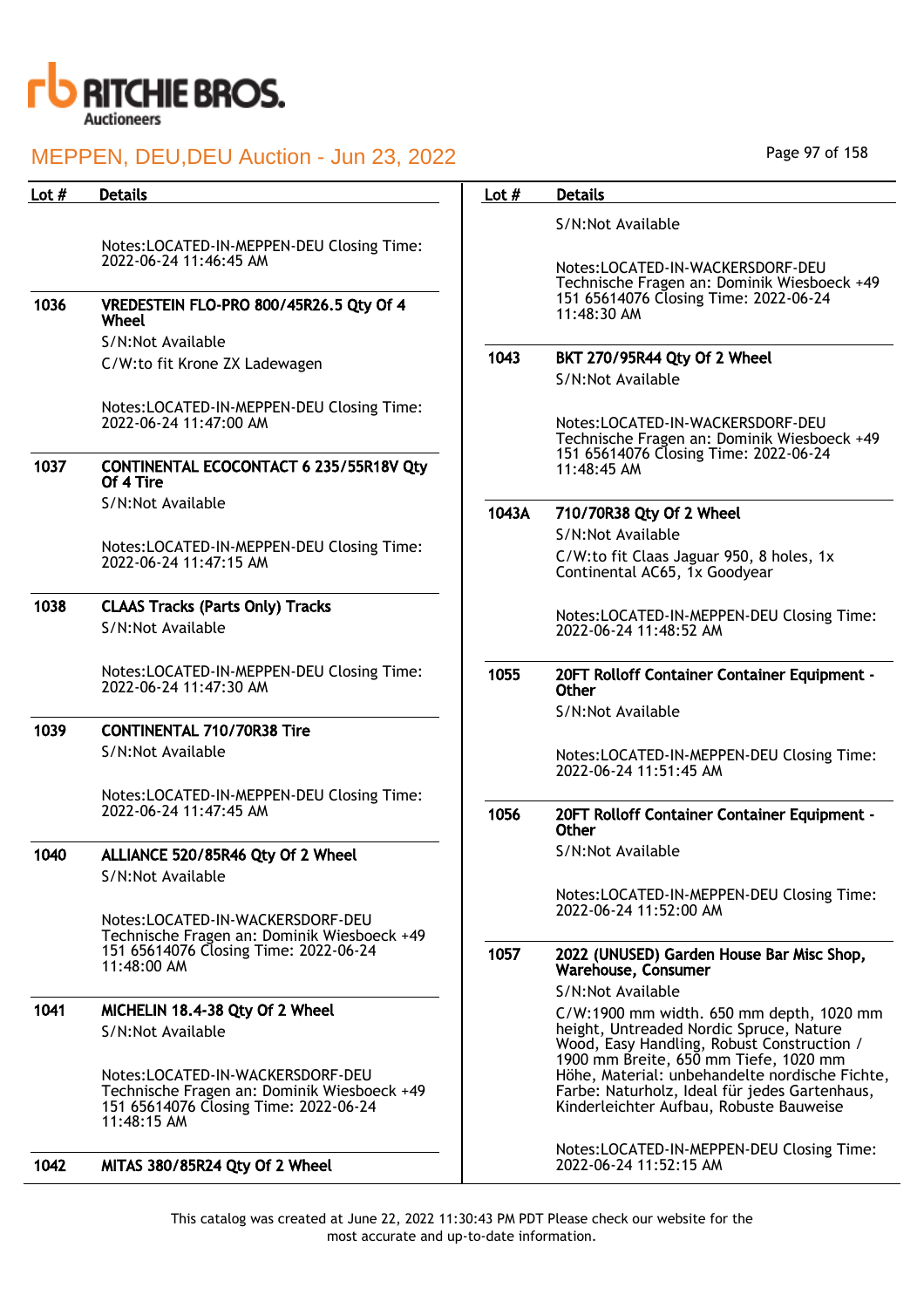

#### 1058 2022 (UNUSED) Aluminium Terrace Roof Misc Shop, Warehouse, Consumer

S/N:Not Available

C/W:5000 mm Width, 3500 mm Length, Anthrazit Color, Double Wall Plates Roofing, Incl. Mounting Materials, Mounting Handbook, No Screws for Wall Mounting included / 5000 mm Breite x 3500 mm Tiefe, anthrazit, Grundgestell bestehend aus: Mauerprofil, Rinne, Sparren, Abdecker, Klickleisten, Gummidichtungen, Pfosten, Eindeckung Doppelsteg, Entwässerungsmaterial, komplettes Montagematerial, Schrauben zur Wandbefestigung sind nicht enthalten, Montageanleitung

Notes:LOCATED-IN-MEPPEN-DEU Closing Time: 2022-06-24 11:52:30 AM

## 1059 2022 (UNUSED) Aluminium Terrace Roof Misc Shop, Warehouse, Consumer

S/N:Not Available

C/W:5800 mm Width, 4600 mm Length, White Color, 16 mm Clear Double Wall Plates Roofing, Aluminum Posts 110 mm x 110 mm x 2400 mm, 8 Degrees Roof Pitch, Integrated Water Drain Through the Posts. Incl. Mounting Materials, Mounting Handbook, No Screws for Wall Mounting included, Made in Germany, 5800 mm Breite, 4600 mm Tiefe, Farbe Weiß, 16 mm Doppelstegplatten klar, Aluminumpfosten 110 mm x 110 mm x 2400 mm, 8 Grad Standard-Dachneigung, Integrierter Wasserablauf im Pfosten. Inkl. Montagematerial, Mon

Notes:LOCATED-IN-MEPPEN-DEU Closing Time: 2022-06-24 11:52:45 AM

## 1060 2022 (UNUSED) Qty Of 5 Safety Glasses 16 mm Misc Shop, Warehouse, Consumer

S/N:Not Available

C/W:2880 mm Length, 770 mm Width, 16 mm Strength, Roofing Glass, To Mount on Terrace or Carport Roofing / 2880 mm Länge, 770 mm Breite, 16 mm Stärke, Matt, VSG Sicherheitsglas, Überkopfverglasung, Passend für Terassen- oder Carportüberdachungen, Kantenbearbeitung Poliert

Notes:LOCATED-IN-MEPPEN-DEU Closing Time: 2022-06-24 11:53:00 AM

## 1061 Tube Bending Vise

Page 98 of 158

## Lot # Details **Details According to the United States Lot # Details**

S/N:Not Available

Notes:LOCATED-IN-MEPPEN-DEU Closing Time: 2022-06-24 11:53:15 AM

## 1062 Pneumatic Jack

S/N:Not Available C/W:20 ton

Notes:LOCATED-IN-WACKERSDORF-DEU Technische Fragen an: Dominik Wiesboeck +49 151 65614076 Closing Time: 2022-06-24 11:53:30 AM

#### 1063 COOLMOBILE Qty. of 2 Air Conditioner S/N:Not Available

Notes:LOCATED-IN-WACKERSDORF-DEU Technische Fragen an: Dominik Wiesboeck +49 151 65614076 Closing Time: 2022-06-24 11:53:45 AM

#### 1064 BOSCH GBH 12-52 Hand Tools S/N:606000698

Notes:LOCATED-IN-LEIPZIG-DEU Closing Time: 2022-06-24 11:54:00 AM

## 1065 EIBENSTOCK DBE352 Hand Tools S/N:Not Available

Notes:LOCATED-IN-LEIPZIG-DEU Closing Time: 2022-06-24 11:54:15 AM

#### 1066 BERNER BACD-1 Cordless Screwdriver Misc Shop, Warehouse, Consumer S/N:Not Available

Notes:LOCATED-IN-LEIPZIG-DEU Closing Time: 2022-06-24 11:54:30 AM

1067 MAKITA MT070E Cordless Screwdriver Misc Shop, Warehouse, Consumer S/N:0003583Y

> Notes:LOCATED-IN-LEIPZIG-DEU Closing Time: 2022-06-24 11:54:45 AM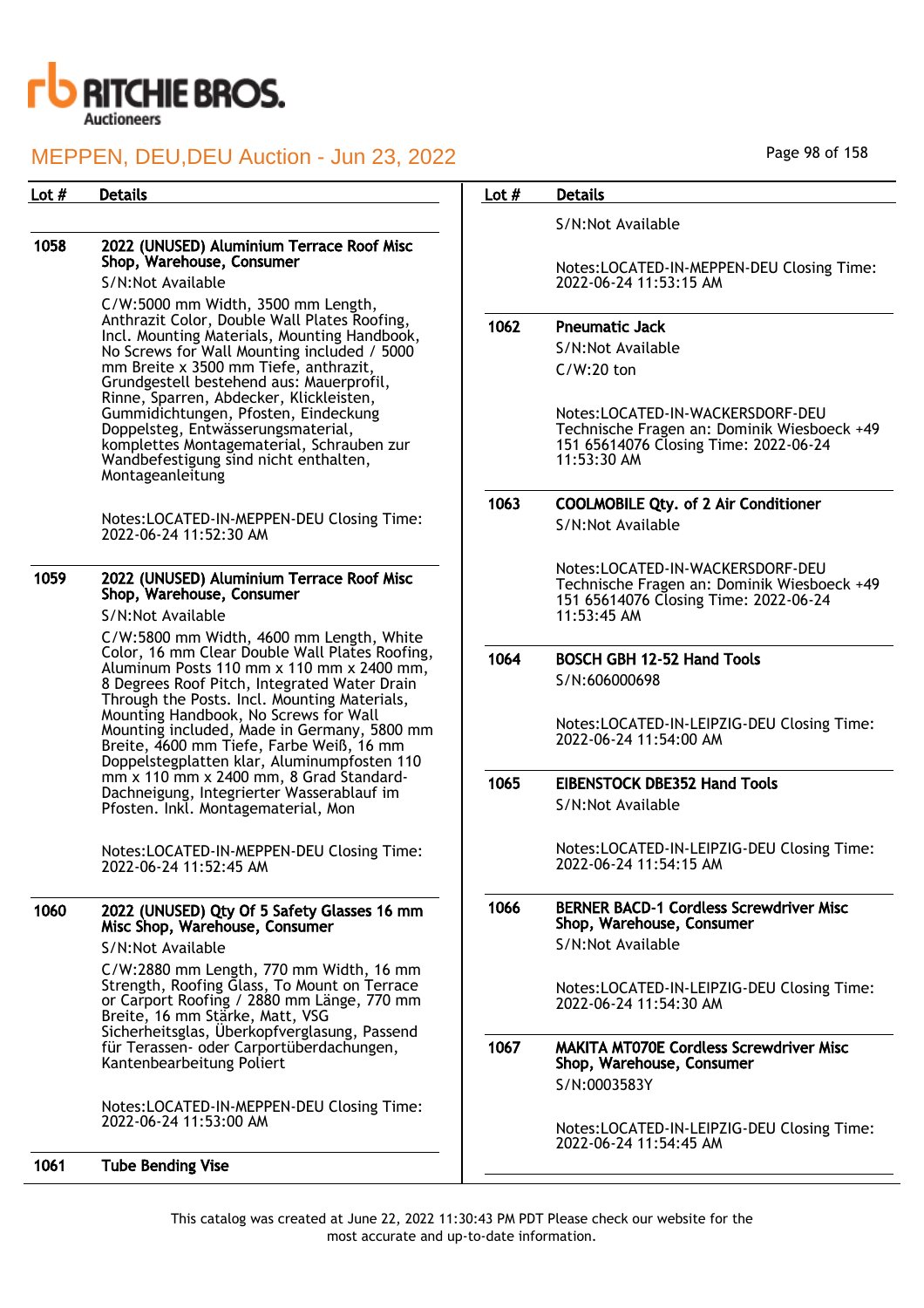

| Lot $#$ | <b>Details</b>                                                       | Lot $#$ | <b>Details</b>                                                       |
|---------|----------------------------------------------------------------------|---------|----------------------------------------------------------------------|
| 1068    | 2007 HUSQVARNA CG200S.EL Floor Grinder<br><b>Hand Tools</b>          | 1075    | 2011 THERMOBILE COOLMOBILE 21 Air<br>Conditioner                     |
|         | S/N:2200                                                             |         | S/N:250EAC00102                                                      |
|         | Notes:LOCATED-IN-LEIPZIG-DEU Closing Time:<br>2022-06-24 11:55:00 AM |         | Notes:LOCATED-IN-LEIPZIG-DEU Closing Time:<br>2022-06-24 11:56:45 AM |
| 1069    | 2010 BOSCH GBH11DE Rotary Hammer Hand<br>Tools                       | 1076    | 2011 THERMOBILE COOLMOBILE 21 Air<br>Conditioner                     |
|         | S/N:003000516                                                        |         | S/N:250EAC00141                                                      |
|         | Notes:LOCATED-IN-LEIPZIG-DEU Closing Time:<br>2022-06-24 11:55:15 AM |         | Notes:LOCATED-IN-LEIPZIG-DEU Closing Time:<br>2022-06-24 11:57:00 AM |
| 1070    | 2010 BOSCH GBH11DE Rotary Hammer Hand<br><b>Tools</b>                | 1077    | 2011 THERMOBILE COOLMOBILE 21 Air<br>Conditioner                     |
|         | S/N:003000520                                                        |         | S/N:350EAC00055                                                      |
|         | Notes:LOCATED-IN-LEIPZIG-DEU Closing Time:<br>2022-06-24 11:55:30 AM |         | Notes:LOCATED-IN-LEIPZIG-DEU Closing Time:<br>2022-06-24 11:57:15 AM |
| 1071    | 2010 BOSCH GBH5-40DCE Rotary Hammer Hand<br><b>Tools</b>             | 1078    | 2011 THERMOBILE COOLMOBILE 21 Air<br>Conditioner                     |
|         | S/N:002003359                                                        |         | S/N:250EAC00163                                                      |
|         | Notes:LOCATED-IN-LEIPZIG-DEU Closing Time:<br>2022-06-24 11:55:45 AM |         | Notes:LOCATED-IN-LEIPZIG-DEU Closing Time:<br>2022-06-24 11:57:30 AM |
| 1072    | 2008 BOSCH GBH5-40DCE Rotary Hammer Hand<br><b>Tools</b>             | 1079    | 2011 THERMOBILE COOLMOBILE 21 Air<br>Conditioner                     |
|         | S/N:883000835                                                        |         | S/N:250EAC00162                                                      |
|         | Notes:LOCATED-IN-LEIPZIG-DEU Closing Time:<br>2022-06-24 11:56:00 AM |         | Notes:LOCATED-IN-LEIPZIG-DEU Closing Time:<br>2022-06-24 11:57:45 AM |
| 1073    | 2010 BOSCH GBH5-40DCE Rotary Hammer Hand<br><b>Tools</b>             | 1080    | 2011 THERMOBILE COOLMOBILE 21 Air<br>Conditioner                     |
|         | S/N:002003186                                                        |         | S/N:250EAC00056                                                      |
|         | Notes:LOCATED-IN-LEIPZIG-DEU Closing Time:<br>2022-06-24 11:56:15 AM |         | Notes:LOCATED-IN-LEIPZIG-DEU Closing Time:<br>2022-06-24 11:58:00 AM |
| 1074    | 2016 NILFISK ATTIX 50-2M-PC Vacuum Cleaner<br>S/N:351016301332       | 1081    | 2016 NILFISK ATTIX 30-21PC Vacuum Cleaner<br>S/N:351016330038        |
|         | Notes:LOCATED-IN-LEIPZIG-DEU Closing Time:<br>2022-06-24 11:56:30 AM |         | Notes:LOCATED-IN-LEIPZIG-DEU Closing Time:<br>2022-06-24 11:58:15 AM |
|         |                                                                      |         |                                                                      |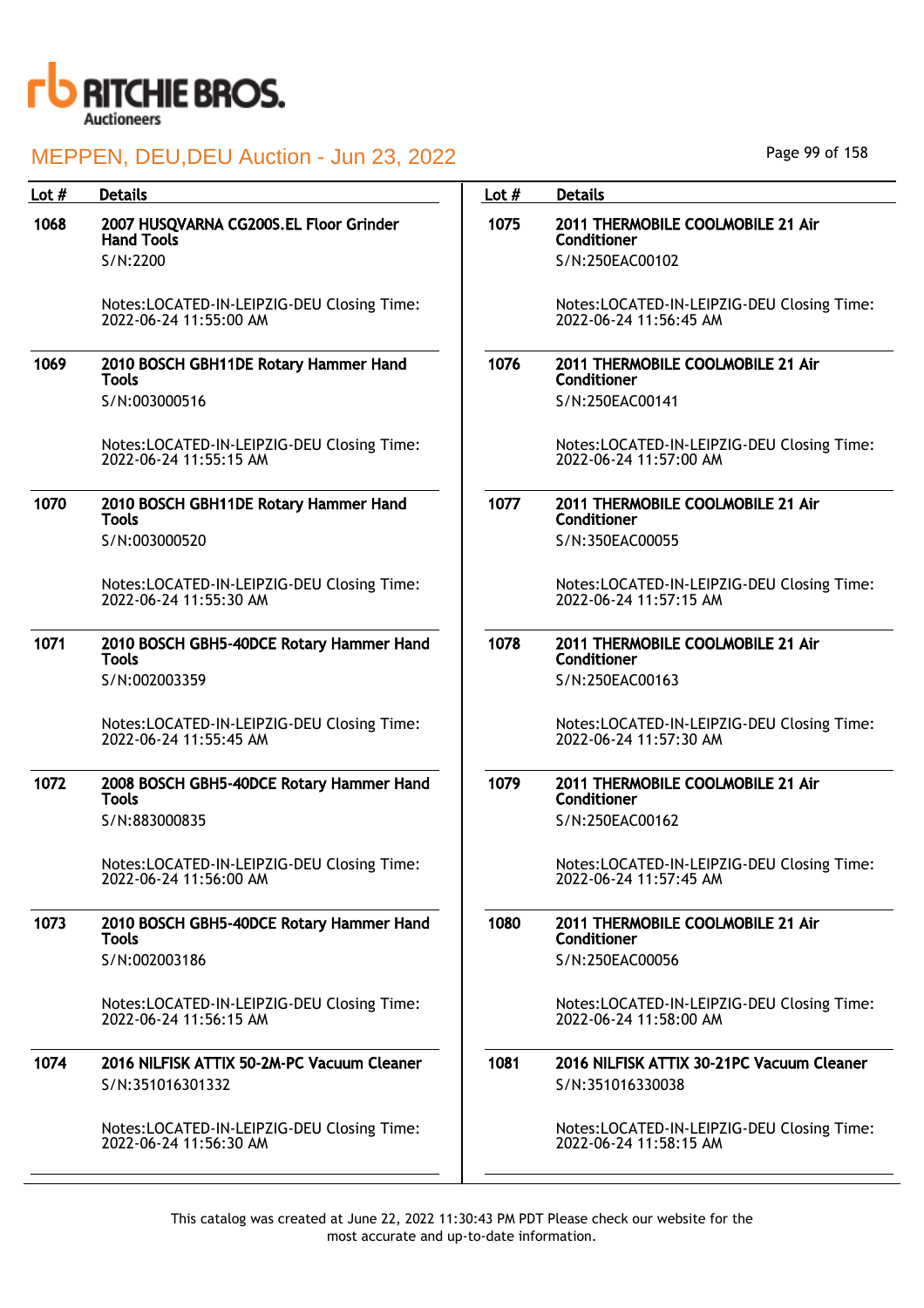

| Lot $#$ | <b>Details</b>                                                      | Lot $#$ | <b>Details</b>                                                                                                           |
|---------|---------------------------------------------------------------------|---------|--------------------------------------------------------------------------------------------------------------------------|
| 1081A   | Storage Trolley Misc Shop, Warehouse,<br>Consumer                   | 1088    | (UNUSED) Qty Of 2 Aluminum Ramps Misc Shop,                                                                              |
|         | S/N:Not Available                                                   |         | Warehouse, Consumer                                                                                                      |
|         |                                                                     |         | S/N:Not Available                                                                                                        |
|         | Notes:LOCATED-IN-MEPPEN-DEU Closing Time:<br>2022-06-24 11:58:22 AM |         | Notes:LOCATED-IN-MEPPEN-DEU Closing Time:<br>2022-06-24 12:00:00 PM                                                      |
| 1082    | (UNUSED) Qty Of 2 Aluminum Ramps Misc Shop,<br>Warehouse, Consumer  | 1089    | (UNUSED) Qty Of 2 Aluminum Ramps Misc Shop,                                                                              |
|         | S/N:Not Available                                                   |         | Warehouse, Consumer<br>S/N:Not Available                                                                                 |
|         | Notes:LOCATED-IN-MEPPEN-DEU Closing Time:                           |         |                                                                                                                          |
|         | 2022-06-24 11:58:30 AM                                              |         | Notes:LOCATED-IN-MEPPEN-DEU Closing Time:<br>2022-06-24 12:00:15 PM                                                      |
| 1083    | (UNUSED) Qty Of 2 Aluminum Ramps Misc Shop,<br>Warehouse, Consumer  |         |                                                                                                                          |
|         | S/N:Not Available                                                   | 1090    | (UNUSED) Qty Of 2 Aluminum Ramps Misc Shop,<br>Warehouse, Consumer                                                       |
|         |                                                                     |         | S/N:Not Available                                                                                                        |
|         | Notes:LOCATED-IN-MEPPEN-DEU Closing Time:<br>2022-06-24 11:58:45 AM |         | Notes:LOCATED-IN-MEPPEN-DEU Closing Time:<br>2022-06-24 12:00:30 PM                                                      |
| 1084    | (UNUSED) Qty Of 2 Aluminum Ramps Misc Shop,<br>Warehouse, Consumer  |         |                                                                                                                          |
|         | S/N:Not Available                                                   | 1091    | (UNUSED) Qty Of 2 Aluminum Ramps Misc Shop,<br>Warehouse, Consumer                                                       |
|         |                                                                     |         | S/N:Not Available                                                                                                        |
|         | Notes:LOCATED-IN-MEPPEN-DEU Closing Time:<br>2022-06-24 11:59:00 AM |         | Notes:LOCATED-IN-MEPPEN-DEU Closing Time:                                                                                |
| 1085    | (UNUSED) Qty Of 2 Aluminum Ramps Misc Shop,                         |         | 2022-06-24 12:00:45 PM                                                                                                   |
|         | Warehouse, Consumer                                                 | 1092    | Qty of 2 Loading Ramps Misc Shop, Warehouse,                                                                             |
|         | S/N:Not Available                                                   |         | Consumer                                                                                                                 |
|         | Notes:LOCATED-IN-MEPPEN-DEU Closing Time:                           |         | S/N:Not Available                                                                                                        |
|         | 2022-06-24 11:59:15 AM                                              |         | Notes:LOCATED-IN-MEPPEN-DEU Closing Time:<br>2022-06-24 12:01:00 PM                                                      |
| 1086    | (UNUSED) Qty Of 2 Aluminum Ramps Misc Shop,<br>Warehouse, Consumer  |         |                                                                                                                          |
|         | S/N:Not Available                                                   | 1093    | Qty Of 2 Jack<br>S/N:Not Available                                                                                       |
|         | Notes:LOCATED-IN-MEPPEN-DEU Closing Time:<br>2022-06-24 11:59:30 AM |         | Notes:LOCATED-IN-WACKERSDORF-DEU<br>Technische Fragen an: Dominik Wiesboeck +49<br>151 65614076 Closing Time: 2022-06-24 |
| 1087    | (UNUSED) Qty Of 2 Aluminum Ramps Misc Shop,<br>Warehouse, Consumer  |         | 12:01:15 PM                                                                                                              |
|         | S/N:Not Available                                                   | 1094    | 2003 WACKER EHB11BL Tools Misc Shop,<br>Warehouse, Consumer                                                              |
|         | Notes:LOCATED-IN-MEPPEN-DEU Closing Time:                           |         | S/N:Not Available                                                                                                        |
|         | 2022-06-24 11:59:45 AM                                              |         | C/W:not tested                                                                                                           |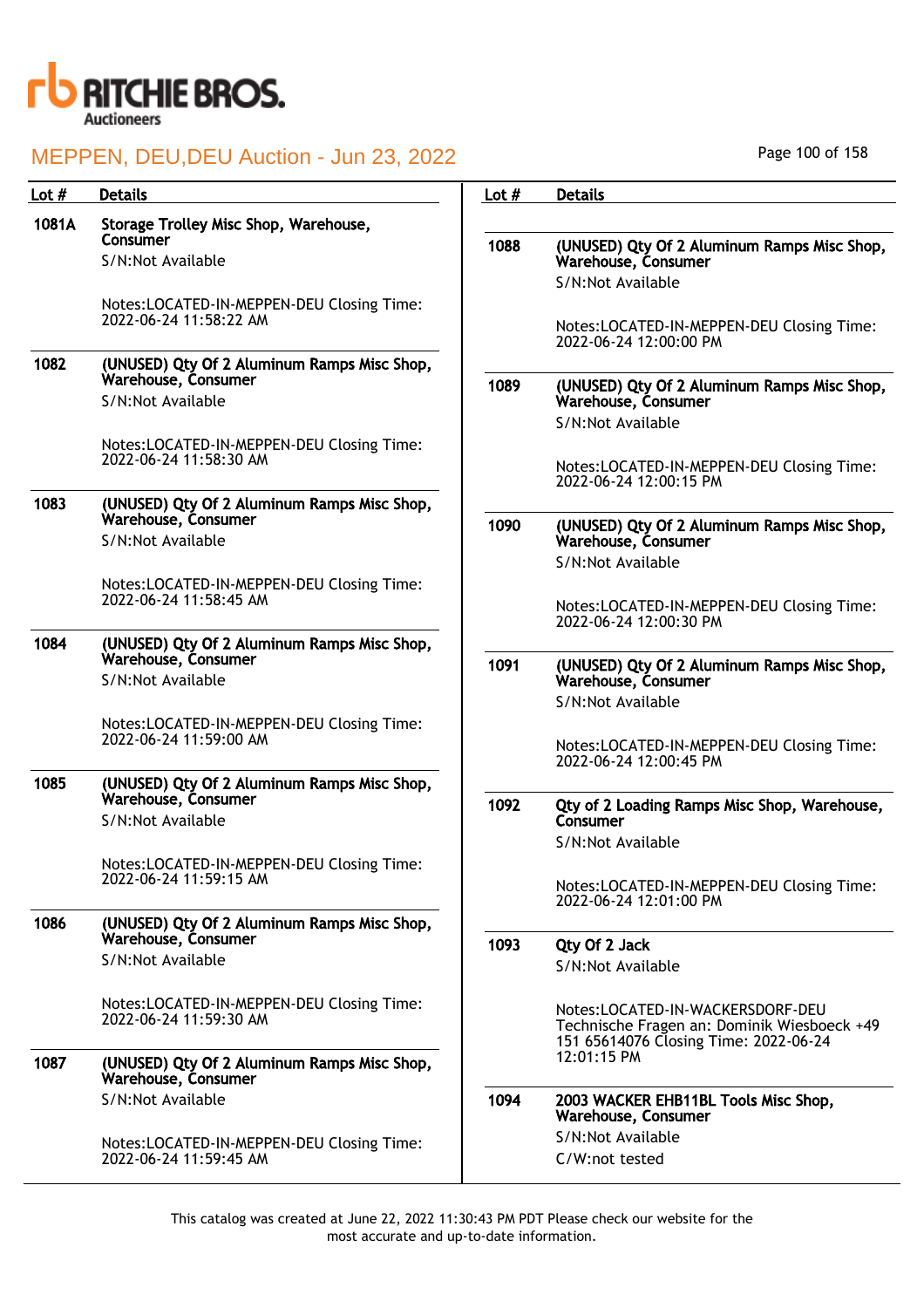

| Lot $#$ | <b>Details</b>                                                                                                                                | Lot $#$ | <b>Details</b>                                                                                                              |
|---------|-----------------------------------------------------------------------------------------------------------------------------------------------|---------|-----------------------------------------------------------------------------------------------------------------------------|
|         | Notes:LOCATED-IN-LEIPZIG-DEU Closing Time:<br>2022-06-24 12:01:30 PM                                                                          |         | Notes:LOCATED-IN-MEPPEN-DEU Closing Time:<br>2022-06-24 12:03:00 PM                                                         |
| 1095    | MAG-DRILL J1Z-MD40 (UNUSED) Magnetic Drill<br>Misc Shop, Warehouse, Consumer<br>S/N:Not Available<br>C/W:40Mm Drilling Capacity, 0-670 R/Min, | 1101    | 2022 CROWNMAN 570136 (UNUSED) Heavy Duty<br>Pipe Wrench 36" (Unused) Misc Shop,<br>Warehouse, Consumer<br>S/N:Not Available |
|         | 12000N, 230V<br>Notes:LOCATED-IN-MEPPEN-DEU Closing Time:<br>2022-06-24 12:01:45 PM                                                           |         | Notes:LOCATED-IN-MEPPEN-DEU Closing Time:<br>2022-06-24 12:03:15 PM                                                         |
| 1096    | <b>WIL-TEC ROTATIONSLASER (UNUSED)</b><br>Rotationslaser Misc Shop, Warehouse,<br>Consumer                                                    | 1102    | 2022 CROWNMAN 575112 (UNUSED) Bolt Cutter<br>12" (Unused) Misc Shop, Warehouse, Consumer<br>S/N:Not Available               |
|         | S/N:Not Available                                                                                                                             |         | Notes:LOCATED-IN-MEPPEN-DEU Closing Time:<br>2022-06-24 12:03:30 PM                                                         |
|         | Notes:LOCATED-IN-MEPPEN-DEU Closing Time:<br>2022-06-24 12:02:00 PM                                                                           | 1103    | 2022 CROWNMAN 575112 (UNUSED) Bolt Cutter<br>12" (Unused) Misc Shop, Warehouse, Consumer                                    |
| 1097    | 2022 CROWNMAN 570108 (UNUSED) Pipe<br>Wrench 8" (Unused) Misc Shop, Warehouse,<br>Consumer<br>S/N:Not Available                               |         | S/N:Not Available<br>Notes:LOCATED-IN-MEPPEN-DEU Closing Time:                                                              |
|         |                                                                                                                                               |         | 2022-06-24 12:03:45 PM                                                                                                      |
|         | Notes:LOCATED-IN-MEPPEN-DEU Closing Time:<br>2022-06-24 12:02:15 PM                                                                           | 1104    | 2022 CROWNMAN 575112 (UNUSED) Bolt Cutter<br>12" (Unused) Misc Shop, Warehouse, Consumer<br>S/N:Not Available               |
| 1098    | 2022 CROWNMAN 570108 (UNUSED) Pipe<br>Wrench 8" (Unused) Misc Shop, Warehouse,<br>Consumer                                                    |         | Notes:LOCATED-IN-MEPPEN-DEU Closing Time:<br>2022-06-24 12:04:00 PM                                                         |
|         | S/N:Not Available                                                                                                                             |         |                                                                                                                             |
|         | Notes:LOCATED-IN-MEPPEN-DEU Closing Time:<br>2022-06-24 12:02:30 PM                                                                           | 1105    | 2022 CROWNMAN 575136 (UNUSED) Heavy Duty<br>Bolt Cutter 36" (Unused) Misc Shop, Warehouse,<br>Consumer                      |
| 1099    | 2022 CROWNMAN 570108 (UNUSED) Pipe<br>Wrench 8" (Unused) Misc Shop, Warehouse,<br>Consumer                                                    |         | S/N:Not Available<br>Notes:LOCATED-IN-MEPPEN-DEU Closing Time:<br>2022-06-24 12:04:15 PM                                    |
|         | S/N:Not Available                                                                                                                             |         |                                                                                                                             |
|         | Notes:LOCATED-IN-MEPPEN-DEU Closing Time:<br>2022-06-24 12:02:45 PM                                                                           | 1106    | 2022 CROWNMAN 575136 (UNUSED) Heavy Duty<br>Bolt Cutter 36" (Unused) Misc Shop, Warehouse,<br>Consumer                      |
| 1100    | 2022 CROWNMAN 570136 (UNUSED) Heavy Duty<br>Pipe Wrench 36" (Unused) Misc Shop,                                                               |         | S/N:Not Available                                                                                                           |
|         | Warehouse, Consumer<br>S/N:Not Available                                                                                                      |         | Notes:LOCATED-IN-MEPPEN-DEU Closing Time:<br>2022-06-24 12:04:30 PM                                                         |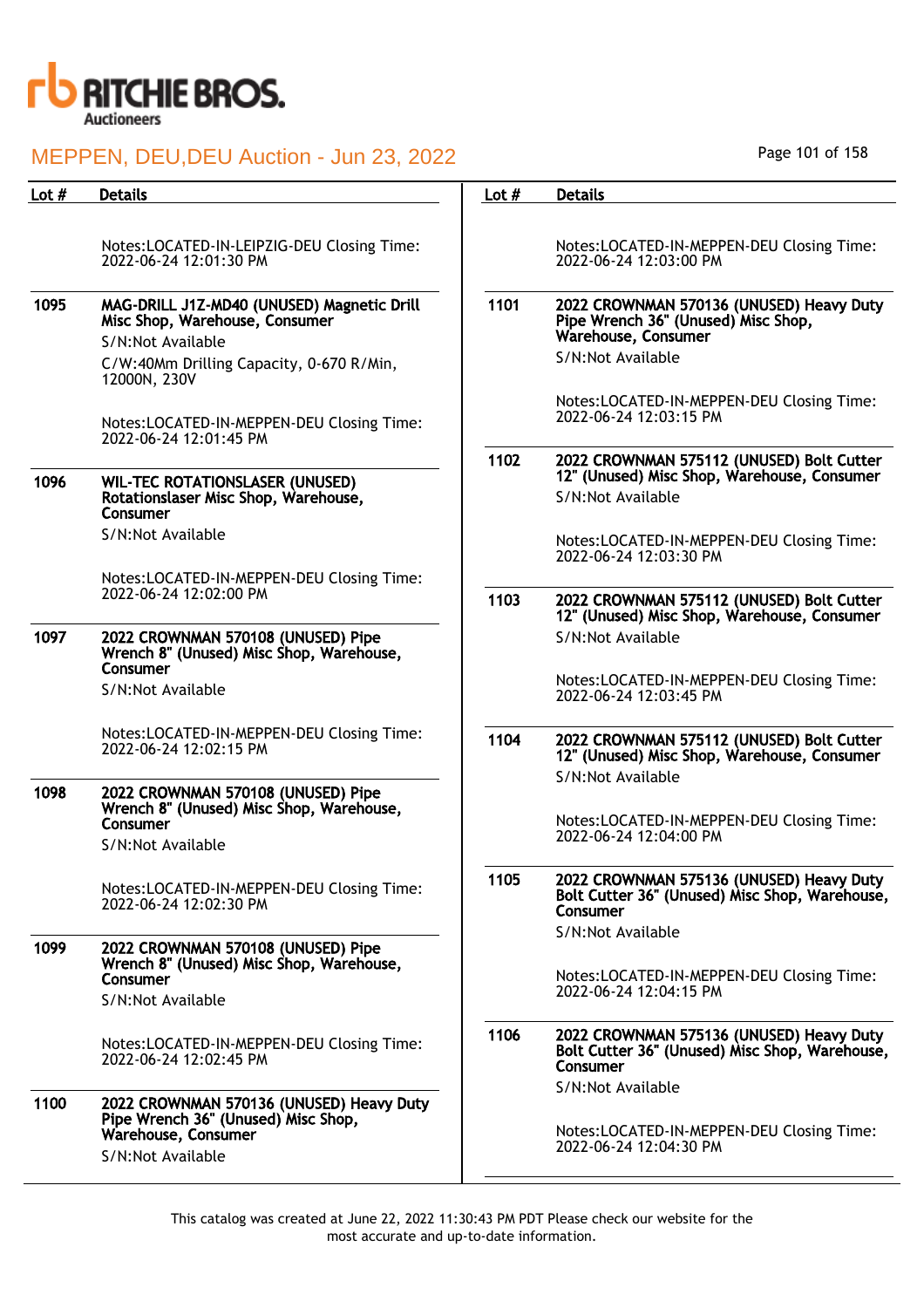

| Lot $#$ | <b>Details</b>                                                                                       | Lot $#$ | <b>Details</b>                                                                   |
|---------|------------------------------------------------------------------------------------------------------|---------|----------------------------------------------------------------------------------|
| 1107    | 2022 CROWNMAN 341300 (UNUSED) Sledge<br>Hammer (Unused) Misc Shop, Warehouse,<br>Consumer            |         | Warehouse, Consumer<br>S/N:Not Available                                         |
|         | S/N:Not Available<br>Notes:LOCATED-IN-MEPPEN-DEU Closing Time:                                       |         | Notes:LOCATED-IN-MEPPEN-DEU Closing Time:<br>2022-06-24 12:06:15 PM              |
|         | 2022-06-24 12:04:45 PM                                                                               | 1114    | 2022 CROWNMAN 1555025 (UNUSED) Aluminium<br>Glass Suction Cap (Un  Misc Shop,    |
| 1108    | 2022 CROWNMAN 341300 (UNUSED) Sledge<br>Hammer (Unused) Misc Shop, Warehouse,<br>Consumer            |         | Warehouse, Consumer<br>S/N:Not Available                                         |
|         | S/N:Not Available                                                                                    |         | Notes:LOCATED-IN-MEPPEN-DEU Closing Time:<br>2022-06-24 12:06:30 PM              |
|         | Notes:LOCATED-IN-MEPPEN-DEU Closing Time:<br>2022-06-24 12:05:00 PM                                  | 1115    | 2022 CROWNMAN 115125 (UNUSED) Qty Of                                             |
| 1109    | 2022 CROWNMAN 1559642 (UNUSED) Grease<br>Gun 400Cc (Unused) Misc Shop, Warehouse,<br>Consumer        |         | Aluminium Oxide Falp Whe  Misc Shop,<br>Warehouse, Consumer<br>S/N:Not Available |
|         | S/N:Not Available                                                                                    |         | Notes:LOCATED-IN-MEPPEN-DEU Closing Time:<br>2022-06-24 12:06:45 PM              |
|         | Notes:LOCATED-IN-MEPPEN-DEU Closing Time:<br>2022-06-24 12:05:15 PM                                  | 1116    | 2022 CROWNMAN 115125 (UNUSED) Qty Of                                             |
| 1110    | 2022 CROWNMAN 1559642 (UNUSED) Grease<br>Gun 400Cc (Unused) Misc Shop, Warehouse,<br>Consumer        |         | Aluminium Oxide Falp Whe  Misc Shop,<br>Warehouse, Consumer<br>S/N:Not Available |
|         | S/N:Not Available                                                                                    |         | Notes:LOCATED-IN-MEPPEN-DEU Closing Time:<br>2022-06-24 12:07:00 PM              |
|         | Notes:LOCATED-IN-MEPPEN-DEU Closing Time:<br>2022-06-24 12:05:30 PM                                  | 1117    | 2022 CROWNMAN 115125 (UNUSED) Qty Of                                             |
| 1111    | 2022 CROWNMAN 1559642 (UNUSED) Grease<br>Gun 400Cc (Unused) Misc Shop, Warehouse,<br>Consumer        |         | Aluminium Oxide Falp Whe  Misc Shop,<br>Warehouse, Consumer<br>S/N:Not Available |
|         | S/N:Not Available                                                                                    |         | Notes:LOCATED-IN-MEPPEN-DEU Closing Time:<br>2022-06-24 12:07:15 PM              |
|         | Notes:LOCATED-IN-MEPPEN-DEU Closing Time:<br>2022-06-24 12:05:45 PM                                  | 1118    | 2022 CROWNMAN 766104 (UNUSED) Three Jaw                                          |
| 1112    | 2022 CROWNMAN 1555025 (UNUSED) Aluminium<br>Glass Suction Cap (Un  Misc Shop,<br>Warehouse, Consumer |         | Gear Puller 4" (Unused) Misc Shop, Warehouse,<br>Consumer<br>S/N:Not Available   |
|         | S/N:Not Available                                                                                    |         | Notes:LOCATED-IN-MEPPEN-DEU Closing Time:<br>2022-06-24 12:07:30 PM              |
|         | Notes:LOCATED-IN-MEPPEN-DEU Closing Time:<br>2022-06-24 12:06:00 PM                                  | 1119    | 2022 CROWNMAN 766104 (UNUSED) Three Jaw                                          |
| 1113    | 2022 CROWNMAN 1555025 (UNUSED) Aluminium<br>Glass Suction Cap (Un  Misc Shop,                        |         | Gear Puller 4" (Unused) Misc Shop, Warehouse,<br>Consumer                        |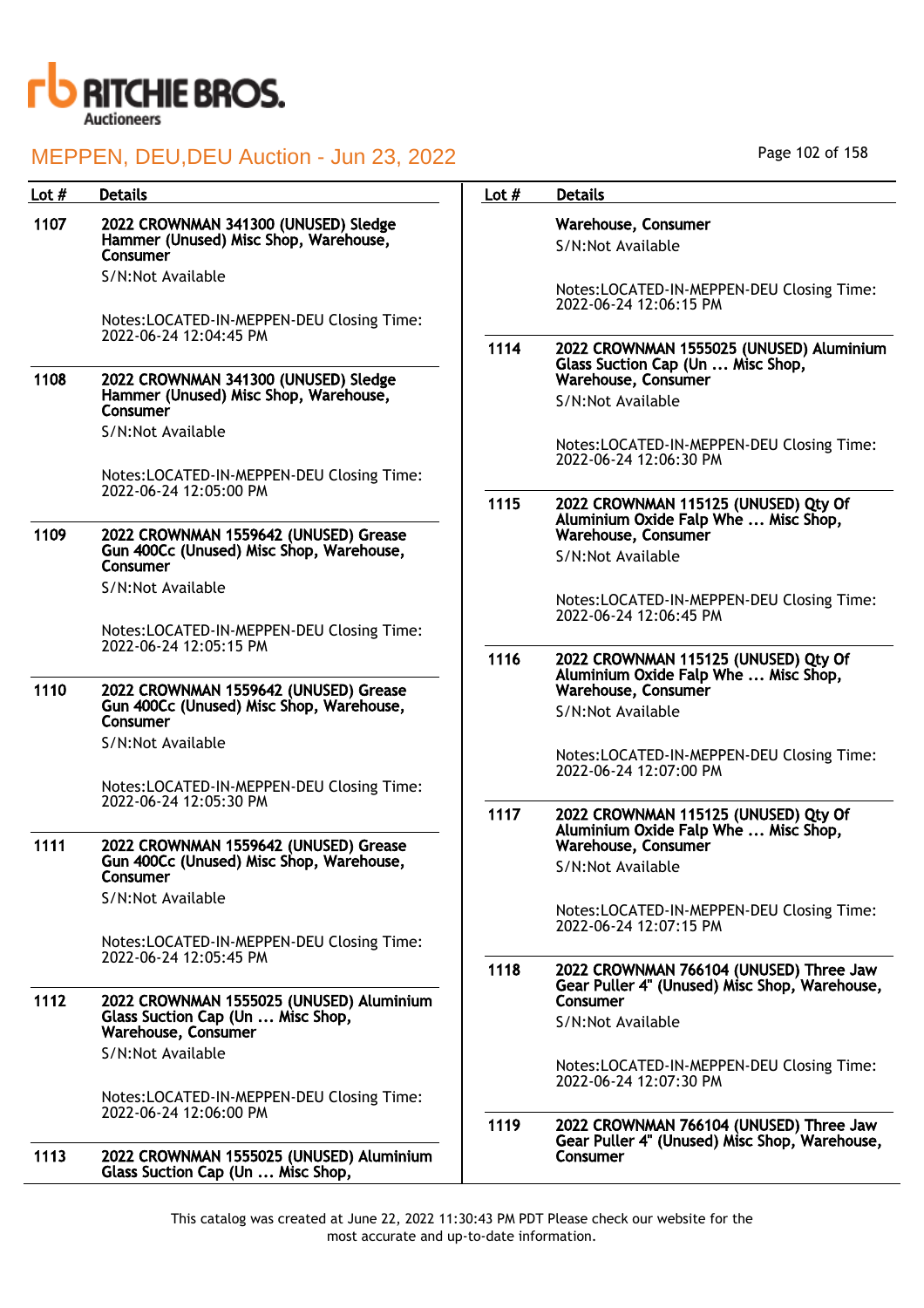

| Lot $#$ | <b>Details</b>                                                                                                                                                                          | Lot $#$ | <b>Details</b>                                                                                                                                                                                 |
|---------|-----------------------------------------------------------------------------------------------------------------------------------------------------------------------------------------|---------|------------------------------------------------------------------------------------------------------------------------------------------------------------------------------------------------|
|         |                                                                                                                                                                                         |         |                                                                                                                                                                                                |
|         | S/N:Not Available<br>Notes:LOCATED-IN-MEPPEN-DEU Closing Time:<br>2022-06-24 12:07:45 PM                                                                                                |         | Notes:LOCATED-IN-MEPPEN-DEU Closing Time:<br>2022-06-24 12:09:15 PM                                                                                                                            |
| 1120    | 2022 CROWNMAN 578122 (UNUSED) Tinman'S<br>Snip 12" (Unused) Misc Shop, Warehouse,<br>Consumer<br>S/N:Not Available<br>Notes:LOCATED-IN-MEPPEN-DEU Closing Time:                         | 1126    | 2022 CROWNMAN 801815 (UNUSED) F Clamp<br>Kit; 50X100, 80X250 (U  Misc Shop,<br>Warehouse, Consumer<br>S/N:Not Available<br>Notes:LOCATED-IN-MEPPEN-DEU Closing Time:<br>2022-06-24 12:09:30 PM |
| 1121    | 2022-06-24 12:08:00 PM<br>2022 CROWNMAN 578122 (UNUSED) Tinman'S<br>Snip 12" (Unused) Misc Shop, Warehouse,<br>Consumer<br>S/N:Not Available                                            | 1127    | 2022 CROWNMAN 801815 (UNUSED) F Clamp<br>Kit; 50X100, 80X250 (U  Misc Shop,<br>Warehouse, Consumer<br>S/N:Not Available                                                                        |
|         | Notes:LOCATED-IN-MEPPEN-DEU Closing Time:<br>2022-06-24 12:08:15 PM                                                                                                                     |         | Notes:LOCATED-IN-MEPPEN-DEU Closing Time:<br>2022-06-24 12:09:45 PM                                                                                                                            |
| 1122    | 2022 CROWNMAN 578122 (UNUSED) Tinman'S<br>Snip 12" (Unused) Misc Shop, Warehouse,<br>Consumer<br>S/N:Not Available                                                                      | 1128    | 2022 CROWNMAN 801815 (UNUSED) F Clamp<br>Kit; 50X100, 80X250 (U  Misc Shop,<br>Warehouse, Consumer<br>S/N:Not Available                                                                        |
|         | Notes:LOCATED-IN-MEPPEN-DEU Closing Time:<br>2022-06-24 12:08:30 PM                                                                                                                     |         | Notes:LOCATED-IN-MEPPEN-DEU Closing Time:<br>2022-06-24 12:10:00 PM                                                                                                                            |
| 1123    | 2022 CROWNMAN 937032 (UNUSED) Aluminium<br>Level (Unused) Misc Shop, Warehouse,<br>Consumer<br>S/N:Not Available                                                                        | 1129    | 2022 CROWNMAN 1730001 (UNUSED) Digital<br>Multimeter (Unused) Misc Shop, Warehouse,<br>Consumer<br>S/N:Not Available                                                                           |
|         | Notes:LOCATED-IN-MEPPEN-DEU Closing Time:<br>2022-06-24 12:08:45 PM                                                                                                                     |         | Notes:LOCATED-IN-MEPPEN-DEU Closing Time:<br>2022-06-24 12:10:15 PM                                                                                                                            |
| 1124    | 2022 CROWNMAN 937032 (UNUSED) Aluminium<br>Level (Unused) Misc Shop, Warehouse,<br>Consumer<br>S/N:Not Available<br>Notes:LOCATED-IN-MEPPEN-DEU Closing Time:<br>2022-06-24 12:09:00 PM | 1130    | 2022 CROWNMAN 1730001 (UNUSED) Digital<br>Multimeter (Unused) Misc Shop, Warehouse,<br>Consumer<br>S/N:Not Available<br>Notes:LOCATED-IN-MEPPEN-DEU Closing Time:<br>2022-06-24 12:10:30 PM    |
| 1125    | 2022 CROWNMAN 937032 (UNUSED) Aluminium<br>Level (Unused) Misc Shop, Warehouse,<br>Consumer<br>S/N:Not Available                                                                        | 1131    | 2022 CROWNMAN 1730001 (UNUSED) Digital<br>Multimeter (Unused) Misc Shop, Warehouse,<br>Consumer<br>S/N:Not Available                                                                           |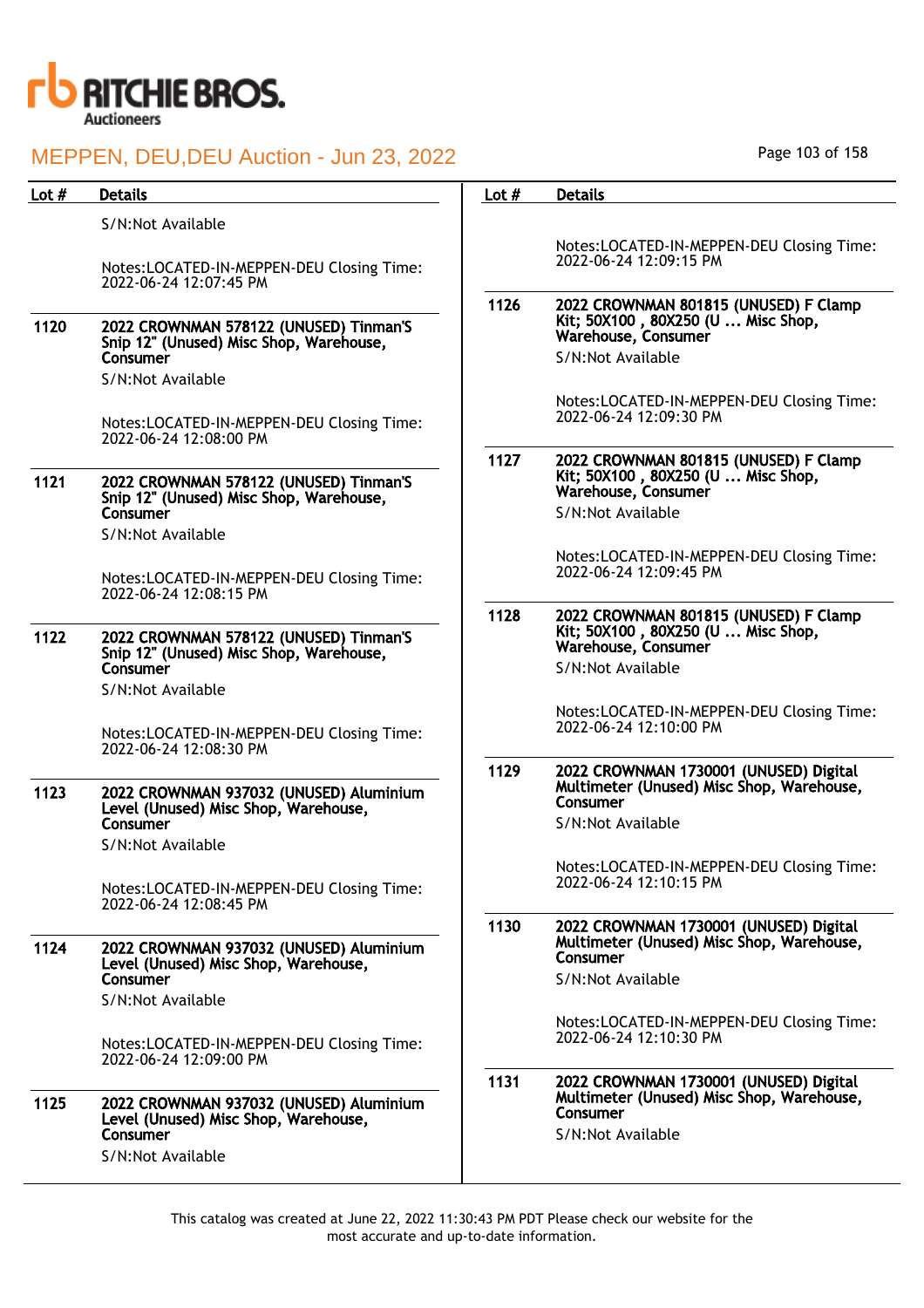

| Lot $#$ | <b>Details</b>                                                                                            | Lot $#$ | <b>Details</b>                                                                                        |
|---------|-----------------------------------------------------------------------------------------------------------|---------|-------------------------------------------------------------------------------------------------------|
|         | Notes:LOCATED-IN-MEPPEN-DEU Closing Time:<br>2022-06-24 12:10:45 PM                                       | 1138    | 2022 CROWNMAN 1013317 (UNUSED) Double<br>Hand Riveter 17" (Unused) Misc Shop,<br>Warehouse, Consumer  |
| 1132    | 2022 CROWNMAN 1730051 (UNUSED) Digital<br>Clamp Meter (Unused) Misc Shop, Warehouse,                      |         | S/N:Not Available                                                                                     |
|         | Consumer<br>S/N:Not Available                                                                             |         | Notes:LOCATED-IN-MEPPEN-DEU Closing Time:<br>2022-06-24 12:12:30 PM                                   |
|         | Notes:LOCATED-IN-MEPPEN-DEU Closing Time:<br>2022-06-24 12:11:00 PM                                       | 1139    | 2022 CROWNMAN 1013317 (UNUSED) Double<br>Hand Riveter 17" (Unused) Misc Shop,<br>Warehouse, Consumer  |
| 1133    | 2022 CROWNMAN 1730051 (UNUSED) Digital<br>Clamp Meter (Unused) Misc Shop, Warehouse,                      |         | S/N:Not Available                                                                                     |
|         | Consumer<br>S/N:Not Available                                                                             |         | Notes:LOCATED-IN-MEPPEN-DEU Closing Time:<br>2022-06-24 12:12:45 PM                                   |
|         | Notes:LOCATED-IN-MEPPEN-DEU Closing Time:<br>2022-06-24 12:11:15 PM                                       | 1140    | 2022 CROWNMAN 607041 (UNUSED) 41 Pcs Bits<br>& Sockets Set (Unused) Misc Shop, Warehouse,<br>Consumer |
| 1134    | 2022 CROWNMAN 1500074 (UNUSED) Bench Vise<br>(Unused) Misc Shop, Warehouse, Consumer                      |         | S/N:Not Available                                                                                     |
|         | S/N:Not Available                                                                                         |         | Notes:LOCATED-IN-MEPPEN-DEU Closing Time:<br>2022-06-24 12:13:00 PM                                   |
|         | Notes:LOCATED-IN-MEPPEN-DEU Closing Time:<br>2022-06-24 12:11:30 PM                                       | 1141    | 2022 CROWNMAN 607041 (UNUSED) 41 Pcs Bits<br>& Sockets Set (Unused) Misc Shop, Warehouse,<br>Consumer |
| 1135    | 2022 CROWNMAN 1500074 (UNUSED) Bench Vise<br>(Unused) Misc Shop, Warehouse, Consumer<br>S/N:Not Available |         | S/N:Not Available                                                                                     |
|         | Notes:LOCATED-IN-MEPPEN-DEU Closing Time:                                                                 |         | Notes:LOCATED-IN-MEPPEN-DEU Closing Time:<br>2022-06-24 12:13:15 PM                                   |
|         | 2022-06-24 12:11:45 PM                                                                                    | 1142    | 2022 CROWNMAN 607041 (UNUSED) 41 Pcs Bits<br>& Sockets Set (Unused) Misc Shop, Warehouse,             |
| 1136    | 2022 CROWNMAN 1013317 (UNUSED) Double<br>Hand Riveter 17" (Unused) Misc Shop,<br>Warehouse, Consumer      |         | Consumer<br>S/N:Not Available                                                                         |
|         | S/N:Not Available                                                                                         |         |                                                                                                       |
|         | Notes:LOCATED-IN-MEPPEN-DEU Closing Time:                                                                 |         | Notes:LOCATED-IN-MEPPEN-DEU Closing Time:<br>2022-06-24 12:13:30 PM                                   |
|         | 2022-06-24 12:12:00 PM                                                                                    | 1143    | 2022 CROWNMAN 607041 (UNUSED) 41 Pcs Bits<br>& Sockets Set (Unused) Misc Shop, Warehouse,             |
| 1137    | 2022 CROWNMAN 1013317 (UNUSED) Double<br>Hand Riveter 17" (Unused) Misc Shop,<br>Warehouse, Consumer      |         | Consumer<br>S/N:Not Available                                                                         |
|         | S/N:Not Available                                                                                         |         | Notes:LOCATED-IN-MEPPEN-DEU Closing Time:                                                             |
|         | Notes:LOCATED-IN-MEPPEN-DEU Closing Time:<br>2022-06-24 12:12:15 PM                                       |         | 2022-06-24 12:13:45 PM                                                                                |
|         |                                                                                                           | 1144    | 2022 CARLAND YS-001 (UNUSED) Electric Air<br>Compressor (Unused) Misc Shop, Warehouse,                |

Page 104 of 158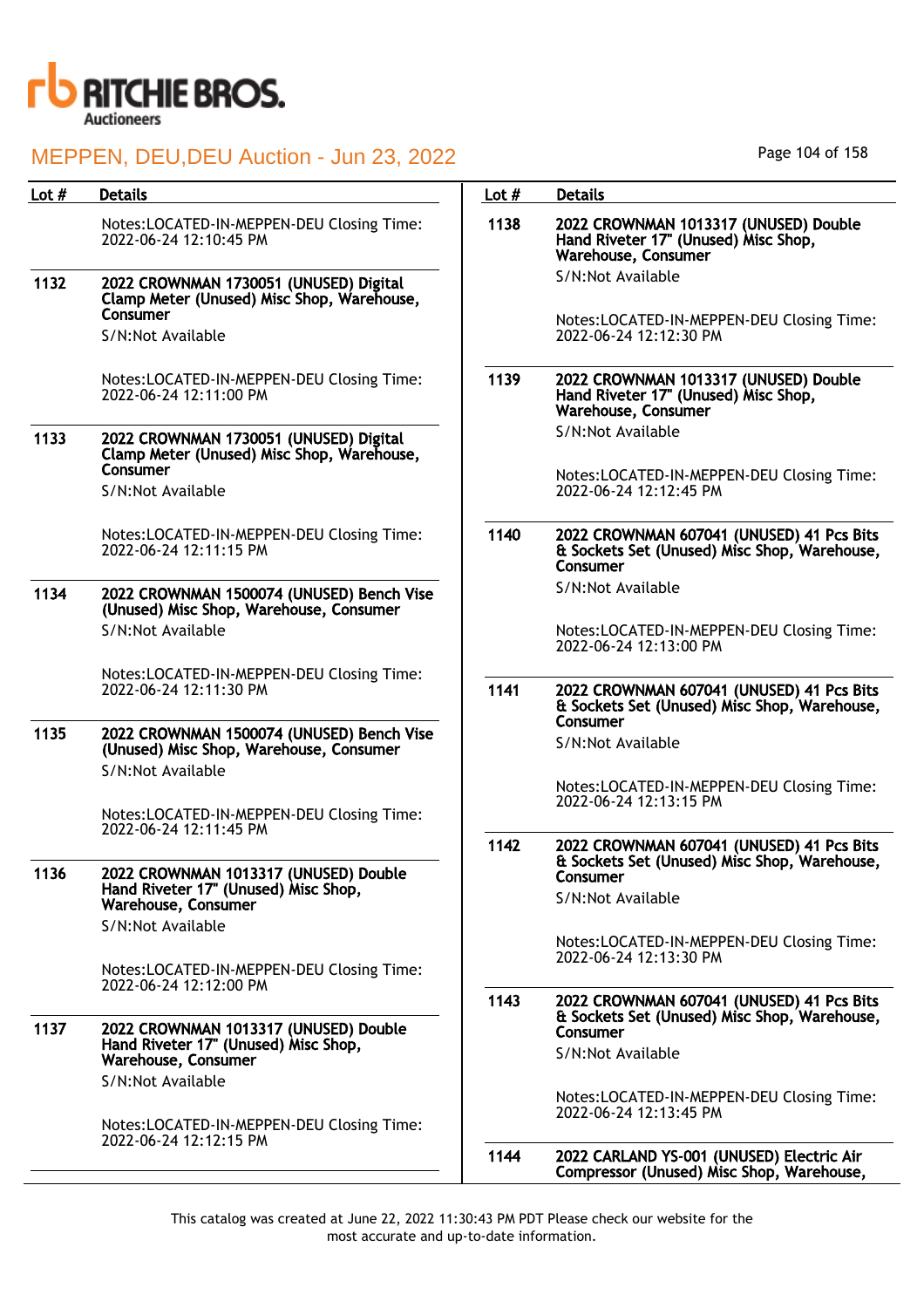

| Lot $#$ | <b>Details</b>                                                                                     | Lot $#$ | <b>Details</b>                                                                                               |
|---------|----------------------------------------------------------------------------------------------------|---------|--------------------------------------------------------------------------------------------------------------|
|         | Consumer<br>S/N:Not Available                                                                      |         | S/N:Not Available                                                                                            |
|         | Notes:LOCATED-IN-MEPPEN-DEU Closing Time:<br>2022-06-24 12:14:00 PM                                |         | Notes:LOCATED-IN-MEPPEN-DEU Closing Time:<br>2022-06-24 12:15:30 PM                                          |
| 1145    | 2022 CARLAND YS-001 (UNUSED) Electric Air                                                          | 1151    | 2022 CARLAND YSVC150 (UNUSED) Car Vacuum<br>Cleaner (Unused) Misc Shop, Warehouse,<br>Consumer               |
|         | Compressor (Unused) Misc Shop, Warehouse,<br>Consumer<br>S/N:Not Available                         |         | S/N:Not Available                                                                                            |
|         | Notes:LOCATED-IN-MEPPEN-DEU Closing Time:                                                          |         | Notes:LOCATED-IN-MEPPEN-DEU Closing Time:<br>2022-06-24 12:15:45 PM                                          |
|         | 2022-06-24 12:14:15 PM                                                                             | 1152    | 2022 JXQ QF-C7102 (UNUSED) Steel Car Creeper                                                                 |
| 1146    | 2022 CARLAND YS-001 (UNUSED) Electric Air<br>Compressor (Unused) Misc Shop, Warehouse,<br>Consumer |         | (Unused) Misc Shop, Warehouse, Consumer<br>S/N:Not Available                                                 |
|         | S/N:Not Available                                                                                  |         | Notes:LOCATED-IN-MEPPEN-DEU Closing Time:<br>2022-06-24 12:16:00 PM                                          |
|         | Notes:LOCATED-IN-MEPPEN-DEU Closing Time:<br>2022-06-24 12:14:30 PM                                | 1153    | 2022 JXQ QF-C7102 (UNUSED) Steel Car Creeper<br>(Unused) Misc Shop, Warehouse, Consumer                      |
| 1147    | 2022 CARLAND YS-001 (UNUSED) Electric Air<br>Compressor (Unused) Misc Shop, Warehouse,<br>Consumer |         | S/N:Not Available                                                                                            |
|         | S/N:Not Available                                                                                  |         | Notes:LOCATED-IN-MEPPEN-DEU Closing Time:<br>2022-06-24 12:16:15 PM                                          |
|         | Notes:LOCATED-IN-MEPPEN-DEU Closing Time:<br>2022-06-24 12:14:45 PM                                | 1154    | 2022 JXQ QF-C7102 (UNUSED) Steel Car Creeper<br>(Unused) Misc Shop, Warehouse, Consumer<br>S/N:Not Available |
| 1148    | 2022 CARLAND YSVC150 (UNUSED) Car Vacuum<br>Cleaner (Unused) Misc Shop, Warehouse,<br>Consumer     |         | Notes:LOCATED-IN-MEPPEN-DEU Closing Time:                                                                    |
|         | S/N:Not Available                                                                                  |         | 2022-06-24 12:16:30 PM                                                                                       |
|         | Notes:LOCATED-IN-MEPPEN-DEU Closing Time:<br>2022-06-24 12:15:00 PM                                | 1155    | 2022 JXQ QF-C7102 (UNUSED) Steel Car Creeper<br>(Unused) Misc Shop, Warehouse, Consumer<br>S/N:Not Available |
| 1149    | 2022 CARLAND YSVC150 (UNUSED) Car Vacuum<br>Cleaner (Unused) Misc Shop, Warehouse,<br>Consumer     |         | Notes:LOCATED-IN-MEPPEN-DEU Closing Time:<br>2022-06-24 12:16:45 PM                                          |
|         | S/N:Not Available                                                                                  | 1156    | 2022 JXQ QF-Y3103 (UNUSED) Shop Press 12                                                                     |
|         | Notes:LOCATED-IN-MEPPEN-DEU Closing Time:<br>2022-06-24 12:15:15 PM                                |         | Ton (Unused) Misc Shop, Warehouse, Consumer<br>S/N:Not Available                                             |
| 1150    | 2022 CARLAND YSVC150 (UNUSED) Car Vacuum<br>Cleaner (Unused) Misc Shop, Warehouse,<br>Consumer     |         | Notes:LOCATED-IN-MEPPEN-DEU Closing Time:<br>2022-06-24 12:17:00 PM                                          |
|         |                                                                                                    |         |                                                                                                              |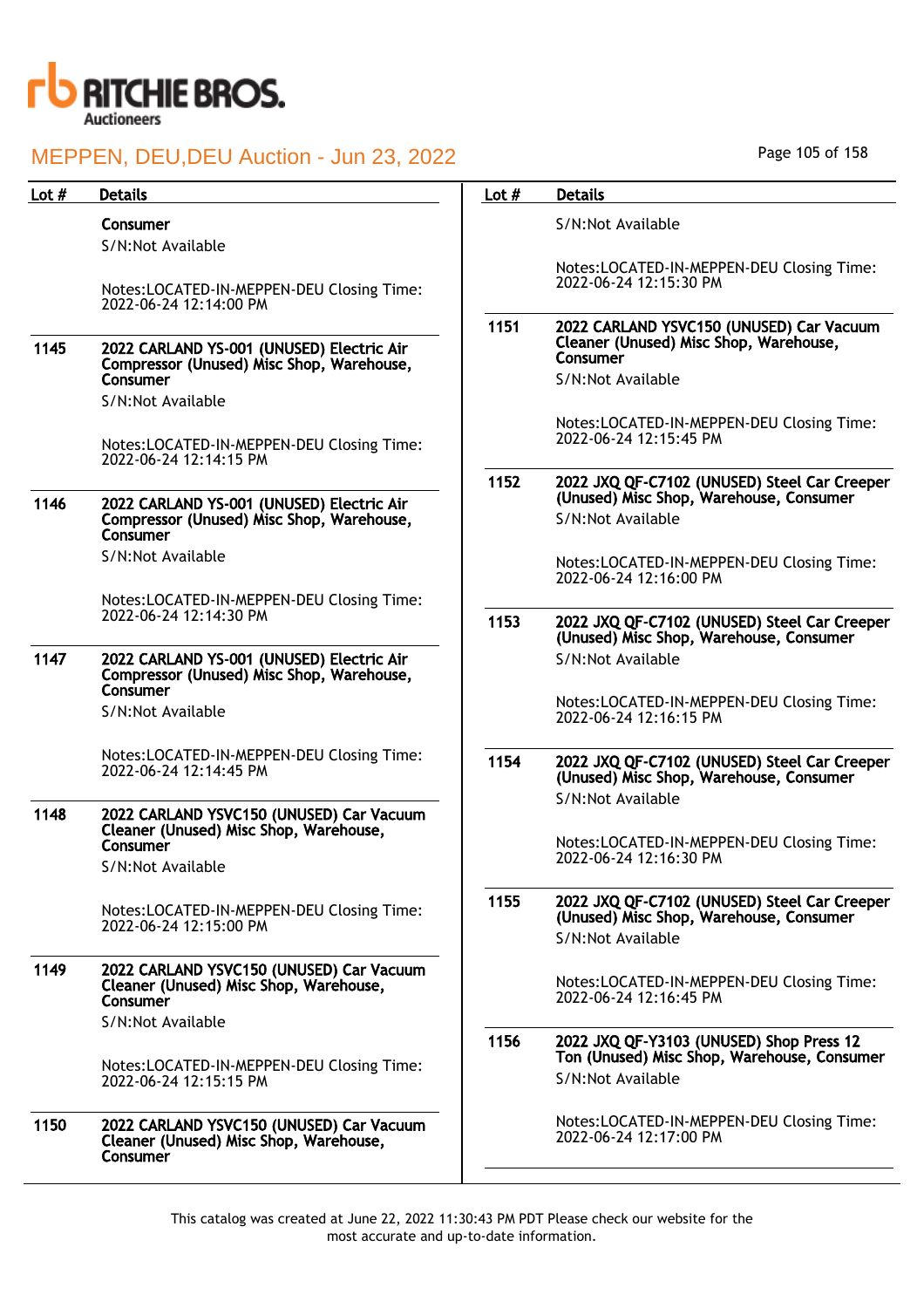

| Lot $#$ | <b>Details</b>                                                                                                         | Lot $#$ | <b>Details</b>                                                                                               |
|---------|------------------------------------------------------------------------------------------------------------------------|---------|--------------------------------------------------------------------------------------------------------------|
| 1157    | 2022 JXQ QF-LD1001 (UNUSED) Hydraulic Bottle<br>Jack 2 Ton (Un  Misc Shop, Warehouse,<br>Consumer<br>S/N:Not Available |         | Notes:LOCATED-IN-MEPPEN-DEU Closing Time:<br>2022-06-24 12:18:45 PM                                          |
|         | Notes:LOCATED-IN-MEPPEN-DEU Closing Time:<br>2022-06-24 12:17:15 PM                                                    | 1164    | 2022 JXQ QF-BA1001 (UNUSED) Jack Stand 2<br>Ton (Unused) Misc Shop, Warehouse, Consumer<br>S/N:Not Available |
| 1158    | 2022 JXQ QF-LD1008 (UNUSED) Hydraulic Bottle<br>Jack 20 Ton (U  Misc Shop, Warehouse,<br>Consumer                      |         | Notes:LOCATED-IN-MEPPEN-DEU Closing Time:<br>2022-06-24 12:19:00 PM                                          |
|         | S/N:Not Available<br>Notes:LOCATED-IN-MEPPEN-DEU Closing Time:                                                         | 1165    | 2022 JXQ QF-P1001 (UNUSED) Body Repair Kit<br>(Unused) Misc Shop, Warehouse, Consumer                        |
|         | 2022-06-24 12:17:30 PM                                                                                                 |         | S/N:Not Available                                                                                            |
| 1159    | 2022 BIG RED - JXQ TQ35001 (UNUSED) 35 Ton<br>Pneumatic Axle Jack (Unused) Misc Shop,<br>Warehouse, Consumer           |         | Notes:LOCATED-IN-MEPPEN-DEU Closing Time:<br>2022-06-24 12:19:15 PM                                          |
|         | S/N:Not Available                                                                                                      | 1166    | 2022 JXQ QF-P1001 (UNUSED) Body Repair Kit<br>(Unused) Misc Shop, Warehouse, Consumer                        |
|         | Notes:LOCATED-IN-MEPPEN-DEU Closing Time:<br>2022-06-24 12:17:45 PM                                                    |         | S/N:Not Available                                                                                            |
| 1160    | 2022 BIG RED - JXQ TQ35001 (UNUSED) 35 Ton<br>Pneumatic Axle Jack (Unused) Misc Shop,                                  |         | Notes:LOCATED-IN-MEPPEN-DEU Closing Time:<br>2022-06-24 12:19:30 PM                                          |
|         | Warehouse, Consumer<br>S/N:Not Available                                                                               | 1167    | 2022 JXQ QF-P1001 (UNUSED) Body Repair Kit<br>(Unused) Misc Shop, Warehouse, Consumer<br>S/N:Not Available   |
|         | Notes:LOCATED-IN-MEPPEN-DEU Closing Time:<br>2022-06-24 12:18:00 PM                                                    |         | Notes:LOCATED-IN-MEPPEN-DEU Closing Time:<br>2022-06-24 12:19:45 PM                                          |
| 1161    | 2022 JXQ QF-BA1001 (UNUSED) Jack Stand 2<br>Ton (Unused) Misc Shop, Warehouse, Consumer<br>S/N:Not Available           | 1168    | 2022 CABLEREEL (UNUSED) Cable Reel (Unused)<br>Misc Shop, Warehouse, Consumer<br>S/N:Not Available           |
|         | Notes:LOCATED-IN-MEPPEN-DEU Closing Time:<br>2022-06-24 12:18:15 PM                                                    |         | Notes:LOCATED-IN-MEPPEN-DEU Closing Time:<br>2022-06-24 12:20:00 PM                                          |
| 1162    | 2022 JXQ QF-BA1001 (UNUSED) Jack Stand 2<br>Ton (Unused) Misc Shop, Warehouse, Consumer<br>S/N:Not Available           | 1169    | 2022 CABLEREEL (UNUSED) Cable Reel (Unused)<br>Misc Shop, Warehouse, Consumer                                |
|         | Notes:LOCATED-IN-MEPPEN-DEU Closing Time:<br>2022-06-24 12:18:30 PM                                                    |         | S/N:Not Available<br>Notes:LOCATED-IN-MEPPEN-DEU Closing Time:<br>2022-06-24 12:20:15 PM                     |
| 1163    | 2022 JXQ QF-BA1001 (UNUSED) Jack Stand 2<br>Ton (Unused) Misc Shop, Warehouse, Consumer<br>S/N:Not Available           | 1170    | 2022 CABLEREEL (UNUSED) Cable Reel (Unused)<br>Misc Shop, Warehouse, Consumer                                |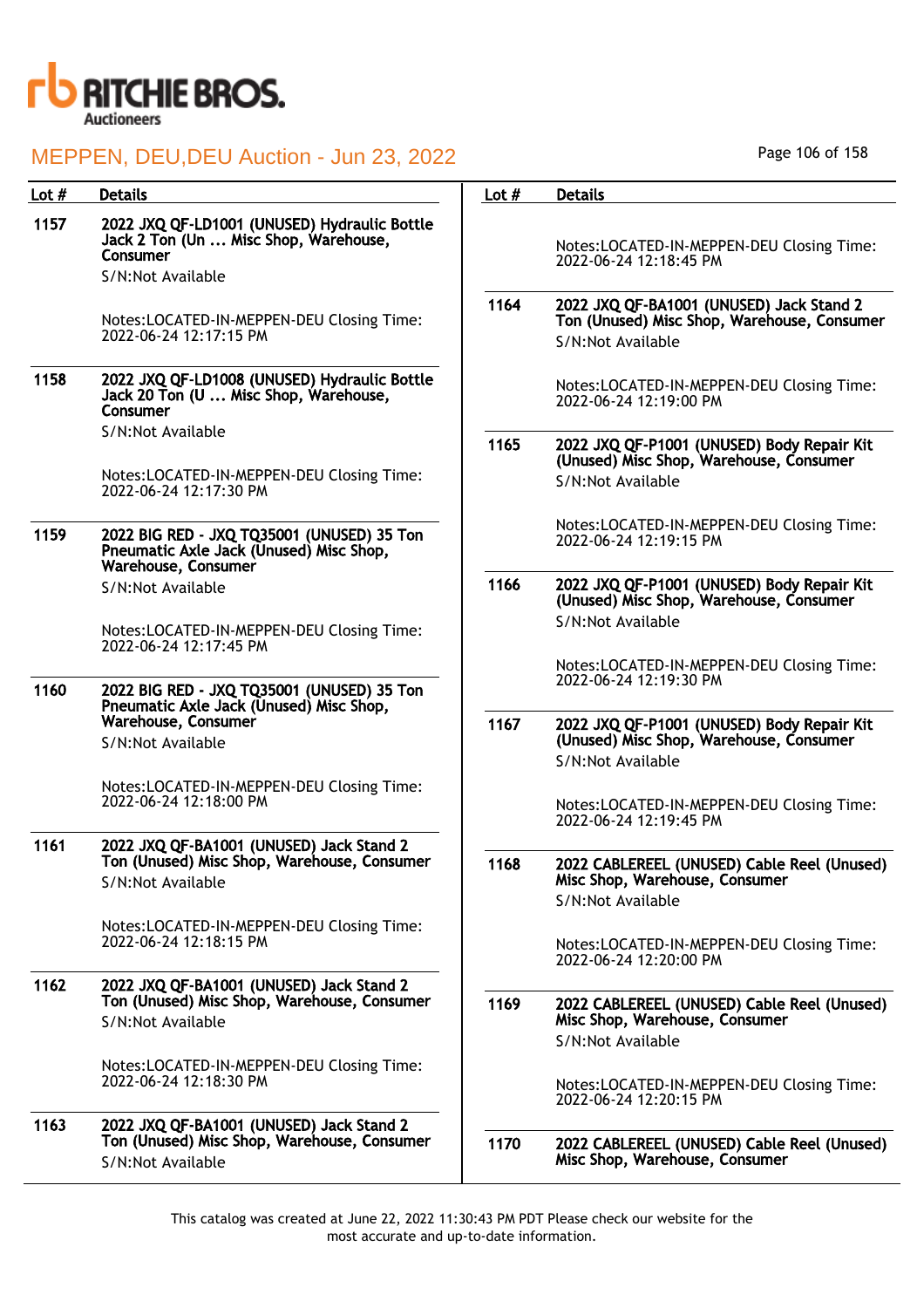

| Lot $#$ | <b>Details</b>                                                                                       | Lot $#$ | <b>Details</b>                                                                |
|---------|------------------------------------------------------------------------------------------------------|---------|-------------------------------------------------------------------------------|
|         | S/N:Not Available                                                                                    |         | Notes:LOCATED-IN-MEPPEN-DEU Closing Time:<br>2022-06-24 12:22:00 PM           |
|         | Notes:LOCATED-IN-MEPPEN-DEU Closing Time:<br>2022-06-24 12:20:30 PM                                  | 1177    | 2022 WELGTEK RH-RLF (UNUSED) Led Ip65<br>Chargable Flood Light  Misc Shop,    |
| 1171    | 2022 CABLEREEL (UNUSED) Cable Reel (Unused)<br>Misc Shop, Warehouse, Consumer<br>S/N:Not Available   |         | Warehouse, Consumer<br>S/N:Not Available                                      |
|         | Notes:LOCATED-IN-MEPPEN-DEU Closing Time:                                                            |         | Notes:LOCATED-IN-MEPPEN-DEU Closing Time:<br>2022-06-24 12:22:15 PM           |
|         | 2022-06-24 12:20:45 PM                                                                               | 1178    | 2022 WELGTEK RH-RLF (UNUSED) Led Ip65<br>Chargable Flood Light  Misc Shop,    |
| 1172    | 2022 WELGTEK RH-FL01 (UNUSED) Led Cob<br>Flood Light Ip65 (Unused) Misc Shop,<br>Warehouse, Consumer |         | Warehouse, Consumer<br>S/N:Not Available                                      |
|         | S/N:Not Available                                                                                    |         | Notes:LOCATED-IN-MEPPEN-DEU Closing Time:<br>2022-06-24 12:22:30 PM           |
|         | Notes:LOCATED-IN-MEPPEN-DEU Closing Time:<br>2022-06-24 12:21:00 PM                                  | 1179    | 2022 WELGTEK RH-RLF (UNUSED) Led Ip65                                         |
| 1173    | 2022 WELGTEK RH-FL01 (UNUSED) Led Cob<br>Flood Light Ip65 (Unused) Misc Shop,                        |         | Chargable Flood Light  Misc Shop,<br>Warehouse, Consumer                      |
|         | Warehouse, Consumer<br>S/N:Not Available                                                             |         | S/N:Not Available                                                             |
|         | Notes:LOCATED-IN-MEPPEN-DEU Closing Time:                                                            |         | Notes:LOCATED-IN-MEPPEN-DEU Closing Time:<br>2022-06-24 12:22:45 PM           |
| 1174    | 2022-06-24 12:21:15 PM<br>2022 WELGTEK RH-FL01 (UNUSED) Led Cob                                      | 1180    | 2022 WELGTEK RH-RLF (UNUSED) Led Ip65<br>Chargable Flood Light  Misc Shop,    |
|         | Flood Light Ip65 (Unused) Misc Shop,<br>Warehouse, Consumer                                          |         | Warehouse, Consumer<br>S/N:Not Available                                      |
|         | S/N:Not Available                                                                                    |         | Notes:LOCATED-IN-MEPPEN-DEU Closing Time:<br>2022-06-24 12:23:00 PM           |
|         | Notes:LOCATED-IN-MEPPEN-DEU Closing Time:<br>2022-06-24 12:21:30 PM                                  | 1181    | 2022 WELGTEK RH-HOS-40W (UNUSED) Led                                          |
| 1175    | 2022 WELGTEK RH-FL01 (UNUSED) Led Cob<br>Flood Light Ip65 (Unused) Misc Shop,                        |         | Solar Flood Light (Unused) Misc Shop,<br>Warehouse, Consumer                  |
|         | Warehouse, Consumer<br>S/N:Not Available                                                             |         | S/N:Not Available                                                             |
|         | Notes:LOCATED-IN-MEPPEN-DEU Closing Time:                                                            |         | Notes:LOCATED-IN-MEPPEN-DEU Closing Time:<br>2022-06-24 12:23:15 PM           |
| 1176    | 2022-06-24 12:21:45 PM<br>2022 WELGTEK RH-FL01 (UNUSED) Led Cob                                      | 1182    | 2022 WELGTEK RH-HOS-40W (UNUSED) Led<br>Solar Flood Light (Unused) Misc Shop, |
|         | Flood Light Ip65 (Unused) Misc Shop,<br>Warehouse, Consumer                                          |         | Warehouse, Consumer<br>S/N:Not Available                                      |
|         | S/N:Not Available                                                                                    |         | Notes:LOCATED-IN-MEPPEN-DEU Closing Time:<br>2022-06-24 12:23:30 PM           |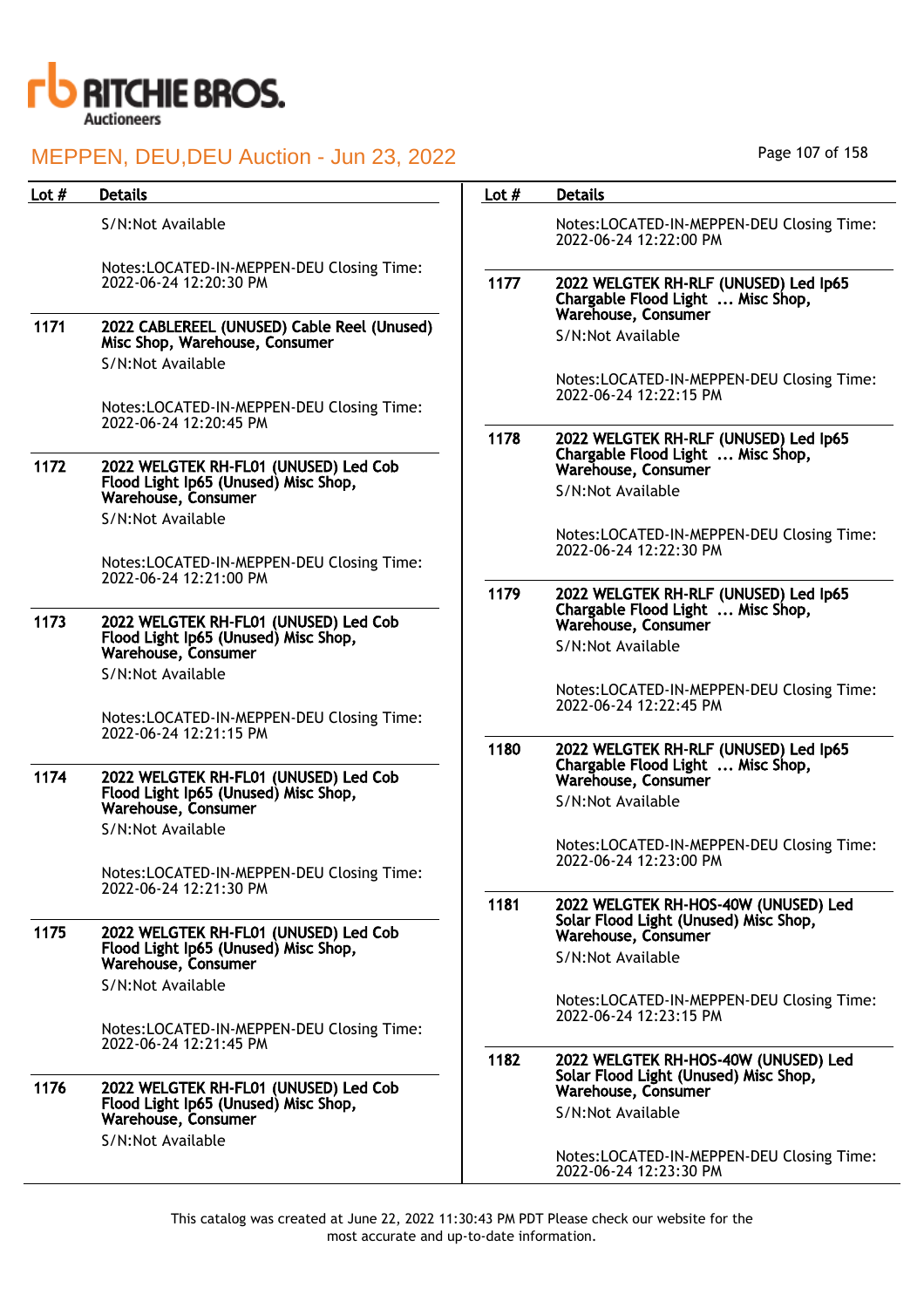

| Lot # | <b>Details</b>                                                                           | Lot $#$ | <b>Details</b>                                                                                            |
|-------|------------------------------------------------------------------------------------------|---------|-----------------------------------------------------------------------------------------------------------|
| 1183  | 2022 WELGTEK RH-HOS-40W (UNUSED) Led                                                     | 1189    | 2022 EVERFORCE EF-98002 (UNUSED)<br>Rechargeable Led Worklight (Unused) Misc<br>Shop, Warehouse, Consumer |
|       | Solar Flood Light (Unused) Misc Shop,<br><b>Warehouse, Consumer</b><br>S/N:Not Available |         | S/N:Not Available                                                                                         |
|       | Notes:LOCATED-IN-MEPPEN-DEU Closing Time:<br>2022-06-24 12:23:45 PM                      |         | Notes:LOCATED-IN-MEPPEN-DEU Closing Time:<br>2022-06-24 12:25:15 PM                                       |
| 1184  | 2022 WELGTEK RH-HOS-40W (UNUSED) Led<br>Solar Flood Light (Unused) Misc Shop,            | 1190    | 2022 EVERFORCE EF-98002 (UNUSED)<br>Rechargeable Led Worklight (Unused) Misc<br>Shop, Warehouse, Consumer |
|       | Warehouse, Consumer<br>S/N:Not Available                                                 |         | S/N:Not Available                                                                                         |
|       | Notes:LOCATED-IN-MEPPEN-DEU Closing Time:                                                |         | Notes:LOCATED-IN-MEPPEN-DEU Closing Time:<br>2022-06-24 12:25:30 PM                                       |
| 1185  | 2022-06-24 12:24:00 PM<br>2022 EVERFORCE EF-98002 (UNUSED)                               | 1191    | 2022 CROWNMAN 1537555 (UNUSED) Headgear<br>Face Shield (Unused) Misc Shop, Warehouse,<br>Consumer         |
|       | Rechargeable Led Worklight (Unused) Misc<br>Shop, Warehouse, Consumer                    |         | S/N:Not Available                                                                                         |
|       | S/N:Not Available                                                                        |         | Notes:LOCATED-IN-MEPPEN-DEU Closing Time:                                                                 |
|       | Notes:LOCATED-IN-MEPPEN-DEU Closing Time:<br>2022-06-24 12:24:15 PM                      |         | 2022-06-24 12:25:45 PM                                                                                    |
| 1186  | 2022 EVERFORCE EF-98002 (UNUSED)<br>Rechargeable Led Worklight (Unused) Misc             | 1192    | 2022 CROWNMAN 1537555 (UNUSED) Headgear<br>Face Shield (Unused) Misc Shop, Warehouse,<br>Consumer         |
|       | Shop, Warehouse, Consumer<br>S/N:Not Available                                           |         | S/N:Not Available                                                                                         |
|       | Notes:LOCATED-IN-MEPPEN-DEU Closing Time:<br>2022-06-24 12:24:30 PM                      |         | Notes:LOCATED-IN-MEPPEN-DEU Closing Time:<br>2022-06-24 12:26:00 PM                                       |
| 1187  | 2022 EVERFORCE EF-98002 (UNUSED)<br>Rechargeable Led Worklight (Unused) Misc             | 1193    | 2022 NANTIAN NT-CS2500 (UNUSED) Gasoline<br>Chain Saw: 12" Guide B  Misc Shop,<br>Warehouse, Consumer     |
|       | Shop, Warehouse, Consumer<br>S/N:Not Available                                           |         | S/N:Not Available                                                                                         |
|       | Notes:LOCATED-IN-MEPPEN-DEU Closing Time:<br>2022-06-24 12:24:45 PM                      |         | Notes:LOCATED-IN-MEPPEN-DEU Closing Time:<br>2022-06-24 12:26:15 PM                                       |
| 1188  | 2022 EVERFORCE EF-98002 (UNUSED)<br>Rechargeable Led Worklight (Unused) Misc             | 1194    | 2022 NANTIAN NT-CS2500 (UNUSED) Gasoline<br>Chain Saw: 12" Guide B  Misc Shop,<br>Warehouse, Consumer     |
|       | Shop, Warehouse, Consumer<br>S/N:Not Available                                           |         | S/N:Not Available                                                                                         |
|       | Notes:LOCATED-IN-MEPPEN-DEU Closing Time:<br>2022-06-24 12:25:00 PM                      |         | Notes:LOCATED-IN-MEPPEN-DEU Closing Time:<br>2022-06-24 12:26:30 PM                                       |
|       |                                                                                          | 1195    | 2022 NANTIAN NT-CS5200 (UNUSED) Gasoline<br>Chain Saw: 18" Guide B  Misc Shop,                            |

Page 108 of 158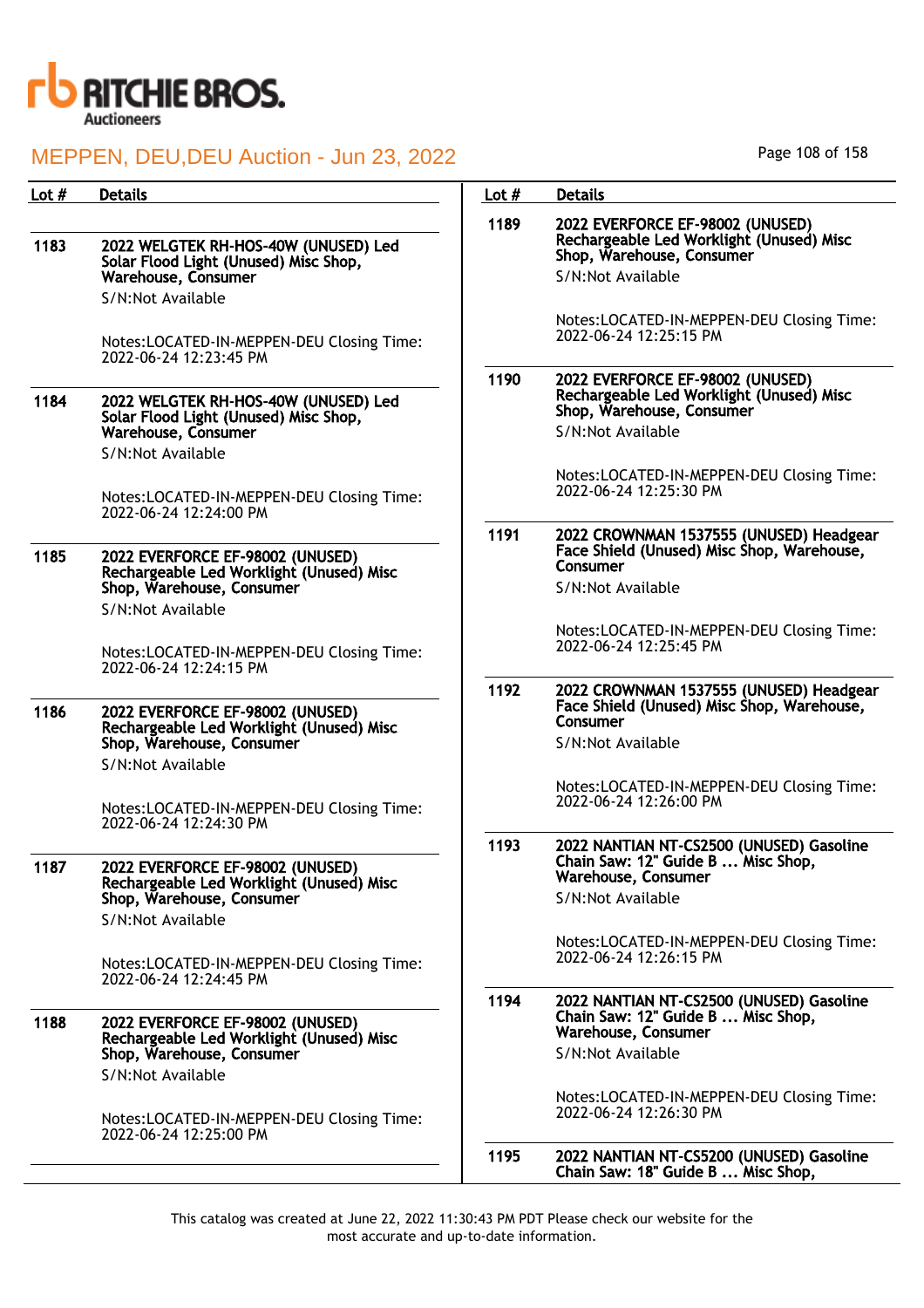

| Lot $#$ | <b>Details</b>                                                                       | Lot $#$ | <b>Details</b>                                                                                              |
|---------|--------------------------------------------------------------------------------------|---------|-------------------------------------------------------------------------------------------------------------|
|         | Warehouse, Consumer<br>S/N:Not Available                                             |         | S/N:Not Available                                                                                           |
|         | Notes:LOCATED-IN-MEPPEN-DEU Closing Time:<br>2022-06-24 12:26:45 PM                  |         | Notes:LOCATED-IN-MEPPEN-DEU Closing Time:<br>2022-06-24 12:28:15 PM                                         |
| 1196    | 2022 NANTIAN NT-CS5200 (UNUSED) Gasoline<br>Chain Saw: 18" Guide B  Misc Shop,       | 1202    | 2022 NANTIAN NT-HT230B (UNUSED) Gasoline<br>Hedge Trimmer (Unused) Misc Shop,<br><b>Warehouse, Consumer</b> |
|         | Warehouse, Consumer<br>S/N:Not Available                                             |         | S/N:Not Available                                                                                           |
|         | Notes:LOCATED-IN-MEPPEN-DEU Closing Time:<br>2022-06-24 12:27:00 PM                  |         | Notes:LOCATED-IN-MEPPEN-DEU Closing Time:<br>2022-06-24 12:28:30 PM                                         |
| 1197    | 2022 NANTIAN NT-BC430 (UNUSED) Brush Cutter<br>42,7Cc (Unused) Misc Shop, Warehouse, | 1203    | 2022 CROWNMAN 584211 (UNUSED) Knapsack<br>Hand Sprayer 16L (Unused) Misc Shop,<br>Warehouse, Consumer       |
|         | Consumer<br>S/N:Not Available                                                        |         | S/N:Not Available                                                                                           |
|         | Notes:LOCATED-IN-MEPPEN-DEU Closing Time:<br>2022-06-24 12:27:15 PM                  |         | Notes:LOCATED-IN-MEPPEN-DEU Closing Time:<br>2022-06-24 12:28:45 PM                                         |
| 1198    | 2022 NANTIAN NT-BC430 (UNUSED) Brush Cutter<br>42,7Cc (Unused) Misc Shop, Warehouse, | 1204    | 2022 CROWNMAN 584211 (UNUSED) Knapsack<br>Hand Sprayer 16L (Unused) Misc Shop,<br>Warehouse, Consumer       |
|         | Consumer<br>S/N:Not Available                                                        |         | S/N:Not Available                                                                                           |
|         | Notes:LOCATED-IN-MEPPEN-DEU Closing Time:<br>2022-06-24 12:27:30 PM                  |         | Notes:LOCATED-IN-MEPPEN-DEU Closing Time:<br>2022-06-24 12:29:00 PM                                         |
| 1199    | 2022 NANTIAN NT-GD520 (UNUSED) Earth<br>Auger: 52Cc; 2 Drills, 10  Misc Shop,        | 1205    | 2022 CROWNMAN 584211 (UNUSED) Knapsack<br>Hand Sprayer 16L (Unused) Misc Shop,<br>Warehouse, Consumer       |
|         | Warehouse, Consumer<br>S/N:Not Available                                             |         | S/N:Not Available                                                                                           |
|         | Notes:LOCATED-IN-MEPPEN-DEU Closing Time:<br>2022-06-24 12:27:45 PM                  |         | Notes:LOCATED-IN-MEPPEN-DEU Closing Time:<br>2022-06-24 12:29:15 PM                                         |
| 1200    | 2022 NANTIAN NT-GD520 (UNUSED) Earth<br>Auger: 52Cc; 2 Drills, 10  Misc Shop,        | 1206    | 2022 CROWNMAN 584211 (UNUSED) Knapsack<br>Hand Sprayer 16L (Unused) Misc Shop,<br>Warehouse, Consumer       |
|         | Warehouse, Consumer<br>S/N:Not Available                                             |         | S/N:Not Available                                                                                           |
|         | Notes:LOCATED-IN-MEPPEN-DEU Closing Time:<br>2022-06-24 12:28:00 PM                  |         | Notes:LOCATED-IN-MEPPEN-DEU Closing Time:<br>2022-06-24 12:29:30 PM                                         |
| 1201    | 2022 NANTIAN NT-HT230B (UNUSED) Gasoline<br>Hedge Trimmer (Unused) Misc Shop,        | 1207    | 2022 NANTIAN NT-WP-10C-A (UNUSED) Water<br>Pump: 52Cc; 1.5 Inch; Suc  Misc Shop,<br>Warehouse, Consumer     |
|         | Warehouse, Consumer                                                                  |         | S/N:Not Available                                                                                           |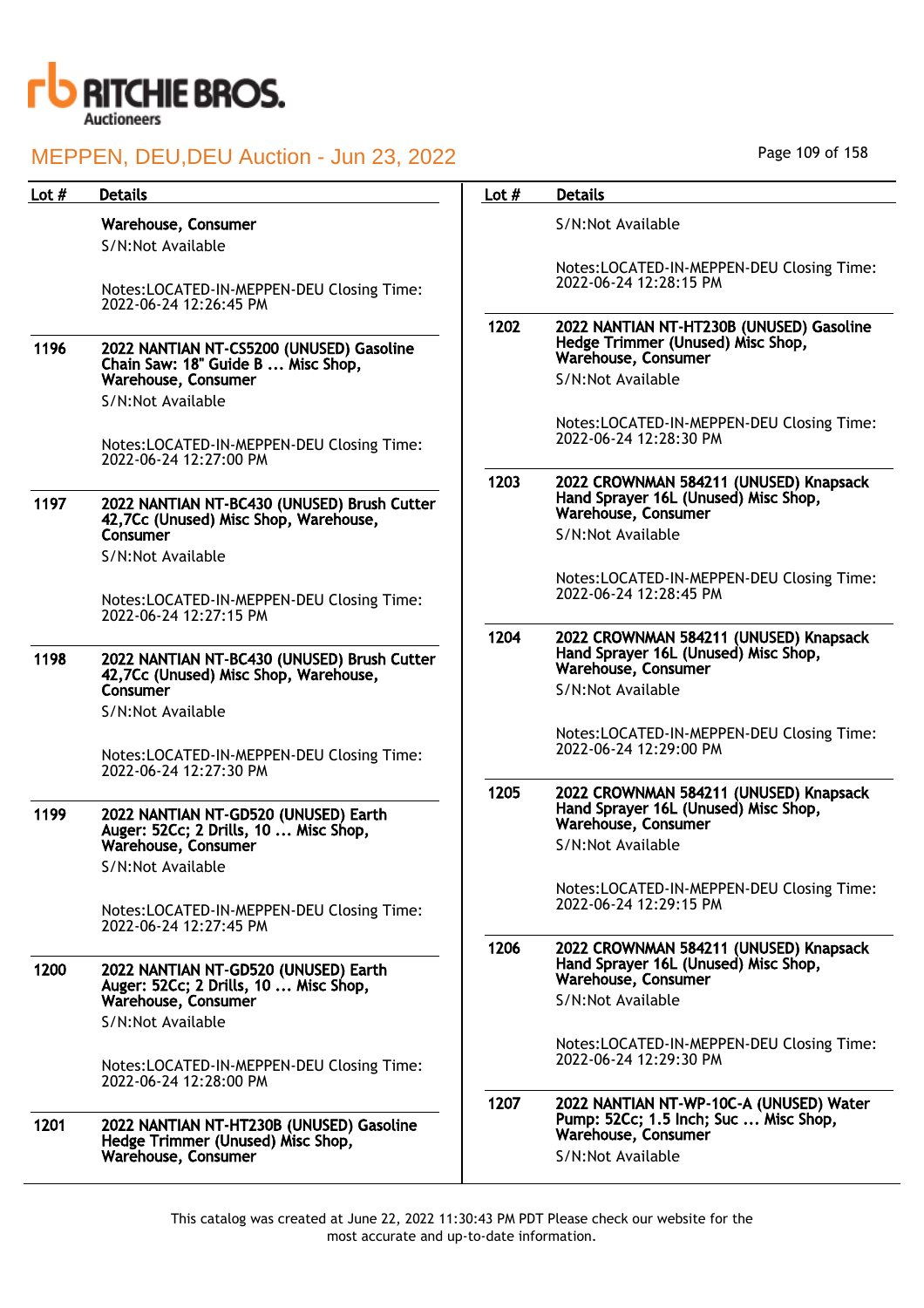

| Lot # | <b>Details</b>                                                                           | Lot $#$ | <b>Details</b>                                                                                               |
|-------|------------------------------------------------------------------------------------------|---------|--------------------------------------------------------------------------------------------------------------|
|       | Notes:LOCATED-IN-MEPPEN-DEU Closing Time:<br>2022-06-24 12:29:45 PM                      |         | Notes:LOCATED-IN-MEPPEN-DEU Closing Time:<br>2022-06-24 12:31:15 PM                                          |
| 1208  | 2022 NANTIAN NT-WP-10C-A (UNUSED) Water<br>Pump: 52Cc; 1.5 Inch; Suc  Misc Shop,         | 1214    | 2022 KRAFT WORLD OS-20B (UNUSED) Gasoline<br>Water Pump 2", 6.5Hp ( Misc Shop,<br><b>Warehouse, Consumer</b> |
|       | Warehouse, Consumer                                                                      |         | S/N:Not Available                                                                                            |
|       | S/N:Not Available<br>Notes:LOCATED-IN-MEPPEN-DEU Closing Time:<br>2022-06-24 12:30:00 PM |         | Notes:LOCATED-IN-MEPPEN-DEU Closing Time:<br>2022-06-24 12:31:30 PM                                          |
| 1209  | 2022 NANTIAN NT-WP-10C-A (UNUSED) Water<br>Pump: 52Cc; 1.5 Inch; Suc  Misc Shop,         | 1215    | 2022 KRAFT WORLD KP8500 (UNUSED) Gasoline<br>Generator (Unused) Misc Shop, Warehouse,<br>Consumer            |
|       | Warehouse, Consumer<br>S/N:Not Available                                                 |         | S/N:Not Available                                                                                            |
|       | Notes:LOCATED-IN-MEPPEN-DEU Closing Time:                                                |         | Notes:LOCATED-IN-MEPPEN-DEU Closing Time:<br>2022-06-24 12:31:45 PM                                          |
|       | 2022-06-24 12:30:15 PM                                                                   |         |                                                                                                              |
| 1210  | 2022 KRAFT WORLD OS-20B (UNUSED) Gasoline<br>Water Pump 2", 6.5Hp (  Misc Shop,          | 1216    | 2022 KRAFT WORLD KP8500 (UNUSED) Gasoline<br>Generator (Unused) Misc Shop, Warehouse,<br>Consumer            |
|       | Warehouse, Consumer<br>S/N:Not Available                                                 |         | S/N:Not Available                                                                                            |
|       | Notes:LOCATED-IN-MEPPEN-DEU Closing Time:<br>2022-06-24 12:30:30 PM                      |         | Notes:LOCATED-IN-MEPPEN-DEU Closing Time:<br>2022-06-24 12:32:00 PM                                          |
| 1211  | 2022 KRAFT WORLD OS-20B (UNUSED) Gasoline<br>Water Pump 2", 6.5Hp (  Misc Shop,          | 1217    | 2022 KRAFT WORLD KP8500 (UNUSED) Gasoline<br>Generator (Unused) Misc Shop, Warehouse,<br>Consumer            |
|       | Warehouse, Consumer                                                                      |         | S/N:Not Available                                                                                            |
|       | S/N:Not Available                                                                        |         |                                                                                                              |
|       | Notes:LOCATED-IN-MEPPEN-DEU Closing Time:<br>2022-06-24 12:30:45 PM                      |         | Notes:LOCATED-IN-MEPPEN-DEU Closing Time:<br>2022-06-24 12:32:15 PM                                          |
| 1212  | 2022 KRAFT WORLD OS-20B (UNUSED) Gasoline                                                | 1218    | 2022 KRAFT WORLD KP8500 (UNUSED) Gasoline<br>Generator (Unused) Misc Shop, Warehouse,<br>Consumer            |
|       | Water Pump 2", 6.5Hp ( Misc Shop,<br>Warehouse, Consumer<br>S/N:Not Available            |         | S/N:Not Available                                                                                            |
|       | Notes:LOCATED-IN-MEPPEN-DEU Closing Time:<br>2022-06-24 12:31:00 PM                      |         | Notes:LOCATED-IN-MEPPEN-DEU Closing Time:<br>2022-06-24 12:32:30 PM                                          |
| 1213  | 2022 KRAFT WORLD OS-20B (UNUSED) Gasoline                                                | 1219    | 2022 WUFU RH1121D (UNUSED) Air Grease<br>Pump (Unused) Misc Shop, Warehouse,<br>Consumer                     |
|       | Water Pump 2", 6.5Hp ( Misc Shop,<br>Warehouse, Consumer<br>S/N:Not Available            |         | S/N:Not Available                                                                                            |
|       |                                                                                          |         | Notes:LOCATED-IN-MEPPEN-DEU Closing Time:<br>2022-06-24 12:32:45 PM                                          |

Page 110 of 158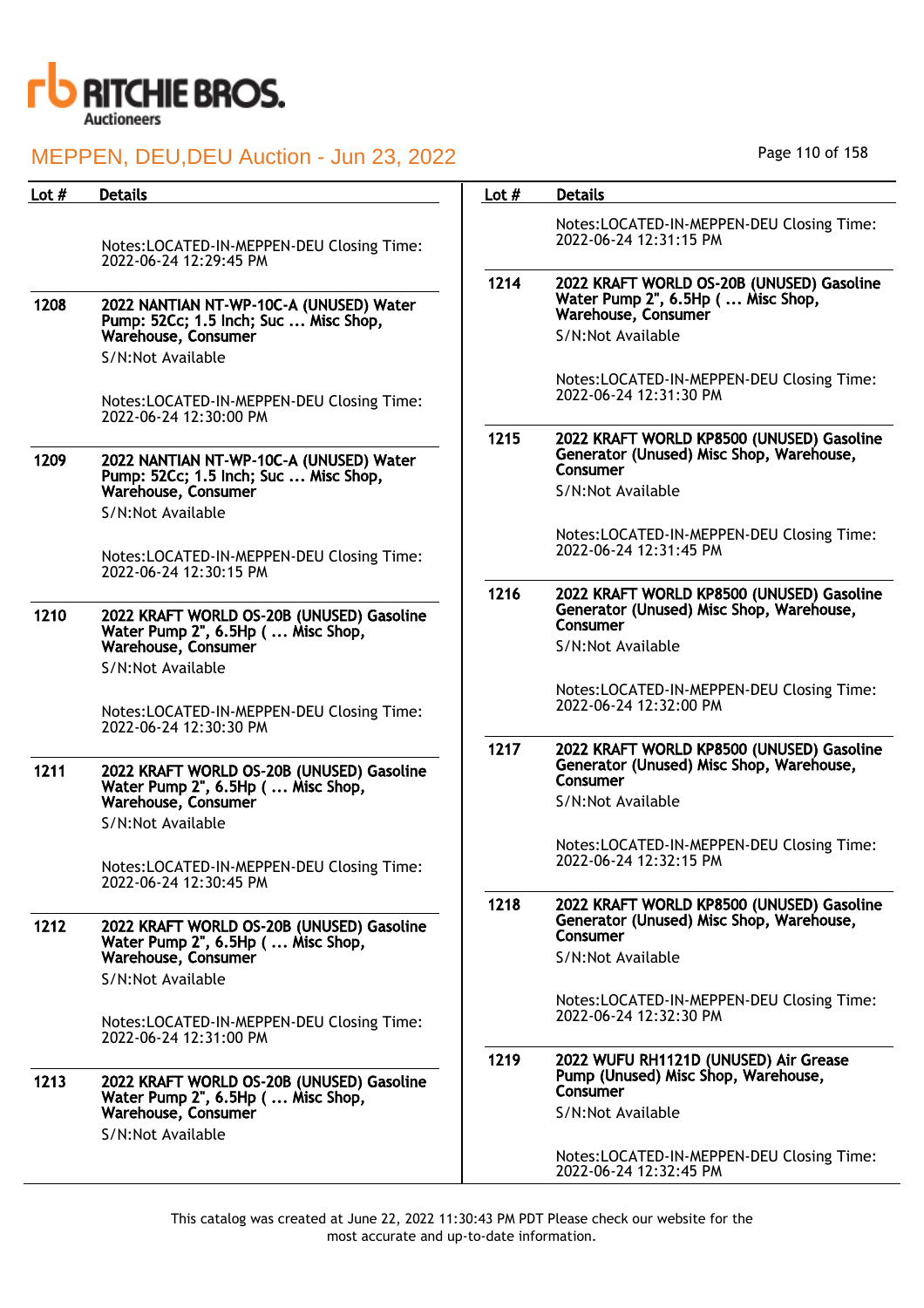

| Lot # | <b>Details</b>                                                                                                | Lot $#$ | <b>Details</b>                                                                                                       |
|-------|---------------------------------------------------------------------------------------------------------------|---------|----------------------------------------------------------------------------------------------------------------------|
|       |                                                                                                               |         | S/N:Not Available                                                                                                    |
| 1220  | 2022 WUFU RH1121D (UNUSED) Air Grease<br>Pump (Unused) Misc Shop, Warehouse,<br>Consumer<br>S/N:Not Available |         | Notes:LOCATED-IN-MEPPEN-DEU Closing Time:<br>2022-06-24 12:34:30 PM                                                  |
|       | Notes:LOCATED-IN-MEPPEN-DEU Closing Time:<br>2022-06-24 12:33:00 PM                                           | 1227    | 2022 UNION UI-9105 (UNUSED) Air Hydraulic<br>Riveter (Unused) Misc Shop, Warehouse,<br>Consumer<br>S/N:Not Available |
| 1221  | 2022 WUFU RH1121D (UNUSED) Air Grease<br>Pump (Unused) Misc Shop, Warehouse,<br>Consumer<br>S/N:Not Available |         | Notes:LOCATED-IN-MEPPEN-DEU Closing Time:<br>2022-06-24 12:34:45 PM                                                  |
|       | Notes:LOCATED-IN-MEPPEN-DEU Closing Time:<br>2022-06-24 12:33:15 PM                                           | 1228    | 2022 UNION UI-9105 (UNUSED) Air Hydraulic<br>Riveter (Unused) Misc Shop, Warehouse,<br>Consumer<br>S/N:Not Available |
| 1222  | 2022 WUFU RH1121D (UNUSED) Air Grease<br>Pump (Unused) Misc Shop, Warehouse,<br>Consumer<br>S/N:Not Available |         | Notes:LOCATED-IN-MEPPEN-DEU Closing Time:<br>2022-06-24 12:35:00 PM                                                  |
|       | Notes:LOCATED-IN-MEPPEN-DEU Closing Time:<br>2022-06-24 12:33:30 PM                                           | 1229    | 2022 UNION UI-3103K (UNUSED) Mini Die<br>Grinder (Unused) Misc Shop, Warehouse,<br>Consumer<br>S/N:Not Available     |
| 1223  | 2022 WUFU WFX-1501 (UNUSED) Air Metal Shear<br>(Unused) Misc Shop, Warehouse, Consumer<br>S/N:Not Available   |         | Notes:LOCATED-IN-MEPPEN-DEU Closing Time:<br>2022-06-24 12:35:15 PM                                                  |
|       | Notes:LOCATED-IN-MEPPEN-DEU Closing Time:<br>2022-06-24 12:33:45 PM                                           | 1230    | 2022 UNION UI-3103K (UNUSED) Mini Die<br>Grinder (Unused) Misc Shop, Warehouse,<br>Consumer                          |
| 1224  | 2022 WUFU WFX-1501 (UNUSED) Air Metal Shear<br>(Unused) Misc Shop, Warehouse, Consumer                        |         | S/N:Not Available                                                                                                    |
|       | S/N:Not Available                                                                                             |         | Notes:LOCATED-IN-MEPPEN-DEU Closing Time:<br>2022-06-24 12:35:30 PM                                                  |
|       | Notes:LOCATED-IN-MEPPEN-DEU Closing Time:<br>2022-06-24 12:34:00 PM                                           | 1231    | 2022 UNION UI-3103K (UNUSED) Mini Die<br>Grinder (Unused) Misc Shop, Warehouse,<br>Consumer                          |
| 1225  | 2022 WUFU WFX-1501 (UNUSED) Air Metal Shear<br>(Unused) Misc Shop, Warehouse, Consumer                        |         | S/N:Not Available                                                                                                    |
|       | S/N:Not Available<br>Notes:LOCATED-IN-MEPPEN-DEU Closing Time:                                                |         | Notes:LOCATED-IN-MEPPEN-DEU Closing Time:<br>2022-06-24 12:35:45 PM                                                  |
| 1226  | 2022-06-24 12:34:15 PM<br>2022 UNION UI-9105 (UNUSED) Air Hydraulic                                           | 1232    | 2022 UNION UI-7101K (UNUSED) Air Hammer Kit<br>(Unused) Misc Shop, Warehouse, Consumer                               |
|       | Riveter (Unused) Misc Shop, Warehouse,<br>Consumer                                                            |         | S/N:Not Available                                                                                                    |

Page 111 of 158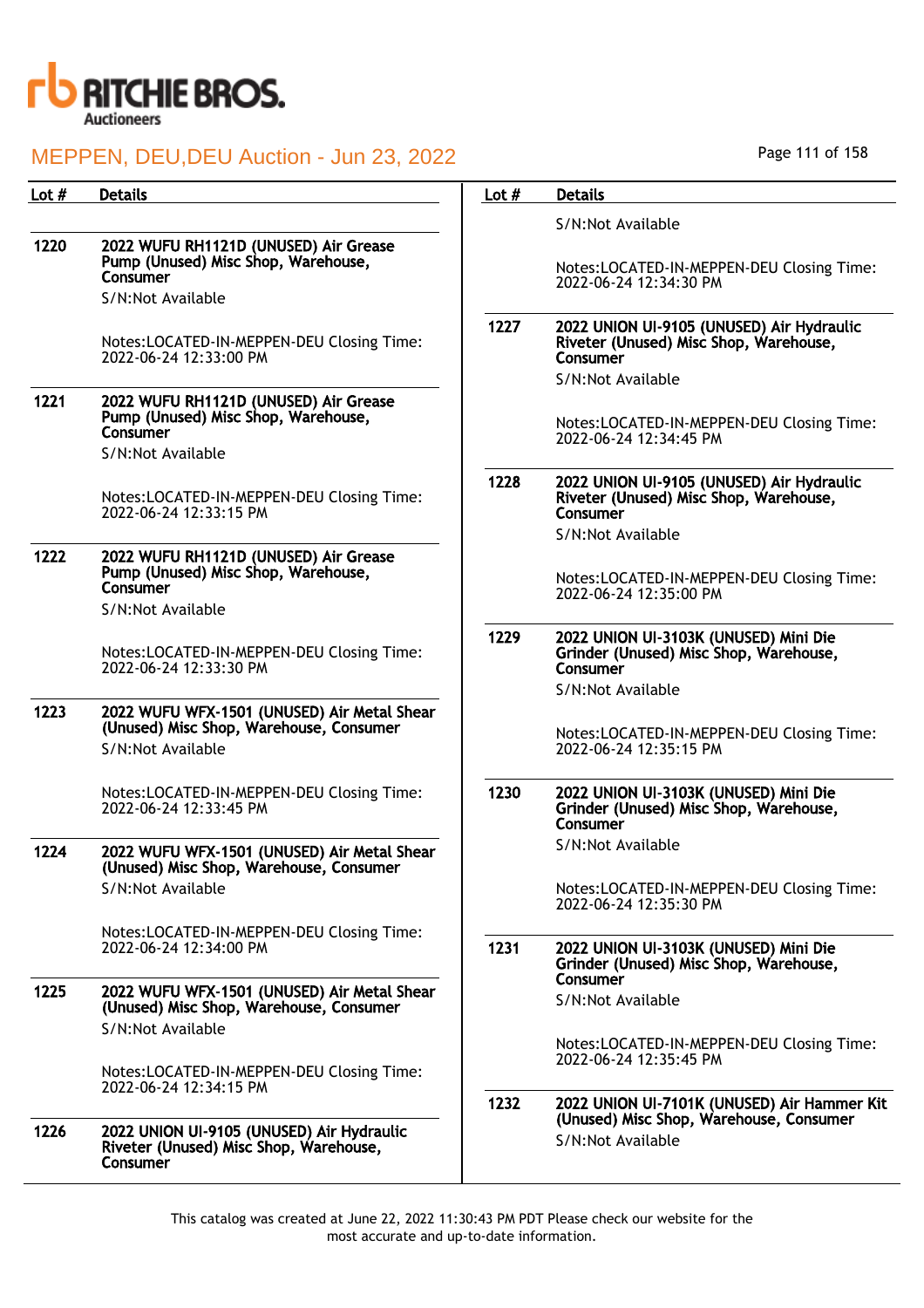

| Lot $#$ | <b>Details</b>                                                                                              | Lot $#$ | <b>Details</b>                                                                                                 |
|---------|-------------------------------------------------------------------------------------------------------------|---------|----------------------------------------------------------------------------------------------------------------|
|         | Notes:LOCATED-IN-MEPPEN-DEU Closing Time:<br>2022-06-24 12:36:00 PM                                         |         | Notes:LOCATED-IN-MEPPEN-DEU Closing Time:<br>2022-06-24 12:37:45 PM                                            |
| 1233    | 2022 UNION UI-7101K (UNUSED) Air Hammer Kit<br>(Unused) Misc Shop, Warehouse, Consumer                      |         |                                                                                                                |
|         | S/N:Not Available                                                                                           | 1240    | 2022 CROWNMAN 1600026 (UNUSED) Hvlp Spray<br>Gun (Unused) Misc Shop, Warehouse, Consumer<br>S/N:Not Available  |
|         | Notes:LOCATED-IN-MEPPEN-DEU Closing Time:<br>2022-06-24 12:36:15 PM                                         |         | Notes:LOCATED-IN-MEPPEN-DEU Closing Time:<br>2022-06-24 12:38:00 PM                                            |
| 1234    | 2022 UNION UI-7101K (UNUSED) Air Hammer Kit<br>(Unused) Misc Shop, Warehouse, Consumer<br>S/N:Not Available | 1241    | 2022 CROWNMAN 1600026 (UNUSED) Hvlp Spray<br>Gun (Unused) Misc Shop, Warehouse, Consumer                       |
|         |                                                                                                             |         | S/N:Not Available                                                                                              |
|         | Notes:LOCATED-IN-MEPPEN-DEU Closing Time:<br>2022-06-24 12:36:30 PM                                         |         | Notes:LOCATED-IN-MEPPEN-DEU Closing Time:                                                                      |
| 1235    | 2022 WUFU WF-21G (UNUSED) Gravity Spray                                                                     |         | 2022-06-24 12:38:15 PM                                                                                         |
|         | Gun (Unused) Misc Shop, Warehouse, Consumer                                                                 | 1242    | 2022 CROWNMAN 1600026 (UNUSED) Hvlp Spray                                                                      |
|         | S/N:Not Available                                                                                           |         | Gun (Unused) Misc Shop, Warehouse, Consumer<br>S/N:Not Available                                               |
|         | Notes:LOCATED-IN-MEPPEN-DEU Closing Time:<br>2022-06-24 12:36:45 PM                                         |         | Notes:LOCATED-IN-MEPPEN-DEU Closing Time:<br>2022-06-24 12:38:30 PM                                            |
| 1236    | 2022 WUFU WF-21G (UNUSED) Gravity Spray<br>Gun (Unused) Misc Shop, Warehouse, Consumer                      |         |                                                                                                                |
|         | S/N:Not Available                                                                                           | 1243    | 2022 CROWNMAN 1651051 (UNUSED) 15 Pcs Air<br>Tools Accessory (Unused) Misc Shop,<br><b>Warehouse, Consumer</b> |
|         | Notes:LOCATED-IN-MEPPEN-DEU Closing Time:<br>2022-06-24 12:37:00 PM                                         |         | S/N:Not Available                                                                                              |
| 1237    | 2022 WUFU WF-21G (UNUSED) Gravity Spray<br>Gun (Unused) Misc Shop, Warehouse, Consumer                      |         | Notes:LOCATED-IN-MEPPEN-DEU Closing Time:<br>2022-06-24 12:38:45 PM                                            |
|         | S/N:Not Available                                                                                           | 1244    | 2022 CROWNMAN 1651051 (UNUSED) 15 Pcs Air<br>Tools Accessory (Unused) Misc Shop,<br>Warehouse, Consumer        |
|         | Notes:LOCATED-IN-MEPPEN-DEU Closing Time:<br>2022-06-24 12:37:15 PM                                         |         | S/N:Not Available                                                                                              |
| 1238    | 2022 WUFU WF-21G (UNUSED) Gravity Spray<br>Gun (Unused) Misc Shop, Warehouse, Consumer                      |         | Notes:LOCATED-IN-MEPPEN-DEU Closing Time:<br>2022-06-24 12:39:00 PM                                            |
|         | S/N:Not Available                                                                                           | 1245    | 2022 CROWNMAN 1651051 (UNUSED) 15 Pcs Air                                                                      |
|         | Notes:LOCATED-IN-MEPPEN-DEU Closing Time:<br>2022-06-24 12:37:30 PM                                         |         | Tools Accessory (Unused) Misc Shop,<br>Warehouse, Consumer                                                     |
|         |                                                                                                             |         | S/N:Not Available                                                                                              |
| 1239    | 2022 CROWNMAN 1600026 (UNUSED) Hvlp Spray<br>Gun (Unused) Misc Shop, Warehouse, Consumer                    |         | Notes:LOCATED-IN-MEPPEN-DEU Closing Time:<br>2022-06-24 12:39:15 PM                                            |
|         | S/N:Not Available                                                                                           |         |                                                                                                                |

Page 112 of 158

 $\overline{\phantom{0}}$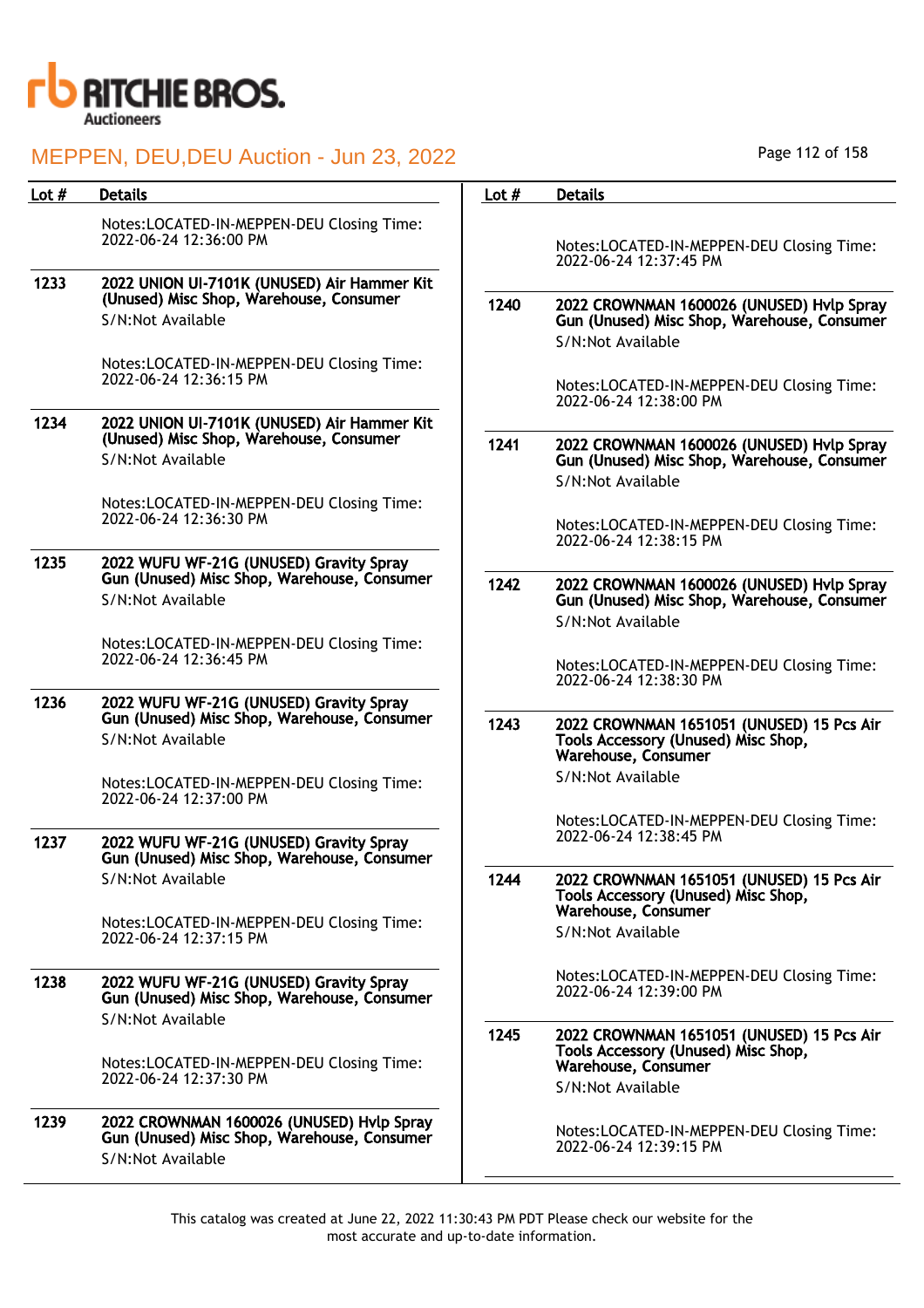

| Lot $#$ | <b>Details</b>                                                                                         | Lot $#$ | <b>Details</b>                                                                                        |
|---------|--------------------------------------------------------------------------------------------------------|---------|-------------------------------------------------------------------------------------------------------|
| 1246    | 2022 UNION UI-3108K (UNUSED) Micro Air Pencil<br>Grinder Kit (U  Misc Shop, Warehouse,<br>Consumer     |         | Notes:LOCATED-IN-MEPPEN-DEU Closing Time:<br>2022-06-24 12:41:00 PM                                   |
|         | S/N:Not Available                                                                                      | 1253    | 2022 UNION UI-1203 (UNUSED) Air Impact<br>Wrench (Unused) Misc Shop, Warehouse,                       |
|         | Notes:LOCATED-IN-MEPPEN-DEU Closing Time:<br>2022-06-24 12:39:30 PM                                    |         | Consumer<br>S/N:Not Available                                                                         |
| 1247    | 2022 UNION UI-3108K (UNUSED) Micro Air Pencil<br>Grinder Kit (U  Misc Shop, Warehouse,<br>Consumer     |         | Notes:LOCATED-IN-MEPPEN-DEU Closing Time:<br>2022-06-24 12:41:15 PM                                   |
|         | S/N:Not Available                                                                                      | 1254    | 2022 UNION UI-1203 (UNUSED) Air Impact<br>Wrench (Unused) Misc Shop, Warehouse,                       |
|         | Notes:LOCATED-IN-MEPPEN-DEU Closing Time:<br>2022-06-24 12:39:45 PM                                    |         | Consumer<br>S/N:Not Available                                                                         |
| 1248    | 2022 UNION UI-3108K (UNUSED) Micro Air Pencil<br>Grinder Kit (U  Misc Shop, Warehouse,<br>Consumer     |         | Notes:LOCATED-IN-MEPPEN-DEU Closing Time:<br>2022-06-24 12:41:30 PM                                   |
|         | S/N:Not Available                                                                                      | 1255    | 2022 UNION UI-1402K (UNUSED) 3/4" Air Impact<br>Wrench Kit (Unused) Misc Shop, Warehouse,             |
|         | Notes:LOCATED-IN-MEPPEN-DEU Closing Time:<br>2022-06-24 12:40:00 PM                                    |         | Consumer<br>S/N:Not Available                                                                         |
| 1249    | 2022 WUFU PS-9B (UNUSED) Air Brush Kit<br>(Unused) Misc Shop, Warehouse, Consumer                      |         | Notes:LOCATED-IN-MEPPEN-DEU Closing Time:<br>2022-06-24 12:41:45 PM                                   |
|         | S/N:Not Available                                                                                      |         |                                                                                                       |
|         | Notes:LOCATED-IN-MEPPEN-DEU Closing Time:<br>2022-06-24 12:40:15 PM                                    | 1256    | 2022 UNION UI-1402K (UNUSED) 3/4" Air Impact<br>Wrench Kit (Unused) Misc Shop, Warehouse,<br>Consumer |
|         |                                                                                                        |         | S/N:Not Available                                                                                     |
| 1250    | 2022 WUFU PS-9B (UNUSED) Air Brush Kit<br>(Unused) Misc Shop, Warehouse, Consumer<br>S/N:Not Available |         | Notes:LOCATED-IN-MEPPEN-DEU Closing Time:<br>2022-06-24 12:42:00 PM                                   |
|         | Notes:LOCATED-IN-MEPPEN-DEU Closing Time:<br>2022-06-24 12:40:30 PM                                    | 1257    | 2022 UNION UI-1401K (UNUSED) 1/2" Air Impact<br>Wrench Kit (Unused) Misc Shop, Warehouse,<br>Consumer |
| 1251    | 2022 WUFU PS-9B (UNUSED) Air Brush Kit<br>(Unused) Misc Shop, Warehouse, Consumer                      |         | S/N:Not Available                                                                                     |
|         | S/N:Not Available                                                                                      |         | Notes:LOCATED-IN-MEPPEN-DEU Closing Time:<br>2022-06-24 12:42:15 PM                                   |
|         | Notes:LOCATED-IN-MEPPEN-DEU Closing Time:<br>2022-06-24 12:40:45 PM                                    | 1258    | 2022 UNION UI-1401K (UNUSED) 1/2" Air Impact<br>Wrench Kit (Unused) Misc Shop, Warehouse,<br>Consumer |
| 1252    | 2022 WUFU PS-9B (UNUSED) Air Brush Kit<br>(Unused) Misc Shop, Warehouse, Consumer                      |         | S/N:Not Available                                                                                     |
|         | S/N:Not Available                                                                                      |         | Notes:LOCATED-IN-MEPPEN-DEU Closing Time:                                                             |

This catalog was created at June 22, 2022 11:30:43 PM PDT Please check our website for the most accurate and up-to-date information.

2022-06-24 12:42:30 PM

Page 113 of 158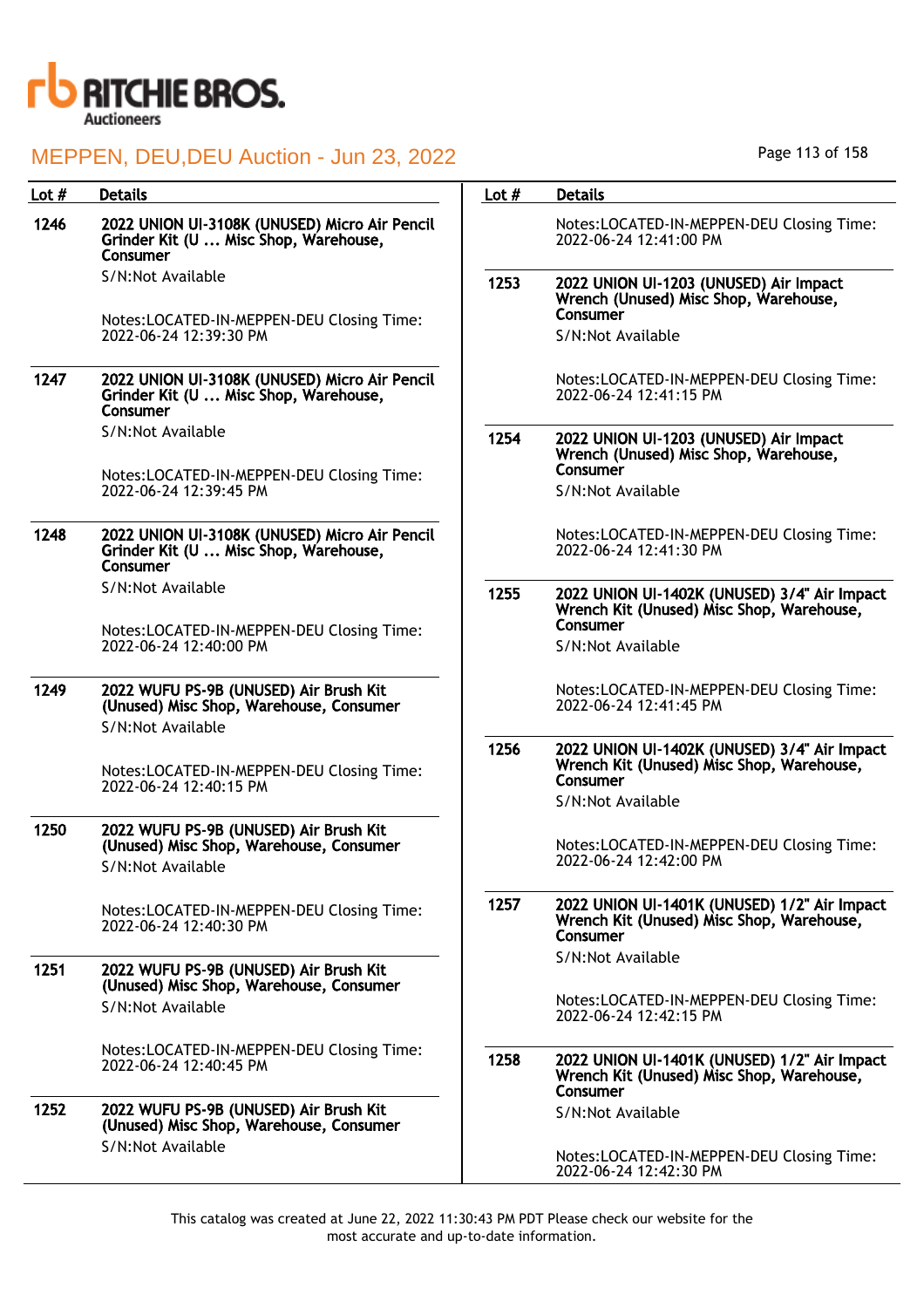

## MEPPEN, DELL DELL Auction - Jun 23, 2022

| Page 114 of 158 |  |  |
|-----------------|--|--|
|                 |  |  |

| Lot $#$ | <b>Details</b>                                                                           | Lot $#$                                     | <b>Details</b>                                                                                       |
|---------|------------------------------------------------------------------------------------------|---------------------------------------------|------------------------------------------------------------------------------------------------------|
|         |                                                                                          |                                             | Consumer                                                                                             |
| 1259    | 2022 UNION UI-8101 (UNUSED) Air Cut Off Tool<br>(Unused) Misc Shop, Warehouse, Consumer  |                                             | S/N:Not Available                                                                                    |
|         | S/N:Not Available                                                                        |                                             | Notes:LOCATED-IN-MEPPEN-DEU Closing Time:<br>2022-06-24 12:44:15 PM                                  |
|         | Notes:LOCATED-IN-MEPPEN-DEU Closing Time:                                                |                                             |                                                                                                      |
|         | 2022-06-24 12:42:45 PM                                                                   | 1266                                        | 2022 KOLLMAX KMH0303B (UNUSED) Household<br>Ladder 3 Steps; Extra  Misc Shop, Warehouse,<br>Consumer |
| 1260    | 2022 UNION UI-8101 (UNUSED) Air Cut Off Tool<br>(Unused) Misc Shop, Warehouse, Consumer  |                                             | S/N:Not Available                                                                                    |
|         | S/N:Not Available                                                                        |                                             | Notes:LOCATED-IN-MEPPEN-DEU Closing Time:                                                            |
|         | Notes:LOCATED-IN-MEPPEN-DEU Closing Time:<br>2022-06-24 12:43:00 PM                      |                                             | 2022-06-24 12:44:30 PM                                                                               |
| 1261    | 2022 KOLLMAX KMH0603 (UNUSED) Work<br>Platform (Unused) Misc Shop, Warehouse,            | 1267                                        | 2022 KOLLMAX KMH0306B (UNUSED) Household<br>Ladder 6 Steps; Extra  Misc Shop, Warehouse,<br>Consumer |
|         | <b>Consumer</b><br>S/N:Not Available                                                     | S/N:Not Available<br>2022-06-24 12:44:45 PM |                                                                                                      |
|         | Notes:LOCATED-IN-MEPPEN-DEU Closing Time:<br>2022-06-24 12:43:15 PM                      |                                             | Notes:LOCATED-IN-MEPPEN-DEU Closing Time:                                                            |
|         |                                                                                          | 1268                                        | 2022 KOLLMAX KMH0306B (UNUSED) Household                                                             |
| 1262    | 2022 KOLLMAX KMH0603 (UNUSED) Work<br>Platform (Unused) Misc Shop, Warehouse,            |                                             | Ladder 6 Steps; Extra  Misc Shop, Warehouse,<br>Consumer                                             |
|         | Consumer                                                                                 |                                             | S/N:Not Available                                                                                    |
|         | S/N:Not Available                                                                        |                                             | Notes:LOCATED-IN-MEPPEN-DEU Closing Time:                                                            |
|         | Notes:LOCATED-IN-MEPPEN-DEU Closing Time:<br>2022-06-24 12:43:30 PM                      |                                             | 2022-06-24 12:45:00 PM                                                                               |
| 1263    | 2022 KOLLMAX KME1026 (UNUSED) Telescopic                                                 | 1269                                        | 2022 CROWNMAN 1729004 (UNUSED) Booster<br>Cable 400A (Unused) Misc Shop, Warehouse,                  |
|         | Ladder 2.6M (Unused) Misc Shop, Warehouse,<br>Consumer                                   |                                             | Consumer<br>S/N:Not Available                                                                        |
|         | S/N:Not Available                                                                        |                                             |                                                                                                      |
|         | Notes:LOCATED-IN-MEPPEN-DEU Closing Time:<br>2022-06-24 12:43:45 PM                      |                                             | Notes:LOCATED-IN-MEPPEN-DEU Closing Time:<br>2022-06-24 12:45:15 PM                                  |
|         |                                                                                          | 1270                                        | 2022 CROWNMAN 1729004 (UNUSED) Booster                                                               |
| 1264    | 2022 KOLLMAX KME1026 (UNUSED) Telescopic<br>Ladder 2.6M (Unused) Misc Shop, Warehouse,   |                                             | Cable 400A (Unused) Misc Shop, Warehouse,<br>Consumer                                                |
|         | Consumer<br>S/N:Not Available                                                            |                                             | S/N:Not Available                                                                                    |
|         |                                                                                          |                                             | Notes:LOCATED-IN-MEPPEN-DEU Closing Time:                                                            |
|         | Notes:LOCATED-IN-MEPPEN-DEU Closing Time:<br>2022-06-24 12:44:00 PM                      |                                             | 2022-06-24 12:45:30 PM                                                                               |
| 1265    | 2022 KOLLMAX KMH0303B (UNUSED) Household<br>Ladder 3 Steps; Extra  Misc Shop, Warehouse, | 1271                                        | 2022 CROWNMAN 1729004 (UNUSED) Booster<br>Cable 400A (Unused) Misc Shop, Warehouse,<br>Consumer      |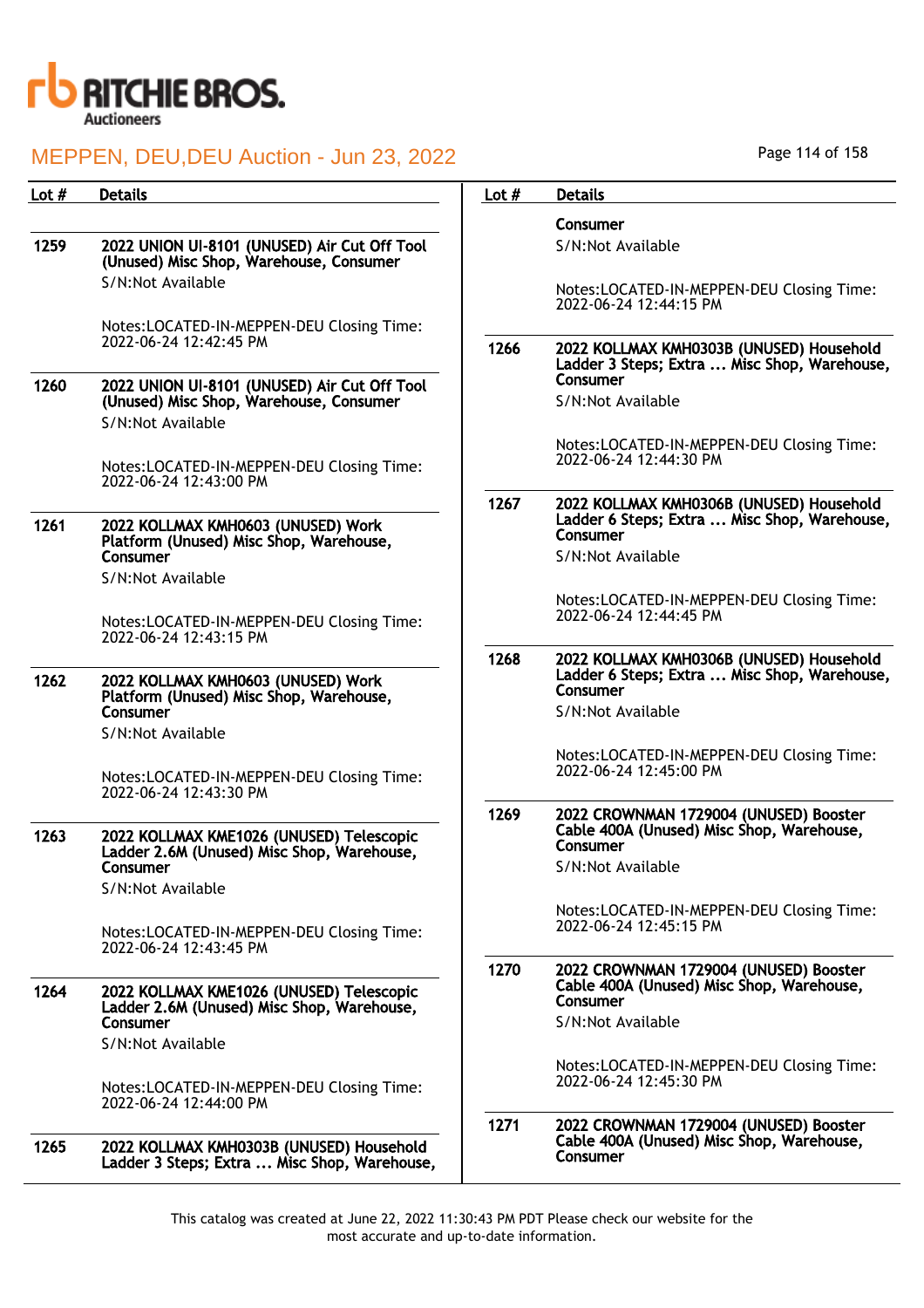

| Lot $#$ | <b>Details</b>                                                                              | Lot $#$ | <b>Details</b>                                                                                   |
|---------|---------------------------------------------------------------------------------------------|---------|--------------------------------------------------------------------------------------------------|
|         | S/N:Not Available                                                                           |         |                                                                                                  |
|         |                                                                                             |         | Notes:LOCATED-IN-MEPPEN-DEU Closing Time:                                                        |
|         | Notes:LOCATED-IN-MEPPEN-DEU Closing Time:<br>2022-06-24 12:45:45 PM                         |         | 2022-06-24 12:47:15 PM                                                                           |
| 1272    | 2022 CROWNMAN 1537035 (UNUSED) Auto                                                         | 1278    | 2022 KRAFT WORLD MMA-N300 (UNUSED)<br>Welding Machine (Unused) Misc Shop,<br>Warehouse, Consumer |
|         | Darkening Welding Mask (Un  Misc Shop,<br>Warehouse, Consumer                               |         | S/N:Not Available                                                                                |
|         | S/N:Not Available                                                                           |         |                                                                                                  |
|         | Notes:LOCATED-IN-MEPPEN-DEU Closing Time:<br>2022-06-24 12:46:00 PM                         |         | Notes:LOCATED-IN-MEPPEN-DEU Closing Time:<br>2022-06-24 12:47:30 PM                              |
|         |                                                                                             | 1279    | 2022 KRAFT WORLD MMA-N300 (UNUSED)                                                               |
| 1273    | 2022 CROWNMAN 1537035 (UNUSED) Auto<br>Darkening Welding Mask (Un  Misc Shop,               |         | Welding Machine (Unused) Misc Shop,<br>Warehouse, Consumer                                       |
|         | Warehouse, Consumer                                                                         |         | S/N:Not Available                                                                                |
|         | S/N:Not Available                                                                           |         |                                                                                                  |
|         | Notes:LOCATED-IN-MEPPEN-DEU Closing Time:                                                   |         | Notes:LOCATED-IN-MEPPEN-DEU Closing Time:<br>2022-06-24 12:47:45 PM                              |
|         | 2022-06-24 12:46:15 PM                                                                      | 1280    |                                                                                                  |
| 1274    | 2022 CROWNMAN 1537035 (UNUSED) Auto<br>Darkening Welding Mask (Un  Misc Shop,               |         | 2022 TIYALONCIN 29840 (UNUSED) Plate<br>Compactor (Unused) Misc Shop, Warehouse,<br>Consumer     |
|         | Warehouse, Consumer                                                                         |         | S/N:Not Available                                                                                |
|         | S/N:Not Available                                                                           |         |                                                                                                  |
|         | Notes:LOCATED-IN-MEPPEN-DEU Closing Time:<br>2022-06-24 12:46:30 PM                         |         | Notes:LOCATED-IN-MEPPEN-DEU Closing Time:<br>2022-06-24 12:48:00 PM                              |
|         |                                                                                             | 1281    | 2022 TIYALONCIN 29840 (UNUSED) Plate                                                             |
| 1275    | 2022 CROWNMAN 1537035 (UNUSED) Auto<br>Darkening Welding Mask (Un  Misc Shop,               |         | Compactor (Unused) Misc Shop, Warehouse,<br>Consumer                                             |
|         | Warehouse, Consumer                                                                         |         | S/N:Not Available                                                                                |
|         | S/N:Not Available                                                                           |         |                                                                                                  |
|         | Notes:LOCATED-IN-MEPPEN-DEU Closing Time:<br>2022-06-24 12:46:45 PM                         |         | Notes:LOCATED-IN-MEPPEN-DEU Closing Time:<br>2022-06-24 12:48:15 PM                              |
|         |                                                                                             | 1282    | 2022 TIYA 65160 (UNUSED) Band Saw (Unused)                                                       |
| 1276    | 2022 WELGTEK MMA-200 (UNUSED) Welding                                                       |         | Misc Shop, Warehouse, Consumer                                                                   |
|         | Machine (Unused) Misc Shop, Warehouse,<br>Consumer                                          |         | S/N:Not Available                                                                                |
|         | S/N:Not Available                                                                           |         | Notes:LOCATED-IN-MEPPEN-DEU Closing Time:                                                        |
|         |                                                                                             |         | 2022-06-24 12:48:30 PM                                                                           |
|         | Notes:LOCATED-IN-MEPPEN-DEU Closing Time:                                                   |         |                                                                                                  |
|         | 2022-06-24 12:47:00 PM                                                                      | 1283    | 2022 TIYA 65160 (UNUSED) Band Saw (Unused)<br>Misc Shop, Warehouse, Consumer                     |
| 1277    | 2022 WELGTEK MMA-200 (UNUSED) Welding<br>Machine (Unused) Misc Shop, Warehouse,<br>Consumer |         | S/N:Not Available                                                                                |
|         | S/N:Not Available                                                                           |         | Notes:LOCATED-IN-MEPPEN-DEU Closing Time:<br>2022-06-24 12:48:45 PM                              |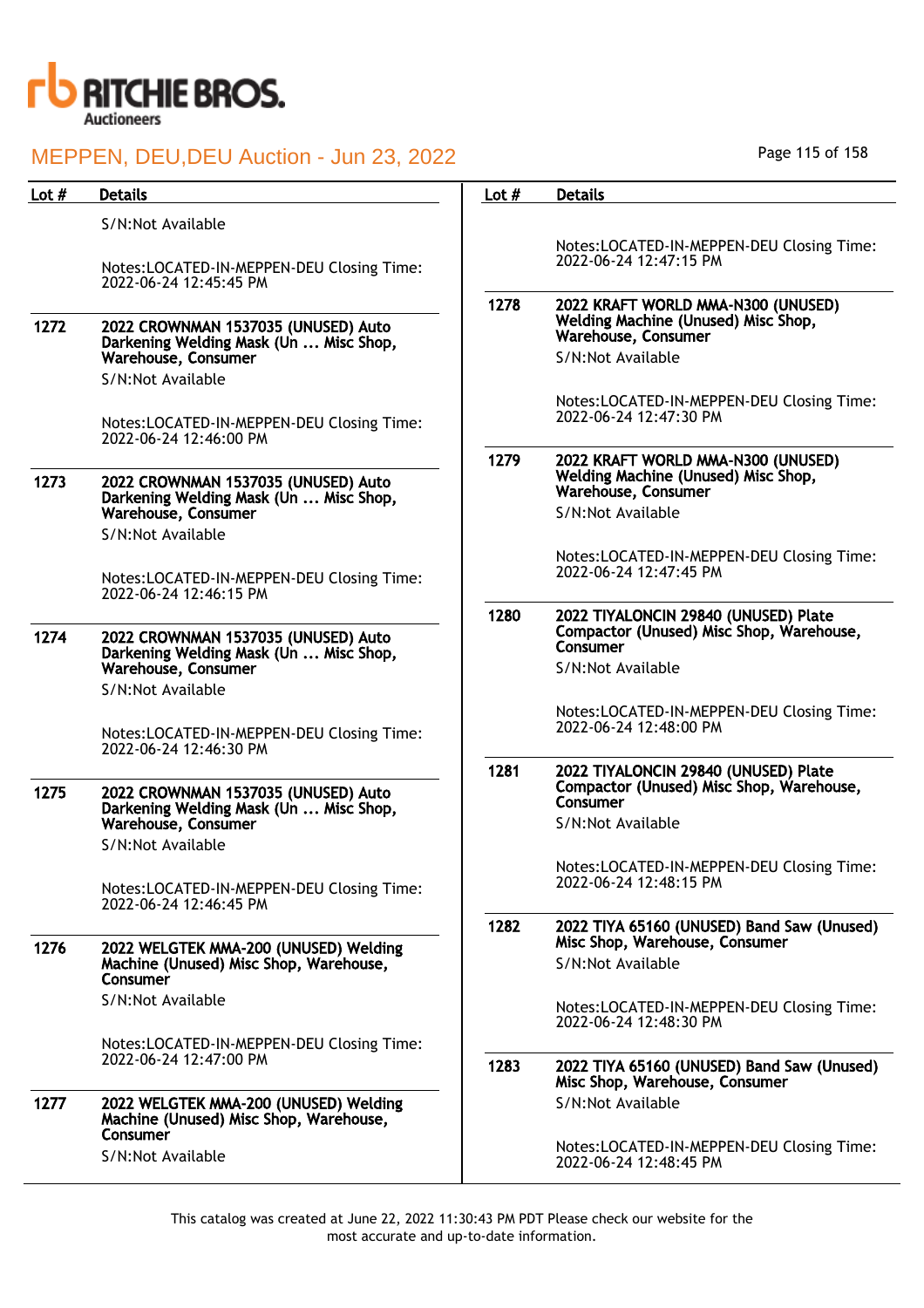

| Lot $#$ | <b>Details</b>                                                                          | Lot $#$ | <b>Details</b>                                                                                      |
|---------|-----------------------------------------------------------------------------------------|---------|-----------------------------------------------------------------------------------------------------|
|         |                                                                                         |         | 2022-06-24 12:50:30 PM                                                                              |
| 1284    | 2022 TIYA 65050 (UNUSED) Table Saw (Unused)<br>Misc Shop, Warehouse, Consumer           |         |                                                                                                     |
|         | S/N:Not Available                                                                       | 1291    | 2022 WELGTEK J1C-28B (UNUSED) Magnetic<br>Drill (Unused) Misc Shop, Warehouse, Consumer             |
|         |                                                                                         |         | S/N:Not Available                                                                                   |
|         | Notes:LOCATED-IN-MEPPEN-DEU Closing Time:<br>2022-06-24 12:49:00 PM                     |         |                                                                                                     |
|         |                                                                                         |         | Notes:LOCATED-IN-MEPPEN-DEU Closing Time:<br>2022-06-24 12:50:45 PM                                 |
| 1285    | 2022 TIYA 65050 (UNUSED) Table Saw (Unused)<br>Misc Shop, Warehouse, Consumer           |         |                                                                                                     |
|         | S/N:Not Available                                                                       | 1292    | 2022 EVERFORCE EF-1004 (UNUSED) 1/4" Drive<br>Socket Set (Unused) Misc Shop, Warehouse,             |
|         |                                                                                         |         | Consumer                                                                                            |
|         | Notes:LOCATED-IN-MEPPEN-DEU Closing Time:<br>2022-06-24 12:49:15 PM                     |         | S/N:Not Available                                                                                   |
|         |                                                                                         |         | Notes:LOCATED-IN-MEPPEN-DEU Closing Time:<br>2022-06-24 12:51:00 PM                                 |
| 1286    | 2022 TIYA 59082B (UNUSED) Drill Press<br>(Unused) Misc Shop, Warehouse, Consumer        |         |                                                                                                     |
|         | S/N:Not Available                                                                       | 1293    | 2022 EVERFORCE EF-1004 (UNUSED) 1/4" Drive<br>Socket Set (Unused) Misc Shop, Warehouse,<br>Consumer |
|         | Notes:LOCATED-IN-MEPPEN-DEU Closing Time:<br>2022-06-24 12:49:30 PM                     |         | S/N:Not Available                                                                                   |
| 1287    | 2022 TIYA 59082B (UNUSED) Drill Press                                                   |         | Notes:LOCATED-IN-MEPPEN-DEU Closing Time:<br>2022-06-24 12:51:15 PM                                 |
|         | (Unused) Misc Shop, Warehouse, Consumer<br>S/N:Not Available                            |         |                                                                                                     |
|         | Notes:LOCATED-IN-MEPPEN-DEU Closing Time:                                               | 1294    | 2022 EVERFORCE EF-1004 (UNUSED) 1/4" Drive<br>Socket Set (Unused) Misc Shop, Warehouse,<br>Consumer |
|         | 2022-06-24 12:49:45 PM                                                                  |         | S/N:Not Available                                                                                   |
| 1288    | 2022 TIYA 59082B (UNUSED) Drill Press<br>(Unused) Misc Shop, Warehouse, Consumer        |         | Notes:LOCATED-IN-MEPPEN-DEU Closing Time:                                                           |
|         | S/N:Not Available                                                                       |         | 2022-06-24 12:51:30 PM                                                                              |
|         | Notes:LOCATED-IN-MEPPEN-DEU Closing Time:<br>2022-06-24 12:50:00 PM                     | 1295    | 2022 EVERFORCE EF-1004 (UNUSED) 1/4" Drive<br>Socket Set (Unused) Misc Shop, Warehouse,<br>Consumer |
|         |                                                                                         |         | S/N:Not Available                                                                                   |
| 1289    | 2022 WELGTEK J1C-28B (UNUSED) Magnetic<br>Drill (Unused) Misc Shop, Warehouse, Consumer |         |                                                                                                     |
|         | S/N:Not Available                                                                       |         | Notes:LOCATED-IN-MEPPEN-DEU Closing Time:<br>2022-06-24 12:51:45 PM                                 |
|         | Notes:LOCATED-IN-MEPPEN-DEU Closing Time:<br>2022-06-24 12:50:15 PM                     | 1296    | 2022 EVERFORCE EF-1004 (UNUSED) 1/4" Drive<br>Socket Set (Unused) Misc Shop, Warehouse,<br>Consumer |
| 1290    | 2022 WELGTEK J1C-28B (UNUSED) Magnetic<br>Drill (Unused) Misc Shop, Warehouse, Consumer |         | S/N:Not Available                                                                                   |
|         | S/N:Not Available                                                                       |         | Notes:LOCATED-IN-MEPPEN-DEU Closing Time:<br>2022-06-24 12:52:00 PM                                 |
|         | Notes:LOCATED-IN-MEPPEN-DEU Closing Time:                                               |         |                                                                                                     |

Page 116 of 158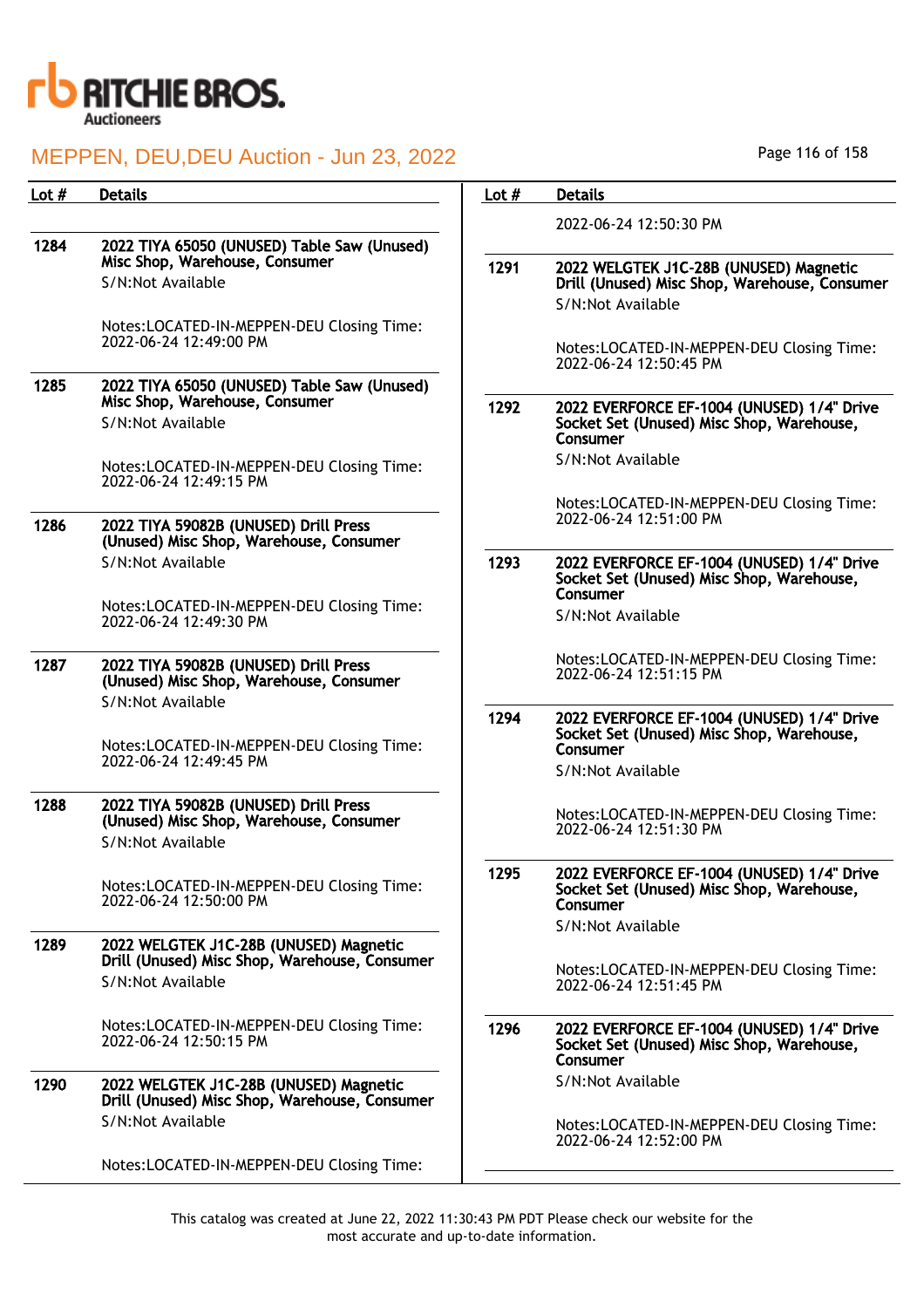

| Lot $#$ | <b>Details</b>                                                                                           | Lot $#$ | <b>Details</b>                                                                                             |
|---------|----------------------------------------------------------------------------------------------------------|---------|------------------------------------------------------------------------------------------------------------|
| 1297    | 2022 EVERFORCE EF-1004 (UNUSED) 1/4" Drive<br>Socket Set (Unused) Misc Shop, Warehouse,<br>Consumer      |         | S/N:Not Available                                                                                          |
|         | S/N:Not Available                                                                                        |         | Notes:LOCATED-IN-MEPPEN-DEU Closing Time:<br>2022-06-24 12:53:45 PM                                        |
|         | Notes:LOCATED-IN-MEPPEN-DEU Closing Time:<br>2022-06-24 12:52:15 PM                                      | 1304    | 2022 KRAFT WORLD 7232341 (UNUSED) Socket<br>Set (Unused) Misc Shop, Warehouse, Consumer                    |
| 1298    | 2022 EVERFORCE EF-5006 (UNUSED) 8 Pcs<br>Impact Socket Set 1" (Unused) Misc Shop,<br>Warehouse, Consumer |         | S/N:Not Available<br>Notes:LOCATED-IN-MEPPEN-DEU Closing Time:                                             |
|         | S/N:Not Available                                                                                        |         | 2022-06-24 12:54:00 PM                                                                                     |
|         | Notes:LOCATED-IN-MEPPEN-DEU Closing Time:<br>2022-06-24 12:52:30 PM                                      | 1305    | 2022 EVERFORCE EF6200803 (UNUSED) Torque<br>Ratchet Wrench 1/2" (Unused) Misc Shop,<br>Warehouse, Consumer |
| 1299    | 2022 EVERFORCE EF-5006 (UNUSED) 8 Pcs                                                                    |         | S/N:Not Available                                                                                          |
|         | Impact Socket Set 1" (Unused) Misc Shop,<br>Warehouse, Consumer<br>S/N:Not Available                     |         | Notes:LOCATED-IN-MEPPEN-DEU Closing Time:<br>2022-06-24 12:54:15 PM                                        |
|         | Notes:LOCATED-IN-MEPPEN-DEU Closing Time:<br>2022-06-24 12:52:45 PM                                      | 1306    | 2022 EVERFORCE EF6200803 (UNUSED) Torque<br>Ratchet Wrench 1/2" (Unused) Misc Shop,<br>Warehouse, Consumer |
| 1300    |                                                                                                          |         | S/N:Not Available                                                                                          |
|         | 2022 EVERFORCE EF-5006 (UNUSED) 8 Pcs<br>Impact Socket Set 1" (Unused) Misc Shop,<br>Warehouse, Consumer |         | Notes:LOCATED-IN-MEPPEN-DEU Closing Time:<br>2022-06-24 12:54:30 PM                                        |
|         | S/N:Not Available                                                                                        |         |                                                                                                            |
|         | Notes:LOCATED-IN-MEPPEN-DEU Closing Time:<br>2022-06-24 12:53:00 PM                                      | 1307    | 2022 EVERFORCE EF6200803 (UNUSED) Torque<br>Ratchet Wrench 1/2" (Unused) Misc Shop,<br>Warehouse, Consumer |
| 1301    | 2022 EVERFORCE EF-5006 (UNUSED) 8 Pcs                                                                    |         | S/N:Not Available                                                                                          |
|         | Impact Socket Set 1" (Unused) Misc Shop,<br>Warehouse, Consumer                                          |         | Notes:LOCATED-IN-MEPPEN-DEU Closing Time:<br>2022-06-24 12:54:45 PM                                        |
|         | S/N:Not Available                                                                                        |         |                                                                                                            |
|         | Notes:LOCATED-IN-MEPPEN-DEU Closing Time:<br>2022-06-24 12:53:15 PM                                      | 1308    | 2022 EVERFORCE EF6200803 (UNUSED) Torque<br>Ratchet Wrench 1/2" (Unused) Misc Shop,<br>Warehouse, Consumer |
| 1302    | 2022 KRAFT WORLD 7232341 (UNUSED) Socket                                                                 |         | S/N:Not Available                                                                                          |
|         | Set (Unused) Misc Shop, Warehouse, Consumer<br>S/N:Not Available                                         |         | Notes:LOCATED-IN-MEPPEN-DEU Closing Time:<br>2022-06-24 12:55:00 PM                                        |
|         | Notes:LOCATED-IN-MEPPEN-DEU Closing Time:<br>2022-06-24 12:53:30 PM                                      | 1309    | 2022 KRAFT WORLD CT20110A (UNUSED) 110<br>Pcs Metric Tap & Die Set (U  Misc Shop,<br>Warehouse, Consumer   |
| 1303    | 2022 KRAFT WORLD 7232341 (UNUSED) Socket<br>Set (Unused) Misc Shop, Warehouse, Consumer                  |         | S/N:Not Available                                                                                          |

Page 117 of 158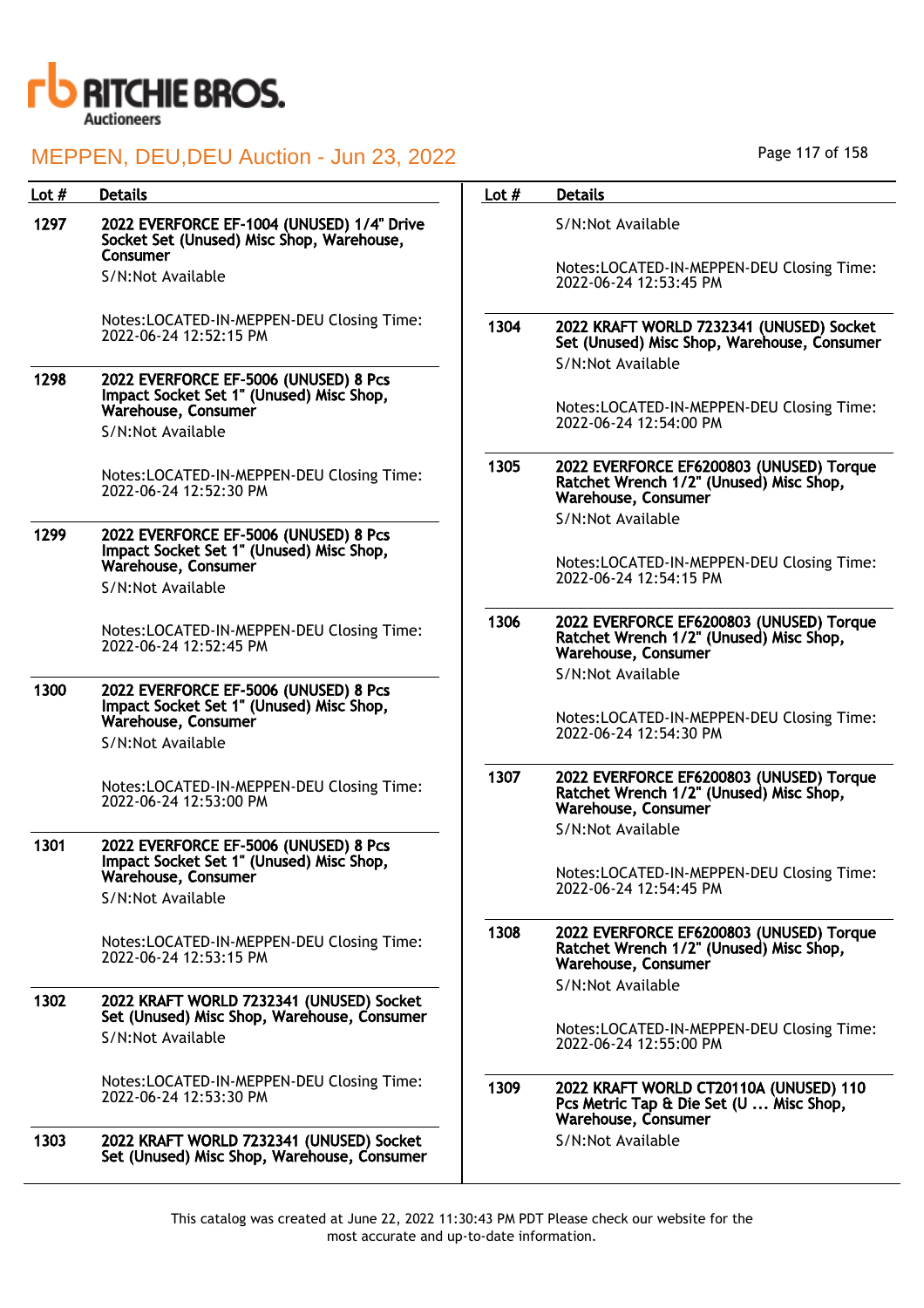

| Lot $#$ | <b>Details</b>                                                                                            | Lot $#$ | <b>Details</b>                                                                                               |
|---------|-----------------------------------------------------------------------------------------------------------|---------|--------------------------------------------------------------------------------------------------------------|
|         | Notes:LOCATED-IN-MEPPEN-DEU Closing Time:<br>2022-06-24 12:55:15 PM                                       |         | Flexible Ratchet Combination Wr  Misc Shop,<br>Warehouse, Consumer<br>S/N:Not Available                      |
| 1310    | 2022 KRAFT WORLD CT20110A (UNUSED) 110<br>Pcs Metric Tap & Die Set (U  Misc Shop,<br>Warehouse, Consumer  |         | Notes:LOCATED-IN-MEPPEN-DEU Closing Time:<br>2022-06-24 12:57:00 PM                                          |
|         | S/N:Not Available                                                                                         |         |                                                                                                              |
|         | Notes:LOCATED-IN-MEPPEN-DEU Closing Time:<br>2022-06-24 12:55:30 PM                                       | 1317    | 2022 WELGTEK - CUBE CT129401 (UNUSED)<br>Socket Set (1/4" & 1/2") (Unused) Misc Shop,<br>Warehouse, Consumer |
|         |                                                                                                           |         | S/N:Not Available                                                                                            |
| 1311    | 2022 CROWNMAN 413320 (UNUSED) Tap&Die<br>Set (Unused) Misc Shop, Warehouse, Consumer<br>S/N:Not Available |         | Notes:LOCATED-IN-MEPPEN-DEU Closing Time:<br>2022-06-24 12:57:15 PM                                          |
|         | Notes:LOCATED-IN-MEPPEN-DEU Closing Time:<br>2022-06-24 12:55:45 PM                                       | 1318    | 2022 WELGTEK - CUBE CT129401 (UNUSED)<br>Socket Set (1/4" & 1/2") (Unused) Misc Shop,<br>Warehouse, Consumer |
| 1312    | 2022 CROWNMAN 413320 (UNUSED) Tap&Die<br>Set (Unused) Misc Shop, Warehouse, Consumer                      |         | S/N:Not Available                                                                                            |
|         | S/N:Not Available                                                                                         |         | Notes:LOCATED-IN-MEPPEN-DEU Closing Time:<br>2022-06-24 12:57:30 PM                                          |
|         | Notes:LOCATED-IN-MEPPEN-DEU Closing Time:<br>2022-06-24 12:56:00 PM                                       | 1319    | 2022 WELGTEK - CUBE CT14100A (UNUSED)<br>Screwdriver Bit 100 Pcs (Unused) Misc Shop,<br>Warehouse, Consumer  |
| 1313    | 2022 CROWNMAN 413320 (UNUSED) Tap&Die<br>Set (Unused) Misc Shop, Warehouse, Consumer<br>S/N:Not Available |         | S/N:Not Available                                                                                            |
|         | Notes:LOCATED-IN-MEPPEN-DEU Closing Time:                                                                 |         | Notes:LOCATED-IN-MEPPEN-DEU Closing Time:<br>2022-06-24 12:57:45 PM                                          |
|         | 2022-06-24 12:56:15 PM                                                                                    | 1320    | 2022 WELGTEK - CUBE CT14100A (UNUSED)                                                                        |
| 1314    | 2022 WELGTEK - CUBE CT122205 (UNUSED)                                                                     |         | Screwdriver Bit 100 Pcs (Unused) Misc Shop,<br>Warehouse, Consumer                                           |
|         | Flexible Ratchet Combination Wr  Misc Shop,<br>Warehouse, Consumer                                        |         | S/N:Not Available                                                                                            |
|         | S/N:Not Available                                                                                         |         | Notes:LOCATED-IN-MEPPEN-DEU Closing Time:                                                                    |
|         | Notes:LOCATED-IN-MEPPEN-DEU Closing Time:                                                                 |         | 2022-06-24 12:58:00 PM                                                                                       |
|         | 2022-06-24 12:56:30 PM                                                                                    | 1321    | 2022 WELGTEK - CUBE CT144101 (UNUSED)                                                                        |
| 1315    | 2022 WELGTEK - CUBE CT122205 (UNUSED)<br>Flexible Ratchet Combination Wr  Misc Shop,                      |         | Power Bit Set 41 Pcs (Unused) Misc Shop,<br>Warehouse, Consumer                                              |
|         | Warehouse, Consumer                                                                                       |         | S/N:Not Available                                                                                            |
|         | S/N:Not Available                                                                                         |         | Notes:LOCATED-IN-MEPPEN-DEU Closing Time:<br>2022-06-24 12:58:15 PM                                          |
|         | Notes:LOCATED-IN-MEPPEN-DEU Closing Time:<br>2022-06-24 12:56:45 PM                                       |         |                                                                                                              |
| 1316    | 2022 WELGTEK - CUBE CT122205 (UNUSED)                                                                     | 1322    | 2022 WELGTEK - CUBE CT144101 (UNUSED)<br>Power Bit Set 41 Pcs (Unused) Misc Shop,<br>Warehouse, Consumer     |

Page 118 of 158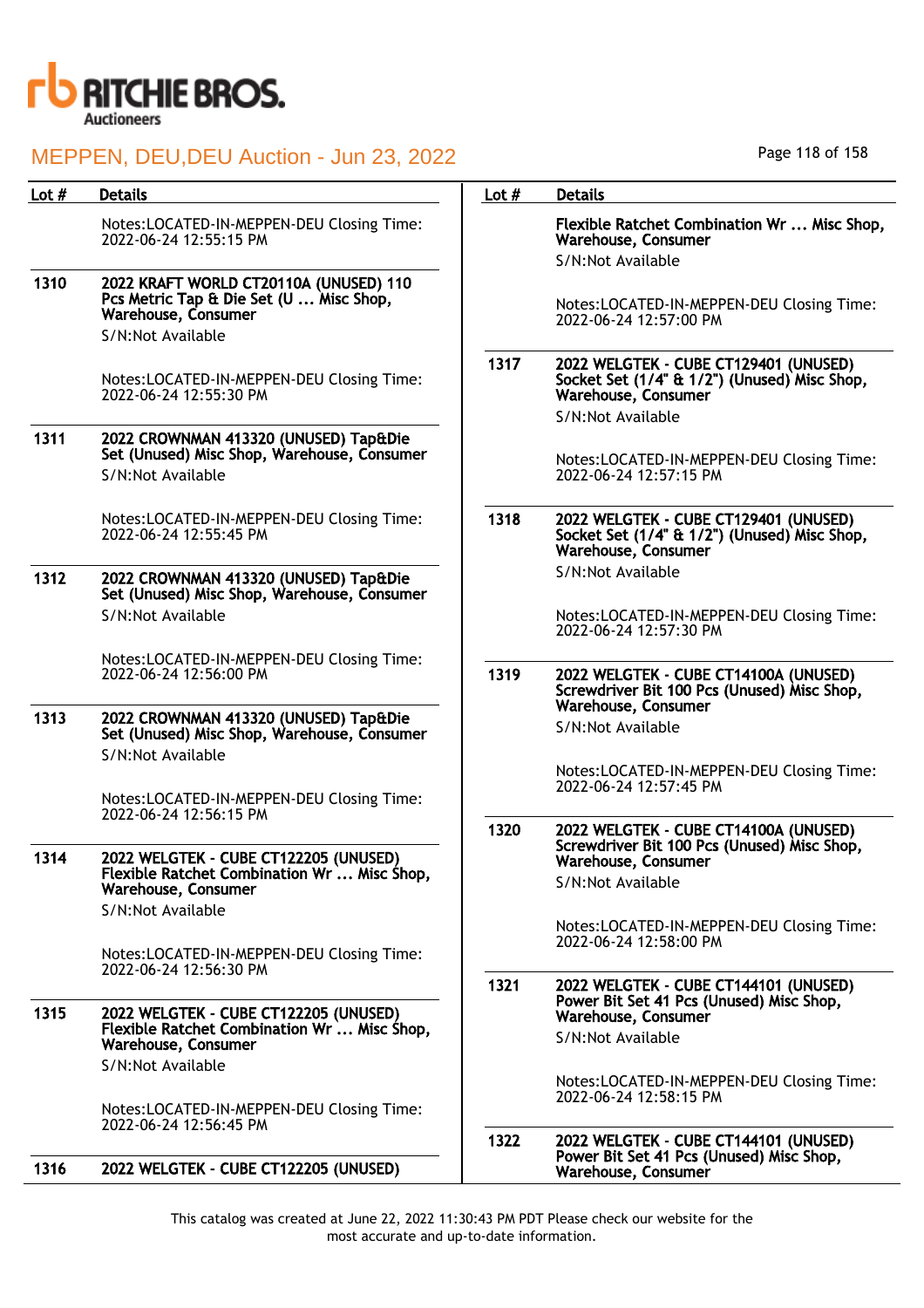

|                                                                                                                               |                                                                                                                                                                                                                                            | <b>Details</b>                                                                                                                |
|-------------------------------------------------------------------------------------------------------------------------------|--------------------------------------------------------------------------------------------------------------------------------------------------------------------------------------------------------------------------------------------|-------------------------------------------------------------------------------------------------------------------------------|
| S/N:Not Available                                                                                                             |                                                                                                                                                                                                                                            |                                                                                                                               |
| Notes:LOCATED-IN-MEPPEN-DEU Closing Time:<br>2022-06-24 12:58:30 PM                                                           |                                                                                                                                                                                                                                            | Notes:LOCATED-IN-MEPPEN-DEU Closing Time:<br>2022-06-24 01:00:00 PM                                                           |
| 2022 KRAFT WORLD 6732136 (UNUSED) Labor<br>Saving Wrench (Unused) Misc Shop, Warehouse,<br>Consumer                           | 1329                                                                                                                                                                                                                                       | 2022 KRAFT WORLD CT093002 (UNUSED)<br>Electric Hammer Drill Set 27 Pc  Misc Shop,<br>Warehouse, Consumer<br>S/N:Not Available |
| S/N:Not Available                                                                                                             |                                                                                                                                                                                                                                            |                                                                                                                               |
| Notes:LOCATED-IN-MEPPEN-DEU Closing Time:<br>2022-06-24 12:58:45 PM                                                           |                                                                                                                                                                                                                                            | Notes:LOCATED-IN-MEPPEN-DEU Closing Time:<br>2022-06-24 01:00:15 PM                                                           |
| 2022 KRAFT WORLD 6732136 (UNUSED) Labor<br>Saving Wrench (Unused) Misc Shop, Warehouse,                                       | 1330                                                                                                                                                                                                                                       | 2022 KRAFT WORLD CT090112 (UNUSED) 12V<br>Cordless Drill Set With Li-  Misc Shop,<br>Warehouse, Consumer<br>S/N:Not Available |
|                                                                                                                               |                                                                                                                                                                                                                                            |                                                                                                                               |
| Notes:LOCATED-IN-MEPPEN-DEU Closing Time:                                                                                     |                                                                                                                                                                                                                                            | Notes:LOCATED-IN-MEPPEN-DEU Closing Time:<br>2022-06-24 01:00:30 PM                                                           |
| 2022 WELGTEK - CUBE CT122501 (UNUSED) 3/4"                                                                                    | 1331                                                                                                                                                                                                                                       | 2022 KRAFT WORLD CT090112 (UNUSED) 12V<br>Cordless Drill Set With Li-  Misc Shop,<br>Warehouse, Consumer                      |
| Warehouse, Consumer                                                                                                           |                                                                                                                                                                                                                                            | S/N:Not Available                                                                                                             |
|                                                                                                                               |                                                                                                                                                                                                                                            |                                                                                                                               |
| Notes:LOCATED-IN-MEPPEN-DEU Closing Time:<br>2022-06-24 12:59:15 PM                                                           |                                                                                                                                                                                                                                            | Notes:LOCATED-IN-MEPPEN-DEU Closing Time:<br>2022-06-24 01:00:45 PM                                                           |
| 2022 WELGTEK - CUBE CT122501 (UNUSED) 3/4"<br>Socket Wrench Set (Unused) Misc Shop,                                           | 1332                                                                                                                                                                                                                                       | 2022 KRAFT WORLD CT091001 (UNUSED) 24V<br>Impact Wrench Set (Unused) Misc Shop,<br>Warehouse, Consumer                        |
|                                                                                                                               |                                                                                                                                                                                                                                            | S/N:Not Available                                                                                                             |
| Notes:LOCATED-IN-MEPPEN-DEU Closing Time:                                                                                     |                                                                                                                                                                                                                                            | Notes:LOCATED-IN-MEPPEN-DEU Closing Time:<br>2022-06-24 01:01:00 PM                                                           |
| 2022 KRAFT WORLD CT093002 (UNUSED)                                                                                            | 1333                                                                                                                                                                                                                                       | 2022 KRAFT WORLD CT091001 (UNUSED) 24V<br>Impact Wrench Set (Unused) Misc Shop,<br>Warehouse, Consumer                        |
| Warehouse, Consumer                                                                                                           |                                                                                                                                                                                                                                            | S/N:Not Available                                                                                                             |
| S/N:Not Available                                                                                                             |                                                                                                                                                                                                                                            |                                                                                                                               |
| Notes:LOCATED-IN-MEPPEN-DEU Closing Time:<br>2022-06-24 12:59:45 PM                                                           |                                                                                                                                                                                                                                            | Notes:LOCATED-IN-MEPPEN-DEU Closing Time:<br>2022-06-24 01:01:15 PM                                                           |
| 2022 KRAFT WORLD CT093002 (UNUSED)<br>Electric Hammer Drill Set 27 Pc  Misc Shop,<br>Warehouse, Consumer<br>S/N:Not Available | 1334                                                                                                                                                                                                                                       | 2022 WELGTEK - CUBE CT090302 (UNUSED)<br>Demolition Hammer (Unused) Misc Shop,<br>Warehouse, Consumer<br>S/N:Not Available    |
|                                                                                                                               | Consumer<br>S/N:Not Available<br>2022-06-24 12:59:00 PM<br>Socket Wrench Set (Unused) Misc Shop,<br>S/N:Not Available<br>Warehouse, Consumer<br>S/N:Not Available<br>2022-06-24 12:59:30 PM<br>Electric Hammer Drill Set 27 Pc  Misc Shop, |                                                                                                                               |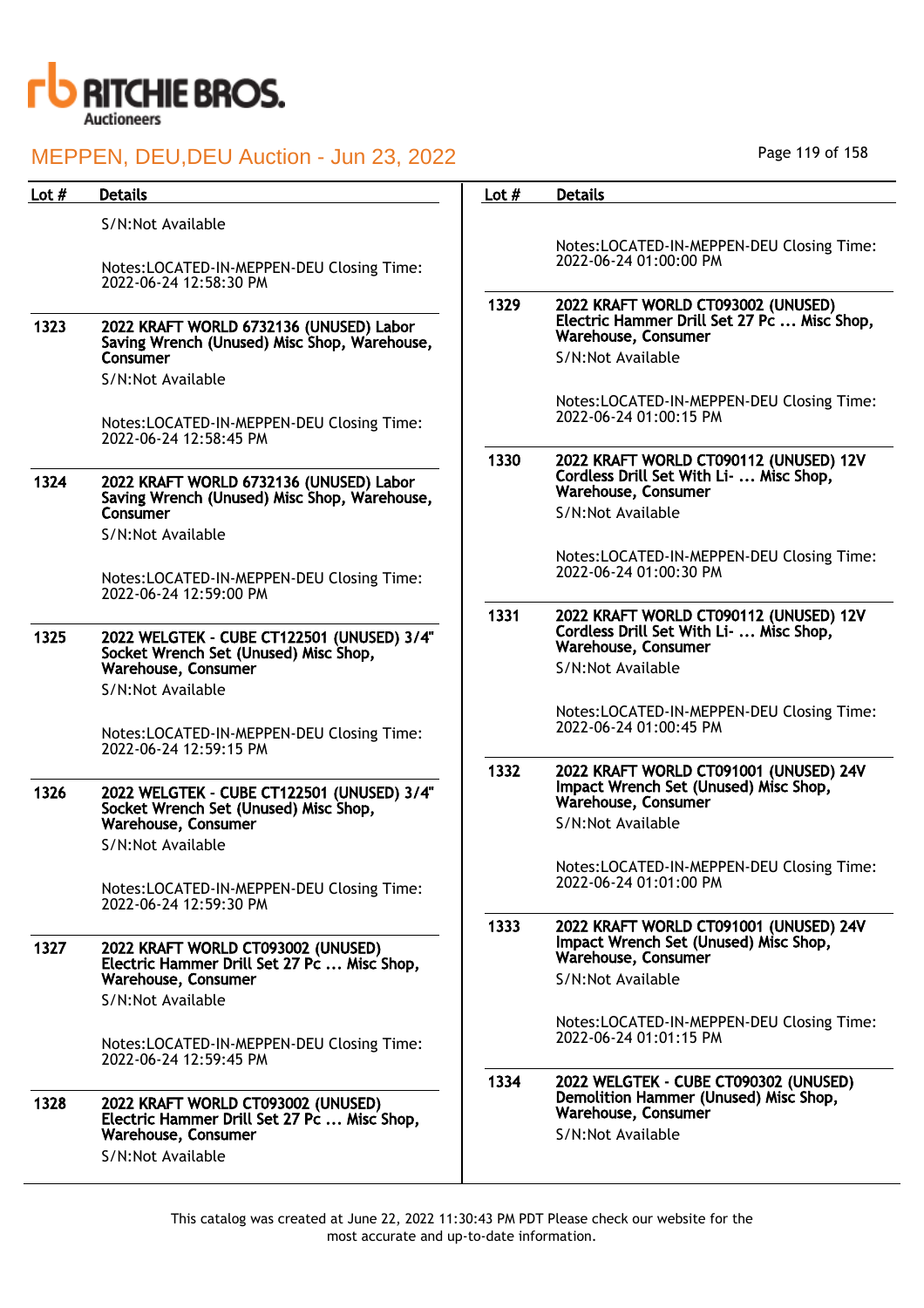

| Lot $#$ | <b>Details</b>                                                                                             | Lot $#$ | <b>Details</b>                                                                                             |
|---------|------------------------------------------------------------------------------------------------------------|---------|------------------------------------------------------------------------------------------------------------|
|         | Notes:LOCATED-IN-MEPPEN-DEU Closing Time:                                                                  |         |                                                                                                            |
|         | 2022-06-24 01:01:30 PM                                                                                     | 1341    | 2022 EVERFORCE EF-2007 Misc Shop,<br>Warehouse, Consumer                                                   |
| 1335    | 2022 WELGTEK - CUBE CT090302 (UNUSED)<br>Demolition Hammer (Unused) Misc Shop,<br>Warehouse, Consumer      |         | S/N:Not Available                                                                                          |
|         | S/N:Not Available                                                                                          |         | Notes:LOCATED-IN-MEPPEN-DEU Closing Time:<br>2022-06-24 01:03:15 PM                                        |
|         | Notes:LOCATED-IN-MEPPEN-DEU Closing Time:<br>2022-06-24 01:01:45 PM                                        | 1342    | 2022 EVERFORCE EF-2007 Misc Shop,<br>Warehouse, Consumer                                                   |
| 1336    | 2022 WELGTEK - CUBE CT090116 (UNUSED)                                                                      |         | S/N:Not Available                                                                                          |
|         | Cordless Angle Grinder (Unused) Misc Shop,<br>Warehouse, Consumer<br>S/N:Not Available                     |         | Notes:LOCATED-IN-MEPPEN-DEU Closing Time:<br>2022-06-24 01:03:30 PM                                        |
|         |                                                                                                            |         |                                                                                                            |
|         | Notes:LOCATED-IN-MEPPEN-DEU Closing Time:<br>2022-06-24 01:02:00 PM                                        | 1343    | 2022 EVERFORCE EF-2007 Misc Shop,<br>Warehouse, Consumer                                                   |
|         |                                                                                                            |         | S/N:Not Available                                                                                          |
| 1337    | 2022 WELGTEK - CUBE CT090116 (UNUSED)<br>Cordless Angle Grinder (Unused) Misc Shop,<br>Warehouse, Consumer |         | Notes:LOCATED-IN-MEPPEN-DEU Closing Time:<br>2022-06-24 01:03:45 PM                                        |
|         | S/N:Not Available                                                                                          | 1344    | 2022 EVERFORCE EF-2007 Misc Shop,<br>Warehouse, Consumer                                                   |
|         | Notes:LOCATED-IN-MEPPEN-DEU Closing Time:<br>2022-06-24 01:02:15 PM                                        |         | S/N:Not Available                                                                                          |
| 1338    | 2022 WELGTEK - CUBE CT090116 (UNUSED)<br>Cordless Angle Grinder (Unused) Misc Shop,<br>Warehouse, Consumer |         | Notes:LOCATED-IN-MEPPEN-DEU Closing Time:<br>2022-06-24 01:04:00 PM                                        |
|         | S/N:Not Available                                                                                          | 1345    | 2022 EVERFORCE EF-2007 Misc Shop,<br>Warehouse, Consumer                                                   |
|         | Notes:LOCATED-IN-MEPPEN-DEU Closing Time:<br>2022-06-24 01:02:30 PM                                        |         | S/N:Not Available                                                                                          |
| 1339    | 2022 WELGTEK - CUBE CT090116 (UNUSED)<br>Cordless Angle Grinder (Unused) Misc Shop,                        |         | Notes:LOCATED-IN-MEPPEN-DEU Closing Time:<br>2022-06-24 01:04:15 PM                                        |
|         | Warehouse, Consumer<br>S/N:Not Available                                                                   | 1346    | 2022 KRAFT WORLD CT128502 (UNUSED) Tool<br>Metal Box With Tools (Unused) Misc Shop,<br>Warehouse, Consumer |
|         | Notes:LOCATED-IN-MEPPEN-DEU Closing Time:<br>2022-06-24 01:02:45 PM                                        |         | S/N:Not Available                                                                                          |
| 1340    | 2022 EVERFORCE EF-2007 Misc Shop,<br>Warehouse, Consumer                                                   |         | Notes:LOCATED-IN-MEPPEN-DEU Closing Time:<br>2022-06-24 01:04:30 PM                                        |
|         | S/N:Not Available                                                                                          | 1347    | 2022 KRAFT WORLD CT128502 (UNUSED) Tool<br>Metal Box With Tools (Unused) Misc Shop,                        |
|         | Notes:LOCATED-IN-MEPPEN-DEU Closing Time:<br>2022-06-24 01:03:00 PM                                        |         | Warehouse, Consumer<br>S/N:Not Available                                                                   |

Page 120 of 158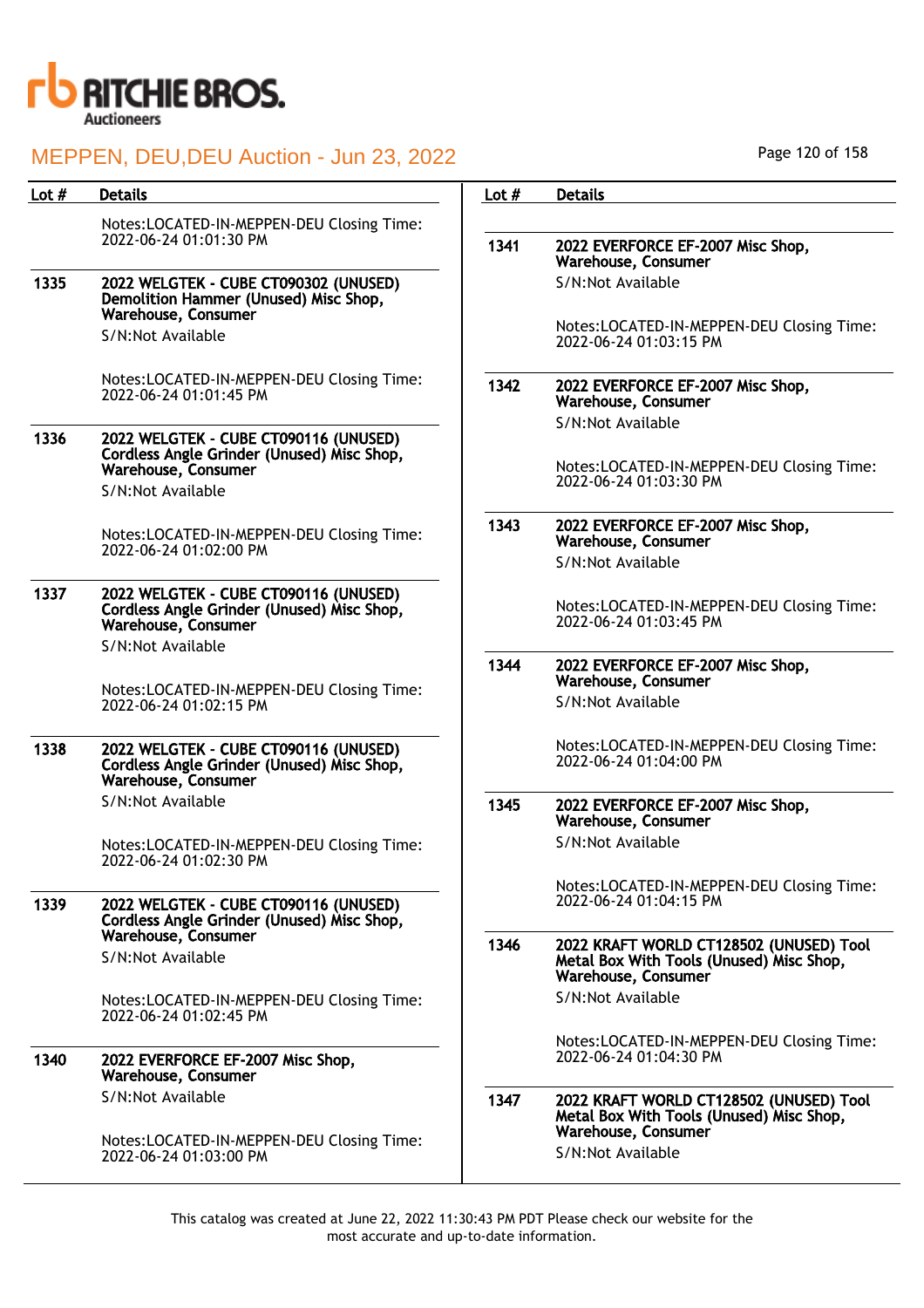

| Lot $#$ | <b>Details</b>                                                                                             | Lot $#$ | <b>Details</b>                                                                                      |
|---------|------------------------------------------------------------------------------------------------------------|---------|-----------------------------------------------------------------------------------------------------|
|         | Notes:LOCATED-IN-MEPPEN-DEU Closing Time:<br>2022-06-24 01:04:45 PM                                        | 1354    | 2022 WELGTEK - CUBE CT187023 (UNUSED) Tool<br>Set Combination Wrench In  Misc Shop,                 |
| 1348    | 2022 KRAFT WORLD CT128502 (UNUSED) Tool<br>Metal Box With Tools (Unused) Misc Shop,<br>Warehouse, Consumer |         | Warehouse, Consumer<br>S/N:Not Available                                                            |
|         | S/N:Not Available                                                                                          |         | Notes:LOCATED-IN-MEPPEN-DEU Closing Time:<br>2022-06-24 01:06:30 PM                                 |
|         | Notes:LOCATED-IN-MEPPEN-DEU Closing Time:<br>2022-06-24 01:05:00 PM                                        | 1355    | 2022 WELGTEK - CUBE CT187023 (UNUSED) Tool<br>Set Combination Wrench In  Misc Shop,                 |
| 1349    | 2022 KRAFT WORLD CT128502 (UNUSED) Tool<br>Metal Box With Tools (Unused) Misc Shop,<br>Warehouse, Consumer |         | Warehouse, Consumer<br>S/N:Not Available                                                            |
|         | S/N:Not Available                                                                                          |         | Notes:LOCATED-IN-MEPPEN-DEU Closing Time:<br>2022-06-24 01:06:45 PM                                 |
|         | Notes:LOCATED-IN-MEPPEN-DEU Closing Time:<br>2022-06-24 01:05:15 PM                                        | 1356    | 2022 WELGTEK - CUBE CT187023 (UNUSED) Tool<br>Set Combination Wrench In  Misc Shop,                 |
| 1350    | 2022 KRAFT WORLD CT128502 (UNUSED) Tool<br>Metal Box With Tools (Unused) Misc Shop,<br>Warehouse, Consumer |         | Warehouse, Consumer<br>S/N:Not Available                                                            |
|         | S/N:Not Available                                                                                          |         | Notes:LOCATED-IN-MEPPEN-DEU Closing Time:<br>2022-06-24 01:07:00 PM                                 |
|         | Notes:LOCATED-IN-MEPPEN-DEU Closing Time:<br>2022-06-24 01:05:30 PM                                        | 1357    | 2022 EVERFORCE WL-84 (UNUSED) Stainless<br>Steel Cabinet 84" (Un  Misc Shop, Warehouse,             |
| 1351    | 2022 KRAFT WORLD CT128502 (UNUSED) Tool<br>Metal Box With Tools (Unused) Misc Shop,<br>Warehouse, Consumer |         | Consumer<br>S/N:Not Available                                                                       |
|         | S/N:Not Available                                                                                          |         | Notes:LOCATED-IN-MEPPEN-DEU Closing Time:<br>2022-06-24 01:07:15 PM                                 |
|         | Notes:LOCATED-IN-MEPPEN-DEU Closing Time:<br>2022-06-24 01:05:45 PM                                        |         |                                                                                                     |
| 1352    | 2022 WELGTEK - CUBE CT187023 (UNUSED) Tool                                                                 | 1358    | 2022 EVERFORCE WL-84 (UNUSED) Stainless<br>Steel Cabinet 84" (Un  Misc Shop, Warehouse,<br>Consumer |
|         | Set Combination Wrench In  Misc Shop,<br>Warehouse, Consumer                                               |         | S/N:Not Available                                                                                   |
|         | S/N:Not Available                                                                                          |         | Notes:LOCATED-IN-MEPPEN-DEU Closing Time:<br>2022-06-24 01:07:30 PM                                 |
|         | Notes:LOCATED-IN-MEPPEN-DEU Closing Time:<br>2022-06-24 01:06:00 PM                                        | 1359    | 2022 SUNLI GDS120 (UNUSED) Wire Container<br>(Unused) Misc Shop, Warehouse, Consumer                |
| 1353    | 2022 WELGTEK - CUBE CT187023 (UNUSED) Tool<br>Set Combination Wrench In  Misc Shop,<br>Warehouse, Consumer |         | S/N:Not Available                                                                                   |
|         | S/N:Not Available                                                                                          |         | Notes:LOCATED-IN-MEPPEN-DEU Closing Time:<br>2022-06-24 01:07:45 PM                                 |
|         | Notes:LOCATED-IN-MEPPEN-DEU Closing Time:<br>2022-06-24 01:06:15 PM                                        | 1360    | 2022 STRONG-SPORTS ES002 (UNUSED) Electric                                                          |

Page 121 of 158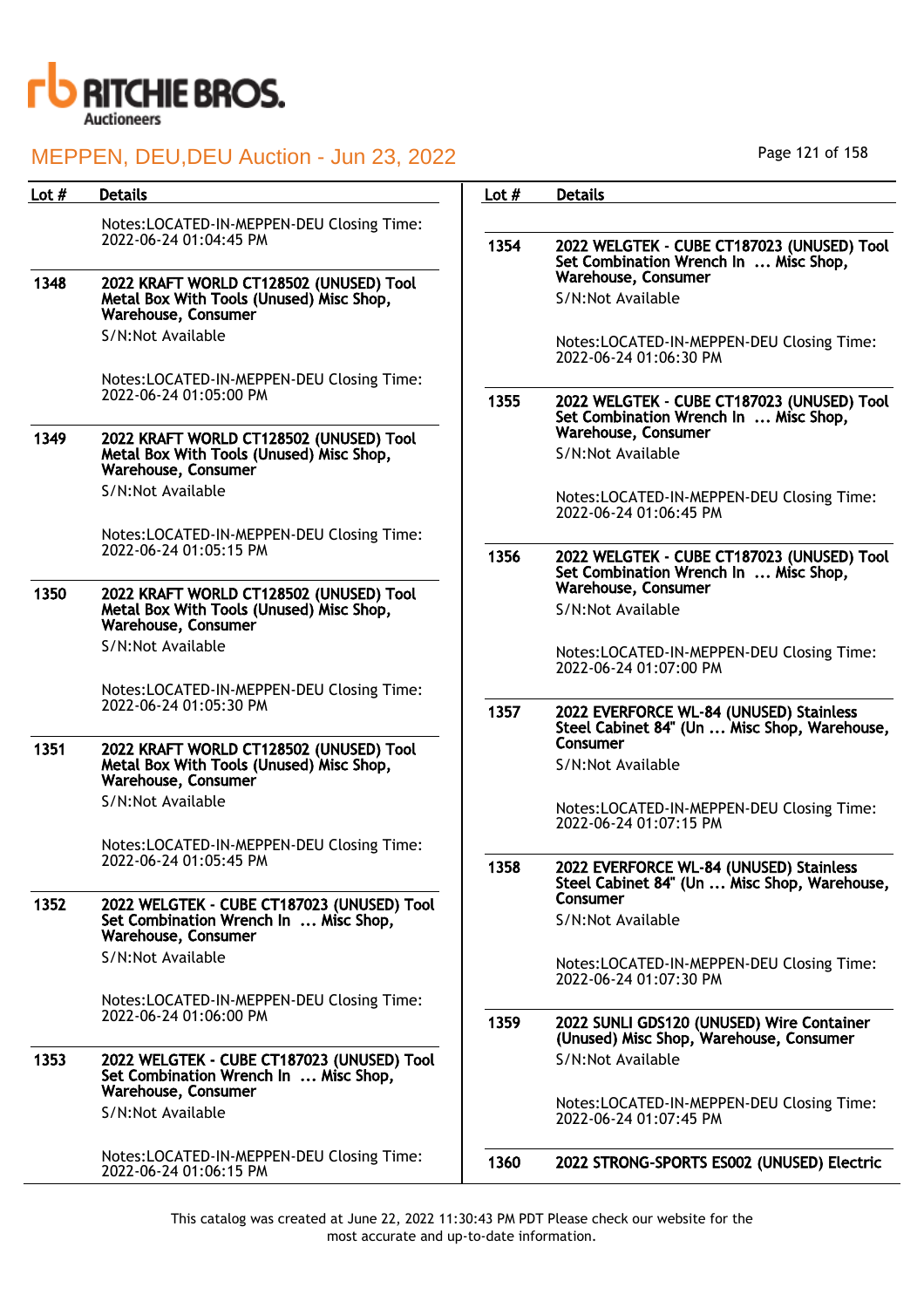

| Lot $#$ | <b>Details</b>                                                                                                          | Lot $#$ | <b>Details</b>                                                                                               |
|---------|-------------------------------------------------------------------------------------------------------------------------|---------|--------------------------------------------------------------------------------------------------------------|
|         | Scooter (Unused) Misc Shop, Warehouse,<br>Consumer                                                                      |         | S/N:Not Available                                                                                            |
|         | S/N:Not Available                                                                                                       |         | Notes:LOCATED-IN-MEPPEN-DEU Closing Time:<br>2022-06-24 01:09:30 PM                                          |
|         | Notes:LOCATED-IN-MEPPEN-DEU Closing Time:                                                                               |         |                                                                                                              |
|         | 2022-06-24 01:08:00 PM                                                                                                  | 1367    | 2022 STRONG-SPORTS DB002 (UNUSED) Gasoline<br>Dirt Bike 49Cc (Unused) Misc Shop, Warehouse,<br>Consumer      |
| 1361    | 2022 STRONG-SPORTS ES002 (UNUSED) Electric<br>Scooter (Unused) Misc Shop, Warehouse,<br>Consumer                        |         | S/N:Not Available                                                                                            |
|         | S/N:Not Available                                                                                                       |         | Notes:LOCATED-IN-MEPPEN-DEU Closing Time:                                                                    |
|         |                                                                                                                         |         | 2022-06-24 01:09:45 PM                                                                                       |
|         | Notes:LOCATED-IN-MEPPEN-DEU Closing Time:<br>2022-06-24 01:08:15 PM                                                     | 1368    | 2022 STRONG-SPORTS DB002 (UNUSED) Gasoline<br>Dirt Bike 49Cc (Unused) Misc Shop, Warehouse,                  |
| 1362    | 2022 STRONG-SPORTS ES013 (UNUSED) Balance                                                                               |         | Consumer                                                                                                     |
|         | Scooter (Unused) Misc Shop, Warehouse,<br>Consumer                                                                      |         | S/N:Not Available                                                                                            |
|         | S/N:Not Available                                                                                                       |         | Notes:LOCATED-IN-MEPPEN-DEU Closing Time:<br>2022-06-24 01:10:00 PM                                          |
|         | Notes:LOCATED-IN-MEPPEN-DEU Closing Time:<br>2022-06-24 01:08:30 PM                                                     |         |                                                                                                              |
|         |                                                                                                                         | 1369    | 2022 CCTV (UNUSED) Security Recording System<br>(Unused) Misc Shop, Warehouse, Consumer                      |
| 1363    | 2022 STRONG-SPORTS ES013 (UNUSED) Balance<br>Scooter (Unused) Misc Shop, Warehouse,<br>Consumer                         |         | S/N:Not Available                                                                                            |
|         | S/N:Not Available                                                                                                       |         | Notes:LOCATED-IN-MEPPEN-DEU Closing Time:<br>2022-06-24 01:10:15 PM                                          |
|         | Notes:LOCATED-IN-MEPPEN-DEU Closing Time:<br>2022-06-24 01:08:45 PM                                                     | 1370    | 2022 CCTV (UNUSED) Security Recording System<br>(Unused) Misc Shop, Warehouse, Consumer                      |
| 1364    |                                                                                                                         |         | S/N:Not Available                                                                                            |
|         | 2022 STRONG-SPORTS ATV-6 (UNUSED) Gasoline<br>Quad 49Cc (Unused) Misc Shop, Warehouse,<br>Consumer<br>S/N:Not Available |         | Notes:LOCATED-IN-MEPPEN-DEU Closing Time:<br>2022-06-24 01:10:30 PM                                          |
|         | Notes:LOCATED-IN-MEPPEN-DEU Closing Time:<br>2022-06-24 01:09:00 PM                                                     | 1371    | 2022 CCTV (UNUSED) Security Recording System<br>(Unused) Misc Shop, Warehouse, Consumer<br>S/N:Not Available |
| 1365    | 2022 STRONG-SPORTS ATV-6 (UNUSED) Gasoline<br>Quad 49Cc (Unused) Misc Shop, Warehouse,<br>Consumer                      |         | Notes:LOCATED-IN-MEPPEN-DEU Closing Time:<br>2022-06-24 01:10:45 PM                                          |
|         | S/N:Not Available                                                                                                       |         |                                                                                                              |
|         | Notes:LOCATED-IN-MEPPEN-DEU Closing Time:<br>2022-06-24 01:09:15 PM                                                     | 1372    | 2022 CCTV (UNUSED) Security Recording System<br>(Unused) Misc Shop, Warehouse, Consumer<br>S/N:Not Available |
| 1366    | 2022 STRONG-SPORTS DB002 (UNUSED) Gasoline<br>Dirt Bike 49Cc (Unused) Misc Shop, Warehouse,<br>Consumer                 |         | Notes:LOCATED-IN-MEPPEN-DEU Closing Time:<br>2022-06-24 01:11:00 PM                                          |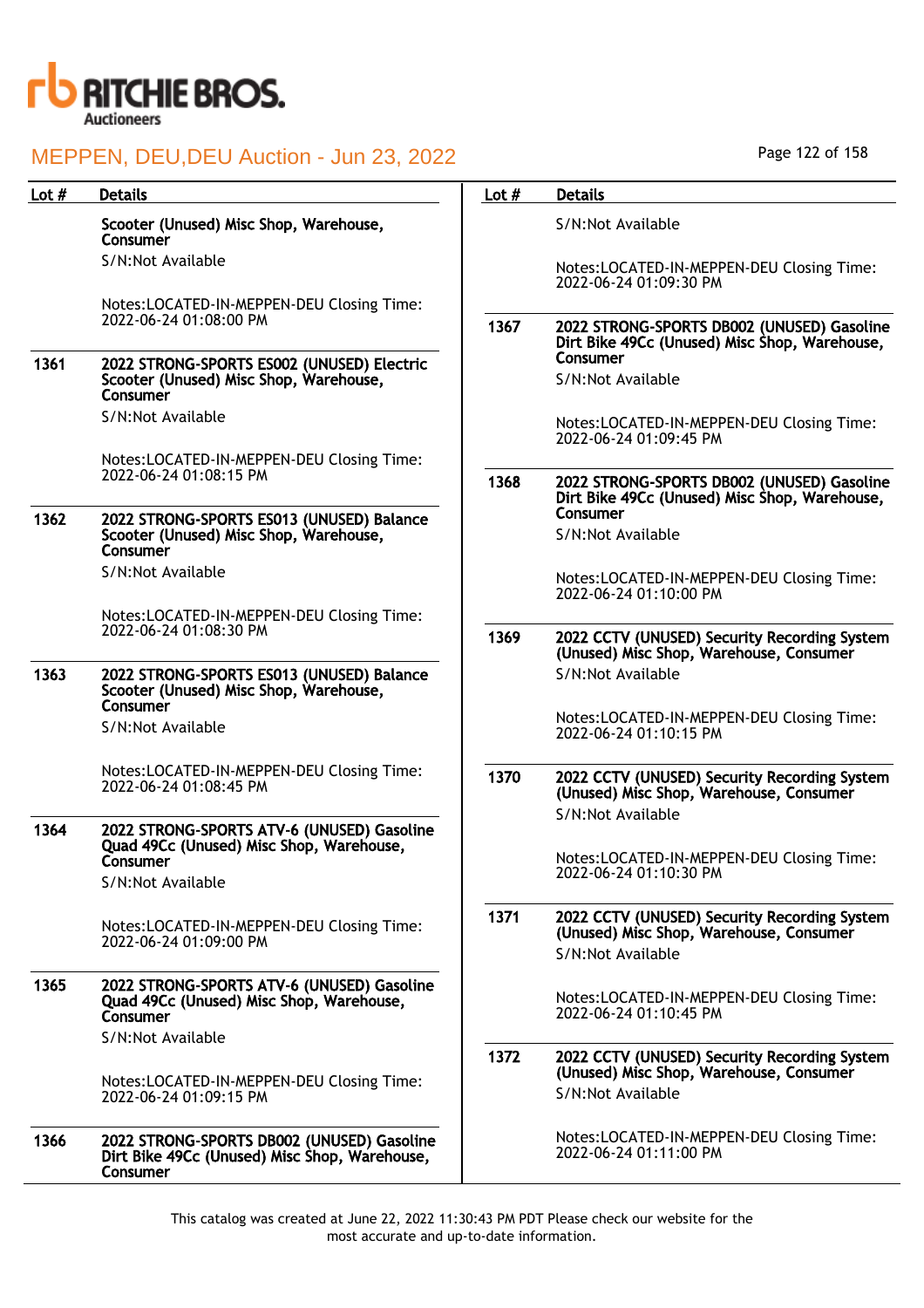

| Lot $#$ | <b>Details</b>                                                                                                 | Lot $#$ | <b>Details</b>                                                      |
|---------|----------------------------------------------------------------------------------------------------------------|---------|---------------------------------------------------------------------|
| 1373    | 2022 ROYAL SWISS 6731825 (UNUSED) Cordless<br>Vacuum Cleanwr (Unused) Misc Shop,<br><b>Warehouse, Consumer</b> |         | Notes:LOCATED-IN-MEPPEN-DEU Closing Time:<br>2022-06-24 01:12:30 PM |
|         | S/N:Not Available                                                                                              | 1379    | 2022 ERDMANN ER9500 (UNUSED) Gen Set (<10<br>Kw Or 12.5 Kva)        |
|         | Notes:LOCATED-IN-MEPPEN-DEU Closing Time:                                                                      |         | S/N:Not Available                                                   |
|         | 2022-06-24 01:11:15 PM                                                                                         |         | C/W:3x230V, 1x380V, 6.5HP, Petrol                                   |
| 1374    | 2022 ROYAL SWISS 6731825 (UNUSED) Cordless<br>Vacuum Cleanwr (Unused) Misc Shop,<br>Warehouse, Consumer        |         | Notes:LOCATED-IN-MEPPEN-DEU Closing Time:<br>2022-06-24 01:12:45 PM |
|         | S/N:Not Available                                                                                              | 1380    | 2022 ERDMANN ER9500 (UNUSED) Gen Set (<10<br>Kw Or 12.5 Kva)        |
|         | Notes:LOCATED-IN-MEPPEN-DEU Closing Time:                                                                      |         | S/N:Not Available                                                   |
|         | 2022-06-24 01:11:30 PM                                                                                         |         | C/W:3x230V, 1x380V, 6.5HP, Petrol                                   |
|         |                                                                                                                |         |                                                                     |
| 1375    | 2022 FUGAMO LKZ-100-071 (UNUSED) Qty Of Air<br><b>Tools Hand Tools</b>                                         |         | Notes:LOCATED-IN-MEPPEN-DEU Closing Time:<br>2022-06-24 01:13:00 PM |
|         | S/N:Not Available                                                                                              |         |                                                                     |
|         | C/W:71PCS, 1/2" Air Impact Wrench, 3/8 Air<br>Ratchet Wrench, Air Hammer, Air Grinder,<br>Blow Gun, Tool Set   | 1381    | 2022 ERDMANN ER9500 (UNUSED) Gen Set (<10<br>Kw Or 12.5 Kva)        |
|         |                                                                                                                |         | S/N:Not Available                                                   |
|         | Notes:LOCATED-IN-MEPPEN-DEU Closing Time:<br>2022-06-24 01:11:45 PM                                            |         | C/W:3x230V, 1x380V, 6.5HP, Petrol                                   |
|         |                                                                                                                |         | Notes:LOCATED-IN-MEPPEN-DEU Closing Time:                           |
| 1376    | 2022 FUGAMO LKZ-100-071 (UNUSED) Qty Of Air<br><b>Tools Hand Tools</b>                                         |         | 2022-06-24 01:13:15 PM                                              |
|         | S/N:Not Available<br>C/W:71PCS, 1/2" Air Impact Wrench, 3/8 Air                                                | 1382    | 2022 ERDMANN ER9500 (UNUSED) Gen Set (<10<br>Kw Or 12.5 Kva)        |
|         | Ratchet Wrench, Air Hammer, Air Grinder,                                                                       |         | S/N:Not Available                                                   |
|         | Blow Gun, Tool Set                                                                                             |         | C/W:3x230V, 1x380V, 6.5HP, Petrol                                   |
|         | Notes:LOCATED-IN-MEPPEN-DEU Closing Time:<br>2022-06-24 01:12:00 PM                                            |         | Notes:LOCATED-IN-MEPPEN-DEU Closing Time:<br>2022-06-24 01:13:30 PM |
| 1377    | 2022 FUGAMO RFE-200-800 (UNUSED) Concrete<br><b>Vibrator</b>                                                   | 1383    | 2022 ERDMANN ER9500 (UNUSED) Gen Set (<10<br>Kw Or 12.5 Kva)        |
|         | S/N:Not Available                                                                                              |         | S/N:Not Available                                                   |
|         | $C/W:200$ cm                                                                                                   |         | C/W:3x230V, 1x380V, 6.5HP, Petrol                                   |
|         |                                                                                                                |         |                                                                     |
|         | Notes:LOCATED-IN-MEPPEN-DEU Closing Time:<br>2022-06-24 01:12:15 PM                                            |         | Notes:LOCATED-IN-MEPPEN-DEU Closing Time:<br>2022-06-24 01:13:45 PM |
| 1378    | 2022 FUGAMO RFE-200-800 (UNUSED) Concrete<br><b>Vibrator</b>                                                   | 1384    | 2022 ERDMANN ER9500 (UNUSED) Gen Set (<10<br>Kw Or 12.5 Kva)        |
|         | S/N:Not Available                                                                                              |         | S/N:Not Available                                                   |
|         | C/W:200 cm                                                                                                     |         | C/W:3x230V, 1x380V, 6.5HP, Petrol                                   |
|         |                                                                                                                |         |                                                                     |

This catalog was created at June 22, 2022 11:30:43 PM PDT Please check our website for the most accurate and up-to-date information.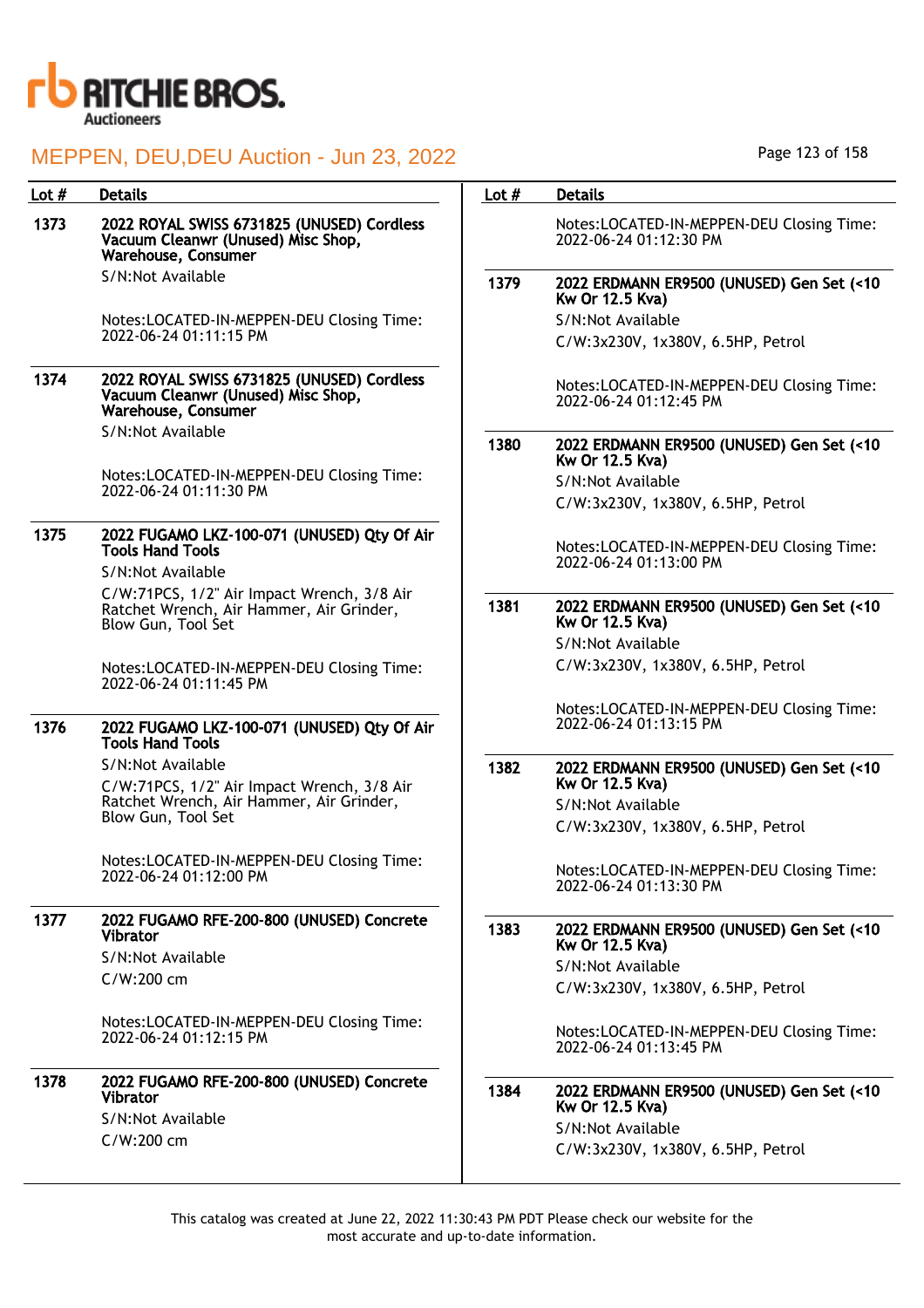

| Lot # | <b>Details</b>                                                           | Lot $#$ | <b>Details</b>                                                    |
|-------|--------------------------------------------------------------------------|---------|-------------------------------------------------------------------|
|       | Notes:LOCATED-IN-MEPPEN-DEU Closing Time:<br>2022-06-24 01:14:00 PM      |         | Notes:LOCATED-IN-MEPPEN-DEU Closing Tin<br>2022-06-24 01:15:30 PM |
| 1385  | 2022 ERDMANN ER9500 (UNUSED) Gen Set (<10<br>Kw Or 12.5 Kva)             | 1391    | 2022 HANSE H-2022XL (UNUSED) Roller Tool<br>Cabinet               |
|       | S/N:Not Available                                                        |         | S/N:Not Available                                                 |
|       | C/W:3x230V, 1x380V, 6.5HP, Petrol                                        |         | C/W:6 Drawers, 4 Drawers full                                     |
|       | Notes:LOCATED-IN-MEPPEN-DEU Closing Time:<br>2022-06-24 01:14:15 PM      |         | Notes:LOCATED-IN-MEPPEN-DEU Closing Tin<br>2022-06-24 01:15:45 PM |
| 1386  | 2022 ERDMANN ER9500 (UNUSED) Gen Set (<10<br>Kw Or 12.5 Kva)             | 1392    | 2022 HANSE H-2022XL (UNUSED) Roller Tool<br>Cabinet               |
|       | S/N:Not Available                                                        |         | S/N:Not Available                                                 |
|       | C/W:3x230V, 1x380V, 6.5HP, Petrol                                        |         | C/W:6 Drawers, 4 Drawers full                                     |
|       | Notes:LOCATED-IN-MEPPEN-DEU Closing Time:<br>2022-06-24 01:14:30 PM      |         | Notes:LOCATED-IN-MEPPEN-DEU Closing Tin<br>2022-06-24 01:16:00 PM |
| 1387  | 2022 HANSE H-2022XL (UNUSED) Roller Tool<br>Cabinet<br>S/N:Not Available | 1393    | 2022 PROFITOOL (UNUSED) Tool Box<br>S/N:Not Available             |
|       | C/W:6 Drawers, 4 Drawers full                                            |         | Notes:LOCATED-IN-MEPPEN-DEU Closing Tin<br>2022-06-24 01:16:15 PM |
|       | Notes:LOCATED-IN-MEPPEN-DEU Closing Time:<br>2022-06-24 01:14:45 PM      | 1394    | 2022 PROFITOOL (UNUSED) Tool Box                                  |
|       |                                                                          |         | S/N:Not Available                                                 |
| 1388  | 2022 HANSE H-2022XL (UNUSED) Roller Tool<br>Cabinet                      |         |                                                                   |
|       | S/N:Not Available                                                        |         | Notes:LOCATED-IN-MEPPEN-DEU Closing Tin<br>2022-06-24 01:16:30 PM |
|       | C/W:6 Drawers, 4 Drawers full                                            |         |                                                                   |
|       | Notes:LOCATED-IN-MEPPEN-DEU Closing Time:<br>2022-06-24 01:15:00 PM      | 1395    | 2022 PROFITOOL (UNUSED) Tool Box<br>S/N:Not Available             |
| 1389  | 2022 HANSE H-2022XL (UNUSED) Roller Tool<br><b>Cabinet</b>               |         | Notes:LOCATED-IN-MEPPEN-DEU Closing Tin<br>2022-06-24 01:16:45 PM |
|       | S/N:Not Available                                                        |         |                                                                   |
|       | C/W:6 Drawers, 4 Drawers full                                            | 1396    | 2022 PROFITOOL (UNUSED) Tool Box<br>S/N:Not Available             |
|       | Notes:LOCATED-IN-MEPPEN-DEU Closing Time:<br>2022-06-24 01:15:15 PM      |         | Notes:LOCATED-IN-MEPPEN-DEU Closing Tin<br>2022-06-24 01:17:00 PM |
| 1390  | 2022 HANSE H-2022XL (UNUSED) Roller Tool<br>Cabinet<br>S/N:Not Available | 1397    | 2022 PROFITOOL (UNUSED) Tool Box<br>S/N:Not Available             |
|       | C/W:6 Drawers, 4 Drawers full                                            |         | Notes:LOCATED-IN-MEPPEN-DEU Closing Tin                           |

This catalog was created at June 22, 2022 11:30:43 PM PDT Please check our website for the most accurate and up-to-date information.

Time:

Time:

Time:

Time:

Time:

Time:

Time:

Time: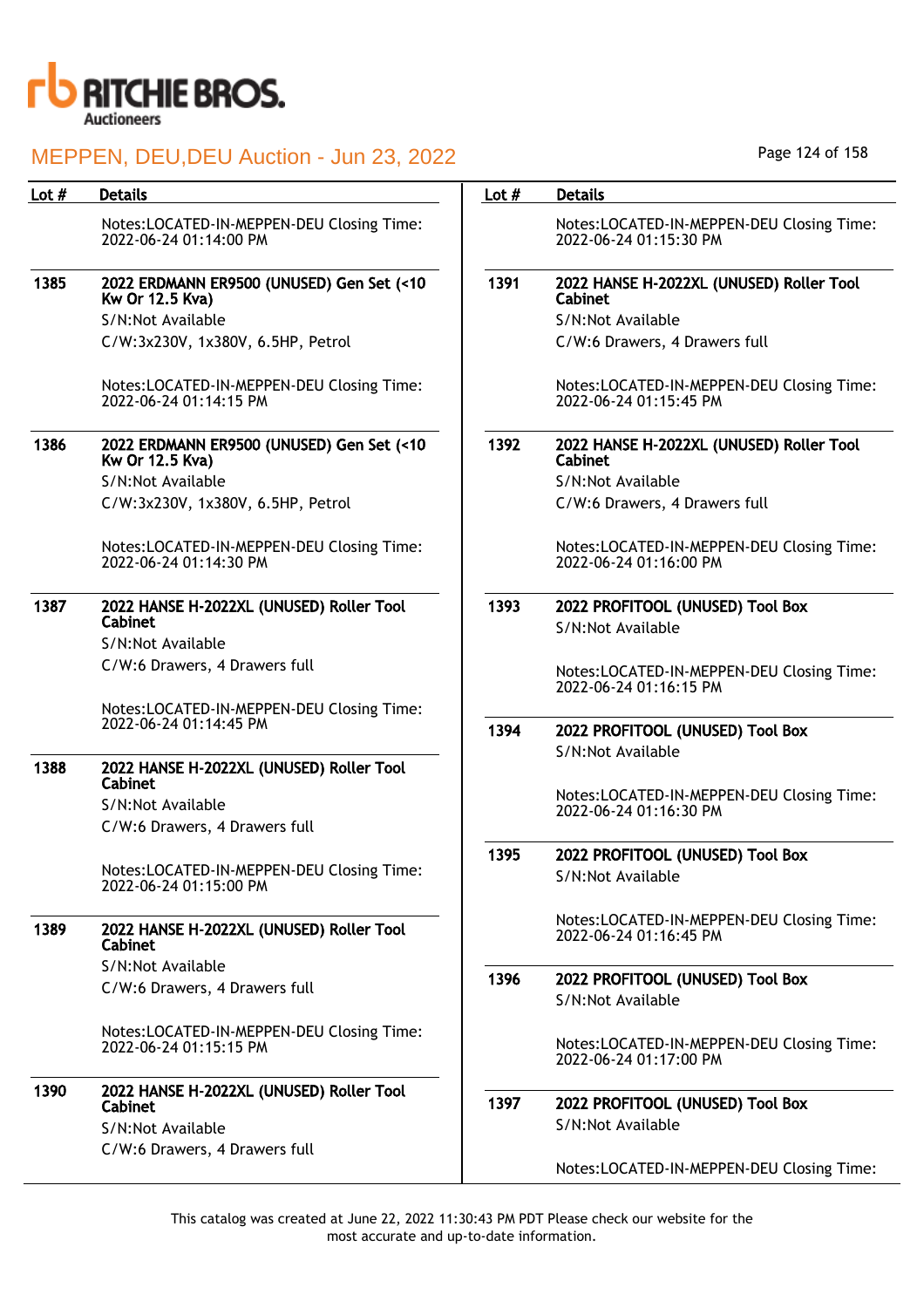

| Lot $#$ | <b>Details</b>                                                                    | Lot $#$ | <b>Details</b>                                                      |
|---------|-----------------------------------------------------------------------------------|---------|---------------------------------------------------------------------|
|         | 2022-06-24 01:17:15 PM                                                            |         | Notes:LOCATED-IN-MEPPEN-DEU Closing Time:<br>2022-06-24 01:18:45 PM |
| 1398    | 2022 PROFITOOL (UNUSED) Tool Box                                                  |         |                                                                     |
|         | S/N:Not Available                                                                 | 1404    | 2022 MUNICH TOOLS 3600PSI (UNUSED) High<br><b>Pressure Washer</b>   |
|         | Notes:LOCATED-IN-MEPPEN-DEU Closing Time:                                         |         | S/N:Not Available                                                   |
|         | 2022-06-24 01:17:30 PM                                                            |         | C/W:250Bar, 6.5HP, Petrol, Axial Pump                               |
| 1399    | 2022 MAG-DRILL J1Z-MD40 (UNUSED) Magnetic<br>Drill Misc Shop, Warehouse, Consumer |         | Notes:LOCATED-IN-MEPPEN-DEU Closing Time:<br>2022-06-24 01:19:00 PM |
|         | S/N:Not Available                                                                 |         |                                                                     |
|         | C/W:40Mm Drilling Capacity, 0-670 R/Min,<br>12000N, 230V                          | 1405    | 2022 MUNICH TOOLS 3600PSI (UNUSED) High<br><b>Pressure Washer</b>   |
|         |                                                                                   |         | S/N:Not Available                                                   |
|         | Notes:LOCATED-IN-MEPPEN-DEU Closing Time:<br>2022-06-24 01:17:45 PM               |         | C/W:250Bar, 6.5HP, Petrol, Axial Pump                               |
|         |                                                                                   |         | Notes:LOCATED-IN-MEPPEN-DEU Closing Time:                           |
| 1400    | 2022 APEX BOOSTER-ER400 (UNUSED) Booster<br><b>Battery Charger</b>                |         | 2022-06-24 01:19:15 PM                                              |
|         | S/N:Not Available                                                                 | 1406    | 2022 MUNICH TOOLS 3600PSI (UNUSED) High                             |
|         | C/W:12/24V, Battery Capacity 40-700AH, Fast                                       |         | <b>Pressure Washer</b>                                              |
|         | Charger, Booster                                                                  |         | S/N:Not Available                                                   |
|         |                                                                                   |         | C/W:250Bar, 6.5HP, Petrol, Axial Pump                               |
|         | Notes:LOCATED-IN-MEPPEN-DEU Closing Time:<br>2022-06-24 01:18:00 PM               |         | Notes:LOCATED-IN-MEPPEN-DEU Closing Time:<br>2022-06-24 01:19:30 PM |
| 1401    | 2022 APEX BOOSTER-ER400 (UNUSED) Booster                                          |         |                                                                     |
|         | <b>Battery Charger</b><br>S/N:Not Available                                       | 1407    | 2022 FORKEN 3T (UNUSED) 1800 mm Skid Steer<br><b>Fork Extension</b> |
|         | C/W:12/24V, Battery Capacity 40-700AH, Fast<br>Charger, Booster                   |         | S/N:Not Available                                                   |
|         | Notes:LOCATED-IN-MEPPEN-DEU Closing Time:<br>2022-06-24 01:18:15 PM               |         | Notes:LOCATED-IN-MEPPEN-DEU Closing Time:<br>2022-06-24 01:19:45 PM |
| 1402    | 2022 MUNICH TOOLS 3600PSI (UNUSED) High                                           | 1408    | 2022 FORKEN 3T (UNUSED) 1800 mm Skid Steer<br><b>Fork Extension</b> |
|         | <b>Pressure Washer</b>                                                            |         | S/N:Not Available                                                   |
|         | S/N:Not Available                                                                 |         |                                                                     |
|         | C/W:250Bar, 6.5HP, Petrol, Axial Pump                                             |         | Notes:LOCATED-IN-MEPPEN-DEU Closing Time:<br>2022-06-24 01:20:00 PM |
|         | Notes:LOCATED-IN-MEPPEN-DEU Closing Time:                                         |         |                                                                     |
|         | 2022-06-24 01:18:30 PM                                                            | 1409    | 2022 WIL-TEC 22TON (UNUSED) Pneumatic Jack<br>S/N:Not Available     |
| 1403    | 2022 MUNICH TOOLS 3600PSI (UNUSED) High<br><b>Pressure Washer</b>                 |         |                                                                     |
|         | S/N:Not Available                                                                 |         | Notes:LOCATED-IN-MEPPEN-DEU Closing Time:<br>2022-06-24 01:20:15 PM |
|         | C/W:250Bar, 6.5HP, Petrol, Axial Pump                                             |         |                                                                     |
|         |                                                                                   | 1410    | 2022 WIL-TEC 22TON (UNUSED) Pneumatic Jack                          |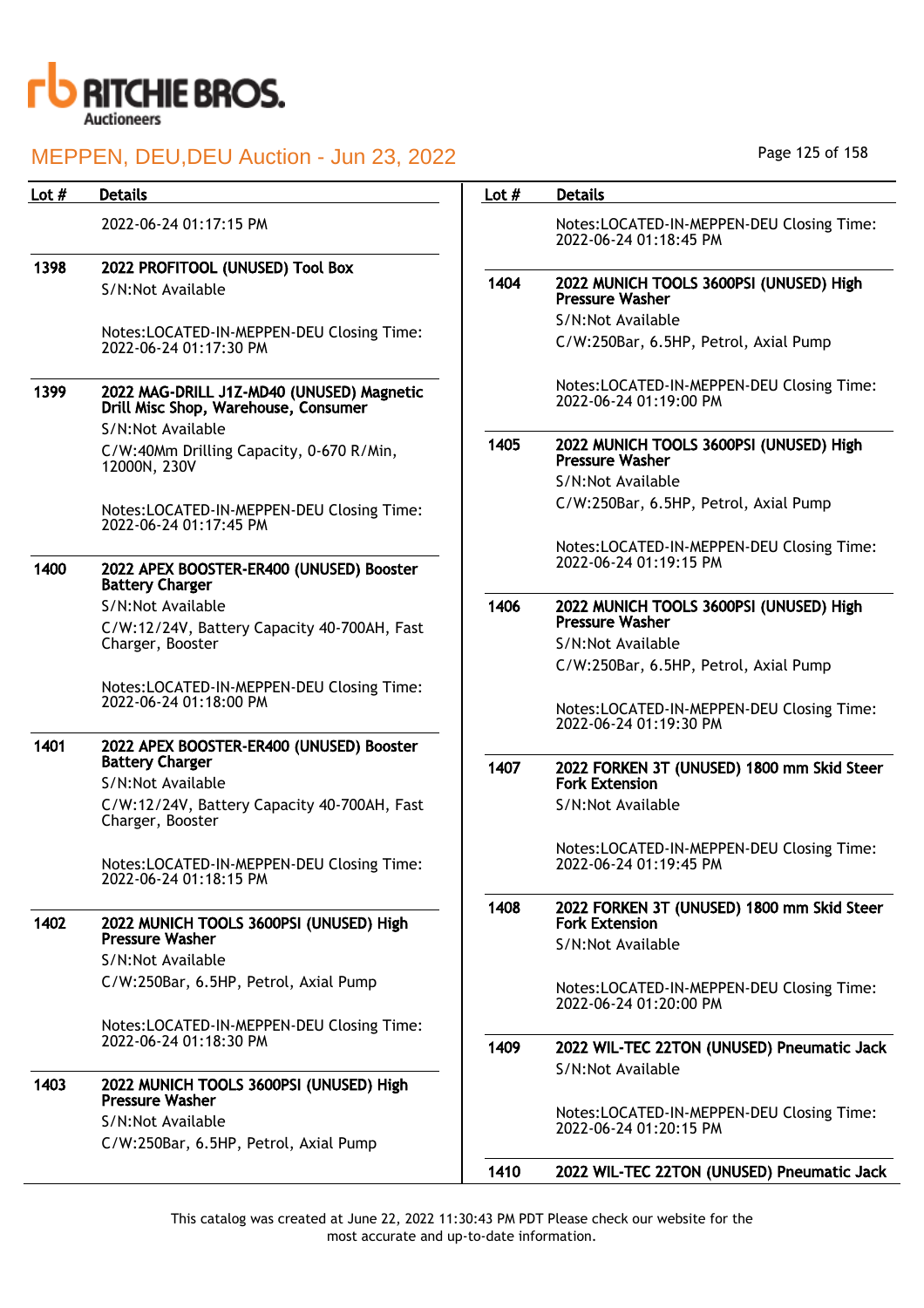

| Lot $#$ | <b>Details</b>                                                                                             | Lot $#$ | <b>Details</b>                                                                                            |
|---------|------------------------------------------------------------------------------------------------------------|---------|-----------------------------------------------------------------------------------------------------------|
|         | S/N:Not Available                                                                                          |         | S/N:Not Available                                                                                         |
|         | Notes:LOCATED-IN-MEPPEN-DEU Closing Time:<br>2022-06-24 01:20:30 PM                                        |         | Notes:LOCATED-IN-MEPPEN-DEU Closing Time:<br>2022-06-24 01:22:00 PM                                       |
| 1411    | 2022 C.L.M 148.30L (UNUSED) Qty of 2<br><b>Aluminium Loading Ramps Miscellaneous</b><br>Industrial - Other | 1417    | 2022 WIL-TEC (UNUSED) Rotationlaser<br>Miscellaneous Industrial - Other<br>S/N:Not Available              |
|         | S/N:Not Available                                                                                          |         |                                                                                                           |
|         | C/W:9000KG Capacity, 3000mm Length                                                                         |         | Notes:LOCATED-IN-MEPPEN-DEU Closing Time:<br>2022-06-24 01:22:15 PM                                       |
|         | Notes:LOCATED-IN-MEPPEN-DEU Closing Time:<br>2022-06-24 01:20:45 PM                                        | 1418    | 2022 WIL-TEC (UNUSED) Rotationlaser<br>Miscellaneous Industrial - Other                                   |
| 1412    | 2022 (UNUSED) Wind Turbine Miscellaneous<br>Industrial - Other                                             |         | S/N:Not Available                                                                                         |
|         | S/N:Not Available                                                                                          |         | Notes:LOCATED-IN-MEPPEN-DEU Closing Time:                                                                 |
|         | C/W:3-Phase Generator, charge controller,<br>automatic wind direction system                               |         | 2022-06-24 01:22:30 PM                                                                                    |
|         | Notes:LOCATED-IN-MEPPEN-DEU Closing Time:                                                                  | 1419    | 2022 LIFTCHAIN 5TON-4M-4X (UNUSED) Lifting<br>Chain Miscellaneous Industrial - Other                      |
|         | 2022-06-24 01:21:00 PM                                                                                     |         | S/N:Not Available                                                                                         |
|         |                                                                                                            |         | C/W:5000KG capactity, 4 Meter, 4 Slings                                                                   |
| 1413    | 2022 (UNUSED) Wind Turbine Miscellaneous<br>Industrial - Other                                             |         | Notes:LOCATED-IN-MEPPEN-DEU Closing Time:                                                                 |
|         | S/N:Not Available                                                                                          |         | 2022-06-24 01:22:45 PM                                                                                    |
|         | C/W:3-Phase Generator, charge controller,                                                                  |         |                                                                                                           |
|         | automatic wind direction system                                                                            | 1420    | 2022 LIFTCHAIN 5TON-4M-4X (UNUSED) Lifting<br>Chain Miscellaneous Industrial - Other                      |
|         | Notes:LOCATED-IN-MEPPEN-DEU Closing Time:<br>2022-06-24 01:21:15 PM                                        |         | S/N:Not Available                                                                                         |
|         |                                                                                                            |         | C/W:5000KG capactity, 4 Meter, 4 Slings                                                                   |
| 1414    | 2022 DIESEL-HEATER (UNUSED) 8KW-12V Air<br>Heater Miscellaneous Industrial - Other                         |         | Notes:LOCATED-IN-MEPPEN-DEU Closing Time:                                                                 |
|         | S/N:Not Available                                                                                          |         | 2022-06-24 01:23:00 PM                                                                                    |
|         | C/W:8KW, 12V, Remote Control, Digital Display                                                              |         |                                                                                                           |
|         | Notes:LOCATED-IN-MEPPEN-DEU Closing Time:                                                                  | 1421    | 2022 LIFTCHAIN 5TON-3M-4X (UNUSED) Lifting<br>Chain Miscellaneous Industrial - Other                      |
|         | 2022-06-24 01:21:30 PM                                                                                     |         | S/N:Not Available                                                                                         |
|         |                                                                                                            |         | C/W:5000KG capactity, 3 Meter, 4 Slings                                                                   |
| 1415    | 2022 WIL-TEC (UNUSED) Rotationlaser<br>Miscellaneous Industrial - Other                                    |         | Notes:LOCATED-IN-MEPPEN-DEU Closing Time:                                                                 |
|         | S/N:Not Available                                                                                          |         | 2022-06-24 01:23:15 PM                                                                                    |
|         | Notes:LOCATED-IN-MEPPEN-DEU Closing Time:<br>2022-06-24 01:21:45 PM                                        | 1422    | 2022 LIFTCHAIN 5TON-3M-4X (UNUSED) Lifting<br>Chain Miscellaneous Industrial - Other<br>S/N:Not Available |
| 1416    | 2022 WIL-TEC (UNUSED) Rotationlaser<br>Miscellaneous Industrial - Other                                    |         | C/W:5000KG capactity, 3 Meter, 4 Slings                                                                   |

Page 126 of 158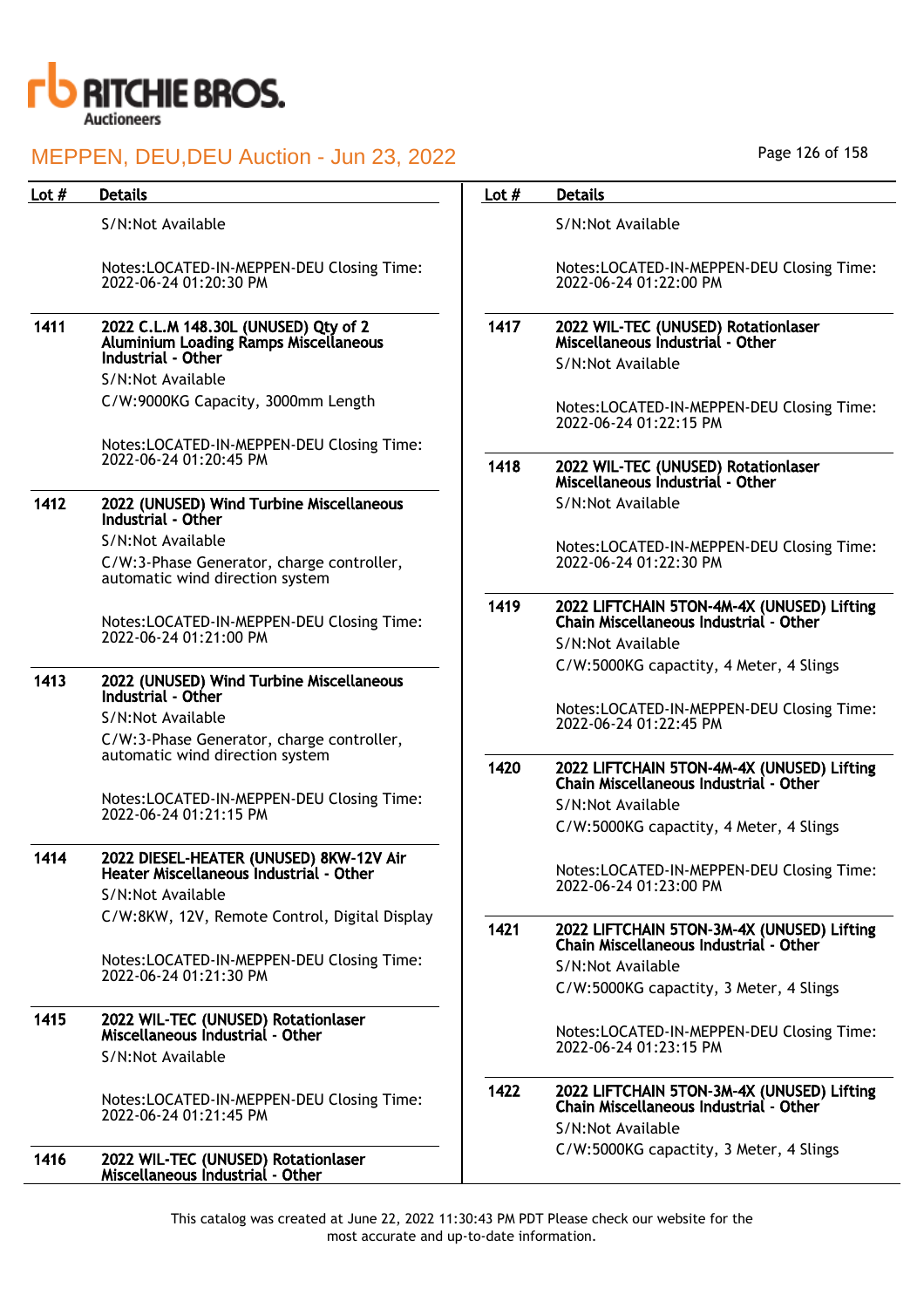

| Lot $#$ | <b>Details</b>                                                                                            | Lot $#$ | <b>Details</b>                                                        |
|---------|-----------------------------------------------------------------------------------------------------------|---------|-----------------------------------------------------------------------|
|         | Notes:LOCATED-IN-MEPPEN-DEU Closing Time:<br>2022-06-24 01:23:30 PM                                       |         | Notes:LOCATED-IN-MEPPEN-DEU Closing Time:<br>2022-06-24 01:25:00 PM   |
| 1423    | 2022 LIFTCHAIN 4TON-1M-4X (UNUSED) Lifting<br>Chain Miscellaneous Industrial - Other                      | 1429    | BRIDGESTONE W810 (UNUSED) Qty Of 8<br>185/75R16C Winter (Unused) Tire |
|         | S/N:Not Available                                                                                         |         | S/N:Not Available                                                     |
|         | C/W:4000KG capactity, 1 Meter, 4 Slings                                                                   |         | C/W:104R102R 8 TL LAML, Age between DOT20<br>and DOT21                |
|         | Notes:LOCATED-IN-MEPPEN-DEU Closing Time:<br>2022-06-24 01:23:45 PM                                       |         | Notes:LOCATED-IN-MEPPEN-DEU Closing Time:<br>2022-06-24 01:25:15 PM   |
| 1424    | 2022 LIFTCHAIN 4TON-1M-4X (UNUSED) Lifting<br>Chain Miscellaneous Industrial - Other<br>S/N:Not Available | 1430    | BRIDGESTONE W810 (UNUSED) Qty Of 8<br>185/75R16C Winter (Unused) Tire |
|         | C/W:4000KG capactity, 1 Meter, 4 Slings                                                                   |         | S/N:Not Available                                                     |
|         |                                                                                                           |         | C/W:104R102R 8 TL LAML, Age between DOT20<br>and DOT21                |
|         | Notes:LOCATED-IN-MEPPEN-DEU Closing Time:<br>2022-06-24 01:24:00 PM                                       |         | Notes:LOCATED-IN-MEPPEN-DEU Closing Time:                             |
| 1425    | 2022 NURENBERG NT6500S (UNUSED) Gen Set<br>(<10 Kw Or 12.5 Kva)                                           |         | 2022-06-24 01:25:30 PM                                                |
|         | S/N:Not Available                                                                                         | 1431    | BRIDGESTONE W810 (UNUSED) Qty Of 8<br>185/75R16C Winter (Unused) Tire |
|         | Notes:LOCATED-IN-MEPPEN-DEU Closing Time:                                                                 |         | S/N:Not Available                                                     |
|         | 2022-06-24 01:24:15 PM                                                                                    |         | C/W:104R102R 8 TL LAML, Age between DOT20<br>and DOT21                |
| 1426    | 2022 NURENBERG NT6500S (UNUSED) Gen Set<br>(<10 Kw Or 12.5 Kva)<br>S/N:Not Available                      |         | Notes:LOCATED-IN-MEPPEN-DEU Closing Time:<br>2022-06-24 01:25:45 PM   |
|         | Notes:LOCATED-IN-MEPPEN-DEU Closing Time:                                                                 | 1432    | BRIDGESTONE W810 (UNUSED) Qty Of 8<br>185/75R16C Winter (Unused) Tire |
|         | 2022-06-24 01:24:30 PM                                                                                    |         | S/N:Not Available                                                     |
| 1427    | BRIDGESTONE W810 (UNUSED) Qty Of 8<br>185/75R16C Winter (Unused) Tire                                     |         | C/W:104R102R 8 TL LAML, Age between DOT20<br>and DOT21                |
|         | S/N:Not Available                                                                                         |         |                                                                       |
|         | C/W:104R102R 8 TL LAML, Age between DOT20<br>and DOT21                                                    |         | Notes:LOCATED-IN-MEPPEN-DEU Closing Time:<br>2022-06-24 01:26:00 PM   |
|         | Notes:LOCATED-IN-MEPPEN-DEU Closing Time:                                                                 | 1433    | BRIDGESTONE W810 (UNUSED) Qty Of 8<br>185/75R16C Winter (Unused) Tire |
|         | 2022-06-24 01:24:45 PM                                                                                    |         | S/N:Not Available                                                     |
| 1428    | BRIDGESTONE W810 (UNUSED) Qty Of 8<br>185/75R16C Winter (Unused) Tire                                     |         | C/W:104R102R 8 TL LAML, Age between DOT20<br>and DOT21                |
|         | S/N:Not Available<br>C/W:104R102R 8 TL LAML, Age between DOT20<br>and DOT21                               |         | Notes:LOCATED-IN-MEPPEN-DEU Closing Time:<br>2022-06-24 01:26:15 PM   |
|         |                                                                                                           | 1434    | BRIDGESTONE W810 (UNUSED) Qty Of 8                                    |

Page 127 of 158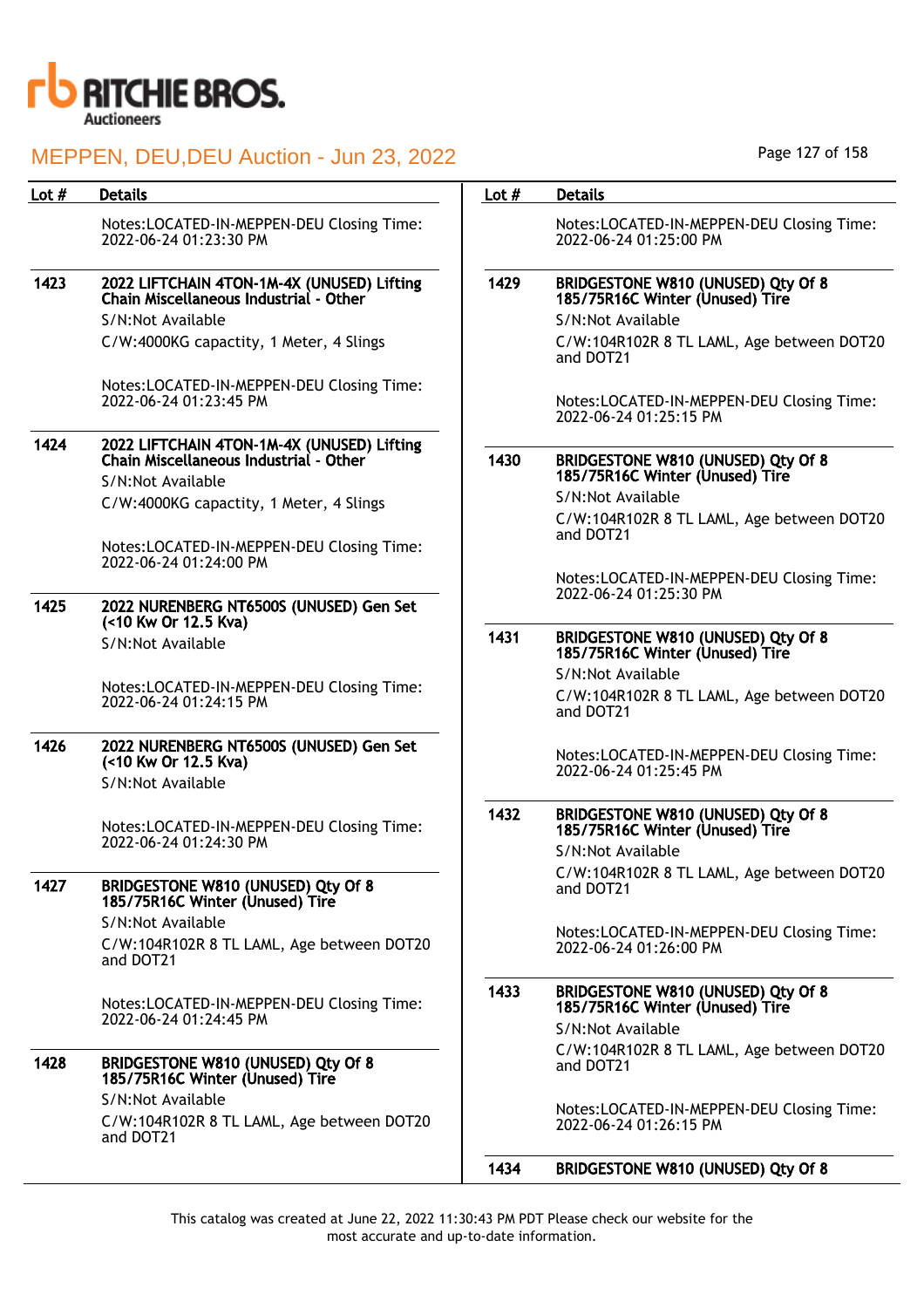

## MEDDEN, DELLDELLAuction - Jun 23, 2022

|         | MEFFEN, DEU, DEU AUGION - JUN 23, ZUZZ                                |         |                                                                       |
|---------|-----------------------------------------------------------------------|---------|-----------------------------------------------------------------------|
| Lot $#$ | <b>Details</b>                                                        | Lot $#$ | <b>Details</b>                                                        |
|         | 185/75R16C Winter (Unused) Tire                                       |         |                                                                       |
|         | S/N:Not Available                                                     |         | Notes:LOCATED-IN-MEPPEN-DEU Closing Time:                             |
|         | C/W:104R102R 8 TL LAML, Age between DOT20<br>and DOT21                |         | 2022-06-24 01:27:45 PM                                                |
|         | Notes:LOCATED-IN-MEPPEN-DEU Closing Time:                             | 1440    | BRIDGESTONE W810 (UNUSED) Qty Of 8<br>185/75R16C Winter (Unused) Tire |
|         | 2022-06-24 01:26:30 PM                                                |         | S/N:Not Available                                                     |
|         |                                                                       |         | C/W:104R102R 8 TL LAML, Age between DOT20                             |
| 1435    | BRIDGESTONE W810 (UNUSED) Qty Of 8<br>185/75R16C Winter (Unused) Tire |         | and DOT21                                                             |
|         | S/N:Not Available                                                     |         | Notes:LOCATED-IN-MEPPEN-DEU Closing Time:                             |
|         | C/W:104R102R 8 TL LAML, Age between DOT20<br>and DOT21                |         | 2022-06-24 01:28:00 PM                                                |
|         | Notes:LOCATED-IN-MEPPEN-DEU Closing Time:                             | 1441    | BRIDGESTONE W810 (UNUSED) Qty Of 8<br>185/75R16C Winter (Unused) Tire |
|         | 2022-06-24 01:26:45 PM                                                |         | S/N:Not Available                                                     |
|         |                                                                       |         | C/W:104R102R 8 TL LAML, Age between DOT20                             |
| 1436    | BRIDGESTONE W810 (UNUSED) Qty Of 8<br>185/75R16C Winter (Unused) Tire |         | and DOT21                                                             |
|         | S/N:Not Available                                                     |         | Notes:LOCATED-IN-MEPPEN-DEU Closing Time:                             |
|         | C/W:104R102R 8 TL LAML, Age between DOT20<br>and DOT21                |         | 2022-06-24 01:28:15 PM                                                |
|         |                                                                       | 1442    | BRIDGESTONE W810 (UNUSED) Qty Of 8<br>185/75R16C Winter (Unused) Tire |
|         | Notes:LOCATED-IN-MEPPEN-DEU Closing Time:<br>2022-06-24 01:27:00 PM   |         | S/N:Not Available                                                     |
|         |                                                                       |         | C/W:104R102R 8 TL LAML, Age between DOT20                             |
| 1437    | BRIDGESTONE W810 (UNUSED) Qty Of 8<br>185/75R16C Winter (Unused) Tire |         | and DOT21                                                             |
|         | S/N:Not Available                                                     |         | Notes:LOCATED-IN-MEPPEN-DEU Closing Time:                             |
|         | C/W:104R102R 8 TL LAML, Age between DOT20<br>and DOT21                |         | 2022-06-24 01:28:30 PM                                                |
|         | Notes:LOCATED-IN-MEPPEN-DEU Closing Time:                             | 1443    | BRIDGESTONE W810 (UNUSED) Qty Of 8<br>185/75R16C Winter (Unused) Tire |
|         | 2022-06-24 01:27:15 PM                                                |         | S/N:Not Available                                                     |
|         |                                                                       |         | C/W:104R102R 8 TL LAML, Age between DOT20                             |
| 1438    | BRIDGESTONE W810 (UNUSED) Qty Of 8<br>185/75R16C Winter (Unused) Tire |         | and DOT21                                                             |
|         | S/N:Not Available                                                     |         | Notes:LOCATED-IN-MEPPEN-DEU Closing Time:                             |
|         | C/W:104R102R 8 TL LAML, Age between DOT20<br>and DOT21                |         | 2022-06-24 01:28:45 PM                                                |
|         | Notes:LOCATED-IN-MEPPEN-DEU Closing Time:                             | 1444    | BRIDGESTONE W810 (UNUSED) Qty Of 8<br>185/75R16C Winter (Unused) Tire |
|         | 2022-06-24 01:27:30 PM                                                |         | S/N:Not Available                                                     |
| 1439    | BRIDGESTONE W810 (UNUSED) Qty Of 8                                    |         | C/W:104R102R 8 TL LAML, Age between DOT20<br>and DOT21                |
|         | 185/75R16C Winter (Unused) Tire                                       |         |                                                                       |
|         | S/N:Not Available<br>C/W:104R102R 8 TL LAML, Age between DOT20        |         | Notes:LOCATED-IN-MEPPEN-DEU Closing Time:<br>2022-06-24 01:29:00 PM   |
|         | and DOT21                                                             |         |                                                                       |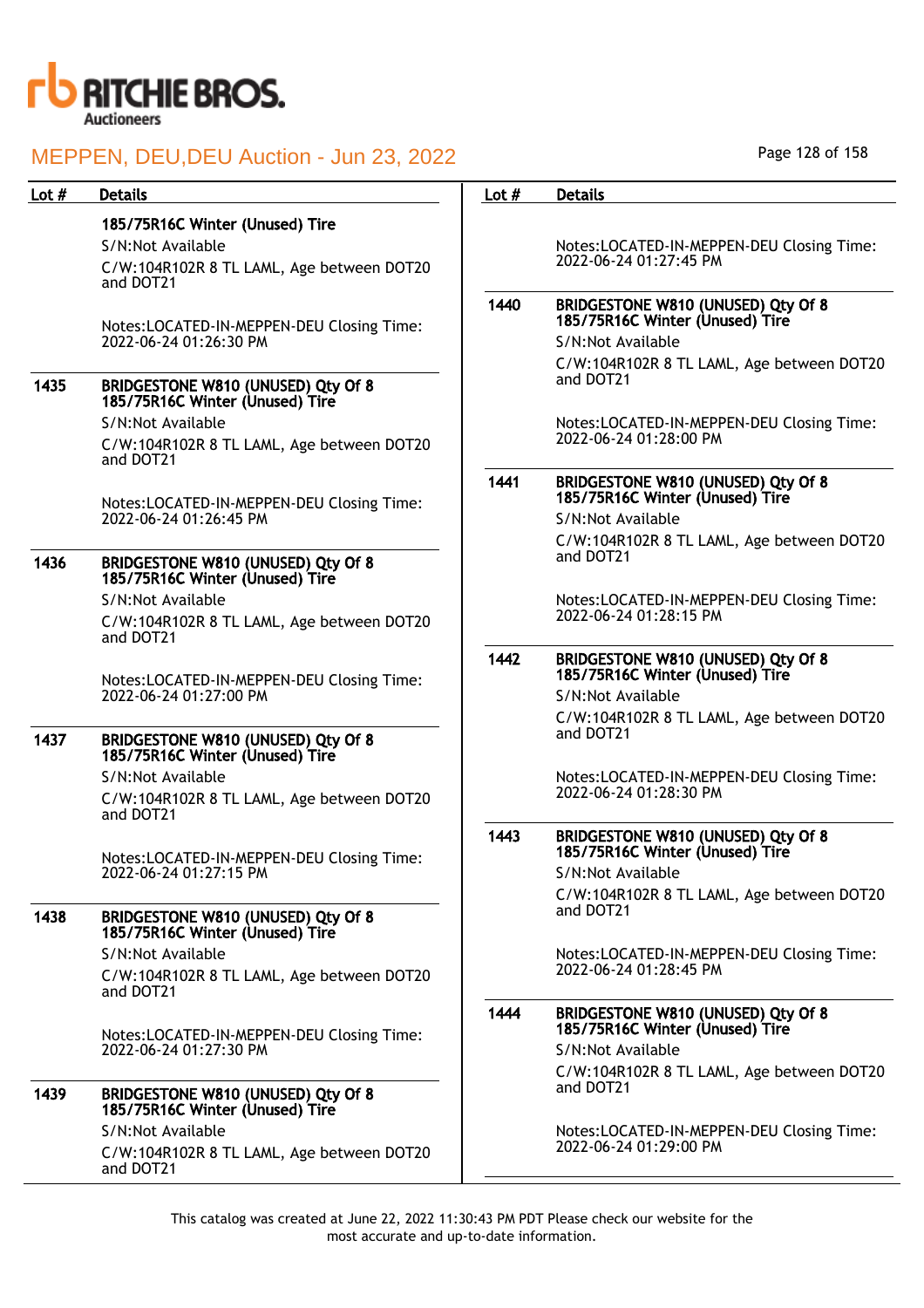

## 1445 BRIDGESTONE W810 (UNUSED) Qty Of 8 185/75R16C Winter (Unused) Tire

S/N:Not Available C/W:104R102R 8 TL LAML, Age between DOT20 and DOT21

Notes:LOCATED-IN-MEPPEN-DEU Closing Time: 2022-06-24 01:29:15 PM

### 1446 BRIDGESTONE W810 (UNUSED) Qty Of 8 185/75R16C Winter (Unused) Tire S/N:Not Available

C/W:104R102R 8 TL LAML, Age between DOT20 and DOT21

Notes:LOCATED-IN-MEPPEN-DEU Closing Time: 2022-06-24 01:29:30 PM

### 1447 BRIDGESTONE W810 (UNUSED) Qty Of 8 185/75R16C Winter (Unused) Tire

S/N:Not Available

C/W:104R102R 8 TL LAML, Age between DOT20 and DOT21

Notes:LOCATED-IN-MEPPEN-DEU Closing Time: 2022-06-24 01:29:45 PM

### 1448 BRIDGESTONE W810 (UNUSED) Qty Of 8 185/75R16C Winter (Unused) Tire

S/N:Not Available

C/W:104R102R 8 TL LAML, Age between DOT20 and DOT21

Notes:LOCATED-IN-MEPPEN-DEU Closing Time: 2022-06-24 01:30:00 PM

### 1449 BRIDGESTONE W810 (UNUSED) Qty Of 8 185/75R16C Winter (Unused) Tire S/N:Not Available

C/W:104R102R 8 TL LAML, Age between DOT20 and DOT21

Notes:LOCATED-IN-MEPPEN-DEU Closing Time: 2022-06-24 01:30:15 PM

### 1450 BRIDGESTONE W810 (UNUSED) Qty Of 8 185/75R16C Winter (Unused) Tire S/N:Not Available

C/W:104R102R 8 TL LAML, Age between DOT20

### Lot # Details **Details According to the United States Lot # Details**

and DOT21

Notes:LOCATED-IN-MEPPEN-DEU Closing Time: 2022-06-24 01:30:30 PM

### 1451 BRIDGESTONE W810 (UNUSED) Qty Of 8 185/75R16C Winter (Unused) Tire

S/N:Not Available

C/W:104R102R 8 TL LAML, Age between DOT20 and DOT21

Notes:LOCATED-IN-MEPPEN-DEU Closing Time: 2022-06-24 01:30:45 PM

### 1452 BRIDGESTONE W810 (UNUSED) Qty Of 8 185/75R16C Winter (Unused) Tire S/N:Not Available

C/W:104R102R 8 TL LAML, Age between DOT20 and DOT21

Notes:LOCATED-IN-MEPPEN-DEU Closing Time: 2022-06-24 01:31:00 PM

### 1453 BRIDGESTONE W810 (UNUSED) Qty Of 8 185/75R16C Winter (Unused) Tire

S/N:Not Available C/W:104R102R 8 TL LAML, Age between DOT20 and DOT21

Notes:LOCATED-IN-MEPPEN-DEU Closing Time: 2022-06-24 01:31:15 PM

### 1454 BRIDGESTONE W810 (UNUSED) Qty Of 8 185/75R16C Winter (Unused) Tire

S/N:Not Available C/W:104R102R 8 TL LAML, Age between DOT20 and DOT21

Notes:LOCATED-IN-MEPPEN-DEU Closing Time: 2022-06-24 01:31:30 PM

### 1455 BRIDGESTONE W810 (UNUSED) Qty Of 8 185/75R16C Winter (Unused) Tire S/N:Not Available

C/W:104R102R 8 TL LAML, Age between DOT20 and DOT21

Notes:LOCATED-IN-MEPPEN-DEU Closing Time: 2022-06-24 01:31:45 PM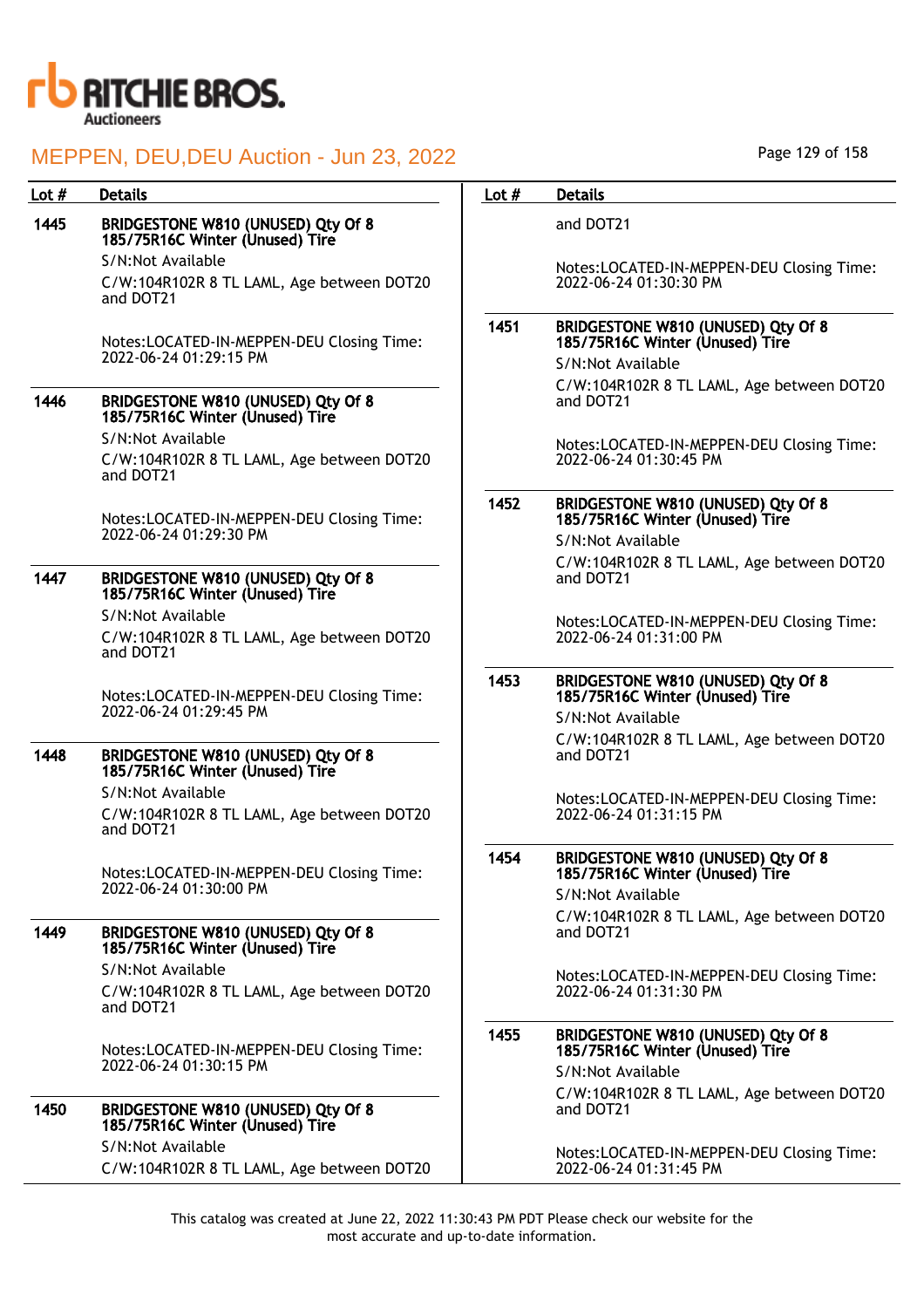

|      | C/W:104R102R 8 TL LAML, Age between DOT20<br>and DOT21                |
|------|-----------------------------------------------------------------------|
|      | Notes:LOCATED-IN-MEPPEN-DEU Closing Time:<br>2022-06-24 01:33:15 PM   |
| 1462 | BRIDGESTONE W810 (UNUSED) Qty Of 8<br>185/75R16C Winter (Unused) Tire |
|      | S/N:Not Available                                                     |
|      | C/W:104R102R 8 TL LAML, Age between DOT20<br>and DOT21                |
|      | Notes:LOCATED-IN-MEPPEN-DEU Closing Time:<br>2022-06-24 01:33:30 PM   |

| 1463 | BRIDGESTONE W810 (UNUSED) Qty Of 8<br>185/75R16C Winter (Unused) Tire |
|------|-----------------------------------------------------------------------|
|      | S/N:Not Available                                                     |
|      | C/W:104R102R 8 TL LAML, Age between DOT20<br>and DOT21                |

Notes:LOCATED-IN-MEPPEN-DEU Closing Time: 2022-06-24 01:33:45 PM

### 1464 BRIDGESTONE W810 (UNUSED) Qty Of 8 185/75R16C Winter (Unused) Tire

### S/N:Not Available C/W:104R102R 8 TL LAML, Age between DOT20 and DOT21

Notes:LOCATED-IN-MEPPEN-DEU Closing Time: 2022-06-24 01:34:00 PM

### 1465 BRIDGESTONE W810 (UNUSED) Qty Of 8 185/75R16C Winter (Unused) Tire

S/N:Not Available C/W:104R102R 8 TL LAML, Age between DOT20 and DOT21

Notes:LOCATED-IN-MEPPEN-DEU Closing Time: 2022-06-24 01:34:15 PM

### 1466 BRIDGESTONE W810 (UNUSED) Qty Of 8 185/75R16C Winter (Unused) Tire

S/N:Not Available C/W:104R102R 8 TL LAML, Age between DOT20 and DOT21

Notes:LOCATED-IN-MEPPEN-DEU Closing Time:

This catalog was created at June 22, 2022 11:30:43 PM PDT Please check our website for the most accurate and up-to-date information.

## Lot # Details **Details According to the United States Lot # Details**

### 1456 BRIDGESTONE W810 (UNUSED) Qty Of 8 185/75R16C Winter (Unused) Tire

S/N:Not Available C/W:104R102R 8 TL LAML, Age between DOT20 and DOT21

Notes:LOCATED-IN-MEPPEN-DEU Closing Time: 2022-06-24 01:32:00 PM

### 1457 BRIDGESTONE W810 (UNUSED) Qty Of 8 185/75R16C Winter (Unused) Tire

S/N:Not Available C/W:104R102R 8 TL LAML, Age between DOT20 and DOT21

Notes:LOCATED-IN-MEPPEN-DEU Closing Time: 2022-06-24 01:32:15 PM

### 1458 BRIDGESTONE W810 (UNUSED) Qty Of 8 185/75R16C Winter (Unused) Tire

S/N:Not Available C/W:104R102R 8 TL LAML, Age between DOT20 and DOT21

Notes:LOCATED-IN-MEPPEN-DEU Closing Time: 2022-06-24 01:32:30 PM

### 1459 BRIDGESTONE W810 (UNUSED) Qty Of 8 185/75R16C Winter (Unused) Tire

S/N:Not Available C/W:104R102R 8 TL LAML, Age between DOT20 and DOT21

Notes:LOCATED-IN-MEPPEN-DEU Closing Time: 2022-06-24 01:32:45 PM

### 1460 BRIDGESTONE W810 (UNUSED) Qty Of 8 185/75R16C Winter (Unused) Tire

S/N:Not Available C/W:104R102R 8 TL LAML, Age between DOT20 and DOT21

Notes:LOCATED-IN-MEPPEN-DEU Closing Time: 2022-06-24 01:33:00 PM

### 1461 BRIDGESTONE W810 (UNUSED) Qty Of 8 185/75R16C Winter (Unused) Tire S/N:Not Available

Page 130 of 158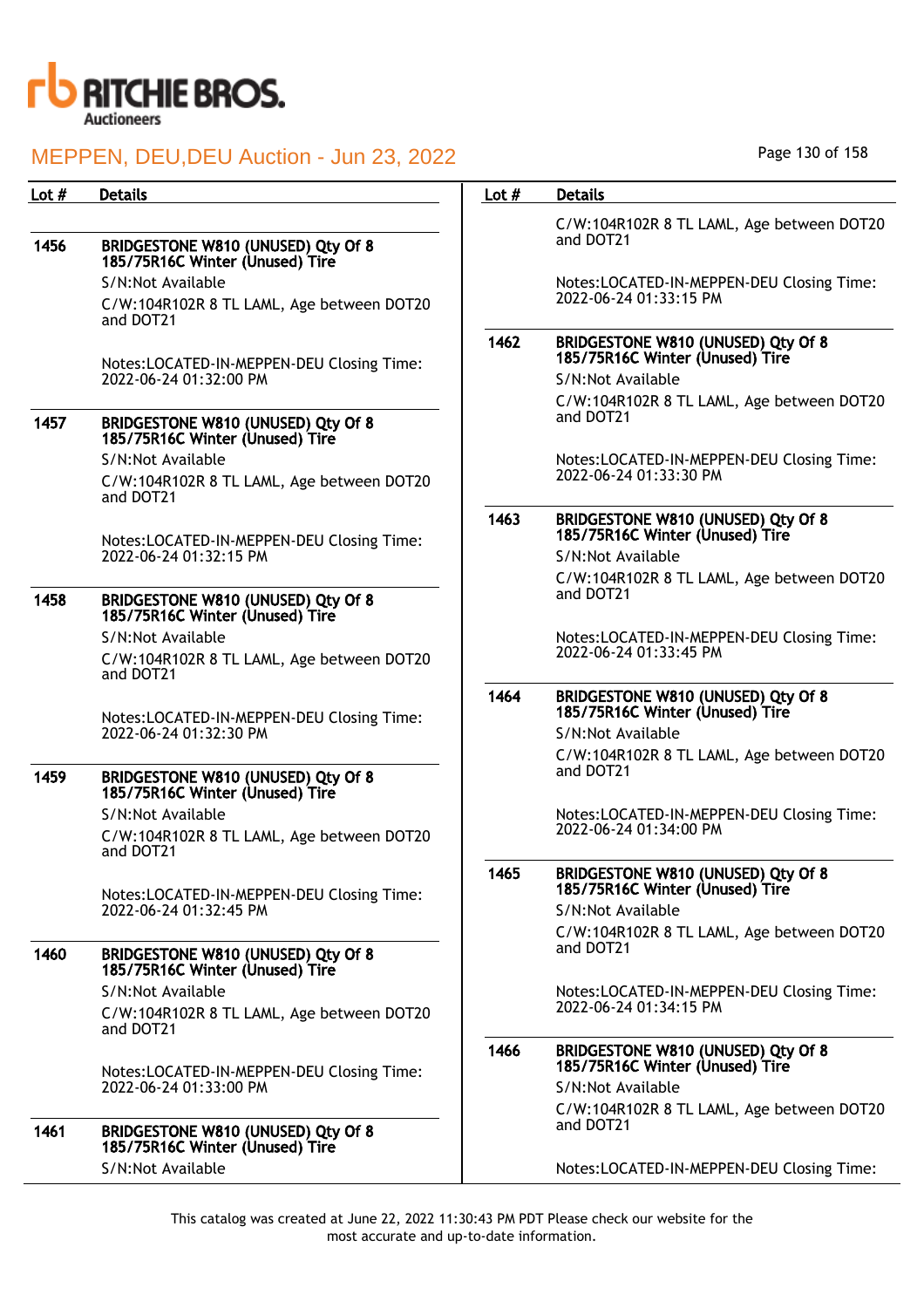

| Lot $#$ | <b>Details</b>                                                        | Lot $#$ | <b>Details</b>                                                        |
|---------|-----------------------------------------------------------------------|---------|-----------------------------------------------------------------------|
|         | 2022-06-24 01:34:30 PM                                                |         | S/N:Not Available                                                     |
|         |                                                                       |         | C/W:104R102R 8 TL LAML, Age between DOT20                             |
| 1467    | BRIDGESTONE W810 (UNUSED) Qty Of 8<br>185/75R16C Winter (Unused) Tire |         | and DOT21                                                             |
|         | S/N:Not Available                                                     |         | Notes:LOCATED-IN-MEPPEN-DEU Closing Time:                             |
|         | C/W:104R102R 8 TL LAML, Age between DOT20<br>and DOT21                |         | 2022-06-24 01:36:00 PM                                                |
|         | Notes:LOCATED-IN-MEPPEN-DEU Closing Time:                             | 1473    | BRIDGESTONE W810 (UNUSED) Qty Of 8<br>185/75R16C Winter (Unused) Tire |
|         | 2022-06-24 01:34:45 PM                                                |         | S/N:Not Available                                                     |
|         |                                                                       |         | C/W:104R102R 8 TL LAML, Age between DOT20                             |
| 1468    | BRIDGESTONE W810 (UNUSED) Qty Of 8<br>185/75R16C Winter (Unused) Tire |         | and DOT21                                                             |
|         | S/N:Not Available                                                     |         | Notes:LOCATED-IN-MEPPEN-DEU Closing Time:                             |
|         | C/W:104R102R 8 TL LAML, Age between DOT20<br>and DOT21                |         | 2022-06-24 01:36:15 PM                                                |
|         |                                                                       | 1474    | BRIDGESTONE W810 (UNUSED) Qty Of 8                                    |
|         | Notes:LOCATED-IN-MEPPEN-DEU Closing Time:<br>2022-06-24 01:35:00 PM   |         | 185/75R16C Winter (Unused) Tire<br>S/N:Not Available                  |
|         |                                                                       |         | C/W:104R102R 8 TL LAML, Age between DOT20                             |
| 1469    | BRIDGESTONE W810 (UNUSED) Qty Of 8<br>185/75R16C Winter (Unused) Tire |         | and DOT21                                                             |
|         | S/N:Not Available                                                     |         | Notes:LOCATED-IN-MEPPEN-DEU Closing Time:                             |
|         | C/W:104R102R 8 TL LAML, Age between DOT20<br>and DOT21                |         | 2022-06-24 01:36:30 PM                                                |
|         | Notes:LOCATED-IN-MEPPEN-DEU Closing Time:<br>2022-06-24 01:35:15 PM   | 1475    | BRIDGESTONE W810 (UNUSED) Qty Of 8<br>185/75R16C Winter (Unused) Tire |
|         |                                                                       |         | S/N:Not Available                                                     |
| 1470    | BRIDGESTONE W810 (UNUSED) Qty Of 8                                    |         | C/W:104R102R 8 TL LAML, Age between DOT20<br>and DOT21                |
|         | 185/75R16C Winter (Unused) Tire                                       |         |                                                                       |
|         | S/N:Not Available                                                     |         | Notes:LOCATED-IN-MEPPEN-DEU Closing Time:<br>2022-06-24 01:36:45 PM   |
|         | C/W:104R102R 8 TL LAML, Age between DOT20<br>and DOTZ1                |         |                                                                       |
|         | Notes:LOCATED-IN-MEPPEN-DEU Closing Time:                             | 1476    | BRIDGESTONE W810 (UNUSED) Qty Of 8<br>185/75R16C Winter (Unused) Tire |
|         | 2022-06-24 01:35:30 PM                                                |         | S/N:Not Available                                                     |
| 1471    | BRIDGESTONE W810 (UNUSED) Qty Of 8                                    |         | C/W:104R102R 8 TL LAML, Age between DOT20<br>and DOT21                |
|         | 185/75R16C Winter (Unused) Tire<br>S/N:Not Available                  |         | Notes:LOCATED-IN-MEPPEN-DEU Closing Time:                             |
|         | C/W:104R102R 8 TL LAML, Age between DOT20                             |         | 2022-06-24 01:37:00 PM                                                |
|         | and DOT21                                                             |         |                                                                       |
|         | Notes:LOCATED-IN-MEPPEN-DEU Closing Time:<br>2022-06-24 01:35:45 PM   | 1477    | BRIDGESTONE W810 (UNUSED) Qty Of 8<br>185/75R16C Winter (Unused) Tire |
|         |                                                                       |         | S/N:Not Available                                                     |
|         |                                                                       |         | C/W:104R102R 8 TL LAML, Age between DOT20                             |
| 1472    | BRIDGESTONE W810 (UNUSED) Qty Of 8<br>185/75R16C Winter (Unused) Tire |         | and DOT21                                                             |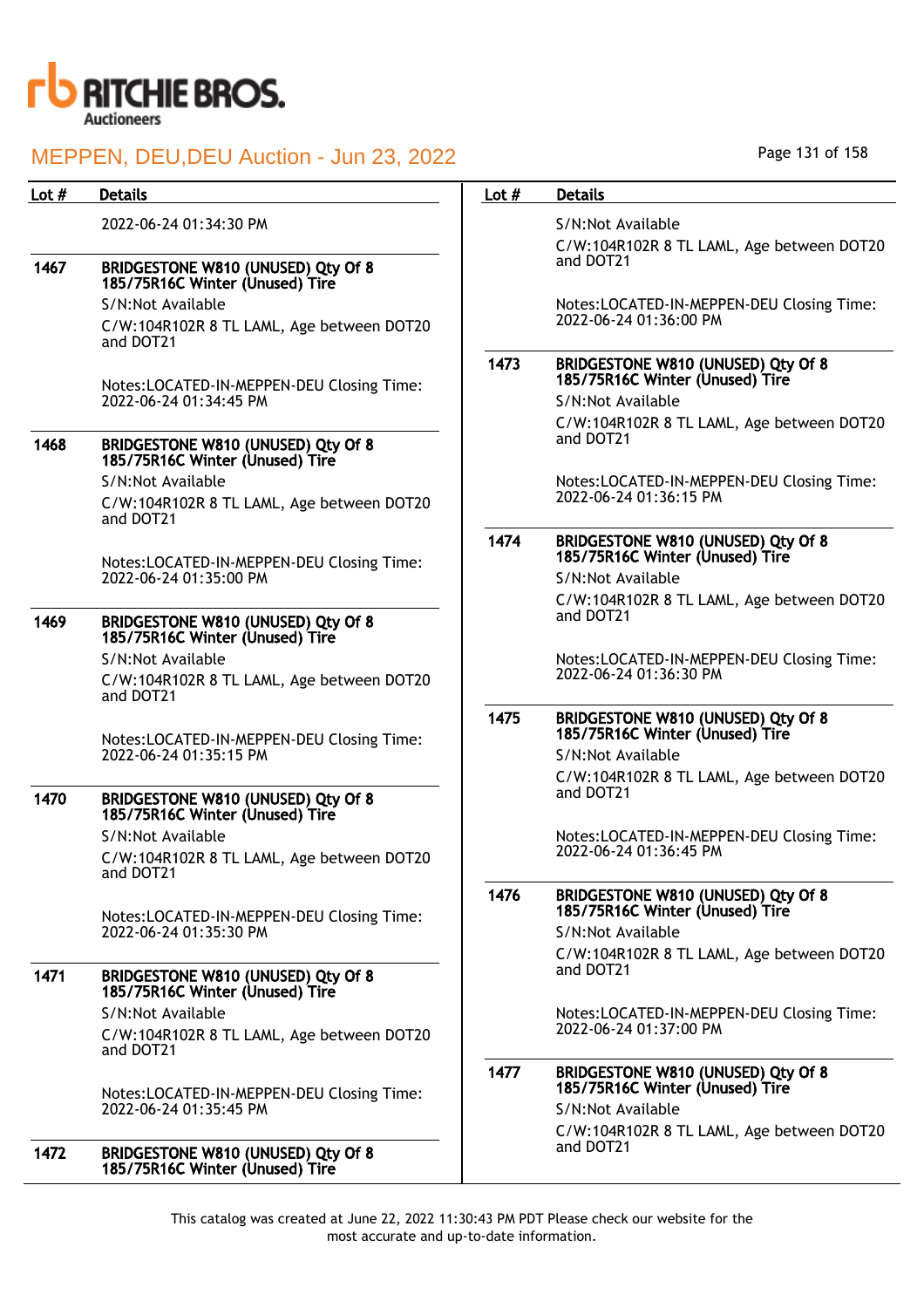

| Lot $#$ | <b>Details</b>                                                              | Lot $#$ | <b>Details</b>                                                        |
|---------|-----------------------------------------------------------------------------|---------|-----------------------------------------------------------------------|
|         | Notes:LOCATED-IN-MEPPEN-DEU Closing Time:<br>2022-06-24 01:37:15 PM         |         | 185/75R16C Winter (Unused) Tire<br>S/N:Not Available                  |
| 1478    | BRIDGESTONE W810 (UNUSED) Qty Of 8<br>185/75R16C Winter (Unused) Tire       |         | C/W:104R102R 8 TL LAML, Age between DOT2<br>and DOT21                 |
|         | S/N:Not Available                                                           |         | Notes:LOCATED-IN-MEPPEN-DEU Closing Time:                             |
|         | C/W:104R102R 8 TL LAML, Age between DOT20<br>and DOT21                      |         | 2022-06-24 01:38:45 PM                                                |
|         | Notes:LOCATED-IN-MEPPEN-DEU Closing Time:                                   | 1484    | BRIDGESTONE W810 (UNUSED) Qty Of 8<br>185/75R16C Winter (Unused) Tire |
|         | 2022-06-24 01:37:30 PM                                                      |         | S/N:Not Available                                                     |
| 1479    | BRIDGESTONE W810 (UNUSED) Qty Of 8<br>185/75R16C Winter (Unused) Tire       |         | C/W:104R102R 8 TL LAML, Age between DOT2<br>and DOT21                 |
|         | S/N:Not Available<br>C/W:104R102R 8 TL LAML, Age between DOT20<br>and DOT21 |         | Notes:LOCATED-IN-MEPPEN-DEU Closing Time:<br>2022-06-24 01:39:00 PM   |
|         | Notes:LOCATED-IN-MEPPEN-DEU Closing Time:                                   | 1485    | BRIDGESTONE W810 (UNUSED) Qty Of 8<br>185/75R16C Winter (Unused) Tire |
|         | 2022-06-24 01:37:45 PM                                                      |         | S/N:Not Available                                                     |
| 1480    | BRIDGESTONE W810 (UNUSED) Qty Of 8<br>185/75R16C Winter (Unused) Tire       |         | C/W:104R102R 8 TL LAML, Age between DOT2<br>and DOT21                 |
|         | S/N:Not Available                                                           |         | Notes:LOCATED-IN-MEPPEN-DEU Closing Time:                             |
|         | C/W:104R102R 8 TL LAML, Age between DOT20<br>and DOT21                      |         | 2022-06-24 01:39:15 PM                                                |
|         | Notes:LOCATED-IN-MEPPEN-DEU Closing Time:<br>2022-06-24 01:38:00 PM         | 1486    | BRIDGESTONE W810 (UNUSED) Qty Of 8<br>185/75R16C Winter (Unused) Tire |
|         |                                                                             |         | S/N:Not Available                                                     |
| 1481    | BRIDGESTONE W810 (UNUSED) Qty Of 8<br>185/75R16C Winter (Unused) Tire       |         | C/W:104R102R 8 TL LAML, Age between DOT2<br>and DOT21                 |
|         | S/N:Not Available                                                           |         | Notes:LOCATED-IN-MEPPEN-DEU Closing Time:                             |
|         | C/W:104R102R 8 TL LAML, Age between DOT20<br>and DOT21                      |         | 2022-06-24 01:39:30 PM                                                |
|         | Notes:LOCATED-IN-MEPPEN-DEU Closing Time:                                   | 1487    | BRIDGESTONE W810 (UNUSED) Qty Of 8<br>185/75R16C Winter (Unused) Tire |
|         | 2022-06-24 01:38:15 PM                                                      |         | S/N:Not Available                                                     |
| 1482    | BRIDGESTONE W810 (UNUSED) Qty Of 8<br>185/75R16C Winter (Unused) Tire       |         | C/W:104R102R 8 TL LAML, Age between DOT2<br>and DOT21                 |
|         | S/N:Not Available                                                           |         | Notes:LOCATED-IN-MEPPEN-DEU Closing Time:                             |
|         | C/W:104R102R 8 TL LAML, Age between DOT20<br>and DOT21                      |         | 2022-06-24 01:39:45 PM                                                |
|         | Notes:LOCATED-IN-MEPPEN-DEU Closing Time:                                   |         | BRIDGESTONE W810 (UNUSED) Qty Of 8<br>185/75R16C Winter (Unused) Tire |
|         | 2022-06-24 01:38:30 PM                                                      |         | S/N:Not Available                                                     |
| 1483    | BRIDGESTONE W810 (UNUSED) Qty Of 8                                          |         | C/W:104R102R 8 TL LAML, Age between DOT2<br>and DOT21                 |

This catalog was created at June 22, 2022 11:30:43 PM PDT Please check our website for the most accurate and up-to-date information.

Age between DOT20

Age between DOT20

Age between DOT20

Age between DOT20

Age between DOT20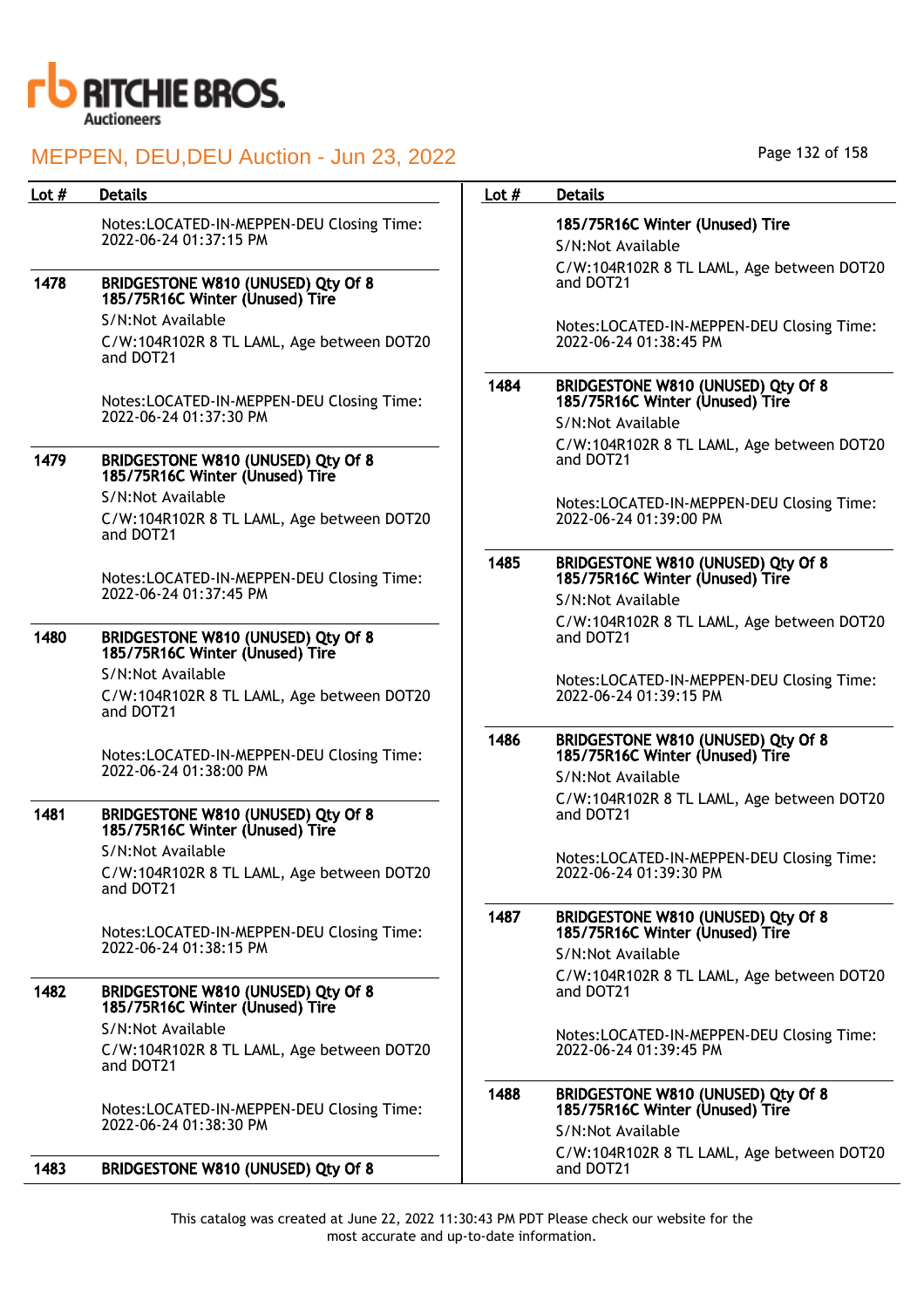

| Lot $#$ | <b>Details</b>                                                                                                 | Lot $#$ | <b>Details</b>                                                                                                                          |
|---------|----------------------------------------------------------------------------------------------------------------|---------|-----------------------------------------------------------------------------------------------------------------------------------------|
|         | Notes:LOCATED-IN-MEPPEN-DEU Closing Time:<br>2022-06-24 01:40:00 PM                                            | 1494    | BRIDGESTONE W810 (UNUSED) Qty Of 8<br>185/75R16C Winter (Unused) Tire<br>S/N:Not Available<br>C/W:104R102R 8 TL LAML, Age between DOT20 |
| 1489    | BRIDGESTONE W810 (UNUSED) Qty Of 8<br>185/75R16C Winter (Unused) Tire                                          |         | and DOT21                                                                                                                               |
|         | S/N:Not Available<br>C/W:104R102R 8 TL LAML, Age between DOT20<br>and DOT21                                    |         | Notes:LOCATED-IN-MEPPEN-DEU Closing Time:<br>2022-06-24 01:41:30 PM                                                                     |
|         | Notes:LOCATED-IN-MEPPEN-DEU Closing Time:<br>2022-06-24 01:40:15 PM                                            | 1495    | BRIDGESTONE W810 (UNUSED) Qty Of 8<br>185/75R16C Winter (Unused) Tire<br>S/N:Not Available                                              |
| 1490    | BRIDGESTONE W810 (UNUSED) Qty Of 8                                                                             |         | C/W:104R102R 8 TL LAML, Age between DOT20<br>and DOT21                                                                                  |
|         | 185/75R16C Winter (Unused) Tire<br>S/N:Not Available                                                           |         | Notes:LOCATED-IN-MEPPEN-DEU Closing Time:<br>2022-06-24 01:41:45 PM                                                                     |
|         | C/W:104R102R 8 TL LAML, Age between DOT20<br>and DOT21                                                         | 1496    | BRIDGESTONE W810 (UNUSED) Qty Of 8                                                                                                      |
|         | Notes:LOCATED-IN-MEPPEN-DEU Closing Time:<br>2022-06-24 01:40:30 PM                                            |         | 185/75R16C Winter (Unused) Tire<br>S/N:Not Available                                                                                    |
| 1491    | BRIDGESTONE W810 (UNUSED) Qty Of 8                                                                             |         | C/W:104R102R 8 TL LAML, Age between DOT20<br>and DOT21                                                                                  |
|         | 185/75R16C Winter (Unused) Tire<br>S/N:Not Available<br>C/W:104R102R 8 TL LAML, Age between DOT20<br>and DOT21 |         | Notes:LOCATED-IN-MEPPEN-DEU Closing Time:<br>2022-06-24 01:42:00 PM                                                                     |
|         | Notes:LOCATED-IN-MEPPEN-DEU Closing Time:                                                                      | 1497    | BRIDGESTONE W810 (UNUSED) Qty Of 8<br>185/75R16C Winter (Unused) Tire                                                                   |
|         | 2022-06-24 01:40:45 PM                                                                                         |         | S/N:Not Available<br>C/W:104R102R 8 TL LAML, Age between DOT20<br>and DOT21                                                             |
| 1492    | BRIDGESTONE W810 (UNUSED) Qty Of 8<br>185/75R16C Winter (Unused) Tire<br>S/N:Not Available                     |         | Notes:LOCATED-IN-MEPPEN-DEU Closing Time:                                                                                               |
|         | C/W:104R102R 8 TL LAML, Age between DOT20<br>and DOT21                                                         |         | 2022-06-24 01:42:15 PM                                                                                                                  |
|         | Notes:LOCATED-IN-MEPPEN-DEU Closing Time:                                                                      | 1498    | BRIDGESTONE W810 (UNUSED) Qty Of 8<br>185/75R16C Winter (Unused) Tire                                                                   |
|         | 2022-06-24 01:41:00 PM                                                                                         |         | S/N:Not Available<br>C/W:104R102R 8 TL LAML, Age between DOT20<br>and DOT21                                                             |
| 1493    | BRIDGESTONE W810 (UNUSED) Qty Of 8<br>185/75R16C Winter (Unused) Tire<br>S/N:Not Available                     |         | Notes:LOCATED-IN-MEPPEN-DEU Closing Time:                                                                                               |
|         | C/W:104R102R 8 TL LAML, Age between DOT20<br>and DOT21                                                         |         | 2022-06-24 01:42:30 PM                                                                                                                  |
|         | Notes:LOCATED-IN-MEPPEN-DEU Closing Time:<br>2022-06-24 01:41:15 PM                                            | 1499    | BRIDGESTONE R660 (UNUSED) Qty Of 8<br>185/75R16C Summer (Unused) Tire<br>S/N:Not Available<br>C/W:104R102R 8 TL, Age between DOT20 and  |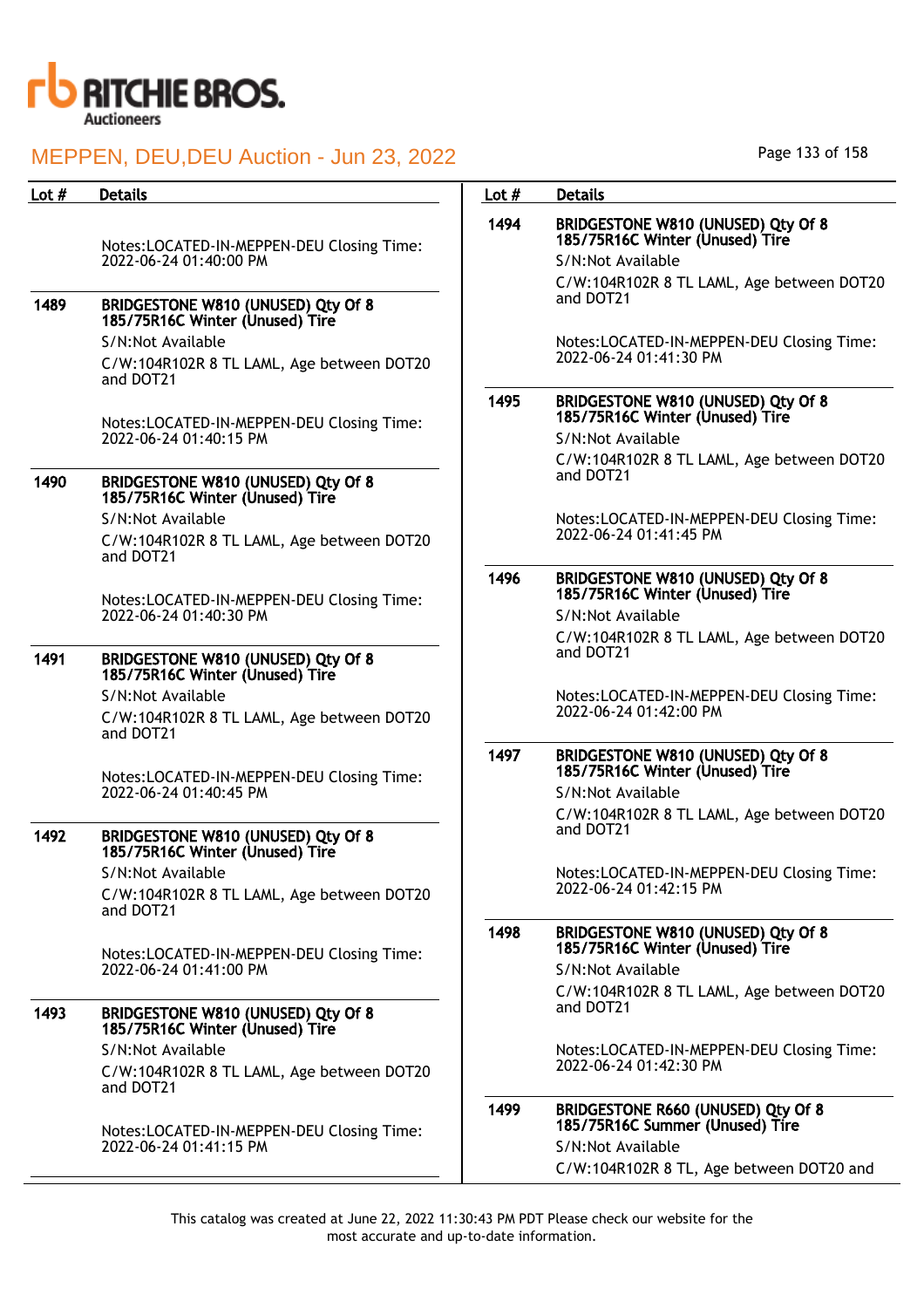

| Lot $#$ | <b>Details</b>                                                                     | Lot $#$ | <b>Details</b>                                                                                                                          |
|---------|------------------------------------------------------------------------------------|---------|-----------------------------------------------------------------------------------------------------------------------------------------|
|         | <b>DOT21</b>                                                                       |         |                                                                                                                                         |
|         | Notes:LOCATED-IN-MEPPEN-DEU Closing Time:<br>2022-06-24 01:42:45 PM                | 1505    | BRIDGESTONE W810 (UNUSED) Qty Of 8<br>225/70R15C Winter (Unused) Tire<br>S/N:Not Available                                              |
| 1500    | BRIDGESTONE R660 (UNUSED) Qty Of 8<br>185/75R16C Summer (Unused) Tire              |         | C/W:112R110R 8 TL LAML, Age between DOT20<br>and DOT22                                                                                  |
|         | S/N:Not Available<br>C/W:104R102R 8 TL, Age between DOT20 and<br>DOT <sub>21</sub> |         | Notes:LOCATED-IN-MEPPEN-DEU Closing Time:<br>2022-06-24 01:44:15 PM                                                                     |
|         | Notes:LOCATED-IN-MEPPEN-DEU Closing Time:<br>2022-06-24 01:43:00 PM                | 1506    | BRIDGESTONE W810 (UNUSED) Qty Of 8<br>225/70R15C Winter (Unused) Tire<br>S/N:Not Available                                              |
| 1501    | BRIDGESTONE W810 (UNUSED) Qty Of 8<br>225/70R15C Winter (Unused) Tire              |         | C/W:112R110R 8 TL LAML, Age between DOT20<br>and DOT22                                                                                  |
|         | S/N:Not Available<br>C/W:112R110R 8 TL LAML, Age between DOT20<br>and DOT22        |         | Notes:LOCATED-IN-MEPPEN-DEU Closing Time:<br>2022-06-24 01:44:30 PM                                                                     |
|         | Notes:LOCATED-IN-MEPPEN-DEU Closing Time:                                          | 1507    | BRIDGESTONE W810 (UNUSED) Qty Of 8<br>225/70R15C Winter (Unused) Tire                                                                   |
|         | 2022-06-24 01:43:15 PM                                                             |         | S/N:Not Available<br>C/W:112R110R 8 TL LAML, Age between DOT20                                                                          |
| 1502    | BRIDGESTONE W810 (UNUSED) Qty Of 8<br>225/70R15C Winter (Unused) Tire              |         | and DOT22                                                                                                                               |
|         | S/N:Not Available<br>C/W:112R110R 8 TL LAML, Age between DOT20<br>and DOT22        |         | Notes:LOCATED-IN-MEPPEN-DEU Closing Time:<br>2022-06-24 01:44:45 PM                                                                     |
|         | Notes:LOCATED-IN-MEPPEN-DEU Closing Time:<br>2022-06-24 01:43:30 PM                | 1508    | BRIDGESTONE W810 (UNUSED) Qty Of 8<br>225/70R15C Winter (Unused) Tire<br>S/N:Not Available<br>C/W:112R110R 8 TL LAML, Age between DOT20 |
| 1503    | BRIDGESTONE W810 (UNUSED) Qty Of 8<br>225/70R15C Winter (Unused) Tire              |         | and DOT22                                                                                                                               |
|         | S/N:Not Available<br>C/W:112R110R 8 TL LAML, Age between DOT20<br>and DOT22        |         | Notes:LOCATED-IN-MEPPEN-DEU Closing Time:<br>2022-06-24 01:45:00 PM                                                                     |
|         | Notes:LOCATED-IN-MEPPEN-DEU Closing Time:                                          | 1509    | BRIDGESTONE W810 (UNUSED) Qty Of 8<br>225/70R15C Winter (Unused) Tire                                                                   |
|         | 2022-06-24 01:43:45 PM                                                             |         | S/N:Not Available<br>C/W:112R110R 8 TL LAML, Age between DOT20<br>and DOT22                                                             |
| 1504    | BRIDGESTONE W810 (UNUSED) Qty Of 8<br>225/70R15C Winter (Unused) Tire              |         |                                                                                                                                         |
|         | S/N:Not Available<br>C/W:112R110R 8 TL LAML, Age between DOT20<br>and DOT22        |         | Notes:LOCATED-IN-MEPPEN-DEU Closing Time:<br>2022-06-24 01:45:15 PM                                                                     |
|         | Notes:LOCATED-IN-MEPPEN-DEU Closing Time:                                          | 1510    | BRIDGESTONE W810 (UNUSED) Qty Of 8<br>225/70R15C Winter (Unused) Tire                                                                   |
|         | 2022-06-24 01:44:00 PM                                                             |         | S/N:Not Available                                                                                                                       |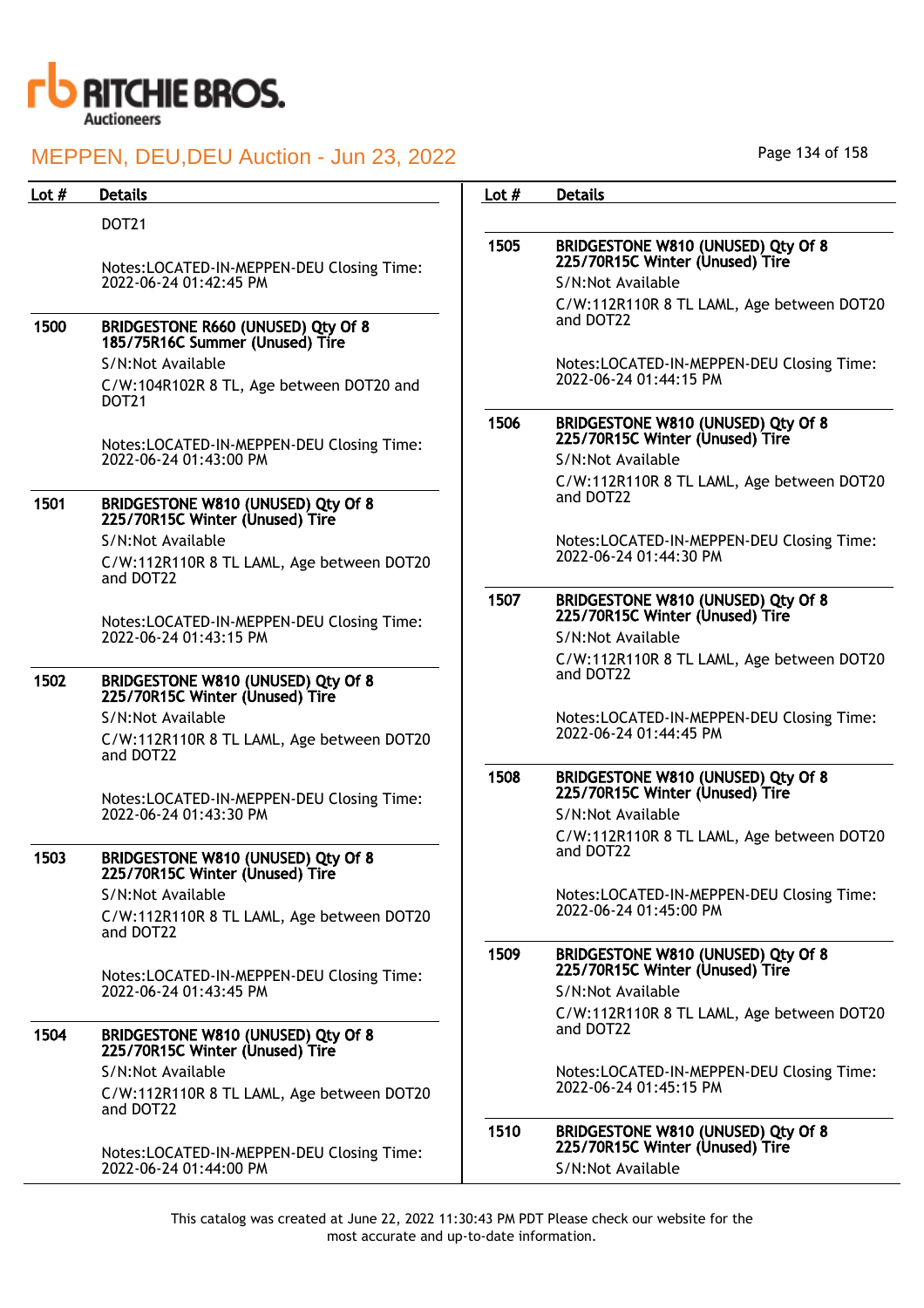

| Lot $#$ | <b>Details</b>                                                                     | Lot $#$ | <b>Details</b>                                                               |
|---------|------------------------------------------------------------------------------------|---------|------------------------------------------------------------------------------|
|         | C/W:112R110R 8 TL LAML, Age between DOT20<br>and DOT22                             |         | 2022-06-24 01:46:45 PM                                                       |
|         | Notes:LOCATED-IN-MEPPEN-DEU Closing Time:                                          | 1516    | BRIDGESTONE R660 (UNUSED) Qty Of 8<br>185/75R14C Summer (Unused) Tire        |
|         | 2022-06-24 01:45:30 PM                                                             |         | S/N:Not Available                                                            |
| 1511    | <b>BRIDGESTONE R660 (UNUSED) Qty Of 8</b><br>185/75R14C Summer (Unused) Tire       |         | C/W:102R100R 8 TL, Age between DOT20 and<br>DOT22                            |
|         | S/N:Not Available<br>C/W:102R100R 8 TL, Age between DOT20 and<br>DOT22             |         | Notes:LOCATED-IN-MEPPEN-DEU Closing Time:<br>2022-06-24 01:47:00 PM          |
|         | Notes:LOCATED-IN-MEPPEN-DEU Closing Time:<br>2022-06-24 01:45:45 PM                | 1517    | <b>BRIDGESTONE R660 (UNUSED) Qty Of 8</b><br>185/75R14C Summer (Unused) Tire |
|         |                                                                                    |         | S/N:Not Available                                                            |
| 1512    | <b>BRIDGESTONE R660 (UNUSED) Qty Of 8</b><br>185/75R14C Summer (Unused) Tire       |         | C/W:102R100R 8 TL, Age between DOT20 and<br>DOT <sub>22</sub>                |
|         | S/N:Not Available<br>C/W:102R100R 8 TL, Age between DOT20 and<br>DOT <sub>22</sub> |         | Notes:LOCATED-IN-MEPPEN-DEU Closing Time:<br>2022-06-24 01:47:15 PM          |
|         | Notes:LOCATED-IN-MEPPEN-DEU Closing Time:                                          | 1518    | BRIDGESTONE R660 (UNUSED) Qty Of 8<br>185/75R14C Summer (Unused) Tire        |
|         | 2022-06-24 01:46:00 PM                                                             |         | S/N:Not Available                                                            |
| 1513    | <b>BRIDGESTONE R660 (UNUSED) Qty Of 8</b><br>185/75R14C Summer (Unused) Tire       |         | C/W:102R100R 8 TL, Age between DOT20 and<br>DOT22                            |
|         | S/N:Not Available<br>C/W:102R100R 8 TL, Age between DOT20 and<br>DOT22             |         | Notes:LOCATED-IN-MEPPEN-DEU Closing Time:<br>2022-06-24 01:47:30 PM          |
|         | Notes:LOCATED-IN-MEPPEN-DEU Closing Time:<br>2022-06-24 01:46:15 PM                | 1519    | BRIDGESTONE R660 (UNUSED) Qty Of 8<br>185/75R14C Summer (Unused) Tire        |
|         |                                                                                    |         | S/N:Not Available                                                            |
| 1514    | <b>BRIDGESTONE R660 (UNUSED) Qty Of 8</b><br>185/75R14C Summer (Unused) Tire       |         | C/W:102R100R 8 TL, Age between DOT20 and<br>DOT22                            |
|         | S/N:Not Available<br>C/W:102R100R 8 TL, Age between DOT20 and<br>DOT22             |         | Notes:LOCATED-IN-MEPPEN-DEU Closing Time:<br>2022-06-24 01:47:45 PM          |
|         | Notes:LOCATED-IN-MEPPEN-DEU Closing Time:                                          | 1520    | BRIDGESTONE R660 (UNUSED) Qty Of 8<br>185/75R14C Summer (Unused) Tire        |
|         | 2022-06-24 01:46:30 PM                                                             |         | S/N:Not Available                                                            |
| 1515    | <b>BRIDGESTONE R660 (UNUSED) Qty Of 8</b><br>185/75R14C Summer (Unused) Tire       |         | C/W:102R100R 8 TL, Age between DOT20 and<br>DOT <sub>22</sub>                |
|         | S/N:Not Available<br>C/W:102R100R 8 TL, Age between DOT20 and<br>DOT <sub>22</sub> |         | Notes:LOCATED-IN-MEPPEN-DEU Closing Time:<br>2022-06-24 01:48:00 PM          |
|         | Notes:LOCATED-IN-MEPPEN-DEU Closing Time:                                          | 1521    | BRIDGESTONE R660 (UNUSED) Qty Of 8<br>185/75R14C Summer (Unused) Tire        |
|         |                                                                                    |         |                                                                              |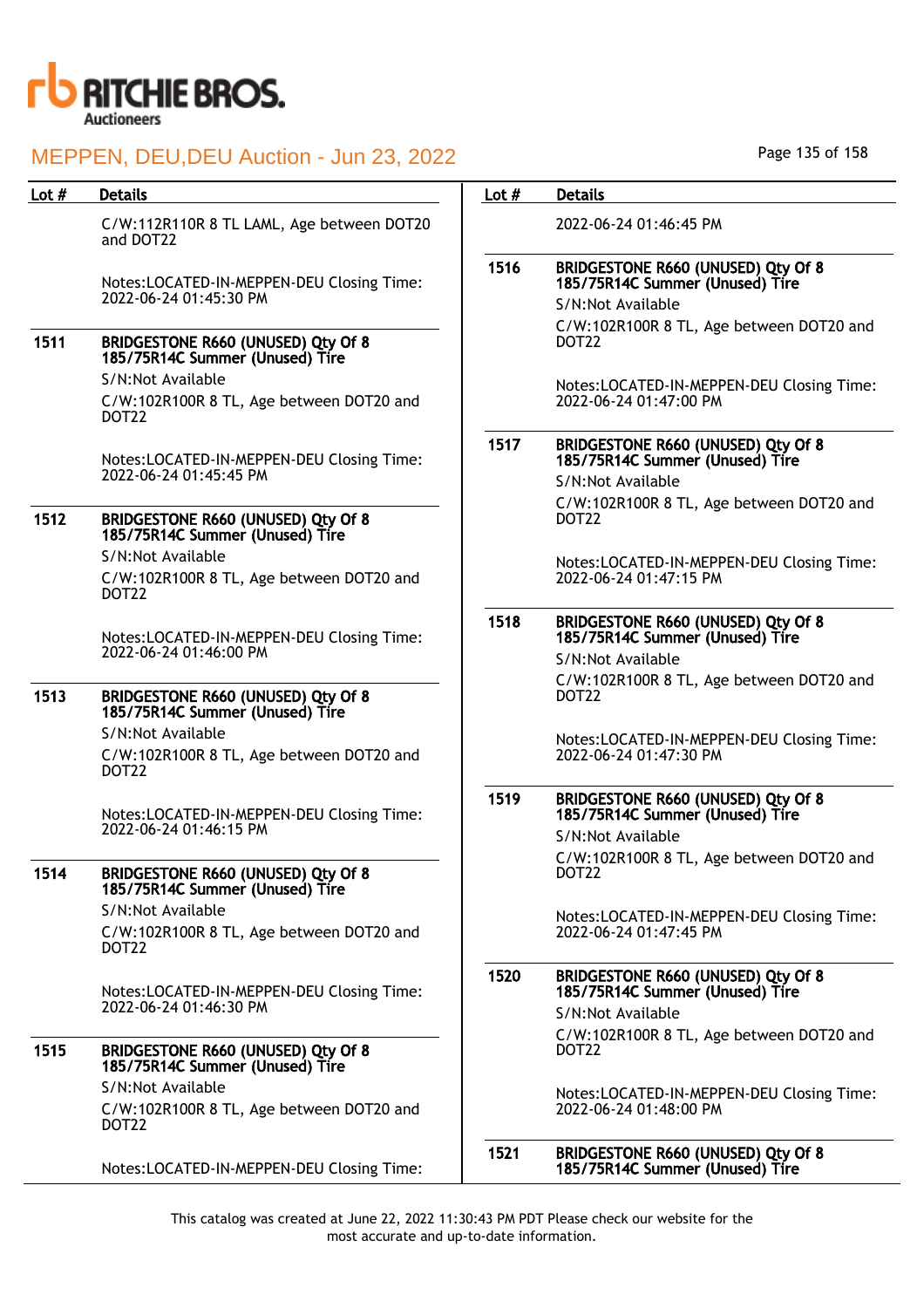

### Lot # Details **Details According to the United States Lot # Details**

S/N:Not Available

C/W:102R100R 8 TL, Age between DOT20 and DOT22

Notes:LOCATED-IN-MEPPEN-DEU Closing Time: 2022-06-24 01:48:15 PM

### 1522 BRIDGESTONE R660 (UNUSED) Qty Of 8 185/75R14C Summer (Unused) Tire

S/N:Not Available C/W:102R100R 8 TL, Age between DOT20 and DOT22

Notes:LOCATED-IN-MEPPEN-DEU Closing Time: 2022-06-24 01:48:30 PM

### 1523 BRIDGESTONE R660 (UNUSED) Qty Of 8 185/75R14C Summer (Unused) Tire

S/N:Not Available C/W:102R100R 8 TL, Age between DOT20 and DOT22

Notes:LOCATED-IN-MEPPEN-DEU Closing Time: 2022-06-24 01:48:45 PM

### 1524 BRIDGESTONE R660 (UNUSED) Qty Of 8 185/75R14C Summer (Unused) Tire

S/N:Not Available C/W:102R100R 8 TL, Age between DOT20 and DOT22

Notes:LOCATED-IN-MEPPEN-DEU Closing Time: 2022-06-24 01:49:00 PM

### 1525 BRIDGESTONE R660 (UNUSED) Qty Of 8 185/75R14C Summer (Unused) Tire

S/N:Not Available

C/W:102R100R 8 TL, Age between DOT20 and DOT22

Notes:LOCATED-IN-MEPPEN-DEU Closing Time: 2022-06-24 01:49:15 PM

### 1526 BRIDGESTONE R660 (UNUSED) Qty Of 8 185/75R14C Summer (Unused) Tire S/N:Not Available

C/W:102R100R 8 TL, Age between DOT20 and DOT22

Page 136 of 158

Notes:LOCATED-IN-MEPPEN-DEU Closing Time: 2022-06-24 01:49:30 PM

### 1527 BRIDGESTONE R660 (UNUSED) Qty Of 8 185/75R14C Summer (Unused) Tire S/N:Not Available

C/W:102R100R 8 TL, Age between DOT20 and DOT22

Notes:LOCATED-IN-MEPPEN-DEU Closing Time: 2022-06-24 01:49:45 PM

### 1528 BRIDGESTONE W810 (UNUSED) Qty Of 8 205/75R16C Winter (Unused) Tire

S/N:Not Available C/W:110R108R 8 TL LAML, Age between DOT20 and DOT22

Notes:LOCATED-IN-MEPPEN-DEU Closing Time: 2022-06-24 01:50:00 PM

### 1529 BRIDGESTONE W810 (UNUSED) Qty Of 8 205/75R16C Winter (Unused) Tire

S/N:Not Available C/W:110R108R 8 TL LAML, Age between DOT20 and DOT22

Notes:LOCATED-IN-MEPPEN-DEU Closing Time: 2022-06-24 01:50:15 PM

### 1530 BRIDGESTONE W810 (UNUSED) Qty Of 8 205/75R16C Winter (Unused) Tire

S/N:Not Available C/W:110R108R 8 TL LAML, Age between DOT20 and DOT22

Notes:LOCATED-IN-MEPPEN-DEU Closing Time: 2022-06-24 01:50:30 PM

### 1531 BRIDGESTONE W810 (UNUSED) Qty Of 8 205/75R16C Winter (Unused) Tire

S/N:Not Available C/W:110R108R 8 TL LAML, Age between DOT20 and DOT22

Notes:LOCATED-IN-MEPPEN-DEU Closing Time: 2022-06-24 01:50:45 PM

### 1532 BRIDGESTONE W810 (UNUSED) Qty Of 8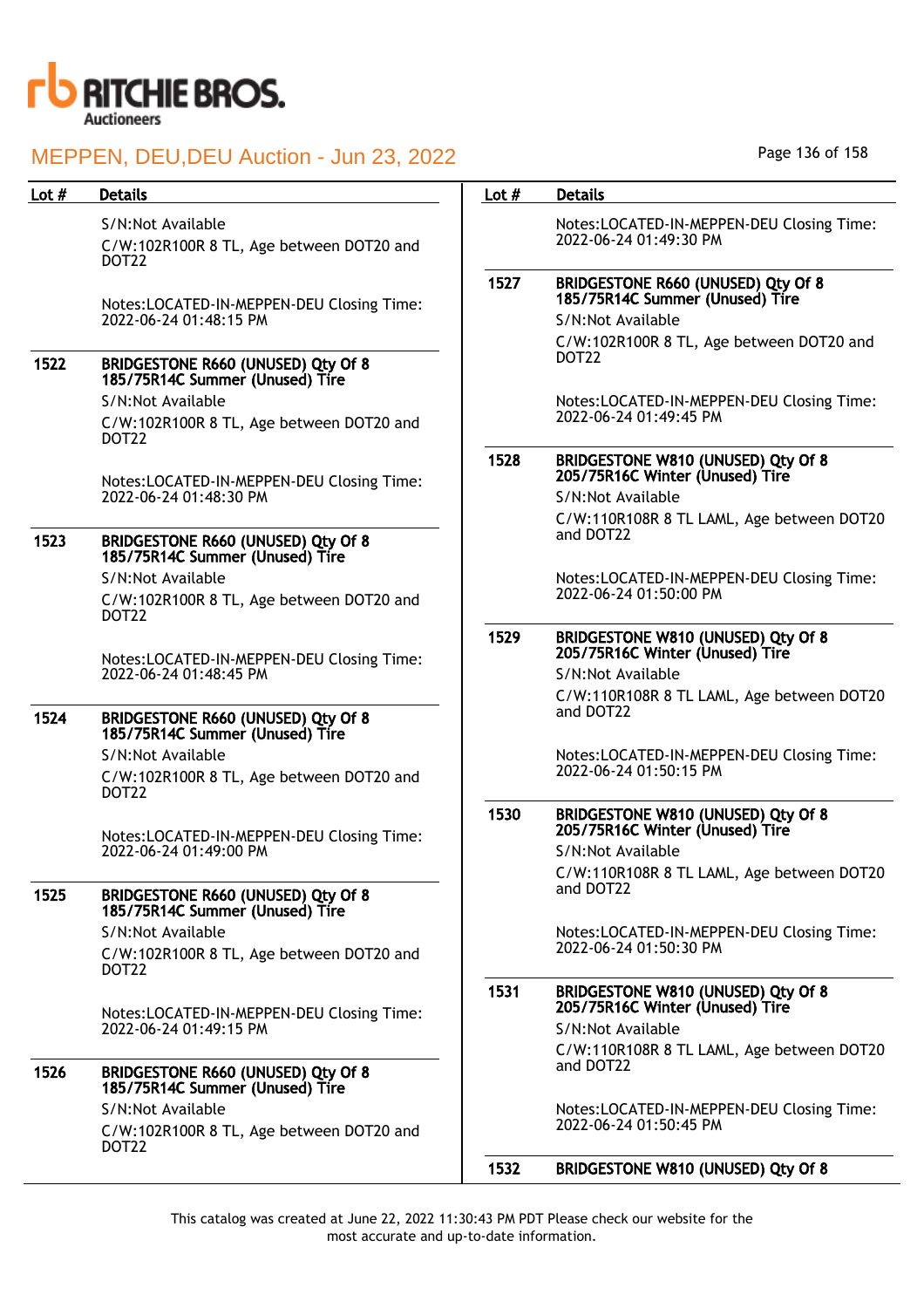

## MEDDEN, DELLDELLAuction - Jun 23, 2022

| Lot $#$ | <b>Details</b>                                                        | Lot $#$ | <b>Details</b>                                                        |
|---------|-----------------------------------------------------------------------|---------|-----------------------------------------------------------------------|
|         | 205/75R16C Winter (Unused) Tire                                       |         |                                                                       |
|         | S/N:Not Available                                                     |         | Notes:LOCATED-IN-MEPPEN-DEU Closing Time:                             |
|         | C/W:110R108R 8 TL LAML, Age between DOT20<br>and DOT22                |         | 2022-06-24 01:52:15 PM                                                |
|         | Notes:LOCATED-IN-MEPPEN-DEU Closing Time:                             | 1538    | BRIDGESTONE W810 (UNUSED) Qty Of 8<br>205/75R16C Winter (Unused) Tire |
|         | 2022-06-24 01:51:00 PM                                                |         | S/N:Not Available                                                     |
|         |                                                                       |         | C/W:110R108R 8 TL LAML, Age between DOT20<br>and DOT22                |
| 1533    | BRIDGESTONE W810 (UNUSED) Qty Of 8<br>205/75R16C Winter (Unused) Tire |         |                                                                       |
|         | S/N:Not Available                                                     |         | Notes:LOCATED-IN-MEPPEN-DEU Closing Time:<br>2022-06-24 01:52:30 PM   |
|         | C/W:110R108R 8 TL LAML, Age between DOT20<br>and DOT22                |         |                                                                       |
|         | Notes:LOCATED-IN-MEPPEN-DEU Closing Time:                             | 1539    | BRIDGESTONE W810 (UNUSED) Qty Of 8<br>205/75R16C Winter (Unused) Tire |
|         | 2022-06-24 01:51:15 PM                                                |         | S/N:Not Available                                                     |
| 1534    | BRIDGESTONE W810 (UNUSED) Qty Of 8                                    |         | C/W:110R108R 8 TL LAML, Age between DOT20<br>and DOT22                |
|         | 205/75R16C Winter (Unused) Tire                                       |         |                                                                       |
|         | S/N:Not Available                                                     |         | Notes:LOCATED-IN-MEPPEN-DEU Closing Time:<br>2022-06-24 01:52:45 PM   |
|         | C/W:110R108R 8 TL LAML, Age between DOT20<br>and DOT22                |         |                                                                       |
|         | Notes:LOCATED-IN-MEPPEN-DEU Closing Time:                             | 1540    | BRIDGESTONE W810 (UNUSED) Qty Of 8<br>205/75R16C Winter (Unused) Tire |
|         | 2022-06-24 01:51:30 PM                                                |         | S/N:Not Available                                                     |
|         |                                                                       |         | C/W:110R108R 8 TL LAML, Age between DOT20                             |
| 1535    | BRIDGESTONE W810 (UNUSED) Qty Of 8<br>205/75R16C Winter (Unused) Tire |         | and DOT22                                                             |
|         | S/N:Not Available                                                     |         | Notes:LOCATED-IN-MEPPEN-DEU Closing Time:                             |
|         | C/W:110R108R 8 TL LAML, Age between DOT20<br>and DOT22                |         | 2022-06-24 01:53:00 PM                                                |
|         | Notes:LOCATED-IN-MEPPEN-DEU Closing Time:                             | 1541    | BRIDGESTONE W810 (UNUSED) Qty Of 8<br>205/75R16C Winter (Unused) Tire |
|         | 2022-06-24 01:51:45 PM                                                |         | S/N:Not Available                                                     |
| 1536    | BRIDGESTONE W810 (UNUSED) Qty Of 8                                    |         | C/W:110R108R 8 TL LAML, Age between DOT20<br>and DOT22                |
|         | 205/75R16C Winter (Unused) Tire                                       |         |                                                                       |
|         | S/N:Not Available                                                     |         | Notes:LOCATED-IN-MEPPEN-DEU Closing Time:<br>2022-06-24 01:53:15 PM   |
|         | C/W:110R108R 8 TL LAML, Age between DOT20<br>and DOT22                |         |                                                                       |
|         | Notes:LOCATED-IN-MEPPEN-DEU Closing Time:                             | 1542    | BRIDGESTONE W810 (UNUSED) Qty Of 8<br>205/75R16C Winter (Unused) Tire |
|         | 2022-06-24 01:52:00 PM                                                |         | S/N:Not Available                                                     |
| 1537    | BRIDGESTONE W810 (UNUSED) Qty Of 8<br>205/75R16C Winter (Unused) Tire |         | C/W:110R108R 8 TL LAML, Age between DOT20<br>and DOT22                |
|         | S/N:Not Available                                                     |         | Notes:LOCATED-IN-MEPPEN-DEU Closing Time:                             |
|         | C/W:110R108R 8 TL LAML, Age between DOT20<br>and DOT22                |         | 2022-06-24 01:53:30 PM                                                |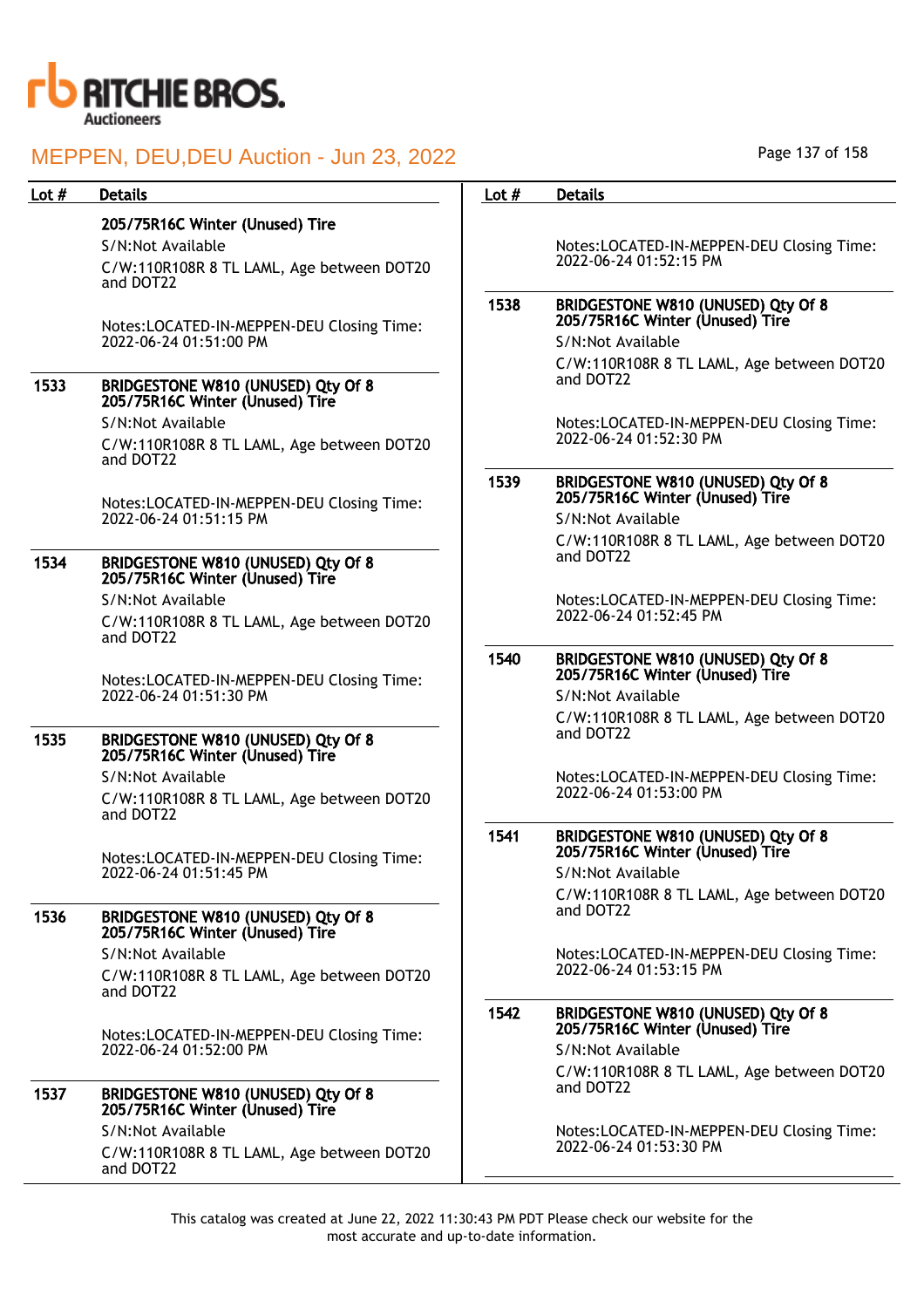

# 1543 BRIDGESTONE W810 (UNUSED) Qty Of 8 205/75R16C Winter (Unused) Tire S/N:Not Available C/W:110R108R 8 TL LAML, Age between DOT20 and DOT22 Notes:LOCATED-IN-MEPPEN-DEU Closing Time: 2022-06-24 01:53:45 PM 1544 BRIDGESTONE W810 (UNUSED) Qty Of 8 205/75R16C Winter (Unused) Tire S/N:Not Available C/W:110R108R 8 TL LAML, Age between DOT20 and DOT22 Notes:LOCATED-IN-MEPPEN-DEU Closing Time: 2022-06-24 01:54:00 PM

### 1545 BRIDGESTONE W810 (UNUSED) Qty Of 8 205/75R16C Winter (Unused) Tire S/N:Not Available

C/W:110R108R 8 TL LAML, Age between DOT20 and DOT22

Notes:LOCATED-IN-MEPPEN-DEU Closing Time: 2022-06-24 01:54:15 PM

### 1546 BRIDGESTONE W810 (UNUSED) Qty Of 8 205/75R16C Winter (Unused) Tire

S/N:Not Available

C/W:110R108R 8 TL LAML, Age between DOT20 and DOT22

Notes:LOCATED-IN-MEPPEN-DEU Closing Time: 2022-06-24 01:54:30 PM

### 1547 BRIDGESTONE W810 (UNUSED) Qty Of 8 205/75R16C Winter (Unused) Tire S/N:Not Available

C/W:110R108R 8 TL LAML, Age between DOT20 and DOT22

Notes:LOCATED-IN-MEPPEN-DEU Closing Time: 2022-06-24 01:54:45 PM

## 1548 BRIDGESTONE W810 (UNUSED) Qty Of 8 205/75R16C Winter (Unused) Tire S/N:Not Available

C/W:110R108R 8 TL LAML, Age between DOT20

### Lot # Details **Details According to the United States Lot # Details**

and DOT22

Notes:LOCATED-IN-MEPPEN-DEU Closing Time: 2022-06-24 01:55:00 PM

### 1549 BRIDGESTONE W810 (UNUSED) Qty Of 8 205/75R16C Winter (Unused) Tire S/N:Not Available

C/W:110R108R 8 TL LAML, Age between DOT20 and DOT22

Notes:LOCATED-IN-MEPPEN-DEU Closing Time: 2022-06-24 01:55:15 PM

### 1550 BRIDGESTONE W810 (UNUSED) Qty Of 8 205/75R16C Winter (Unused) Tire S/N:Not Available

C/W:110R108R 8 TL LAML, Age between DOT20 and DOT22

Notes:LOCATED-IN-MEPPEN-DEU Closing Time: 2022-06-24 01:55:30 PM

### 1551 BRIDGESTONE W810 (UNUSED) Qty Of 8 205/75R16C Winter (Unused) Tire

S/N:Not Available C/W:110R108R 8 TL LAML, Age between DOT20 and DOT22

Notes:LOCATED-IN-MEPPEN-DEU Closing Time: 2022-06-24 01:55:45 PM

### 1552 BRIDGESTONE W810 (UNUSED) Qty Of 8 205/75R16C Winter (Unused) Tire

S/N:Not Available C/W:110R108R 8 TL LAML, Age between DOT20 and DOT22

Notes:LOCATED-IN-MEPPEN-DEU Closing Time: 2022-06-24 01:56:00 PM

## 1553 BRIDGESTONE W810 (UNUSED) Qty Of 8 205/75R16C Winter (Unused) Tire S/N:Not Available

C/W:110R108R 8 TL LAML, Age between DOT20 and DOT22

Notes:LOCATED-IN-MEPPEN-DEU Closing Time: 2022-06-24 01:56:15 PM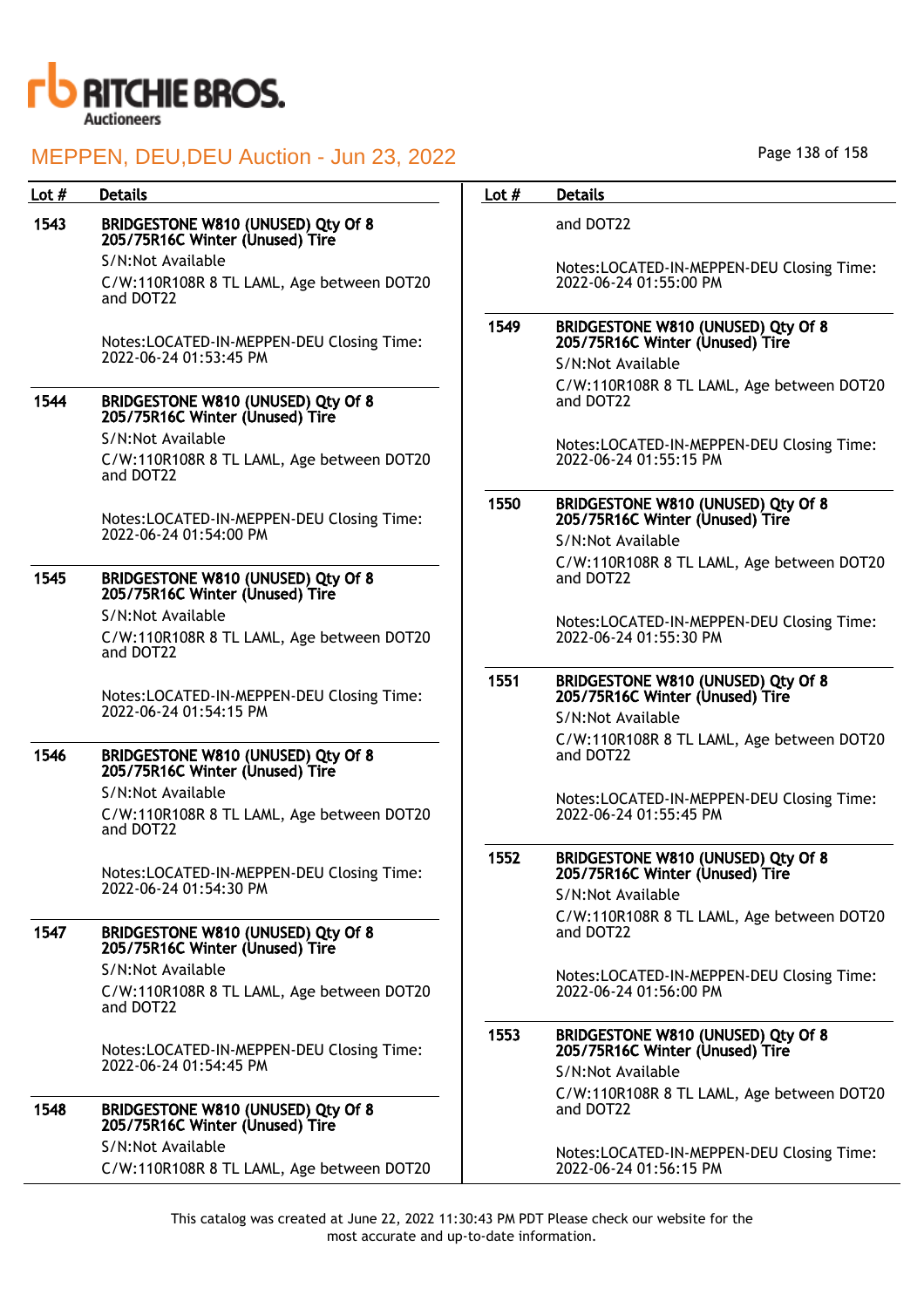

| Lot $#$ | <b>Details</b>                                                        | Lot $#$ | <b>Details</b>                                                        |
|---------|-----------------------------------------------------------------------|---------|-----------------------------------------------------------------------|
| 1554    | BRIDGESTONE W810 (UNUSED) Qty Of 8                                    |         | C/W:110R108R 8 TL LAML, Age between DOT20<br>and DOT22                |
|         | 205/75R16C Winter (Unused) Tire                                       |         |                                                                       |
|         | S/N:Not Available                                                     |         | Notes:LOCATED-IN-MEPPEN-DEU Closing Time:<br>2022-06-24 01:57:45 PM   |
|         | C/W:110R108R 8 TL LAML, Age between DOT20<br>and DOT22                |         |                                                                       |
|         | Notes:LOCATED-IN-MEPPEN-DEU Closing Time:                             | 1560    | BRIDGESTONE W810 (UNUSED) Qty Of 8<br>205/75R16C Winter (Unused) Tire |
|         | 2022-06-24 01:56:30 PM                                                |         | S/N:Not Available                                                     |
|         |                                                                       |         | C/W:110R108R 8 TL LAML, Age between DOT20                             |
| 1555    | BRIDGESTONE W810 (UNUSED) Qty Of 8<br>205/75R16C Winter (Unused) Tire |         | and DOT22                                                             |
|         | S/N:Not Available                                                     |         | Notes:LOCATED-IN-MEPPEN-DEU Closing Time:<br>2022-06-24 01:58:00 PM   |
|         | C/W:110R108R 8 TL LAML, Age between DOT20<br>and DOT22                |         |                                                                       |
|         | Notes:LOCATED-IN-MEPPEN-DEU Closing Time:                             | 1561    | BRIDGESTONE W810 (UNUSED) Qty Of 8<br>205/75R16C Winter (Unused) Tire |
|         | 2022-06-24 01:56:45 PM                                                |         | S/N:Not Available                                                     |
|         |                                                                       |         | C/W:110R108R 8 TL LAML, Age between DOT20                             |
| 1556    | BRIDGESTONE W810 (UNUSED) Qty Of 8<br>205/75R16C Winter (Unused) Tire |         | and DOT22                                                             |
|         | S/N:Not Available                                                     |         | Notes:LOCATED-IN-MEPPEN-DEU Closing Time:                             |
|         | C/W:110R108R 8 TL LAML, Age between DOT20<br>and DOT22                |         | 2022-06-24 01:58:15 PM                                                |
|         | Notes:LOCATED-IN-MEPPEN-DEU Closing Time:                             | 1562    | BRIDGESTONE W810 (UNUSED) Qty Of 8<br>205/75R16C Winter (Unused) Tire |
|         | 2022-06-24 01:57:00 PM                                                |         | S/N:Not Available                                                     |
| 1557    | BRIDGESTONE W810 (UNUSED) Qty Of 8<br>205/75R16C Winter (Unused) Tire |         | C/W:110R108R 8 TL LAML, Age between DOT20<br>and DOT22                |
|         | S/N:Not Available                                                     |         | Notes:LOCATED-IN-MEPPEN-DEU Closing Time:<br>2022-06-24 01:58:30 PM   |
|         | C/W:110R108R 8 TL LAML, Age between DOT20<br>and DOT22                |         |                                                                       |
|         | Notes:LOCATED-IN-MEPPEN-DEU Closing Time:                             | 1563    | BRIDGESTONE W810 (UNUSED) Qty Of 8<br>205/75R16C Winter (Unused) Tire |
|         | 2022-06-24 01:57:15 PM                                                |         | S/N:Not Available                                                     |
| 1558    | BRIDGESTONE W810 (UNUSED) Qty Of 8                                    |         | C/W:110R108R 8 TL LAML, Age between DOT20<br>and DOT22                |
|         | 205/75R16C Winter (Unused) Tire                                       |         |                                                                       |
|         | S/N:Not Available                                                     |         | Notes:LOCATED-IN-MEPPEN-DEU Closing Time:                             |
|         | C/W:110R108R 8 TL LAML, Age between DOT20<br>and DOT22                |         | 2022-06-24 01:58:45 PM                                                |
|         | Notes:LOCATED-IN-MEPPEN-DEU Closing Time:<br>2022-06-24 01:57:30 PM   | 1564    | BRIDGESTONE W810 (UNUSED) Qty Of 8<br>205/75R16C Winter (Unused) Tire |
|         |                                                                       |         | S/N:Not Available                                                     |
|         |                                                                       |         | C/W:110R108R 8 TL LAML, Age between DOT20<br>and DOT22                |
| 1559    | BRIDGESTONE W810 (UNUSED) Qty Of 8<br>205/75R16C Winter (Unused) Tire |         |                                                                       |
|         | S/N:Not Available                                                     |         | Notes:LOCATED-IN-MEPPEN-DEU Closing Time:                             |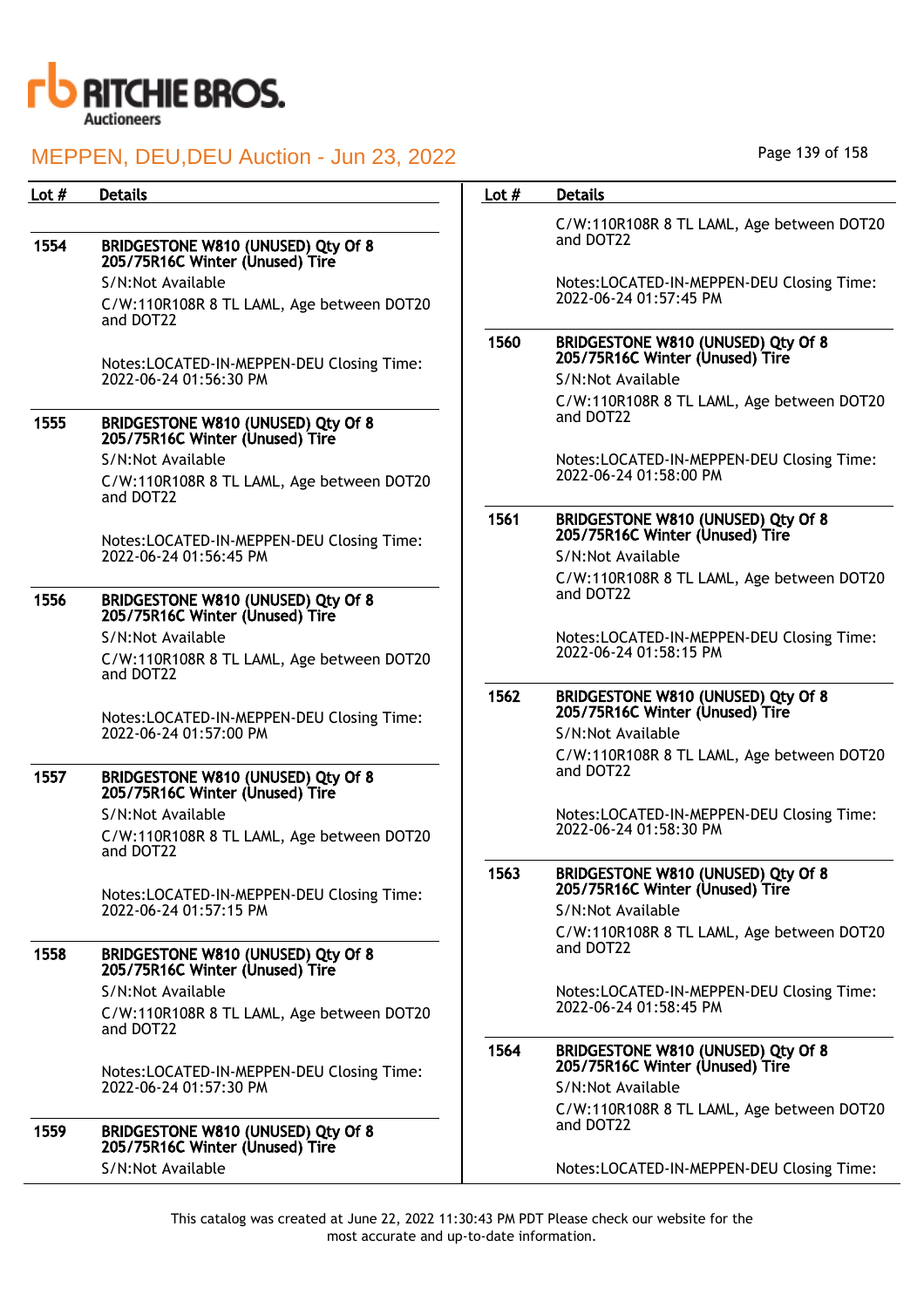

| Lot $#$ | <b>Details</b>                                                              | Lot $#$ | <b>Details</b>                                                        |
|---------|-----------------------------------------------------------------------------|---------|-----------------------------------------------------------------------|
|         |                                                                             |         |                                                                       |
|         | 2022-06-24 01:59:00 PM                                                      |         | S/N:Not Available                                                     |
| 1565    | BRIDGESTONE W810 (UNUSED) Qty Of 8                                          |         | C/W:110R108R 8 TL LAML, Age between DOT20<br>and DOT22                |
|         | 205/75R16C Winter (Unused) Tire                                             |         |                                                                       |
|         | S/N:Not Available<br>C/W:110R108R 8 TL LAML, Age between DOT20              |         | Notes:LOCATED-IN-MEPPEN-DEU Closing Time:<br>2022-06-24 02:00:30 PM   |
|         | and DOT22                                                                   | 1571    |                                                                       |
|         | Notes:LOCATED-IN-MEPPEN-DEU Closing Time:                                   |         | BRIDGESTONE W810 (UNUSED) Qty Of 8<br>205/75R16C Winter (Unused) Tire |
|         | 2022-06-24 01:59:15 PM                                                      |         | S/N:Not Available                                                     |
|         |                                                                             |         | C/W:110R108R 8 TL LAML, Age between DOT20                             |
| 1566    | BRIDGESTONE W810 (UNUSED) Qty Of 8<br>205/75R16C Winter (Unused) Tire       |         | and DOT22                                                             |
|         | S/N:Not Available                                                           |         | Notes:LOCATED-IN-MEPPEN-DEU Closing Time:                             |
|         | C/W:110R108R 8 TL LAML, Age between DOT20<br>and DOT22                      |         | 2022-06-24 02:00:45 PM                                                |
|         |                                                                             | 1572    | BRIDGESTONE W810 (UNUSED) Qty Of 8                                    |
|         | Notes:LOCATED-IN-MEPPEN-DEU Closing Time:                                   |         | 205/75R16C Winter (Unused) Tire                                       |
|         | 2022-06-24 01:59:30 PM                                                      |         | S/N:Not Available                                                     |
|         |                                                                             |         | C/W:110R108R 8 TL LAML, Age between DOT20<br>and DOT22                |
| 1567    | BRIDGESTONE W810 (UNUSED) Qty Of 8<br>205/75R16C Winter (Unused) Tire       |         |                                                                       |
|         | S/N:Not Available                                                           |         | Notes:LOCATED-IN-MEPPEN-DEU Closing Time:                             |
|         | C/W:110R108R 8 TL LAML, Age between DOT20<br>and DOT22                      |         | 2022-06-24 02:01:00 PM                                                |
|         |                                                                             | 1573    | BRIDGESTONE W810 (UNUSED) Qty Of 8                                    |
|         | Notes:LOCATED-IN-MEPPEN-DEU Closing Time:                                   |         | 205/75R16C Winter (Unused) Tire                                       |
|         | 2022-06-24 01:59:45 PM                                                      |         | S/N:Not Available                                                     |
| 1568    | BRIDGESTONE W810 (UNUSED) Qty Of 8                                          |         | C/W:110R108R 8 TL LAML, Age between DOT20<br>and DOT22                |
|         | 205/75R16C Winter (Unused) Tire                                             |         |                                                                       |
|         | S/N:Not Available<br>C/W:110R108R 8 TL LAML, Age between DOT20<br>and DOT22 |         | Notes:LOCATED-IN-MEPPEN-DEU Closing Time:<br>2022-06-24 02:01:15 PM   |
|         | Notes:LOCATED-IN-MEPPEN-DEU Closing Time:                                   | 1574    | BRIDGESTONE W810 (UNUSED) Qty Of 8<br>205/75R16C Winter (Unused) Tire |
|         | 2022-06-24 02:00:00 PM                                                      |         | S/N:Not Available                                                     |
|         |                                                                             |         | C/W:110R108R 8 TL LAML, Age between DOT20                             |
| 1569    | BRIDGESTONE W810 (UNUSED) Qty Of 8<br>205/75R16C Winter (Unused) Tire       |         | and DOT22                                                             |
|         | S/N:Not Available                                                           |         | Notes:LOCATED-IN-MEPPEN-DEU Closing Time:                             |
|         | C/W:110R108R 8 TL LAML, Age between DOT20<br>and DOT22                      |         | 2022-06-24 02:01:30 PM                                                |
|         |                                                                             | 1575    | BRIDGESTONE W810 (UNUSED) Qty Of 8<br>205/75R16C Winter (Unused) Tire |
|         | Notes:LOCATED-IN-MEPPEN-DEU Closing Time:<br>2022-06-24 02:00:15 PM         |         | S/N:Not Available                                                     |
|         |                                                                             |         | C/W:110R108R 8 TL LAML, Age between DOT20                             |
| 1570    | BRIDGESTONE W810 (UNUSED) Qty Of 8<br>205/75R16C Winter (Unused) Tire       |         | and DOT22                                                             |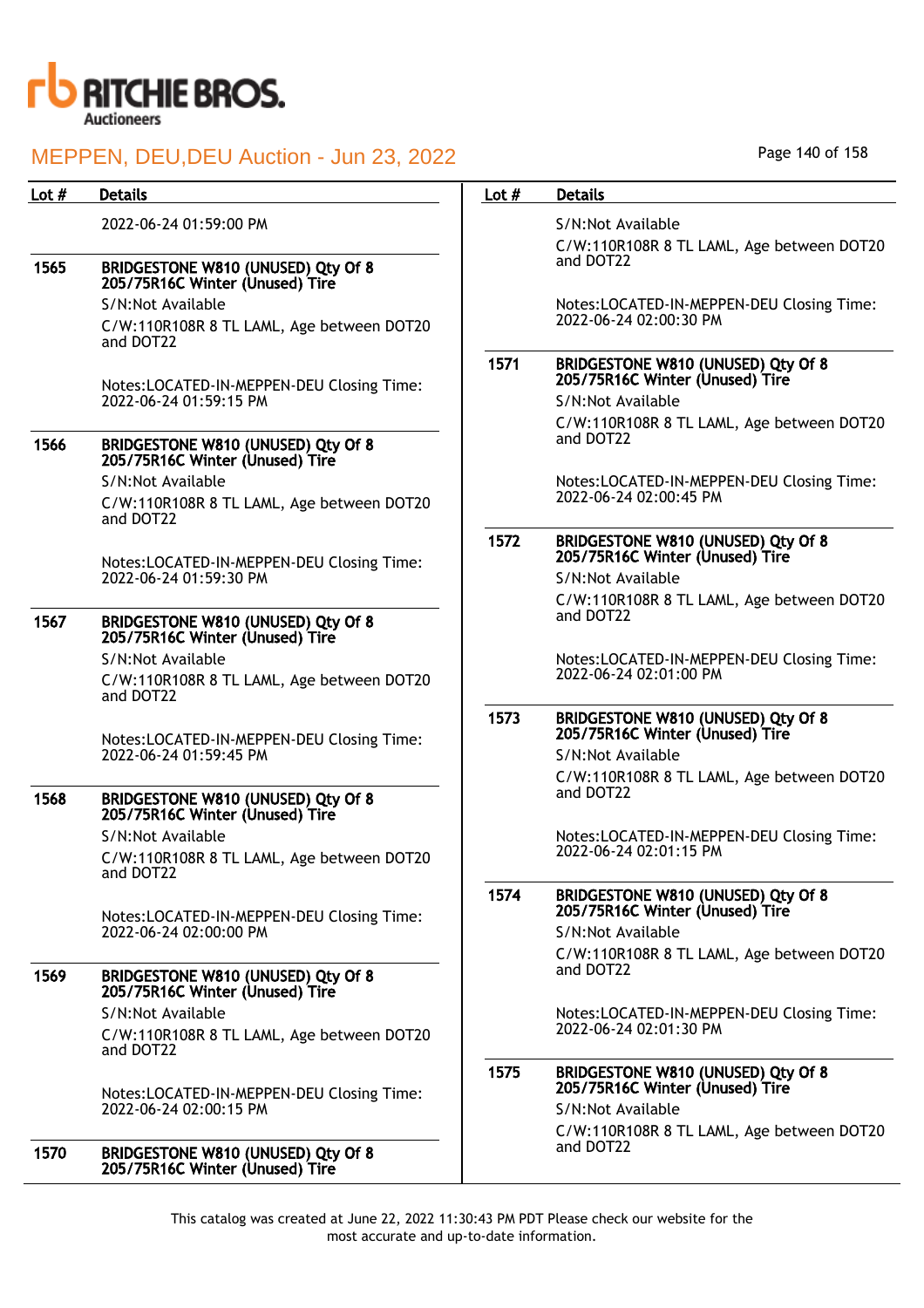

| Lot $#$ | <b>Details</b>                                                        | Lot $#$ | <b>Details</b>                               |
|---------|-----------------------------------------------------------------------|---------|----------------------------------------------|
|         | Notes:LOCATED-IN-MEPPEN-DEU Closing Time:                             |         | 215/75R16C Winter                            |
|         | 2022-06-24 02:01:45 PM                                                |         | S/N:Not Available                            |
| 1576    | BRIDGESTONE W810 (UNUSED) Qty Of 8<br>205/75R16C Winter (Unused) Tire |         | C/W:116R114R 10 T<br>DOT20 and DOT22         |
|         | S/N:Not Available                                                     |         |                                              |
|         | C/W:110R108R 8 TL LAML, Age between DOT20<br>and DOT22                |         | Notes:LOCATED-IN-M<br>2022-06-24 02:03:15    |
|         | Notes:LOCATED-IN-MEPPEN-DEU Closing Time:                             | 1582    | <b>BRIDGESTONE W810</b><br>215/75R16C Winter |
|         | 2022-06-24 02:02:00 PM                                                |         | S/N:Not Available                            |
| 1577    | BRIDGESTONE W810 (UNUSED) Qty Of 8<br>205/75R16C Winter (Unused) Tire |         | C/W:116R114R 10 T<br>DOT20 and DOT22         |
|         | S/N:Not Available                                                     |         | Notes:LOCATED-IN-M                           |
|         | C/W:110R108R 8 TL LAML, Age between DOT20<br>and DOT22                |         | 2022-06-24 02:03:30                          |
|         | Notes:LOCATED-IN-MEPPEN-DEU Closing Time:<br>2022-06-24 02:02:15 PM   | 1583    | <b>BRIDGESTONE W810</b><br>215/75R16C Winter |
|         |                                                                       |         | S/N:Not Available                            |
| 1578    | BRIDGESTONE W810 (UNUSED) Qty Of 8<br>205/75R16C Winter (Unused) Tire |         | C/W:116R114R 10 T<br>DOT20 and DOT22         |
|         | S/N:Not Available                                                     |         | Notes:LOCATED-IN-M                           |
|         | C/W:110R108R 8 TL LAML, Age between DOT20<br>and DOT22                |         | 2022-06-24 02:03:45                          |
|         | Notes:LOCATED-IN-MEPPEN-DEU Closing Time:                             | 1584    | <b>BRIDGESTONE W810</b><br>215/75R16C Winter |
|         | 2022-06-24 02:02:30 PM                                                |         | S/N:Not Available                            |
| 1579    | BRIDGESTONE W810 (UNUSED) Qty Of 8<br>205/75R16C Winter (Unused) Tire |         | C/W:116R114R 10 T<br>DOT20 and DOT22         |
|         | S/N:Not Available                                                     |         | Notes:LOCATED-IN-M                           |
|         | C/W:110R108R 8 TL LAML, Age between DOT20<br>and DOT22                |         | 2022-06-24 02:04:00                          |
|         | Notes:LOCATED-IN-MEPPEN-DEU Closing Time:<br>2022-06-24 02:02:45 PM   | 1585    | <b>BRIDGESTONE W810</b><br>215/75R16C Winter |
|         |                                                                       |         | S/N:Not Available                            |
| 1580    | BRIDGESTONE W810 (UNUSED) Qty Of 8<br>205/75R16C Winter (Unused) Tire |         | C/W:116R114R 10 T<br>DOT20 and DOT22         |
|         | S/N:Not Available                                                     |         | Notes:LOCATED-IN-A                           |
|         | C/W:110R108R 8 TL LAML, Age between DOT20<br>and DOT22                |         | 2022-06-24 02:04:15                          |
|         | Notes:LOCATED-IN-MEPPEN-DEU Closing Time:                             | 1586    | <b>BRIDGESTONE W810</b><br>215/75R16C Winter |
|         | 2022-06-24 02:03:00 PM                                                |         | S/N:Not Available                            |
| 1581    | BRIDGESTONE W810 (UNUSED) Qty Of 8                                    |         | C/W:116R114R 10 T<br>DOT20 and DOT22         |

## (Unused) Tire

L LAML, Age between

**NEPPEN-DEU Closing Time:** PM

### 1582 BRIDGESTONE W810 (UNUSED) Qty Of 8 215/75R16C Winter (Unused) Tire

L LAML, Age between

MEPPEN-DEU Closing Time: PM

### 1583 BRIDGESTONE W810 (UNUSED) Qty Of 8 215/75R16C Winter (Unused) Tire

L LAML, Age between

MEPPEN-DEU Closing Time: PM

### 1584 BRIDGESTONE W810 (UNUSED) Qty Of 8 215/75R16C Winter (Unused) Tire

L LAML, Age between

MEPPEN-DEU Closing Time: PM

### 1585 BRIDGESTONE W810 (UNUSED) Qty Of 8 215/75R16C Winter (Unused) Tire

L LAML, Age between

MEPPEN-DEU Closing Time: PM

# 1586 BRIDGESTONE W810 (UNUSED) Qty Of 8 215/75R16C Winter (Unused) Tire

L LAML, Age between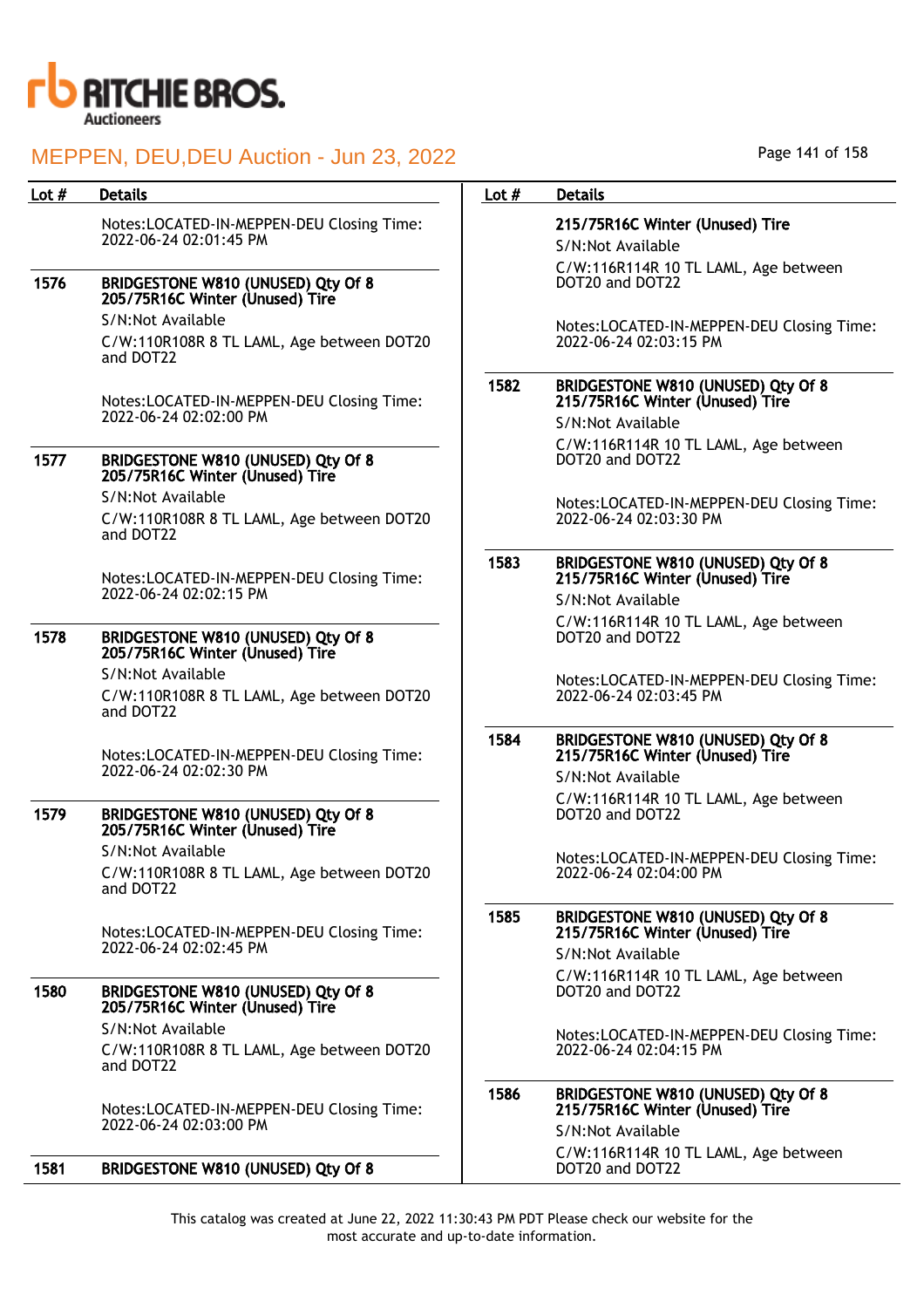

| Lot $#$ | <b>Details</b>                                                        | Lot $#$ | <b>Details</b>                                                        |
|---------|-----------------------------------------------------------------------|---------|-----------------------------------------------------------------------|
|         | Notes:LOCATED-IN-MEPPEN-DEU Closing Time:                             | 1592    | BRIDGESTONE W810 (UNUSED) Qty Of 8<br>215/75R16C Winter (Unused) Tire |
|         | 2022-06-24 02:04:30 PM                                                |         | S/N:Not Available                                                     |
|         |                                                                       |         | C/W:116R114R 10 TL LAML, Age between                                  |
| 1587    | BRIDGESTONE W810 (UNUSED) Qty Of 8<br>215/75R16C Winter (Unused) Tire |         | DOT20 and DOT22                                                       |
|         | S/N:Not Available                                                     |         | Notes:LOCATED-IN-MEPPEN-DEU Closing Time:                             |
|         | C/W:116R114R 10 TL LAML, Age between<br>DOT20 and DOT22               |         | 2022-06-24 02:06:00 PM                                                |
|         |                                                                       | 1593    | BRIDGESTONE W810 (UNUSED) Qty Of 8<br>215/75R16C Winter (Unused) Tire |
|         | Notes:LOCATED-IN-MEPPEN-DEU Closing Time:<br>2022-06-24 02:04:45 PM   |         | S/N:Not Available                                                     |
|         |                                                                       |         | C/W:116R114R 10 TL LAML, Age between                                  |
| 1588    | BRIDGESTONE W810 (UNUSED) Qty Of 8<br>215/75R16C Winter (Unused) Tire |         | DOT20 and DOT22                                                       |
|         | S/N:Not Available                                                     |         | Notes:LOCATED-IN-MEPPEN-DEU Closing Time:                             |
|         | C/W:116R114R 10 TL LAML, Age between<br>DOT20 and DOT22               |         | 2022-06-24 02:06:15 PM                                                |
|         | Notes:LOCATED-IN-MEPPEN-DEU Closing Time:                             | 1594    | BRIDGESTONE W810 (UNUSED) Qty Of 8<br>215/75R16C Winter (Unused) Tire |
|         | 2022-06-24 02:05:00 PM                                                |         | S/N:Not Available                                                     |
|         |                                                                       |         | C/W:116R114R 10 TL LAML, Age between                                  |
| 1589    | BRIDGESTONE W810 (UNUSED) Qty Of 8<br>215/75R16C Winter (Unused) Tire |         | DOT20 and DOT22                                                       |
|         | S/N:Not Available                                                     |         | Notes:LOCATED-IN-MEPPEN-DEU Closing Time:                             |
|         | C/W:116R114R 10 TL LAML, Age between<br>DOT20 and DOT22               |         | 2022-06-24 02:06:30 PM                                                |
|         | Notes:LOCATED-IN-MEPPEN-DEU Closing Time:                             | 1595    | BRIDGESTONE W810 (UNUSED) Qty Of 8<br>215/75R16C Winter (Unused) Tire |
|         | 2022-06-24 02:05:15 PM                                                |         | S/N:Not Available                                                     |
| 1590    | BRIDGESTONE W810 (UNUSED) Qty Of 8                                    |         | C/W:116R114R 10 TL LAML, Age between<br>DOT20 and DOT22               |
|         | 215/75R16C Winter (Unused) Tire                                       |         |                                                                       |
|         | S/N:Not Available                                                     |         | Notes:LOCATED-IN-MEPPEN-DEU Closing Time:<br>2022-06-24 02:06:45 PM   |
|         | C/W:116R114R 10 TL LAML, Age between<br>DOT20 and DOT22               |         |                                                                       |
|         | Notes:LOCATED-IN-MEPPEN-DEU Closing Time:                             | 1596    | BRIDGESTONE W810 (UNUSED) Qty Of 8<br>215/75R16C Winter (Unused) Tire |
|         | 2022-06-24 02:05:30 PM                                                |         | S/N:Not Available                                                     |
|         |                                                                       |         | C/W:116R114R 10 TL LAML, Age between<br>DOT20 and DOT22               |
| 1591    | BRIDGESTONE W810 (UNUSED) Qty Of 8<br>215/75R16C Winter (Unused) Tire |         |                                                                       |
|         | S/N:Not Available                                                     |         | Notes:LOCATED-IN-MEPPEN-DEU Closing Time:                             |
|         | C/W:116R114R 10 TL LAML, Age between<br>DOT20 and DOT22               |         | 2022-06-24 02:07:00 PM                                                |
|         | Notes:LOCATED-IN-MEPPEN-DEU Closing Time:                             | 1597    | BRIDGESTONE W810 (UNUSED) Qty Of 8<br>215/75R16C Winter (Unused) Tire |
|         | 2022-06-24 02:05:45 PM                                                |         | S/N:Not Available                                                     |
|         |                                                                       |         | C/W:116R114R 10 TL LAML, Age between                                  |

Page 142 of 158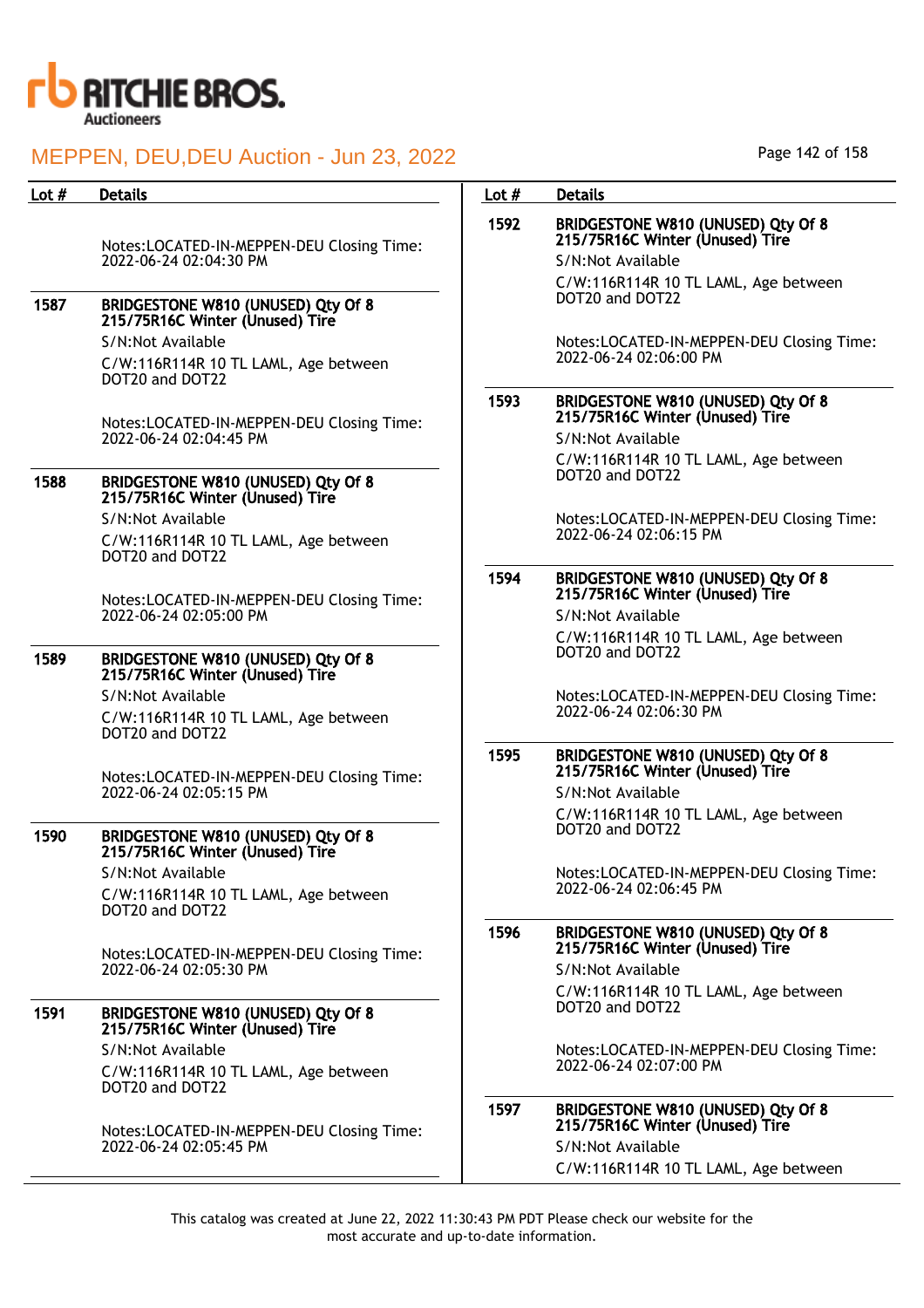

| Lot $#$ | <b>Details</b>                                                        | Lot $#$ | <b>Details</b>                                                                             |
|---------|-----------------------------------------------------------------------|---------|--------------------------------------------------------------------------------------------|
|         | DOT20 and DOT22                                                       |         |                                                                                            |
|         | Notes:LOCATED-IN-MEPPEN-DEU Closing Time:                             | 1603    | BRIDGESTONE W810 (UNUSED) Qty Of 8<br>215/75R16C Winter (Unused) Tire                      |
|         | 2022-06-24 02:07:15 PM                                                |         | S/N:Not Available                                                                          |
| 1598    | BRIDGESTONE W810 (UNUSED) Qty Of 8<br>215/75R16C Winter (Unused) Tire |         | C/W:116R114R 10 TL LAML, Age between<br>DOT20 and DOT22                                    |
|         | S/N:Not Available                                                     |         | Notes:LOCATED-IN-MEPPEN-DEU Closing Time:                                                  |
|         | C/W:116R114R 10 TL LAML, Age between<br>DOT20 and DOT22               |         | 2022-06-24 02:08:45 PM                                                                     |
|         | Notes:LOCATED-IN-MEPPEN-DEU Closing Time:                             | 1604    | BRIDGESTONE W810 (UNUSED) Qty Of 8<br>215/75R16C Winter (Unused) Tire                      |
|         | 2022-06-24 02:07:30 PM                                                |         | S/N:Not Available                                                                          |
| 1599    | BRIDGESTONE W810 (UNUSED) Qty Of 8<br>215/75R16C Winter (Unused) Tire |         | C/W:116R114R 10 TL LAML, Age between<br>DOT20 and DOT22                                    |
|         | S/N:Not Available                                                     |         | Notes:LOCATED-IN-MEPPEN-DEU Closing Time:                                                  |
|         | C/W:116R114R 10 TL LAML, Age between<br>DOT20 and DOT22               |         | 2022-06-24 02:09:00 PM                                                                     |
|         | Notes:LOCATED-IN-MEPPEN-DEU Closing Time:                             | 1605    | BRIDGESTONE W810 (UNUSED) Qty Of 8<br>215/75R16C Winter (Unused) Tire                      |
|         | 2022-06-24 02:07:45 PM                                                |         | S/N:Not Available                                                                          |
| 1600    | BRIDGESTONE W810 (UNUSED) Qty Of 8<br>215/75R16C Winter (Unused) Tire |         | C/W:116R114R 10 TL LAML, Age between<br>DOT20 and DOT22                                    |
|         | S/N:Not Available                                                     |         | Notes:LOCATED-IN-MEPPEN-DEU Closing Time:                                                  |
|         | C/W:116R114R 10 TL LAML, Age between<br>DOT20 and DOT22               | 1606    | 2022-06-24 02:09:15 PM                                                                     |
|         | Notes:LOCATED-IN-MEPPEN-DEU Closing Time:<br>2022-06-24 02:08:00 PM   |         | BRIDGESTONE W810 (UNUSED) Qty Of 8<br>215/75R16C Winter (Unused) Tire<br>S/N:Not Available |
| 1601    | BRIDGESTONE W810 (UNUSED) Qty Of 8<br>215/75R16C Winter (Unused) Tire |         | C/W:116R114R 10 TL LAML, Age between<br>DOT20 and DOT22                                    |
|         | S/N:Not Available                                                     |         | Notes:LOCATED-IN-MEPPEN-DEU Closing Time:                                                  |
|         | C/W:116R114R 10 TL LAML, Age between<br>DOT20 and DOT22               |         | 2022-06-24 02:09:30 PM                                                                     |
|         | Notes:LOCATED-IN-MEPPEN-DEU Closing Time:                             | 1607    | BRIDGESTONE W810 (UNUSED) Qty Of 8<br>215/75R16C Winter (Unused) Tire                      |
|         | 2022-06-24 02:08:15 PM                                                |         | S/N:Not Available                                                                          |
| 1602    | BRIDGESTONE W810 (UNUSED) Qty Of 8<br>215/75R16C Winter (Unused) Tire |         | C/W:116R114R 10 TL LAML, Age between<br>DOT20 and DOT22                                    |
|         | S/N:Not Available                                                     |         | Notes:LOCATED-IN-MEPPEN-DEU Closing Time:                                                  |
|         | C/W:116R114R 10 TL LAML, Age between<br>DOT20 and DOT22               |         | 2022-06-24 02:09:45 PM                                                                     |
|         | Notes:LOCATED-IN-MEPPEN-DEU Closing Time:                             | 1608    | BRIDGESTONE W810 (UNUSED) Qty Of 8<br>215/75R16C Winter (Unused) Tire                      |
|         | 2022-06-24 02:08:30 PM                                                |         | S/N:Not Available                                                                          |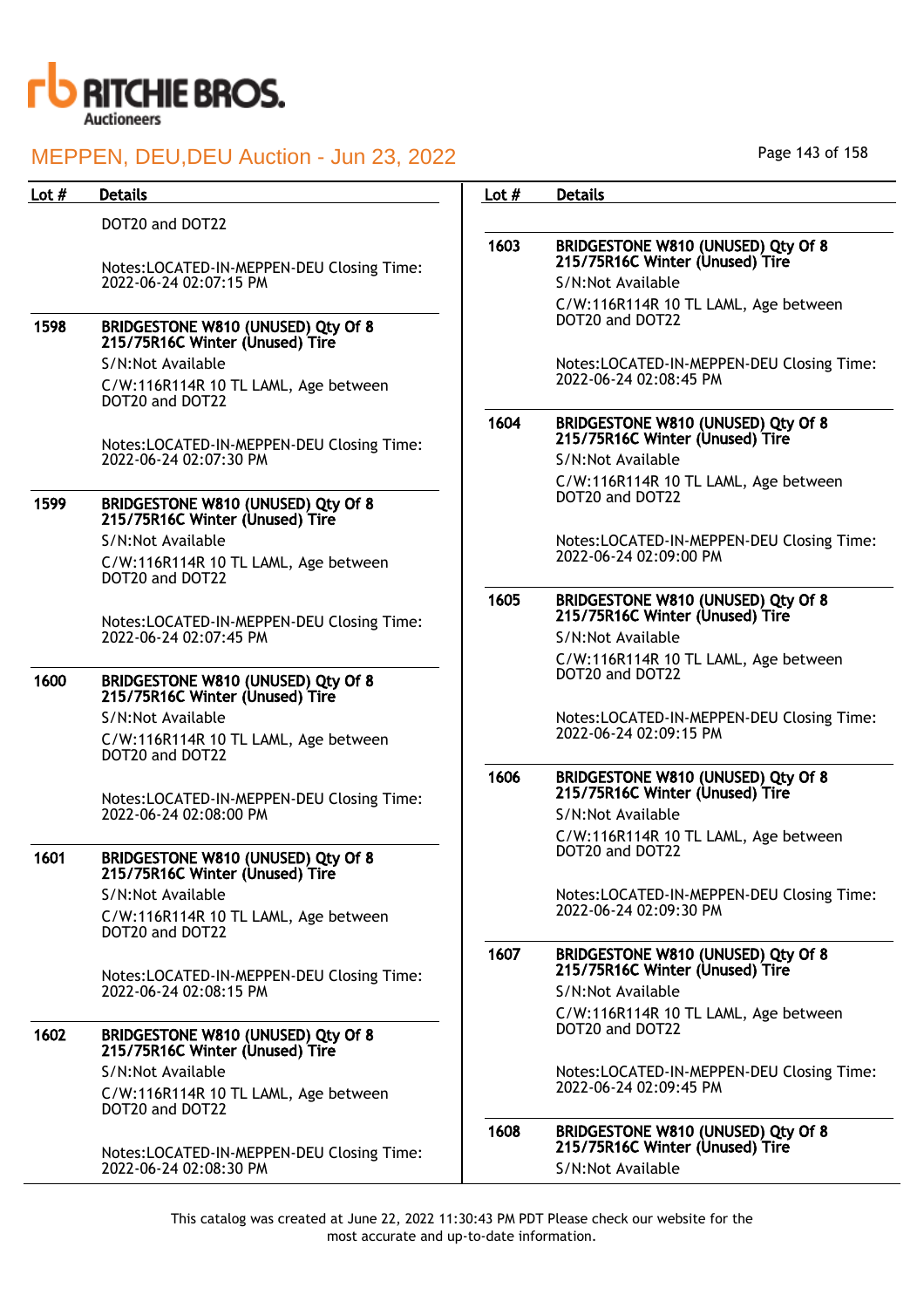

C/W:116R114R 10 TL LAML, Age between DOT20 and DOT22

Notes:LOCATED-IN-MEPPEN-DEU Closing Time: 2022-06-24 02:10:00 PM

### 1609 BRIDGESTONE W810 (UNUSED) Qty Of 8 215/75R16C Winter (Unused) Tire

S/N:Not Available

C/W:116R114R 10 TL LAML, Age between DOT20 and DOT22

Notes:LOCATED-IN-MEPPEN-DEU Closing Time: 2022-06-24 02:10:15 PM

### 1610 BRIDGESTONE W810 (UNUSED) Qty Of 8 215/75R16C Winter (Unused) Tire S/N:Not Available

C/W:116R114R 10 TL LAML, Age between DOT20 and DOT22

Notes:LOCATED-IN-MEPPEN-DEU Closing Time: 2022-06-24 02:10:30 PM

### 1611 BRIDGESTONE W810 (UNUSED) Qty Of 4 215/70R15C Winter (Unused) Tire

S/N:Not Available C/W:109R107R 8 TL LAML, Age between DOT20 and DOT22

Notes:LOCATED-IN-MEPPEN-DEU Closing Time: 2022-06-24 02:10:45 PM

### 1612 BRIDGESTONE W810 (UNUSED) Qty Of 8 215/70R15C Winter (Unused) Tire S/N:Not Available

C/W:109R107R 8 TL LAML, Age between DOT20 and DOT22

Notes:LOCATED-IN-MEPPEN-DEU Closing Time: 2022-06-24 02:11:00 PM

### 1613 BRIDGESTONE W810 (UNUSED) Qty Of 8 215/70R15C Winter (Unused) Tire

S/N:Not Available C/W:109R107R 8 TL LAML, Age between DOT20 and DOT22

Notes:LOCATED-IN-MEPPEN-DEU Closing Time:

Page 144 of 158

### Lot # Details **Details According to the United States Lot # Details**

2022-06-24 02:11:15 PM

## 1614 BRIDGESTONE W810 (UNUSED) Qty Of 8 215/70R15C Winter (Unused) Tire S/N:Not Available

C/W:109R107R 8 TL LAML, Age between DOT20 and DOT22

Notes:LOCATED-IN-MEPPEN-DEU Closing Time: 2022-06-24 02:11:30 PM

### 1615 BRIDGESTONE W810 (UNUSED) Qty Of 8 215/70R15C Winter (Unused) Tire S/N:Not Available

C/W:109R107R 8 TL LAML, Age between DOT20 and DOT22

Notes:LOCATED-IN-MEPPEN-DEU Closing Time: 2022-06-24 02:11:45 PM

### 1616 BRIDGESTONE W810 (UNUSED) Qty Of 8 215/70R15C Winter (Unused) Tire

S/N:Not Available C/W:109R107R 8 TL LAML, Age between DOT20 and DOT22

Notes:LOCATED-IN-MEPPEN-DEU Closing Time: 2022-06-24 02:12:00 PM

### 1617 BRIDGESTONE W810 (UNUSED) Qty Of 8 215/70R15C Winter (Unused) Tire

S/N:Not Available C/W:109R107R 8 TL LAML, Age between DOT20 and DOT22

Notes:LOCATED-IN-MEPPEN-DEU Closing Time: 2022-06-24 02:12:15 PM

### 1618 BRIDGESTONE W810 (UNUSED) Qty Of 8 215/70R15C Winter (Unused) Tire S/N:Not Available

C/W:109R107R 8 TL LAML, Age between DOT20 and DOT22

Notes:LOCATED-IN-MEPPEN-DEU Closing Time: 2022-06-24 02:12:30 PM

### 1619 BRIDGESTONE W810 (UNUSED) Qty Of 8 215/70R15C Winter (Unused) Tire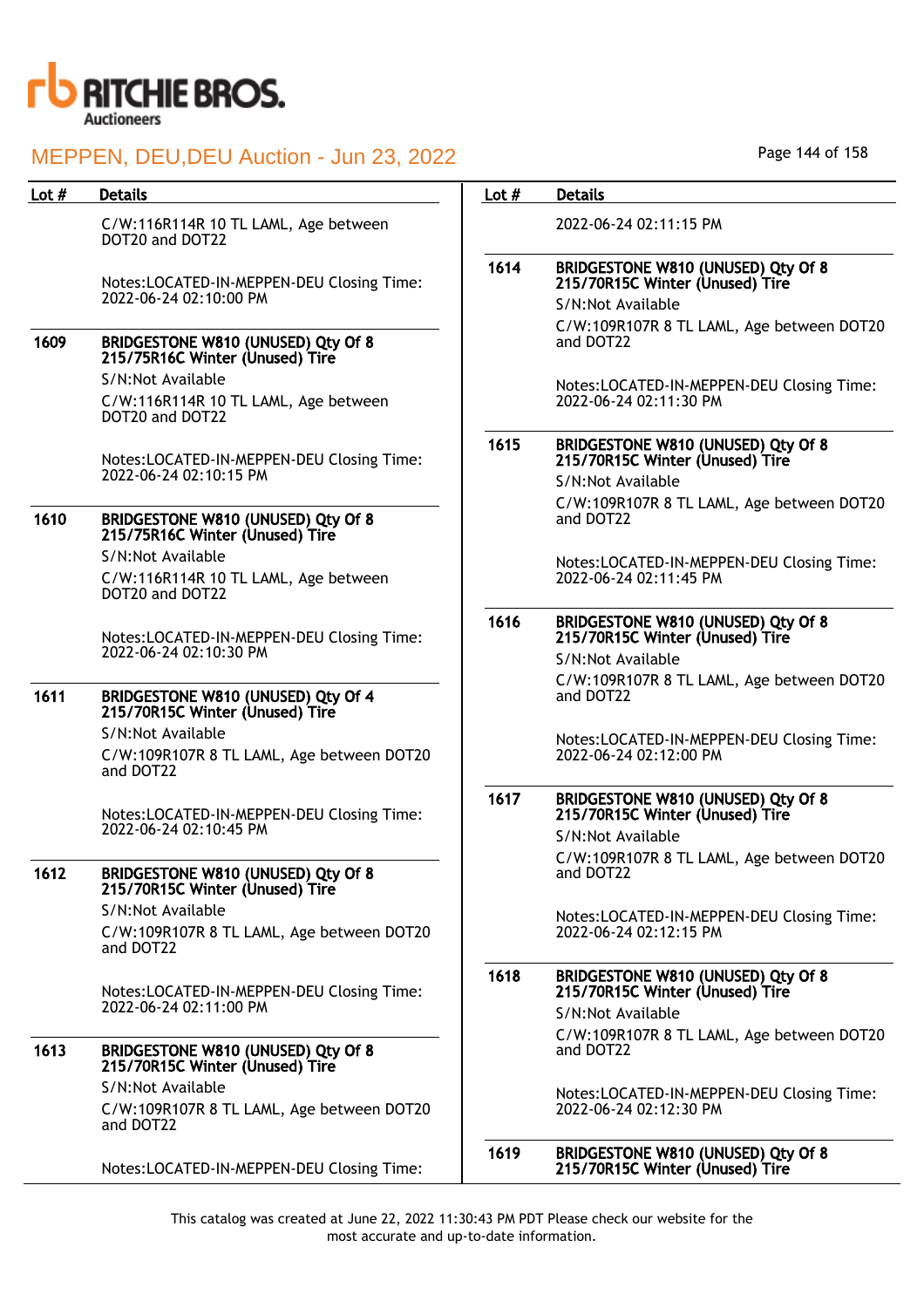

S/N:Not Available

C/W:109R107R 8 TL LAML, Age between DOT20 and DOT22

Notes:LOCATED-IN-MEPPEN-DEU Closing Time: 2022-06-24 02:12:45 PM

# 1620 BRIDGESTONE W810 (UNUSED) Qty Of 8 215/70R15C Winter (Unused) Tire

S/N:Not Available C/W:109R107R 8 TL LAML, Age between DOT20 and DOT22

Notes:LOCATED-IN-MEPPEN-DEU Closing Time: 2022-06-24 02:13:00 PM

## 1621 BRIDGESTONE W810 (UNUSED) Qty Of 8 215/70R15C Winter (Unused) Tire

S/N:Not Available C/W:109R107R 8 TL LAML, Age between DOT20 and DOT22

Notes:LOCATED-IN-MEPPEN-DEU Closing Time: 2022-06-24 02:13:15 PM

## 1622 BRIDGESTONE W810 (UNUSED) Qty Of 8 215/70R15C Winter (Unused) Tire

S/N:Not Available C/W:109R107R 8 TL LAML, Age between DOT20 and DOT22

Notes:LOCATED-IN-MEPPEN-DEU Closing Time: 2022-06-24 02:13:30 PM

#### 1623 BRIDGESTONE W810 (UNUSED) Qty Of 8 215/70R15C Winter (Unused) Tire

S/N:Not Available C/W:109R107R 8 TL LAML, Age between DOT20 and DOT22

Notes:LOCATED-IN-MEPPEN-DEU Closing Time: 2022-06-24 02:13:45 PM

#### 1624 BRIDGESTONE W810 (UNUSED) Qty Of 8 215/70R15C Winter (Unused) Tire S/N:Not Available

C/W:109R107R 8 TL LAML, Age between DOT20 and DOT22

Page 145 of 158

## Lot # Details **Details According to the United States Lot # Details**

Notes:LOCATED-IN-MEPPEN-DEU Closing Time: 2022-06-24 02:14:00 PM

# 1625 BRIDGESTONE W810 (UNUSED) Qty Of 8 215/70R15C Winter (Unused) Tire

S/N:Not Available C/W:109R107R 8 TL LAML, Age between DOT20 and DOT22

Notes:LOCATED-IN-MEPPEN-DEU Closing Time: 2022-06-24 02:14:15 PM

#### 1626 BRIDGESTONE W810 (UNUSED) Qty Of 8 215/70R15C Winter (Unused) Tire

S/N:Not Available C/W:109R107R 8 TL LAML, Age between DOT20 and DOT22

Notes:LOCATED-IN-MEPPEN-DEU Closing Time: 2022-06-24 02:14:30 PM

## 1627 BRIDGESTONE W810 (UNUSED) Qty Of 8 215/70R15C Winter (Unused) Tire

S/N:Not Available C/W:109R107R 8 TL LAML, Age between DOT20 and DOT22

Notes:LOCATED-IN-MEPPEN-DEU Closing Time: 2022-06-24 02:14:45 PM

#### 1628 BRIDGESTONE W810 (UNUSED) Qty Of 8 215/70R15C Winter (Unused) Tire

S/N:Not Available C/W:109R107R 8 TL LAML, Age between DOT20 and DOT22

Notes:LOCATED-IN-MEPPEN-DEU Closing Time: 2022-06-24 02:15:00 PM

# 1629 BRIDGESTONE W810 (UNUSED) Qty Of 8 215/70R15C Winter (Unused) Tire

S/N:Not Available C/W:109R107R 8 TL LAML, Age between DOT20 and DOT22

Notes:LOCATED-IN-MEPPEN-DEU Closing Time: 2022-06-24 02:15:15 PM

## 1630 BRIDGESTONE W810 (UNUSED) Qty Of 8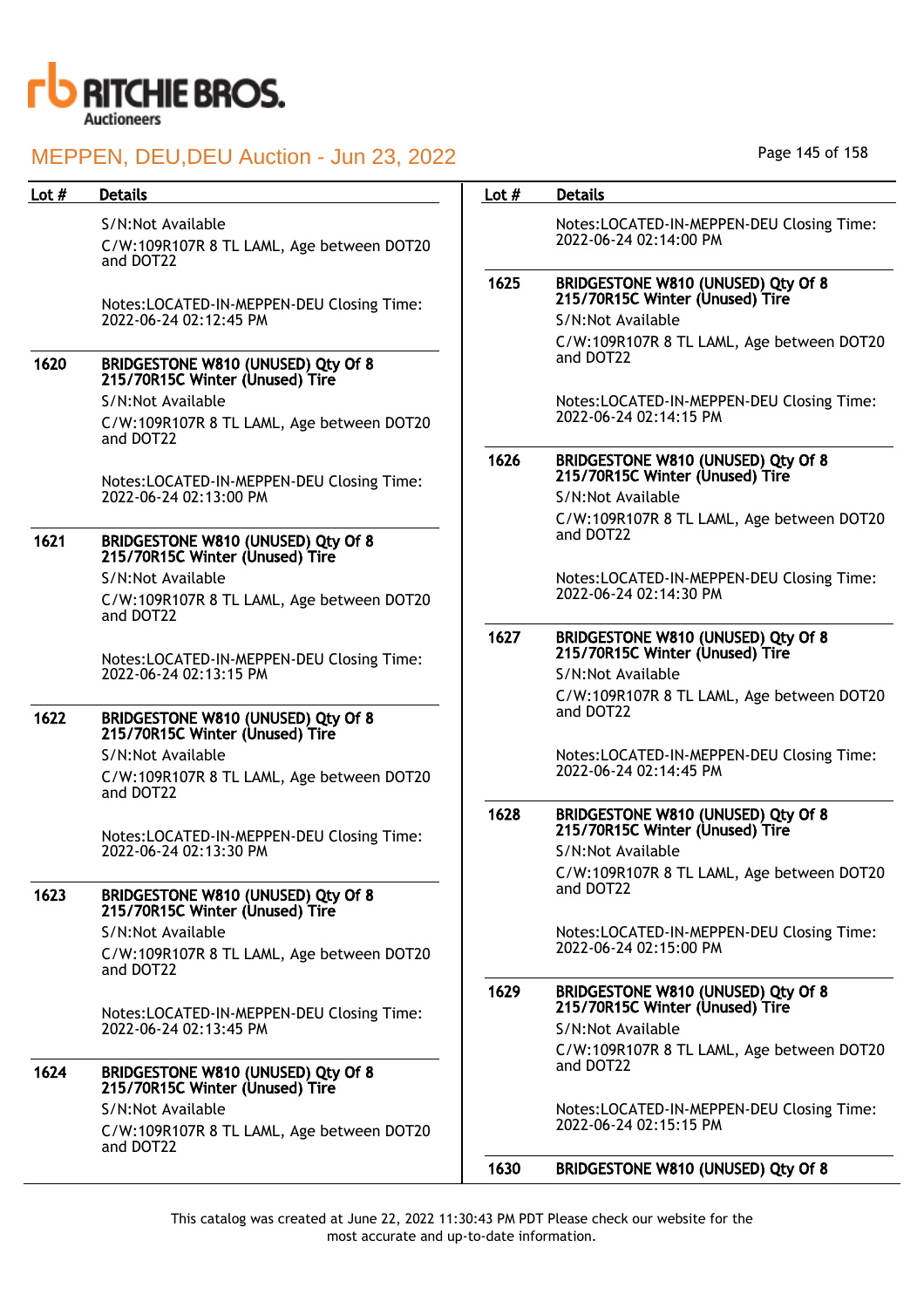

| Lot $#$ | <b>Details</b>                                                              | Lot $#$ | <b>Details</b>                                                        |
|---------|-----------------------------------------------------------------------------|---------|-----------------------------------------------------------------------|
|         | 215/70R15C Winter (Unused) Tire                                             |         |                                                                       |
|         | S/N:Not Available                                                           |         | Notes:LOCATED-IN-MEPPEN-DEU Closing Time:                             |
|         | C/W:109R107R 8 TL LAML, Age between DOT20<br>and DOT22                      |         | 2022-06-24 02:16:45 PM                                                |
|         | Notes:LOCATED-IN-MEPPEN-DEU Closing Time:                                   | 1636    | BRIDGESTONE W810 (UNUSED) Qty Of 8<br>215/70R15C Winter (Unused) Tire |
|         | 2022-06-24 02:15:30 PM                                                      |         | S/N:Not Available                                                     |
| 1631    | BRIDGESTONE W810 (UNUSED) Qty Of 8<br>215/70R15C Winter (Unused) Tire       |         | C/W:109R107R 8 TL LAML, Age between DOT20<br>and DOT22                |
|         | S/N:Not Available                                                           |         |                                                                       |
|         | C/W:109R107R 8 TL LAML, Age between DOT20<br>and DOT22                      |         | Notes:LOCATED-IN-MEPPEN-DEU Closing Time:<br>2022-06-24 02:17:00 PM   |
|         | Notes:LOCATED-IN-MEPPEN-DEU Closing Time:                                   | 1637    | BRIDGESTONE W810 (UNUSED) Qty Of 8<br>215/70R15C Winter (Unused) Tire |
|         | 2022-06-24 02:15:45 PM                                                      |         | S/N:Not Available                                                     |
| 1632    | BRIDGESTONE W810 (UNUSED) Qty Of 8                                          |         | C/W:109R107R 8 TL LAML, Age between DOT20<br>and DOT22                |
|         | 215/70R15C Winter (Unused) Tire                                             |         |                                                                       |
|         | S/N:Not Available<br>C/W:109R107R 8 TL LAML, Age between DOT20<br>and DOT22 |         | Notes:LOCATED-IN-MEPPEN-DEU Closing Time:<br>2022-06-24 02:17:15 PM   |
|         |                                                                             | 1638    | BRIDGESTONE W810 (UNUSED) Qty Of 8                                    |
|         | Notes:LOCATED-IN-MEPPEN-DEU Closing Time:                                   |         | 215/70R15C Winter (Unused) Tire                                       |
|         | 2022-06-24 02:16:00 PM                                                      |         | S/N:Not Available                                                     |
|         |                                                                             |         | C/W:109R107R 8 TL LAML, Age between DOT20<br>and DOT22                |
| 1633    | BRIDGESTONE W810 (UNUSED) Qty Of 8<br>215/70R15C Winter (Unused) Tire       |         |                                                                       |
|         | S/N:Not Available                                                           |         | Notes:LOCATED-IN-MEPPEN-DEU Closing Time:<br>2022-06-24 02:17:30 PM   |
|         | C/W:109R107R 8 TL LAML, Age between DOT20<br>and DOT22                      |         |                                                                       |
|         |                                                                             | 1639    | BRIDGESTONE W810 (UNUSED) Qty Of 8<br>215/70R15C Winter (Unused) Tire |
|         | Notes:LOCATED-IN-MEPPEN-DEU Closing Time:<br>2022-06-24 02:16:15 PM         |         | S/N:Not Available                                                     |
|         |                                                                             |         | C/W:109R107R 8 TL LAML, Age between DOT20                             |
| 1634    | BRIDGESTONE W810 (UNUSED) Qty Of 8<br>215/70R15C Winter (Unused) Tire       |         | and DOT22                                                             |
|         | S/N:Not Available                                                           |         | Notes:LOCATED-IN-MEPPEN-DEU Closing Time:                             |
|         | C/W:109R107R 8 TL LAML, Age between DOT20<br>and DOT22                      |         | 2022-06-24 02:17:45 PM                                                |
|         | Notes:LOCATED-IN-MEPPEN-DEU Closing Time:                                   | 1640    | BRIDGESTONE W810 (UNUSED) Qty Of 8<br>215/70R15C Winter (Unused) Tire |
|         | 2022-06-24 02:16:30 PM                                                      |         | S/N:Not Available                                                     |
| 1635    | BRIDGESTONE W810 (UNUSED) Qty Of 8<br>215/70R15C Winter (Unused) Tire       |         | C/W:109R107R 8 TL LAML, Age between DOT20<br>and DOT22                |
|         | S/N:Not Available                                                           |         | Notes:LOCATED-IN-MEPPEN-DEU Closing Time:                             |
|         | C/W:109R107R 8 TL LAML, Age between DOT20<br>and DOT22                      |         | 2022-06-24 02:18:00 PM                                                |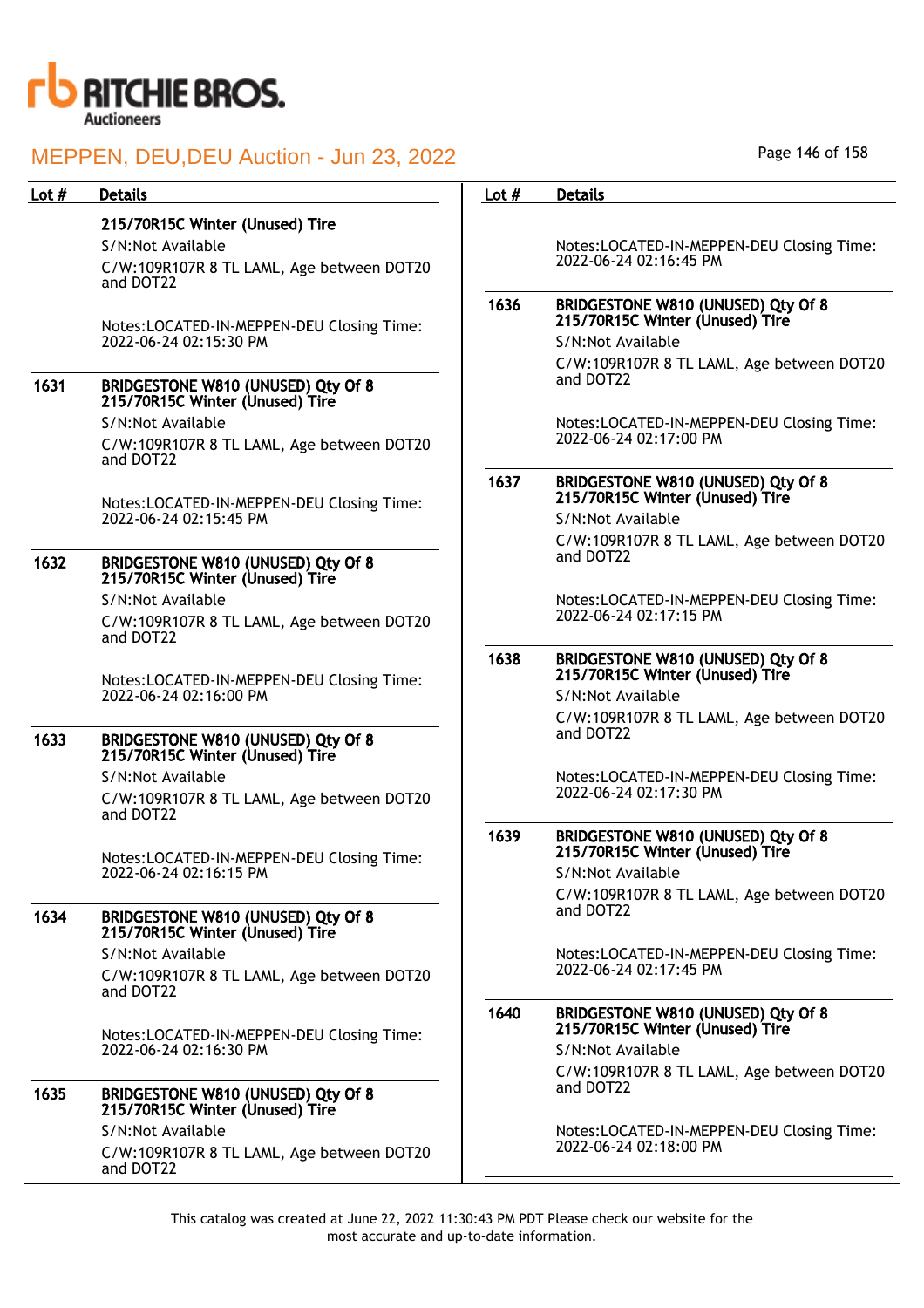

| Lot $#$ | <b>Details</b>                                                         | Lot $#$ | <b>Details</b>                                                                                     |
|---------|------------------------------------------------------------------------|---------|----------------------------------------------------------------------------------------------------|
| 1641    | BRIDGESTONE W810 (UNUSED) Qty Of 8<br>215/70R15C Winter (Unused) Tire  |         | and DOT21                                                                                          |
|         | S/N:Not Available                                                      |         | Notes:LOCATED-IN-MEPPEN-DEU Closing Time:                                                          |
|         | C/W:109R107R 8 TL LAML, Age between DOT20<br>and DOT22                 |         | 2022-06-24 02:19:30 PM                                                                             |
|         | Notes:LOCATED-IN-MEPPEN-DEU Closing Time:<br>2022-06-24 02:18:15 PM    | 1647    | BRIDGESTONE LM32C (UNUSED) Qty Of 8<br>205/60R16C Winter (Unused) Tire<br>S/N:Not Available        |
|         |                                                                        |         | C/W:100T98T 6 TL LAML, Age between DOT20                                                           |
| 1642    | BRIDGESTONE W810 (UNUSED) Qty Of 8<br>215/70R15C Winter (Unused) Tire  |         | and DOT21                                                                                          |
|         | S/N:Not Available                                                      |         | Notes:LOCATED-IN-MEPPEN-DEU Closing Time:                                                          |
|         | C/W:109R107R 8 TL LAML, Age between DOT20<br>and DOT22                 |         | 2022-06-24 02:19:45 PM                                                                             |
|         | Notes:LOCATED-IN-MEPPEN-DEU Closing Time:<br>2022-06-24 02:18:30 PM    | 1648    | <b>BRIDGESTONE LM32C (UNUSED) Qty Of 8</b><br>205/60R16C Winter (Unused) Tire<br>S/N:Not Available |
| 1643    | BRIDGESTONE W810 (UNUSED) Qty Of 8<br>215/70R15C Winter (Unused) Tire  |         | C/W:100T98T 6 TL LAML, Age between DOT20<br>and DOT21                                              |
|         | S/N:Not Available                                                      |         | Notes:LOCATED-IN-MEPPEN-DEU Closing Time:                                                          |
|         | C/W:109R107R 8 TL LAML, Age between DOT20<br>and DOT22                 |         | 2022-06-24 02:20:00 PM                                                                             |
|         | Notes:LOCATED-IN-MEPPEN-DEU Closing Time:                              | 1649    | BRIDGESTONE LM32C (UNUSED) Qty Of 8<br>205/60R16C Winter (Unused) Tire                             |
|         | 2022-06-24 02:18:45 PM                                                 |         | S/N:Not Available                                                                                  |
| 1644    | BRIDGESTONE W810 (UNUSED) Qty Of 8<br>215/70R15C Winter (Unused) Tire  |         | C/W:100T98T 6 TL LAML, Age between DOT20<br>and DOT21                                              |
|         | S/N:Not Available                                                      |         | Notes:LOCATED-IN-MEPPEN-DEU Closing Time:                                                          |
|         | C/W:109R107R 8 TL LAML, Age between DOT20<br>and DOT22                 |         | 2022-06-24 02:20:15 PM                                                                             |
|         | Notes:LOCATED-IN-MEPPEN-DEU Closing Time:                              | 1650    | BRIDGESTONE LM32C (UNUSED) Qty Of 8<br>205/60R16C Winter (Unused) Tire                             |
|         | 2022-06-24 02:19:00 PM                                                 |         | S/N:Not Available                                                                                  |
| 1645    | BRIDGESTONE LM32C (UNUSED) Qty Of 8<br>205/60R16C Winter (Unused) Tire |         | C/W:100T98T 6 TL LAML, Age between DOT20<br>and DOT21                                              |
|         | S/N:Not Available                                                      |         | Notes:LOCATED-IN-MEPPEN-DEU Closing Time:                                                          |
|         | C/W:100T98T 6 TL LAML, Age between DOT20<br>and DOT21                  |         | 2022-06-24 02:20:30 PM                                                                             |
|         | Notes:LOCATED-IN-MEPPEN-DEU Closing Time:<br>2022-06-24 02:19:15 PM    | 1651    | BRIDGESTONE LM32C (UNUSED) Qty Of 8<br>205/60R16C Winter (Unused) Tire                             |
|         |                                                                        |         | S/N:Not Available                                                                                  |
| 1646    | BRIDGESTONE LM32C (UNUSED) Qty Of 8<br>205/60R16C Winter (Unused) Tire |         | C/W:100T98T 6 TL LAML, Age between DOT20<br>and DOT21                                              |
|         | S/N:Not Available<br>C/W:100T98T 6 TL LAML, Age between DOT20          |         | Notes:LOCATED-IN-MEPPEN-DEU Closing Time:<br>2022-06-24 02:20:45 PM                                |
|         |                                                                        |         |                                                                                                    |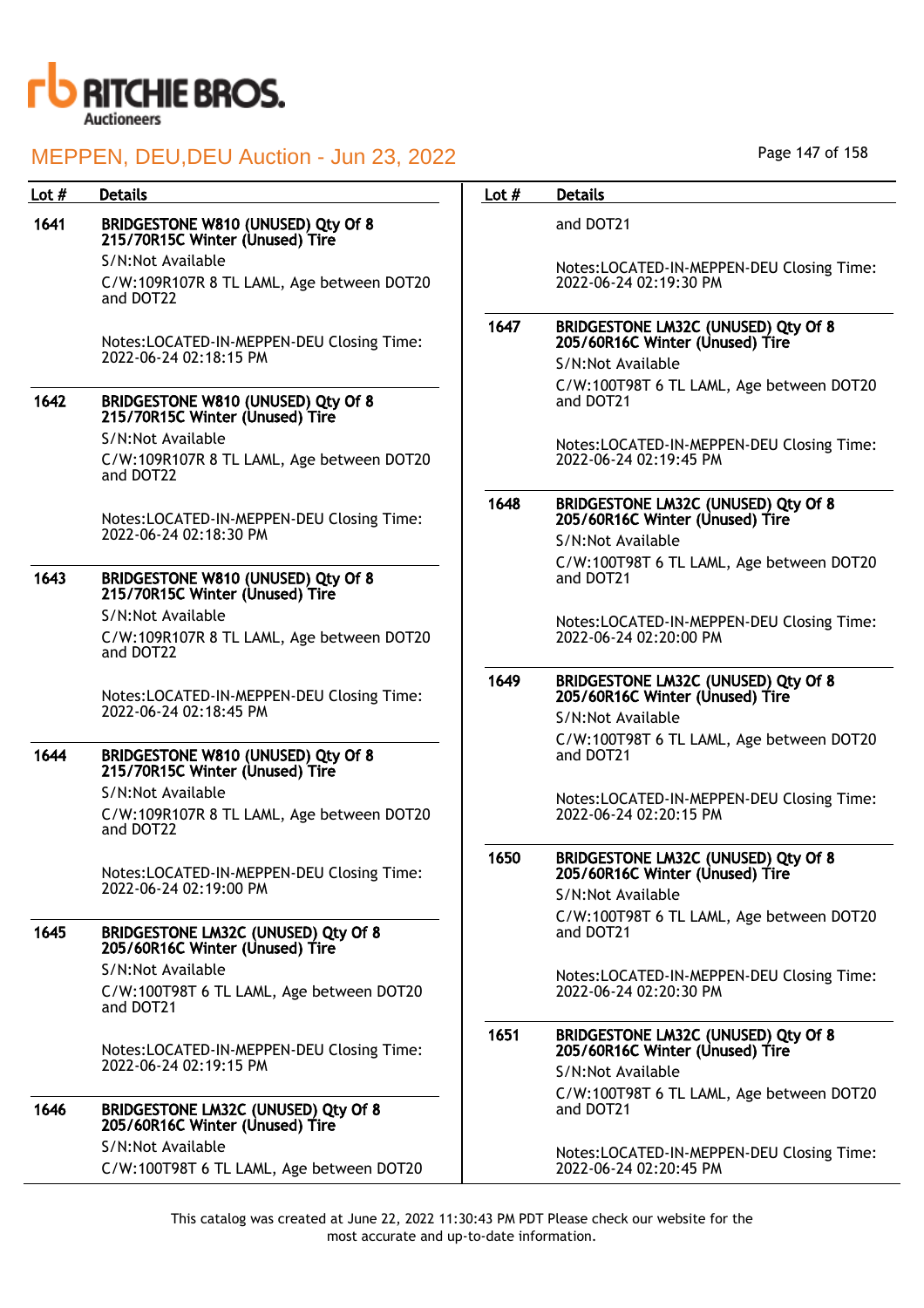

# MEPPEN, DEU,DEU Auction - Jun 23, 2022

Lot # Details **Details According to the United States Lot # Details** 

|      |                                                                        |      | C/W:100T98T 6 TL LAML, Age between DOT20                               |
|------|------------------------------------------------------------------------|------|------------------------------------------------------------------------|
| 1652 | BRIDGESTONE LM32C (UNUSED) Qty Of 8<br>205/60R16C Winter (Unused) Tire |      | and DOT21                                                              |
|      | S/N:Not Available                                                      |      | Notes:LOCATED-IN-MEPPEN-DEU Closing Time:                              |
|      | C/W:100T98T 6 TL LAML, Age between DOT20<br>and DOT21                  |      | 2022-06-24 02:22:15 PM                                                 |
|      | Notes:LOCATED-IN-MEPPEN-DEU Closing Time:                              | 1658 | BRIDGESTONE LM32C (UNUSED) Qty Of 8<br>205/60R16C Winter (Unused) Tire |
|      | 2022-06-24 02:21:00 PM                                                 |      | S/N:Not Available                                                      |
|      |                                                                        |      | C/W:100T98T 6 TL LAML, Age between DOT20                               |
| 1653 | BRIDGESTONE LM32C (UNUSED) Qty Of 8<br>205/60R16C Winter (Unused) Tire |      | and DOT21                                                              |
|      | S/N:Not Available                                                      |      | Notes:LOCATED-IN-MEPPEN-DEU Closing Time:                              |
|      | C/W:100T98T 6 TL LAML, Age between DOT20<br>and DOT21                  |      | 2022-06-24 02:22:30 PM                                                 |
|      | Notes:LOCATED-IN-MEPPEN-DEU Closing Time:                              | 1659 | BRIDGESTONE LM32C (UNUSED) Qty Of 8<br>205/60R16C Winter (Unused) Tire |
|      | 2022-06-24 02:21:15 PM                                                 |      | S/N:Not Available                                                      |
|      |                                                                        |      | C/W:100T98T 6 TL LAML, Age between DOT20                               |
| 1654 | BRIDGESTONE LM32C (UNUSED) Qty Of 8<br>205/60R16C Winter (Unused) Tire |      | and DOT21                                                              |
|      | S/N:Not Available                                                      |      | Notes:LOCATED-IN-MEPPEN-DEU Closing Time:                              |
|      | C/W:100T98T 6 TL LAML, Age between DOT20<br>and DOT21                  |      | 2022-06-24 02:22:45 PM                                                 |
|      | Notes:LOCATED-IN-MEPPEN-DEU Closing Time:                              | 1660 | BRIDGESTONE LM32C (UNUSED) Qty Of 8<br>205/60R16C Winter (Unused) Tire |
|      | 2022-06-24 02:21:30 PM                                                 |      | S/N:Not Available                                                      |
|      |                                                                        |      | C/W:100T98T 6 TL LAML, Age between DOT20                               |
| 1655 | BRIDGESTONE LM32C (UNUSED) Qty Of 8<br>205/60R16C Winter (Unused) Tire |      | and DOT21                                                              |
|      | S/N:Not Available                                                      |      | Notes:LOCATED-IN-MEPPEN-DEU Closing Time:                              |
|      | C/W:100T98T 6 TL LAML, Age between DOT20<br>and DOT21                  |      | 2022-06-24 02:23:00 PM                                                 |
|      | Notes:LOCATED-IN-MEPPEN-DEU Closing Time:                              | 1661 | BRIDGESTONE LM32C (UNUSED) Qty Of 8<br>205/60R16C Winter (Unused) Tire |
|      | 2022-06-24 02:21:45 PM                                                 |      | S/N:Not Available                                                      |
|      |                                                                        |      | C/W:100T98T 6 TL LAML, Age between DOT20                               |
| 1656 | BRIDGESTONE LM32C (UNUSED) Qty Of 8<br>205/60R16C Winter (Unused) Tire |      | and DOT21                                                              |
|      | S/N:Not Available                                                      |      | Notes:LOCATED-IN-MEPPEN-DEU Closing Time:                              |

S/N:Not Availab C/W:100T98T 6 TL LAML, Age between DOT20 and DOT21

Notes:LOCATED-IN-MEPPEN-DEU Closing Time: 2022-06-24 02:22:00 PM

| 1657 | BRIDGESTONE LM32C (UNUSED) Qty Of 8<br>205/60R16C Winter (Unused) Tire |
|------|------------------------------------------------------------------------|
|      | S/N:Not Available                                                      |

2022-06-24 02:23:15 PM

#### 1662 BRIDGESTONE LM32C (UNUSED) Qty Of 8 205/60R16C Winter (Unused) Tire

S/N:Not Available C/W:100T98T 6 TL LAML, Age between DOT20 and DOT21

Notes:LOCATED-IN-MEPPEN-DEU Closing Time:

This catalog was created at June 22, 2022 11:30:43 PM PDT Please check our website for the most accurate and up-to-date information.

Page 148 of 158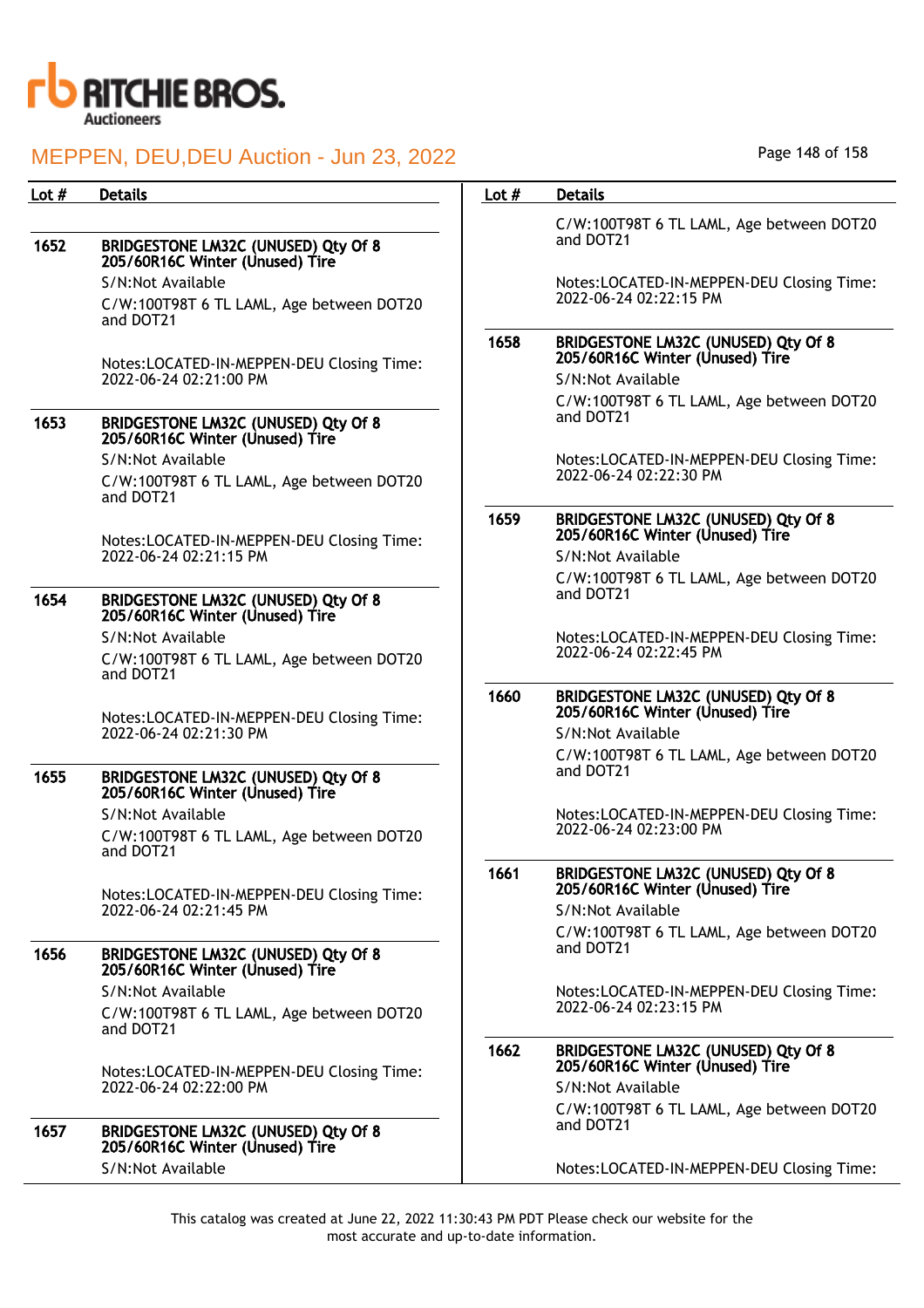

| Lot $#$ | <b>Details</b>                                                                | Lot $#$ | <b>Details</b>                                                         |
|---------|-------------------------------------------------------------------------------|---------|------------------------------------------------------------------------|
|         | 2022-06-24 02:23:30 PM                                                        |         | S/N:Not Available                                                      |
| 1663    | BRIDGESTONE LM32C (UNUSED) Qty Of 8                                           |         | C/W:100T98T 6 TL LAML, Age between DOT20<br>and DOT21                  |
|         | 205/60R16C Winter (Unused) Tire                                               |         |                                                                        |
|         | S/N:Not Available<br>C/W:100T98T 6 TL LAML, Age between DOT20                 |         | Notes:LOCATED-IN-MEPPEN-DEU Closing Time:<br>2022-06-24 02:25:00 PM    |
|         | and DOT21                                                                     |         |                                                                        |
|         | Notes:LOCATED-IN-MEPPEN-DEU Closing Time:                                     | 1669    | BRIDGESTONE LM32C (UNUSED) Qty Of 8<br>205/60R16C Winter (Unused) Tire |
|         | 2022-06-24 02:23:45 PM                                                        |         | S/N:Not Available                                                      |
|         |                                                                               |         | C/W:100T98T 6 TL LAML, Age between DOT20                               |
| 1664    | <b>BRIDGESTONE LM32C (UNUSED) Qty Of 8</b><br>205/60R16C Winter (Unused) Tire |         | and DOT21                                                              |
|         | S/N:Not Available                                                             |         | Notes:LOCATED-IN-MEPPEN-DEU Closing Time:                              |
|         | C/W:100T98T 6 TL LAML, Age between DOT20<br>and DOT21                         |         | 2022-06-24 02:25:15 PM                                                 |
|         |                                                                               | 1670    | BRIDGESTONE LM32C (UNUSED) Qty Of 8<br>205/60R16C Winter (Unused) Tire |
|         | Notes:LOCATED-IN-MEPPEN-DEU Closing Time:<br>2022-06-24 02:24:00 PM           |         | S/N:Not Available                                                      |
|         |                                                                               |         | C/W:100T98T 6 TL LAML, Age between DOT20                               |
| 1665    | BRIDGESTONE LM32C (UNUSED) Qty Of 8<br>205/60R16C Winter (Unused) Tire        |         | and DOT21                                                              |
|         | S/N:Not Available                                                             |         | Notes:LOCATED-IN-MEPPEN-DEU Closing Time:                              |
|         | C/W:100T98T 6 TL LAML, Age between DOT20<br>and DOT21                         |         | 2022-06-24 02:25:30 PM                                                 |
|         | Notes:LOCATED-IN-MEPPEN-DEU Closing Time:<br>2022-06-24 02:24:15 PM           | 1671    | BRIDGESTONE LM32C (UNUSED) Qty Of 8<br>205/60R16C Winter (Unused) Tire |
|         |                                                                               |         | S/N:Not Available                                                      |
|         |                                                                               |         | C/W:100T98T 6 TL LAML, Age between DOT20                               |
| 1666    | BRIDGESTONE LM32C (UNUSED) Qty Of 8<br>205/60R16C Winter (Unused) Tire        |         | and DOT21                                                              |
|         | S/N:Not Available                                                             |         | Notes:LOCATED-IN-MEPPEN-DEU Closing Time:                              |
|         | C/W:100T98T 6 TL LAML, Age between DOT20<br>and DOT21                         |         | 2022-06-24 02:25:45 PM                                                 |
|         | Notes:LOCATED-IN-MEPPEN-DEU Closing Time:                                     | 1672    | BRIDGESTONE LM32C (UNUSED) Qty Of 8<br>205/60R16C Winter (Unused) Tire |
|         | 2022-06-24 02:24:30 PM                                                        |         | S/N:Not Available                                                      |
| 1667    |                                                                               |         | C/W:100T98T 6 TL LAML, Age between DOT20<br>and DOT21                  |
|         | BRIDGESTONE LM32C (UNUSED) Qty Of 8<br>205/60R16C Winter (Unused) Tire        |         |                                                                        |
|         | S/N:Not Available                                                             |         | Notes:LOCATED-IN-MEPPEN-DEU Closing Time:                              |
|         | C/W:100T98T 6 TL LAML, Age between DOT20<br>and DOT21                         |         | 2022-06-24 02:26:00 PM                                                 |
|         |                                                                               | 1673    | BRIDGESTONE LM32C (UNUSED) Qty Of 8<br>205/60R16C Winter (Unused) Tire |
|         | Notes:LOCATED-IN-MEPPEN-DEU Closing Time:<br>2022-06-24 02:24:45 PM           |         | S/N:Not Available                                                      |
|         |                                                                               |         | C/W:100T98T 6 TL LAML, Age between DOT20                               |
| 1668    | BRIDGESTONE LM32C (UNUSED) Qty Of 8<br>205/60R16C Winter (Unused) Tire        |         | and DOT21                                                              |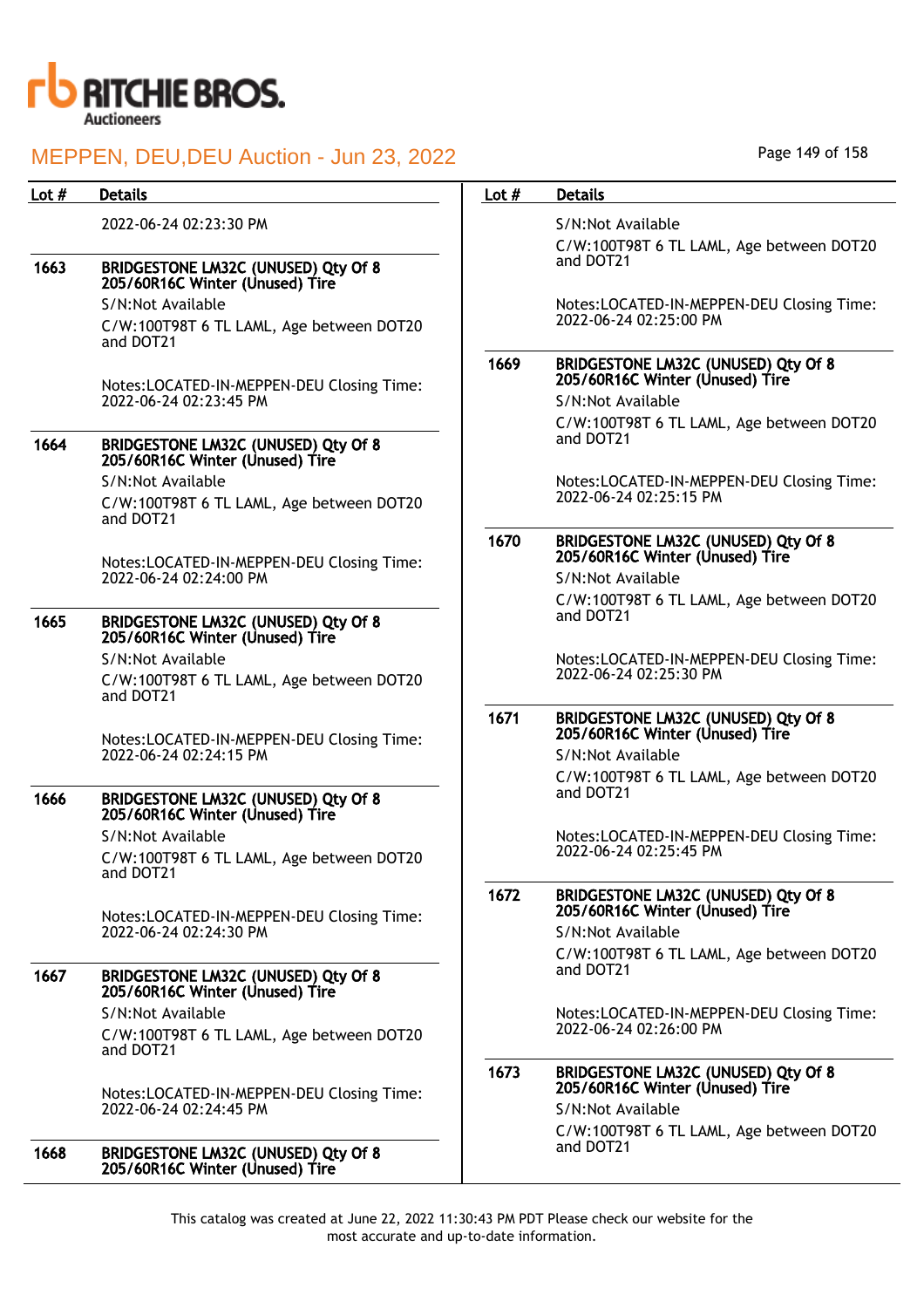

| Lot $#$ | <b>Details</b>                                                         | Lot $#$ | <b>Details</b>                                                                              |
|---------|------------------------------------------------------------------------|---------|---------------------------------------------------------------------------------------------|
|         | Notes:LOCATED-IN-MEPPEN-DEU Closing Time:<br>2022-06-24 02:26:15 PM    |         | 205/60R16C Winter (Unused) Tire<br>S/N:Not Available                                        |
| 1674    | BRIDGESTONE LM32C (UNUSED) Qty Of 8<br>205/60R16C Winter (Unused) Tire |         | C/W:100T98T 6 TL LAML, Age between DOT20<br>and DOT21                                       |
|         | S/N:Not Available                                                      |         | Notes:LOCATED-IN-MEPPEN-DEU Closing Time:                                                   |
|         | C/W:100T98T 6 TL LAML, Age between DOT20<br>and DOT21                  |         | 2022-06-24 02:27:45 PM                                                                      |
|         | Notes:LOCATED-IN-MEPPEN-DEU Closing Time:                              | 1680    | BRIDGESTONE LM32C (UNUSED) Qty Of 8<br>205/60R16C Winter (Unused) Tire                      |
|         | 2022-06-24 02:26:30 PM                                                 |         | S/N:Not Available                                                                           |
| 1675    | BRIDGESTONE LM32C (UNUSED) Qty Of 8<br>205/60R16C Winter (Unused) Tire |         | C/W:100T98T 6 TL LAML, Age between DOT20<br>and DOT21                                       |
|         | S/N:Not Available                                                      |         | Notes:LOCATED-IN-MEPPEN-DEU Closing Time:                                                   |
|         | C/W:100T98T 6 TL LAML, Age between DOT20<br>and DOT21                  |         | 2022-06-24 02:28:00 PM                                                                      |
|         | Notes:LOCATED-IN-MEPPEN-DEU Closing Time:<br>2022-06-24 02:26:45 PM    | 1681    | BRIDGESTONE LM32C (UNUSED) Qty Of 8<br>205/60R16C Winter (Unused) Tire                      |
|         |                                                                        |         | S/N:Not Available                                                                           |
| 1676    | BRIDGESTONE LM32C (UNUSED) Qty Of 8<br>205/60R16C Winter (Unused) Tire |         | C/W:100T98T 6 TL LAML, Age between DOT20<br>and DOT21                                       |
|         | S/N:Not Available                                                      |         | Notes:LOCATED-IN-MEPPEN-DEU Closing Time:                                                   |
|         | C/W:100T98T 6 TL LAML, Age between DOT20<br>and DOT21                  |         | 2022-06-24 02:28:15 PM                                                                      |
|         | Notes:LOCATED-IN-MEPPEN-DEU Closing Time:<br>2022-06-24 02:27:00 PM    | 1682    | BRIDGESTONE LM32C (UNUSED) Qty Of 8<br>205/60R16C Winter (Unused) Tire                      |
|         |                                                                        |         | S/N:Not Available                                                                           |
| 1677    | BRIDGESTONE LM32C (UNUSED) Qty Of 8<br>205/60R16C Winter (Unused) Tire |         | C/W:100T98T 6 TL LAML, Age between DOT20<br>and DOT21                                       |
|         | S/N:Not Available                                                      |         | Notes:LOCATED-IN-MEPPEN-DEU Closing Time:                                                   |
|         | C/W:100T98T 6 TL LAML, Age between DOT20<br>and DOT21                  |         | 2022-06-24 02:28:30 PM                                                                      |
|         | Notes:LOCATED-IN-MEPPEN-DEU Closing Time:                              | 1683    | BRIDGESTONE LM32C (UNUSED) Qty Of 8<br>205/60R16C Winter (Unused) Tire                      |
|         | 2022-06-24 02:27:15 PM                                                 |         | S/N:Not Available                                                                           |
| 1678    | BRIDGESTONE LM32C (UNUSED) Qty Of 8<br>205/60R16C Winter (Unused) Tire |         | C/W:100T98T 6 TL LAML, Age between DOT20<br>and DOT21                                       |
|         | S/N:Not Available                                                      |         |                                                                                             |
|         | C/W:100T98T 6 TL LAML, Age between DOT20<br>and DOT21                  |         | Notes:LOCATED-IN-MEPPEN-DEU Closing Time:<br>2022-06-24 02:28:45 PM                         |
|         | Notes:LOCATED-IN-MEPPEN-DEU Closing Time:<br>2022-06-24 02:27:30 PM    | 1684    | BRIDGESTONE LM32C (UNUSED) Qty Of 8<br>205/60R16C Winter (Unused) Tire<br>S/N:Not Available |
|         |                                                                        |         | C/W:100T98T 6 TL LAML, Age between DOT20                                                    |
| 1679    | <b>BRIDGESTONE LM32C (UNUSED) Qty Of 8</b>                             |         | and DOT21                                                                                   |

Page 150 of 158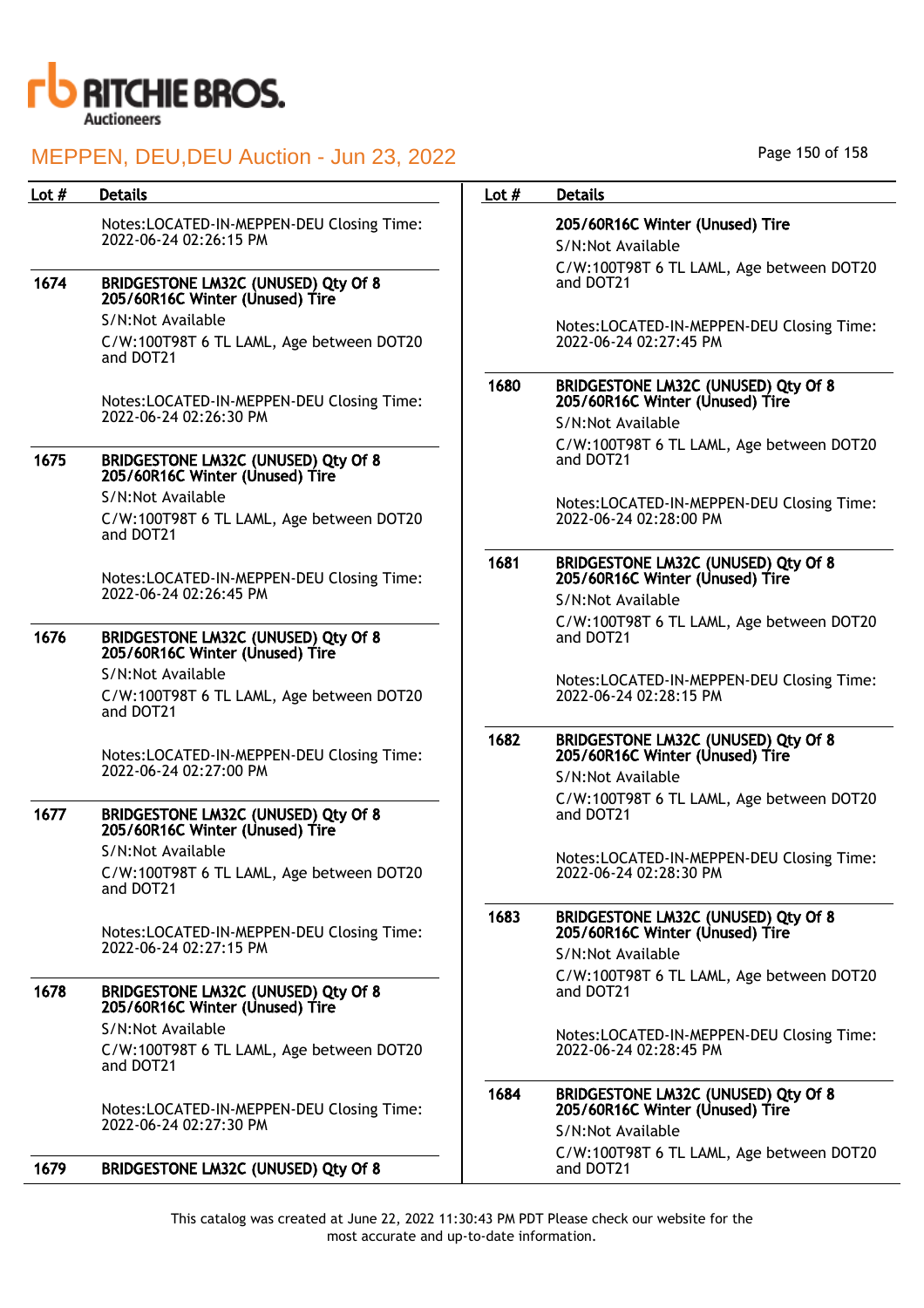

| Lot $#$ | <b>Details</b>                                                             | Lot $#$ | <b>Details</b>                                                                              |
|---------|----------------------------------------------------------------------------|---------|---------------------------------------------------------------------------------------------|
|         | Notes:LOCATED-IN-MEPPEN-DEU Closing Time:<br>2022-06-24 02:29:00 PM        | 1690    | BRIDGESTONE LM32C (UNUSED) Qty Of 8<br>205/60R16C Winter (Unused) Tire<br>S/N:Not Available |
| 1685    | BRIDGESTONE LM32C (UNUSED) Qty Of 8                                        |         | C/W:100T98T 6 TL LAML, Age between DOT20<br>and DOT21                                       |
|         | 205/60R16C Winter (Unused) Tire                                            |         |                                                                                             |
|         | S/N:Not Available<br>C/W:100T98T 6 TL LAML, Age between DOT20<br>and DOT21 |         | Notes:LOCATED-IN-MEPPEN-DEU Closing Time:<br>2022-06-24 02:30:30 PM                         |
|         |                                                                            | 1691    | BRIDGESTONE LM32C (UNUSED) Qty Of 8<br>205/60R16C Winter (Unused) Tire                      |
|         | Notes:LOCATED-IN-MEPPEN-DEU Closing Time:<br>2022-06-24 02:29:15 PM        |         | S/N:Not Available                                                                           |
|         |                                                                            |         | C/W:100T98T 6 TL LAML, Age between DOT20<br>and DOT21                                       |
| 1686    | BRIDGESTONE LM32C (UNUSED) Qty Of 8<br>205/60R16C Winter (Unused) Tire     |         |                                                                                             |
|         | S/N:Not Available<br>C/W:100T98T 6 TL LAML, Age between DOT20<br>and DOT21 |         | Notes:LOCATED-IN-MEPPEN-DEU Closing Time:<br>2022-06-24 02:30:45 PM                         |
|         | Notes:LOCATED-IN-MEPPEN-DEU Closing Time:                                  | 1692    | <b>BRIDGESTONE LM32C (UNUSED) Qty Of 8</b><br>205/60R16C Winter (Unused) Tire               |
|         | 2022-06-24 02:29:30 PM                                                     |         | S/N:Not Available                                                                           |
|         |                                                                            |         | C/W:100T98T 6 TL LAML, Age between DOT20<br>and DOT21                                       |
| 1687    | BRIDGESTONE LM32C (UNUSED) Qty Of 8<br>205/60R16C Winter (Unused) Tire     |         |                                                                                             |
|         | S/N:Not Available<br>C/W:100T98T 6 TL LAML, Age between DOT20<br>and DOT21 |         | Notes:LOCATED-IN-MEPPEN-DEU Closing Time:<br>2022-06-24 02:31:00 PM                         |
|         | Notes:LOCATED-IN-MEPPEN-DEU Closing Time:                                  | 1693    | BRIDGESTONE LM32C (UNUSED) Qty Of 8<br>205/60R16C Winter (Unused) Tire                      |
|         | 2022-06-24 02:29:45 PM                                                     |         | S/N:Not Available                                                                           |
| 1688    | <b>BRIDGESTONE LM32C (UNUSED) Qty Of 8</b>                                 |         | C/W:100T98T 6 TL LAML, Age between DOT20<br>and DOT21                                       |
|         | 205/60R16C Winter (Unused) Tire                                            |         |                                                                                             |
|         | S/N:Not Available<br>C/W:100T98T 6 TL LAML, Age between DOT20<br>and DOT21 |         | Notes:LOCATED-IN-MEPPEN-DEU Closing Time:<br>2022-06-24 02:31:15 PM                         |
|         | Notes:LOCATED-IN-MEPPEN-DEU Closing Time:                                  | 1694    | BRIDGESTONE LM32C (UNUSED) Qty Of 8<br>205/60R16C Winter (Unused) Tire                      |
|         | 2022-06-24 02:30:00 PM                                                     |         | S/N:Not Available                                                                           |
| 1689    | BRIDGESTONE LM32C (UNUSED) Qty Of 8                                        |         | C/W:100T98T 6 TL LAML, Age between DOT20<br>and DOT21                                       |
|         | 205/60R16C Winter (Unused) Tire<br>S/N:Not Available                       |         | Notes:LOCATED-IN-MEPPEN-DEU Closing Time:                                                   |
|         | C/W:100T98T 6 TL LAML, Age between DOT20<br>and DOT21                      |         | 2022-06-24 02:31:30 PM                                                                      |
|         | Notes:LOCATED-IN-MEPPEN-DEU Closing Time:                                  | 1695    | BRIDGESTONE LM32C (UNUSED) Qty Of 8<br>205/60R16C Winter (Unused) Tire                      |
|         | 2022-06-24 02:30:15 PM                                                     |         | S/N:Not Available                                                                           |
|         |                                                                            |         |                                                                                             |

Page 151 of 158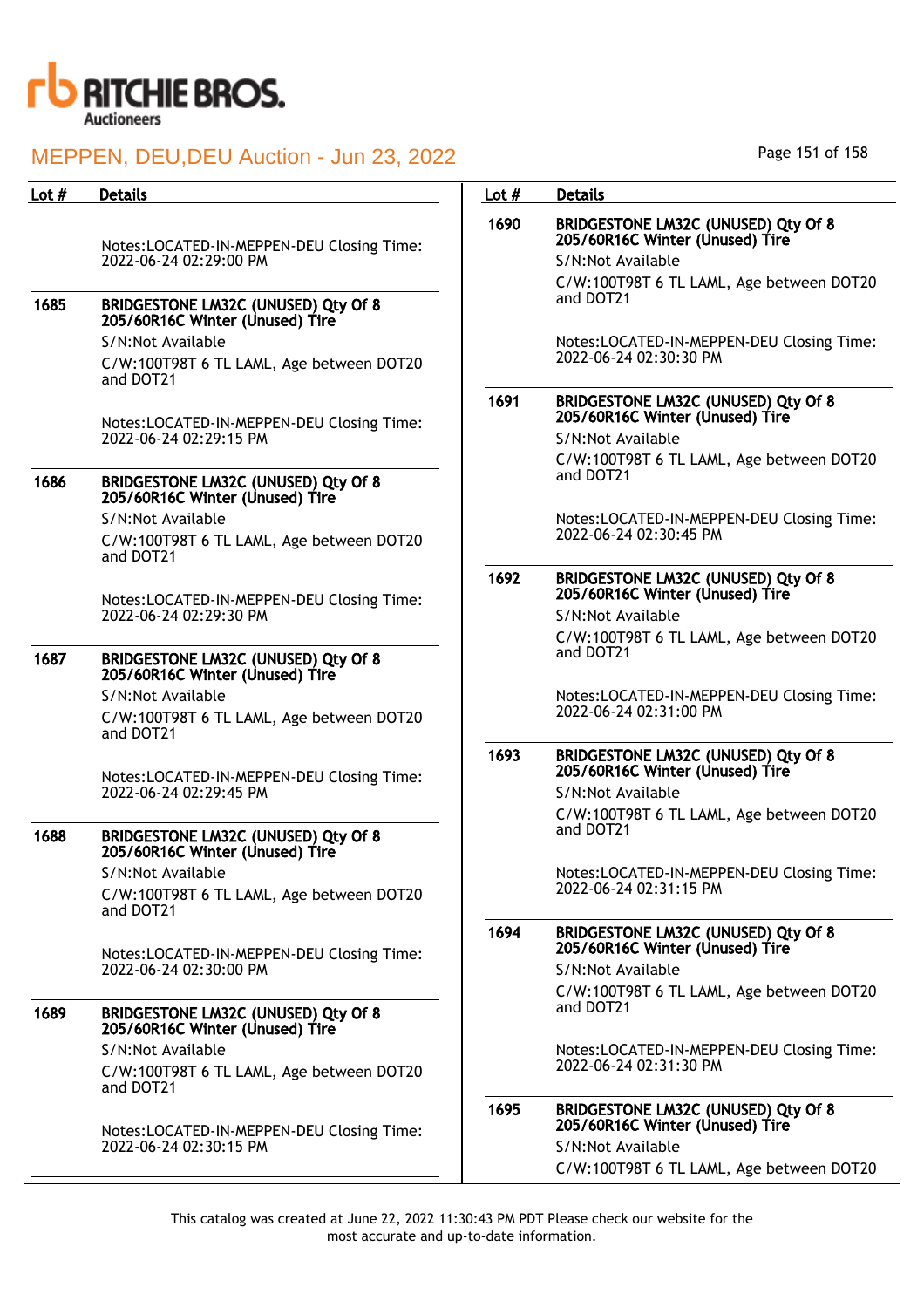

| Lot $#$ | <b>Details</b>                                                              | Lot $#$ | <b>Details</b>                                                        |
|---------|-----------------------------------------------------------------------------|---------|-----------------------------------------------------------------------|
|         | and DOT21                                                                   |         |                                                                       |
|         | Notes:LOCATED-IN-MEPPEN-DEU Closing Time:                                   | 1701    | BRIDGESTONE W810 (UNUSED) Qty Of 8<br>195/65R16C Winter (Unused) Tire |
|         | 2022-06-24 02:31:45 PM                                                      |         | S/N:Not Available                                                     |
| 1696    | BRIDGESTONE LM32C (UNUSED) Qty Of 8<br>205/60R16C Winter (Unused) Tire      |         | C/W:104T102T 8 TL LAML, Age between DOT20<br>and DOT21                |
|         | S/N:Not Available                                                           |         | Notes:LOCATED-IN-MEPPEN-DEU Closing Time:                             |
|         | C/W:100T98T 6 TL LAML, Age between DOT20<br>and DOT21                       |         | 2022-06-24 02:33:15 PM                                                |
|         | Notes:LOCATED-IN-MEPPEN-DEU Closing Time:                                   | 1702    | BRIDGESTONE W810 (UNUSED) Qty Of 8<br>195/65R16C Winter (Unused) Tire |
|         | 2022-06-24 02:32:00 PM                                                      |         | S/N:Not Available                                                     |
| 1697    | BRIDGESTONE W810 (UNUSED) Qty Of 8<br>195/65R16C Winter (Unused) Tire       |         | C/W:104T102T 8 TL LAML, Age between DOT20<br>and DOT21                |
|         | S/N:Not Available                                                           |         | Notes:LOCATED-IN-MEPPEN-DEU Closing Time:                             |
|         | C/W:104T102T 8 TL LAML, Age between DOT20<br>and DOT21                      |         | 2022-06-24 02:33:30 PM                                                |
|         | Notes:LOCATED-IN-MEPPEN-DEU Closing Time:                                   | 1703    | BRIDGESTONE W810 (UNUSED) Qty Of 8<br>195/65R16C Winter (Unused) Tire |
|         | 2022-06-24 02:32:15 PM                                                      |         | S/N:Not Available                                                     |
| 1698    | BRIDGESTONE W810 (UNUSED) Qty Of 8<br>195/65R16C Winter (Unused) Tire       |         | C/W:104T102T 8 TL LAML, Age between DOT20<br>and DOT21                |
|         | S/N:Not Available<br>C/W:104T102T 8 TL LAML, Age between DOT20<br>and DOT21 |         | Notes:LOCATED-IN-MEPPEN-DEU Closing Time:<br>2022-06-24 02:33:45 PM   |
|         | Notes:LOCATED-IN-MEPPEN-DEU Closing Time:                                   | 1704    | BRIDGESTONE W810 (UNUSED) Qty Of 8<br>195/65R16C Winter (Unused) Tire |
|         | 2022-06-24 02:32:30 PM                                                      |         | S/N:Not Available                                                     |
| 1699    | BRIDGESTONE W810 (UNUSED) Qty Of 8<br>195/65R16C Winter (Unused) Tire       |         | C/W:104T102T 8 TL LAML, Age between DOT20<br>and DOT21                |
|         | S/N:Not Available                                                           |         | Notes:LOCATED-IN-MEPPEN-DEU Closing Time:                             |
|         | C/W:104T102T 8 TL LAML, Age between DOT20<br>and DOT21                      |         | 2022-06-24 02:34:00 PM                                                |
|         | Notes:LOCATED-IN-MEPPEN-DEU Closing Time:                                   | 1705    | BRIDGESTONE W810 (UNUSED) Qty Of 8<br>195/65R16C Winter (Unused) Tire |
|         | 2022-06-24 02:32:45 PM                                                      |         | S/N:Not Available                                                     |
|         |                                                                             |         | C/W:104T102T 8 TL LAML, Age between DOT20                             |
| 1700    | BRIDGESTONE W810 (UNUSED) Qty Of 8<br>195/65R16C Winter (Unused) Tire       |         | and DOT21                                                             |
|         | S/N:Not Available<br>C/W:104T102T 8 TL LAML, Age between DOT20<br>and DOT21 |         | Notes:LOCATED-IN-MEPPEN-DEU Closing Time:<br>2022-06-24 02:34:15 PM   |
|         | Notes:LOCATED-IN-MEPPEN-DEU Closing Time:                                   | 1706    | BRIDGESTONE W810 (UNUSED) Qty Of 8<br>195/65R16C Winter (Unused) Tire |
|         | 2022-06-24 02:33:00 PM                                                      |         | S/N:Not Available                                                     |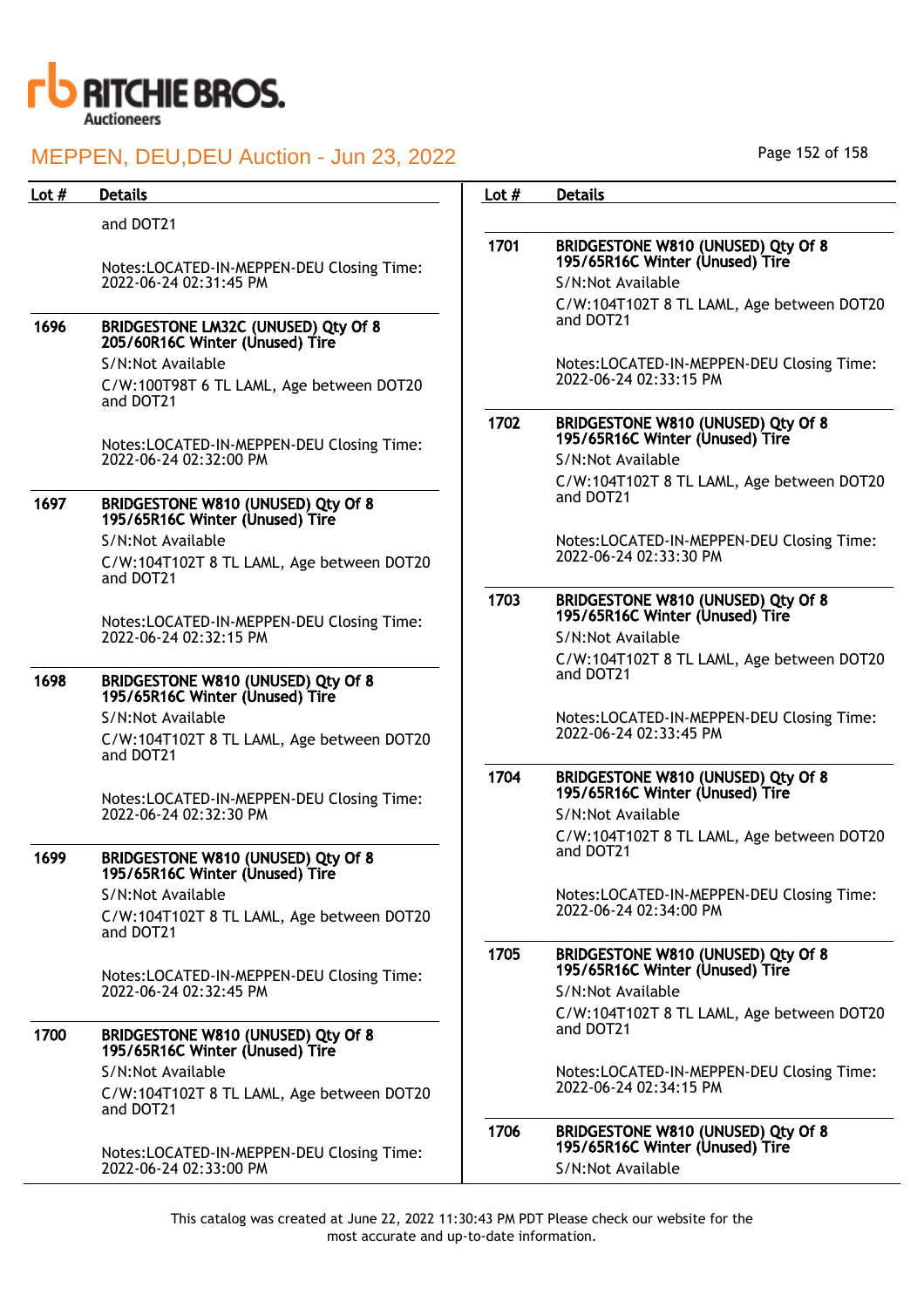

| Lot $#$<br><b>Details</b><br><b>Details</b><br>Lot $#$<br>C/W:104T102T 8 TL LAML, Age between DOT20<br>2022-06-24 02:35:45 PM<br>and DOT21<br>1712<br>BRIDGESTONE W810 (UNUSED) Qty Of 8<br>195/65R16C Winter (Unused) Tire<br>Notes:LOCATED-IN-MEPPEN-DEU Closing Time:<br>2022-06-24 02:34:30 PM<br>S/N:Not Available<br>C/W:104T102T 8 TL LAML, Age between DOT20<br>1707<br>BRIDGESTONE W810 (UNUSED) Qty Of 8<br>and DOT21<br>195/65R16C Winter (Unused) Tire<br>S/N:Not Available<br>2022-06-24 02:36:00 PM<br>C/W:104T102T 8 TL LAML, Age between DOT20<br>and DOT21<br>1713<br>BRIDGESTONE W810 (UNUSED) Qty Of 8<br>195/65R16C Winter (Unused) Tire<br>Notes:LOCATED-IN-MEPPEN-DEU Closing Time:<br>2022-06-24 02:34:45 PM<br>S/N:Not Available<br>C/W:104T102T 8 TL LAML, Age between DOT20<br>1708<br>BRIDGESTONE W810 (UNUSED) Qty Of 8<br>and DOT21<br>195/65R16C Winter (Unused) Tire<br>S/N:Not Available<br>2022-06-24 02:36:15 PM<br>C/W:104T102T 8 TL LAML, Age between DOT20<br>and DOT21<br>1714<br>BRIDGESTONE W810 (UNUSED) Qty Of 8<br>195/65R16C Winter (Unused) Tire<br>Notes:LOCATED-IN-MEPPEN-DEU Closing Time:<br>2022-06-24 02:35:00 PM<br>S/N:Not Available<br>1709<br>BRIDGESTONE W810 (UNUSED) Qty Of 8<br>and DOT21<br>195/65R16C Winter (Unused) Tire<br>S/N:Not Available<br>2022-06-24 02:36:30 PM<br>C/W:104T102T 8 TL LAML, Age between DOT20<br>and DOT21<br>1715<br>BRIDGESTONE W810 (UNUSED) Qty Of 8<br>195/65R16C Winter (Unused) Tire<br>Notes:LOCATED-IN-MEPPEN-DEU Closing Time:<br>2022-06-24 02:35:15 PM<br>S/N:Not Available<br>1710<br>BRIDGESTONE W810 (UNUSED) Qty Of 8<br>and DOT21<br>195/65R16C Winter (Unused) Tire<br>S/N:Not Available<br>2022-06-24 02:36:45 PM<br>C/W:104T102T 8 TL LAML, Age between DOT20<br>and DOT21<br>1716<br>BRIDGESTONE W810 (UNUSED) Qty Of 8<br>195/65R16C Winter (Unused) Tire<br>Notes:LOCATED-IN-MEPPEN-DEU Closing Time:<br>2022-06-24 02:35:30 PM<br>S/N:Not Available<br>C/W:104T102T 8 TL LAML, Age between DOT20<br>1711<br>and DOT21<br>BRIDGESTONE W810 (UNUSED) Qty Of 8<br>195/65R16C Winter (Unused) Tire<br>S/N:Not Available<br>2022-06-24 02:37:00 PM<br>C/W:104T102T 8 TL LAML, Age between DOT20<br>and DOT21<br>1717<br>BRIDGESTONE W810 (UNUSED) Qty Of 8<br>195/65R16C Winter (Unused) Tire<br>Notes:LOCATED-IN-MEPPEN-DEU Closing Time: | MEPPEN, DEU, DEU Auction - Jun 23, 2022 |  | Page 153 of 158                           |
|-----------------------------------------------------------------------------------------------------------------------------------------------------------------------------------------------------------------------------------------------------------------------------------------------------------------------------------------------------------------------------------------------------------------------------------------------------------------------------------------------------------------------------------------------------------------------------------------------------------------------------------------------------------------------------------------------------------------------------------------------------------------------------------------------------------------------------------------------------------------------------------------------------------------------------------------------------------------------------------------------------------------------------------------------------------------------------------------------------------------------------------------------------------------------------------------------------------------------------------------------------------------------------------------------------------------------------------------------------------------------------------------------------------------------------------------------------------------------------------------------------------------------------------------------------------------------------------------------------------------------------------------------------------------------------------------------------------------------------------------------------------------------------------------------------------------------------------------------------------------------------------------------------------------------------------------------------------------------------------------------------------------------------------------------------------------------------------------------------------------------------------------------------------------------------------------------------------------------------------------------------------------------------------------------------------------------------------------------------|-----------------------------------------|--|-------------------------------------------|
|                                                                                                                                                                                                                                                                                                                                                                                                                                                                                                                                                                                                                                                                                                                                                                                                                                                                                                                                                                                                                                                                                                                                                                                                                                                                                                                                                                                                                                                                                                                                                                                                                                                                                                                                                                                                                                                                                                                                                                                                                                                                                                                                                                                                                                                                                                                                                     |                                         |  |                                           |
|                                                                                                                                                                                                                                                                                                                                                                                                                                                                                                                                                                                                                                                                                                                                                                                                                                                                                                                                                                                                                                                                                                                                                                                                                                                                                                                                                                                                                                                                                                                                                                                                                                                                                                                                                                                                                                                                                                                                                                                                                                                                                                                                                                                                                                                                                                                                                     |                                         |  |                                           |
|                                                                                                                                                                                                                                                                                                                                                                                                                                                                                                                                                                                                                                                                                                                                                                                                                                                                                                                                                                                                                                                                                                                                                                                                                                                                                                                                                                                                                                                                                                                                                                                                                                                                                                                                                                                                                                                                                                                                                                                                                                                                                                                                                                                                                                                                                                                                                     |                                         |  |                                           |
|                                                                                                                                                                                                                                                                                                                                                                                                                                                                                                                                                                                                                                                                                                                                                                                                                                                                                                                                                                                                                                                                                                                                                                                                                                                                                                                                                                                                                                                                                                                                                                                                                                                                                                                                                                                                                                                                                                                                                                                                                                                                                                                                                                                                                                                                                                                                                     |                                         |  |                                           |
|                                                                                                                                                                                                                                                                                                                                                                                                                                                                                                                                                                                                                                                                                                                                                                                                                                                                                                                                                                                                                                                                                                                                                                                                                                                                                                                                                                                                                                                                                                                                                                                                                                                                                                                                                                                                                                                                                                                                                                                                                                                                                                                                                                                                                                                                                                                                                     |                                         |  | Notes:LOCATED-IN-MEPPEN-DEU Closing Time: |
|                                                                                                                                                                                                                                                                                                                                                                                                                                                                                                                                                                                                                                                                                                                                                                                                                                                                                                                                                                                                                                                                                                                                                                                                                                                                                                                                                                                                                                                                                                                                                                                                                                                                                                                                                                                                                                                                                                                                                                                                                                                                                                                                                                                                                                                                                                                                                     |                                         |  |                                           |
|                                                                                                                                                                                                                                                                                                                                                                                                                                                                                                                                                                                                                                                                                                                                                                                                                                                                                                                                                                                                                                                                                                                                                                                                                                                                                                                                                                                                                                                                                                                                                                                                                                                                                                                                                                                                                                                                                                                                                                                                                                                                                                                                                                                                                                                                                                                                                     |                                         |  |                                           |
|                                                                                                                                                                                                                                                                                                                                                                                                                                                                                                                                                                                                                                                                                                                                                                                                                                                                                                                                                                                                                                                                                                                                                                                                                                                                                                                                                                                                                                                                                                                                                                                                                                                                                                                                                                                                                                                                                                                                                                                                                                                                                                                                                                                                                                                                                                                                                     |                                         |  | Notes:LOCATED-IN-MEPPEN-DEU Closing Time: |
|                                                                                                                                                                                                                                                                                                                                                                                                                                                                                                                                                                                                                                                                                                                                                                                                                                                                                                                                                                                                                                                                                                                                                                                                                                                                                                                                                                                                                                                                                                                                                                                                                                                                                                                                                                                                                                                                                                                                                                                                                                                                                                                                                                                                                                                                                                                                                     |                                         |  |                                           |
|                                                                                                                                                                                                                                                                                                                                                                                                                                                                                                                                                                                                                                                                                                                                                                                                                                                                                                                                                                                                                                                                                                                                                                                                                                                                                                                                                                                                                                                                                                                                                                                                                                                                                                                                                                                                                                                                                                                                                                                                                                                                                                                                                                                                                                                                                                                                                     |                                         |  | C/W:104T102T 8 TL LAML, Age between DOT20 |
|                                                                                                                                                                                                                                                                                                                                                                                                                                                                                                                                                                                                                                                                                                                                                                                                                                                                                                                                                                                                                                                                                                                                                                                                                                                                                                                                                                                                                                                                                                                                                                                                                                                                                                                                                                                                                                                                                                                                                                                                                                                                                                                                                                                                                                                                                                                                                     |                                         |  | Notes:LOCATED-IN-MEPPEN-DEU Closing Time: |
|                                                                                                                                                                                                                                                                                                                                                                                                                                                                                                                                                                                                                                                                                                                                                                                                                                                                                                                                                                                                                                                                                                                                                                                                                                                                                                                                                                                                                                                                                                                                                                                                                                                                                                                                                                                                                                                                                                                                                                                                                                                                                                                                                                                                                                                                                                                                                     |                                         |  |                                           |
|                                                                                                                                                                                                                                                                                                                                                                                                                                                                                                                                                                                                                                                                                                                                                                                                                                                                                                                                                                                                                                                                                                                                                                                                                                                                                                                                                                                                                                                                                                                                                                                                                                                                                                                                                                                                                                                                                                                                                                                                                                                                                                                                                                                                                                                                                                                                                     |                                         |  | C/W:104T102T 8 TL LAML, Age between DOT20 |
|                                                                                                                                                                                                                                                                                                                                                                                                                                                                                                                                                                                                                                                                                                                                                                                                                                                                                                                                                                                                                                                                                                                                                                                                                                                                                                                                                                                                                                                                                                                                                                                                                                                                                                                                                                                                                                                                                                                                                                                                                                                                                                                                                                                                                                                                                                                                                     |                                         |  | Notes:LOCATED-IN-MEPPEN-DEU Closing Time: |
|                                                                                                                                                                                                                                                                                                                                                                                                                                                                                                                                                                                                                                                                                                                                                                                                                                                                                                                                                                                                                                                                                                                                                                                                                                                                                                                                                                                                                                                                                                                                                                                                                                                                                                                                                                                                                                                                                                                                                                                                                                                                                                                                                                                                                                                                                                                                                     |                                         |  |                                           |
|                                                                                                                                                                                                                                                                                                                                                                                                                                                                                                                                                                                                                                                                                                                                                                                                                                                                                                                                                                                                                                                                                                                                                                                                                                                                                                                                                                                                                                                                                                                                                                                                                                                                                                                                                                                                                                                                                                                                                                                                                                                                                                                                                                                                                                                                                                                                                     |                                         |  |                                           |
|                                                                                                                                                                                                                                                                                                                                                                                                                                                                                                                                                                                                                                                                                                                                                                                                                                                                                                                                                                                                                                                                                                                                                                                                                                                                                                                                                                                                                                                                                                                                                                                                                                                                                                                                                                                                                                                                                                                                                                                                                                                                                                                                                                                                                                                                                                                                                     |                                         |  |                                           |
|                                                                                                                                                                                                                                                                                                                                                                                                                                                                                                                                                                                                                                                                                                                                                                                                                                                                                                                                                                                                                                                                                                                                                                                                                                                                                                                                                                                                                                                                                                                                                                                                                                                                                                                                                                                                                                                                                                                                                                                                                                                                                                                                                                                                                                                                                                                                                     |                                         |  | Notes:LOCATED-IN-MEPPEN-DEU Closing Time: |
|                                                                                                                                                                                                                                                                                                                                                                                                                                                                                                                                                                                                                                                                                                                                                                                                                                                                                                                                                                                                                                                                                                                                                                                                                                                                                                                                                                                                                                                                                                                                                                                                                                                                                                                                                                                                                                                                                                                                                                                                                                                                                                                                                                                                                                                                                                                                                     |                                         |  |                                           |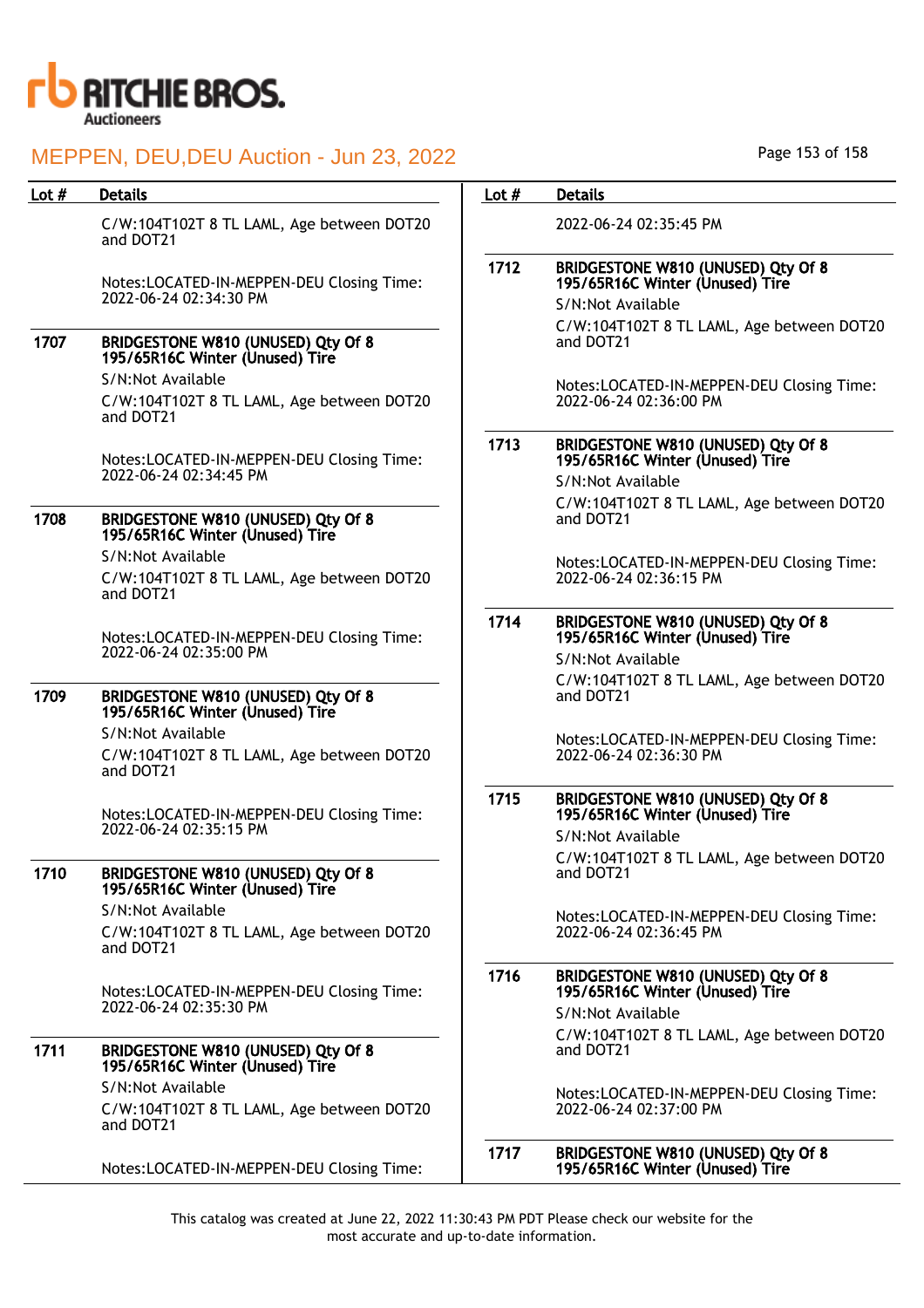

### S/N:Not Available

C/W:104T102T 8 TL LAML, Age between DOT20 and DOT21

Notes:LOCATED-IN-MEPPEN-DEU Closing Time: 2022-06-24 02:37:15 PM

## 1718 BRIDGESTONE W810 (UNUSED) Qty Of 8 195/65R16C Winter (Unused) Tire

S/N:Not Available

C/W:104T102T 8 TL LAML, Age between DOT20 and DOT21

Notes:LOCATED-IN-MEPPEN-DEU Closing Time: 2022-06-24 02:37:30 PM

## 1719 BRIDGESTONE W810 (UNUSED) Qty Of 8 195/65R16C Winter (Unused) Tire

S/N:Not Available C/W:104T102T 8 TL LAML, Age between DOT20 and DOT21

Notes:LOCATED-IN-MEPPEN-DEU Closing Time: 2022-06-24 02:37:45 PM

## 1720 BRIDGESTONE W810 (UNUSED) Qty Of 8 195/65R16C Winter (Unused) Tire

S/N:Not Available C/W:104T102T 8 TL LAML, Age between DOT20 and DOT21

Notes:LOCATED-IN-MEPPEN-DEU Closing Time: 2022-06-24 02:38:00 PM

#### 1721 BRIDGESTONE W810 (UNUSED) Qty Of 8 195/65R16C Winter (Unused) Tire

S/N:Not Available C/W:104T102T 8 TL LAML, Age between DOT20 and DOT21

Notes:LOCATED-IN-MEPPEN-DEU Closing Time: 2022-06-24 02:38:15 PM

#### 1722 BRIDGESTONE W810 (UNUSED) Qty Of 8 195/65R16C Winter (Unused) Tire S/N:Not Available

C/W:104T102T 8 TL LAML, Age between DOT20 and DOT21

Page 154 of 158

## Lot # Details **Details According to the United States Lot # Details**

Notes:LOCATED-IN-MEPPEN-DEU Closing Time: 2022-06-24 02:38:30 PM

# 1723 BRIDGESTONE W810 (UNUSED) Qty Of 8 195/65R16C Winter (Unused) Tire

S/N:Not Available C/W:104T102T 8 TL LAML, Age between DOT20 and DOT21

Notes:LOCATED-IN-MEPPEN-DEU Closing Time: 2022-06-24 02:38:45 PM

#### 1724 BRIDGESTONE W810 (UNUSED) Qty Of 8 195/65R16C Winter (Unused) Tire

S/N:Not Available C/W:104T102T 8 TL LAML, Age between DOT20 and DOT21

Notes:LOCATED-IN-MEPPEN-DEU Closing Time: 2022-06-24 02:39:00 PM

## 1725 BRIDGESTONE W810 (UNUSED) Qty Of 8 195/65R16C Winter (Unused) Tire

S/N:Not Available C/W:104T102T 8 TL LAML, Age between DOT20 and DOT21

Notes:LOCATED-IN-MEPPEN-DEU Closing Time: 2022-06-24 02:39:15 PM

#### 1726 BRIDGESTONE W810 (UNUSED) Qty Of 8 195/65R16C Winter (Unused) Tire

S/N:Not Available C/W:104T102T 8 TL LAML, Age between DOT20 and DOT21

Notes:LOCATED-IN-MEPPEN-DEU Closing Time: 2022-06-24 02:39:30 PM

# 1727 BRIDGESTONE W810 (UNUSED) Qty Of 8 195/65R16C Winter (Unused) Tire

S/N:Not Available C/W:104T102T 8 TL LAML, Age between DOT20 and DOT21

Notes:LOCATED-IN-MEPPEN-DEU Closing Time: 2022-06-24 02:39:45 PM

## 1728 BRIDGESTONE W810 (UNUSED) Qty Of 8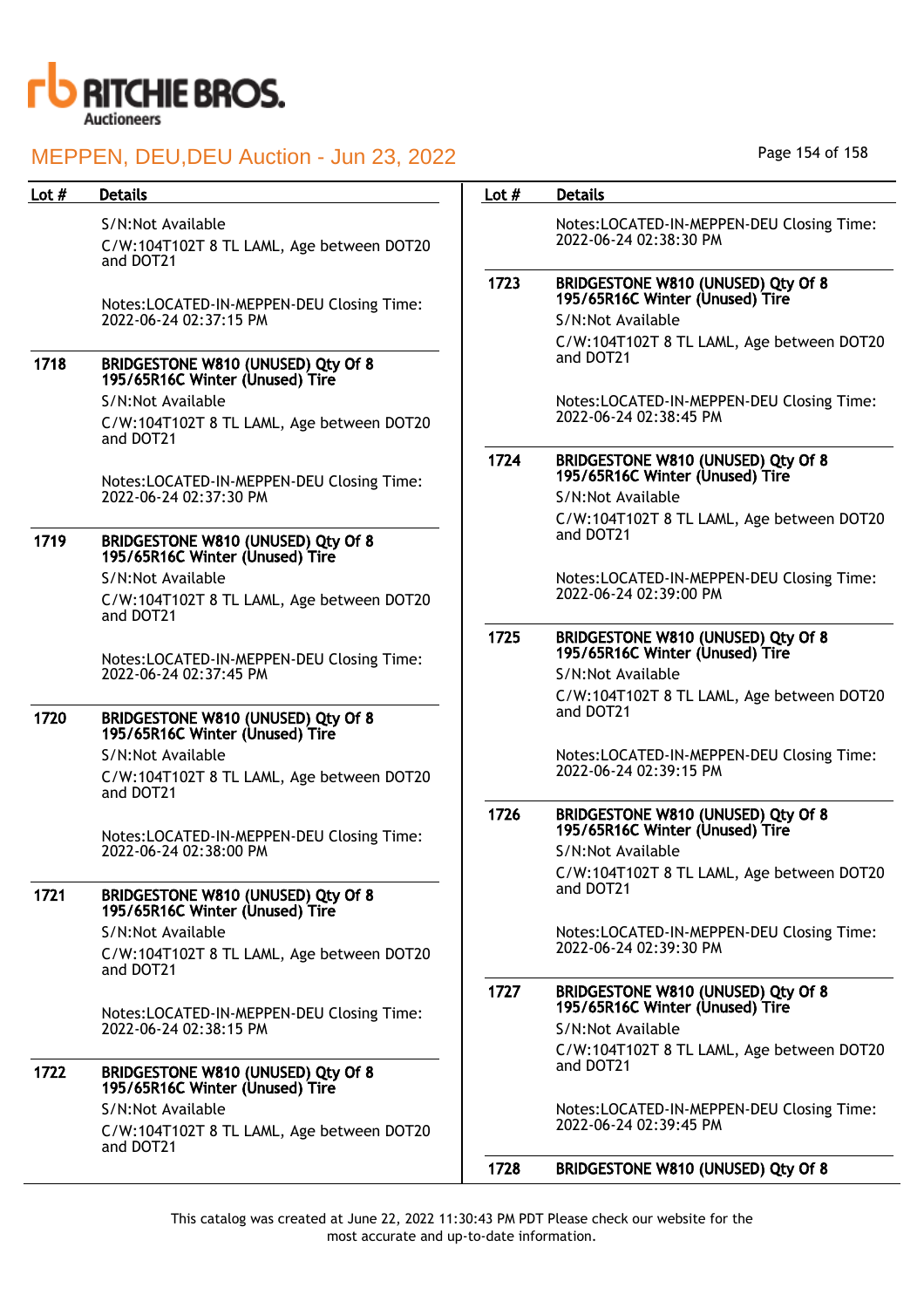

| Lot $#$ | <b>Details</b>                                                              | Lot $#$ | <b>Details</b>                                                                             |
|---------|-----------------------------------------------------------------------------|---------|--------------------------------------------------------------------------------------------|
|         | 195/65R16C Winter (Unused) Tire                                             |         |                                                                                            |
|         | S/N:Not Available                                                           |         | Notes:LOCATED-IN-MEPPEN-DEU Closing Time:                                                  |
|         | C/W:104T102T 8 TL LAML, Age between DOT20<br>and DOT21                      |         | 2022-06-24 02:41:15 PM                                                                     |
|         | Notes:LOCATED-IN-MEPPEN-DEU Closing Time:<br>2022-06-24 02:40:00 PM         | 1734    | BRIDGESTONE W810 (UNUSED) Qty Of 8<br>235/65R16C Winter (Unused) Tire<br>S/N:Not Available |
|         |                                                                             |         | C/W:115R113R 8 TL LAML, Age between DOT20                                                  |
| 1729    | BRIDGESTONE W810 (UNUSED) Qty Of 8<br>195/65R16C Winter (Unused) Tire       |         | and DOT22                                                                                  |
|         | S/N:Not Available                                                           |         | Notes:LOCATED-IN-MEPPEN-DEU Closing Time:                                                  |
|         | C/W:104T102T 8 TL LAML, Age between DOT20<br>and DOT21                      |         | 2022-06-24 02:41:30 PM                                                                     |
|         | Notes:LOCATED-IN-MEPPEN-DEU Closing Time:                                   | 1735    | BRIDGESTONE W810 (UNUSED) Qty Of 8<br>235/65R16C Winter (Unused) Tire                      |
|         | 2022-06-24 02:40:15 PM                                                      |         | S/N:Not Available                                                                          |
| 1730    | BRIDGESTONE W810 (UNUSED) Qty Of 8                                          |         | C/W:115R113R 8 TL LAML, Age between DOT20<br>and DOT22                                     |
|         | 195/65R16C Winter (Unused) Tire                                             |         |                                                                                            |
|         | S/N:Not Available                                                           |         | Notes:LOCATED-IN-MEPPEN-DEU Closing Time:<br>2022-06-24 02:41:45 PM                        |
|         | C/W:104T102T 8 TL LAML, Age between DOT20<br>and DOT21                      |         |                                                                                            |
|         |                                                                             | 1736    | BRIDGESTONE W810 (UNUSED) Qty Of 8                                                         |
|         | Notes:LOCATED-IN-MEPPEN-DEU Closing Time:                                   |         | 235/65R16C Winter (Unused) Tire                                                            |
|         | 2022-06-24 02:40:30 PM                                                      |         | S/N:Not Available                                                                          |
| 1731    | BRIDGESTONE W810 (UNUSED) Qty Of 8                                          |         | C/W:115R113R 8 TL LAML, Age between DOT20<br>and DOT22                                     |
|         | 195/65R16C Winter (Unused) Tire                                             |         |                                                                                            |
|         | S/N:Not Available                                                           |         | Notes:LOCATED-IN-MEPPEN-DEU Closing Time:<br>2022-06-24 02:42:00 PM                        |
|         | C/W:104T102T 8 TL LAML, Age between DOT20<br>and DOT21                      |         |                                                                                            |
|         |                                                                             | 1737    | BRIDGESTONE W810 (UNUSED) Qty Of 8                                                         |
|         | Notes:LOCATED-IN-MEPPEN-DEU Closing Time:                                   |         | 235/65R16C Winter (Unused) Tire                                                            |
|         | 2022-06-24 02:40:45 PM                                                      |         | S/N:Not Available                                                                          |
|         |                                                                             |         | C/W:115R113R 8 TL LAML, Age between DOT20<br>and DOT22                                     |
| 1732    | BRIDGESTONE W810 (UNUSED) Qty Of 8<br>195/65R16C Winter (Unused) Tire       |         |                                                                                            |
|         | S/N:Not Available                                                           |         | Notes:LOCATED-IN-MEPPEN-DEU Closing Time:                                                  |
|         | C/W:104T102T 8 TL LAML, Age between DOT20<br>and DOT21                      |         | 2022-06-24 02:42:15 PM                                                                     |
|         | Notes:LOCATED-IN-MEPPEN-DEU Closing Time:<br>2022-06-24 02:41:00 PM         | 1738    | BRIDGESTONE W810 (UNUSED) Qty Of 8<br>235/65R16C Winter (Unused) Tire                      |
|         |                                                                             |         | S/N:Not Available                                                                          |
| 1733    | BRIDGESTONE W810 (UNUSED) Qty Of 8                                          |         | C/W:115R113R 8 TL LAML, Age between DOT20<br>and DOT22                                     |
|         | 195/65R16C Winter (Unused) Tire                                             |         |                                                                                            |
|         | S/N:Not Available<br>C/W:104T102T 8 TL LAML, Age between DOT20<br>and DOT21 |         | Notes:LOCATED-IN-MEPPEN-DEU Closing Time:<br>2022-06-24 02:42:30 PM                        |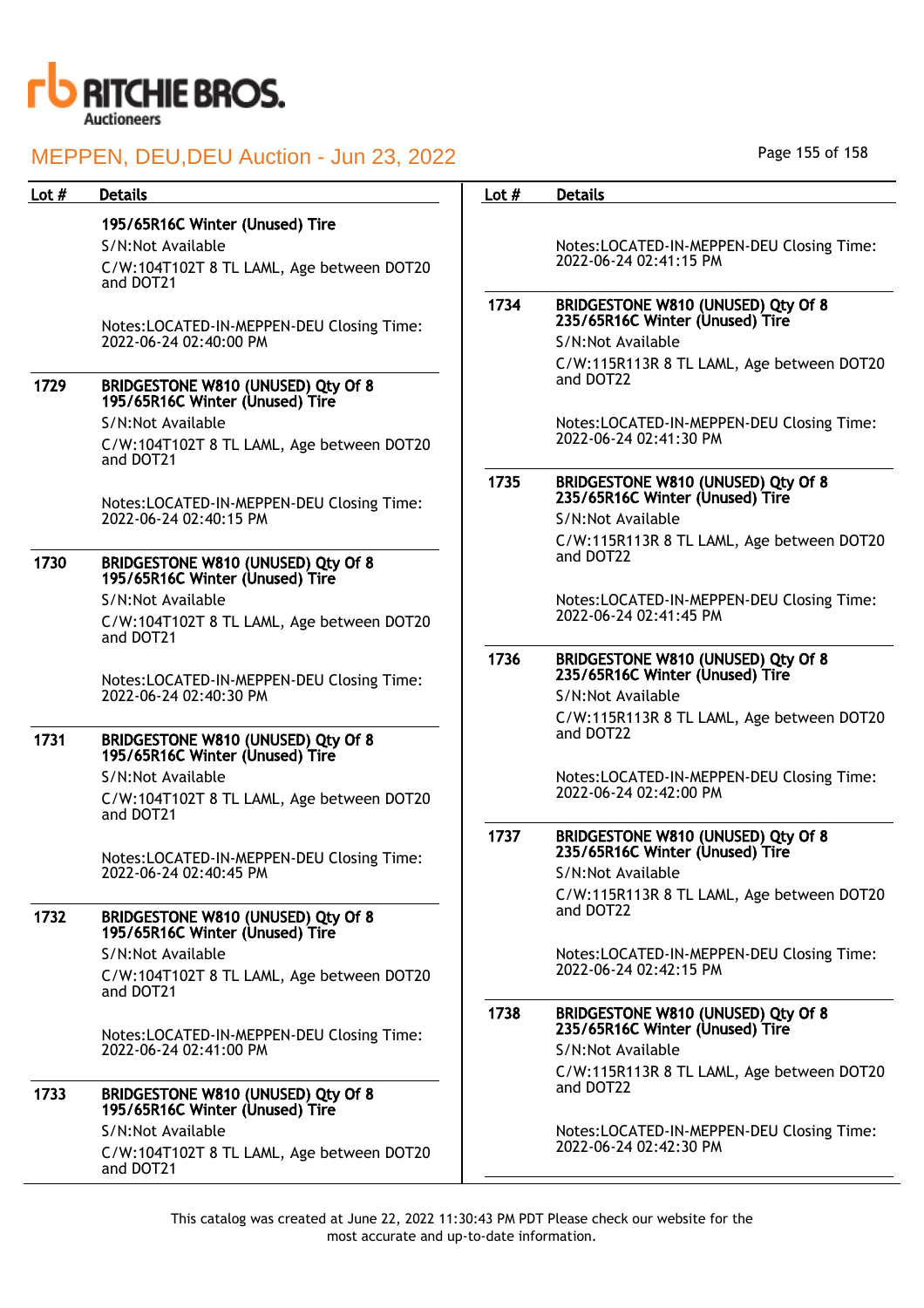

# Lot # Details **Details According to the United States Lot # Details** 1739 BRIDGESTONE W810 (UNUSED) Qty Of 8 235/65R16C Winter (Unused) Tire

S/N:Not Available C/W:115R113R 8 TL LAML, Age between DOT20 and DOT22

Notes:LOCATED-IN-MEPPEN-DEU Closing Time: 2022-06-24 02:42:45 PM

#### 1740 BRIDGESTONE W810 (UNUSED) Qty Of 8 235/65R16C Winter (Unused) Tire S/N:Not Available

C/W:115R113R 8 TL LAML, Age between DOT20 and DOT22

Notes:LOCATED-IN-MEPPEN-DEU Closing Time: 2022-06-24 02:43:00 PM

# 1741 BRIDGESTONE W810 (UNUSED) Qty Of 8 235/65R16C Winter (Unused) Tire

S/N:Not Available

C/W:115R113R 8 TL LAML, Age between DOT20 and DOT22

Notes:LOCATED-IN-MEPPEN-DEU Closing Time: 2022-06-24 02:43:15 PM

## 1742 BRIDGESTONE W810 (UNUSED) Qty Of 8 235/65R16C Winter (Unused) Tire

S/N:Not Available

C/W:115R113R 8 TL LAML, Age between DOT20 and DOT22

Notes:LOCATED-IN-MEPPEN-DEU Closing Time: 2022-06-24 02:43:30 PM

#### 1743 BRIDGESTONE W810 (UNUSED) Qty Of 8 235/65R16C Winter (Unused) Tire S/N:Not Available

C/W:115R113R 8 TL LAML, Age between DOT20 and DOT22

Notes:LOCATED-IN-MEPPEN-DEU Closing Time: 2022-06-24 02:43:45 PM

# 1744 BRIDGESTONE W810 (UNUSED) Qty Of 8 235/65R16C Winter (Unused) Tire S/N:Not Available

C/W:115R113R 8 TL LAML, Age between DOT20

and DOT22

Notes:LOCATED-IN-MEPPEN-DEU Closing Time: 2022-06-24 02:44:00 PM

#### 1745 BRIDGESTONE W810 (UNUSED) Qty Of 8 235/65R16C Winter (Unused) Tire S/N:Not Available

C/W:115R113R 8 TL LAML, Age between DOT20 and DOT22

Notes:LOCATED-IN-MEPPEN-DEU Closing Time: 2022-06-24 02:44:15 PM

### 1746 BRIDGESTONE W810 (UNUSED) Qty Of 8 235/65R16C Winter (Unused) Tire S/N:Not Available

C/W:115R113R 8 TL LAML, Age between DOT20 and DOT22

Notes:LOCATED-IN-MEPPEN-DEU Closing Time: 2022-06-24 02:44:30 PM

### 1747 BRIDGESTONE W810 (UNUSED) Qty Of 8 235/65R16C Winter (Unused) Tire

S/N:Not Available C/W:115R113R 8 TL LAML, Age between DOT20 and DOT22

Notes:LOCATED-IN-MEPPEN-DEU Closing Time: 2022-06-24 02:44:45 PM

# 1748 BRIDGESTONE W810 (UNUSED) Qty Of 8 235/65R16C Winter (Unused) Tire

S/N:Not Available C/W:115R113R 8 TL LAML, Age between DOT20 and DOT22

Notes:LOCATED-IN-MEPPEN-DEU Closing Time: 2022-06-24 02:45:00 PM

# 1749 BRIDGESTONE W810 (UNUSED) Qty Of 8 235/65R16C Winter (Unused) Tire S/N:Not Available

C/W:115R113R 8 TL LAML, Age between DOT20 and DOT22

Notes:LOCATED-IN-MEPPEN-DEU Closing Time: 2022-06-24 02:45:15 PM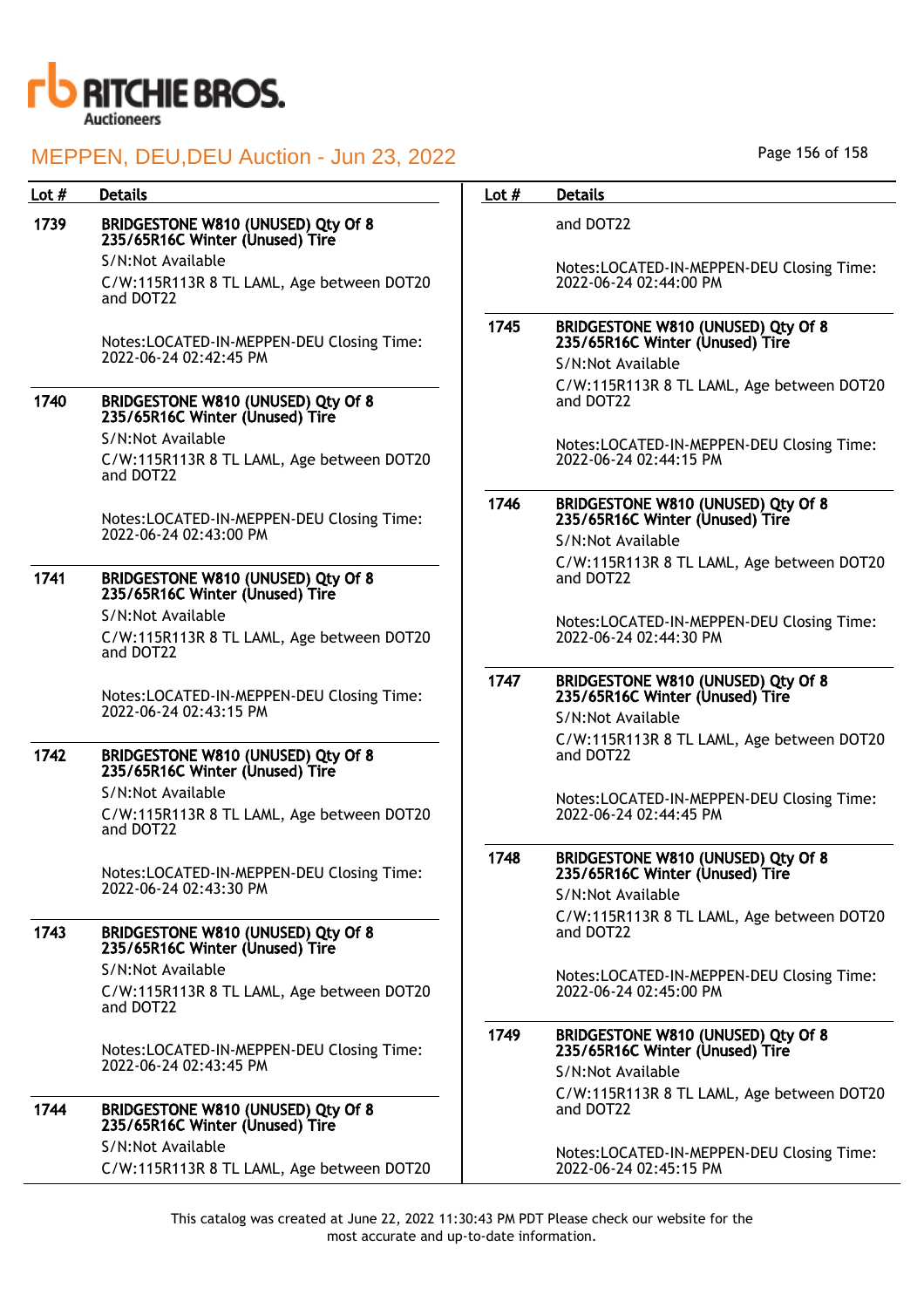

## 1750 BRIDGESTONE W810 (UNUSED) Qty Of 8 205/65R16C Winter (Unused) Tire S/N:Not Available

C/W:107T105T 8 TL LAML, DOT20

Notes:LOCATED-IN-MEPPEN-DEU Closing Time: 2022-06-24 02:45:30 PM

#### 1751 BRIDGESTONE W810 (UNUSED) Qty Of 8 205/65R16C Winter (Unused) Tire S/N:Not Available C/W:107T105T 8 TL LAML, DOT20

Notes:LOCATED-IN-MEPPEN-DEU Closing Time: 2022-06-24 02:45:45 PM

#### 1752 BRIDGESTONE W810 (UNUSED) Qty Of 8 205/65R16C Winter (Unused) Tire S/N:Not Available C/W:107T105T 8 TL LAML, DOT20

Notes:LOCATED-IN-MEPPEN-DEU Closing Time: 2022-06-24 02:46:00 PM

#### 1753 BRIDGESTONE W810 (UNUSED) Qty Of 8 205/65R16C Winter (Unused) Tire S/N:Not Available C/W:107T105T 8 TL LAML, DOT20

Notes:LOCATED-IN-MEPPEN-DEU Closing Time: 2022-06-24 02:46:15 PM

## 1754 BRIDGESTONE W810 (UNUSED) Qty Of 8 205/65R16C Winter (Unused) Tire S/N:Not Available

C/W:107T105T 8 TL LAML, DOT20

Notes:LOCATED-IN-MEPPEN-DEU Closing Time: 2022-06-24 02:46:30 PM

## 1755 BRIDGESTONE W810 (UNUSED) Qty Of 8 205/65R16C Winter (Unused) Tire S/N:Not Available

C/W:107T105T 8 TL LAML, DOT20

Notes:LOCATED-IN-MEPPEN-DEU Closing Time: 2022-06-24 02:46:45 PM

Page 157 of 158

#### Lot # Details **Details According to the United States Lot # Details**

# 1756 BRIDGESTONE W810 (UNUSED) Qty Of 8 205/65R16C Winter (Unused) Tire S/N:Not Available

C/W:107T105T 8 TL LAML, DOT20

Notes:LOCATED-IN-MEPPEN-DEU Closing Time: 2022-06-24 02:47:00 PM

# 1757 BRIDGESTONE W810 (UNUSED) Qty Of 8 205/65R16C Winter (Unused) Tire S/N:Not Available

C/W:107T105T 8 TL LAML, DOT20

Notes:LOCATED-IN-MEPPEN-DEU Closing Time: 2022-06-24 02:47:15 PM

### 1758 BRIDGESTONE W810 (UNUSED) Qty Of 8 205/65R16C Winter (Unused) Tire S/N:Not Available C/W:107T105T 8 TL LAML, DOT20

Notes:LOCATED-IN-MEPPEN-DEU Closing Time: 2022-06-24 02:47:30 PM

## 1759 BRIDGESTONE W810 (UNUSED) Qty Of 8 205/65R16C Winter (Unused) Tire S/N:Not Available C/W:107T105T 8 TL LAML, DOT20

Notes:LOCATED-IN-MEPPEN-DEU Closing Time: 2022-06-24 02:47:45 PM

#### 1760 BRIDGESTONE W810 (UNUSED) Qty Of 8 205/65R16C Winter (Unused) Tire

S/N:Not Available C/W:107T105T 8 TL LAML, DOT20

Notes:LOCATED-IN-MEPPEN-DEU Closing Time: 2022-06-24 02:48:00 PM

## 1761 BRIDGESTONE W810 (UNUSED) Qty Of 8 205/65R16C Winter (Unused) Tire

S/N:Not Available C/W:107T105T 8 TL LAML, DOT20

Notes:LOCATED-IN-MEPPEN-DEU Closing Time: 2022-06-24 02:48:15 PM